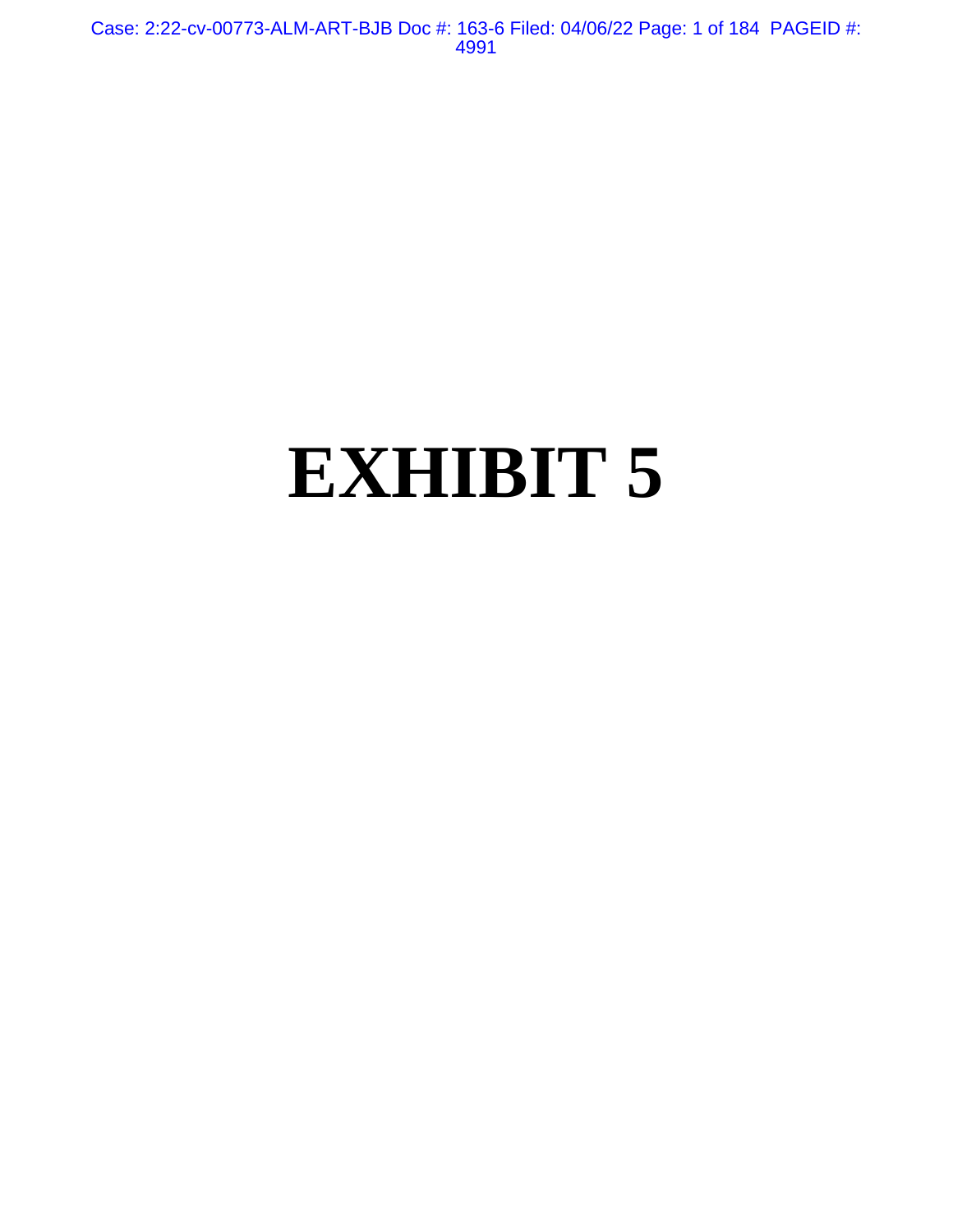Case: 2:22-cv-00773-ALM-ART-BJB Doc #: 163-6 Filed: 04/06/22 Page: 2 of 184 PAGEID #: 4992



## **Transcript of Video**

**Date:** March 28, 2022 **Case:** Transcription Services

**Planet Depos Phone:** 888.433.3767 Email: [transcripts@planetdepos.com](mailto:transcripts@planetdepos.com) **www.planetdepos.com**

WORLDWIDE COURT REPORTING & LITIGATION TECHNOLOGY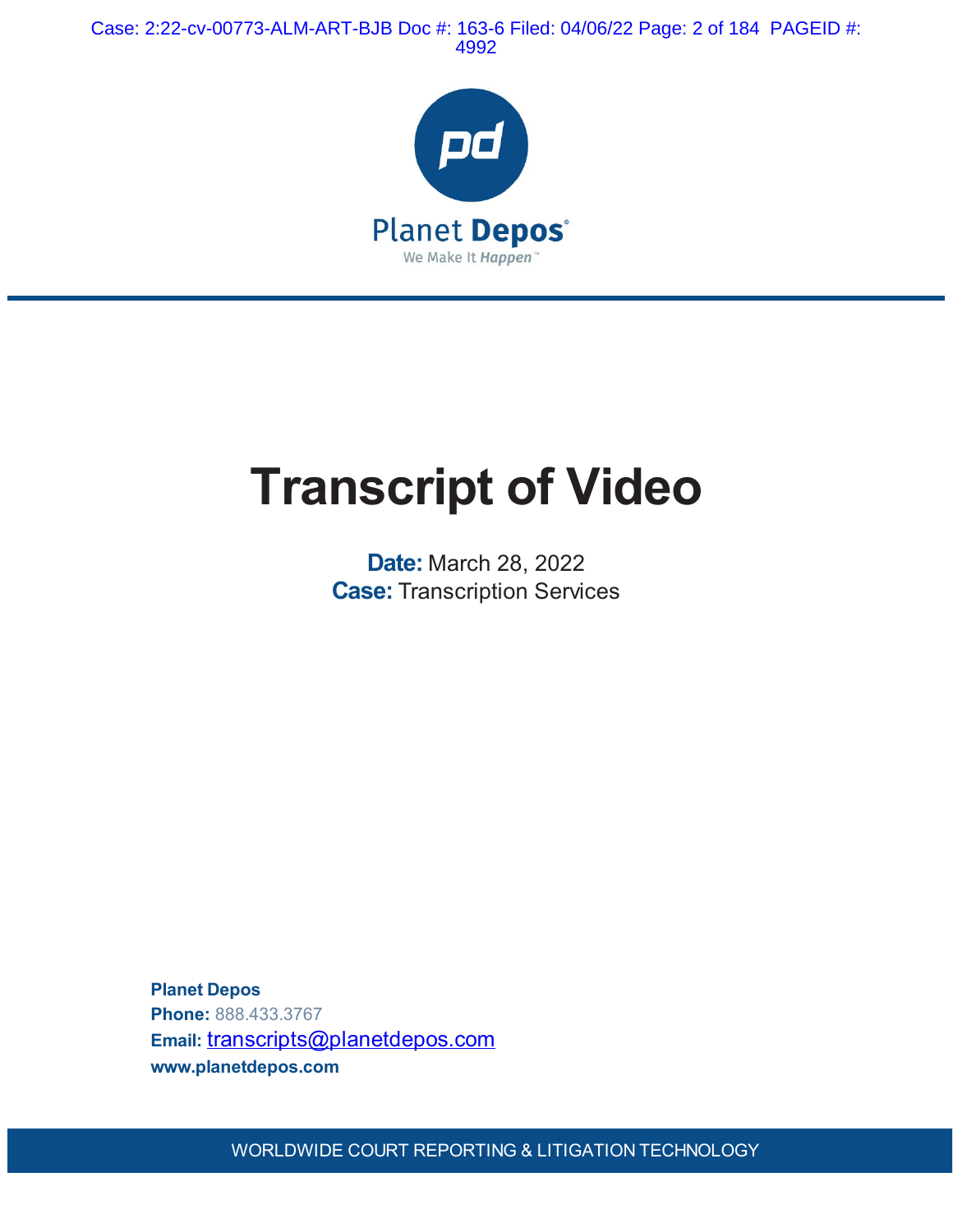#### Case: 2:22-cv-00773-ALM-ART-BJB Doc #: 163-6 Filed: 04/06/22 Page: 3 of 184 PAGEID #:

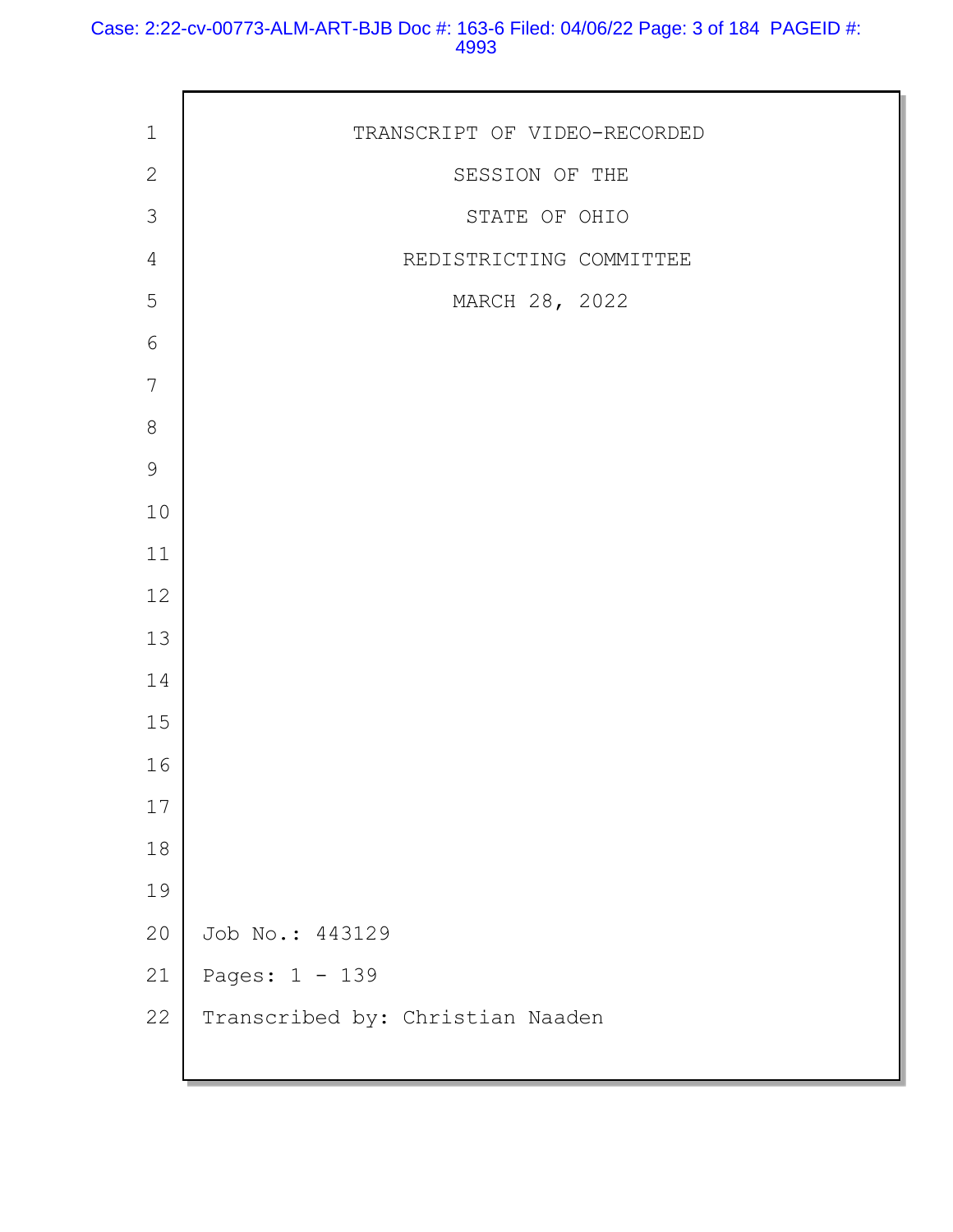#### Case: 2:22-cv-00773-ALM-ART-BJB Doc #: 163-6 Filed: 04/06/22 Page: 4 of 184 PAGEID #: 4994

## Transcript of Video Conducted on March 28, 2022 2

| $\mathbf 1$  | PROCEEDINGS                                            |
|--------------|--------------------------------------------------------|
| $\mathbf{2}$ | SEN. SYKES: The meeting that began on March            |
| 3            | the 27th. And if no objections, I will now [inaudible] |
| 4            | . And I call to order the meeting today on behalf of   |
| 5            | the Redistricting Commission. Ms. [inaudible], please  |
| 6            | call the roll.                                         |
| 7            | SECRETARY: Co-Chair Speaker Cupp.                      |
| 8            | SEN. CUPP: Present.                                    |
| 9            | SECRETARY: Co-Chair Senator Sykes.                     |
| 10           | SEN. SYKES: Present.                                   |
| 11           | SECRETARY: Governor DeWine.                            |
| 12           | GOV. DEWINE: Here.                                     |
| 13           | SECRETARY: Auditor Faber.                              |
| 14           | SEN. FABER: Here.                                      |
| 15           | SECRETARY: President Huffman.                          |
| 16           | SEN. HUFFMAN: Here.                                    |
| 17           | SECRETARY: Secretary LaRose.                           |
| 18           | MR. LAROSE:<br>Here.                                   |
| 19           | And Leader Russo.<br>SECRETARY:                        |
| 20           | MR. RUSSO:<br>Here.                                    |
| 21           | SECRETARY: Mr. Co-Chair, all members are               |
| 22           | present.                                               |
|              |                                                        |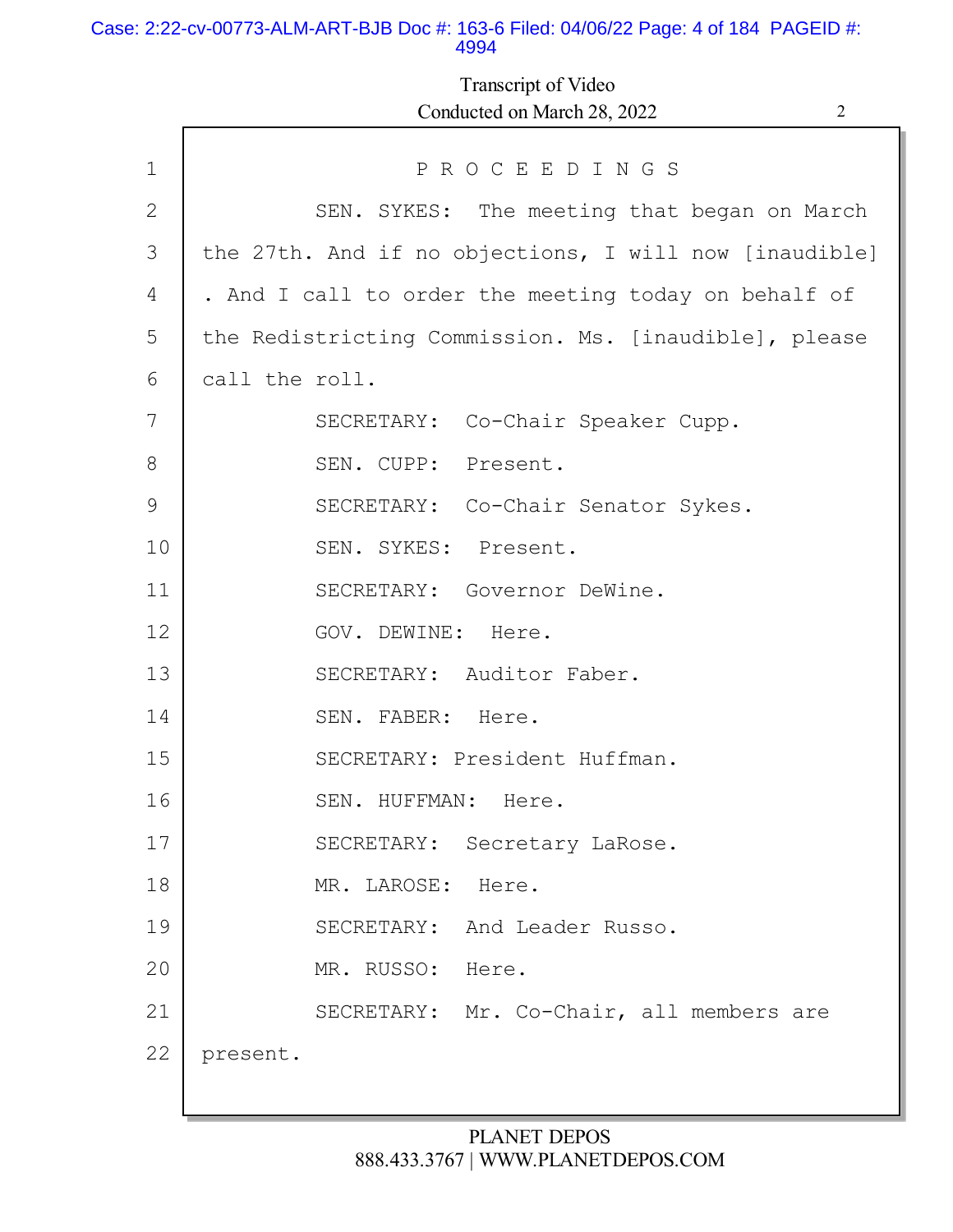#### Case: 2:22-cv-00773-ALM-ART-BJB Doc #: 163-6 Filed: 04/06/22 Page: 5 of 184 PAGEID #: 4995

## Transcript of Video Conducted on March 28, 2022 3

| SEN. SYKES: A quorum is present. So we will             |
|---------------------------------------------------------|
| continue to meet as a full Commission. At this time,    |
| the independent map drawers are attending the meeting   |
| virtually, and we ask that the audience refrain from    |
| loud noise out of respect for the independent mapmakers |
| and the persons watching the proceedings remotely on    |
| the Ohio Channel.                                       |
| Members who are in the room, please use your            |
| microphones so that everyone might hear it.             |
| The minutes of the previous meeting are in              |
| your folders. Do I have a motion to accept the minutes? |
| REP. CUPP: So moved.                                    |
| MALE: Second.                                           |
| SEN. SYKES: Are there any objections or                 |
| changes to the minutes as presented? If not, we will    |
| accept the minutes as presented.                        |
| At this time, we'd like an update from the              |
| independent mapmakers.                                  |
| MR. JOHNSON: Good morning, co-chairs and                |
| members of the Commission. Just reporting on our        |
| status, we have received the -- oh, number one, we have |
| merged the maps together.                               |
|                                                         |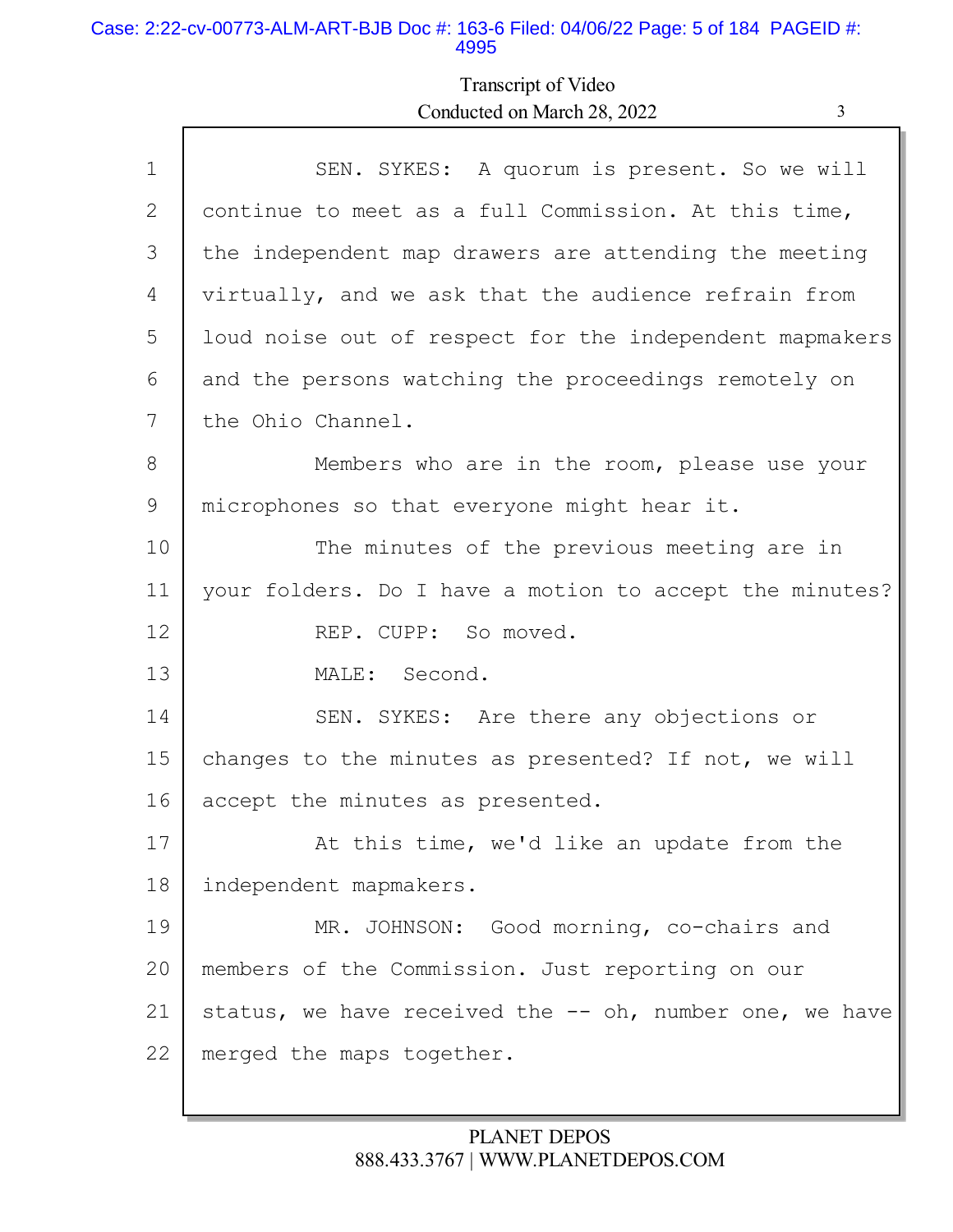#### Case: 2:22-cv-00773-ALM-ART-BJB Doc #: 163-6 Filed: 04/06/22 Page: 6 of 184 PAGEID #: 4996

Г

## Transcript of Video Conducted on March 28, 2022 4

| $\mathbf{1}$ | So we have a merged House and a merged Senate          |
|--------------|--------------------------------------------------------|
| 2            | map incorporating all of the preferences at the time   |
| 3            | discussed last night. And we have received and just    |
| 4            | minutes ago finished importing in the incumbent list   |
| 5            | and coding them purely for which are Senate and which  |
| 6            | are House. So as discussed, we do not know names or    |
| 7            | parties. We just have the dots of the senators and the |
| 8            | dots of the House members.                             |
| 9            | So that is imported in our maps. And while I           |
| 10           | was doing that, Dr. McDonald [ph] has started on the   |
| 11           | cleanup of the village and city splits and township    |
| 12           | splits and the small technical things that trip up so  |
| 13           | many maps. So that work is already underway.           |
| 14           | And now that we have the the list imported, we         |
| 15           | will begin the process that was at your direction from |
| 16           | last night to begin looking at which incumbents are    |
| 17           | paired and which incumbents raised Section 5 issues.   |
| 18           | So that's the work we're about to kick off.            |
| 19           | The big question in our mind is a process question for |
| 20           | the day. Obviously, a big goal today is for you to     |
| 21           | really make this your map by giving us your question - |
| 22           | your suggestions and requests and directions.          |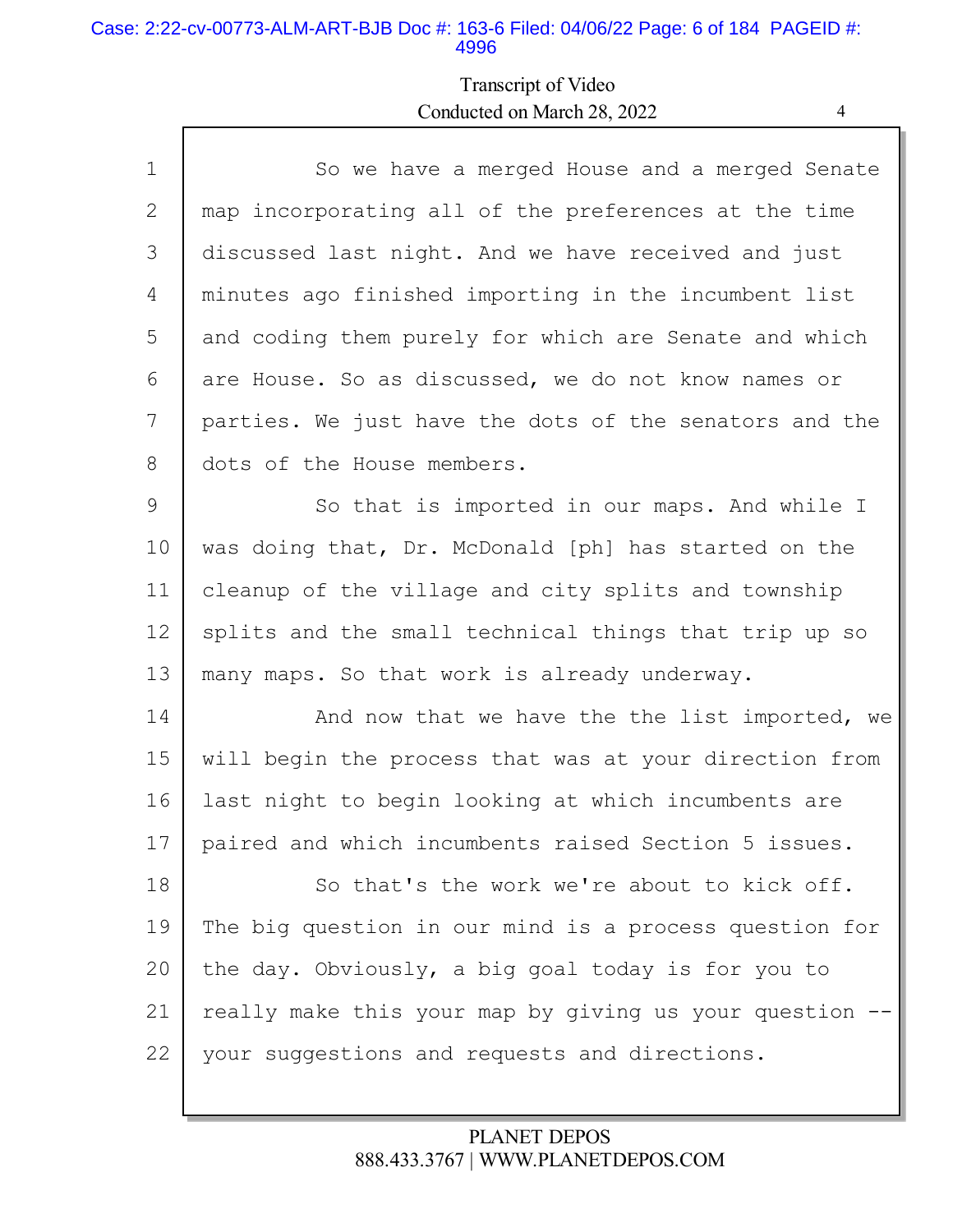#### Case: 2:22-cv-00773-ALM-ART-BJB Doc #: 163-6 Filed: 04/06/22 Page: 7 of 184 PAGEID #: 4997

## Transcript of Video Conducted on March 28, 2022 5

| $\mathbf{1}$ | And so wanted to $-$ I think a good thing that          |
|--------------|---------------------------------------------------------|
| 2            | could come out of this meeting would be a decision on   |
| 3            | that process, if that's possible. Anything to add, Mr.  |
| 4            | McDonald.                                               |
| 5            | MR. MCDONALD: I would add that there was one            |
| 6            | change that we've already made that was recommended to  |
| 7            | us that in Warren County that we were told would fix    |
| 8            | one of the incumbent issues. And so, we looked at it.   |
| 9            | It is -- does not affect any of the constitutional      |
| 10           | requirements or the Court requirements. So we went      |
| 11           | ahead and implemented that particular change.           |
| 12           | MR. JOHNSON: So if you have a process in mind           |
| 13           | for how those changes should come from the              |
| 14           | commissioners to us, we're certainly happy to work at   |
| 15           | your direction, or we can offer some ideas for your     |
| 16           | consideration on that, if you wish.                     |
| 17           | MR. SYKES: Could you -- we start with you               |
| 18           | offering some ideas because we're trying to accommodate |
| 19           | your schedule as well.                                  |
| 20           | MR. JOHNSON: I think just from a pure process           |
| 21           | thought, it might be best if the commissioners share    |
| 22           | requests amongst the other commissioners and primarily, |
|              |                                                         |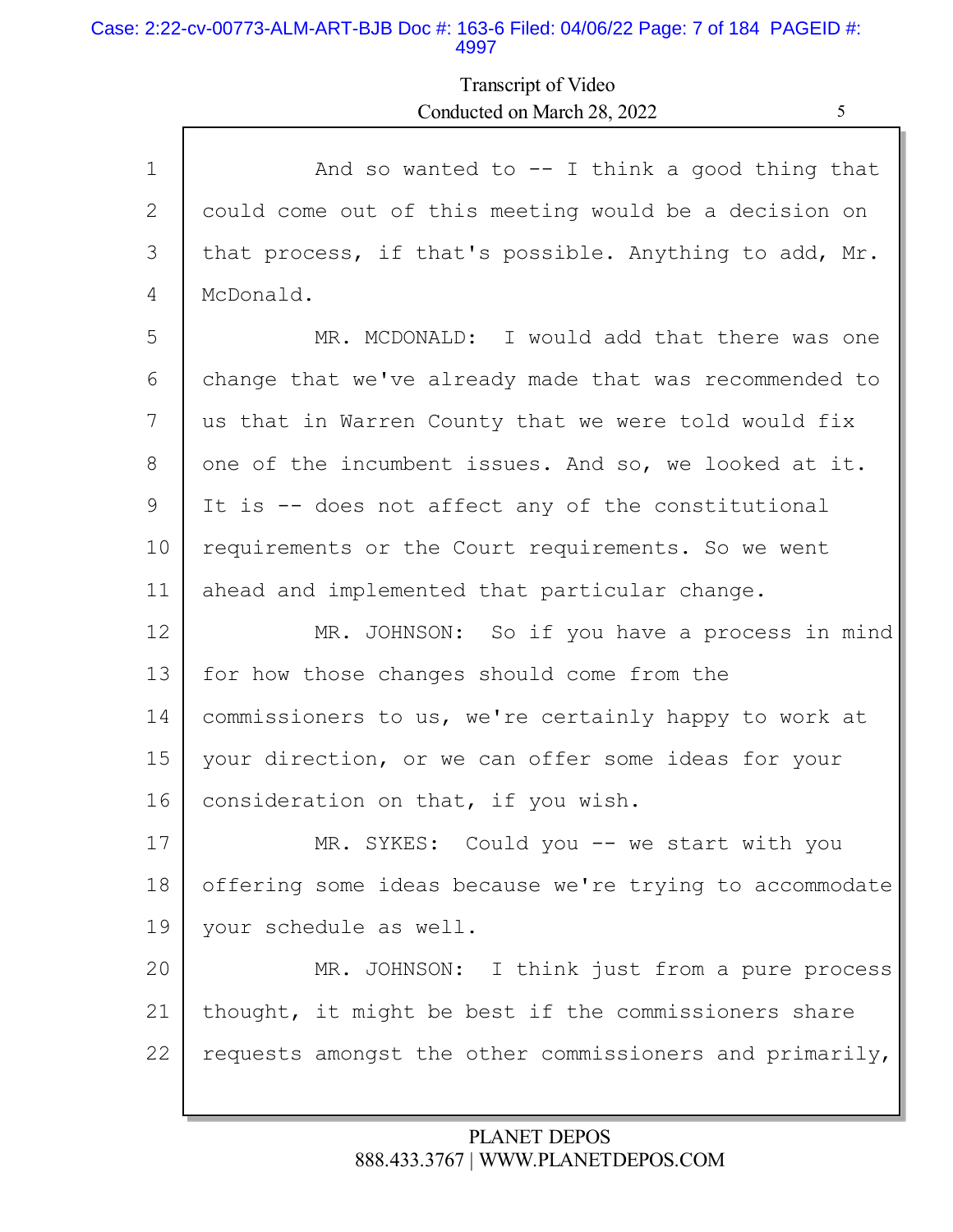#### Case: 2:22-cv-00773-ALM-ART-BJB Doc #: 163-6 Filed: 04/06/22 Page: 8 of 184 PAGEID #: 4998

Г

## Transcript of Video Conducted on March 28, 2022 6

Ы

| $\mathbf 1$ | I think through the staff liaisons. And if there is     |
|-------------|---------------------------------------------------------|
| 2           | consensus on a change, then either that commissioner or |
| 3           | the staff could pass that along to us and we would      |
| 4           | implement it. If there is not consensus, I presume we   |
| 5           | would likely need to come back to the Commission for    |
| 6           | discussion.                                             |
| 7           | But that would be the easiest way because we            |
| 8           | anticipate that a lot of these changes will be          |
| 9           | unanimous, non-controversial changes. We just want to   |
| 10          | be sure that we're having some time to get some work    |
| 11          | done and not constantly getting those. So if there is a |
| 12          | way to consolidate those, have the staff review and     |
| 13          | sign off on them and then present them to us in batches |
| 14          | rather than one at a time, that would be helpful for    |
| 15          | us.                                                     |
| 16          | SEN. SYKES: Any there questions or comments             |
| 17          | from the commissioners? Senator Huffman.                |
| 18          | SEN. HUFFMAN: Yeah. Thank you, Co-Chair. I              |
| 19          | guess in terms of process, my expectation and I think   |
| 20          | the other commissioners' expectation is that at some    |
| 21          | point there would be a work product, a merged map,      |
| 22          | taking into account all of the constitutional factors,  |
|             |                                                         |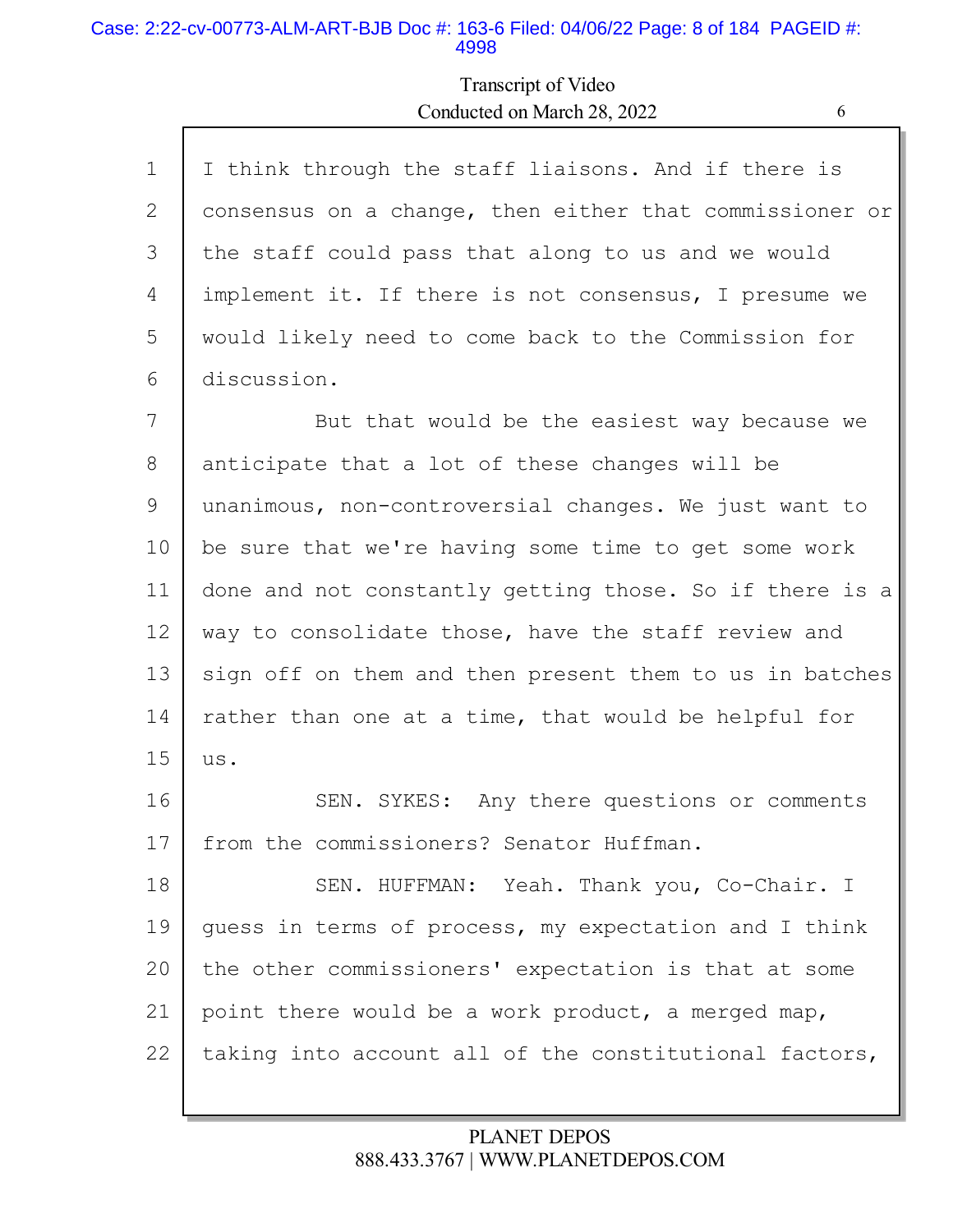#### Case: 2:22-cv-00773-ALM-ART-BJB Doc #: 163-6 Filed: 04/06/22 Page: 9 of 184 PAGEID #: 4999

## Transcript of Video Conducted on March 28, 2022 7

| $\mathbf 1$     | the other factors that the various commissioners have   |
|-----------------|---------------------------------------------------------|
| 2               | mentioned throughout these meetings. And we would have  |
| 3               | a chance then to review that and then make comments.    |
| 4               | So I quess the question, it appears $--$ if I'm         |
| 5               | right, it appears, at least at this moment, the         |
| 6               | product, if I can call it that, is not ready. But at    |
| $7\phantom{.0}$ | some point, the two of you will believe, hey, here's a, |
| 8               | we'll call it a proposal, and then commissioners will   |
| 9               | have a chance to review that.                           |
| 10              | And I don't know whether we come back and               |
| 11              | formally accept that proposal at -- whenever that would |
| 12              | be or that's just something that gets sent out. But,    |
| 13              | you know, we -- I can't make suggested changes if I     |
| 14              | don't know what it is that I'm changing. So I guess     |
| 15              | that's a question is when $--$ I don't want to say when |
| 16              | because that's who knows. I mean, you have a better     |
| 17              | idea, but there's no reason to say this time unless you |
| 18              | actually know.                                          |
| 19              | So if you -- when that's ready, Mr. Co-Chair,           |
| 20              | I guess I think all seven commissioners would like to   |
| 21              | see it and then do their own analysis and be able to    |
| 22              | make their suggested changes.                           |
|                 |                                                         |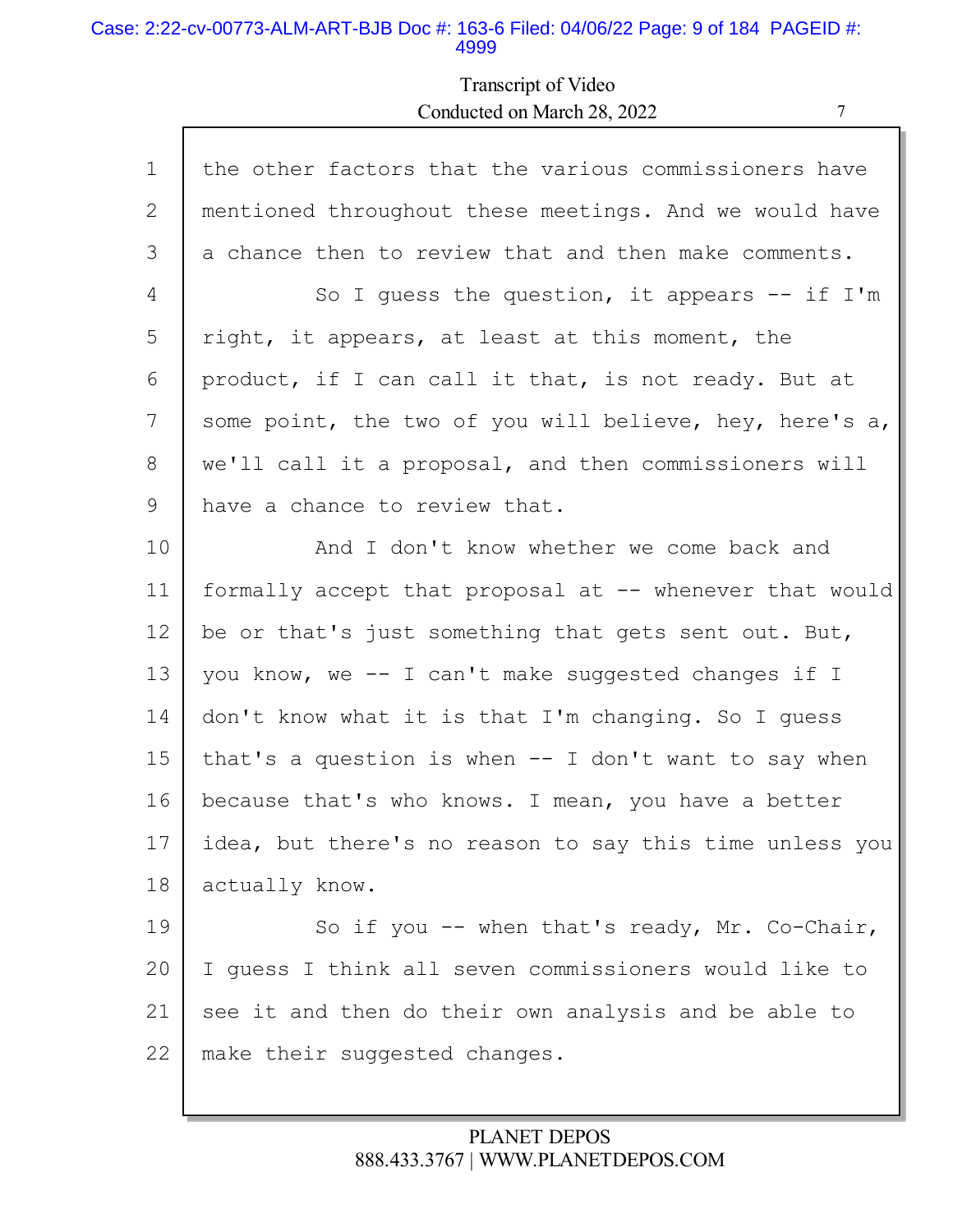#### Case: 2:22-cv-00773-ALM-ART-BJB Doc #: 163-6 Filed: 04/06/22 Page: 10 of 184 PAGEID #: 5000

Г

## Transcript of Video Conducted on March 28, 2022

| ۰,<br>i |  |
|---------|--|
| ۹       |  |

| $\mathbf 1$ | And maybe I'm stating the obvious, but I don't          |
|-------------|---------------------------------------------------------|
| 2           | anticipate a process where the seven of us somewhere    |
| 3           | virtually get a proposal and then we start making       |
| 4           | changes and the changes that I'm making may affect the  |
| 5           | changes that Senator Faber's making. And yeah, we'll do |
| 6           | that, Senator Huffman Yeah. We'll do that, Auditor      |
| 7           | Faber. Now, we've got a new -- I mean, at some point we |
| 8           | have to have one working product and then move forward  |
| 9           | from there. So --                                       |
| 10          | SEN. SYKES: I believe we have a working                 |
| 11          | product at this point. The question -- and I appreciate |
| 12          | the comments and the question that Senator Huffman is   |
| 13          | raising -- is that prepared -- is it prepared right now |
| 14          | to share with the members?                              |
| 15          | Of course, your share -- it's being shared all          |
| 16          | along, but are we at that stage that the members could  |
| 17          | have the unified copy and to use it for evaluating it   |
| 18          | for assessment -- assessing any kind of changes?        |
| 19          | MR. JOHNSON: So yes. We are not at the point            |
| 20          | of giving you a formal next map because the instruction |
| 21          | was for us to incorporate the incumbents and make those |
| 22          | changes and give you kind of our next merge -- not just |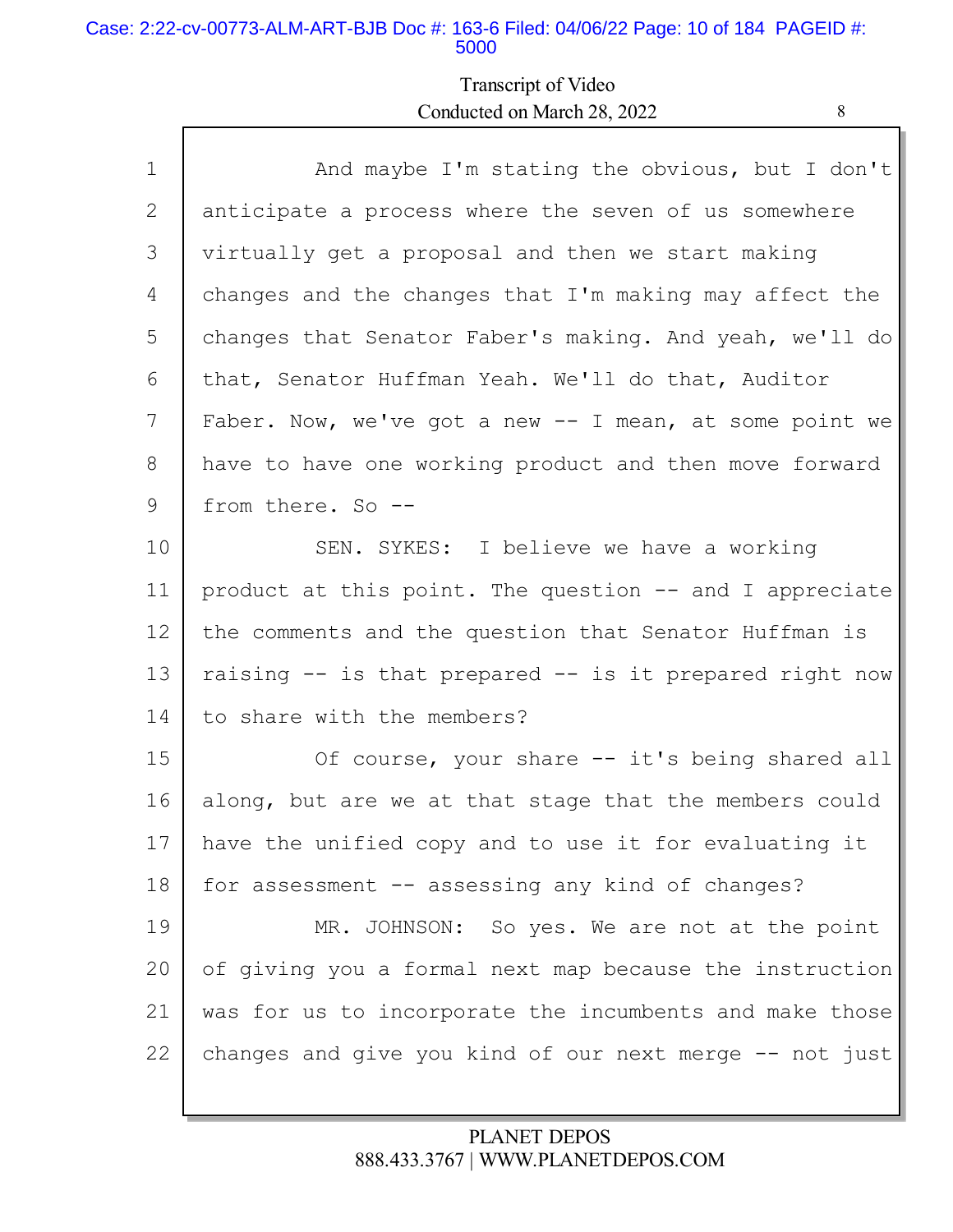#### Case: 2:22-cv-00773-ALM-ART-BJB Doc #: 163-6 Filed: 04/06/22 Page: 11 of 184 PAGEID #: 5001

Г

Transcript of Video Conducted on March 28, 2022 9

| $\mathbf 1$ | our merge but our merge with the incumbent adjustments  |
|-------------|---------------------------------------------------------|
| 2           | made.                                                   |
| 3           | But as we've been doing throughout this                 |
| 4           | process, we can give you just our current working copy, |
| 5           | and your staff can -- we'll pass those to your staff,   |
| 6           | and they can share them with you.                       |
| 7           | And yes. I think to Senator Huffman's point,            |
| 8           | we won't have done our incumbent adjustments yet, but   |
| 9           | if you're -- you and -- maybe your staffs can help us   |
| 10          | along in that process. We welcome any input or          |
| 11          | direction you have on that. And to the Senator's point, |
| 12          | that's my hope is that perhaps, if we are coordinating  |
| 13          | this and then we get the requests coming to us after    |
| 14          | they've been coordinated between both caucuses, that    |
| 15          | might be a working system.                              |
| 16          | MR. MCDONALD: I would just add that we are              |
| 17          | sharing maps with your staff, and then we are posting   |
| 18          | them onto the website when there's any major revision   |
| 19          | to the map that's beyond just a small technical issue.  |
| 20          | So we plan to $-$ after this meeting, to move the       |
| 21          | technical adjustments that I've been making into a plan |
| 22          | -- the working draft plan, and we're going to share     |
|             |                                                         |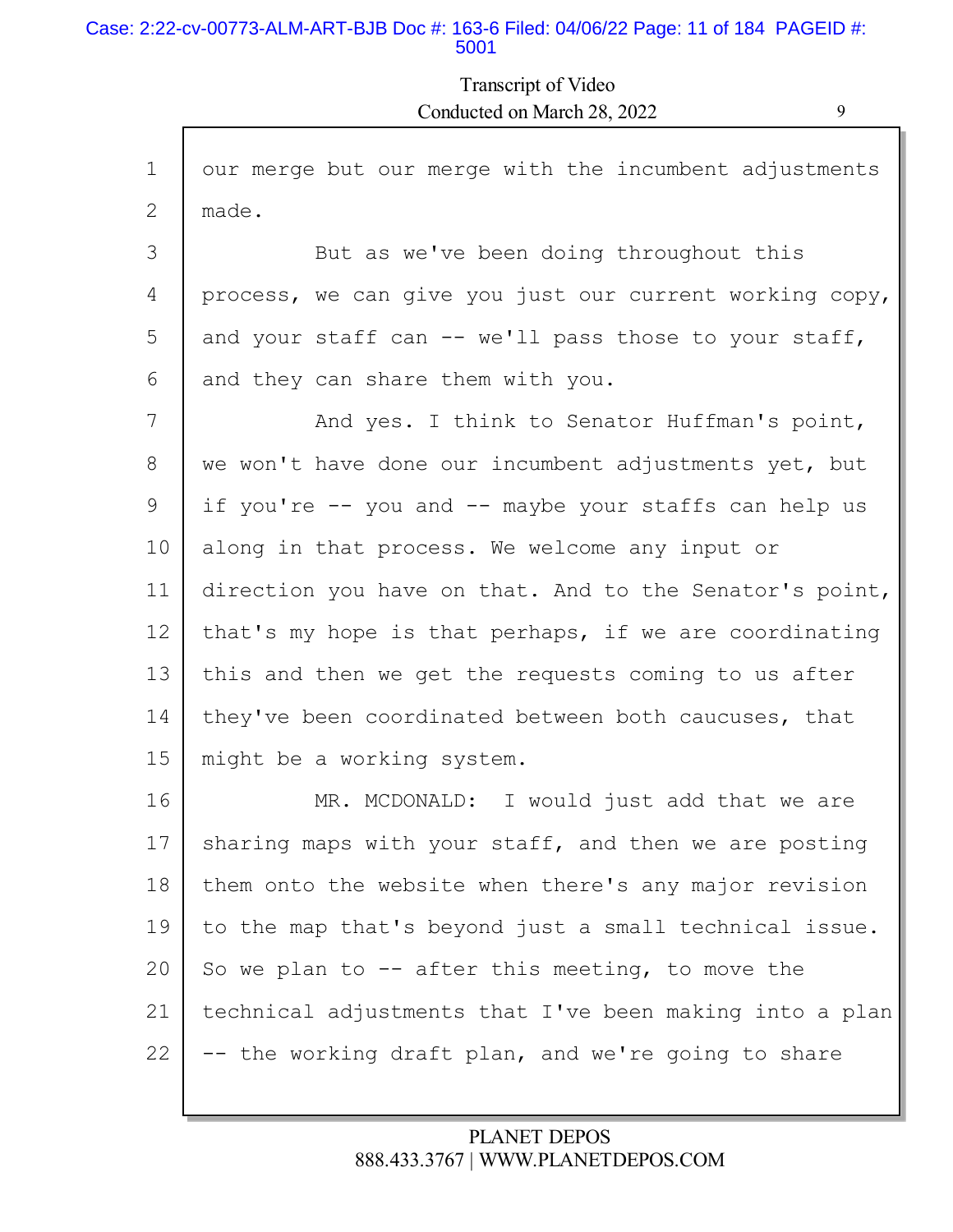#### Case: 2:22-cv-00773-ALM-ART-BJB Doc #: 163-6 Filed: 04/06/22 Page: 12 of 184 PAGEID #: 5002

Г

## Transcript of Video Conducted on March 28, 2022 10

| $\mathbf 1$ | that with the staff. And my anticipation is that we're    |
|-------------|-----------------------------------------------------------|
| 2           | going to $---$ I'm getting a nod yes that we are going to |
| 3           | publish that online.                                      |
| 4           | MR. JOHNSON: And then in timing, to your                  |
| 5           | timing question, my thought is we talked about this a     |
| 6           | little bit, that probably we schedule -- if we make       |
| 7           | great progress and move faster, we'll certainly let you   |
| 8           | know and perhaps meet before that. But let's suggests     |
| 9           | that we have the next hearing at [inaudible] was 3:00.    |
| 10          | So we would need to get you the files by 2:00. It's not   |
| 11          | quite the 90 minutes you prefer, but we're tight. So if   |
| 12          | that's okay with you, or we could give you a current      |
| 13          | status map at 1:30 as well. But --                        |
| 14          | MR. MCDONALD: And I would just add to that. I             |
| 15          | mean, your staff are going to be looking at these maps    |
| 16          | over our shoulders, and people I know are going to be     |
| 17          | viewing it online. So I -- there's going to be a lot of   |
| 18          | transparency here. If you wish to come in and look at     |
| 19          | the maps as we're doing them as well, I encourage you,    |
| 20          | for the commissioners who can do so, I was very aware $-$ |
| 21          | - you know, aware. I have my own vision problems. So      |
| 22          | Speaker Cupp, you know, I understand he needs some maps   |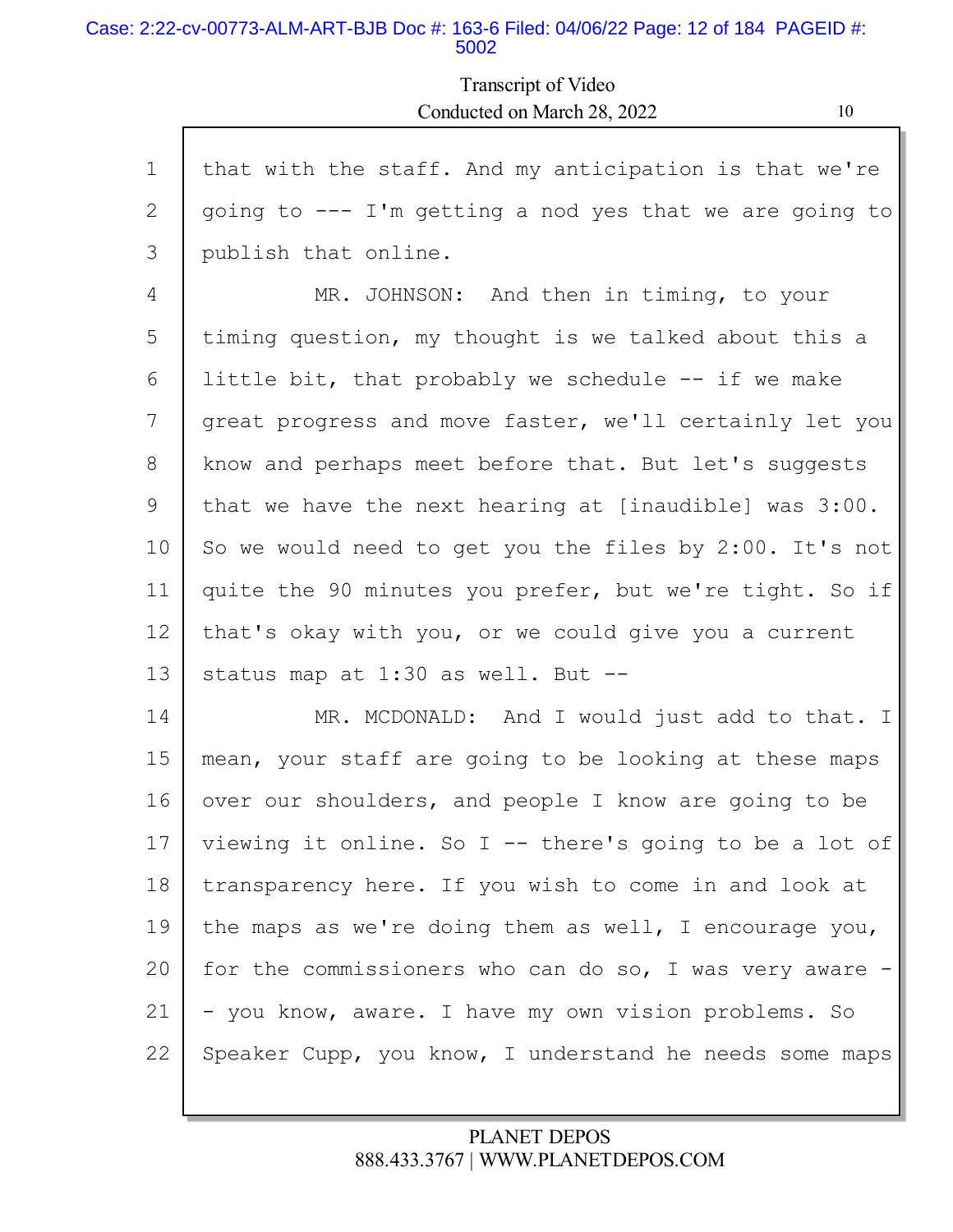#### Case: 2:22-cv-00773-ALM-ART-BJB Doc #: 163-6 Filed: 04/06/22 Page: 13 of 184 PAGEID #: 5003

Г

## Transcript of Video Conducted on March 28, 2022 11

| $\mathbf 1$ | and I understand the reason why.                       |
|-------------|--------------------------------------------------------|
| 2           | So but for those who can come down, we'd               |
| 3           | certainly invite you. And if it doesn't interrupt our  |
| 4           | work too much, we would be happy to walk you through   |
| 5           | any issue that you may have or want to look at any     |
| 6           | particular part of the state.                          |
| 7           | SEN SYKES: Auditor Faber.                              |
| 8           | SEN. FABER: To speed this along, I know                |
| 9           | you're talking about having various maps, but if we    |
| 10          | could see -- at least have have the combined printout, |
| 11          | I came down and looked at it, but some changes have    |
| 12          | been made and you're going to make now that the        |
| 13          | incumbent stat- -- if we could have that printout for  |
| 14          | us to look at and our staffs to look at, it may help   |
| 15          | the process of offering amendments go faster if we can |
| 16          | see it in total and with the urban areas blown up.     |
| 17          | MR. MCDONALD: Our strong preference is that            |
| 18          | your staff do that. It takes us time to produce maps.  |
| 19          | So we really would hope that you would rely upon your  |
| 20          | staff to do that.                                      |
| 21          | MR. JOHNSON: Just to be clear, we'll hand              |
| 22          | over all the mapping files, like, in a few minutes     |
|             |                                                        |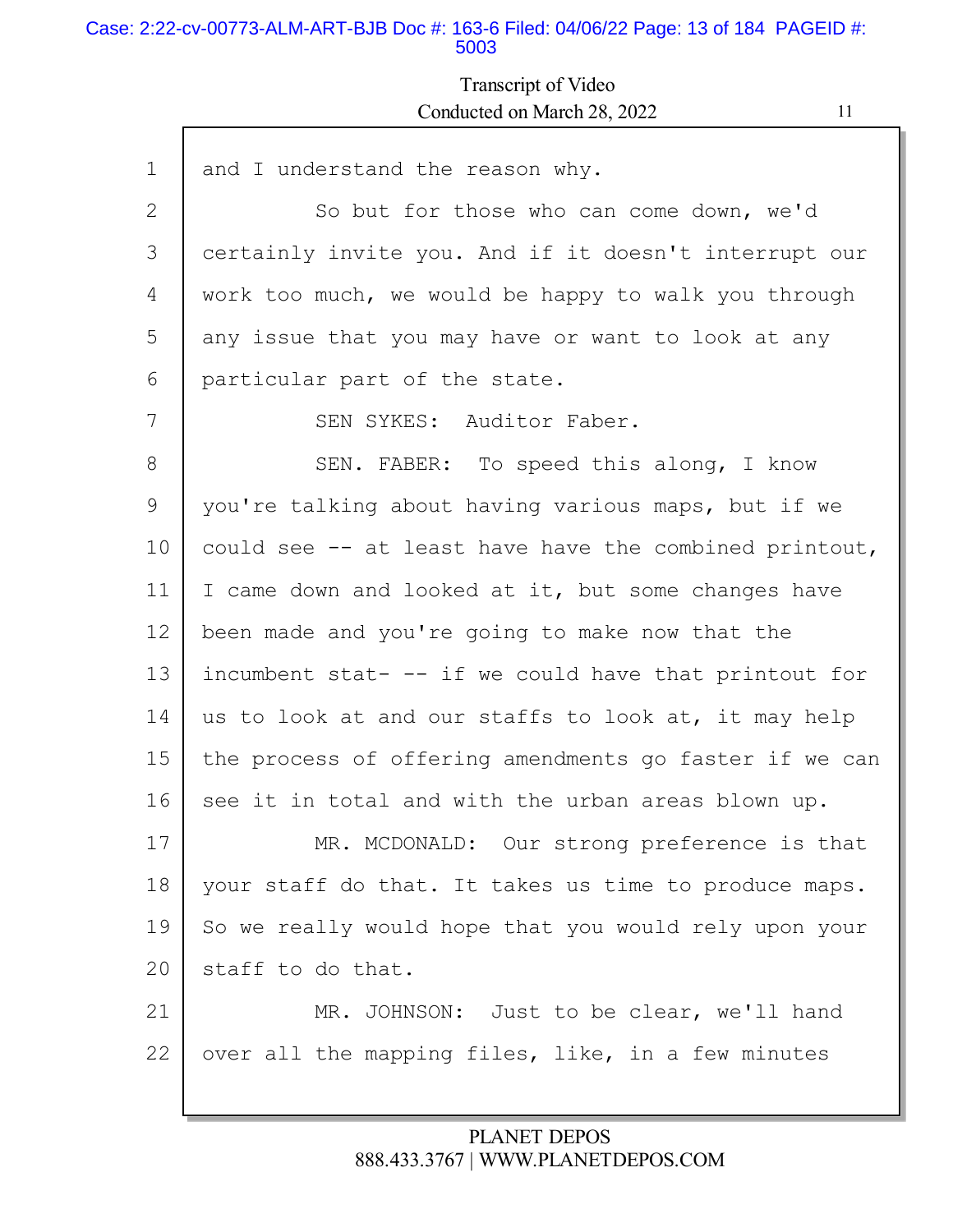#### Case: 2:22-cv-00773-ALM-ART-BJB Doc #: 163-6 Filed: 04/06/22 Page: 14 of 184 PAGEID #: 5004

Г

## Transcript of Video Conducted on March 28, 2022 12

| $\mathbf{1}$ | here, and then the request is that then the respective  |
|--------------|---------------------------------------------------------|
| 2            | staff [inaudible] print the printouts. But yes. We will |
| 3            | certainly hand over all the files they need to do that. |
| 4            | SEN. SYKES: So it's been suggested that, one,           |
| 5            | you're going to provide copies of every -- to every one |
| 6            | right now of the maps that you have. You have one       |
| 7            | united map -- unified map, and the members are to look  |
| 8            | through it to find out if there's any suggestions that  |
| 9            | they would like to make.                                |
| 10           | You're going to continue to work on                     |
| 11           | compactness issues and splits as well as any            |
| 12           | suggestions or amendments that's coming from the        |
| 13           | members.                                                |
| 14           | At 1:00 you suggest that we meet again, that            |
| 15           | we will have another status report. By that time, you   |
| 16           | would have the recommendations or suggestions on        |
| 17           | dealing with the incumbency issue. And we could then    |
| 18           | also print maps out again for the continued review of   |
| 19           | the members.                                            |
| 20           | And we would then set $--$ at the 1:00, we will         |
| 21           | set a meeting at 3:00 to come back to, in fact, make    |
| 22           | any suggestions from the Commission to you and your     |
|              |                                                         |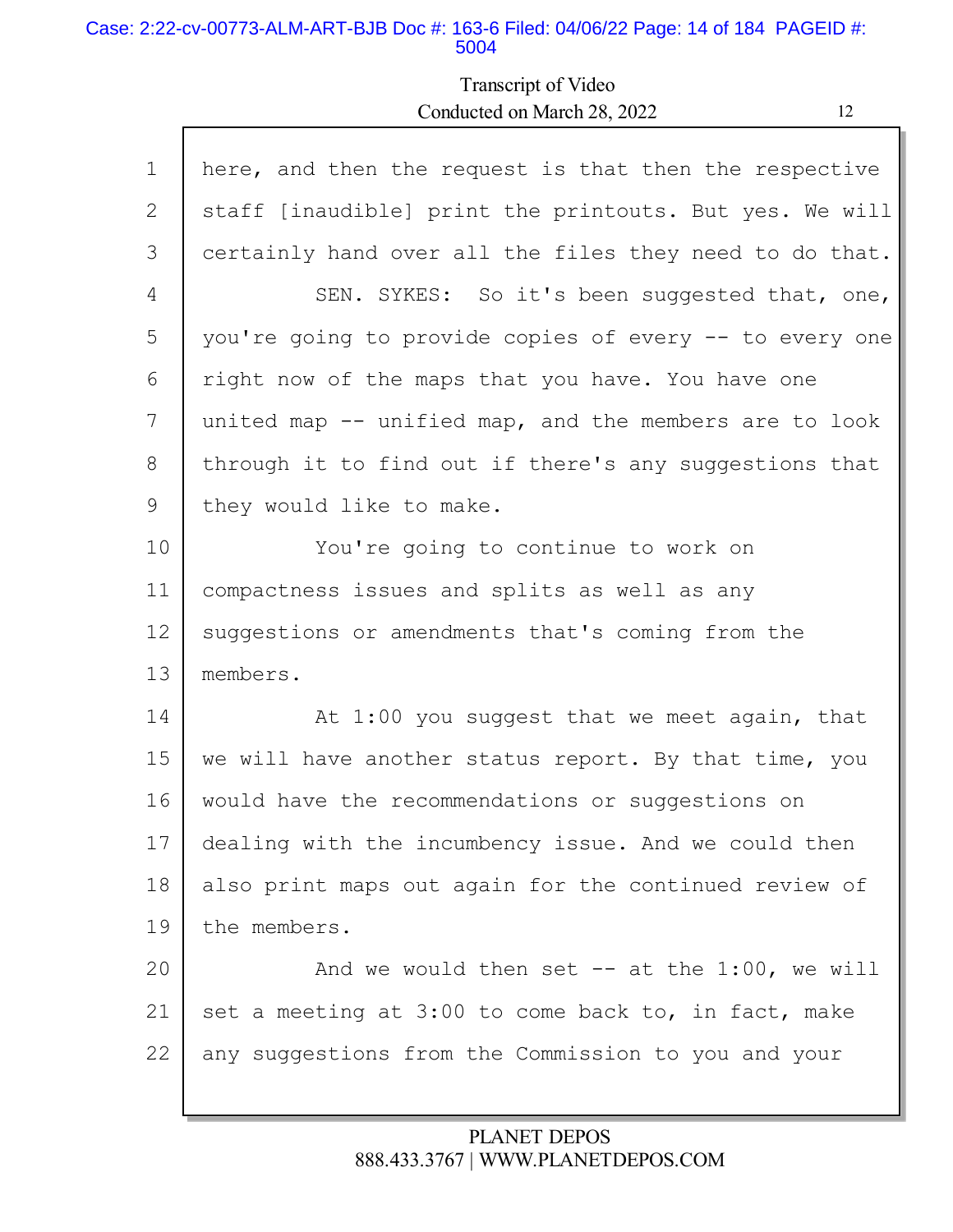#### Case: 2:22-cv-00773-ALM-ART-BJB Doc #: 163-6 Filed: 04/06/22 Page: 15 of 184 PAGEID #: 5005

I

## Transcript of Video Conducted on March 28, 2022 13

| $\mathbf 1$    | work.                                                   |  |  |
|----------------|---------------------------------------------------------|--|--|
| $\overline{2}$ | MR. JOHNSON: Correct. If that -- I know it's            |  |  |
| 3              | not the full 90 minutes, but the suggestion would be    |  |  |
| 4              | that we give you kind of our working status at 2:00 for |  |  |
| 5              | you to review and be ready to give us direction on at   |  |  |
| 6              | your -- at a meeting at 3:00, if that's comfortable     |  |  |
| 7              | with -- if that works for the Commission.               |  |  |
| 8              | SEN. SYKES: But the members will have access            |  |  |
| 9              | to the unified map right now? Yes. Okay. All right.     |  |  |
| 10             | MR. JOHNSON: Yes.                                       |  |  |
| 11             | REP. CUPP: All right. So are we coming back             |  |  |
| 12             | at $2:00$ , or are we getting a map at $2:00$ ?         |  |  |
| 13             | SEN. SYKES: 2:00, and we can come back at               |  |  |
| 14             | 3:00.                                                   |  |  |
| 15             | REP. CUPP: And we come back at 3:00?                    |  |  |
| 16             | SEN. SYKES: And come back at 3:00.                      |  |  |
| 17             | REP. CUPP: And not at 1:00?                             |  |  |
| 18             | SEN. SYKES: And not at 1:00.                            |  |  |
| 19             | REP. CUPP: And we're able to get a current --           |  |  |
| 20             | get a map of current progress now --                    |  |  |
| 21             | SEN. SYKES: Yes. Yes.                                   |  |  |
| 22             | REP. CUPP: -- to get familiar with it. Okay.            |  |  |
|                |                                                         |  |  |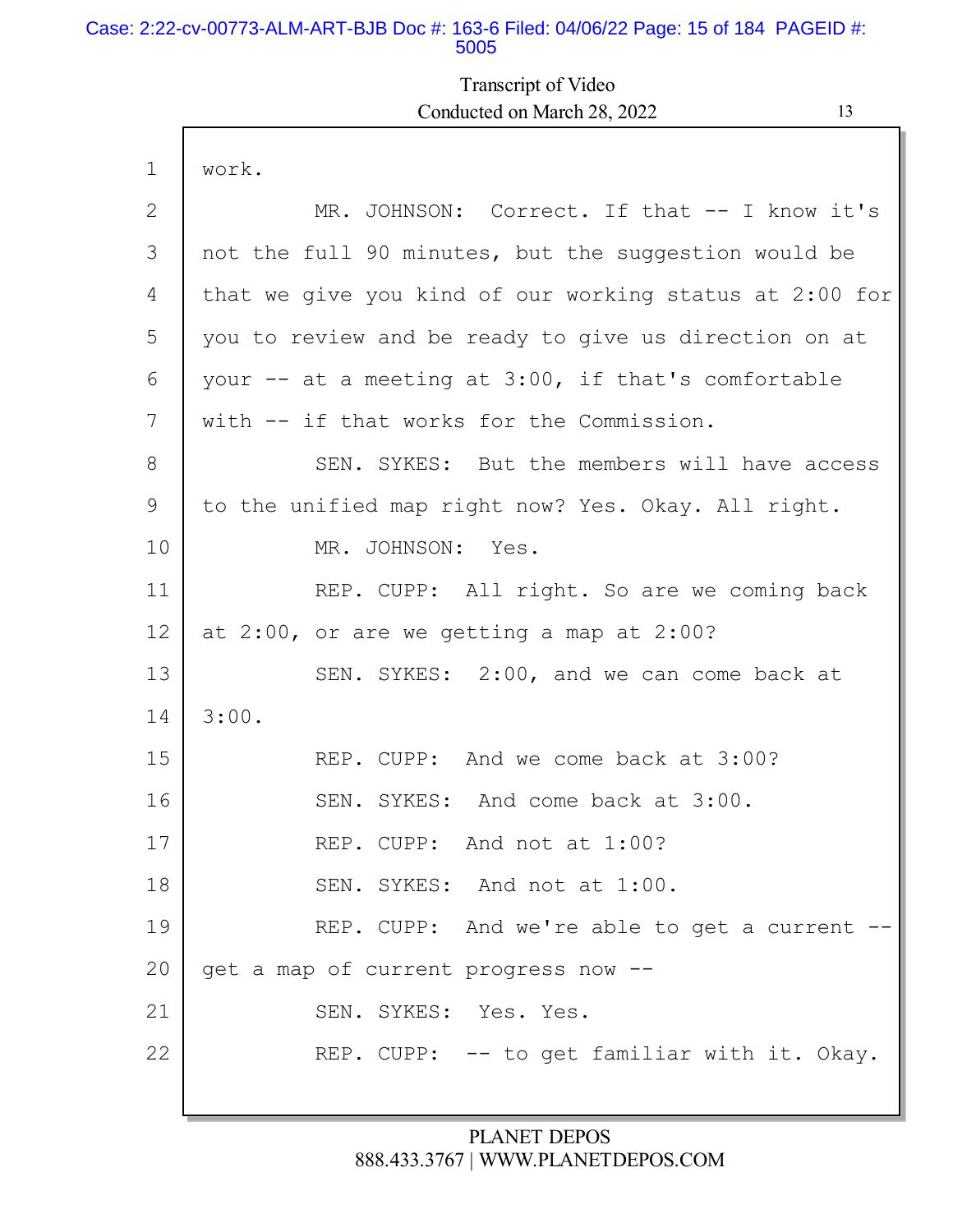#### Case: 2:22-cv-00773-ALM-ART-BJB Doc #: 163-6 Filed: 04/06/22 Page: 16 of 184 PAGEID #: 5006

Г

## Transcript of Video Conducted on March 28, 2022 14

| $\mathbf 1$    | SEN. SYKES: Any questions? Leader Russo?                |  |
|----------------|---------------------------------------------------------|--|
| $\overline{2}$ | MS. RUSSO: Thank you. Thank you, Mr. Co-                |  |
| 3              | Chair. You know, I just wanted to say that I commend    |  |
| 4              | these mapmakers. They have made significant progress    |  |
| 5              | even since our late meeting last night. And it's been   |  |
| 6              | very helpful to go in and talk with you and sort of     |  |
| 7              | see. And I know some Commission members have been down  |  |
| 8              | asking if there are -- some of their suggestions are    |  |
| 9              | possible.                                               |  |
| 10             | So I appreciate that. And I would encourage             |  |
| 11             | all the commissioners, if you haven't been doing that,  |  |
| 12             | to continue to do that because I think that that is     |  |
| 13             | probably the fastest way to really get feedback on what |  |
| 14             | you're thinking or your suggestion may or may not be    |  |
| 15             | possible and present any issues. And I appreciate both  |  |
| 16             | of the mapmakers for being very accommodating to that.  |  |
| 17             | SEN. SYKES: Can you just review with us just            |  |
| 18             | a brief description of the map -- the unified map right |  |
| 19             | now, the proportionality, the symmetry, the compactness |  |
| 20             | as best you can so we understand where we stand right   |  |
| 21             | now?                                                    |  |
| 22             | MR. MCDONALD: Yeah. So most of the map is,              |  |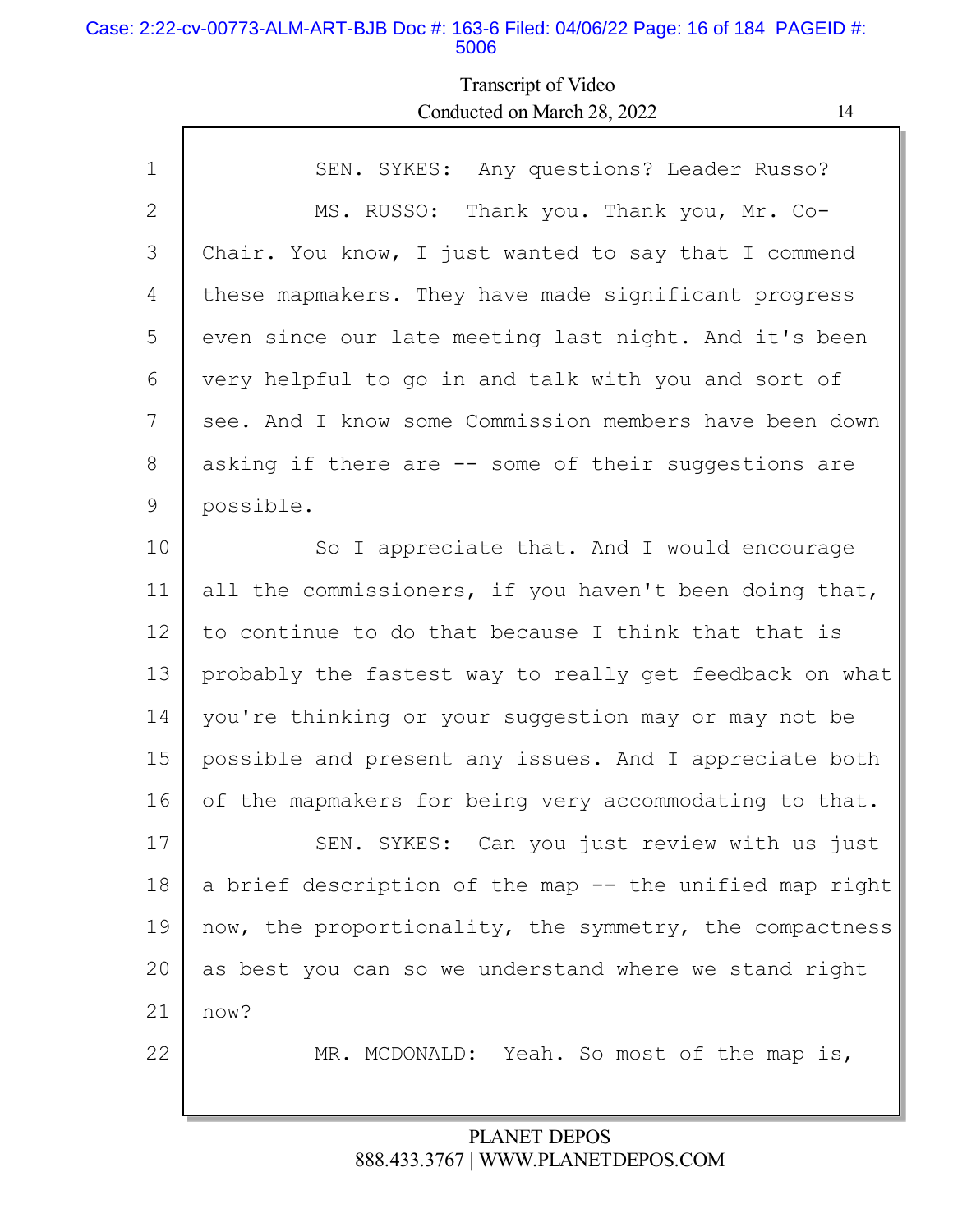#### Case: 2:22-cv-00773-ALM-ART-BJB Doc #: 163-6 Filed: 04/06/22 Page: 17 of 184 PAGEID #: 5007

Г

## Transcript of Video Conducted on March 28, 2022

| ۰            |
|--------------|
|              |
| I<br>I<br>۰. |
|              |

Ы

| $\mathbf 1$     | again -- Dr. Johnson and I have randomly been chosen    |
|-----------------|---------------------------------------------------------|
| 2               | approaches. We have been collaborating all along, but   |
| 3               | this unified map, given the preferences that was stated |
| 4               | by the Commission, is basically the one I've been       |
| 5               | working on. So it made it easy for us to move over to a |
| 6               | unified map.                                            |
| 7               | So that's the map. We've discussed it                   |
| 8               | previously. It's proportional both in the House and the |
| 9               | Senate. In the House, the proportionality -- the        |
| 10              | symmetry issue is that there are three competitive      |
| 11              | leaning Republican districts in that 48 to 52 partisan  |
| 12 <sup>°</sup> | index range and then there are three democratic. So it  |
| 13              | has a three and three on the symmetry that the Court    |
| 14              | has identified.                                         |
| 15              | And then in the Senate, there's two Democratic          |
| 16              | competitive and zero Republican competitive. But we've  |
| 17              | looked at this hard, and I don't think we're going to   |
| 18              | be able to improve upon that and keep proportionality.  |
| 19              | SEN. SYKES: Are there any other questions or            |
| 20              | comments from the members of the Commission? Leader     |
| 21              | Russo.                                                  |
| 22              | MS. RUSSO: Thank you, Mr. Co-Chair. Just to             |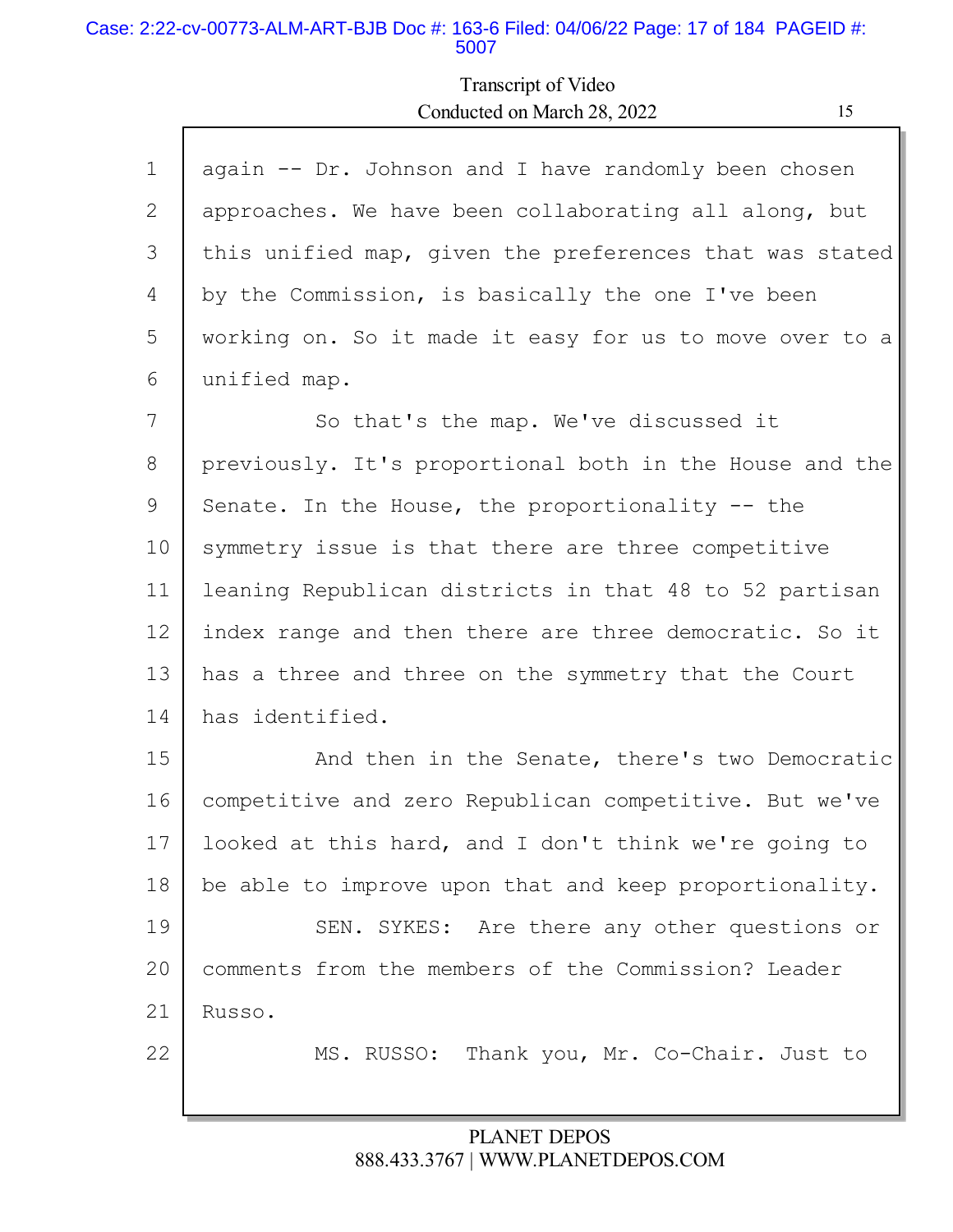#### Case: 2:22-cv-00773-ALM-ART-BJB Doc #: 163-6 Filed: 04/06/22 Page: 18 of 184 PAGEID #: 5008

Г

## Transcript of Video Conducted on March 28, 2022 16

| $\mathbf 1$ | the mapmakers, because I know that you now have the     |
|-------------|---------------------------------------------------------|
| 2           | incumbent data that you're incorporating. Do you have a |
| 3           | way of knowing which ones, for example, of the Senate   |
| 4           | are midterm versus up -- or not in that situation       |
| 5           | because I know that that was one of the discussion      |
| 6           | points in providing the data to you. I just don't know  |
| 7           | if that distinction has been made between those that    |
| 8           | are midterm and have to be assigned to a district       |
| 9           | versus those that are not.                              |
| 10          | MR. JOHNSON: So we do not. The list we                  |
| 11          | received, I believe, has just all 33 senators in it --  |
| 12          | oh, minus the -- minus the term limit ones? Sorry.      |
| 13          | MALE: Twenty-eight.                                     |
| 14          | MR. JOHNSON: Sorry. All 28 that are not term            |
| 15          | limited.                                                |
| 16          | MR. MCDONALD: We're going to rely upon staff            |
| 17          | to give us that direction as to which are the non-term, |
| 18          | the $--$                                                |
| 19          | MS. RUSSO: Midterm.                                     |
| 20          | MR. MCDONALD: -- midterm senators. Yes. So              |
| 21          | that was just an agreement that we had to expedite the  |
| 22          | production of the data for us.                          |
|             |                                                         |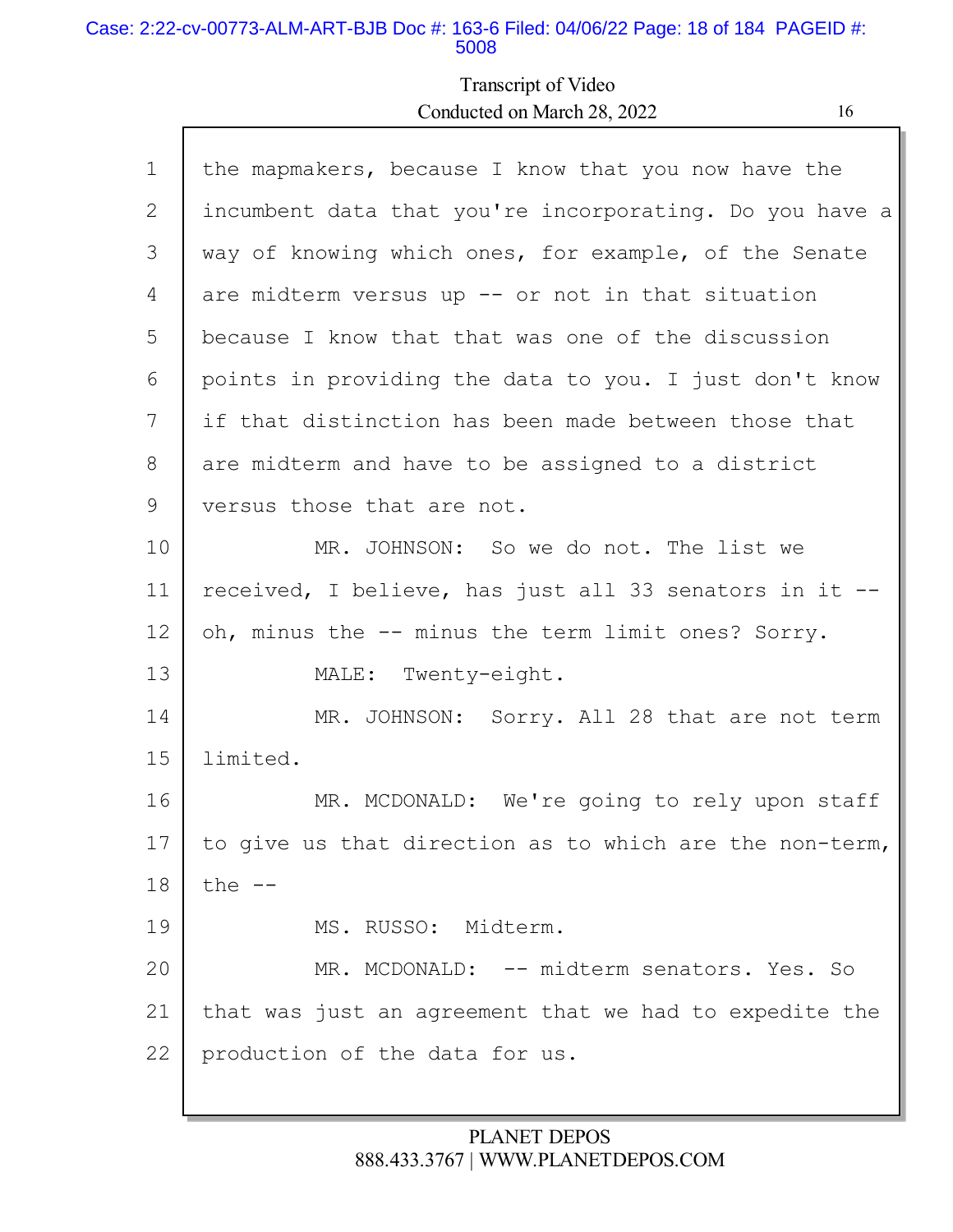#### Case: 2:22-cv-00773-ALM-ART-BJB Doc #: 163-6 Filed: 04/06/22 Page: 19 of 184 PAGEID #: 5009

Transcript of Video Conducted on March 28, 2022 17

| $\mathbf{1}$ | MS. RUSSO: Okay. Thank you.                             |
|--------------|---------------------------------------------------------|
| $\mathbf{2}$ | SEN. SYKES: Any additional questions or                 |
| 3            | comments? We stand in recess.                           |
| 4            | We'll, have a presentation by the independent           |
| 5            | map drawers.                                            |
| 6            | MR. JOHNSON: Co-Chairs the members of the               |
| 7            | Commission, we have an update for you, obviously. So we |
| 8            | have been working through the challenges of the         |
| 9            | pairings first with the House and doing some geographic |
| 10           | cleanup of county splits and compactness and things     |
| 11           | like that as much as we can as we make those changes.   |
| 12           | At this point, we have gone through, I                  |
| 13           | believe, the entire state, except for the seven         |
| 14           | counties in the northeast, and made all the House side  |
| 15           | improvements that we believe we can make in terms of    |
| 16           | avoiding pairings. And we have the proposal that        |
| 17           | everyone has for how to handle the seven counties, and  |
| 18           | we've been looking through that and seeing what work    |
| 19           | we think works and doesn't work for us in that          |
| 20           | proposal.                                               |
| 21           | We have not yet implemented that, but but               |
| 22           | we're [inaudible] using it. We're doing the House       |
|              |                                                         |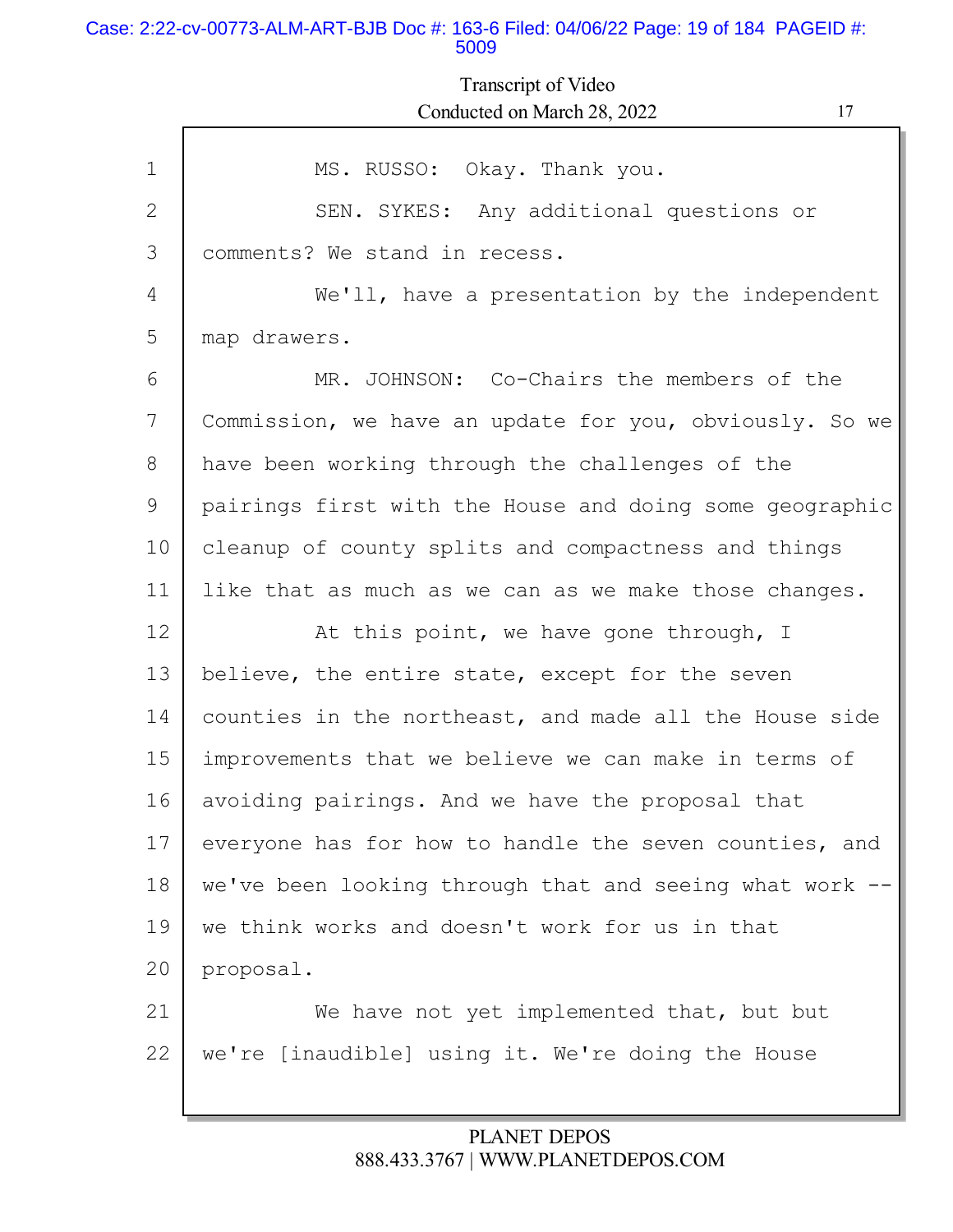#### Case: 2:22-cv-00773-ALM-ART-BJB Doc #: 163-6 Filed: 04/06/22 Page: 20 of 184 PAGEID #: 5010

Г

## Transcript of Video Conducted on March 28, 2022 18

| $\mathbf 1$ | first. And so, we have not yet tackled the Senate       |  |
|-------------|---------------------------------------------------------|--|
| 2           | issues. To the degree possible, we've tried to keep     |  |
| 3           | those in mind as we worked on the House, but we have    |  |
| 4           | not done any in-depth Senate work yet.                  |  |
| 5           | MR. MCDONALD: I would just add that this has            |  |
| 6           | been a good exercise not just for resolving incumbent   |  |
| 7           | pairings, but this has forced us to take another look   |  |
| 8           | at the map. And as we are resolving these incumbency    |  |
| 9           | pairings, I would say -- my impression is, is that the  |  |
| 10          | overall character of the map is that it is now          |  |
| 11          | splitting fewer counties, fewer local jurisdictions,    |  |
| 12          | and is more compact in its character.                   |  |
| 13          | MR. JOHNSON: Yes. And to Senator Huffman's              |  |
| 14          | point the other day or -- and I believe others have     |  |
| 15          | made it $--$ Ohio has the most $--$ some of the most    |  |
| 16          | complicated geographic challenges, certainly the most   |  |
| 17          | strict geographic rules, and also the most complicated  |  |
| 18          | Senate rules for how this process is handled. So we are |  |
| 19          | getting through those as fast as we can, but it is a    |  |
| 20          | slow process.                                           |  |
| 21          | SEN. SYKES: What is your -- what is your                |  |
| 22          | expectation to complete the incumbency issues in the    |  |
|             |                                                         |  |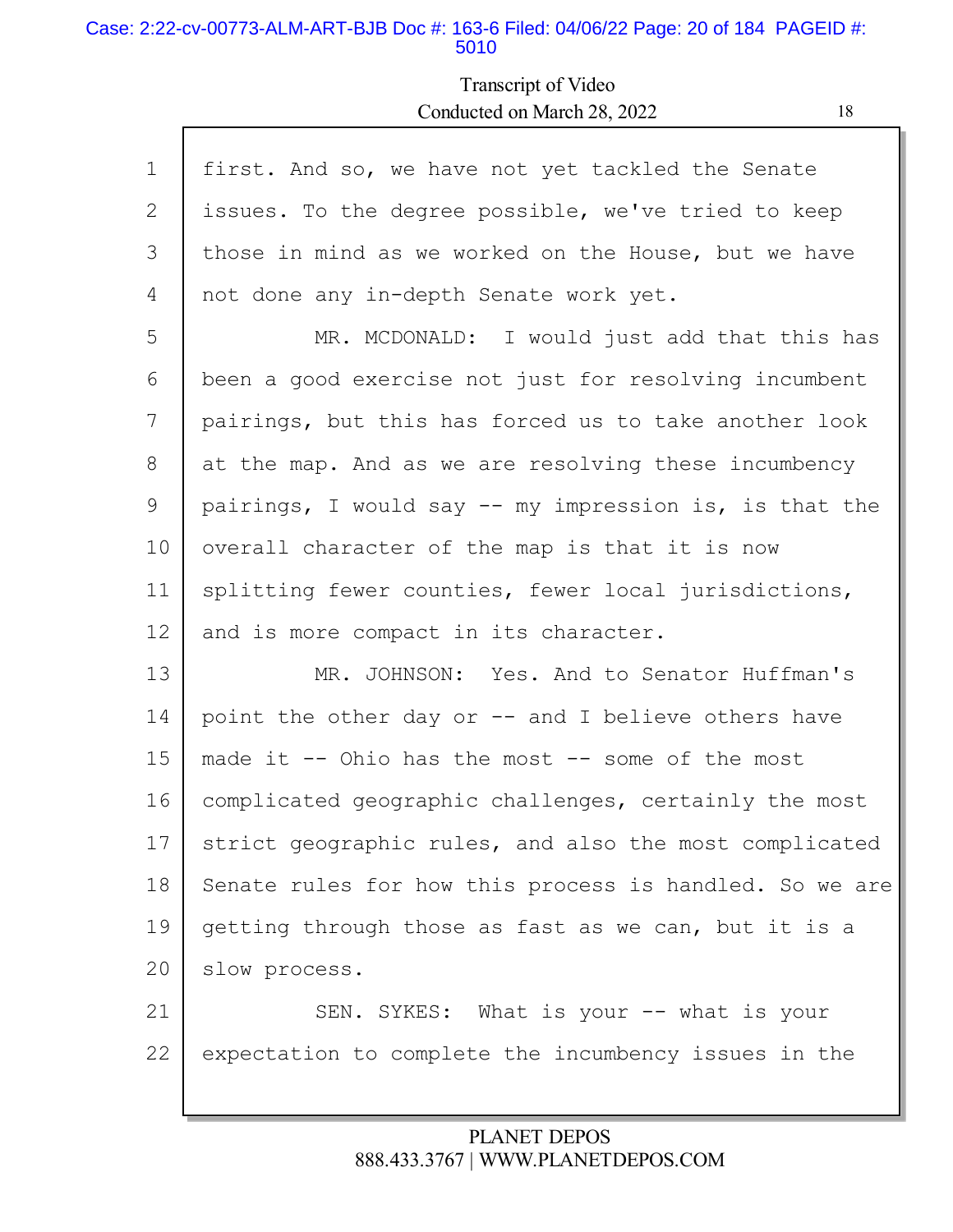#### Case: 2:22-cv-00773-ALM-ART-BJB Doc #: 163-6 Filed: 04/06/22 Page: 21 of 184 PAGEID #: 5011

Transcript of Video Conducted on March 28, 2022 19

1 2 3 4 5 6 7 8 9 10 11 12 13 14 15 16 17 18 19 20 21 22 House and the Senate? MR. JOHNSON: It's probably still a couple of hours, at least. The Senate has an advantage of having many fewer individuals that we need to address. But in addition to avoiding pairings, we also have the very tough issue of the percentage of the district triggering the assignment of numbers issue, which greatly complicates that process. And we won't know how much of a challenge we have there until we can run that analysis for the first time. So we're certainly a couple of hours away, if it goes smoothly. SEN. SYKES: Are there any questions or comments from members of the Commission or any other additional suggestions? At this particular time, we have a unified map that we're making adjustments to, edits to, suggestions and input from the Commission as we move forward to our -- to cross the finish line here. Yes. Senator Huffman. SEN. HUFFMAN: Thank you, Mr. Co-Chair. So again, my job, I quess, is the Senate caucus  $-$ Republican caucus designee is to look at this from the Senate perspective. And I think you just said what I'm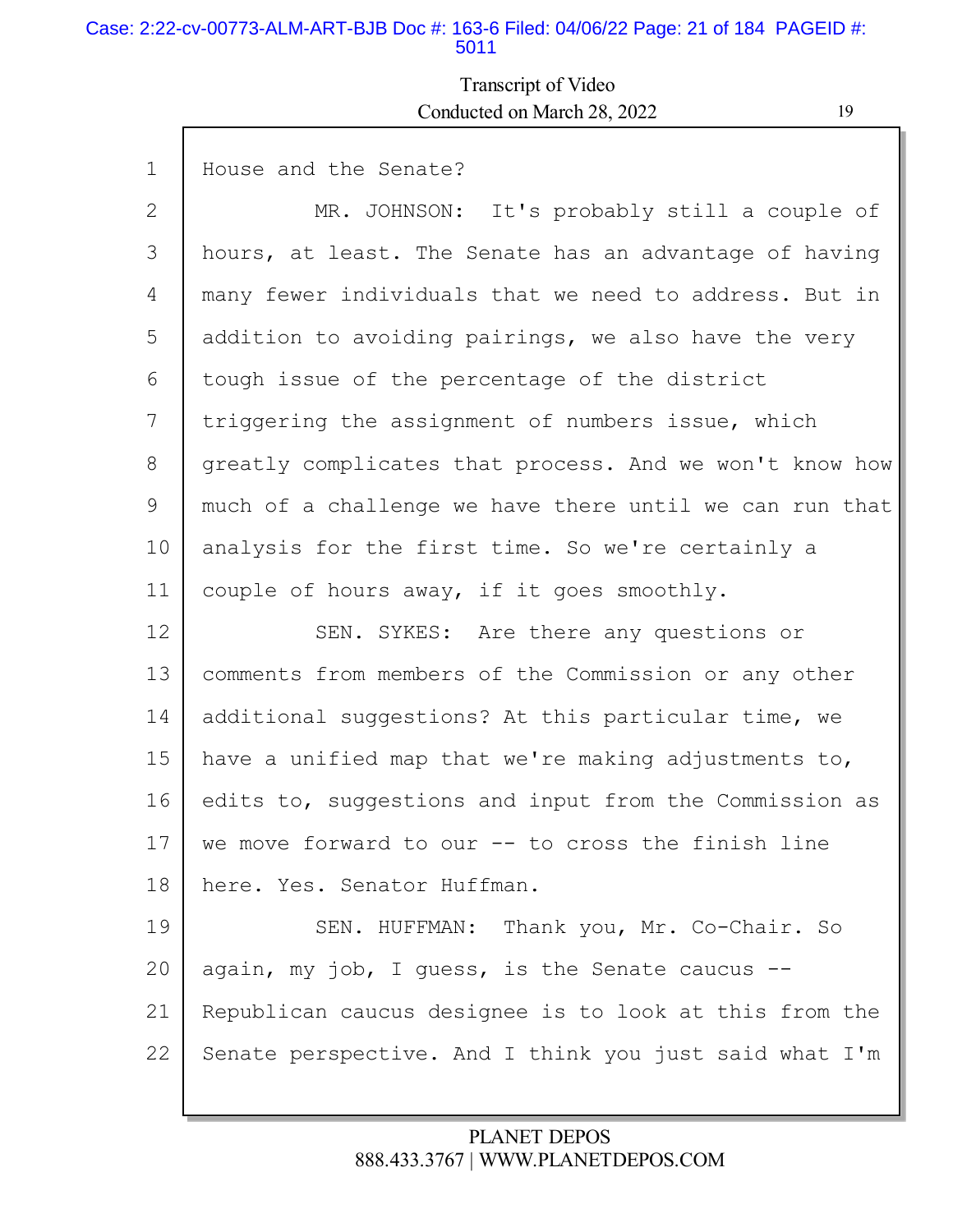#### Case: 2:22-cv-00773-ALM-ART-BJB Doc #: 163-6 Filed: 04/06/22 Page: 22 of 184 PAGEID #: 5012

Transcript of Video Conducted on March 28, 2022 20

| $\mathbf 1$ | about to say, but I have not seen what I'm going to say     |
|-------------|-------------------------------------------------------------|
| 2           | is a final Senate map. And there is no such animal at       |
| 3           | the moment; right?                                          |
| 4           | MR. MCDONALD: Correct.                                      |
| 5           | SEN. HUFFMAN: Right. Okay. There was some                   |
| 6           | version of a map that we received about 12:15 today,        |
| 7           | and there has been no other updated versions of a           |
| 8           | Senate map since then; is that correct?                     |
| 9           | MR. MCDONALD: Correct. And that would have                  |
| 10          | been the map that existed last night. So it would have      |
| 11          | been sort of the first merged map that we have.             |
| 12          | SEN. HUFFMAN: Okay.                                         |
| 13          | MR. MCDONALD: It's -- yeah.                                 |
| 14          | SEN. HUFFMAN: Yeah. Okay. I was just, you                   |
| 15          | know $--$ we're $--$ as I $--$ when I came down and visited |
| 16          | with you about the Section 5 issues and as we're            |
| 17          | supposed to do to try to $-$ the map at 12:15 had           |
| 18          | misaligned House districts on it as it related to the       |
| 19          | Senate. I can't give you the specifics of that, and         |
| 20          | maybe it's not relevant at this point, since apparently     |
| 21          | the House map has changed a few times since 12:15           |
| 22          | today. But that, of course, would make at least the map     |
|             |                                                             |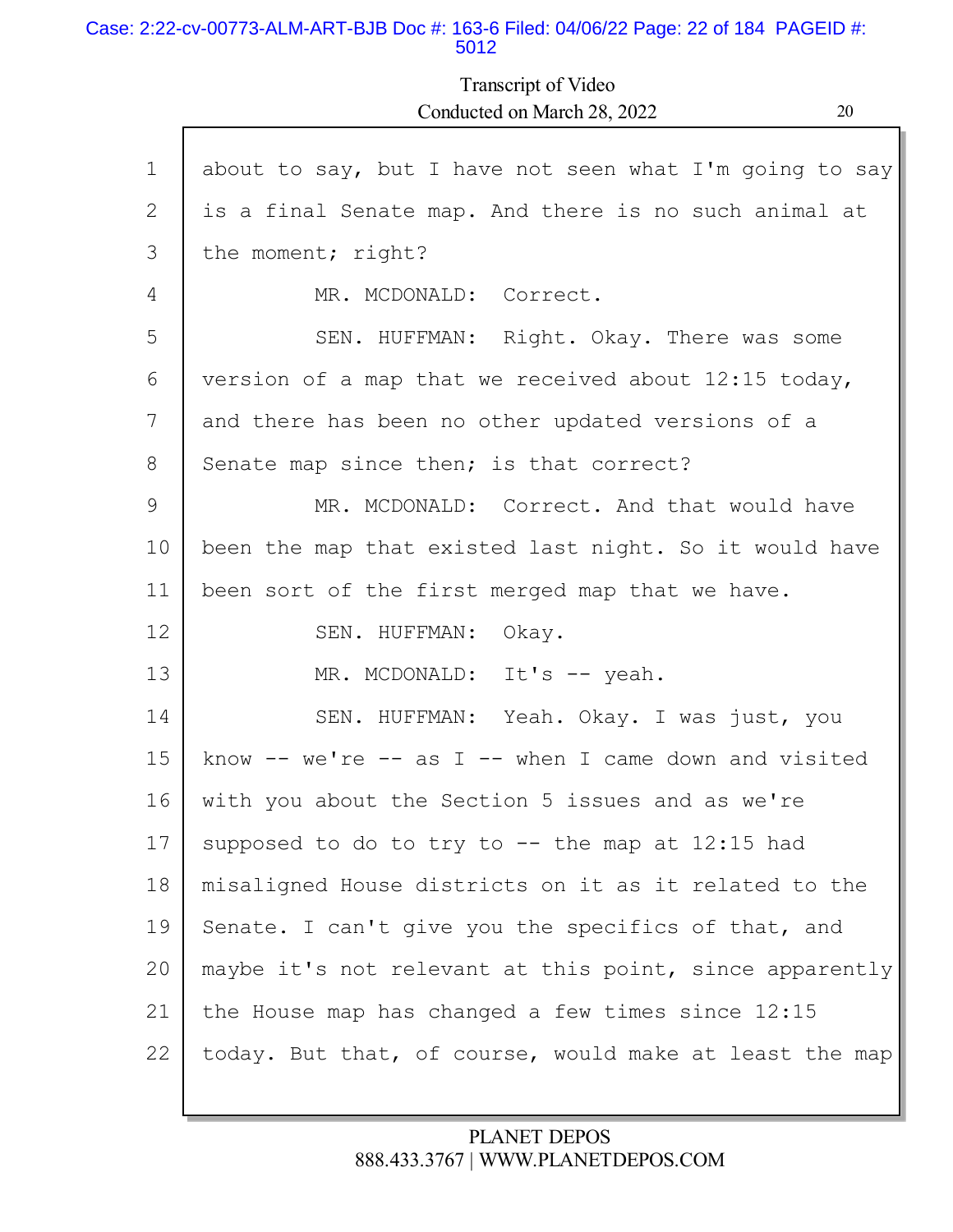#### Case: 2:22-cv-00773-ALM-ART-BJB Doc #: 163-6 Filed: 04/06/22 Page: 23 of 184 PAGEID #: 5013

Transcript of Video Conducted on March 28, 2022 21

| $\mathbf 1$ | -- the Senate version map that has been created so far  |  |
|-------------|---------------------------------------------------------|--|
| 2           | unconstitutional. So I guess I'm pointing that out so   |  |
| 3           | that you all know about that.                           |  |
| 4           | The other I quess $--$ I'll call it a criticism,        |  |
| 5           | but as I've mentioned to you in our previous            |  |
| 6           | conversations, there are these constitutional           |  |
| 7           | requirements about district number and representing the |  |
| 8           | largest population. And it sounds like you're working   |  |
| 9           | on that to see if you can get that done.                |  |
| 10          | Then there are $-$ there are incumbency                 |  |
| 11          | problems unique to the Senate. And in the -- again, the |  |
| 12          | only map that we -- proposed map or working version is  |  |
| 13          | probably a better way to do it, we looked at that and,  |  |
| 14          | again, acknowledging that this is not a constitutional  |  |
| 15          | requirement but I would argue a public policy issue, of |  |
| 16          | the 16 senators who are in midterm, eight or half of    |  |
| 17          | them would live outside the district that they          |  |
| 18          | represent.                                              |  |
| 19          | Now, sometimes that's, you know -- in drawing           |  |
| 20          | a map that happens. Usually, there's one. I think the   |  |
| 21          | last time in 2011 there was one senator, but eight      |  |
| 22          | seems to me to be excessive. And to us folks here,      |  |
|             |                                                         |  |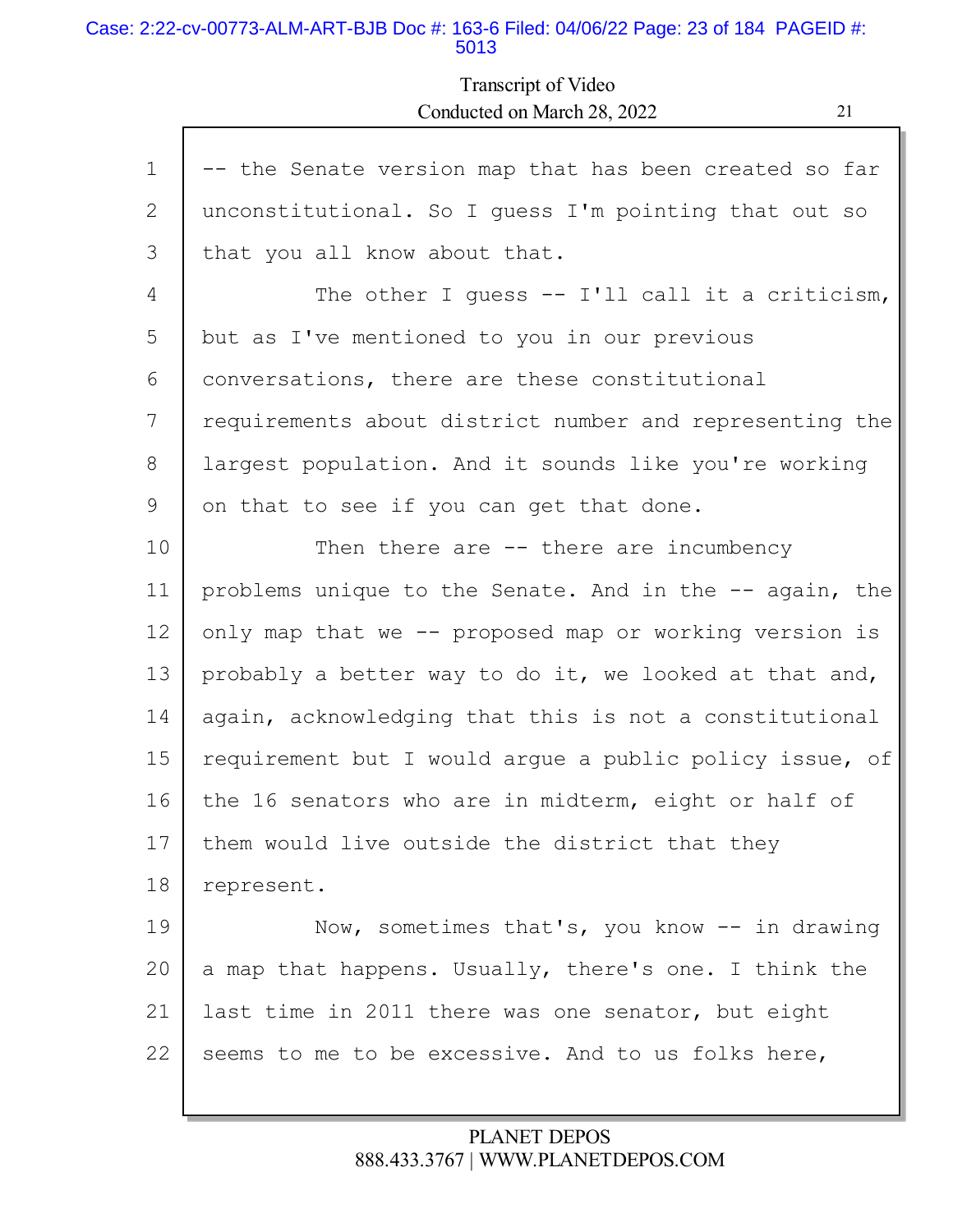#### Case: 2:22-cv-00773-ALM-ART-BJB Doc #: 163-6 Filed: 04/06/22 Page: 24 of 184 PAGEID #: 5014

## Transcript of Video Conducted on March 28, 2022 22

| $\mathbf 1$    | maybe in the General Assembly and to others, it's it's  |  |
|----------------|---------------------------------------------------------|--|
| $\overline{2}$ | kind of a, well, what's the difference? You get to be   |  |
| 3              | in the Senate, but the public really cares that the     |  |
| 4              | person that they elected is -- lives where they live or |  |
| 5              | at least in some version of it. So when you have 8 out  |  |
| 6              | of 16 living outside the district, I think that's       |  |
| 7              | clearly excessive.                                      |  |
| 8              | I think perhaps Senator Sykes correctly argued          |  |
| 9              | that there's no right to run for reelection because you |  |
| 10             | are an incumbent. But there are public policy reasons   |  |
| 11             | to do that, especially the public policy reason that    |  |
| 12             | exists now that usually doesn't exist, which is         |  |
| 13             | petitions were filed in February. People have raised    |  |
| 14             | and spent money in our campaigning. The public has been |  |
| 15             | informed. There have been public meetings and door-to-  |  |
| 16             | door efforts and media purchased and all the things     |  |
| 17             | that go on in campaign. And to dislodge folks so that   |  |
| 18             | they can't run again I think is a significant -- also   |  |
| 19             | significant public policy issue.                        |  |
| 20             | Again, I'm not arguing it's a constitutional            |  |

22

21

#### PLANET DEPOS 888.433.3767 | WWW.PLANETDEPOS.COM

issue, but it's something we should avoid. So there are

senators -- and I would point specifically to Senator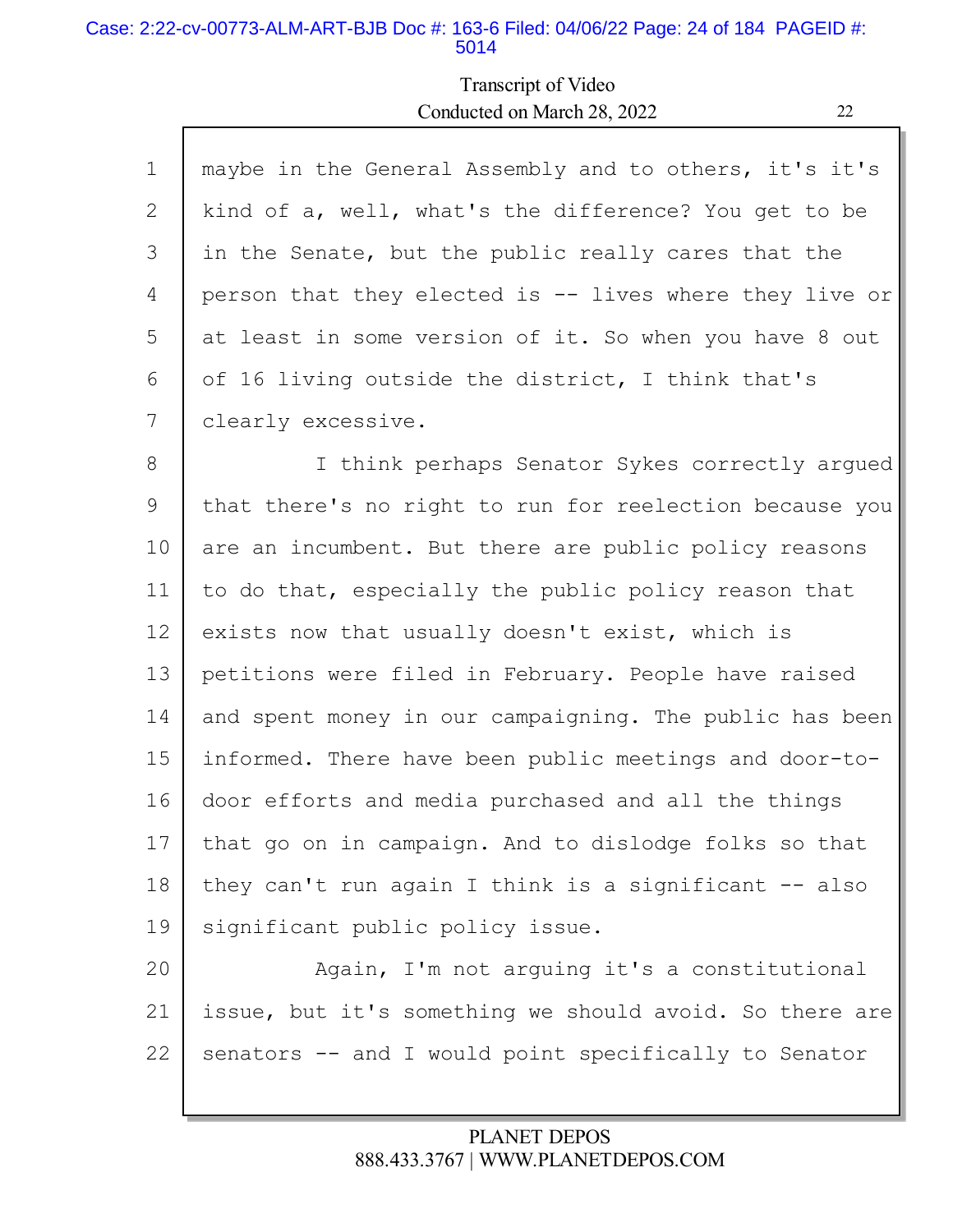#### Case: 2:22-cv-00773-ALM-ART-BJB Doc #: 163-6 Filed: 04/06/22 Page: 25 of 184 PAGEID #: 5015

Г

## Transcript of Video Conducted on March 28, 2022 23

Ъ

| $\mathbf{1}$ | Antonio under your map, who happens to be the assistant |  |
|--------------|---------------------------------------------------------|--|
| 2            | minority leader in the Senate, who will be unable to    |  |
| 3            | run in her district or be unable to run. Now, she,      |  |
| 4            | again, filed her petitions in February, I assume been   |  |
| 5            | campaigning and doing other things that folks -- but    |  |
| 6            | there's no constitutional quarantee.                    |  |
| 7            | So I'd ask that that be taken into account              |  |
| 8            | when considering the working version of the Senate map. |  |
| 9            | A couple of other things that I just wanted to          |  |
| 10           | maybe ask and if you're able to answer because I saw    |  |
| 11           | one version of a house map and I'm not sure which $-$ I |  |
| 12           | think that was also the 12:15 version, that it looked   |  |
| 13           | like it had a population that was in excess of the 5    |  |
| 14           | percent. And I'm never really sure whether it's 5       |  |
| 15           | percent qualifies or it has to be 5.01 percent to not   |  |
| 16           | qualify. You can tell me.                               |  |
| 17           | But is it your representation -- professional           |  |
| 18           | representation that the district maps -- and again, I   |  |
| 19           | know we have working versions, but the district maps    |  |
| 20           | that you have now that you're working on and will       |  |
| 21           | propose will be between 95 percent -- no more than --   |  |
| 22           | no less than 95 percent and no more than 105 percent?   |  |
|              |                                                         |  |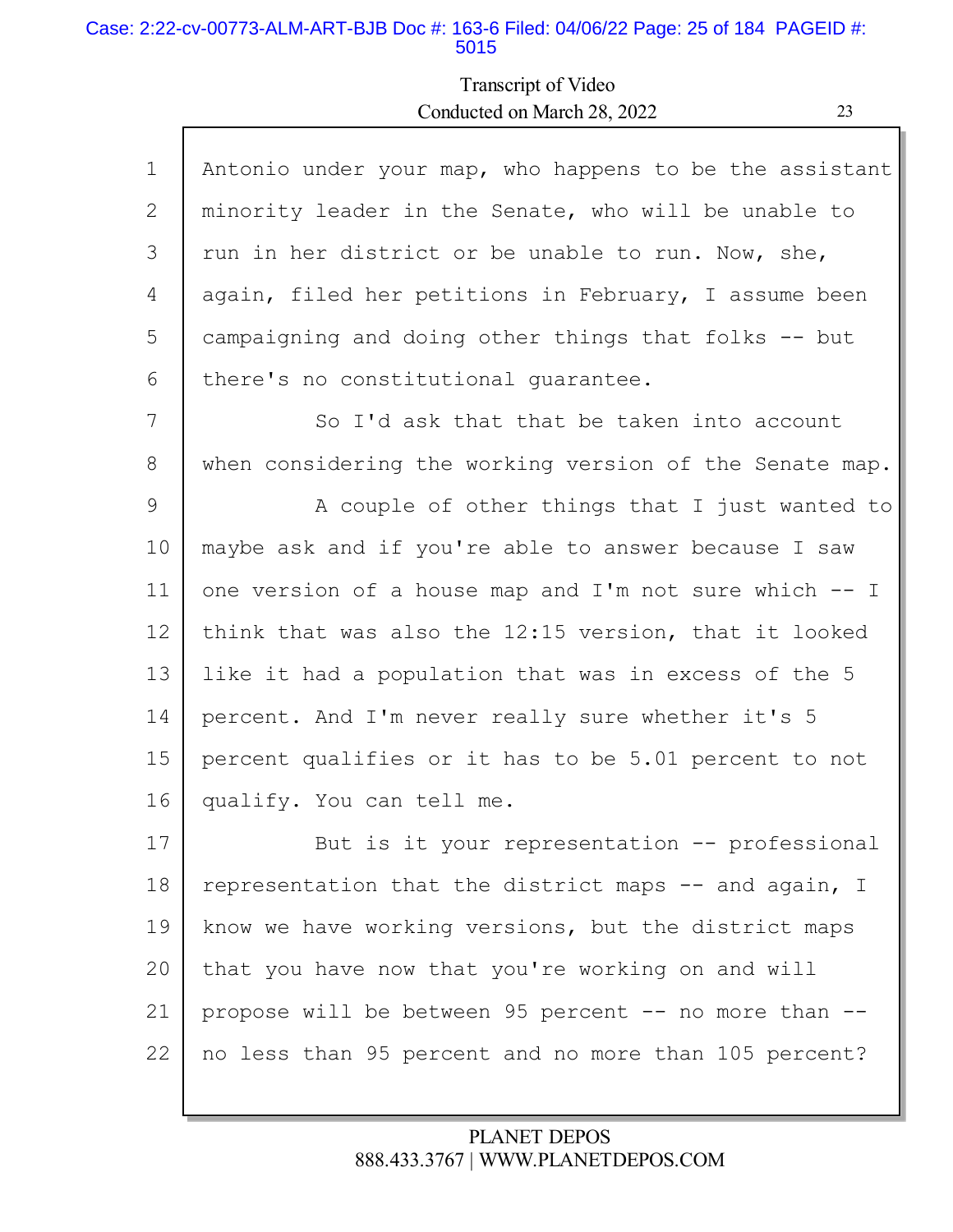#### Case: 2:22-cv-00773-ALM-ART-BJB Doc #: 163-6 Filed: 04/06/22 Page: 26 of 184 PAGEID #: 5016

Transcript of Video Conducted on March 28, 2022

| I |  |
|---|--|
|   |  |
| ш |  |

| $\mathbf 1$ | MR. JOHNSON: Certainly. Yes.                            |
|-------------|---------------------------------------------------------|
| 2           | SEN. HUFFMAN: Okay.                                     |
| 3           | MR. JOHNSON: And I think we -- maybe                    |
| 4           | technically exactly 5.0 percent would be okay, but      |
| 5           | we've both been working on the 4.99 is as far as we     |
| 6           | want to go.                                             |
| 7           | SEN. HUFFMAN: Okay. And you also -- pardon?             |
| 8           | MR. MCDONALD: But we -- it's -- the magic               |
| 9           | number here is for equal populations, plus or 5,959     |
| 10          | people and all the districts that we're going to draw.  |
| 11          | And I think we caught that issue after we provided you  |
| 12          | with that map. So I think our working map should not    |
| 13          | currently have any districts outside of that allowed    |
| 14          | population deviation.                                   |
| 15          | SEN. HUFFMAN: Well, I get asked my opinion              |
| 16          | sometimes in my other job, and I say, well, I think so. |
| 17          | And usually, my client says, well, I don't want you     |
| 18          | telling me what you think. I want you to tell me what   |
| 19          | you know.                                               |
| 20          | So I guess I'm -- I need for you to rep- --             |
| 21          | and if you can't right now because you're still working |
| 22          | on these things, fine. But I guess I need for you to be |
|             |                                                         |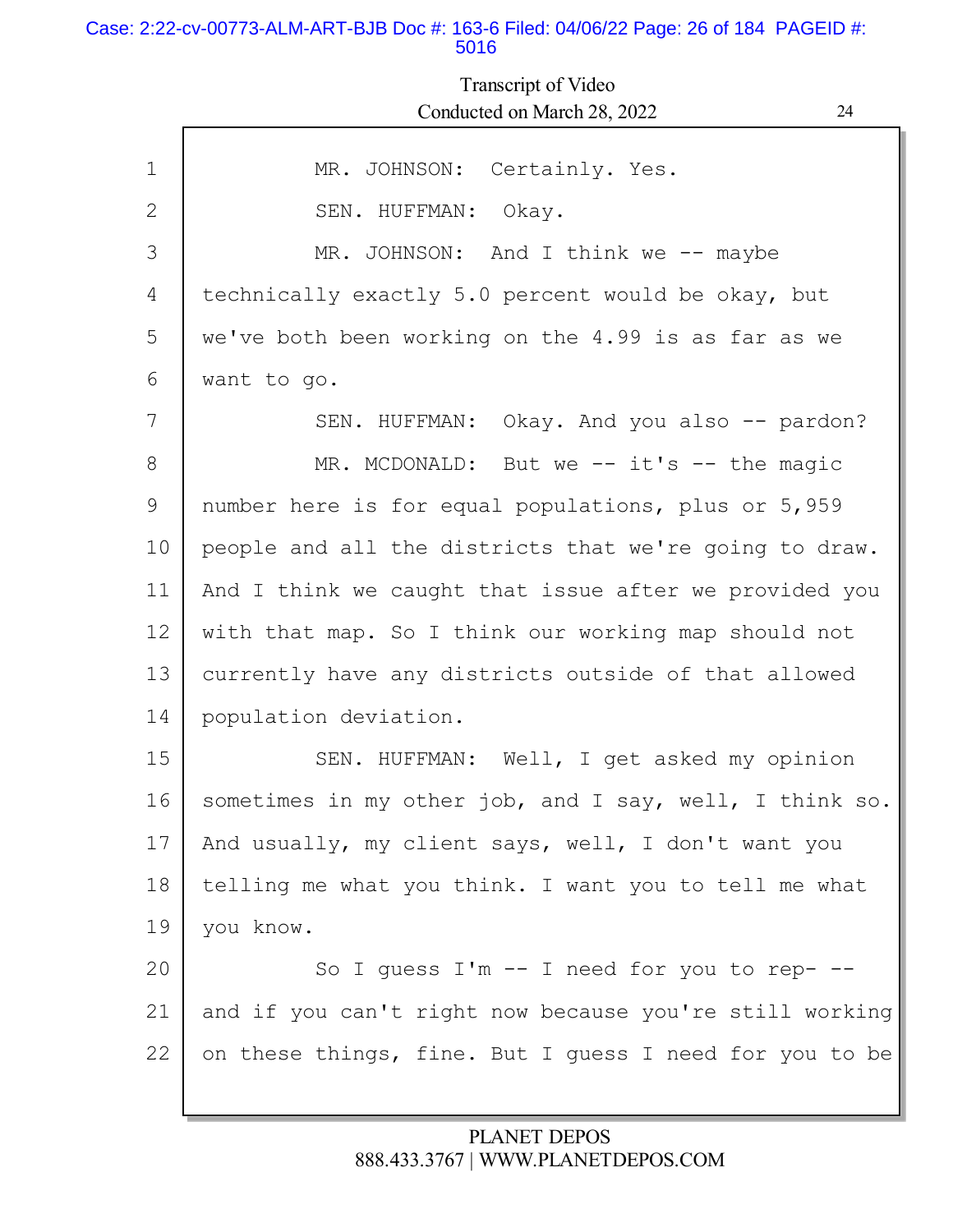#### Case: 2:22-cv-00773-ALM-ART-BJB Doc #: 163-6 Filed: 04/06/22 Page: 27 of 184 PAGEID #: 5017

Г

Transcript of Video Conducted on March 28, 2022 25

| $\mathbf 1$ | able to represent that that's going $-$ that that is, in |
|-------------|----------------------------------------------------------|
| 2           | fact, met.                                               |
| 3           | MR. JOHNSON: 100 percent it will be met in               |
| 4           | the maps -- the map we present for your consideration.   |
| 5           | SEN. HUFFMAN: Okay. And similarly, the                   |
| 6           | requirement that every district shall be composed of     |
| 7           | contiguous territory and boundary of each district       |
| 8           | shall be a single non-intersecting continuous line?      |
| 9           | MR. JOHNSON: Yes.                                        |
| 10          | SEN. HUFFMAN: Okay. This is in the future. At            |
| 11          | the moment, you can't represent or you can represent     |
| 12          | with a map -- the current version of your working map?   |
| 13          | MR. JOHNSON: Actually, we haven't run this in            |
| 14          | the version we sent to you about an hour ago, but we     |
| 15          | have run -- since then run the computer analysis of the  |
| 16          | contiguity, and our current working map that's on the    |
| 17          | key computer is completely contiguous.                   |
| 18          | SEN. HUFFMAN: Okay. But that -- what you've              |
| 19          | done is a House map. It's not a Senate map; is that      |
| 20          | right?                                                   |
| 21          | MR. JOHNSON: Correct.                                    |
| 22          | SEN. HUFFMAN: Because we don't have a Senate             |
|             |                                                          |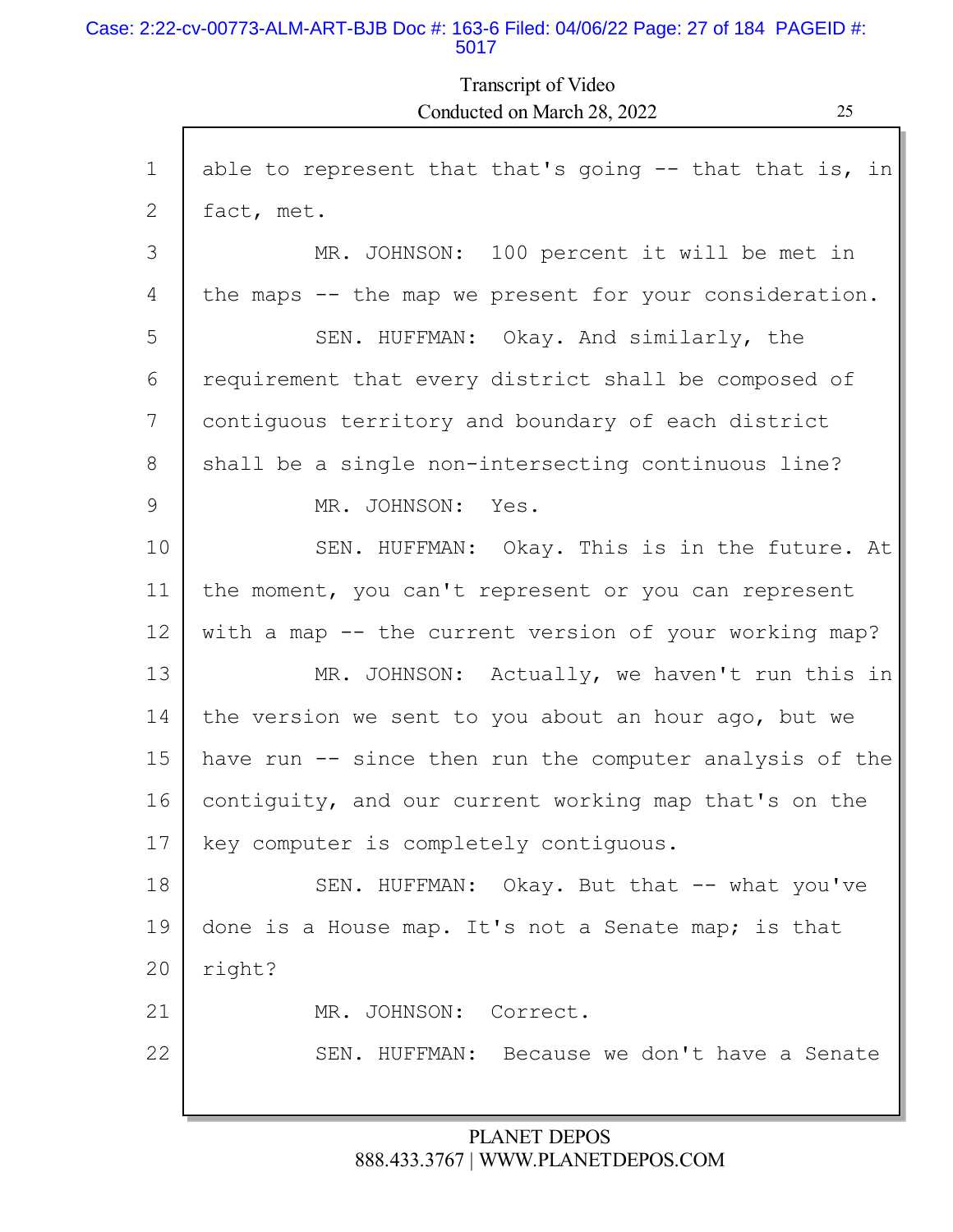#### Case: 2:22-cv-00773-ALM-ART-BJB Doc #: 163-6 Filed: 04/06/22 Page: 28 of 184 PAGEID #: 5018

## Transcript of Video Conducted on March 28, 2022 26

| $\mathbf{1}$ | map since 12:15; right?                                 |
|--------------|---------------------------------------------------------|
| 2            | MR. JOHNSON: Correct.                                   |
| 3            | SEN. HUFFMAN: Okay. And the requirement that            |
| 4            | no county -- or let me say this. It's not a             |
| 5            | requirement. It is, where feasible -- interesting       |
| 6            | language -- no county shall be split more than once. I  |
| 7            | guess since it's a where feasible, doesn't -- it        |
| 8            | doesn't mean it's not important. It's kind of like some |
| 9            | of the other things, but can you comment generally on   |
| 10           | not splitting counties, where feasible, more than once? |
| 11           | MR. JOHNSON: Yes. I believe we have no                  |
| 12           | counties that we have intentionally split more than     |
| 13           | once. And Dr. McDonald did do a visual review this      |
| 14           | morning to confirm that. There is a computer report     |
| 15           | that we will run and that we can walk through to        |
| 16           | confirm yes or no on that. But that is -- certainly our |
| 17           | belief is at this point that we have not and our goal   |
| 18           | is to not but we have not run the computer reports that |
| 19           | made sure we didn't have one stray census block or      |
| 20           | something like that.                                    |
| 21           | SEN. HUFFMAN: Okay. The additional                      |
| 22           | requirement is that not more than one municipal         |
|              |                                                         |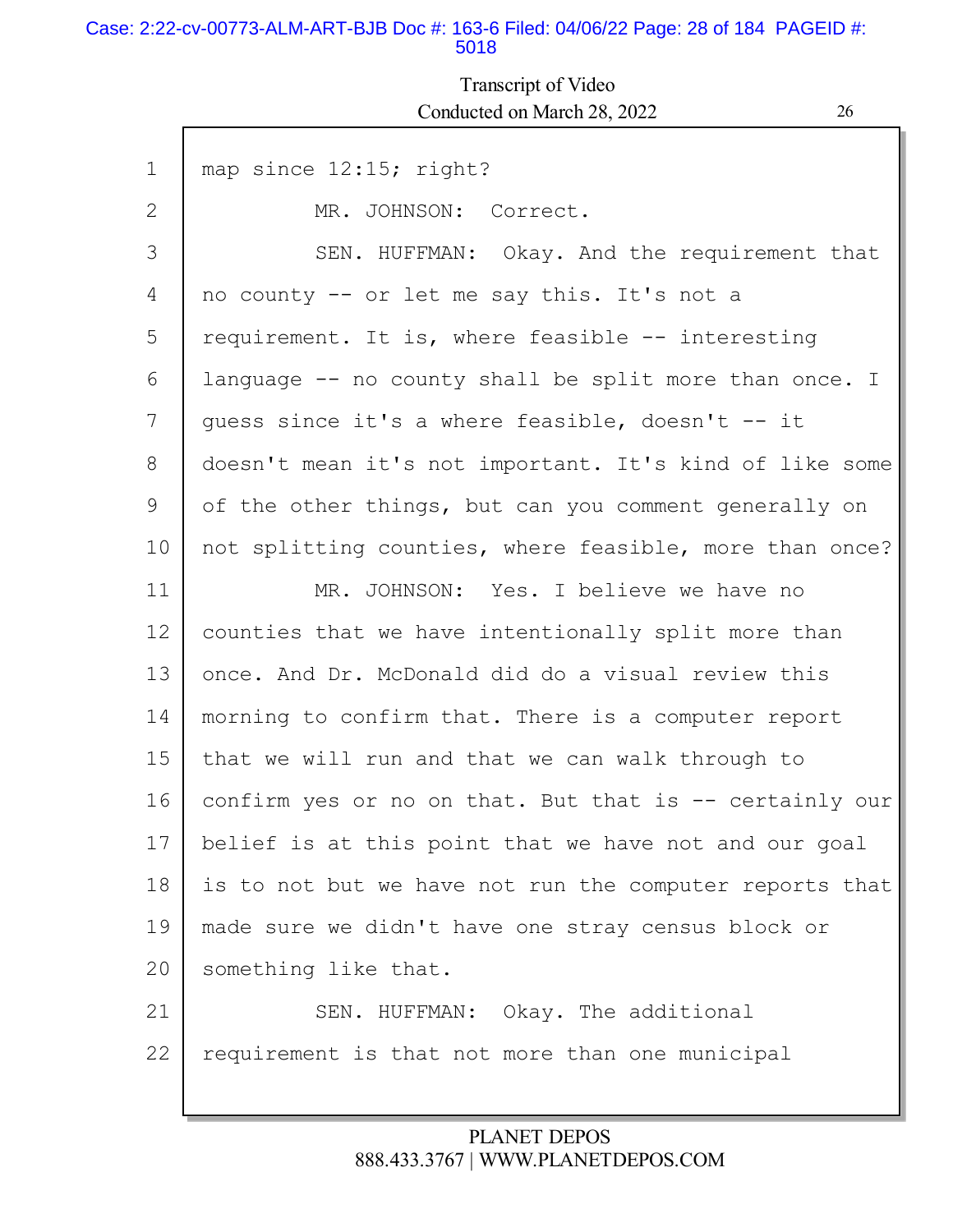#### Case: 2:22-cv-00773-ALM-ART-BJB Doc #: 163-6 Filed: 04/06/22 Page: 29 of 184 PAGEID #: 5019

Transcript of Video Conducted on March 28, 2022 27

| $\mathbf 1$ | corporation or township may be split per representative |
|-------------|---------------------------------------------------------|
| 2           | district. Is that also, I guess, you think so, but      |
| 3           | we're waiting to run the final report?                  |
| 4           | MR. JOHNSON: Correct. Our intention has been            |
| 5           | to completely comply with that. And we believe at this  |
| 6           | point we have, but we have not done the kind of things  |
| 7           | too small to see with your eye or that we may have      |
| 8           | missed checks yet, but that is certainly something we   |
| 9           | plan to do.                                             |
| 10          | SEN. HUFFMAN: Okay. That's all the questions            |
| 11          | I have right now, Senator.                              |
| 12          | SEN. SYKES: Leader Russo.                               |
| 13          | MS. RUSSO: Thank you, Co-Chair. I would just            |
| 14          | like to ask the mapmakers. I mean, we are at -- it      |
| 15          | seems to me we've got seven and a half hours at least   |
| 16          | until midnight. I know I'm committed to staying here as |
| 17          | long as it takes.                                       |
| 18          | You guys have made tremendous progress. It              |
| 19          | seems to me that you feel confident that you can        |
| 20          | continue to go through, at least in a couple of hours,  |
| 21          | get us a map to consider. Am I incorrect in that        |
| 22          | assessment? We just need to give you the time to keep   |
|             |                                                         |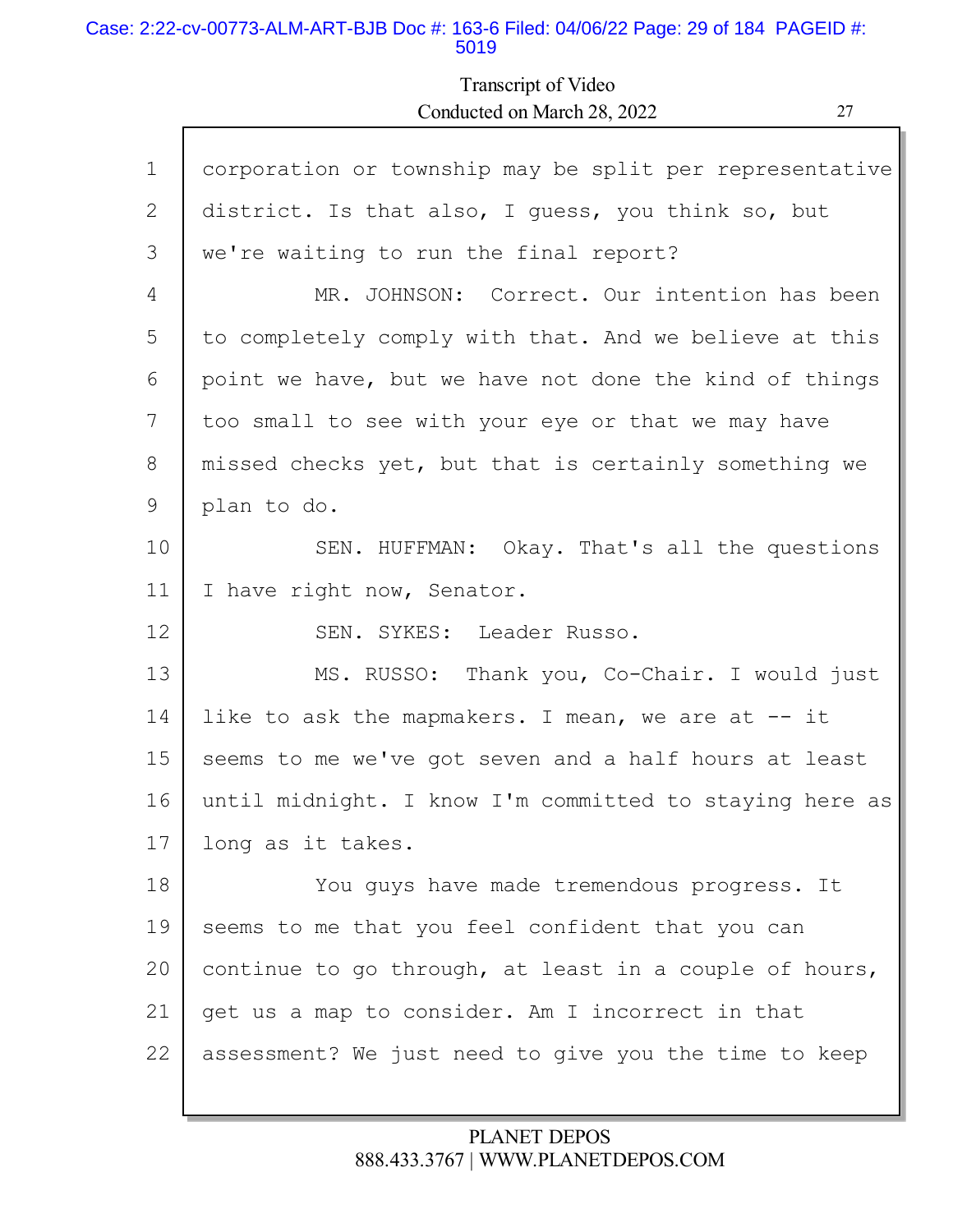#### Case: 2:22-cv-00773-ALM-ART-BJB Doc #: 163-6 Filed: 04/06/22 Page: 30 of 184 PAGEID #: 5020

## Transcript of Video

1 2 3 4 5 6 7 8 9 10 11 12 13 14 15 16 17 18 19 20 21 22 working; correct? MR. JOHNSON: We are plugging away as fast as we can, definitely. MS. RUSSO: Thank you. MR. JOHNSON: Dedicated to getting it done. SEN. SYKES: Any additional questions or comments at this time? Well, we want to make sure we give you the time that you need to move forward, and we'll keep posted. Let's set a time, Co-Chair. MR. MCDONALD: I do have one more thing to add. Per our agreement that when I came on to do this work, I must leave at 5:00 to teach class in person tomorrow on the campus. I'm contractually obligated to do so. And so, Doug Johnson and I have discussed the major issues and will  $--$  I feel confident that we  $-$ we're down to issues that should not affect the constitutionality issues in terms of the proportionality and the symmetry. And so, I feel confident that he should be able to complete whatever work needs to be done. And if there's an issue, we can Conducted on March 28, 2022 28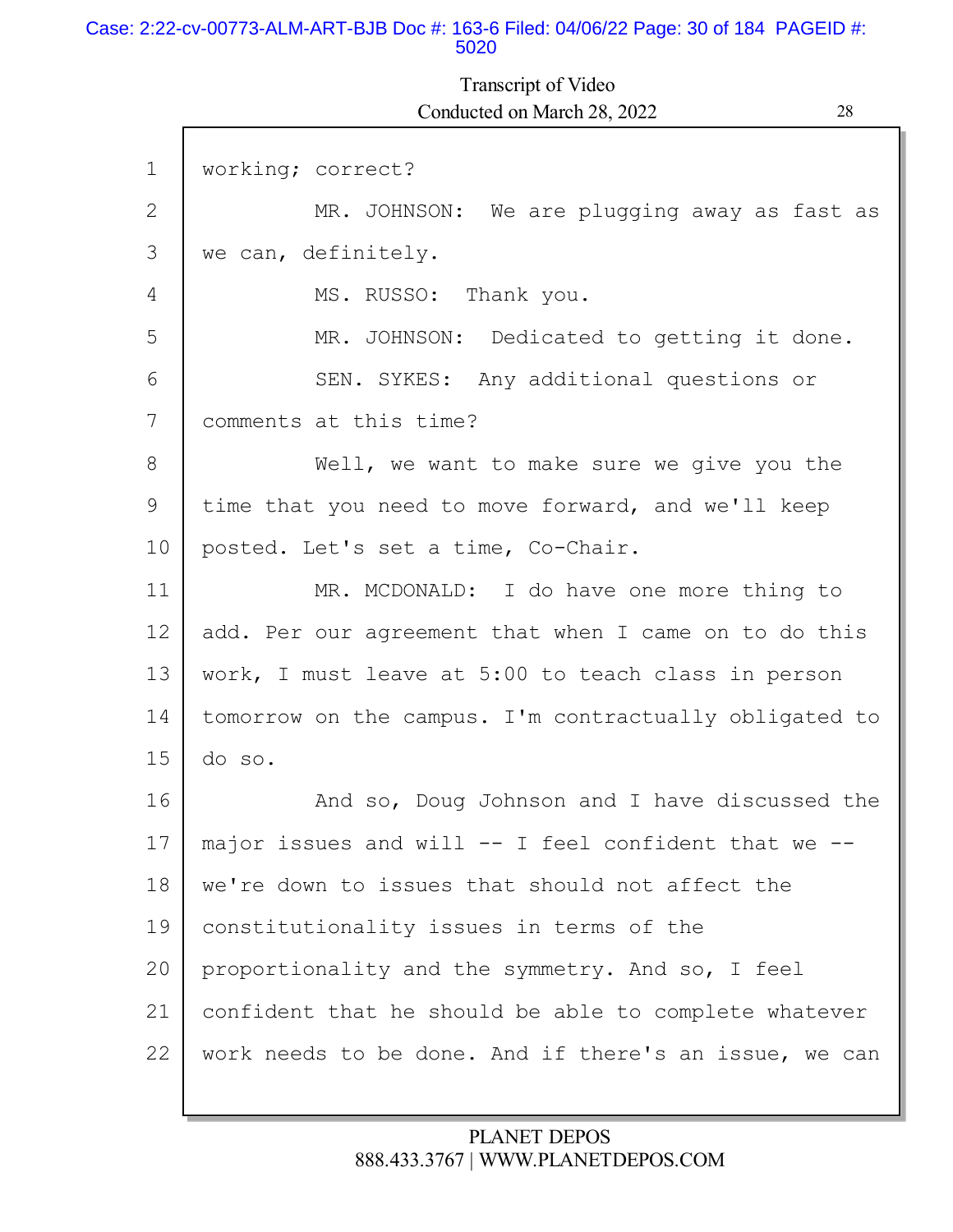#### Case: 2:22-cv-00773-ALM-ART-BJB Doc #: 163-6 Filed: 04/06/22 Page: 31 of 184 PAGEID #: 5021

Г

Transcript of Video Conducted on March 28, 2022 29

| $\mathbf 1$ | converse by phone or video. I should arrive home late.  |
|-------------|---------------------------------------------------------|
| 2           | So probably around 11:00 p.m. or so that I'll have      |
| 3           | access to a computer to join in a Zoom.                 |
| 4           | MALE: If we need to, we can $-$ once he lands,          |
| 5           | we can share screens. We will likely still be going at  |
| 6           | 11:00 p.m.                                              |
| 7           | SEN. FABER: I was going to say, with that in            |
| 8           | mind, I do have some questions specifically that maybe  |
| 9           | both you need to chime in to.                           |
| 10          | One of the concerns I've repeatedly asked is            |
| 11          | with regard to compactness. And specifically, when you  |
| 12          | guys are making decisions and when we've been listening |
| 13          | in to your conversations, it appears and it was         |
| 14          | specifically said yesterday that compactness was a      |
| 15          | secondary concern to hitting the proportionality. And I |
| 16          | think the term symmetry, although I notice symmetry is  |
| 17          | a new addition from the Court, it is not in the         |
| 18          | Constitution. It is, I think, part of their             |
| 19          | interpretation of what 6A requires.                     |
| 20          | But from that perspective, can you tell me, do          |
| 21          | you believe that this map has drawn as compacted        |
| 22          | districts as you possibly could, all things being       |
|             |                                                         |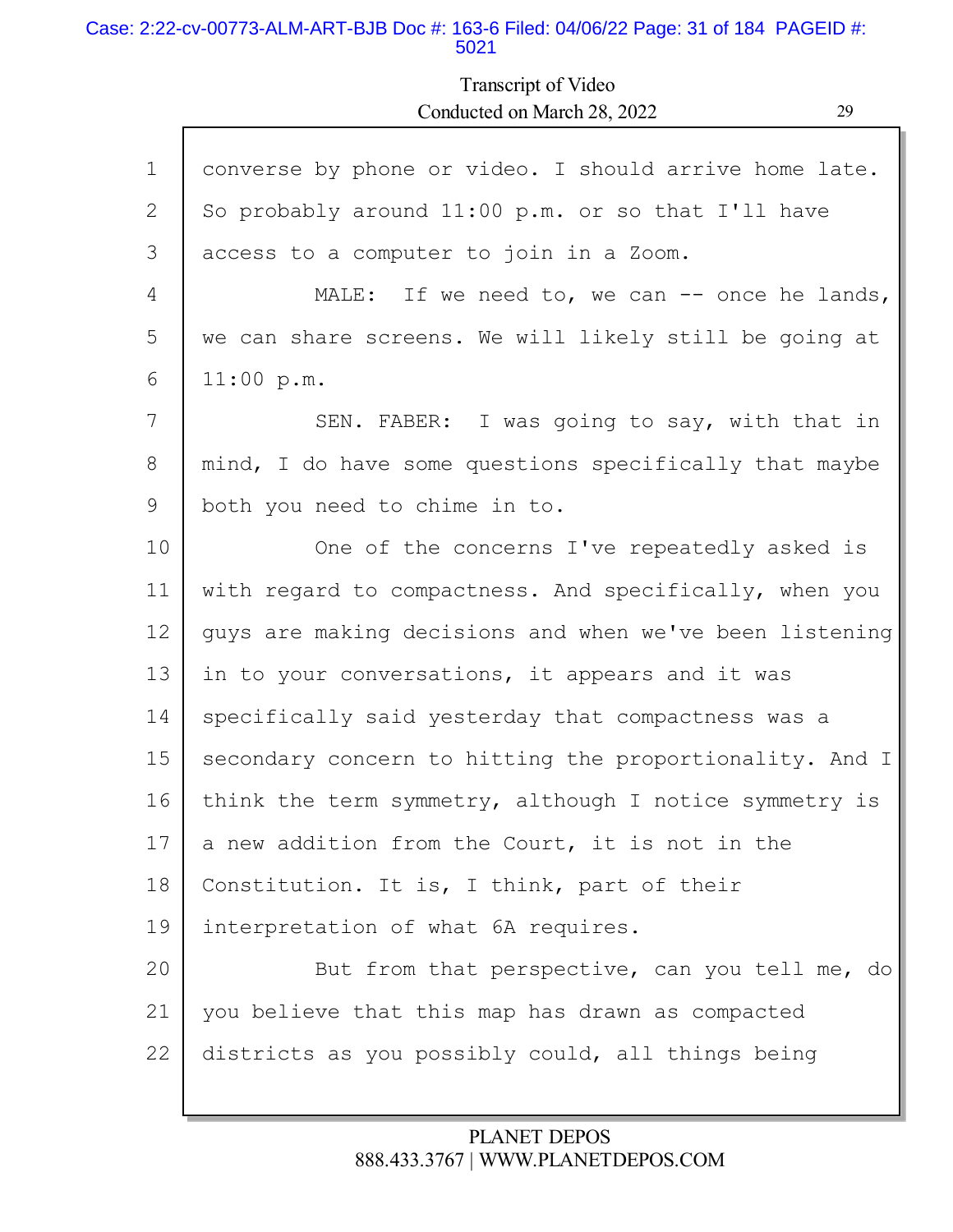#### Case: 2:22-cv-00773-ALM-ART-BJB Doc #: 163-6 Filed: 04/06/22 Page: 32 of 184 PAGEID #: 5022

Г

## Transcript of Video Conducted on March 28, 2022 30

L

| $\mathbf{1}$ | considered?                                             |
|--------------|---------------------------------------------------------|
| 2            | MR. MCDONALD: I mean, is it as -- I mean,               |
| 3            | that's a loaded question because there are infinite     |
| 4            | ways, essentially, of drawing -- redistricting plans in |
| 5            | a finite amount of time. I'm certain that there is a    |
| 6            | map that would be more compact than what we're doing.   |
| 7            | Our intention is to respect compactness as              |
| 8            | much as we can while balancing the other goals. So      |
| 9            | we're not intentionally drawing the least compact plan  |
| 10           | possible as we're doing this. We're trying as the best  |
| 11           | humanly possible in a finite amount of time to draw a   |
| 12           | plan that complies with all of the goals.               |
| 13           | SEN. FABER: So if you had a choice between              |
| 14           | drawing a proportional district or a compact district,  |
| 15           | did you err on the side of proportionality or           |
| 16           | compactness?                                            |
| 17           | MR. JOHNSON: So we had many debates. Those              |
| 18           | that have been listening in through all of it have      |
| 19           | heard us debating exactly this question. And this is -- |
| 20           | what we ended up doing was bringing these questions to  |
| 21           | the Commission yesterday.                               |
| 22           | So the areas where we've really seen where and          |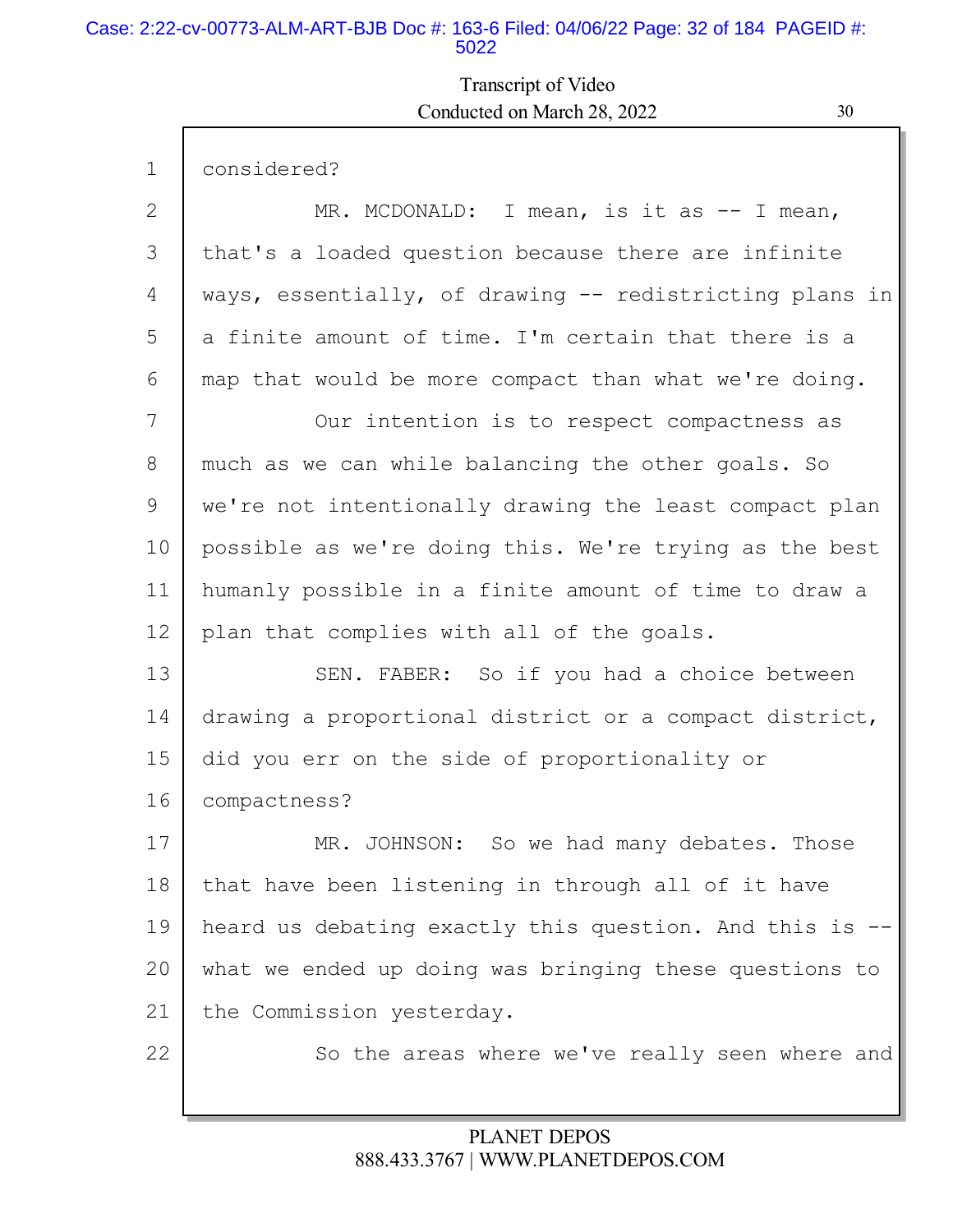#### Case: 2:22-cv-00773-ALM-ART-BJB Doc #: 163-6 Filed: 04/06/22 Page: 33 of 184 PAGEID #: 5023

Г

## Transcript of Video Conducted on March 28, 2022 31

Ы

| $\mathbf 1$ | we have a disagreement opinion. So I'll speak just for  |
|-------------|---------------------------------------------------------|
| 2           | myself. Where I had concerns about this were the issues |
| 3           | that we raised to the Commission yesterday, and then we |
| 4           | have -- it was a tentative indications of the direction |
| 5           | we should continue following without an official sign-  |
| 6           | off from the Commission. But it is a trade-off, and I   |
| 7           | think we've laid out where we had those concerns. You   |
| 8           | saw you saw them yesterday. And we're proceeding per    |
| 9           | the sense of the Commission yesterday. Is that          |
| 10          | accurate?                                               |
| 11          | MR. MCDONALD: Yeah. I mean, generally, I                |
| 12          | believe that we've drawn districts that are compact and |
| 13          | complying with the other requirements that have been    |
| 14          | set forth in the Constitution and interpreted by the    |
| 15          | Courts. So I think we're in good faith, trying our best |
| 16          | as we can to balance these competing goals. We're not   |
| 17          | trying to sacrifice compactness solely in our decision  |
| 18          | making.                                                 |
| 19          | SEN. FABER: Another concern I have and that             |
| 20          | I've expressed is it looks like in each one of the      |
| 21          | urban core center areas, you guys have adopted what has |
| 22          | sometimes become the hub and spoke model, where you     |
|             |                                                         |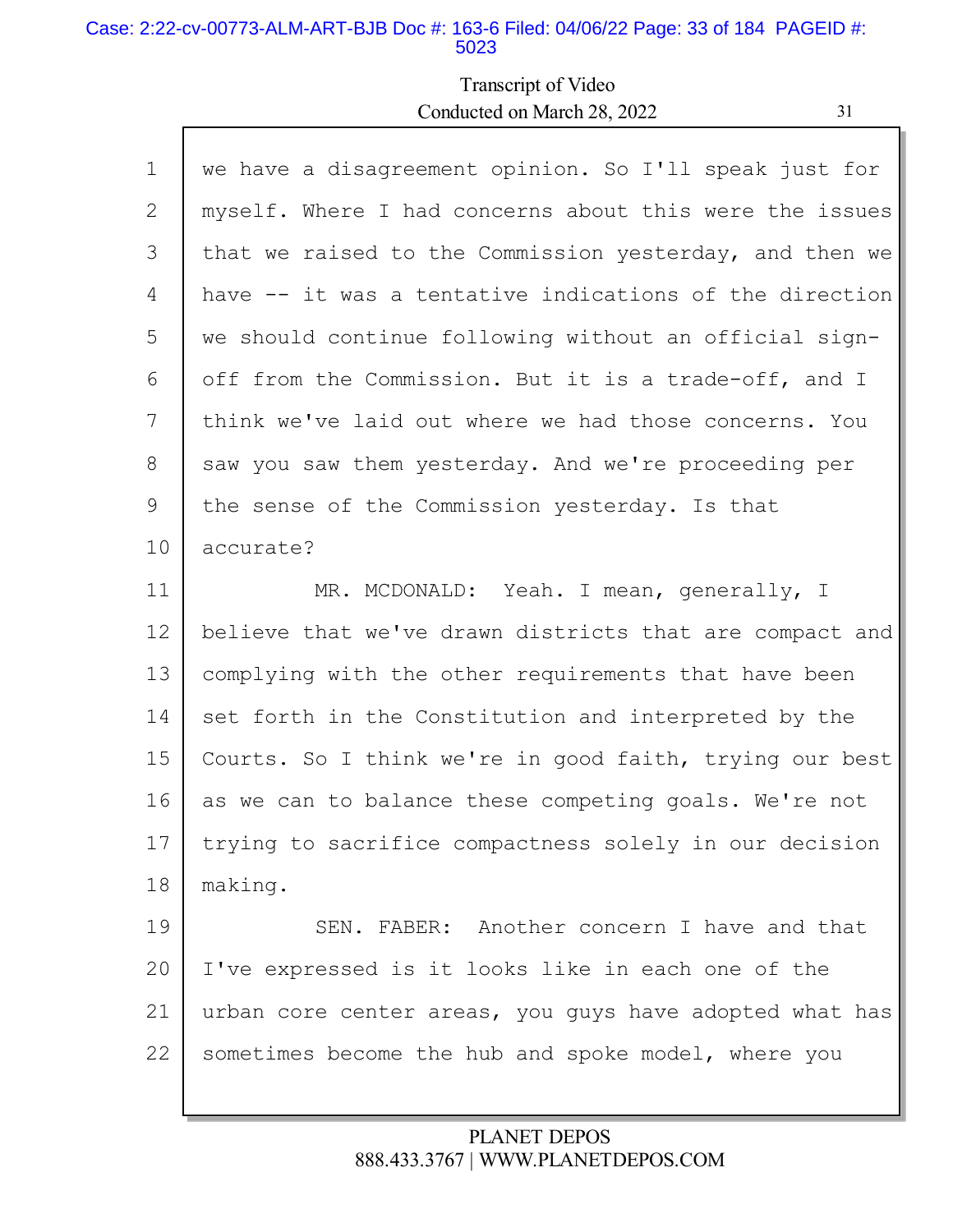#### Case: 2:22-cv-00773-ALM-ART-BJB Doc #: 163-6 Filed: 04/06/22 Page: 34 of 184 PAGEID #: 5024

## Transcript of Video Conducted on March 28, 2022 32

| $\mathbf 1$ | take the hub and you take the urban core center and you |
|-------------|---------------------------------------------------------|
| 2           | divide it out in spokes through the town -- through the |
| 3           | suburbs to create Democrat districts.                   |
| 4           | I know you're going to say you did that                 |
| 5           | largely for proportionality. Am I hearing you correctly |
| 6           | that in almost no circumstances in the urban core       |
| 7           | centers did you try and maximize the number of          |
| 8           | districts that were wholly contained within those city  |
| 9           | boundaries?                                             |
| 10          | Let me put it another way, a simpler way. You           |
| 11          | didn't minimize splits within city boundaries,          |
| 12          | particularly in the urban seven when you were drawing   |
| 13          | districts?                                              |
| 14          | MR. JOHNSON: So the one piece of good news I            |
| 15          | will note is in the work we did today $--$ and I think  |
| 16          | it's in the 12:15 files that you have -- down in        |
| 17          | Montgomery County where there was a very funny looking  |
| 18          | district, that district now -- the compactness of that  |
| 19          | district is greatly improved. It does still, however,   |
| 20          | divide up the large city.                               |
| 21          | I think the impression is, is that the                  |
| 22          | proportionality goals and, to be honest, we just have   |
|             |                                                         |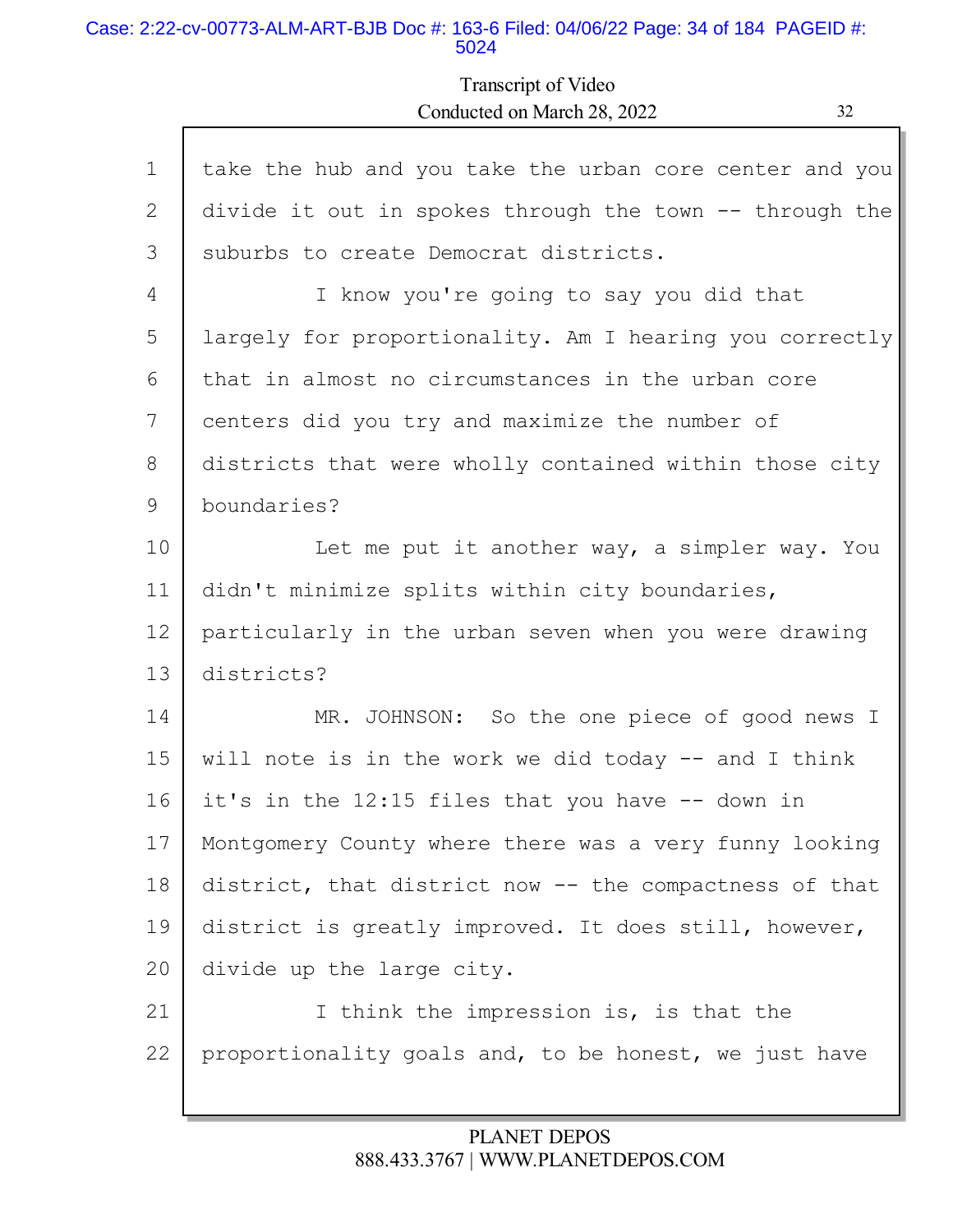#### Case: 2:22-cv-00773-ALM-ART-BJB Doc #: 163-6 Filed: 04/06/22 Page: 35 of 184 PAGEID #: 5025

Г

## Transcript of Video Conducted on March 28, 2022 33

L

| $\mathbf 1$ | not had any time to go back and see if there was some   |
|-------------|---------------------------------------------------------|
| 2           | way to still achieve that proportionality while taking  |
| 3           | one or two splits out of a given city. But we have not  |
| 4           | seen that opportunity, or we would have taken it.       |
| 5           | MR. MCDONALD: There's another dynamic that              |
| 6           | happens here as I become more appreciative of, which is |
| 7           | that the largest city usually is the place you're going |
| 8           | to split because you can only have one -- district      |
| 9           | cross one jurisdictional boundary and split it with     |
| 10          | another district.                                       |
| 11          | And so, as you're piecing together the smaller          |
| 12          | pieces within a county that can fit together into       |
| 13          | districts, you kind of run out. And then at the end,    |
| 14          | you have this large piece that's left over.             |
| 15          | And so, to try to balance the populations by            |
| 16          | taking two of the smaller localities and try and only   |
| 17          | go across the county splits there, it may be possible.  |
| 18          | Again, there are a lot of -- we can't explore           |
| 19          | everything in a limited amount of time, but it's often  |
| 20          | just the obvious solution is to take the largest        |
| 21          | jurisdiction and split it up because usually these --   |
| 22          | and you were talking about the largest cities in the    |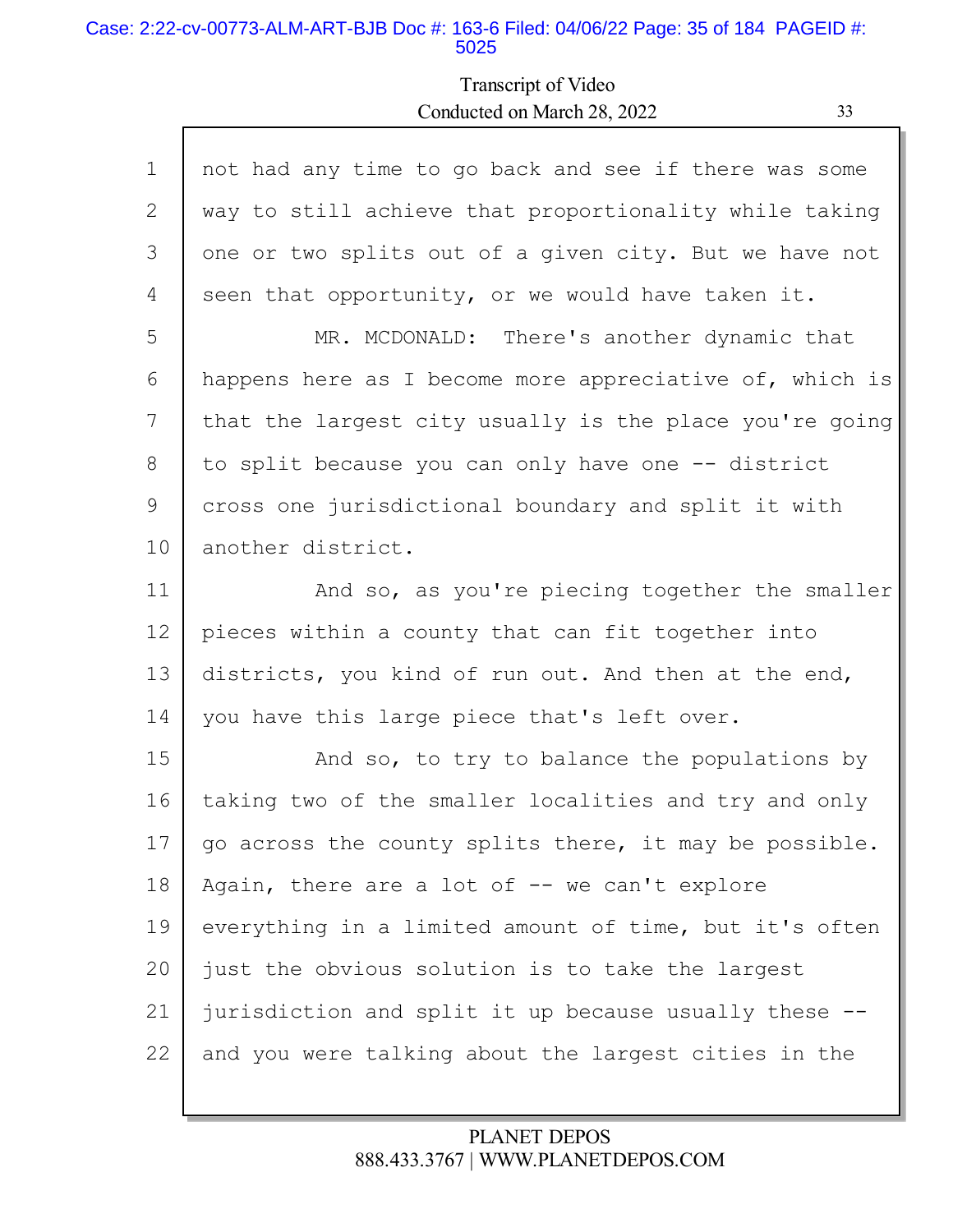#### Case: 2:22-cv-00773-ALM-ART-BJB Doc #: 163-6 Filed: 04/06/22 Page: 36 of 184 PAGEID #: 5026

## Transcript of Video Conducted on March 28, 2022 34

| $\mathbf{1}$ | state.                                                   |
|--------------|----------------------------------------------------------|
| 2            | They're so large and they're so sprawling that           |
| 3            | they're -- you have to cross their boundaries at some    |
| 4            | point. And so, they're just kind of naturally the place  |
| 5            | that you look to to do these splits because it's $-$ the |
| 6            | puzzle pieces don't fit together very well to do them    |
| 7            | by trying to keep the smaller cities whole, generally.   |
| 8            | SEN. FABER: I go back and reiterate the                  |
| 9            | question, and I'll just pick one example. I could go to  |
| 10           | Dayton as well because we've spent a lot of time         |
| 11           | talking about that. But Dayton's population is -- do     |
| 12           | you remember what the city population of Dayton is?      |
| 13           | MR. JOHNSON: [inaudible]. It's larger than a             |
| 14           | ratio. I know that.                                      |
| 15           | SEN. FABER: Yeah. It's larger than one ratio.            |
| 16           | It's about three ratios, isn't it? Give or take? I may   |
| 17           | be a little off.                                         |
| 18           | MR. JOHNSON: [inaudible] off the top of my               |
| 19           | head. Yes.                                               |
| 20           | SEN. FABER: But yet you have four districts              |
| 21           | coming in and out of the city of Dayton. And again, it   |
| 22           | looks like a hub and spoke. And generally, when people   |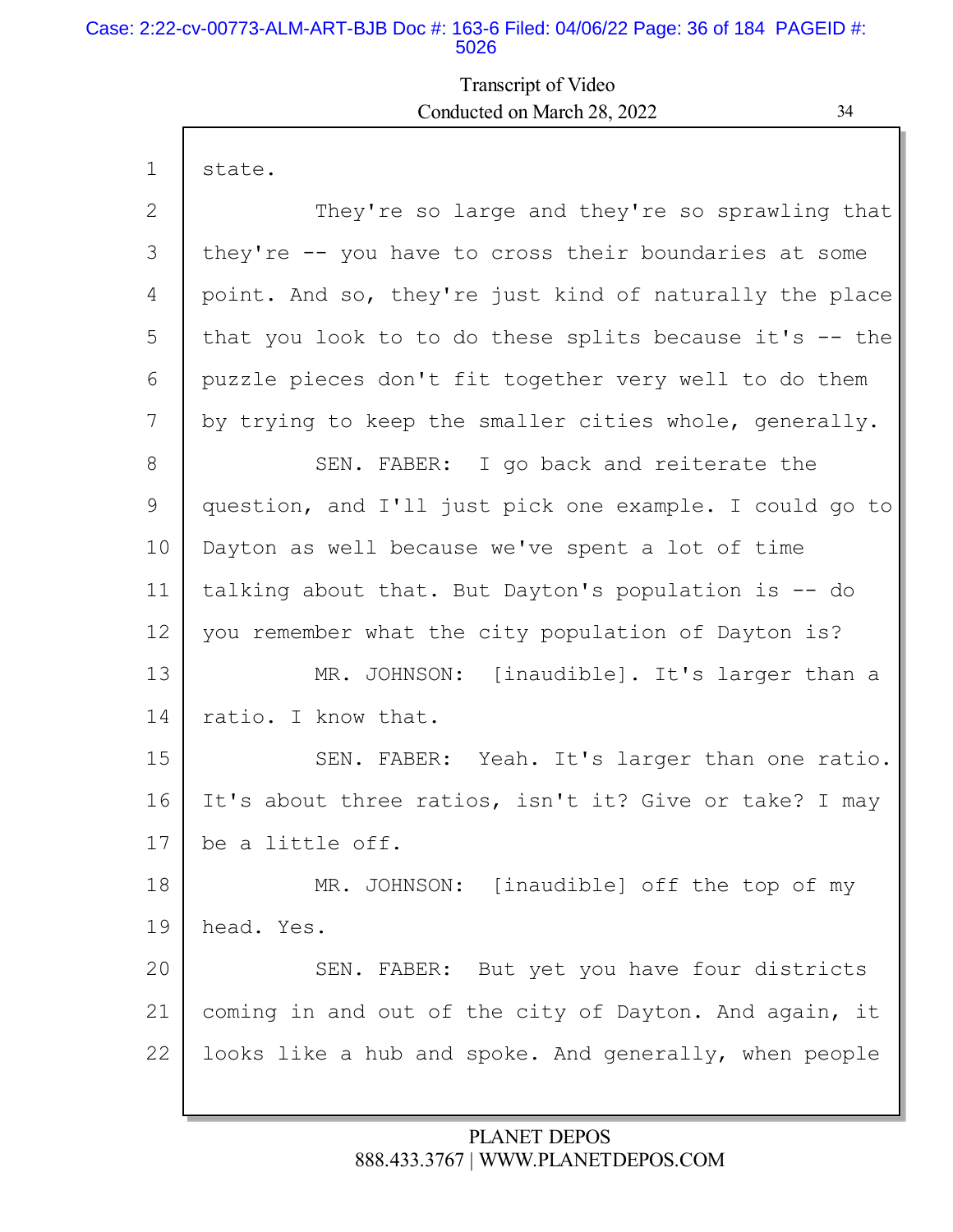### Case: 2:22-cv-00773-ALM-ART-BJB Doc #: 163-6 Filed: 04/06/22 Page: 37 of 184 PAGEID #: 5027

Г

# Transcript of Video Conducted on March 28, 2022 35

Ъ

| $\mathbf 1$ | talk about packing and cracking, that would sometimes   |
|-------------|---------------------------------------------------------|
| 2           | be called cracking a population to try and divide those |
| 3           | voters across multiple districts to reach an achieved   |
| 4           | result. And I'm not implying motive or ill will. I'm    |
| 5           | just saying that's a reality what you're doing.         |
| 6           | MR. JOHNSON: Yes. I think I agree with it.              |
| 7           | SEN. FAVER: I'll go and talk about Toledo,              |
| 8           | and that's an area that I asked you specifically about  |
| 9           | when we are in together today. In Toledo, the           |
| 10          | population is roughly two and a half districts, give or |
| 11          | take. You draw no districts solely contained within the |
| 12          | city of Toledo, and instead you run districts across    |
| 13          | multiple jurisdictions for the purposes of diluting the |
| 14          | city of Toledo vote across multiple districts to create |
| 15          | more Democrat districts in that area.                   |
| 16          | This is the first map that we've been                   |
| 17          | presented out of all the maps we've seen and considered |
| 18          | that effectively has no Republican districts inside     |
| 19          | Lucas County. That's an interesting outcome, but it's   |
| 20          | done by essentially moving urban voters into suburban   |
| 21          | areas. Am I correct on my assessment as to what         |
| 22          | happened here to achieve this outcome?                  |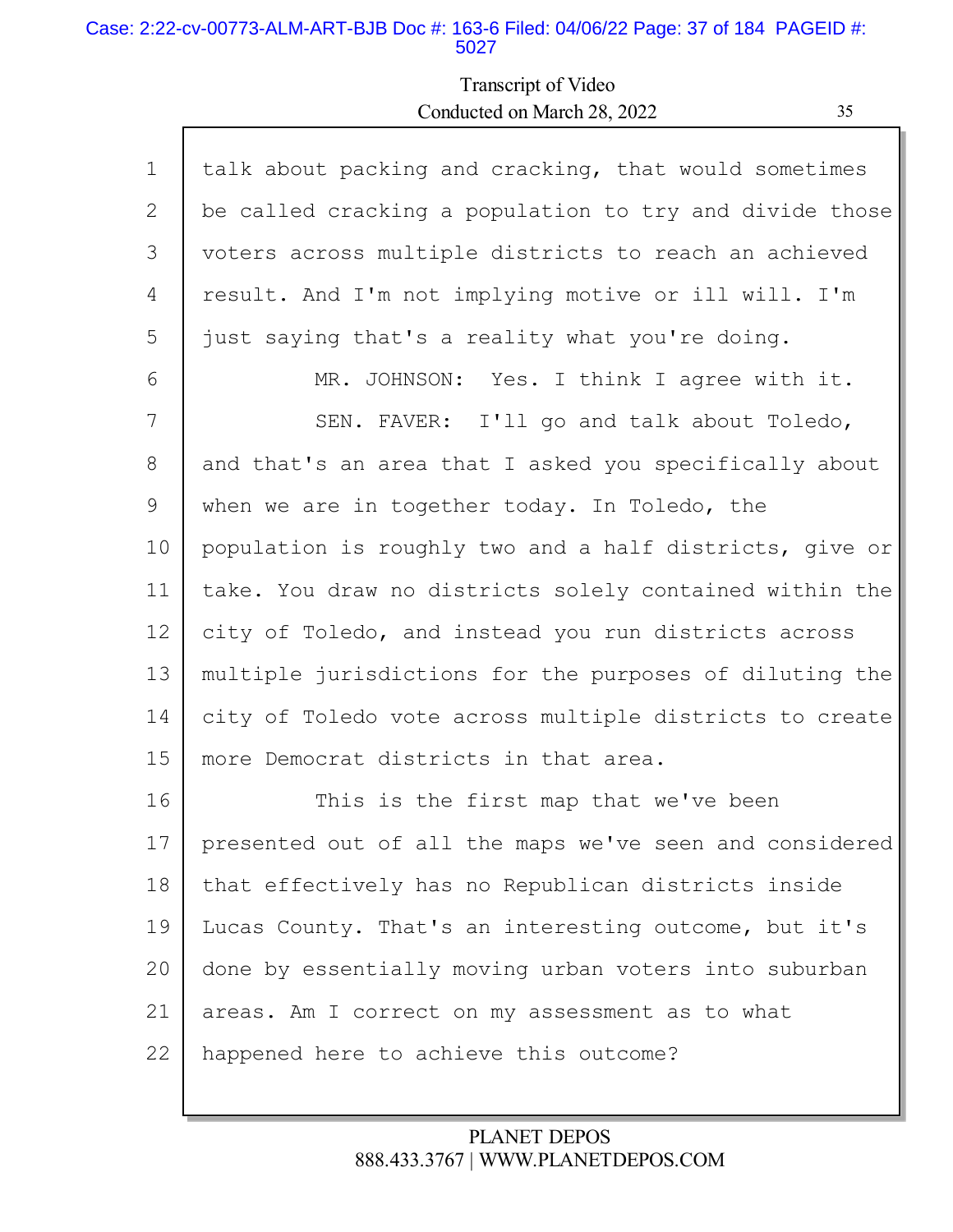### Case: 2:22-cv-00773-ALM-ART-BJB Doc #: 163-6 Filed: 04/06/22 Page: 38 of 184 PAGEID #: 5028

## Transcript of Video Conducted on March 28, 2022 36

| $\mathbf 1$ | MR. JOHNSON: I would disagree with the part                        |
|-------------|--------------------------------------------------------------------|
| 2           | about the purpose being to dilute their voting                     |
| 3           | strength. I think your description of the result of                |
| 4           | what happens is not inaccurate, but the $--$ we weren't            |
| 5           | making choices to intentionally dilute the Toledo vote.            |
| 6           | We were -- that was the dynamics that play in when                 |
| 7           | we're following the Constitution requirements and the              |
| 8           | court order.                                                       |
| 9           | SEN. FABER: Again, but you're leaning largely                      |
| 10          | on Section 6B, the proportionality, to get around the              |
| 11          | Section $2$ , $3$ , $4$ , $5$ , and $7$ provisions that talk about |
| 12          | not splitting cities unnecessarily. And in this case,              |
| 13          | you are, frankly, splitting the city of Toledo three               |
| 14          | ways when you could have two wholly contained                      |
| 15          | districts. And I think the rules say if you're wholly              |
| 16          | contained, it doesn't count as a split, within the city            |
| 17          | of Toledo.                                                         |
| 18          | I can go to Columbus. How many wholly                              |
| 19          | contained districts are in the Franklin County,                    |
| 20          | Columbus that are wholly contained within the city of              |
| 21          | Columbus in your map that have no other -- that have               |

22 only city of Columbus people in them?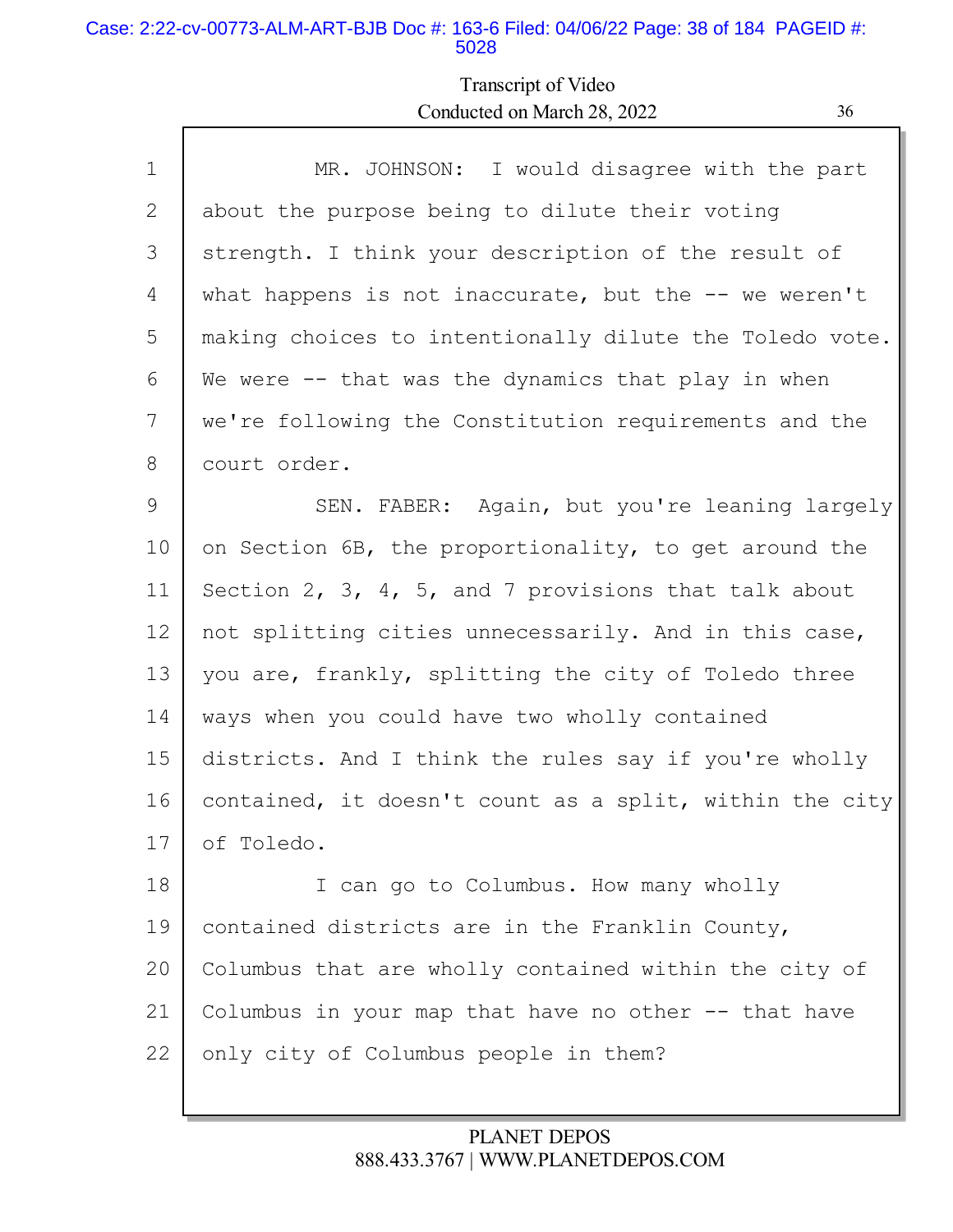#### Case: 2:22-cv-00773-ALM-ART-BJB Doc #: 163-6 Filed: 04/06/22 Page: 39 of 184 PAGEID #: 5029

Transcript of Video Conducted on March 28, 2022 37

| $\mathbf{1}$ | MR. JOHNSON:<br>There would be zero that has             |
|--------------|----------------------------------------------------------|
| 2            | solely Columbus.                                         |
| 3            | SEN. FABER: I think that's right. Out of                 |
| 4            | nearly a million people, you couldn't draw a single      |
| 5            | state rep district that includes only the people of      |
| 6            | city of Columbus.                                        |
| 7            | I could go to Cleveland and talk about the               |
| 8            | same experience. There may be $-$ I think you did one in |
| 9            | Cleveland. I haven't gone through the border, but in     |
| 10           | Cleveland, you got one that's solely contained within    |
| 11           | the city of Cleveland.                                   |
| 12           | MR. MCDONALD: And again, for, you know, your             |
| 13           | other concern about compactness, we have a district      |
| 14           | that is mostly Columbus but has Grandview Heights in it  |
| 15           | as an entirely contained locality that's within the      |
| 16           | city of Columbus, you know adjacent to it. So it's --    |
| 17           | to not do that split would create a very non-compact     |
| 18           | district there.                                          |
| 19           | SEN. FABER: I'll give you that one.                      |
| 20           | MR. MCDONALD: So again, we're trying to                  |
| 21           | balance multiple goals here. So --                       |
| 22           | SEN. FABER: I'll give you that one, but there            |
|              |                                                          |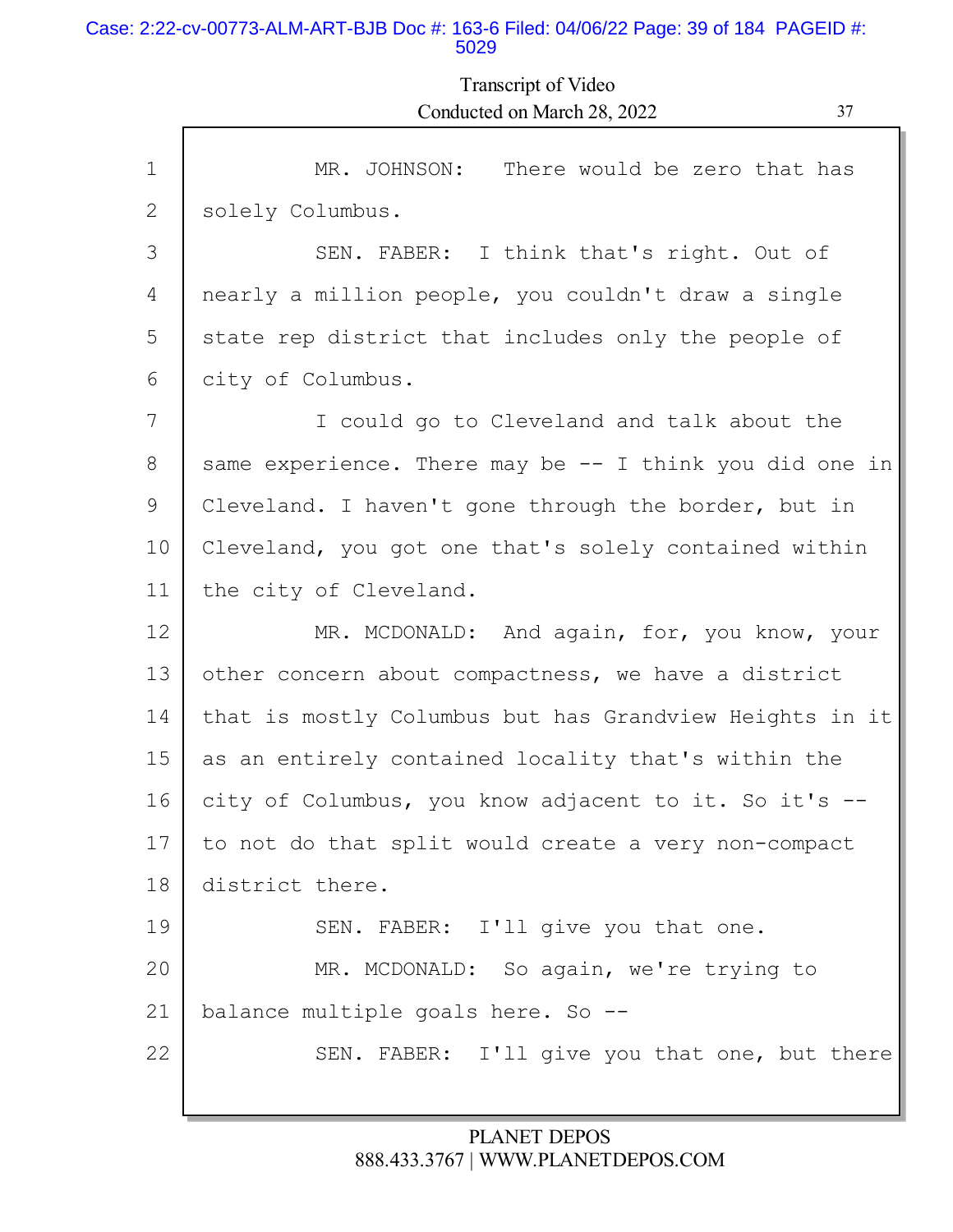#### Case: 2:22-cv-00773-ALM-ART-BJB Doc #: 163-6 Filed: 04/06/22 Page: 40 of 184 PAGEID #: 5030

# Transcript of Video Conducted on March 28, 2022 38

| $\mathbf 1$ | are other areas that you could have put wholly within   |
|-------------|---------------------------------------------------------|
| 2           | 120,000 people inside the city of Columbus. But again,  |
| 3           | I understand what you're doing. You're erring to try    |
| 4           | and hit this magical mystery ratio.                     |
| 5           | The city of Cleveland, you did one. Summit              |
| 6           | County, I don't think Akron has a single, wholly        |
| 7           | contained district within the city of Akron either. I'm |
| 8           | looking. It's tough for me to tell, but there may be    |
| 9           | one in Akron. I could be wrong. Which is another        |
| 10          | interesting decision.                                   |
| 11          | How about Senate districts? I haven't seen the          |
| 12          | Senate pairing map. I'm waiting for the Senate pairing  |
| 13          | map. Have you done in any of these urban core cities a  |
| 14          | wholly contained state Senate district? Well, the       |
| 15          | obvious answer is you probably didn't, if you didn't do |
| 16          | wholly contain state rep districts.                     |
| 17          | MR. JOHNSON: Correct. Mathematically, that              |
| 18          | would be the case. Yeah. Well, yeah. That's correct.    |
| 19          | SEN. FABER: Let me switch gears about one               |
| 20          | other point. And I raised this issue yesterday when I   |
|             |                                                         |
| 21          | went through and talked about the percentage of         |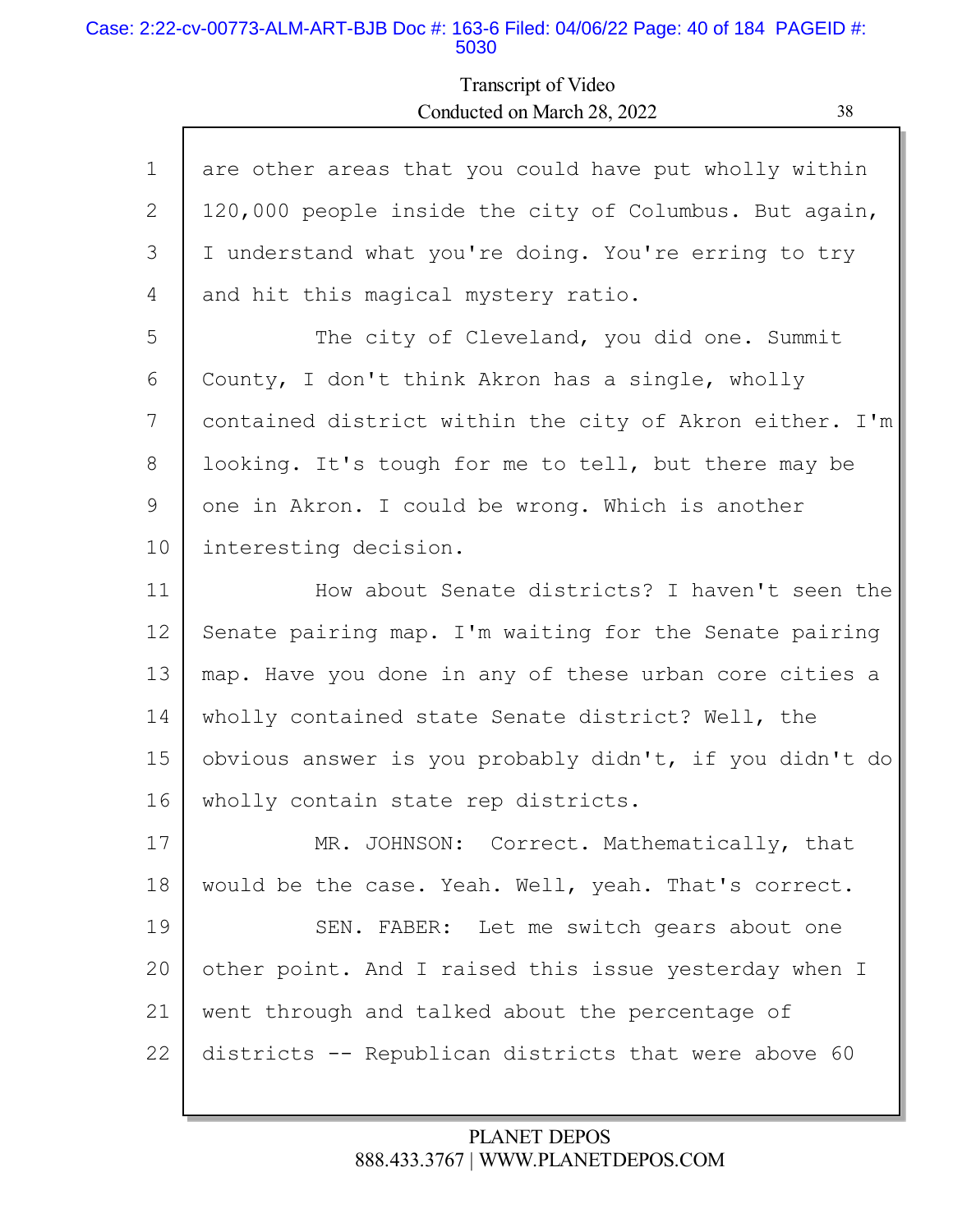#### Case: 2:22-cv-00773-ALM-ART-BJB Doc #: 163-6 Filed: 04/06/22 Page: 41 of 184 PAGEID #: 5031

# Transcript of Video Conducted on March 28, 2022 39

| $\mathbf 1$ | percent and percentage of Democrat districts that were  |
|-------------|---------------------------------------------------------|
| 2           | above 60 percent.                                       |
| 3           | I haven't had the chance to do the                      |
| 4           | calculations because I haven't got the splits and the   |
| 5           | spreadsheets on these new districts. But yesterday,     |
| 6           | when I did the math, and assuming not much has changed  |
| 7           | based on how red this map is and how blue the map is in |
| 8           | different spots, roughly 80 percent of the state rep    |
| 9           | districts had a voting population of Republican more    |
| 10          | than 60 percent.                                        |
| 11          | By contrast, the percentage of Democrat state           |
| 12          | rep districts that had a voting population in excess of |
| 13          | 60 percent was in the 25 or 20 percent ratio or less.   |
| 14          | So what it looks like is that you're heavily            |
| 15          | concentrating Republicans in Republican districts and   |
| 16          | increase -- or lowering your percentage of              |
| 17          | concentration of Democrats in Democrat districts. Is    |
| 18          | that effectively what we're doing here?                 |
| 19          | MR. JOHNSON: I think -- follow up if you                |
| 20          | disagree with any of this, but I think that is the      |
| 21          | result of following the proportionality, essentially    |
| 22          | the 6B piece of the Constitution as interpreted by the  |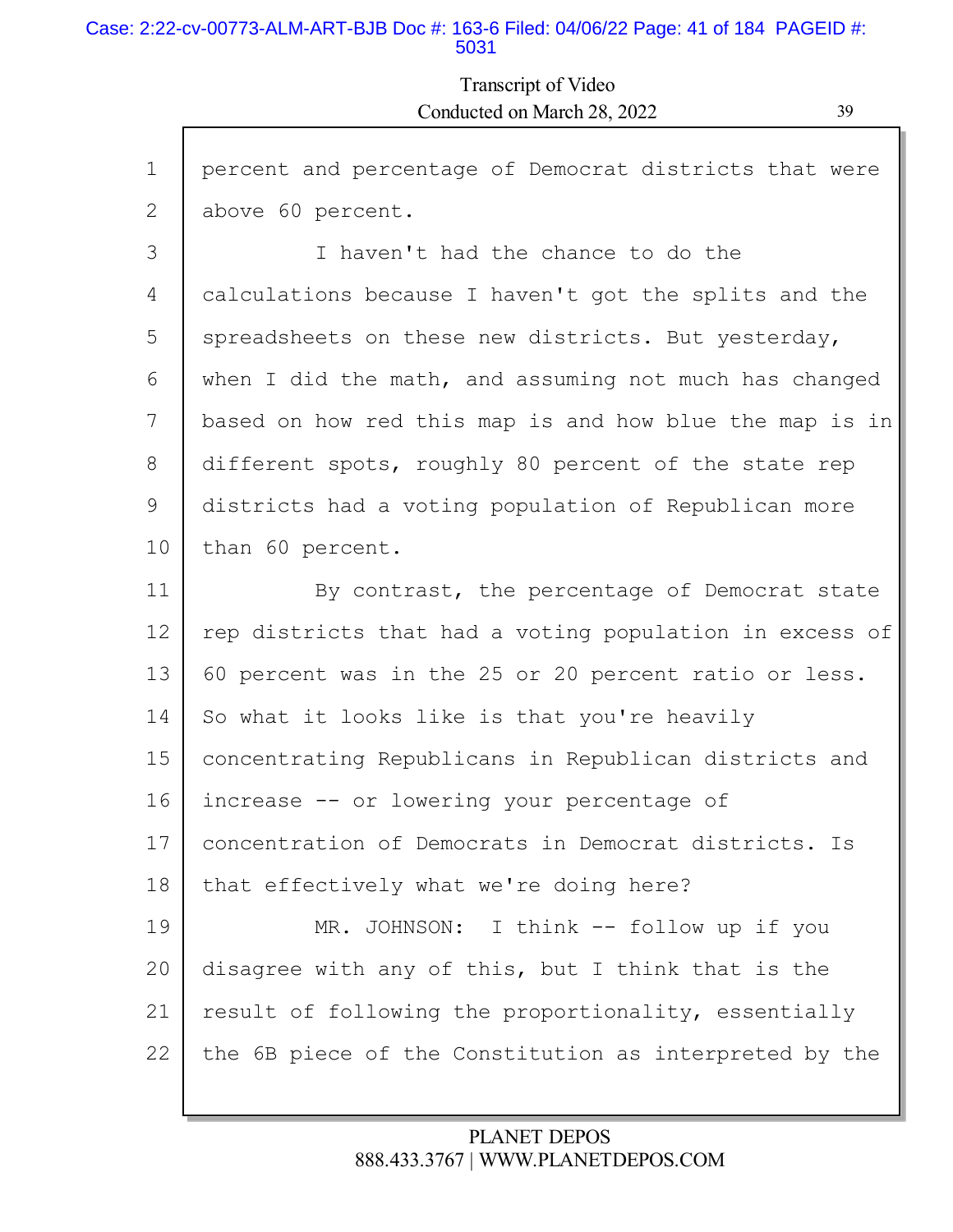### Case: 2:22-cv-00773-ALM-ART-BJB Doc #: 163-6 Filed: 04/06/22 Page: 42 of 184 PAGEID #: 5032

# Transcript of Video Conducted on March 28, 2022 40

| $\mathbf{1}$ | Court.                                                  |
|--------------|---------------------------------------------------------|
| 2            | SEN. FABER: Isn't that the classic definition           |
| 3            | of packing and cracking?                                |
| 4            | MR. MCDONALD: Just to be clear, I mean, while           |
| 5            | you're focused on these cities, many of the neighboring |
| 6            | cities in these large jurisdictions are also heavily    |
| 7            | democratic. And I'm just looking at our Columbus map    |
| 8            | because you'd asked the question about did we entirely  |
| 9            | contain Columbus.                                       |
| 10           | And again, the county $-$ the city goes all             |
| 11           | over the place, and there's just little pits that we're |
| 12           | picking up in some of the places. But we've got -- in   |
| 13           | the central urban core of Columbus, we've got three     |
| 14           | districts that are at democratic indexes of 81.9 or 82  |
| 15           | percent, 81 percent and 72 percent. So I mean, they're  |
| 16           | heavily packed on --                                    |
| 17           | SEN. FABER: Again, I don't have the                     |
| 18           | spreadsheets to do the analysis, and we'll certainly do |
| 19           | that. Maybe it got better in this version than what you |
| 20           | had yesterday. But I go back and say, when you've got   |
| 21           | 80 percent of Republican districts over 60 percent, and |
| 22           | you've only got 25, 30 percent at most of Democrat      |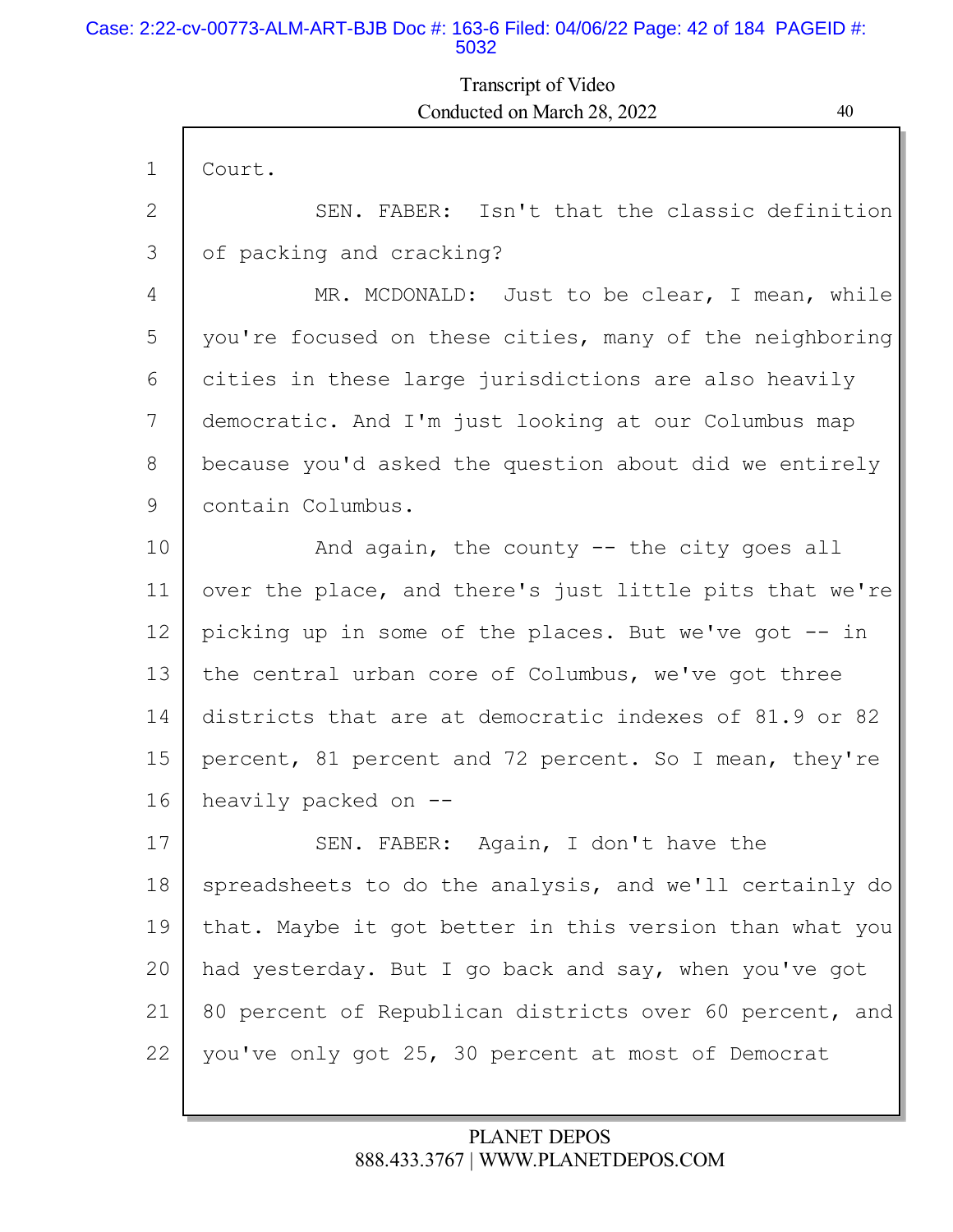#### Case: 2:22-cv-00773-ALM-ART-BJB Doc #: 163-6 Filed: 04/06/22 Page: 43 of 184 PAGEID #: 5033

Г

Transcript of Video Conducted on March 28, 2022 41

l

| $\mathbf 1$ | districts over that ratio, you have a few. And that's   |
|-------------|---------------------------------------------------------|
| 2           | going to be the nature, again, as I've said, for now    |
| 3           | over a year and a half.                                 |
| 4           | Ohioans tend to live around people who think            |
| 5           | and vote like them. And that's what you see when you    |
| 6           | see the concentration of blue districts in the urban    |
| 7           | core cities and the bright red districts in a lot of    |
| 8           | other places. That's just a geographic fact of Ohio.    |
| 9           | And if you're going to draw districts with precedents   |
| 10          | that we heard -- and I heard testimony for over 80      |
| 11          | hours from people talking about us not wanting to split |
| 12          | cities, counties, and townships.                        |
| 13          | If you're not going to split cities, counties,          |
| 14          | and townships, and frankly, I've got plenty of          |
| 15          | testimony that I could quote back to you, it's going to |
| 16          | be real tough, real tough to hit some magical ratio.    |
| 17          | And that's what I go back to talking about decisions    |
| 18          | that you guys have made during this process.            |
| 19          | And as we've listened into your testimony and           |
| 20          | listened into your process, at every single time what   |
| 21          | I've heard you say and what you've done is err on the   |
| 22          | side of creating Democrat districts. And the reality is |
|             |                                                         |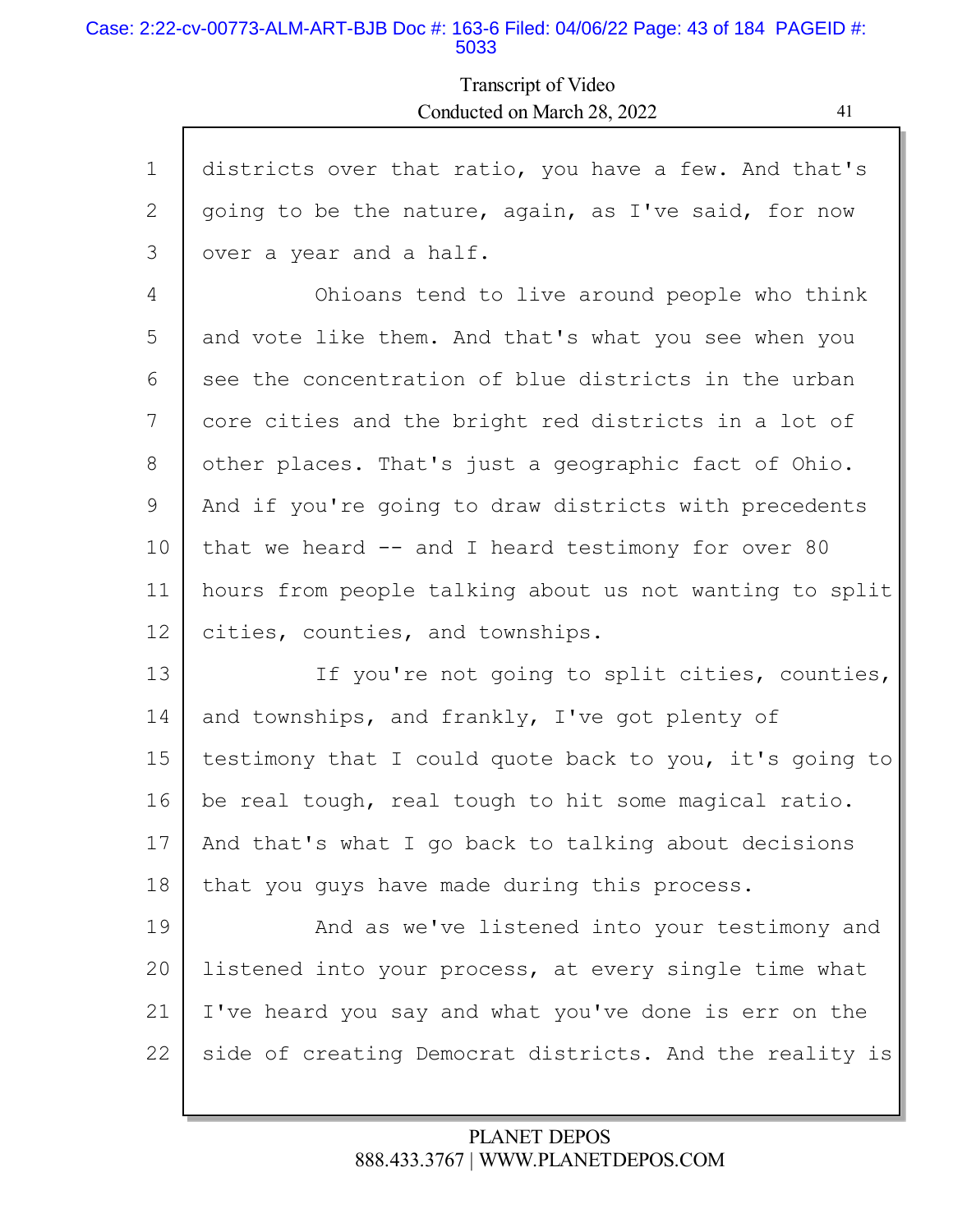#### Case: 2:22-cv-00773-ALM-ART-BJB Doc #: 163-6 Filed: 04/06/22 Page: 44 of 184 PAGEID #: 5034

Г

# Transcript of Video Conducted on March 28, 2022 42

| $\mathbf 1$ | that's where we're at with this map.                    |
|-------------|---------------------------------------------------------|
| 2           | MS. RUSSO: Mr. Co-Chair.                                |
| 3           | MR. JOHNSON: There have been a couple of                |
| 4           | occasions where we have actually created Republican     |
| 5           | districts. The -- it's all in the context of the        |
| 6           | proportionality rule and the symmetry -- as with the    |
| 7           | symmetry definition as provided by the Court. So it's   |
| 8           | certainly not universal.                                |
| 9           | It's just -- it's the reality. As you know,             |
| 10          | it's the the distribution of the voters in the state,   |
| 11          | in order to hit that magic number, it involves a lot    |
| 12          | more work to draw those Democratic seats needed to hit  |
| 13          | that number. But it hasn't been universally one way or  |
| 14          | the other. But yes. Given the voters, that is the most  |
| 15          | common challenge we face when we're required to hit     |
| 16          | that number.                                            |
| 17          | SEN. FABER: Thank you.                                  |
| 18          | SEN. SYKES: Leader Russo.                               |
| 19          | MS. RUSSO: Thank you, Mr. Co-Chair. I just              |
| 20          | would like to reiterate that the Ohio Constitution does |
| 21          | not require that entire cities be contained within a    |
| 22          | district. That is not a requirement of the              |
|             |                                                         |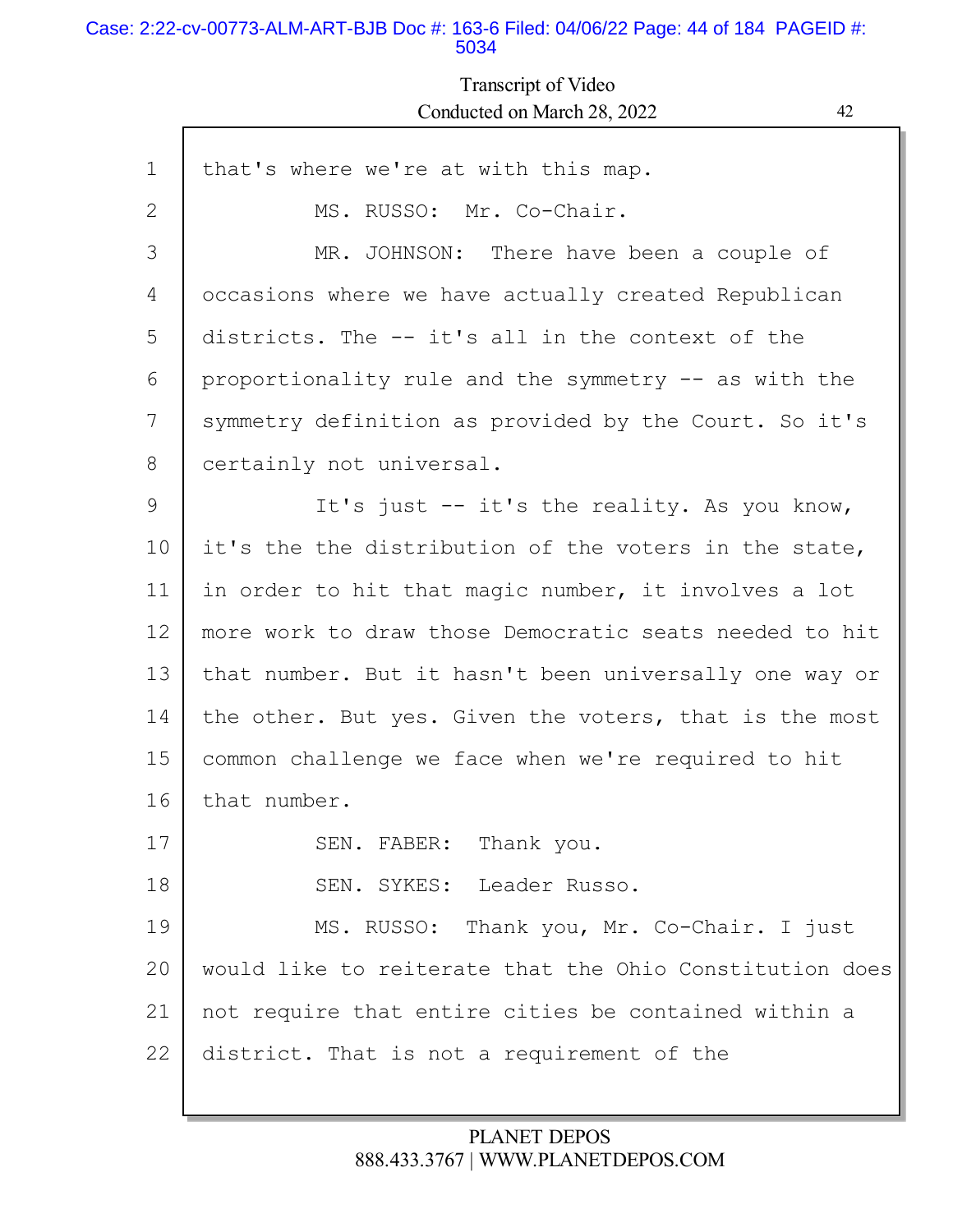#### Case: 2:22-cv-00773-ALM-ART-BJB Doc #: 163-6 Filed: 04/06/22 Page: 45 of 184 PAGEID #: 5035

Г

# Transcript of Video Conducted on March 28, 2022 43

| $\mathbf 1$ | Constitution. And in fact, do -- I'm sorry. Within a    |
|-------------|---------------------------------------------------------|
| 2           | city. Excuse me. Within a city. And in fact, I think if |
| 3           | you attempted to do that, you would violate other       |
| 4           | requirements of the Constitution, specifically 6A and   |
| 5           | 6B, and what the Court has ordered.                     |
| 6           | So you have to do all of those things on                |
| 7           | balance, in the whole. Compactness does not outweigh -- |
| 8           | Section 6C does not outweigh A and B, and if you can    |
| 9           | meet the other technical requirements and meet 6A, B,   |
| 10          | and C, then you should do it. That is what the          |
| 11          | Constitution requires. It is what the Court has clearly |
| 12          | laid out.                                               |
| 13          | So I $-$ you are mapmakers who have expertise           |
| 14          | in this, and I assume that you were able to assess this |
| 15          | by looking at those requirements, looking at those odd  |
| 16          | city boundaries. And I'll take the city of Columbus,    |
| 17          | and I'll say this over and over.                        |
| 18          | The city of Columbus is large and sprawling.            |
| 19          | It is non-contiguous. You are going to get funny        |
| 20          | shapes, and you are going to get pieces of Columbus in  |
| 21          | every single House district within Franklin County.     |
| 22          | There hasn't been a single map produced by anyone,      |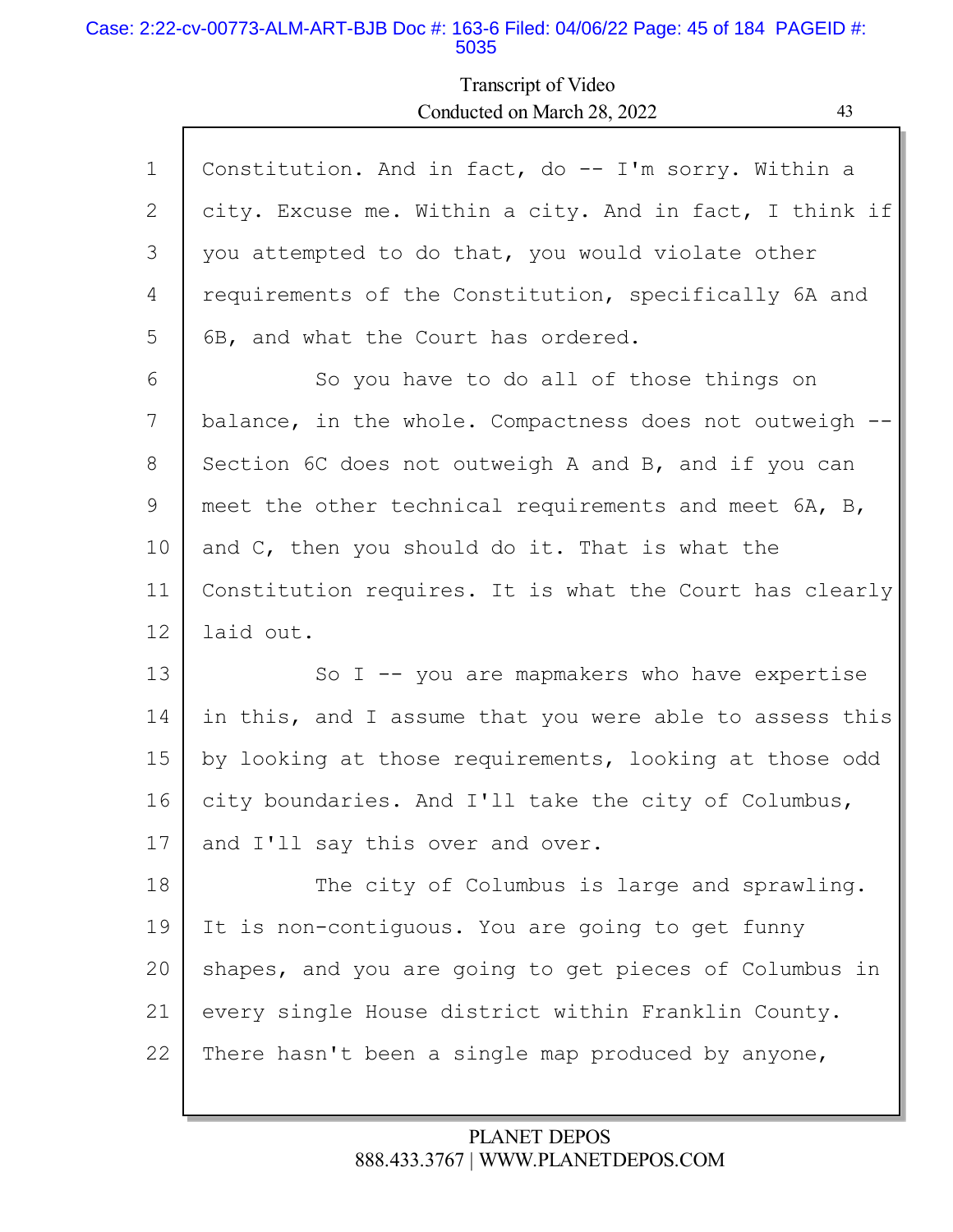### Case: 2:22-cv-00773-ALM-ART-BJB Doc #: 163-6 Filed: 04/06/22 Page: 46 of 184 PAGEID #: 5036

## Transcript of Video Conducted on March 28, 2022 44

| $\mathbf 1$ | Republican or Democrat, that has not done that. So just |
|-------------|---------------------------------------------------------|
| 2           | want to reiterate that point.                           |
| 3           | SEN. SYKES: Also, I'd like to say that the              |
| 4           | people of the state, you know, have given us a          |
| 5           | directive and some direction in how we draw lines, the  |
| 6           | decisions that we make. And the determination is that   |
| 7           | it is considered gerrymandering if you don't meet       |
| 8           | certain goals and objectives.                           |
| 9           | It's the other way around. It's not that this           |
| 10          | is partisan gerrymandering. This is to promote what the |
| 11          | voters have voted on as the criteria to make sure we're |
| 12          | not gerrymandered.                                      |
| 13          | REP. CUPP: Mr. Co-Chairman, thank you. I want           |
| 14          | to -- I have some of the same concerns that were were   |
| 15          | raised earlier. And I don't know whether the Hamilton   |
| 16          | County or House incumbents have been decoupled or not,  |
| 17          | but I think at least in the draft map and I haven't     |
| 18          | been able to see the new map. The data came late and    |
| 19          | weren't able to get it reproduced.                      |
| 20          | But the Republican vote in Hamilton County is           |
| 21          | over 48 percent. And at the time there was then only    |
| 22          | one Republican district and two incumbents paired and   |
|             |                                                         |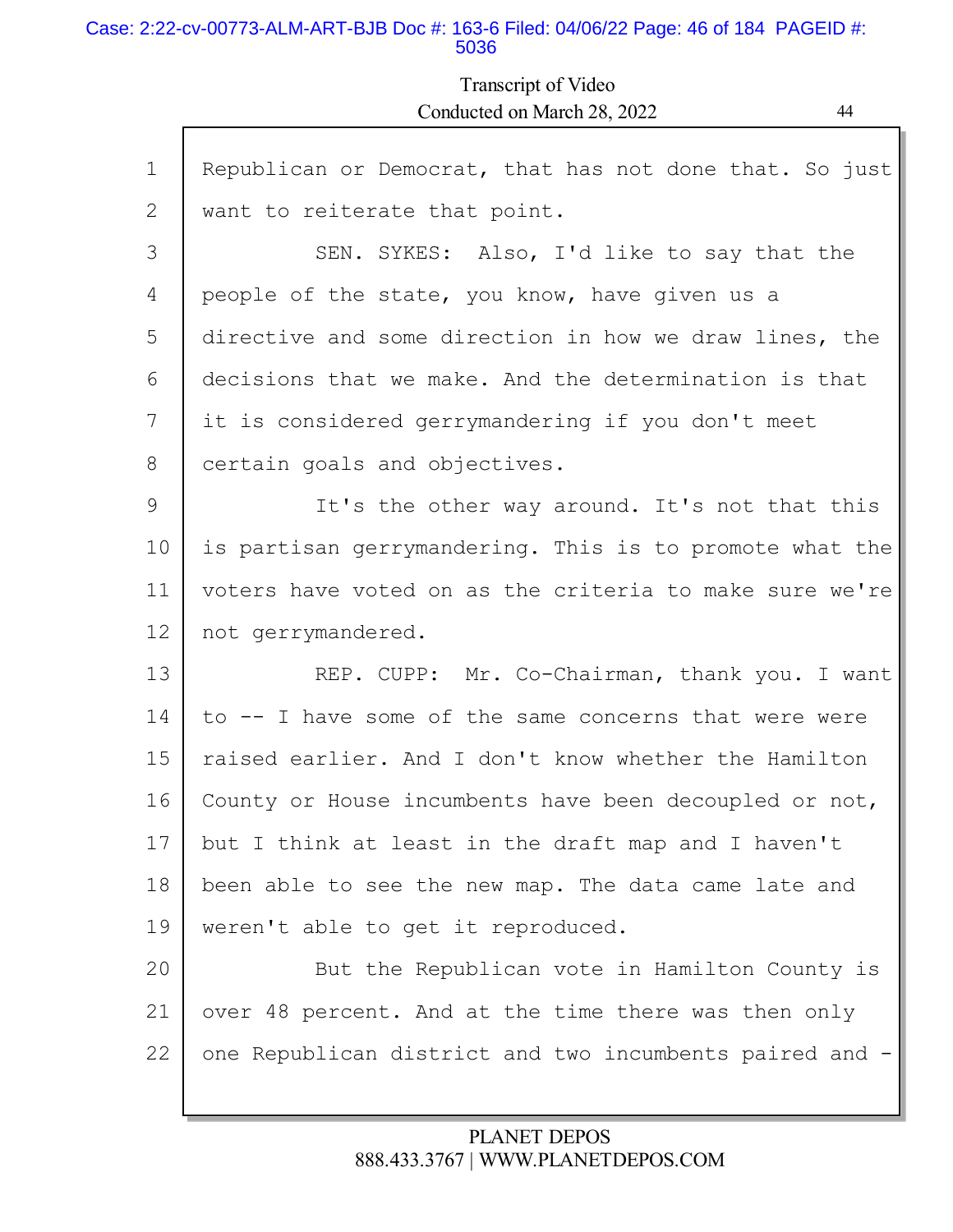#### Case: 2:22-cv-00773-ALM-ART-BJB Doc #: 163-6 Filed: 04/06/22 Page: 47 of 184 PAGEID #: 5037

# Transcript of Video Conducted on March 28, 2022 45

| $\mathbf{1}$ | - at least I'm advised that -- although six of the      |
|--------------|---------------------------------------------------------|
| 2            | other districts were were Democrat leaning. And that -- |
| 3            | I can go through the number of counties and do that.    |
| 4            | And so, I don't $-$ is there an explanation of          |
| 5            | why that is that in these these larger counties where   |
| 6            | there is a substantial Republican vote, yet when it     |
| 7            | comes to making House districts, there is one or two or |
| 8            | sometimes none districts that are Republican leaning in |
| 9            | those areas? So just throw that out to you for -- if    |
| 10           | you can help me understand that.                        |
| 11           | MR. JOHNSON: Yes. There is very few options             |
| 12           | under the proportionality and symmetry rules for how to |
| 13           | meet those goals. It really forces us in almost every   |
| 14           | case -- as I noted before, it's not universal, but in   |
| 15           | almost every case where you can draw a Democratic       |
| 16           | leaning or a safely Democratic seat within the          |
| 17           | community, county, and township and city rules, almost  |
| 18           | universally have to draw that in order to hit the       |
| 19           | proportionality and synergy numbers.                    |
| 20           | As I said, it's not universal. There are one            |
| 21           | or two or maybe three spots where you can give on that  |
| 22           | and still hit the proportionality numbers. But there    |
|              |                                                         |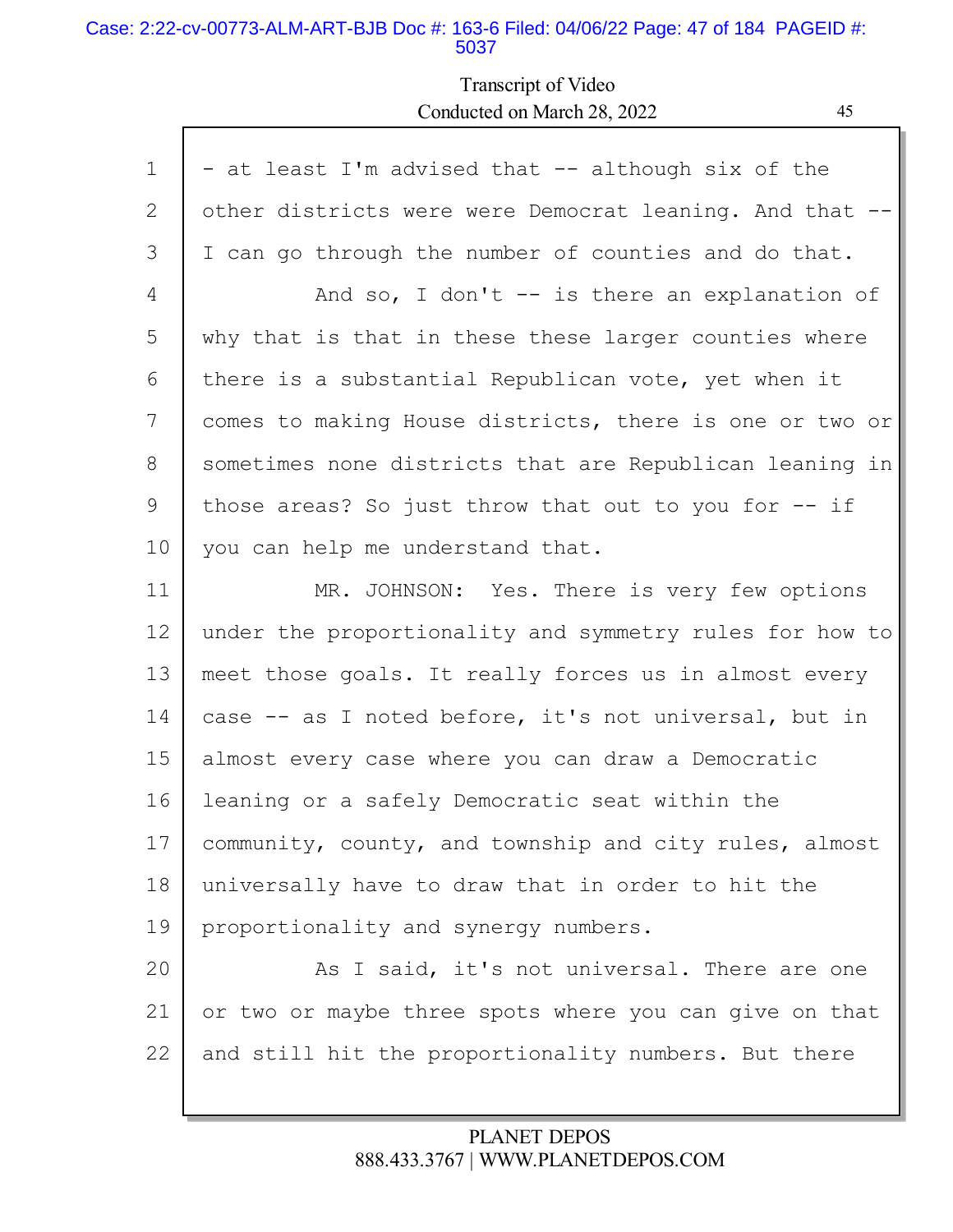#### Case: 2:22-cv-00773-ALM-ART-BJB Doc #: 163-6 Filed: 04/06/22 Page: 48 of 184 PAGEID #: 5038

Г

# Transcript of Video Conducted on March 28, 2022 46

| $\mathbf 1$ | are very few of those spots where we have those options |
|-------------|---------------------------------------------------------|
| 2           | to choose between how we configure it related to the -- |
| 3           | to what might be the more general community of interest |
| 4           | versus following the specific township, city, village,  |
| 5           | and county lines while still hitting the, as it's been  |
| 6           | referred to, the magic number and the symmetry          |
| 7           | requirements.                                           |
| 8           | REP. CUPP: And that apparently gets repeated            |
| 9           | all throughout the state of Ohio in the larger          |
| 10          | counties. But let me move to another area, and that is  |
| 11          | -- and I'm not sure -- or if you want to respond,       |
| 12          | that's fine.                                            |
| 13          | MR. MCDONALD: Well, I'm just saying I'm going           |
| 14          | to have to leave soon to get to the airport to catch my |
| 15          | flight. I apologize on that because I know this is a    |
| 16          | very important hearing. So I'm just trying to make you  |
| 17          | aware of that.                                          |
| 18          | REP. CUPP: All right. I know that you've been           |
| 19          | working on the asymmetry issue, and that is the number  |
| 20          | of House seats that are between 50 -- 48 and 52         |
| 21          | percent. And while I haven't had a time to really look  |
| 22          | at this in depth, I'm advised that, while you may have  |
|             |                                                         |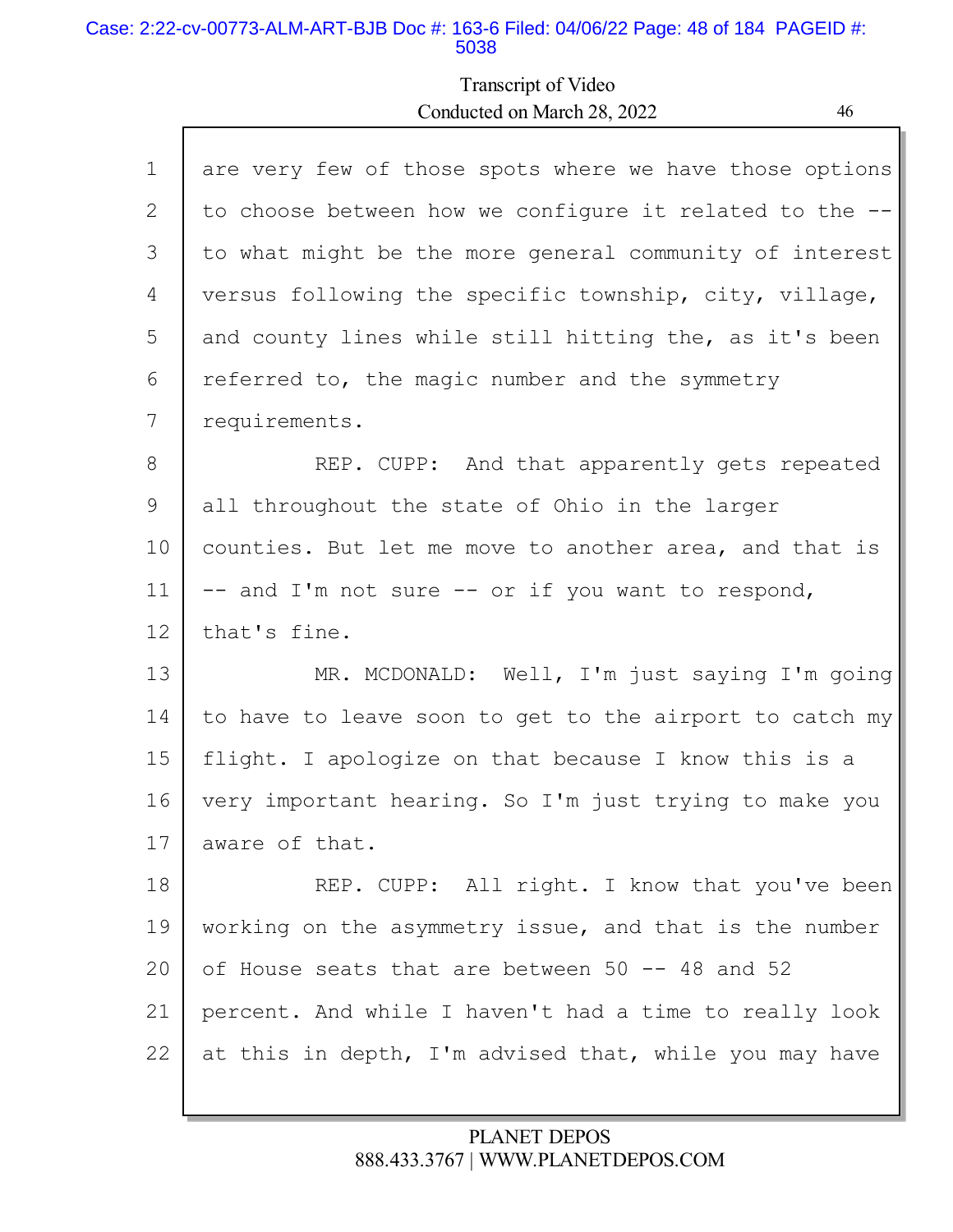#### Case: 2:22-cv-00773-ALM-ART-BJB Doc #: 163-6 Filed: 04/06/22 Page: 49 of 184 PAGEID #: 5039

Г

# Transcript of Video Conducted on March 28, 2022 47

| $\mathbf{1}$ | made some progress there, the actual is $-$ question or |
|--------------|---------------------------------------------------------|
| 2            | issue is whether that has actually been pushed out a    |
| 3            | bit and you still have the asymmetry so that the number |
| 4            | of Democrat leaning districts, that lean from 52 to 54  |
| 5            | percent has increased dramatically in order to do the   |
| 6            | ones inside the 48, 52 percent.                         |
| 7            | And the Court did talk about that also in its           |
| 8            | last opinion and whether or not this actually is a --   |
| 9            | in doing that, also sacrificed compactness. So I don't  |
| 10           | know if you have any comment on that or that's          |
| 11           | something you want to take a look at or --              |
| 12           | MR. MCDONALD: I would just say that I                   |
| 13           | attempted to raise that issue in prior meetings that    |
| 14           | we've been at, and our direction that we had from the   |
| 15           | Commission was to look at that 48 to 52 percent range.  |
| 16           | And so, that's what we've been concentrating on when    |
| 17           | drawing our districts.                                  |
| 18           | MR. JOHNSON: I would add to that, too, that             |
| 19           | this is part of the natural result of complying with    |
| 20           | symmetry. You know, the way we got to symmetry was,     |
| 21           | number one, obviously, bringing a few Republican seats  |
| 22           | into that 40 to 52 range. And then once there really    |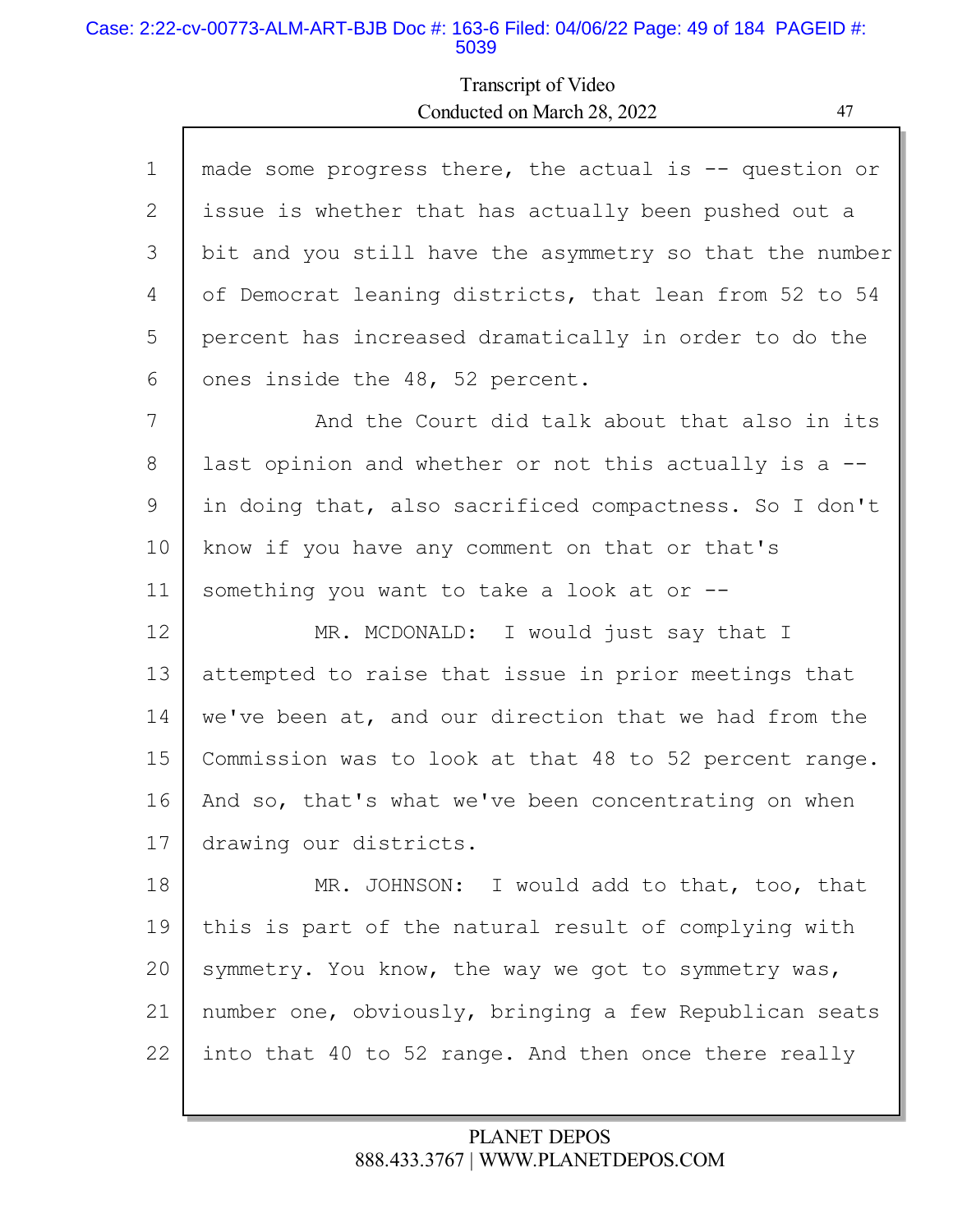#### Case: 2:22-cv-00773-ALM-ART-BJB Doc #: 163-6 Filed: 04/06/22 Page: 50 of 184 PAGEID #: 5040

Г

Transcript of Video Conducted on March 28, 2022 48

| $\mathbf 1$ | weren't many more options for that, pushing Democratic |
|-------------|--------------------------------------------------------|
| 2           | seats that were in the range out of it to achieve      |
| 3           | symmetry as described by the Court.                    |
| 4           | Now, anytime you're doing that, you're going           |
| 5           | to push them just over the line most of the time. We   |
| 6           | did, especially early on, have a real desire to have   |
| 7           | symmetry across the board. But at some point, there's  |
| 8           | going to be a line, and given that the natural results |
| 9           | of the other rules would have -- makes it difficult to |
| 10          | reach the democratic magic number, you're going to --  |
| 11          | wherever you draw that line, you're going to end up    |
| 12          | with a number of Democratic districts just over the    |
| 13          | line as we attempt to achieve the symmetry and         |
| 14          | proportionality requirements.                          |
| 15          | REP. CUPP: Mr. Co-Chair.                               |
| 16          | SEN. SYKES: Yes.                                       |
| 17          | REP. CUPP: I'll move on to something else              |
| 18          | here. And I know the map is still being tweaked, but I |
| 19          | would -- for some reason, I have an interest in Allen  |
| 20          | County. And I noticed in drawing Allen County, instead |
| 21          | of following the historical pattern, which has been    |
| 22          | over decades of sort of linking Allen County and       |
|             |                                                        |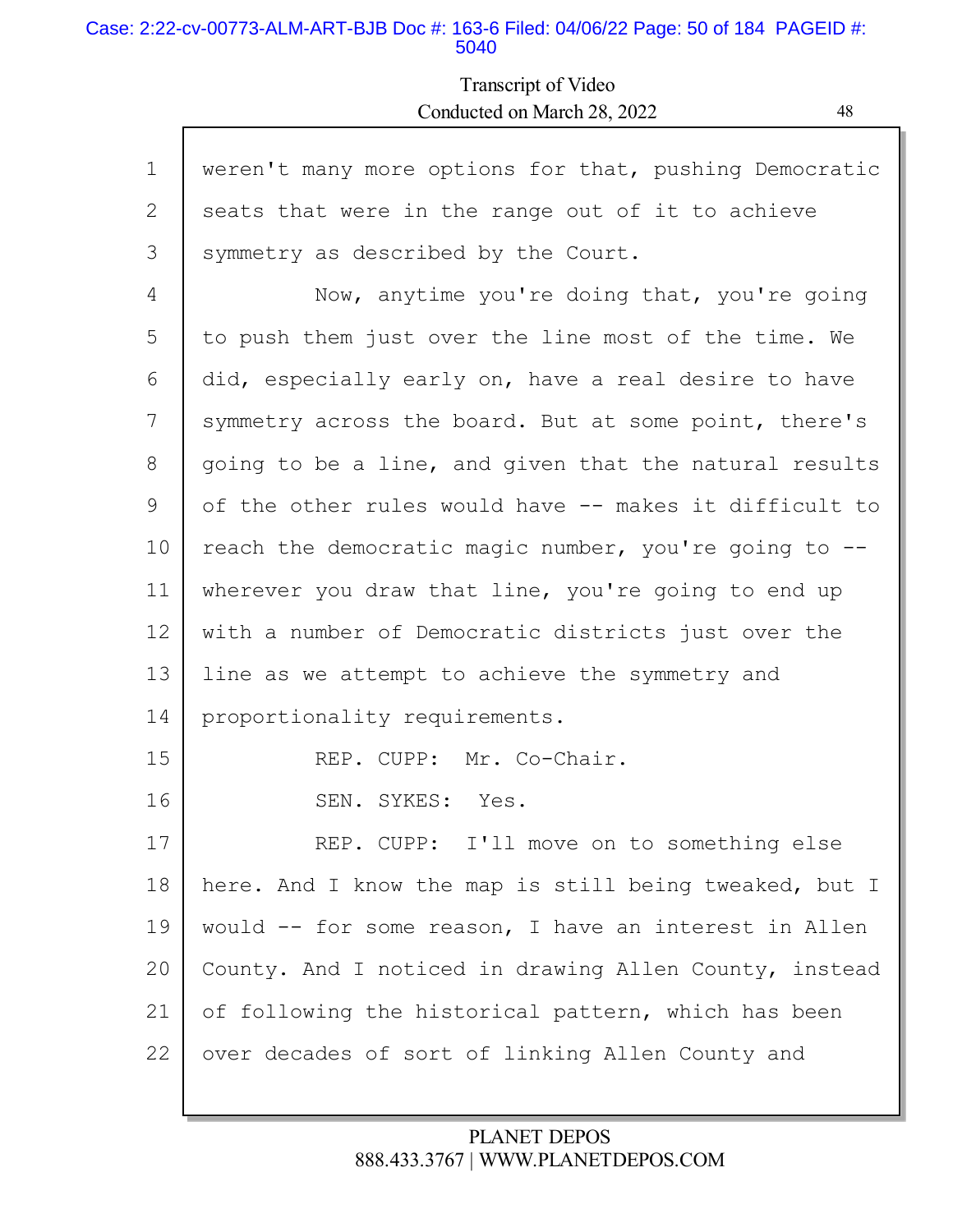### Case: 2:22-cv-00773-ALM-ART-BJB Doc #: 163-6 Filed: 04/06/22 Page: 51 of 184 PAGEID #: 5041

## Transcript of Video Conducted on March 28, 2022 49

| $\mathbf 1$ | Auglaize together, it has moved into Hardin County in    |
|-------------|----------------------------------------------------------|
| 2           | order to pick up the extra population.                   |
| 3           | And I don't know if there was a rationale for            |
| 4           | that, or is that just a choice that can be tweaked?      |
| 5           | MR. MCDONALD: That's one of the areas that               |
| 6           | we've redrawn to accommodate incumbent interests. So     |
| 7           | the map that you have would be likely out of date.       |
| 8           | Where is that one?                                       |
| 9           | REP. CUPP: Very good. Thank you. you. I know             |
| 10          | this is kind of $a$ -- still of a moving thing, which is |
| 11          | part of a difficulty that both we're having and you're   |
| 12          | having in terms of it being moving. It's hard to be      |
| 13          | able to get a handle on some of these things,            |
| 14          | particularly because of the extraordinarily short time   |
| 15          | that the Supreme Court thought all this could be done,   |
| 16          | if they really thought about it. So thank you.           |
| 17          | SEN. SYKES: One point I would like to make is            |
| 18          | that the -- we have benefited from the experience of     |
| 19          | our staffs, particularly our map drawers, and there's    |
| 20          | been always some Republican, Democratic staff have been  |
| 21          | in a meeting in the room all the time. But this          |
| 22          | afternoon we didn't have the Republican map drawer. And  |
|             |                                                          |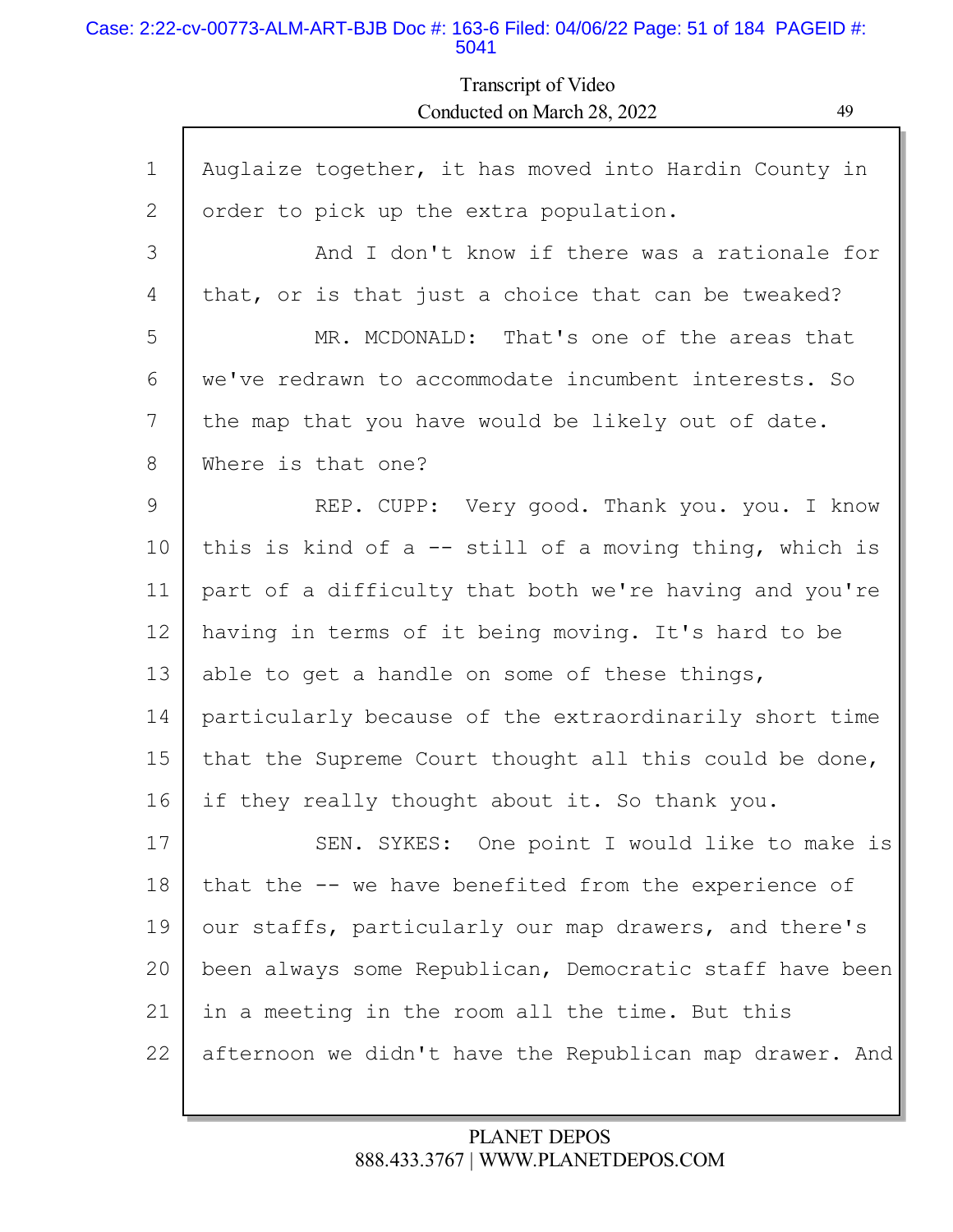#### Case: 2:22-cv-00773-ALM-ART-BJB Doc #: 163-6 Filed: 04/06/22 Page: 52 of 184 PAGEID #: 5042

Г

Transcript of Video Conducted on March 28, 2022 50

| $\mathbf{1}$ | I think with this crucial time that's left, I would     |
|--------------|---------------------------------------------------------|
| 2            | suggest that, to continue to have bipartisan input and  |
| 3            | observation, that we have a $-$ actually have a         |
| 4            | Republican map drawer in the room, too, as well, to     |
| 5            | assist us in finalizing things.                         |
| 6            | REP. CUPP: Well, sometimes health concerns              |
| 7            | get in the way of things we want to do. So --           |
| 8            | SEN. SYKES: Just making a suggestion.                   |
| 9            | REP. CUPP: I know. I got you, but may not be            |
| 10           | possible.                                               |
| 11           | SEN. SYKES: Yeah. Okay. Yes.                            |
| 12           | SEN. HUFFMAN: Yeah. I have -- I don't know --           |
| 13           | if Mr. McDonald needs to leave, I have a few questions  |
| 14           | here, and if you need to leave, that's fine.            |
| 15           | MR. MCDONALD: I do need to leave. So I do               |
| 16           | deeply apologize for that. And I'd be happy to speak    |
| 17           | with you via phone if you have questions -- further     |
| $18\,$       | questions of me.                                        |
| 19           | SEN. HUFFMAN: All right. Thank you.                     |
| 20           | MR. MCDONALD: I apologize but -- and I do               |
| 21           | appreciate appreciate all the work of the staff here. I |
| 22           | know we've argued sometimes. We're actually friends. So |
|              |                                                         |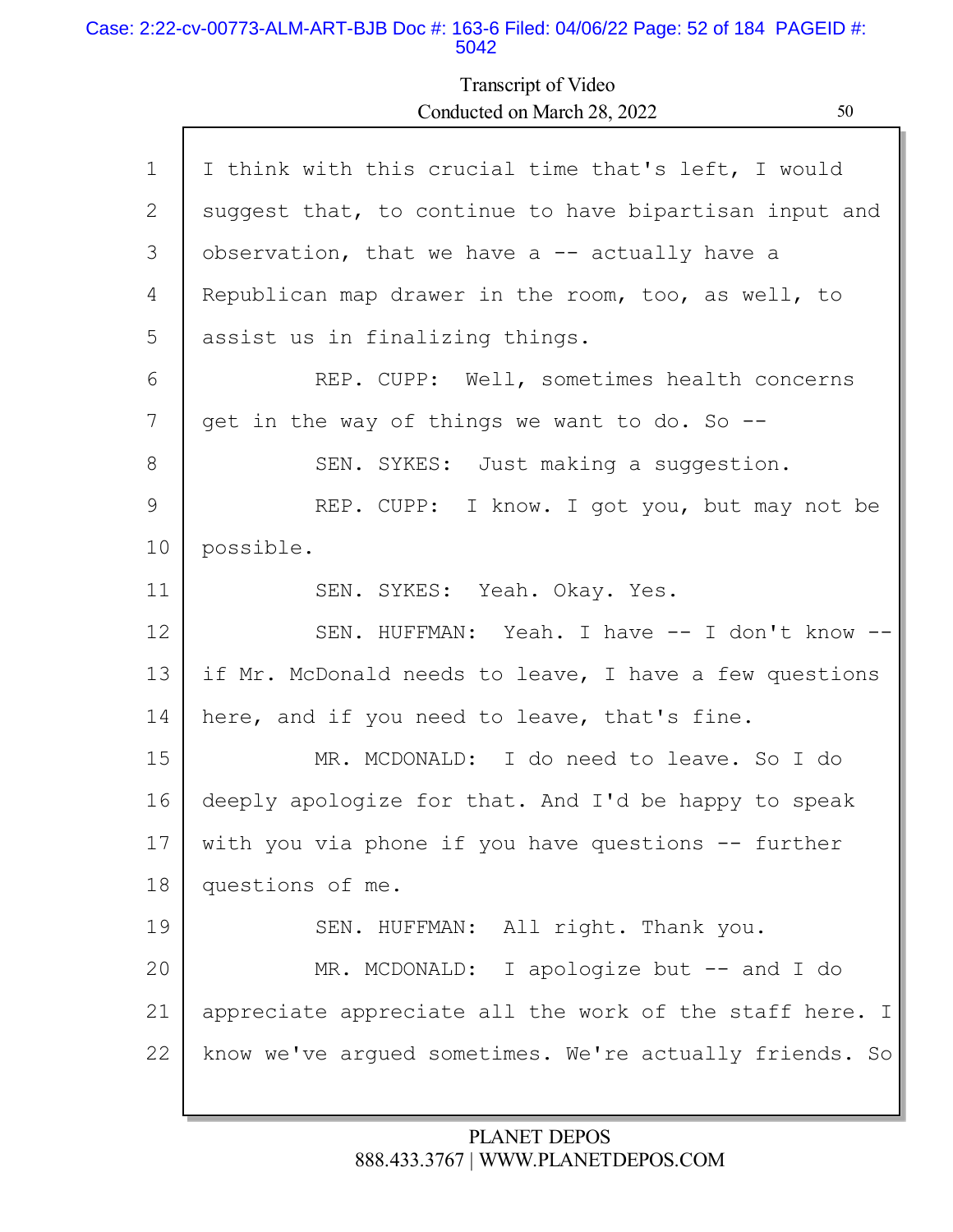#### Case: 2:22-cv-00773-ALM-ART-BJB Doc #: 163-6 Filed: 04/06/22 Page: 53 of 184 PAGEID #: 5043

Г

# Transcript of Video Conducted on March 28, 2022 51

ъ

| $\mathbf 1$ | you know -- and so, I appreciate the work that Doug has |
|-------------|---------------------------------------------------------|
| 2           | done. And I certainly appreciate the hard task that     |
| 3           | you, the commissioners, have been given. And I wish we  |
| 4           | could accomplish everything, but unfortunately, we're   |
| 5           | given a limited amount of time. And so, we are where we |
| 6           | are, and hopefully, it'll be a product that the -- you  |
| 7           | will find acceptable and the Court will find            |
| 8           | acceptable.                                             |
| 9           | SEN. SYKES: Thank you very much for your                |
| 10          | service, and we'll be in touch.                         |
| 11          | SEN. HUFFMAN: Thank you.                                |
| 12          | SEN. HUFFMAN: Mr. Co-Chair.                             |
| 13          | SEN. SYKES: Yes.                                        |
| 14          | SEN. HUFFMAN: If I could.                               |
| 15          | SEN. SYKES: Yes.                                        |
| 16          | SEN. HUFFMAN: And I just -- Mr. DeRossi [ph]            |
| 17          | is not doing well, and I asked him -- kind of had to    |
| 18          | make him leave last night. And he's at the BWC          |
| 19          | building. He's able to work on computer maps and things |
| 20          | like that. But he's wearing a mask, and I'm -- don't    |
| 21          | will not $--$                                           |
| 22          | SEN. SYKES: Is he okay?                                 |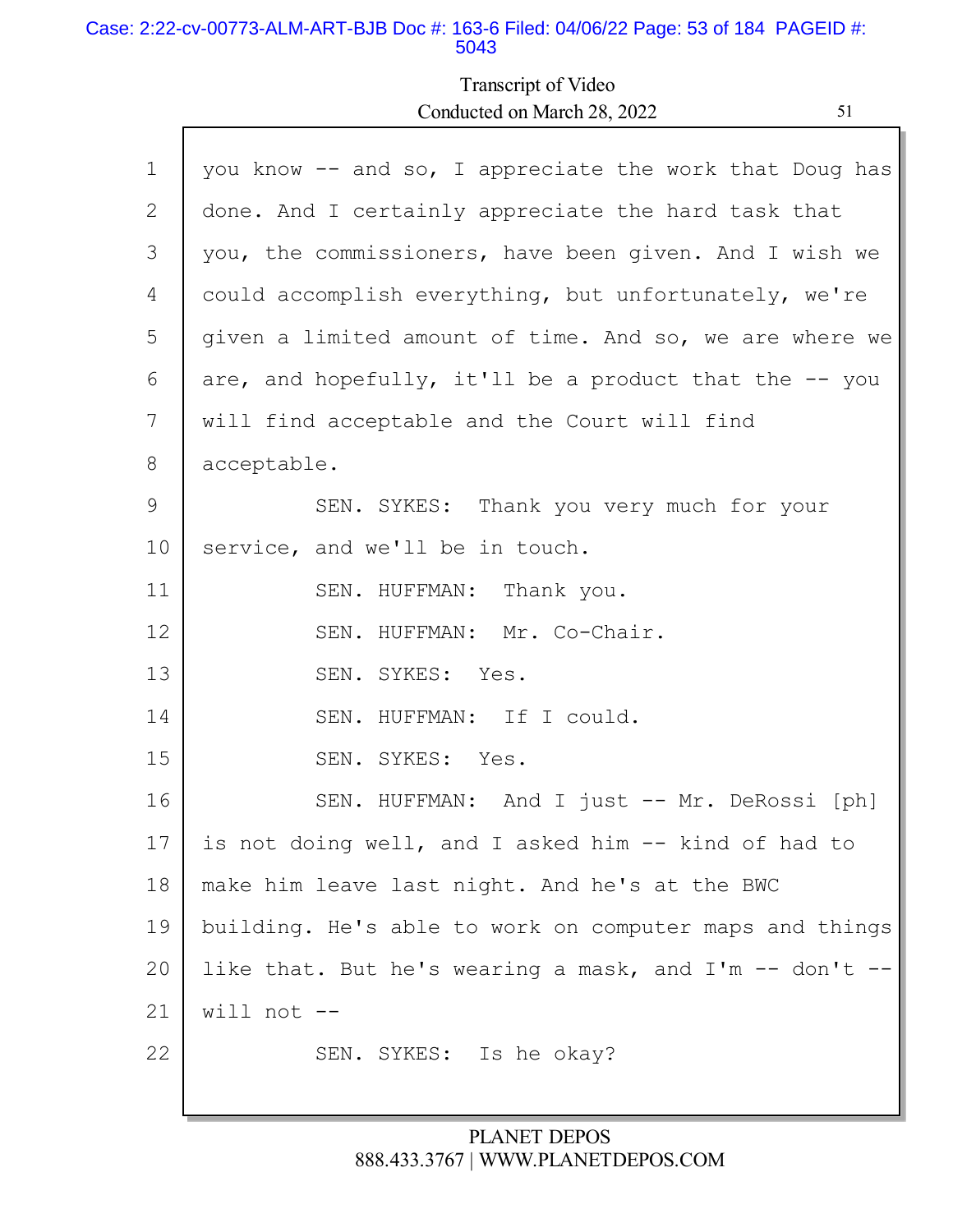#### Case: 2:22-cv-00773-ALM-ART-BJB Doc #: 163-6 Filed: 04/06/22 Page: 54 of 184 PAGEID #: 5044

Г

# Transcript of Video Conducted on March 28, 2022 52

L

| $\mathbf 1$ | SEN. HUFFMAN: Well, in my view, he's not                 |
|-------------|----------------------------------------------------------|
| 2           | okay, but he's also seems to be superhuman when it       |
| 3           | budget time and drawing map times. He sleeps about       |
| 4           | three hours a night. So he's not going to be able to be  |
| 5           | in the room. And that's not a good idea.                 |
| 6           | But Mr. Springette [ph] is around.                       |
| 7           | SEN. SYKES: Okay. That's fine.                           |
| 8           | SEN. HUFFMAN: And so, pardon me. And I just,             |
| 9           | order of favor, indicated his staffer was there most of  |
| 10          | the day also. So I don't $-$ I was down there to ask for |
| 11          | some specific things and talk about this Section 5       |
| 12          | thing. So I don't know who all has been in and out, but  |
| 13          | I just -- I want to make that clear that this isn't a    |
| 14          | situation where we're not fully participating. In fact,  |
| 15          | I think that we are.                                     |
| 16          | I did want to talk a little bit about our                |
| 17          | timing. Leader Russo brought up the -- and so, the       |
| 18          | court order requires that we have this final product to  |
| 19          | the secretary of state today, March 28th, which, if we   |
| 20          | want to give ourselves a little leeway, means 11:30 in   |
| 21          | case something happens, someone trips, going up the      |
| 22          | stairs or whatever it may be.                            |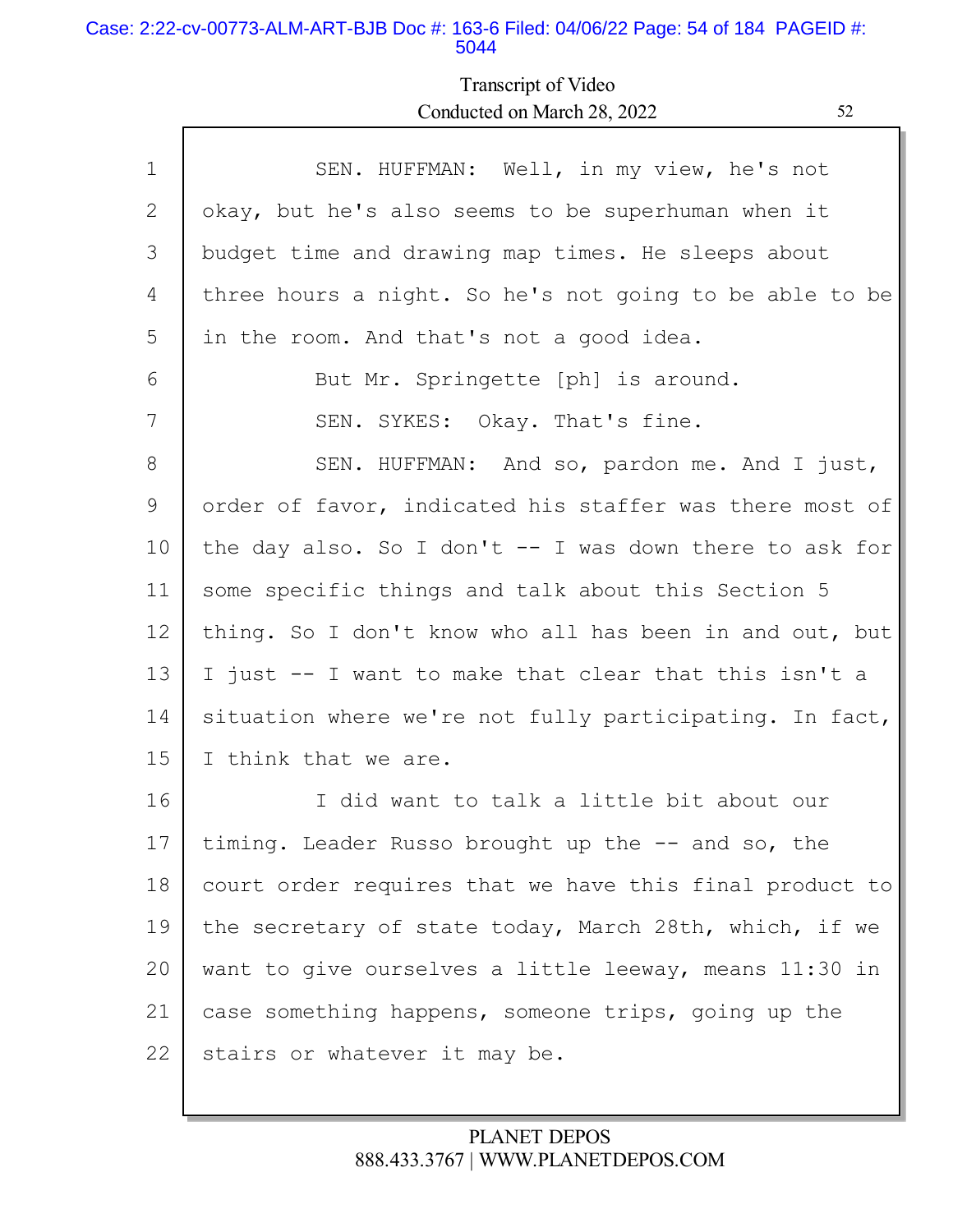#### Case: 2:22-cv-00773-ALM-ART-BJB Doc #: 163-6 Filed: 04/06/22 Page: 55 of 184 PAGEID #: 5045

# Transcript of Video Conducted on March 28, 2022 53

| $\mathbf{1}$ | There are a series of things that need to be            |
|--------------|---------------------------------------------------------|
| 2            | done by the Commission, by their staff in order to send |
| 3            | it to the secretary of state once we have adopted a     |
| 4            | map. And I'm just going to run through those real       |
| 5            | quick.                                                  |
| 6            | We have to do a block assignment file for               |
| 7            | House districts, which is -- includes an Excel          |
| 8            | spreadsheet. Block assignment files for Senate          |
| 9            | districts, an Excel spreadsheet. Statewide House        |
| 10           | district map, statewide Senate district map, district   |
| 11           | statistics and Senate assignments or groupings, that's  |
| 12           | that Section 5 business we talked about, and finally,   |
| 13           | shape files for House and Senate districts.             |
| 14           | I am told that that takes our staff -- once             |
| 15           | the Commission says we have a map, that takes about an  |
| 16           | hour to prepare all of that. So if our goal is to get   |
| 17           | it to the secretary of state by 11:30, we have to pass  |
| 18           | a map by 10:30.                                         |
| 19           | Now -- and I'm perfectly willing to work until          |
| 20           | 10:30 or 12:00 or 1:00 or whatever, but we're not going |
| 21           | to comply with the Court's order if we're working here  |
| 22           | at 1:00 in the morning. So it has to -- and obviously,  |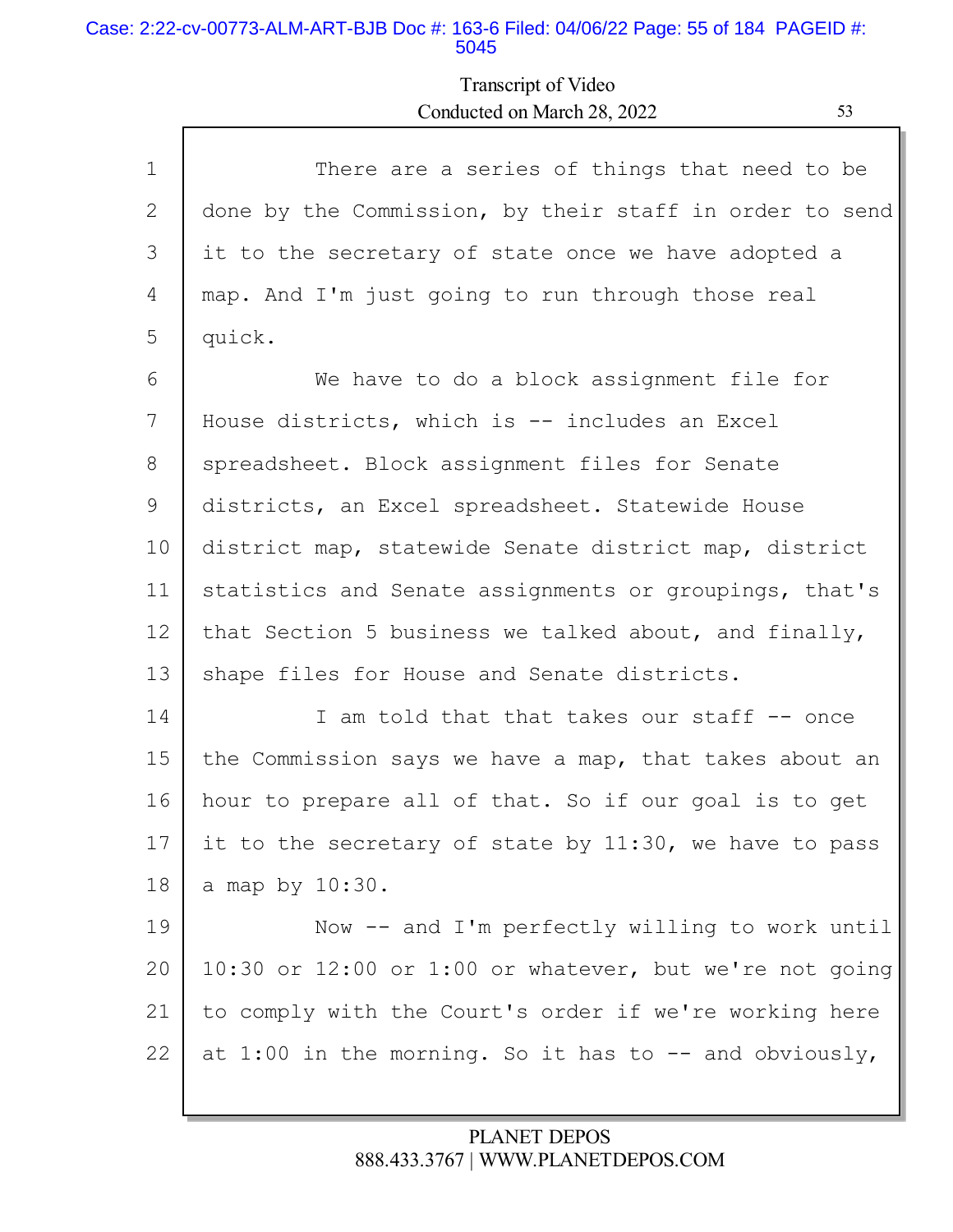#### Case: 2:22-cv-00773-ALM-ART-BJB Doc #: 163-6 Filed: 04/06/22 Page: 56 of 184 PAGEID #: 5046

Transcript of Video Conducted on March 28, 2022 54

| $\mathbf{1}$ | the Court is serious about the deadline, and everyone   |
|--------------|---------------------------------------------------------|
| 2            | else is, of course, waiting for us to get the work      |
| 3            | done.                                                   |
| 4            | I just wanted to comment. So as of 5:00 today           |
| 5            | -- well, before I do that, I just want to say, I think  |
| 6            | that Mr. McDonald and Mr. Johnson have done             |
| 7            | extraordinary work in five days, as have the staff and, |
| 8            | frankly, as has the Commission in multiple meetings,    |
| 9            | not only these meetings but phone conversations back    |
| 10           | and forth. And $I$ -- particularly, the co-chairs with  |
| 11           | all of the process and all of that. So that's been      |
| 12           | extraordinary.                                          |
| 13           | Perhaps the map -- the Commission mapmakers             |
| 14           | would not have been as readily able to sign on if they  |
| 15           | knew the fact that Ohio has one of the most complex     |
| 16           | political geographies in the country, even if we're     |
| 17           | only the 35th largest state, and we have the most, I    |
| 18           | think, I've been told, the most complex redistricting   |
| 19           | rules of any state. That's why these things take longer |
| 20           | than five days.                                         |
| 21           | One of you remarked in the last few days, if            |
| 22           | we simply would have been able to take the Republican   |
|              |                                                         |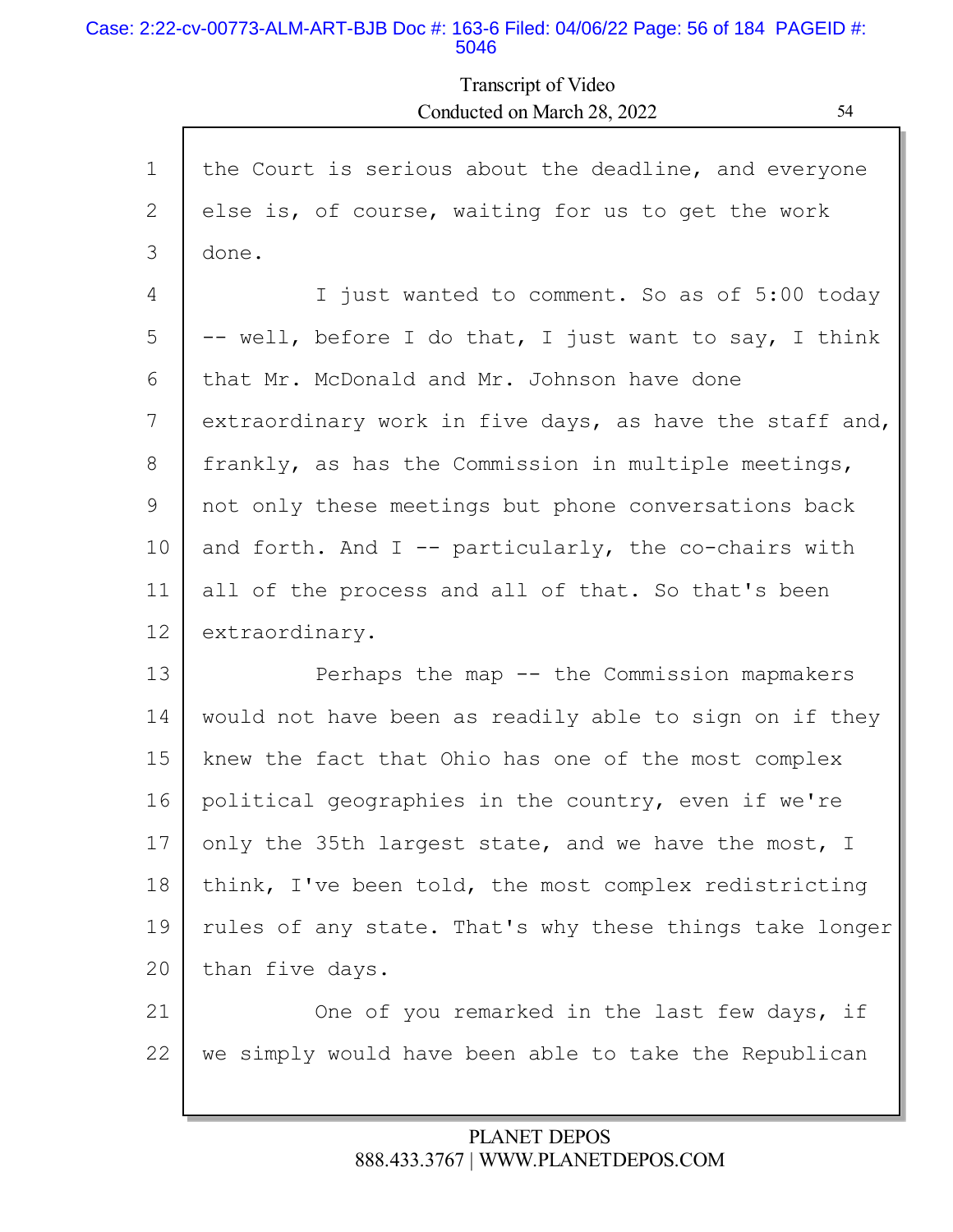#### Case: 2:22-cv-00773-ALM-ART-BJB Doc #: 163-6 Filed: 04/06/22 Page: 57 of 184 PAGEID #: 5047

# Transcript of Video Conducted on March 28, 2022

| $\mathbf{1}$ | version and the Senate version -- or Democratic version |
|--------------|---------------------------------------------------------|
| 2            | and merge those, we could have got off to a better      |
| 3            | start. But the -- of course, the Court required that    |
| 4            | there be an entirely new map started. So that made it   |
| 5            | difficult.                                              |
| 6            | So you're taking a process that under the               |
| 7            | Constitution typically would take 7 to 8 to 10 weeks    |
| 8            | and trying to do that in five days. And I think that's  |
| 9            | a nearly impossible feat.                               |
| 10           | But as of 5:00, we do not have a Senate map to          |
| 11           | consider. And you're nodding, Mr. Johnson. So I want to |
| 12           | make sure I got that right. As of 5:00, we cannot       |
| 13           | confirm that we have a constitutional House map, with   |
| 14           | maybe five hours or so to go in our process.            |
| 15           | One of the staff just pointed out to me that            |
| 16           | Knox County, which is a small county of about 60,000    |
| 17           | people, is actually split in three ways. I don't think  |
| 18           | any of the maps submitted by the public or any of the   |
| 19           | Commission members did that. We have the where feasible |
| 20           | language. No county should be split more than once, and |
| 21           | I -- why a small county is split three times, there's   |
| 22           | probably a reason in all the machinations.              |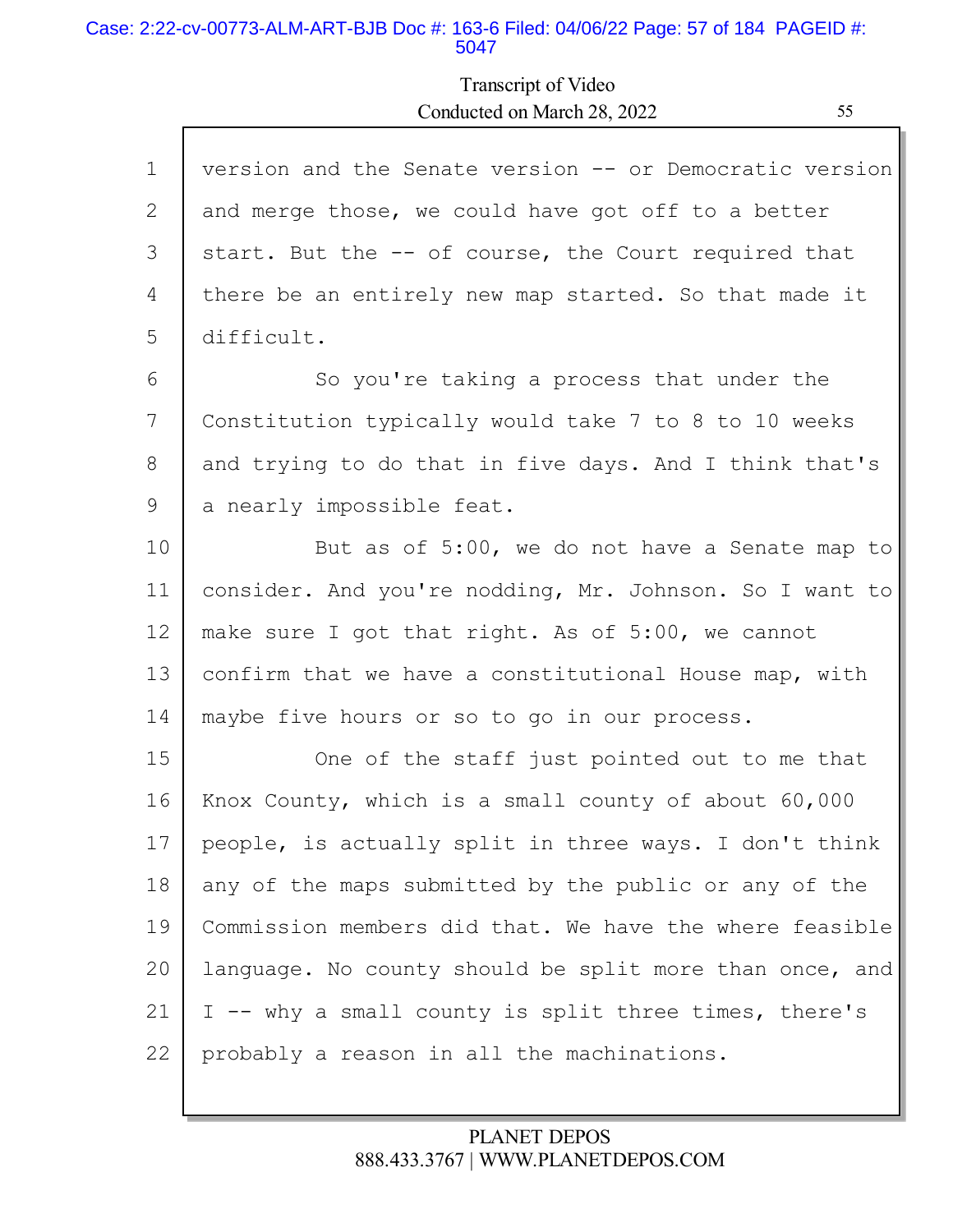### Case: 2:22-cv-00773-ALM-ART-BJB Doc #: 163-6 Filed: 04/06/22 Page: 58 of 184 PAGEID #: 5048

Г

# Transcript of Video Conducted on March 28, 2022 56

| So given that, I also want to say, obviously,           |
|---------------------------------------------------------|
| the Court is very, very serious about getting these     |
| maps -- getting a map to them on time. And I'm          |
| concerned based on the description of the process that  |
| that's going to happen.                                 |
| So I think we need a failsafe. I think we need          |
| something else to -- for the Commission to be able to   |
| vote on. And so, I'm going to move, Mr. Co-Chair, that  |
| the Commission mapmakers be directed to work            |
| individually or jointly. It may be individually at this |
| point, since Mr. McDonald isn't on staff, but work      |
| individually or jointly with the staff of all the       |
| commissioners who choose to participate to draft        |
| constitutional changes to the map passed by the         |
| Commission on February 24th. Such changes shall be done |
| in a manner to make the February 24th map plan more     |
| closely comport with the decisions of the Supreme       |
| Court.                                                  |
| We don't want you to stop working on this, but          |
| we have to have a product to vote on.                   |
| And further, my motion will say the changes             |
| shall be given to this Commission by 7:00 p.m. tonight  |
|                                                         |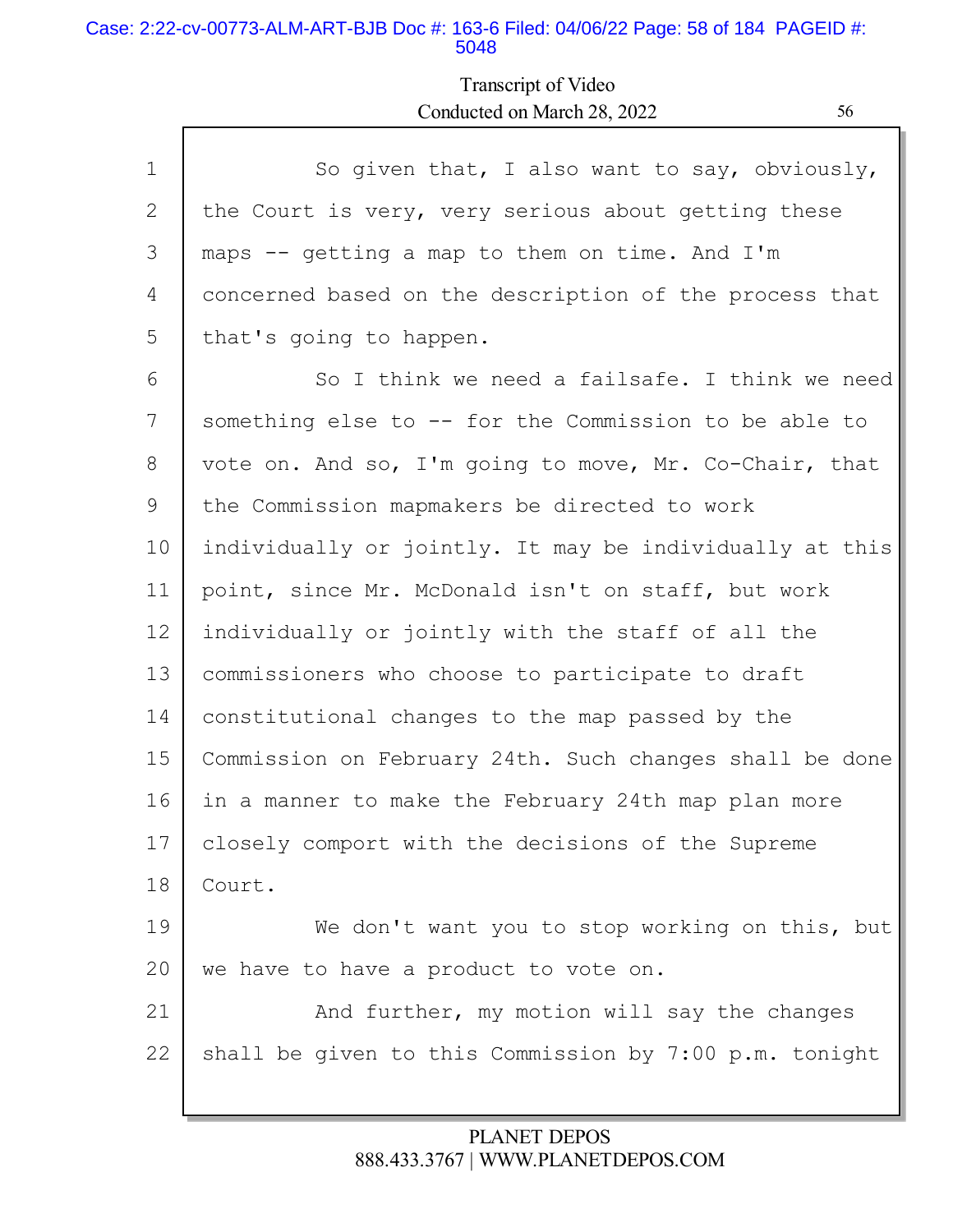#### Case: 2:22-cv-00773-ALM-ART-BJB Doc #: 163-6 Filed: 04/06/22 Page: 59 of 184 PAGEID #: 5049

Г

Transcript of Video Conducted on March 28, 2022 57

| for review, and we want to be able to review it, debate<br>it, vote on it. And that's my motion, Mr. Co-Chair.<br>MS. RUSSO: Objection.<br>REP. CUPP: I'll second it.<br>SEN. SYKES: Discussion. First, I'll start out<br>with that is ridiculous. All the time, money, and<br>resources we put into coming up with a constitutional |
|--------------------------------------------------------------------------------------------------------------------------------------------------------------------------------------------------------------------------------------------------------------------------------------------------------------------------------------|
|                                                                                                                                                                                                                                                                                                                                      |
|                                                                                                                                                                                                                                                                                                                                      |
|                                                                                                                                                                                                                                                                                                                                      |
|                                                                                                                                                                                                                                                                                                                                      |
|                                                                                                                                                                                                                                                                                                                                      |
|                                                                                                                                                                                                                                                                                                                                      |
|                                                                                                                                                                                                                                                                                                                                      |
| map. We have independent mapmakers. Each of them have                                                                                                                                                                                                                                                                                |
| drawn separate and apart constitutional maps that                                                                                                                                                                                                                                                                                    |
| comply with the court order. They have put together a                                                                                                                                                                                                                                                                                |
| unified map that just did edits that we can make in                                                                                                                                                                                                                                                                                  |
| this time period to comply with the requirements.                                                                                                                                                                                                                                                                                    |
| To distract us, the staff, and the map $-$ -                                                                                                                                                                                                                                                                                         |
| independent map drawer to divert to some other tasks is                                                                                                                                                                                                                                                                              |
| ridiculous, contrary to the directive, contrary to the                                                                                                                                                                                                                                                                               |
| spirit and the direction of the Court. Other comments?                                                                                                                                                                                                                                                                               |
|                                                                                                                                                                                                                                                                                                                                      |
| MS. RUSSO: Mr. Co-Chair.                                                                                                                                                                                                                                                                                                             |
| SEN. SYKES: Leader Russo.                                                                                                                                                                                                                                                                                                            |
| MS. RUSSO: Thank you, Mr. Co-Chair. I'd                                                                                                                                                                                                                                                                                              |
| strongly object to this. I mean, this is a classic keep                                                                                                                                                                                                                                                                              |
| a map in the can and bring it out at the last minute.                                                                                                                                                                                                                                                                                |
|                                                                                                                                                                                                                                                                                                                                      |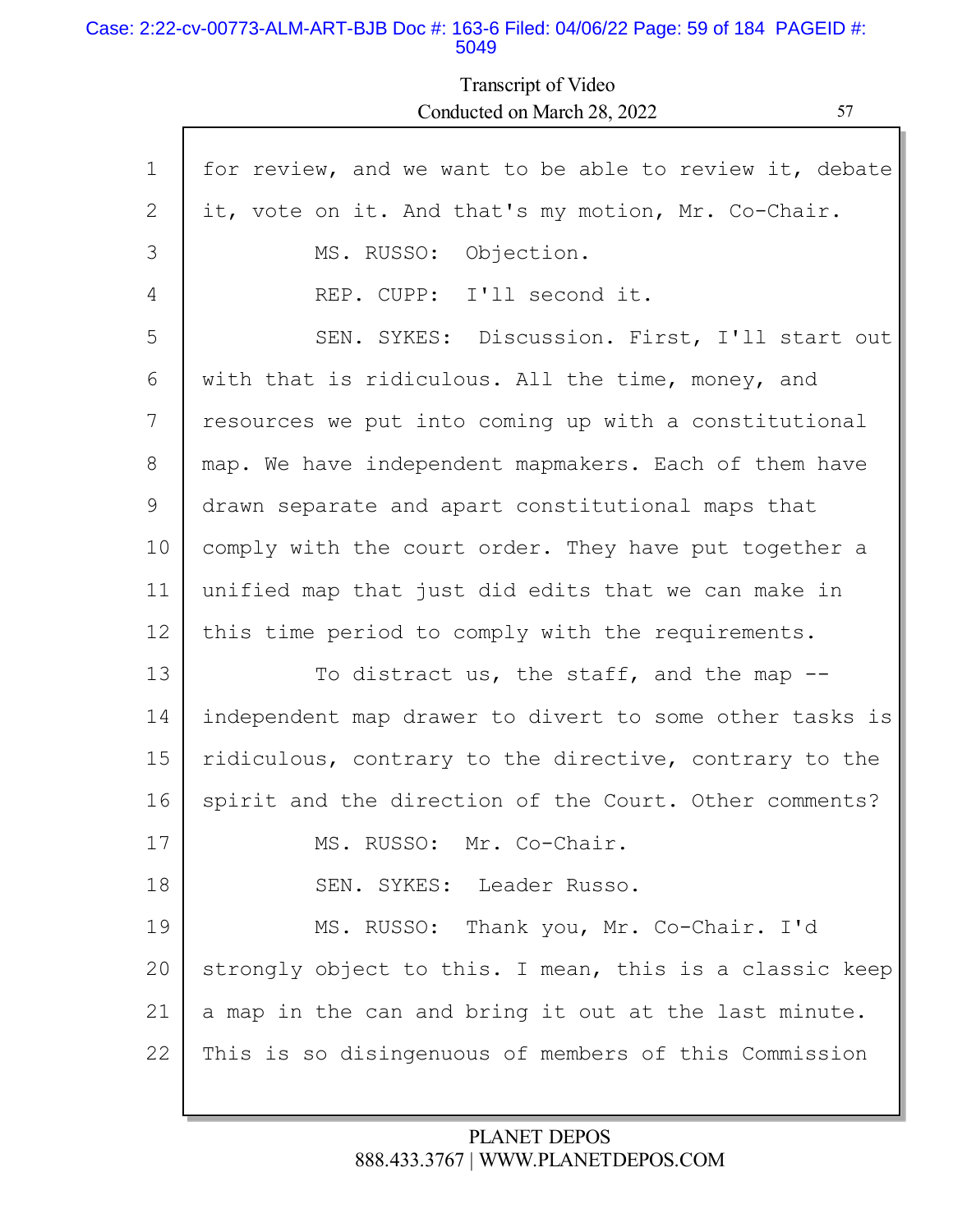#### Case: 2:22-cv-00773-ALM-ART-BJB Doc #: 163-6 Filed: 04/06/22 Page: 60 of 184 PAGEID #: 5050

Г

## Transcript of Video Conducted on March 28, 2022 58

L

| $\mathbf{1}$ | to even suggest that this would be the process that we  |
|--------------|---------------------------------------------------------|
| 2            | would use moving forward.                               |
| 3            | The Court has ordered us to create a map as a           |
| 4            | Commission starting from scratch. And that is what we   |
| 5            | have done, and we have brought in these outside         |
| 6            | independent mapmakers who have spent an enormous amount |
| 7            | of time, we as a Commission and our staff.              |
| 8            | To totally undercut that at this point, number          |
| 9            | one is, I think, again, a slap in the face to Ohio      |
| 10           | voters and completely disregarding the court order. And |
| 11           | I will tell you that we can work as long as we need to. |
| 12           | The Court would much rather us work and finish this job |
| 13           | than to again submit another unconstitutional map that  |
| 14           | is not drawn by the entire Commission and/or submit     |
| 15           | nothing.                                                |
| 16           | So I would encourage that we let our mapmaker           |
| 17           | and mapmakers and our staff continue working. This is   |
| 18           | an achievable thing that can be done. If you're telling |
| 19           | me that you suddenly can whip up a map and make changes |
| 20           | by 7:00, certainly, these mapmakers can get done what   |
| 21           | they need to do before we need to meet at 10:30. If we  |
| 22           | need to meet later than that, then we should. If we     |
|              |                                                         |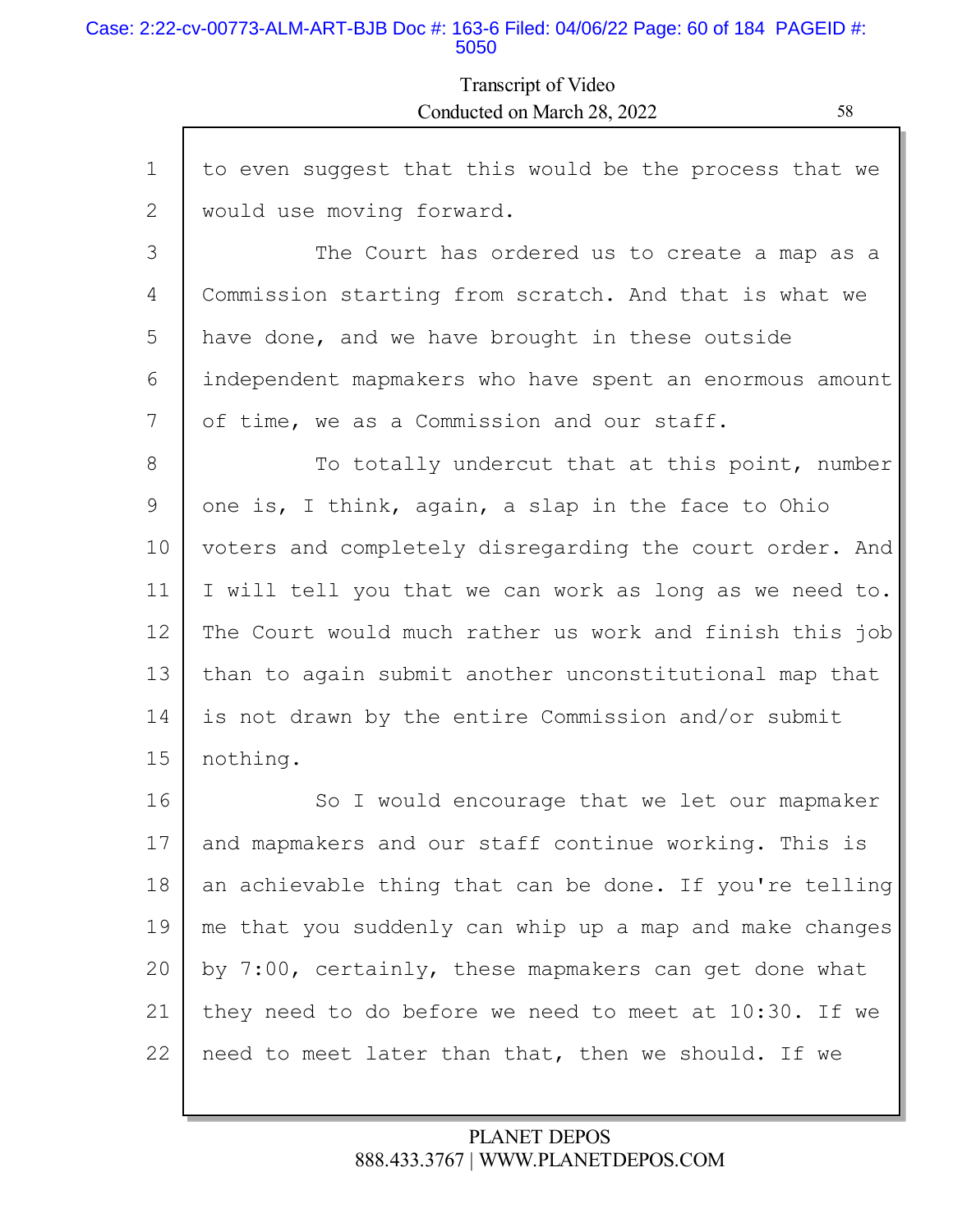#### Case: 2:22-cv-00773-ALM-ART-BJB Doc #: 163-6 Filed: 04/06/22 Page: 61 of 184 PAGEID #: 5051

Г

# Transcript of Video Conducted on March 28, 2022 59

h

| $\mathbf 1$ | even have to go past midnight, I bet the Court will be  |
|-------------|---------------------------------------------------------|
| 2           | okay if we are a few hours late, as long as we get this |
| 3           | job done. Otherwise, we will be in contempt again or    |
| 4           | possibly held in contempt of not following the Court's  |
| 5           | order.                                                  |
| 6           | SEN. HUFFMAN: Mr. Co-Chair, can I respond?              |
| 7           | SEN. SYKES: Secretary LaRose.                           |
| 8           | SEN. HUFFMAN: I'm sorry.                                |
| 9           | MR. LAROSE: Yeah. Just a practical                      |
| 10          | consideration. And I think going back to last year even |
| 11          | reminded all of us continuously about the logistics of  |
| 12          | elections administration and some of the timelines we   |
| 13          | operate under.                                          |
| 14          | I think it's clear to all involved that have            |
| 15          | been following this process at this point any map       |
| 16          | passed by this Commission is not possible to put on a   |
| 17          | May 3rd ballot. The time has already passed for that to |
| 18          | be accomplished.                                        |
| 19          | And so, depending on what the desire is of the          |
| 20          | General Assembly as it relates to election dates or     |
| 21          | potentially if the Federal Court changed it I suppose   |
| 22          | would be an option as well. But whatever is passed from |
|             |                                                         |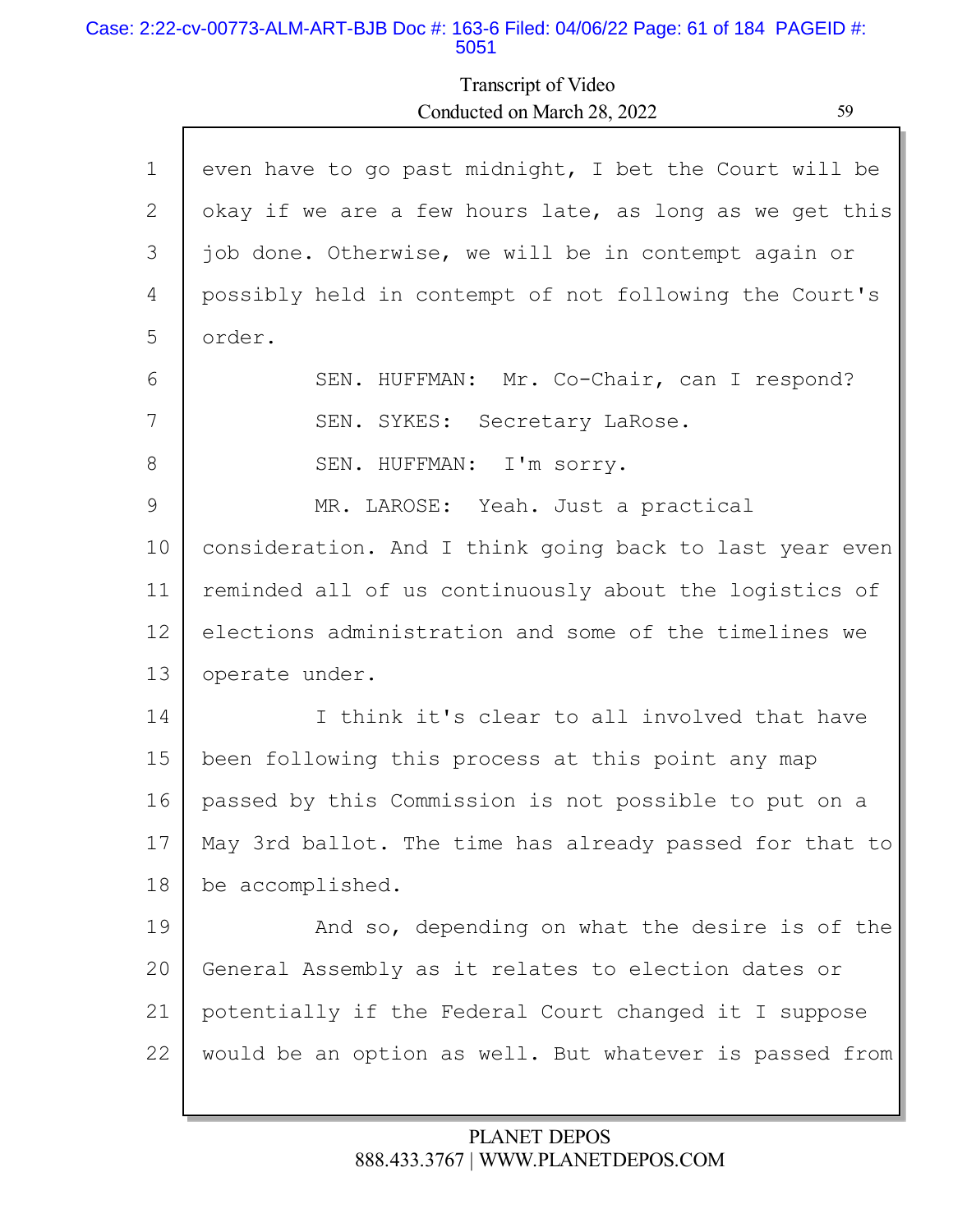### Case: 2:22-cv-00773-ALM-ART-BJB Doc #: 163-6 Filed: 04/06/22 Page: 62 of 184 PAGEID #: 5052

Г

# Transcript of Video Conducted on March 28, 2022 60

| this Commission, the fewer changes that are made, the   |
|---------------------------------------------------------|
| more likely it is that we can implement them sooner.    |
| And so, it's just something to think about.             |
| If there are -- if there is a desire to look            |
| at the February 24th map and modify off of that, the    |
| fewer changes made would be the sooner that we could    |
| implement it as far as reprograming voter registration  |
| systems at county boards of elections and that kind of  |
| thing.                                                  |
| MS. RUSSO: Mr. Co-Chair.                                |
| SEN. SYKES: Yes.                                        |
| MS. RUSSO: I will note again that in previous           |
| decisions by the Court, this Commission has been        |
| criticized for starting with the false premise of       |
| starting from an unconstitutional map, which is what    |
| two of my fellow commissioners are now asking that this |
| Commission do.                                          |
| The Court has specifically $--$ I think it was          |
| in the second decision, has specifically said that that |
| is a faulty premise to start from an unconstitutional   |
| map. So again, here we are again, time number four      |
| starting from an unconstitutional map, if this is the   |
|                                                         |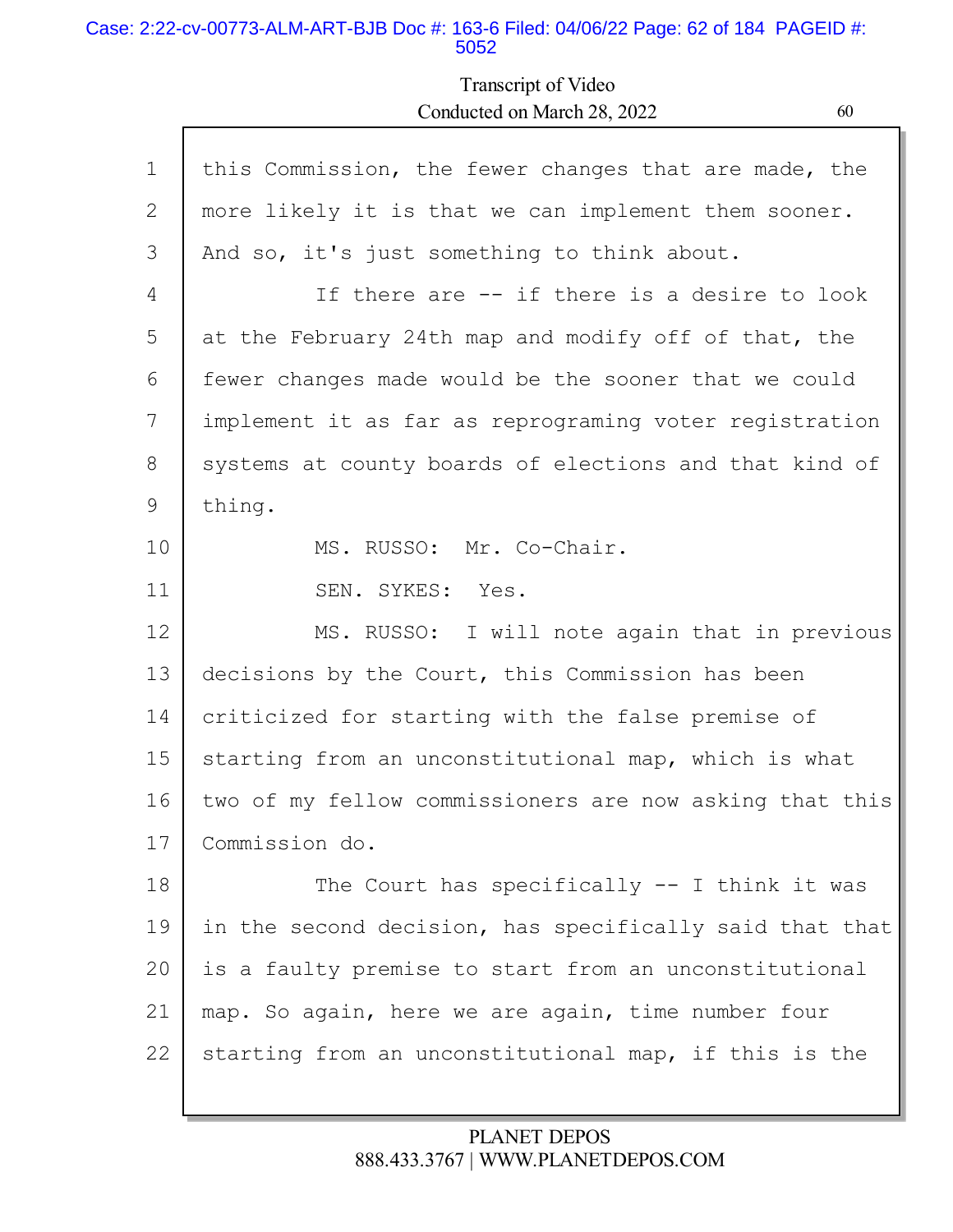#### Case: 2:22-cv-00773-ALM-ART-BJB Doc #: 163-6 Filed: 04/06/22 Page: 63 of 184 PAGEID #: 5053

Г

# Transcript of Video Conducted on March 28, 2022 61

L

| $\mathbf 1$ | route that we go this evening.                           |
|-------------|----------------------------------------------------------|
| 2           | I also believe that in our Commission rules              |
| 3           | that we established in the beginning of this process,    |
| 4           | if this Commission does not agree, we should go to       |
| 5           | mediation. And so, I would like for us not to vote on    |
| 6           | this motion until we go to mediation, and we should      |
| 7           | allow our mapmaker to continue his work.                 |
| 8           | SEN. HUFFMAN: Mr. Co-Chair.                              |
| 9           | SEN. SYKES: Yes.                                         |
| 10          | SEN. HUFFMAN: Yeah. Just a couple responses.             |
| 11          | First, your statement that these mapmakers have come up  |
| 12          | with a constitutional map and then they put them         |
| 13          | together, well, I don't know that that's true, and I'm   |
| 14          | not sure how you know it's true because we never saw     |
| 15          | that.                                                    |
| 16          | These mapmakers, again, doing a tremendous job           |
| 17          | in a very short period of time that was dictated by the  |
| 18          | Court, have not produced a Senate map and are not able   |
| 19          | to confirm that they have provided a constitutional      |
| 20          | House map. And if the $--$ and what I'm simply saying is |
| 21          | we have a deadline today.                                |
| 22          | It may be that Leader Russo knows what the               |
|             |                                                          |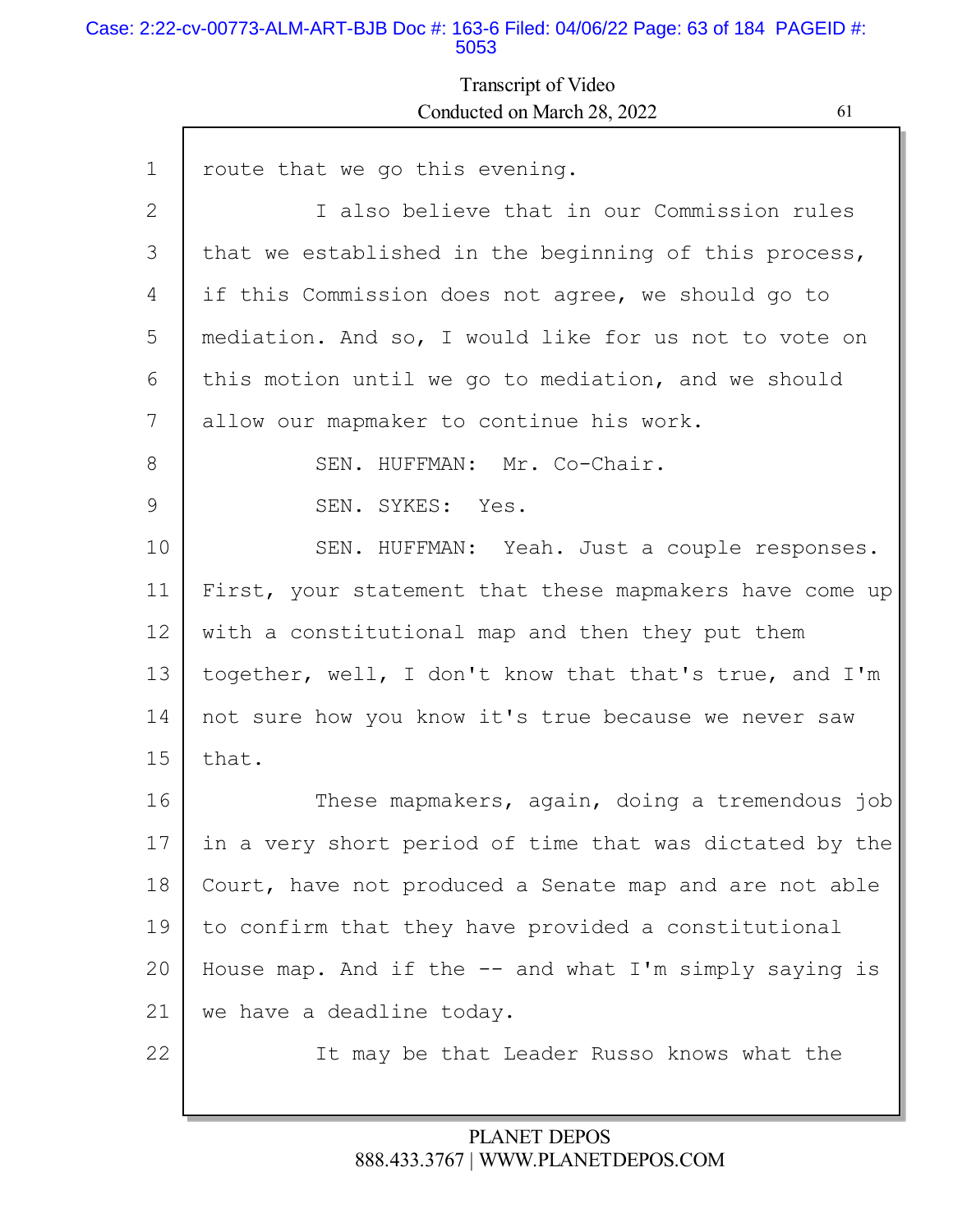#### Case: 2:22-cv-00773-ALM-ART-BJB Doc #: 163-6 Filed: 04/06/22 Page: 64 of 184 PAGEID #: 5054

Г

# Transcript of Video Conducted on March 28, 2022 62

| $\mathbf 1$ | Supreme Court is thinking, but the order says today is  |
|-------------|---------------------------------------------------------|
| 2           | the day. And we know the Court means that today is the  |
| 3           | day and that we have to do it by today. So that -- I    |
| 4           | mean, that's simply what the order is.                  |
| 5           | If somehow, some way the mapmaker is able to            |
| 6           | produce a constitutional map that four members of the   |
| 7           | Commission will support and that is all done by 10:30,  |
| 8           | then maybe. But it doesn't appear that that's going to  |
| 9           | happen. So we have to have something that we can        |
| 10          | provide to the Court today.                             |
| 11          | And I'm suggesting that this is drafting that           |
| 12          | is going to take place in public, in the room. Mr.      |
| 13          | Johnson can continue to work on the things that he is   |
| 14          | working on. He can give suggestions back and forth, and |
| 15          | it'll all be very transparent right there, right there  |
| 16          | in the room.                                            |
| 17          | So we're not going to be able to -- if we sit           |
| 18          | here until 10:30 tonight and say, well, we don't have a |
| 19          | map, then what do we do? Well, we violated the Court's  |
| 20          | order. So I think -- and I appreciate Leader Russo's    |
| 21          | comments about mediation and this was originally her    |
| 22          | idea and we we did try to mediate. Originally, wanted   |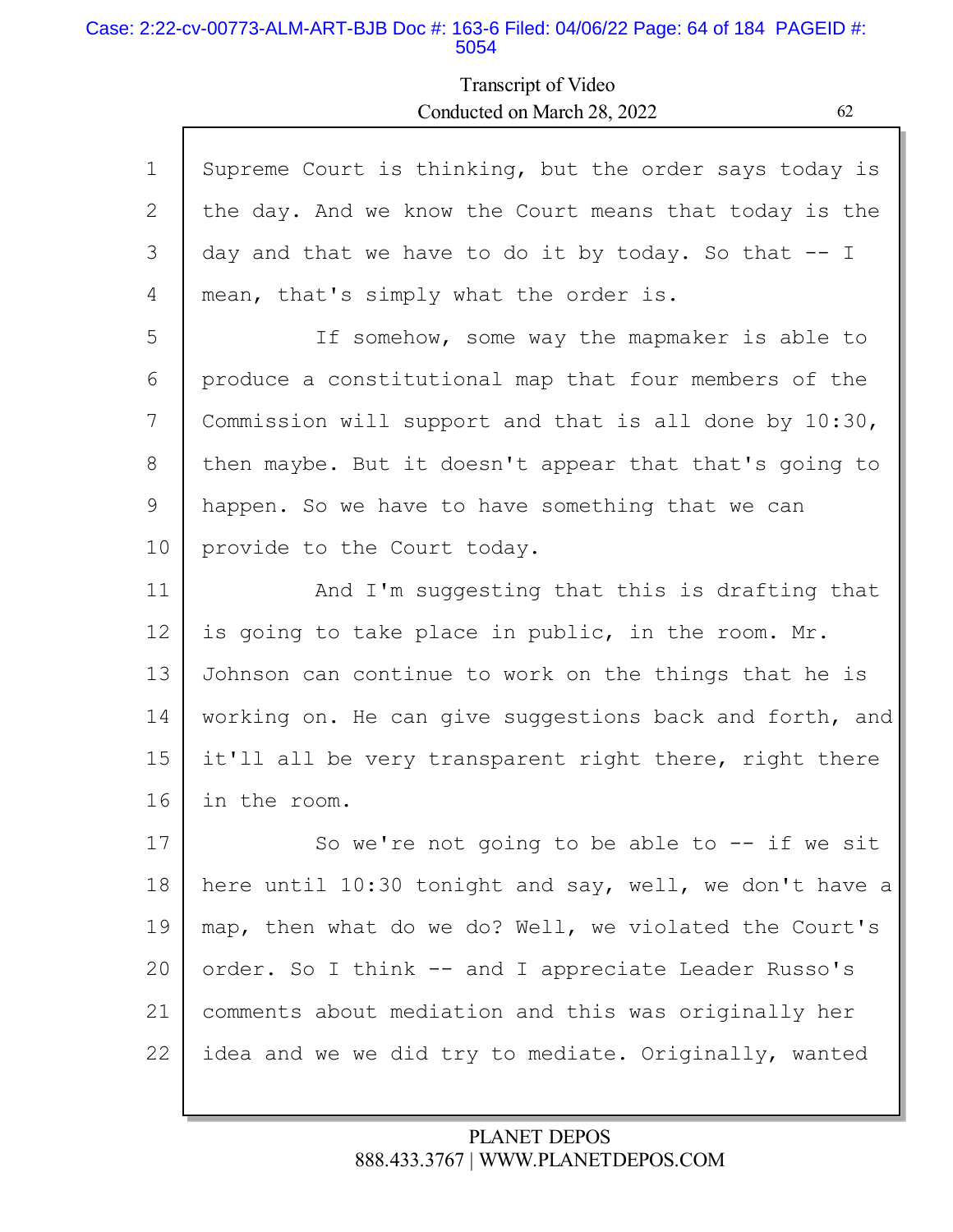### Case: 2:22-cv-00773-ALM-ART-BJB Doc #: 163-6 Filed: 04/06/22 Page: 65 of 184 PAGEID #: 5055

## Transcript of Video Conducted on March 28, 2022 63

| $\mathbf 1$    | to talk about the incumbent issue on Saturday, and that |
|----------------|---------------------------------------------------------|
| $\overline{2}$ | leaked into yesterday.                                  |
| 3              | Some of the other issues that were sent to              |
| 4              | mediation we never even talked about. I'm not sure why, |
| 5              | but frankly, taking time away from trying to make       |
| 6              | decisions in the next few hours is not really what -- I |
| 7              | don't think it's going to be productive in trying to    |
| 8              | get to a map tonight, which is what we're ordered to    |
| 9              | do.                                                     |
| 10             | SEN. SYKES: It seems to be no end to the                |
| 11             | arrogance of the super majority. Any other comments?    |
| 12             | We'll take a ten-minute recess.                         |
| 13             | Come to order. I believe we have a motion on            |
| 14             | the floor. Is there any further discussion or questions |
| 15             | about the motion?                                       |
| 16             | MS. RUSSO: Mr. Co-Chair.                                |
| 17             | SEN. SYKES: Leader Russo.                               |
| 18             | MS. RUSSO: I would just like to say one                 |
| 19             | thing, that in talking with our legal counsel, it is    |
| 20             | clear that the Supreme Court cannot hold us in contempt |
| 21             | at 2:00, 1:00 in the morning. So I again reiterate that |
| 22             | we should continue to have our independent mapmaker who |
|                |                                                         |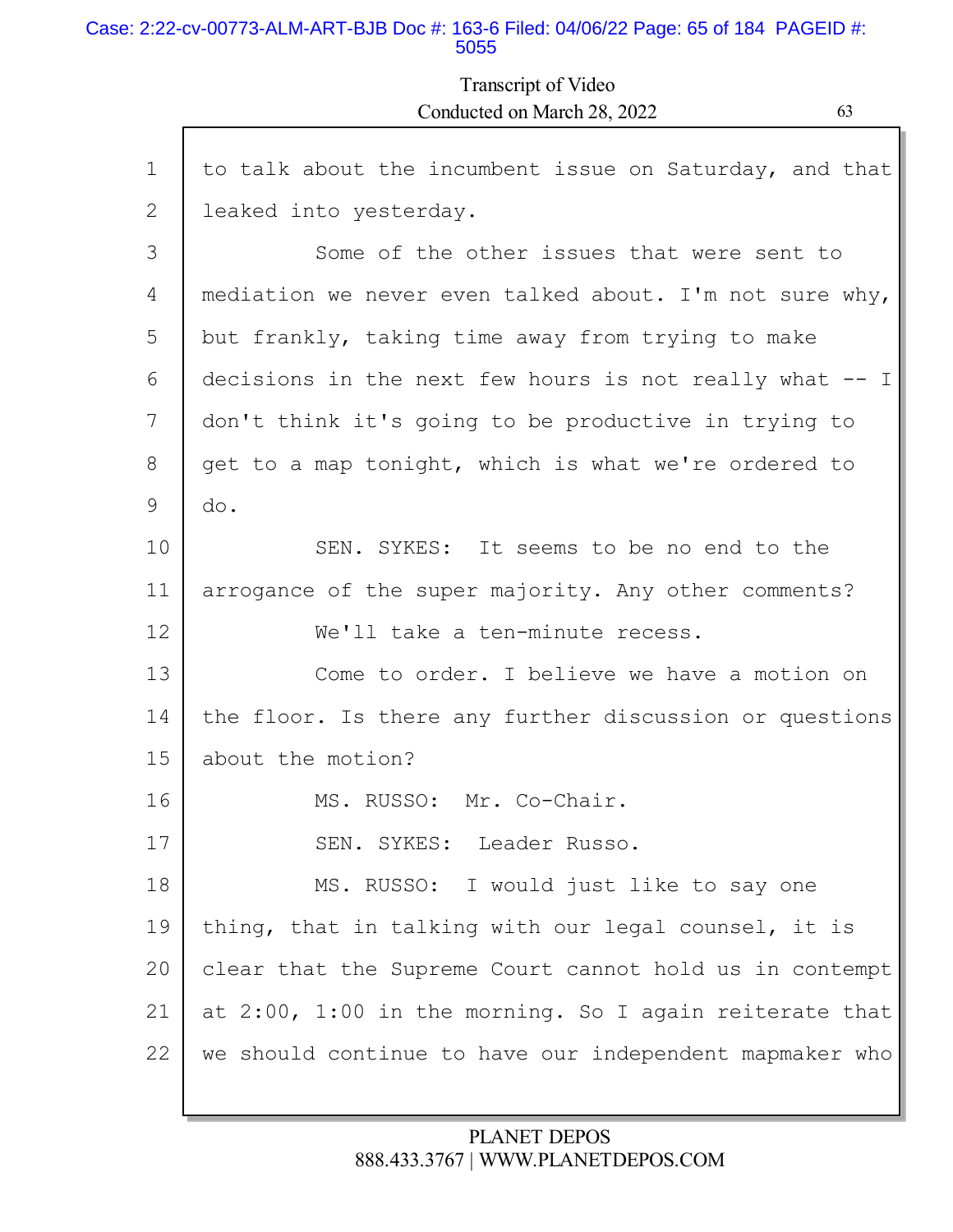#### Case: 2:22-cv-00773-ALM-ART-BJB Doc #: 163-6 Filed: 04/06/22 Page: 66 of 184 PAGEID #: 5056

Г

# Transcript of Video Conducted on March 28, 2022 64

| $\mathbf 1$ | is working for the Commission move forward in creating  |
|-------------|---------------------------------------------------------|
| 2           | a map that we can consider as a Commission instead of   |
| 3           | going to the alternative that has been proposed by      |
| 4           | Senator Huffman.                                        |
| 5           | SEN. HUFFMAN: Mr. Co-Chair.                             |
| 6           | SEN. SYKES: Yes.                                        |
| 7           | SEN. HUFFMAN: Yeah. To make it clear, the               |
| 8           | motion includes moving forward -- the independent or    |
| 9           | the Commission's mapmaker continuing to work on this    |
| 10          | very complex problem.                                   |
| 11          | As I described, at the moment, no Senate map            |
| 12          | has been produced and no confirmation of a              |
| 13          | constitutional House map. Move forward with that if     |
| 14          | they can. The caucus mapmakers -- won't be. Mr.         |
| 15          | DeRossi, unfortunately -- can suggest changes to the -- |
| 16          | so, I think we can do these -- both of these paths.     |
| 17          | And I don't know when the Supreme Court would           |
| 18          |                                                         |
|             | hold us in contempt. It's not going to be right after   |
| 19          | midnight. But at some point in the future, if we don't  |
| 20          | produce a map tonight, potentially. At least there was  |
| 21          | a -- there was a suggestion of that. We never got that  |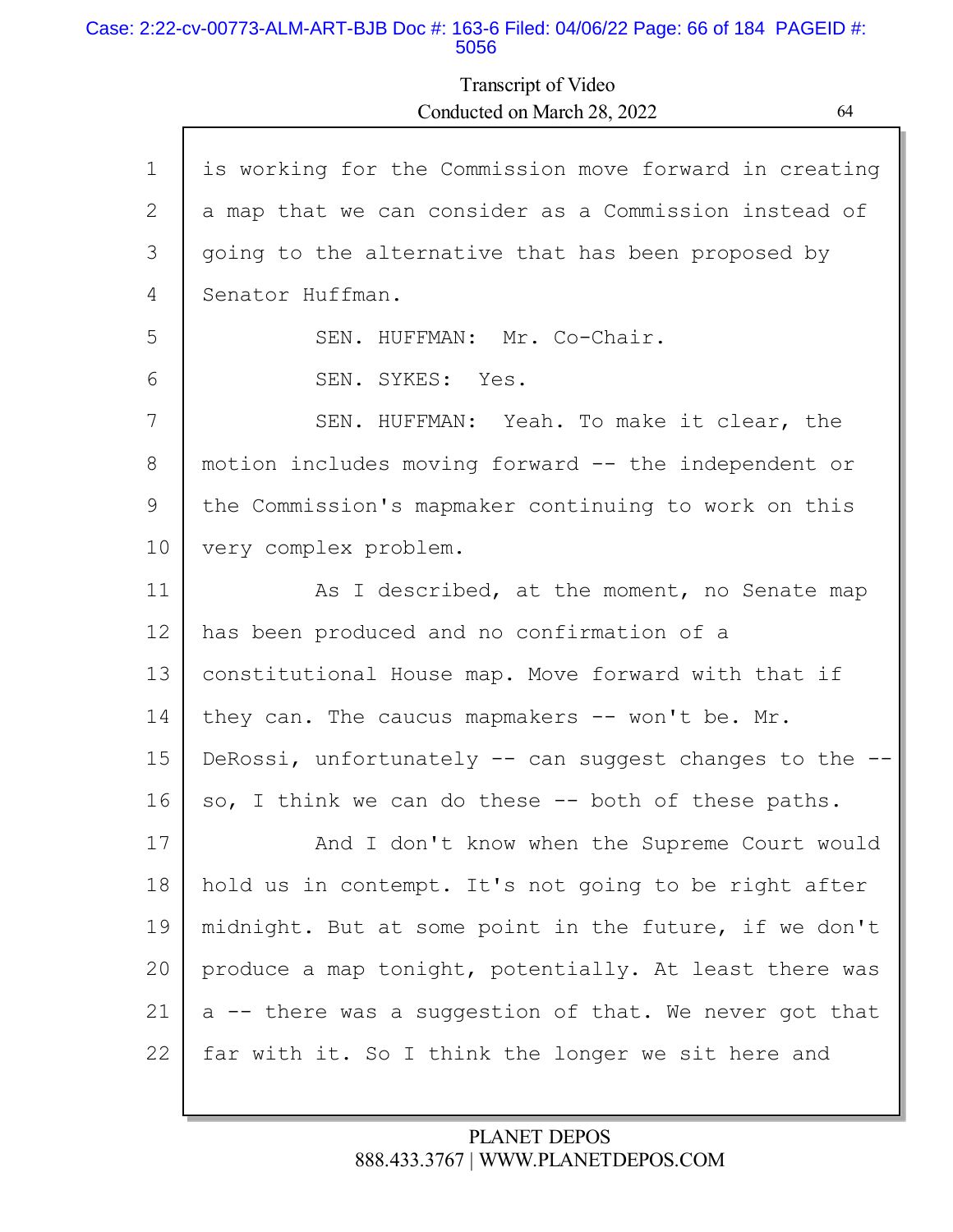#### Case: 2:22-cv-00773-ALM-ART-BJB Doc #: 163-6 Filed: 04/06/22 Page: 67 of 184 PAGEID #: 5057

# Transcript of Video Conducted on March 28, 2022 65

| $\mathbf 1$ | debate about it, the harder it is to get anything done  |
|-------------|---------------------------------------------------------|
| 2           | in the next few hours.                                  |
| 3           | SEN. SYKES: One consideration, hopefully, a             |
| 4           | friendly amendment that we allow the independent map    |
| 5           | drawer to continue to work. We had indicated that we    |
| 6           | needed both of them in the room at the same time. So if |
| 7           | that would be acceptable, consider it a friendly        |
| 8           | amendment.                                              |
| 9           | SEN. HUFFMAN: Yeah. I think, Mr. Co-Chair,              |
| 10          | and I appreciate the friendly amendment. That -- that's |
| 11          | the expected. These folks are all going to be working   |
| 12          | feverishly over the next few hours, and there has to be |
| 13          | a product for the Commission to to vote out today. And  |
| 14          | that's why I've suggested this path.                    |
| 15          | SEN. SYKES: And another suggested friendly              |
| 16          | amendment is that the Commission would ask the Attorney |
| 17          | General's Office to actually make a request to the      |
| 18          | Supreme Court for an extension of time of one day.      |
| 19          | SEN. HUFFMAN: Well, Mr. Co-Chair, that's not            |
| 20          | part of my amendment. One, if someone wants to ask the  |
| 21          | Attorney General to -- we can debate that as a separate |
| 22          | question. That's not part of my amendment. And you may  |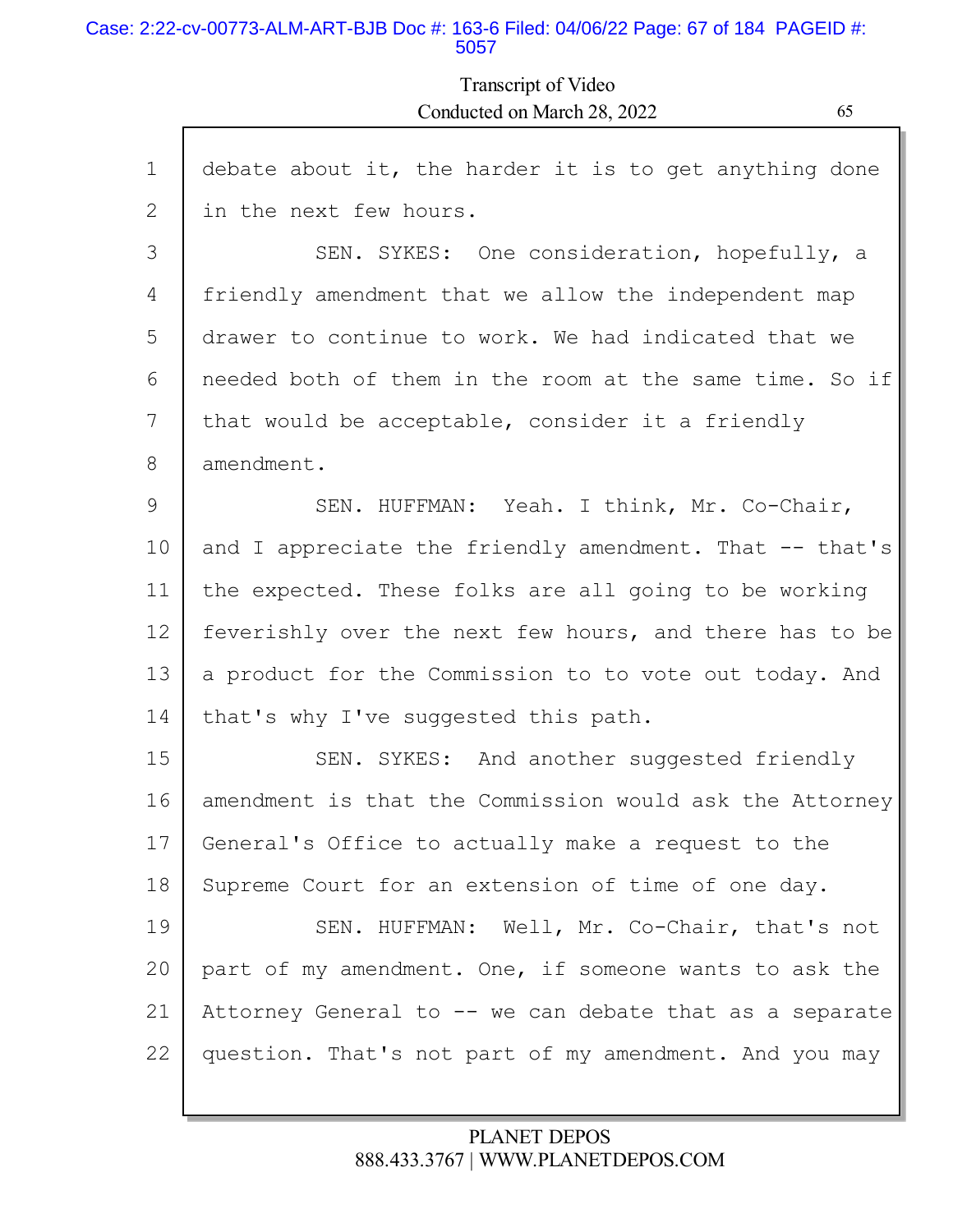### Case: 2:22-cv-00773-ALM-ART-BJB Doc #: 163-6 Filed: 04/06/22 Page: 68 of 184 PAGEID #: 5058

## Transcript of Video Conducted on March 28, 2022 66

| $\mathbf 1$ | recall that the Supreme Court specifically stated in    |
|-------------|---------------------------------------------------------|
| 2           | their last order there will be no extensions.           |
| 3           | And so, again, I'm trying to deal with a                |
| 4           | problem that, frankly, is not the creation of anyone in |
| 5           | this room and maybe not any individual or group of      |
| 6           | individuals in particular. It's under the               |
| 7           | circumstances, we need some sort of safety valve here.  |
| 8           | And if we're not going to land the plane, as it's said, |
| 9           | it would be nice to have a parachute. And that's what   |
| 10          | the motion is intended to do.                           |
| 11          | If you want to make that motion and debate              |
| 12          | separately, I don't -- I think it's specifically said   |
| 13          | that the Supreme Court had said no extensions. It has   |
| 14          | to be done today.                                       |
| 15          | SEN. SYKES: Secretary LaRose.                           |
| 16          | Appreciate President Huffman's<br>MR. LAROSE:           |
| 17          | aviation reference because I was thinking along the     |
| 18          | same lines here that, you know, it's only prudent to    |
| 19          | have a backup plan in place. And we have a looming      |
| 20          | deadline tonight. I'll be voting in favor of the        |
| 21          | president's motion here because I think that, while we  |
| 22          | should continue pursuing this track of the independent  |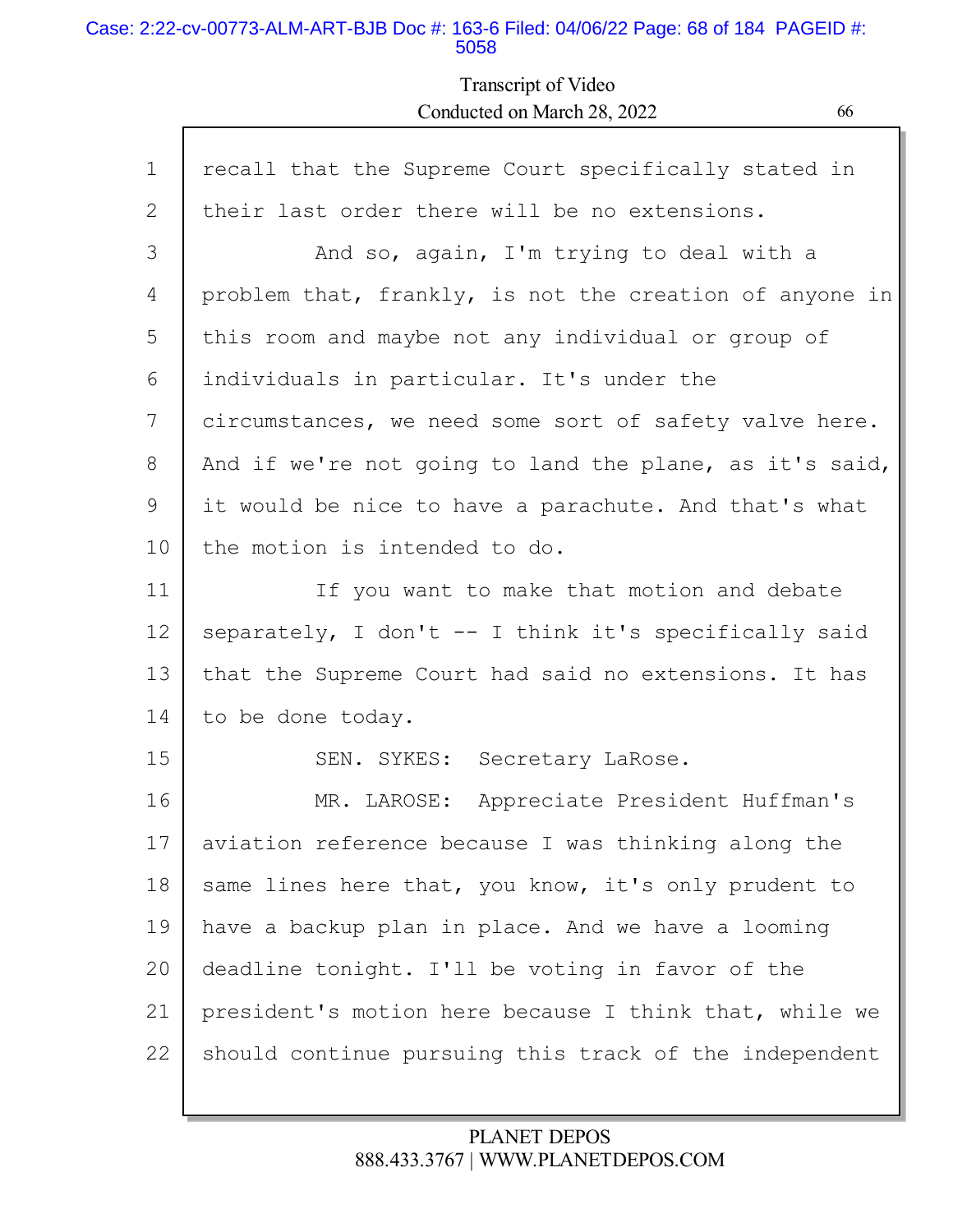#### Case: 2:22-cv-00773-ALM-ART-BJB Doc #: 163-6 Filed: 04/06/22 Page: 69 of 184 PAGEID #: 5059

Г

# Transcript of Video Conducted on March 28, 2022

| $\mathbf 1$ | mapmaker and that would be the Plan A, in my mind, it   |
|-------------|---------------------------------------------------------|
| 2           | would be unwise of us to not be prepared with a Plan B  |
| 3           | and therefore find ourselves at risk of being in        |
| 4           | violation of the Court's order after midnight tonight.  |
| 5           | REP. CUPP: Mr. Co-Chair.                                |
| 6           | SEN. SYKES: Yes.                                        |
| 7           | REP. CUPP: I have pulled up the opinion from            |
| 8           | the Court and paragraph 47. It says specifically, "No   |
| 9           | request for stipulation for extension of time shall be  |
| 10          | filed, and the clerk of this Court shall refuse to file |
| 11          | any requests or stipulations for extension of time." I  |
| 12          | think that's pretty clear.                              |
| 13          | SEN. SYKES: Are there any addition --                   |
| 14          | additional comments or questions? Leader Russo.         |
| 15          | MS. RUSSO: Mr. Co-Chair, I would just like to           |
| 16          | again reemphasize that I have full confidence that our  |
| 17          | independent mapmaker will be able to complete this task |
| 18          | by midnight. So I would like to reiterate that I have   |
| 19          | full confidence that that is possible.                  |
| 20          | SEN. SYKES: Auditor Faber.                              |
| 21          | SEN. FABER: Yeah. I -- sticking with our                |
| 22          | aviation examples, I hope we don't run out of gas as as |
|             |                                                         |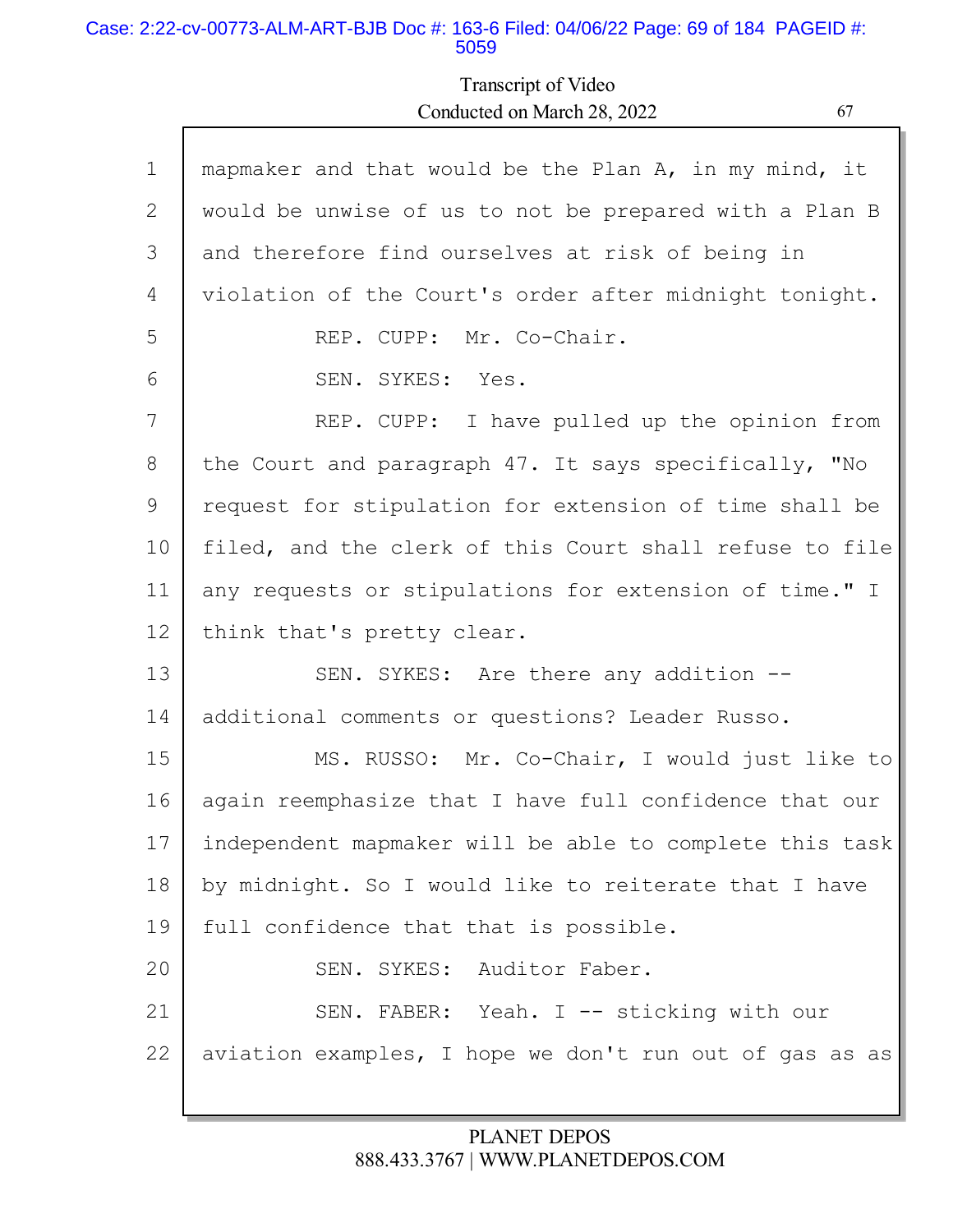### Case: 2:22-cv-00773-ALM-ART-BJB Doc #: 163-6 Filed: 04/06/22 Page: 70 of 184 PAGEID #: 5060

## Transcript of Video Conducted on March 28, 2022 68

| $\mathbf{1}$ | we approach a runway. And so, for that reason, I am all |
|--------------|---------------------------------------------------------|
| 2            | for having an alternative parachute, if necessary. But  |
| 3            | I would just reiterate, this is supposed to be a map    |
| 4            | that we draw.                                           |
| 5            | And so far, other than looking at various               |
| 6            | things, I still haven't seen a final version that I can |
| 7            |                                                         |
|              | draft amendments to for -- on the map drawers' product. |
| 8            | We haven't seen a Senate map. And there are certainly   |
| 9            | going to be some suggestions of things that I would     |
| 10           | think that we may want to amend as we go forward.       |
| 11           | And I just will reiterate that my staff has             |
| 12           | been working in and out of the room all day, all week   |
| 13           | with the map drawers to try and find areas that we can  |
| 14           | make compromise and concessions to address some of the  |
| 15           | issues. But it continues to be a, we haven't seen it.   |
| 16           | So it's tough to $--$ tough to move past it.            |
| 17           | SEN. HUFFMAN: Mr. Co-Chair.                             |
| 18           | SEN. SYKES: Yeah.                                       |
| 19           | SEN. HUFFMAN: I would also ask that the                 |
| 20           | Democratic mapmaker, the caucus mapmaker, or the staff  |
| 21           | -- and this actually goes for the staff of everyone     |
| 22           | else, get your suggestions together. It may be that the |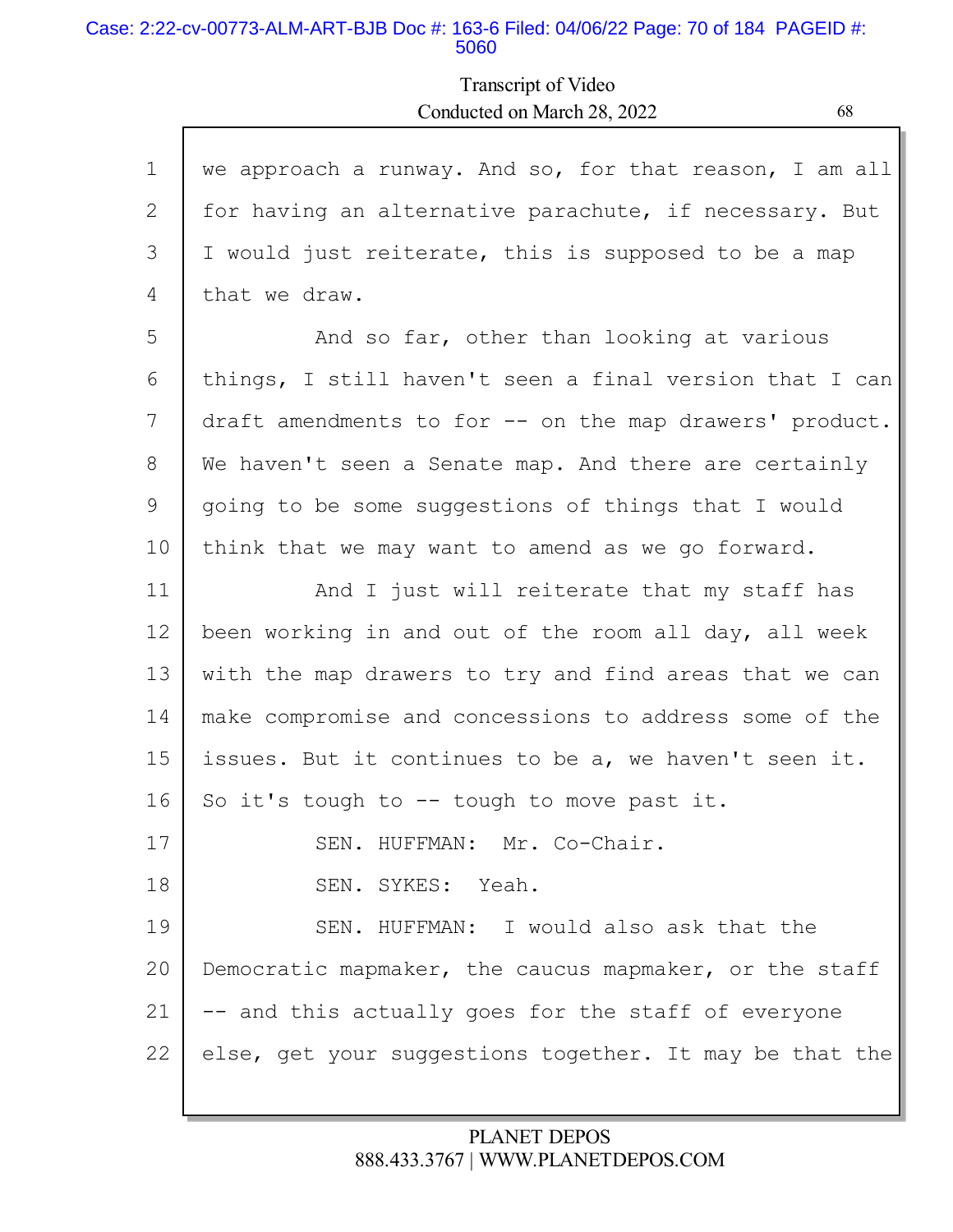#### Case: 2:22-cv-00773-ALM-ART-BJB Doc #: 163-6 Filed: 04/06/22 Page: 71 of 184 PAGEID #: 5061

## Transcript of Video Conducted on March 28, 2022 69

| $\mathbf{1}$ | changes to the third map and, again, only changes that  |
|--------------|---------------------------------------------------------|
| 2            | will allow, as the motion said, this -- if it comes to  |
| 3            | this, will more closely comport or get closer to what   |
| 4            | the Supreme Court wants.                                |
| 5            | So hopefully everyone will $--$ and perhaps they        |
| 6            | can get together and talk about it among themselves.    |
| 7            | And, you know, it is possible, as Leader Russo said,    |
| 8            | that our mapmaker will be able to solve all of these    |
| 9            | problems in the next three or four hours. But it's --   |
| 10           | we -- as I said, there should be a safety valve of some |
| 11           | kind.                                                   |
| 12           | SEN. SYKES: Will the staff please call the              |
| 13           | roll?                                                   |
| 14           | SECRETARY: Co-Chair Speaker Cupp.                       |
| 15           | REP. CUPP: Yes.                                         |
| 16           | SECRETARY: Co-Chair Senator Sykes.                      |
| 17           | SEN. SYKES: No.                                         |
| 18           | SECRETARY: Governor DeWine.                             |
| 19           | GOV. DEWINE: Yes.                                       |
| 20           | SECRETARY: Auditor Faber.                               |
| 21           | SEN. FABER: Yes.                                        |
| 22           | SECRETARY: President Huffman.                           |
|              |                                                         |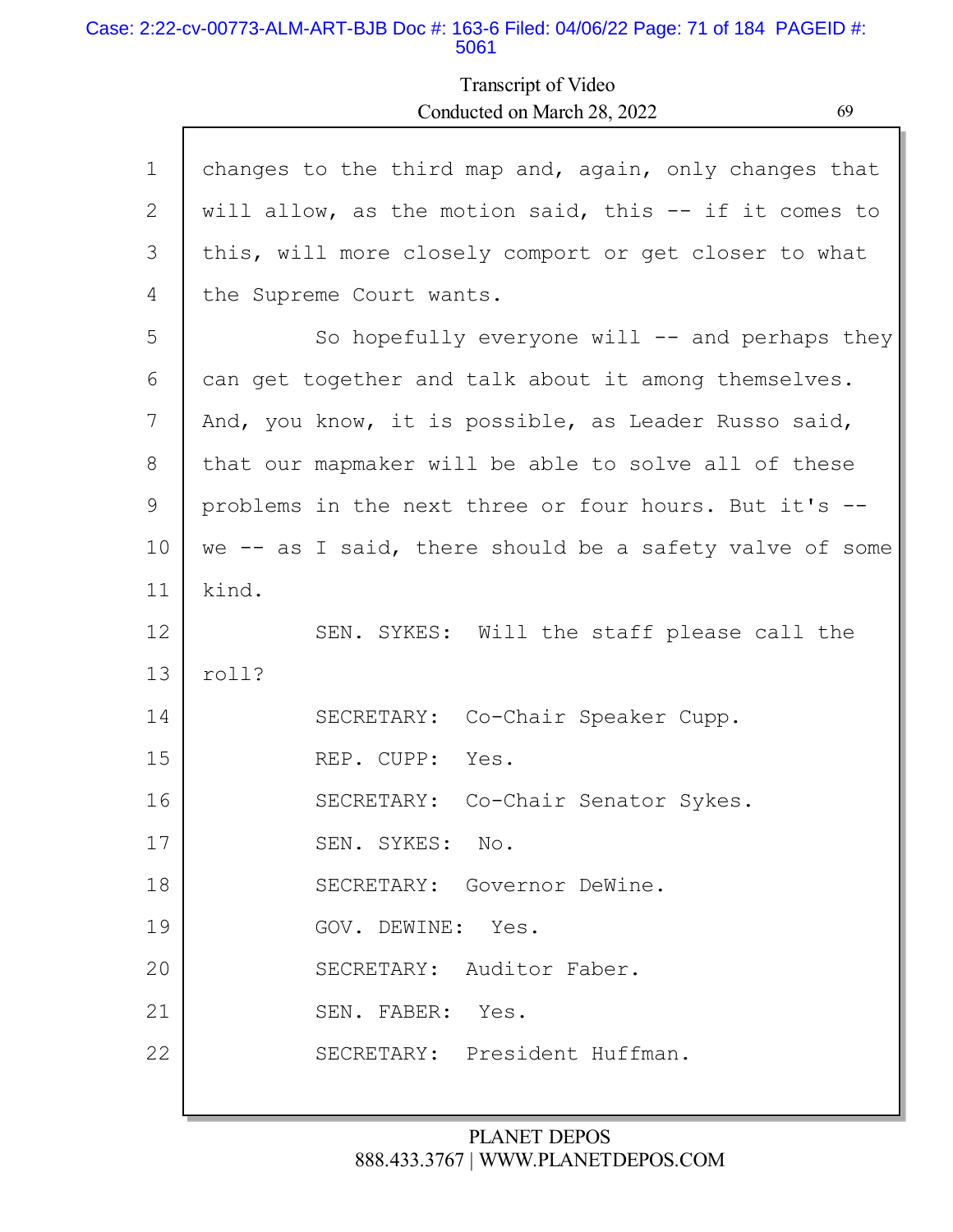#### Case: 2:22-cv-00773-ALM-ART-BJB Doc #: 163-6 Filed: 04/06/22 Page: 72 of 184 PAGEID #: 5062

1 2 3 4 5 6 7 8 9 10 11 12 13 14 15 16 17 18 19 20 21 22 SEN. HUFFMAN: Yes. SECRETARY: Secretary LaRose. MR. LAROSE: Yes. SECRETARY: Leader Russo. MS. RUSSO: No. SECRETARY: Mr. Co-Chair, five-two. SEN. SYKES: The motion is approved and so ordered. Why don't we take a recess for just an update at 9:00? Going to update at 9:00. REP. CUPP: Okay. Return at 9:00 for an update. SEN. SYKES: Return for an update. Transcript of Video Conducted on March 28, 2022 70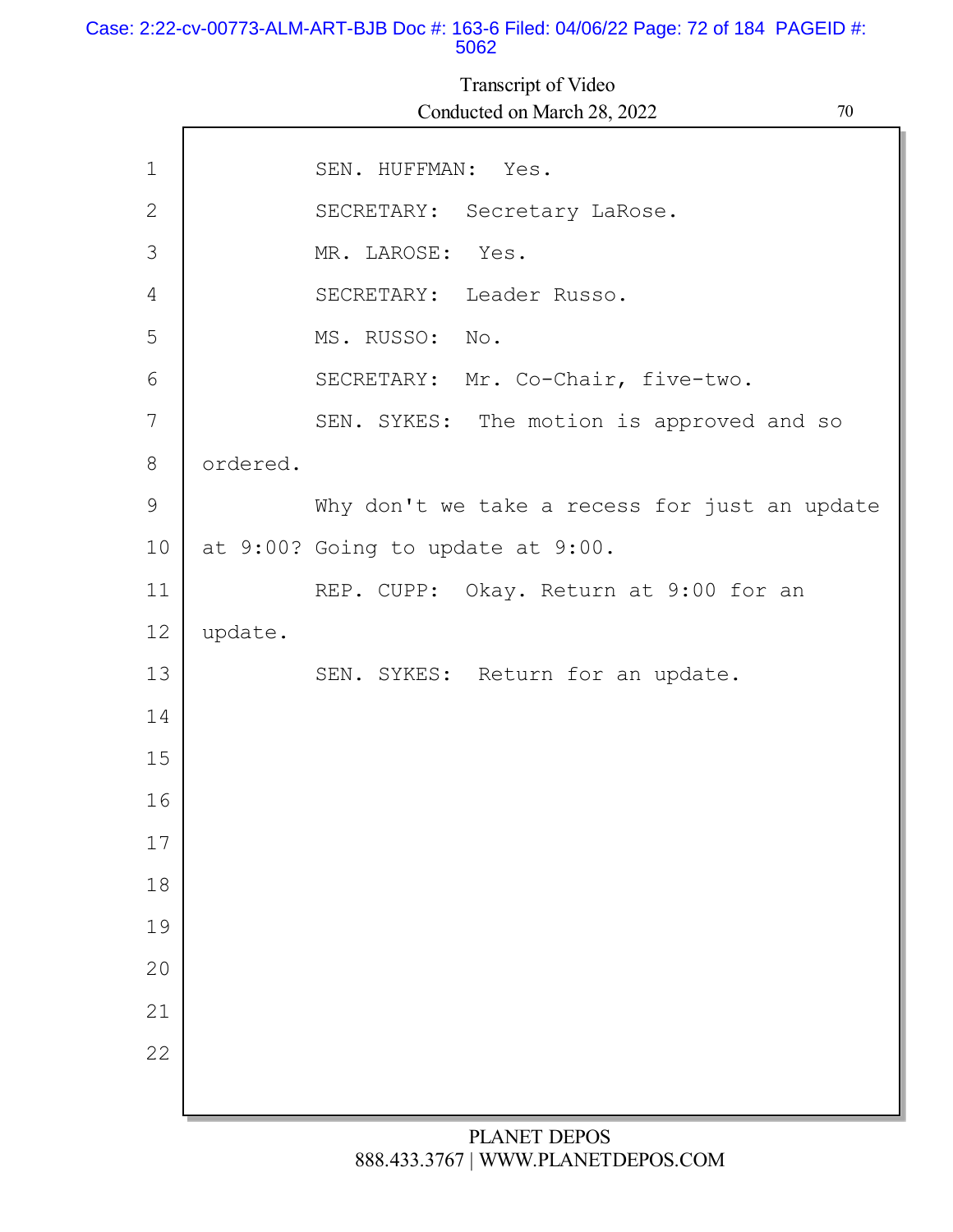### Case: 2:22-cv-00773-ALM-ART-BJB Doc #: 163-6 Filed: 04/06/22 Page: 73 of 184 PAGEID #: 5063

Г

# Transcript of Video Conducted on March 28, 2022 71

| $\mathbf{1}$ | PROCEEDINGS                                             |
|--------------|---------------------------------------------------------|
| 2            | SEN. SYKES: Call the Commission -- the Ohio             |
| 3            | Redistricting Commission meeting to order. First order  |
| 4            | of business is an update from our independent map       |
| 5            | drawer.                                                 |
| 6            | MR. JOHNSON: Are you ready?                             |
| 7            | SEN. SYKES: Yes.                                        |
| 8            | MR. JOHNSON: Okay. So co-chairs, members of             |
| 9            | the commission, as you've hopefully seen, about an hour |
| 10           | -- I quess about 2 hours ago now we did finish a full   |
| 11           | House map and distributed that and have moved on to the |
| 12           | Senate map.                                             |
| 13           | As you know, the Senate rules are extremely             |
| 14           | complex. So we have taken a first pass, kind of hit the |
| 15           | expected roadblocks, and just 20 minutes ago, hit the   |
| 16           | expected roadblocks. And I've jumped back to the House  |
| 17           | plan to try to clear those roadblocks so that a Senate  |
| 18           | map can be drawn that will work.                        |
| 19           | We do not yet have a Senate map put to $-$ a            |
| 20           | full Senate map to show you, but we're making progress  |
| 21           | as fast as humanly possible in an effort to get this    |
| 22           | done this evening.                                      |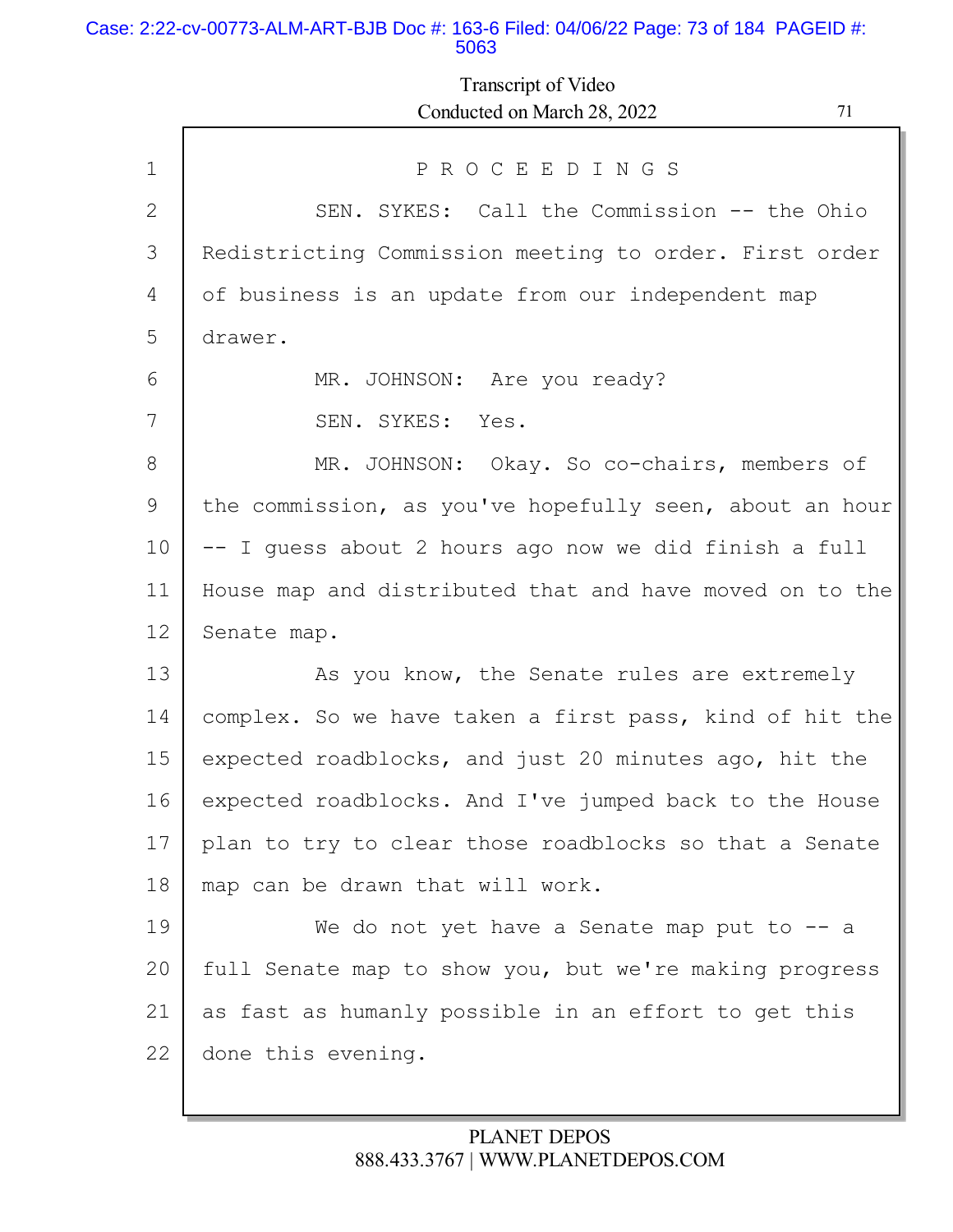### Case: 2:22-cv-00773-ALM-ART-BJB Doc #: 163-6 Filed: 04/06/22 Page: 74 of 184 PAGEID #: 5064

Г

# Transcript of Video Conducted on March 28, 2022

Ъ

| $\mathbf 1$ | But -- so, we do have a House map. It will              |
|-------------|---------------------------------------------------------|
| 2           | need some changes, mostly in the Northwest, we believe. |
| 3           | Well, we know there's some changes in the Northwest.    |
| 4           | Dr. McDonald is gone. So I guess I don't have to keep   |
| 5           | saying we. I believe that's the primary area that needs |
| 6           | to be redrawn on the House side. But I haven't finished |
| 7           | the map, so I can never say for sure.                   |
| 8           | And just an update. I have been talking to Dr.          |
| 9           | McDonald on the phone twice already, actually. And in   |
| 10          | about an hour and a half he'll land, and so I can check |
| 11          | in with him again.                                      |
| 12          | So he's still staying in touch, but we're               |
| 13          | making progress. Unfortunately, do not have a map -- a  |
| 14          | Senate map to show you at this time.                    |
| 15          | SEN. SYKES: What is your estimated time for             |
| 16          | the Senate map?                                         |
| 17          | MR. JOHNSON: You know, if we can make these             |
| 18          | House changes and then make -- and then the Senate map  |
| 19          | proceeds as we think it will where we don't run into    |
| 20          | any more roadblocks, I would say 45 minutes or so,      |
| 21          | optimistically. But it's very hard to predict.          |
| 22          | The Senate maps can fall into place. The first          |
|             |                                                         |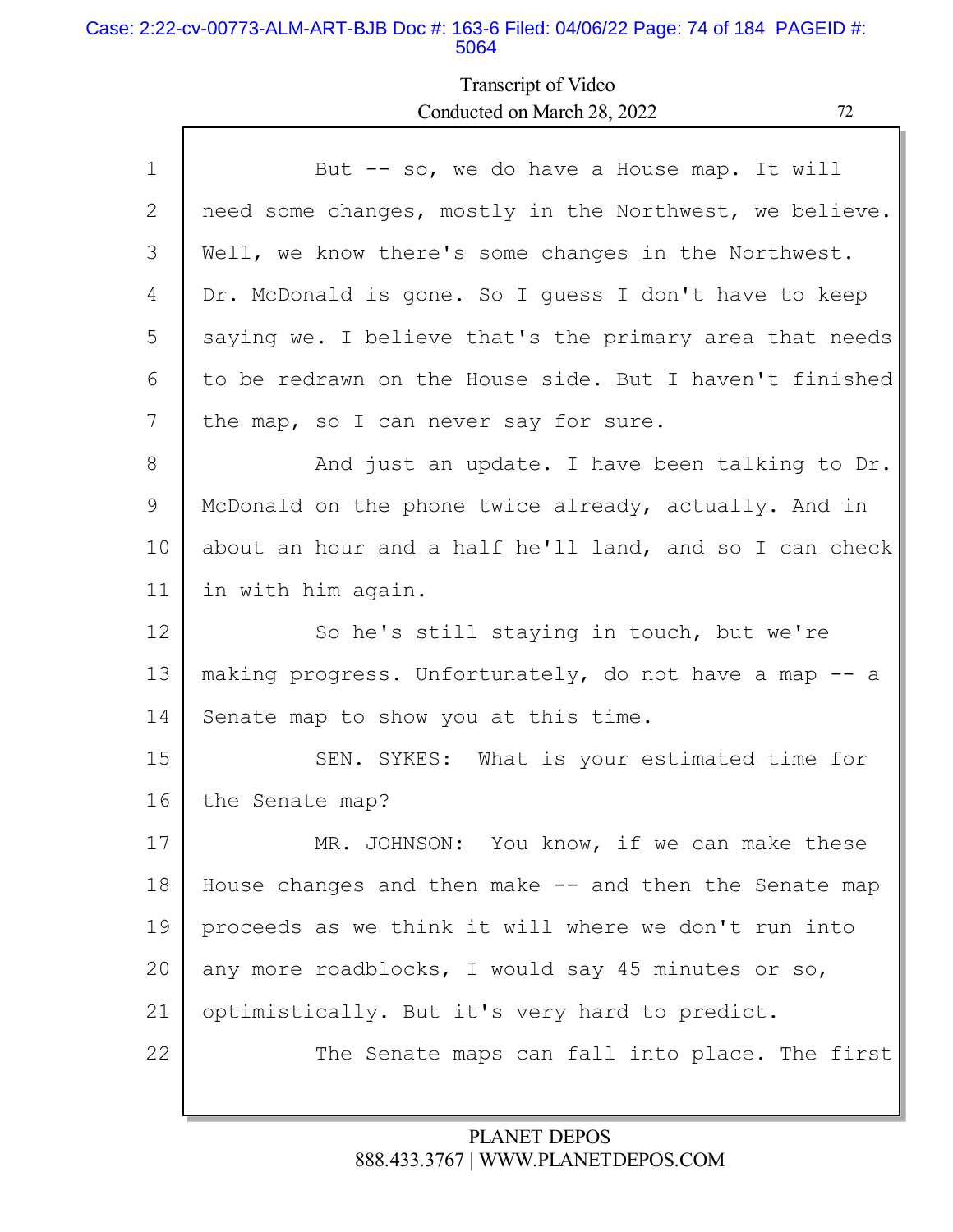### Case: 2:22-cv-00773-ALM-ART-BJB Doc #: 163-6 Filed: 04/06/22 Page: 75 of 184 PAGEID #: 5065

Г

# Transcript of Video Conducted on March 28, 2022 73

| $\mathbf 1$ | one -- the first one I did -- seems very long ago now - |
|-------------|---------------------------------------------------------|
| 2           | - actually fell into place on the first pass, but it    |
| 3           | can also take two or three passes to get the two maps   |
| 4           | working together and interrelated. It's just hard to    |
| 5           | say, but hopefully, if things fall into place, 45       |
| 6           | minutes or an hour.                                     |
| 7           | SEN. SYKES: Are there any questions? Senator            |
| 8           | Huffman.                                                |
| 9           | SEN. HUFFMAN: Thank you, Co-chair Sykes.                |
| 10          | Could you describe the issues in Northwest Ohio we are  |
| 11          | -- the changes that have to be made? Well, before that, |
| 12          | this is to the $-$ - I guess, the map that was filed at |
| 13          | 7:57 p.m., an 8:00 map?                                 |
| 14          | MR. JOHNSON: Exactly. Yes.                              |
| 15          | SEN. HUFFMAN: Okay. And could you describe              |
| 16          | the changes in Northwest Ohio that need to be made?     |
| 17          | MR. JOHNSON: Sure. The Northwest -- the state           |
| 18          | kind of gets divided. I think in the state is getting   |
| 19          | divided by a line -- diagonal line from Cuyahoga down   |
| 20          | to Hamilton, you know, Cuyahoga, Franklin, Hamilton.    |
| 21          | There's a lot of rules in each of those areas that lock |
| 22          | in the Senate seats around them.                        |
|             |                                                         |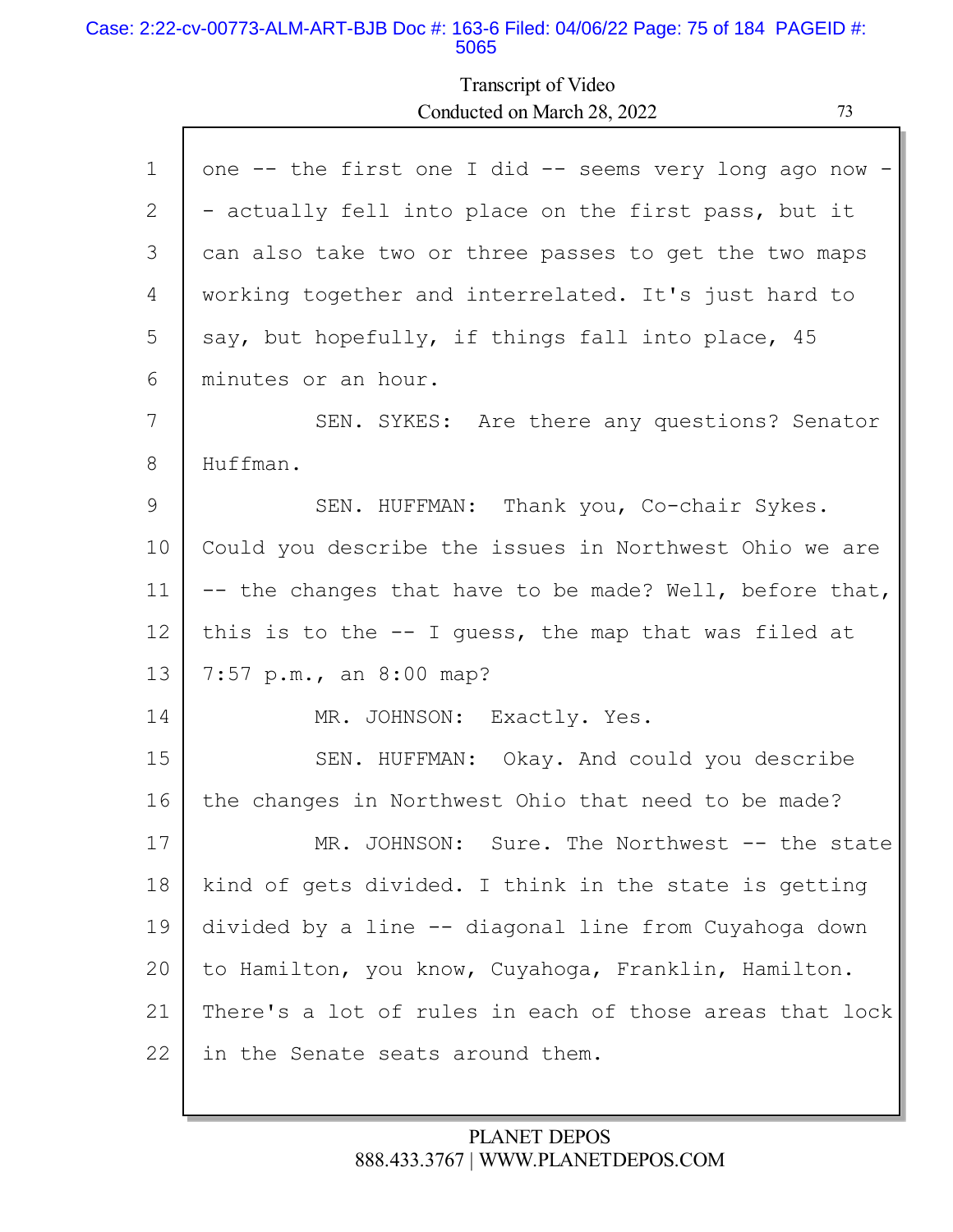### Case: 2:22-cv-00773-ALM-ART-BJB Doc #: 163-6 Filed: 04/06/22 Page: 76 of 184 PAGEID #: 5066

# Transcript of Video Conducted on March 28, 2022 74

| $\mathbf 1$ | And so, the hope is that then when we apply             |
|-------------|---------------------------------------------------------|
| 2           | the rules to the Northwest and to the Southeast, the    |
| 3           | two will end up linking up properly. But what can       |
| 4           | happen and what did happen is that the combin- -- the   |
| 5           | combining of the House seats together create walls. And |
| 6           | if something links Richland to Delaware, you know, if   |
| 7           | Morrow gets locked in, then there's only one path from  |
| 8           | the northwest to the south -- to the Southeast.         |
| 9           | And then when -- I guess it was Clark got               |
| 10          | locked in as we were pairing the House seats under the  |
| 11          | constitutional rules about counties that were one House |
| 12          | seat, counties that were one-plus House seats,          |
| 13          | eventually, the Northwest got locked in to where there  |
| 14          | were two House seats that were all alone and nothing -- |
| 15          | with nothing to connect to.                             |
| 16          | And so, then we have to go back to the House            |
| 17          | maps and remove those blocks. So then we can go back to |
| 18          | the Senate maps and get through those two corridors.    |
| 19          | SEN. HUFFMAN: Okay. Our -- one of our folks             |
| 20          | reviewed the 8:00 map and found some other              |
| 21          | constitutional infirmities, including the -- and I      |
| 22          | could describe them if we need to. But there's -- and   |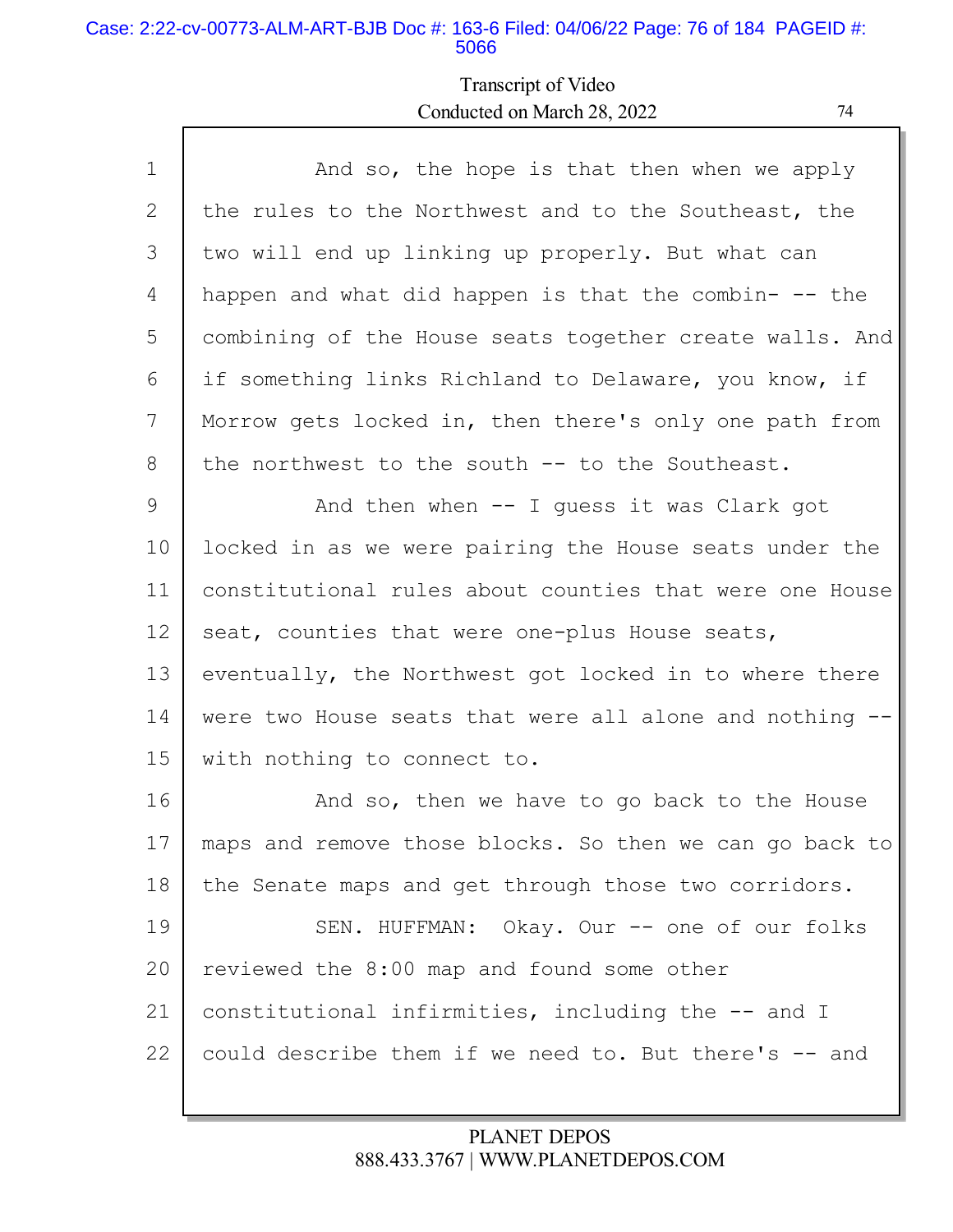### Case: 2:22-cv-00773-ALM-ART-BJB Doc #: 163-6 Filed: 04/06/22 Page: 77 of 184 PAGEID #: 5067

Г

# Transcript of Video Conducted on March 28, 2022 75

| this, of course, is the House map. We don't have a      |
|---------------------------------------------------------|
| Senate map at the moment.                               |
| The Cleveland Heights and Cleveland are both            |
| split in the same House district. And that's            |
| significant because we've had this problem before in    |
| the last several months of doing it because, when you   |
| fix that by taking one out, it's going to cause a       |
| district to be more than 5 percent under the population |
| requirement, which -- and when you do that, it has      |
| rippling effects throughout the rest of that northeast  |
| area. And again, there are some others splits.          |
| So I guess did you not catch that or did not -          |
| - because you only mentioned the Northwest?             |
| MR. JOHNSON: Right. So correct. The reference           |
| to Northwest was where the attempt to draw a Senate map |
| from the House maps ran into what we call -- what I     |
| call a brick wall, where you can't solve it and you     |
| have to go back to the House map to fix it.             |
| We have $-$ there are reports we can run in the         |
| computer to look for all the city splits and city       |
| pairings, and we can then go through and just verify    |
| and catch things like what you described. Those reports |
|                                                         |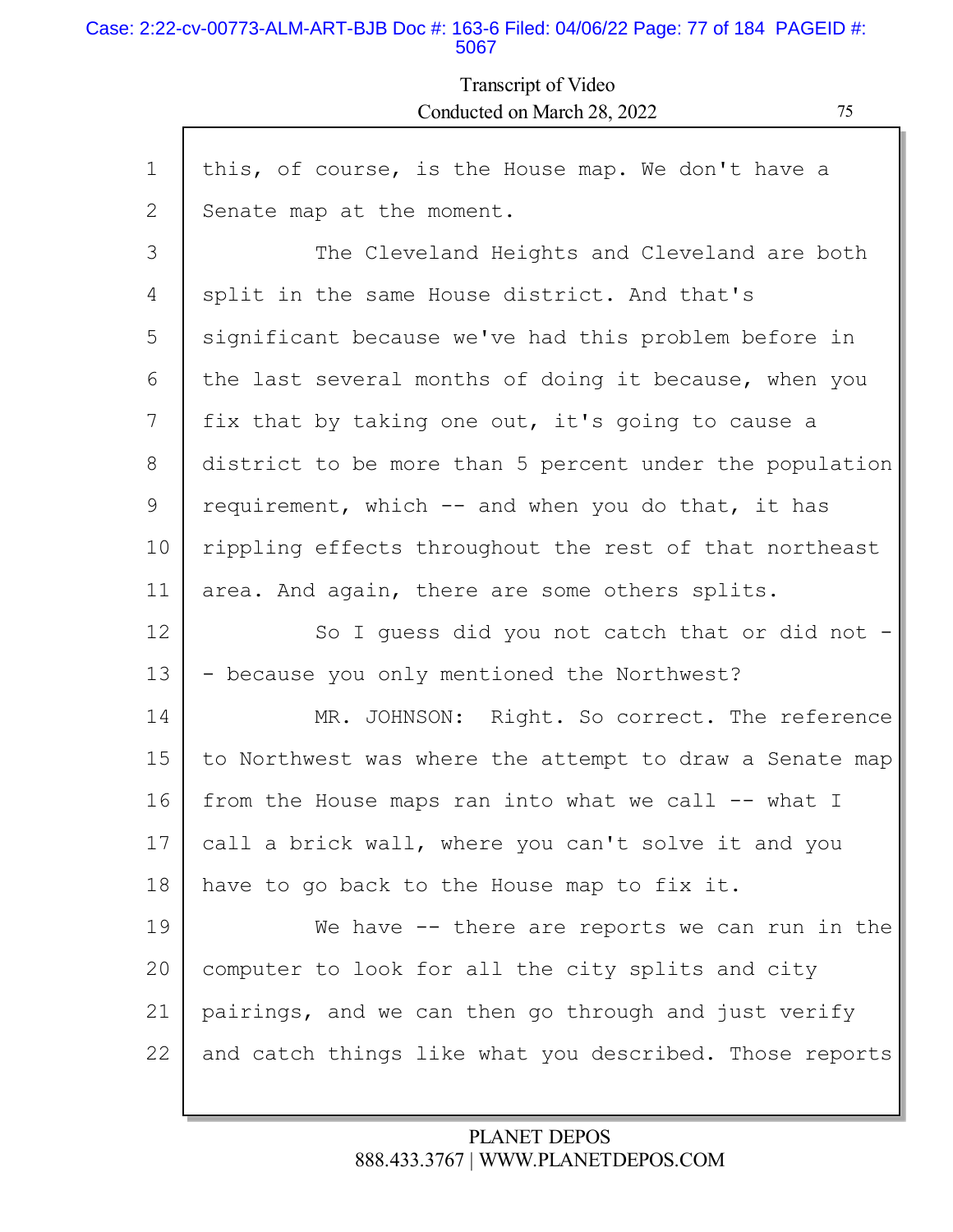#### Case: 2:22-cv-00773-ALM-ART-BJB Doc #: 163-6 Filed: 04/06/22 Page: 78 of 184 PAGEID #: 5068

Transcript of Video Conducted on March 28, 2022 76

| $\mathbf 1$ | and those reviews take time. And so, we've been trying  |
|-------------|---------------------------------------------------------|
| 2           | to race through and get a map that is ready for us to   |
| 3           | run those reports.                                      |
| 4           | If your team has those lists, we can certainly          |
| 5           | try to address them or put them in a list that we would |
| 6           | address at the end. But yes. That is -- that is one of  |
| 7           | the steps, and I'm not to that step yet.                |
| 8           | SEN. HUFFMAN: Sure. So is it fair to say                |
| 9           | that, with the Northwest changes that deal with the     |
| 10          | brick wall that you ran into and at least with this     |
| 11          | change -- there's some other ones which I think         |
| 12          | probably can be solved.                                 |
| 13          | I don't know -- we -- you first have to draw a          |
| 14          | new House map and then go back to the Senate map so     |
| 15          | that you can finish? You got to have a House map, I     |
| 16          | quess, or at least that's the kind of the way that      |
| 17          | you're approaching this?                                |
| 18          | MR. JOHNSON: Well, now, we're at the stage of           |
| 19          | jumping -- now -- I keep saying we out of habit. Now,   |
| 20          | I'm at the stage of jumping back and forth between the  |
| 21          | two maps.                                               |
| 22          | So when -- we're not at the process of needing          |
|             |                                                         |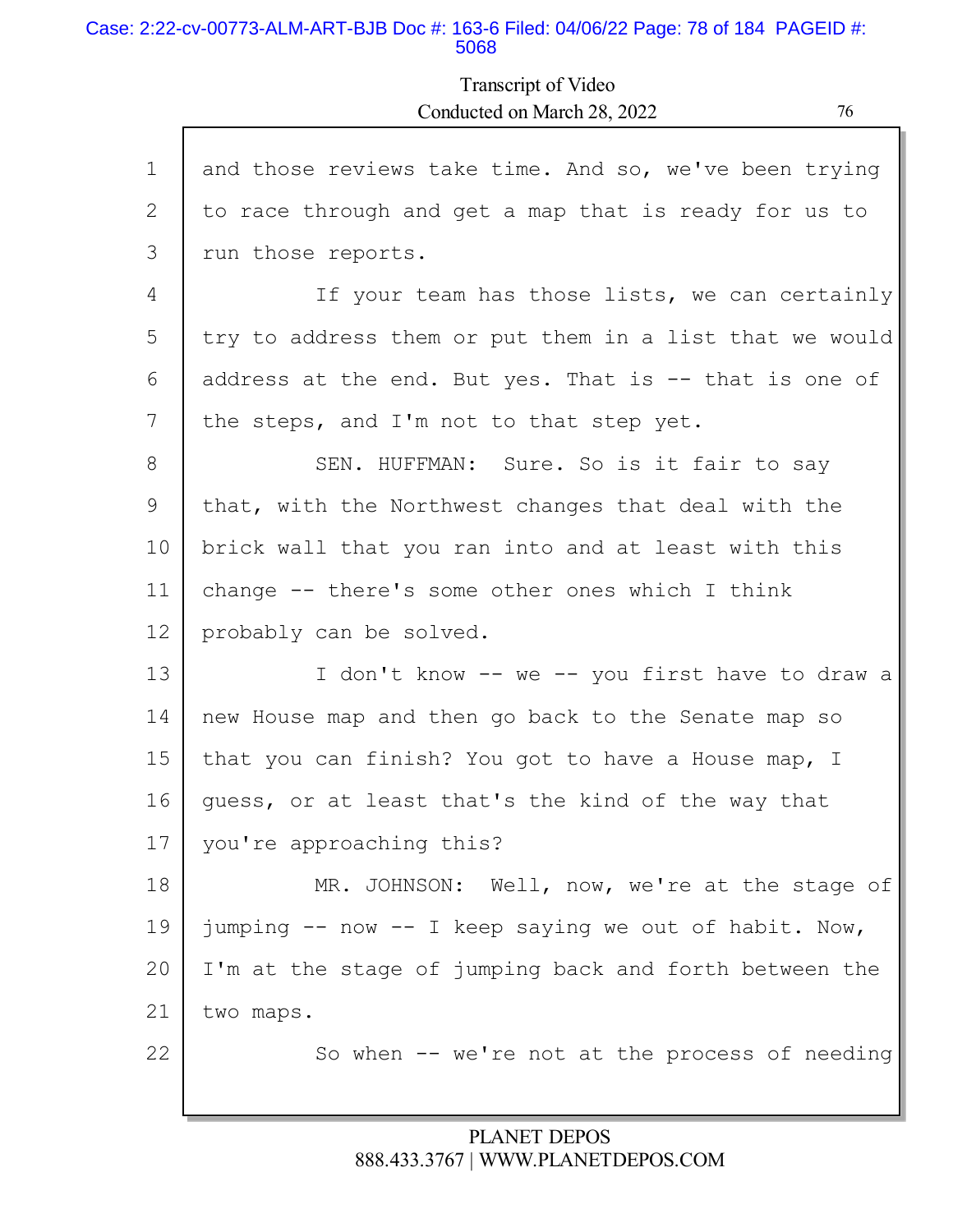### Case: 2:22-cv-00773-ALM-ART-BJB Doc #: 163-6 Filed: 04/06/22 Page: 79 of 184 PAGEID #: 5069

Г

Transcript of Video Conducted on March 28, 2022 77

| $\mathbf 1$ | to start back from scratch and build a new Senate map  |
|-------------|--------------------------------------------------------|
| 2           | from scratch to address issues like that.              |
| 3           | Almost all those that we run into over the             |
| 4           | last, I believe it's been almost a week now, we can    |
| 5           | resolve regionally and so they don't disrupt the whole |
| 6           | map. But we never know, of course, until we fix them.  |
| 7           | But that -- like Cleveland, Cleveland Heights,         |
| 8           | I should be able to fix just with some regional --     |
| 9           | intra-regional edits that would not impact, say, a     |
| 10          | Senate map.                                            |
| 11          | SEN. HUFFMAN: Okay. What if members of the             |
| 12          | Commission have amendments to the House map that you   |
| 13          | have?                                                  |
| 14          | MR. JOHNSON: If the -- if you have                     |
| 15          | suggestions -- or I'm sorry. If you have amendments    |
| 16          | that would resolve the issues you found, I 100 percent |
| 17          | welcome those and would love those.                    |
| 18          | I do have some edits that the auditor has              |
| 19          | asked for that are more fundamental, larger scale      |
| 20          | changes. And as I told him, I'd make every effort      |
| 21          | humanly possible to get this map done and then make    |
| 22          | those edits.                                           |
|             |                                                        |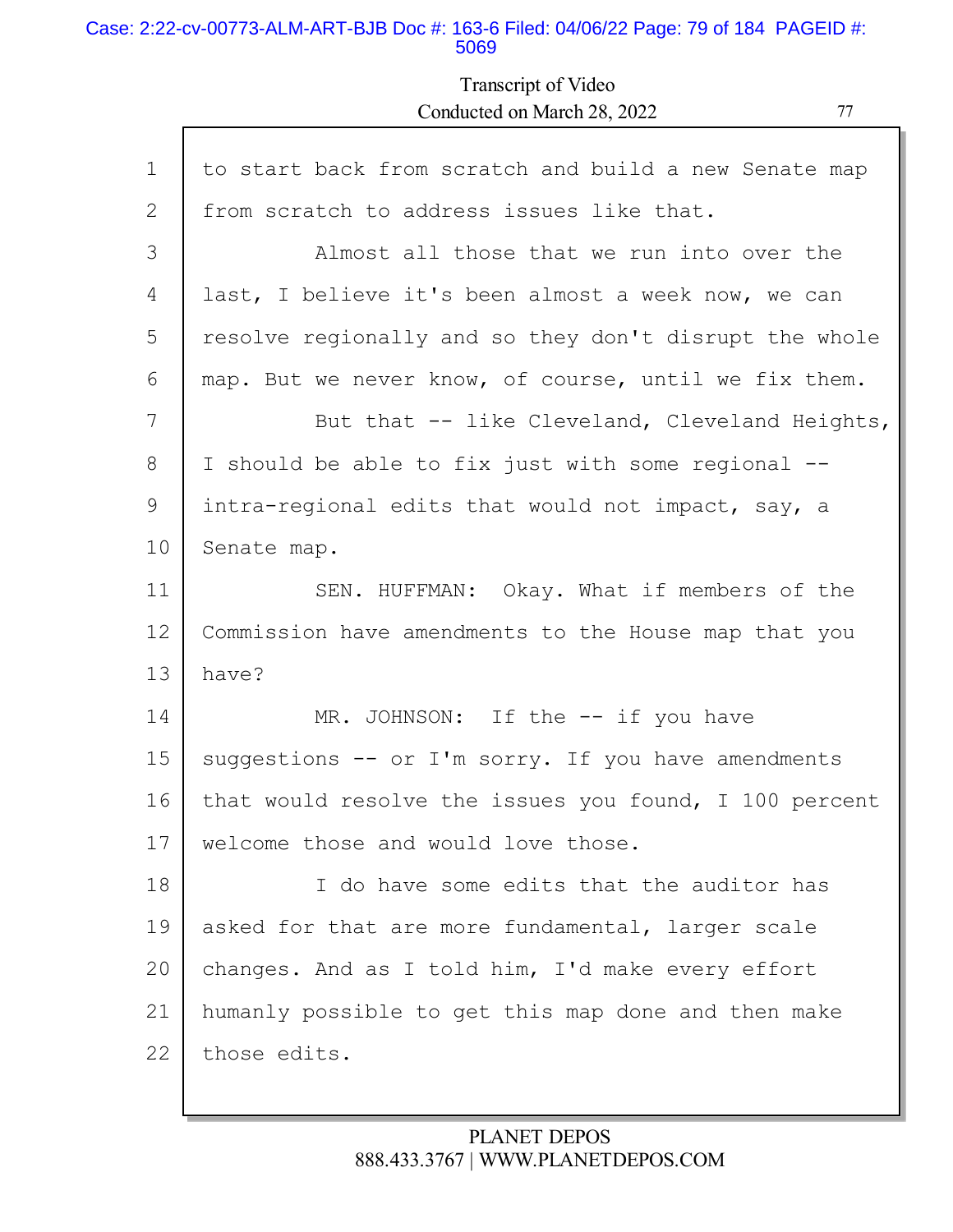#### Case: 2:22-cv-00773-ALM-ART-BJB Doc #: 163-6 Filed: 04/06/22 Page: 80 of 184 PAGEID #: 5070

Г

# Transcript of Video Conducted on March 28, 2022 78

| $\mathbf{1}$ | I think those maps that don't fit into the map          |
|--------------|---------------------------------------------------------|
| 2            | that we have now, for example, that address fairly      |
| 3            | fundamental concerns that the auditor has raised with   |
| 4            | the map, I don't -- there's no way I'm going to be able |
| 5            | to get to those before midnight.                        |
| 6            | SEN. HUFFMAN: Okay.                                     |
| 7            | MR. JOHNSON: But if you have -- but if there            |
| 8            | are edits that fit into the current kind of map schema, |
| 9            | please send those down because, if you can fix those    |
| 10           | edits, I'm happy to make them.                          |
| 11           | SEN. HUFFMAN: Very good. Thank you.                     |
| 12           | REP. RUSSO: Mr. Co-Chair.                               |
| 13           | SEN. SYKES: Yes.                                        |
| 14           | REP. RUSSO: Can I make a suggestion that we             |
| 15           | dismiss Mr. Johnson, at least from this part of the     |
| 16           | hearing tonight? This is since he's given us an update  |
| 17           | so that he can be allowed to continue working and       |
| 18           | finish this map.                                        |
| 19           | It seems like he's indicating he has 30 to 45           |
| 20           | minutes. I'm sure there are other things this           |
| 21           | commission will talk about. Presumably, the Republicans |
| 22           | now have a map as well that they would like to explain, |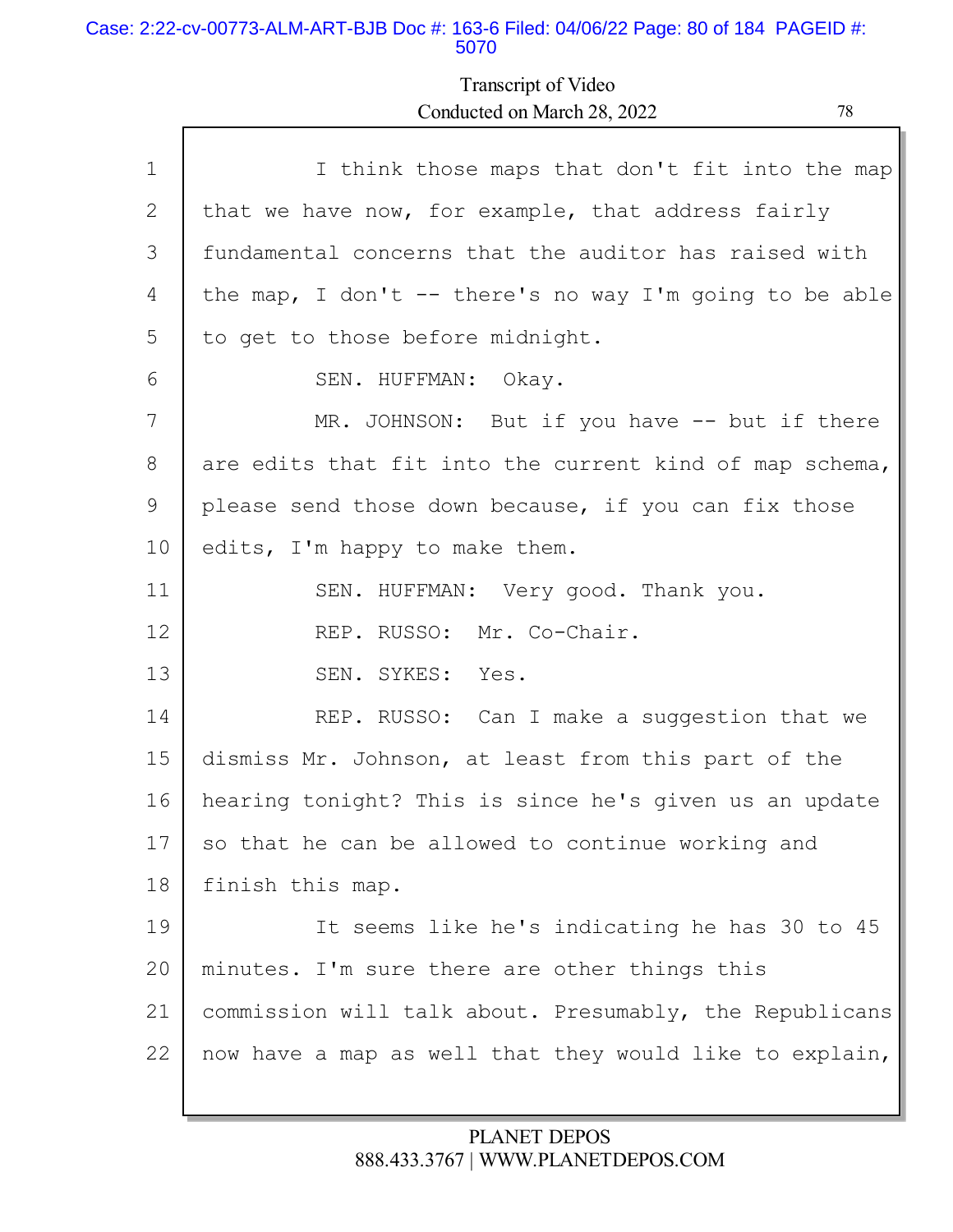#### Case: 2:22-cv-00773-ALM-ART-BJB Doc #: 163-6 Filed: 04/06/22 Page: 81 of 184 PAGEID #: 5071

Transcript of Video Conducted on March 28, 2022 79

П

| $\mathbf{1}$   | but I'd like Mr. Johnson to have the opportunity to    |
|----------------|--------------------------------------------------------|
| $\overline{2}$ | finish his work.                                       |
| 3              | SEN. SYKES: No objections. Dr. Johnson, would          |
| 4              | you please continue?                                   |
| 5              | MR. JOHNSON: Will do. Thank you very much.             |
| 6              | SEN. SYKES: My suggestion is that we recess            |
| 7              | for one hour.                                          |
| 8              | SEN. HUFFMAN: Yeah. Are you okay, Senator?             |
| 9              | Yeah. I guess, Mr. Co-Chair, I know that there is a -- |
| 10             | another working document that Mr. Springette's [ph]    |
| 11             | been working on and the speaker's been working on. I   |
| 12             | think that the Commission and the commissioners are    |
| 13             | entitled to be able to see maps and amend them.        |
| 14             | I know that Auditor Faber has some amendments,         |
| 15             | and apparently, those aren't going to be available or  |
| 16             | aren't going to be able to be incorporated, at least   |
| 17             | tonight, as Mr. Johnson has indicated.                 |
| 18             | So I don't -- you know, I -- as I've said, a           |
| 19             | lot of folks have done tremendous work over the last   |
| 20             | five days, but this is not a five-day job. So I think  |
| 21             | we should move on with our parachute.                  |
| 22             | REP. RUSSO: Mr. Co-Chair, may I ask with this          |
|                |                                                        |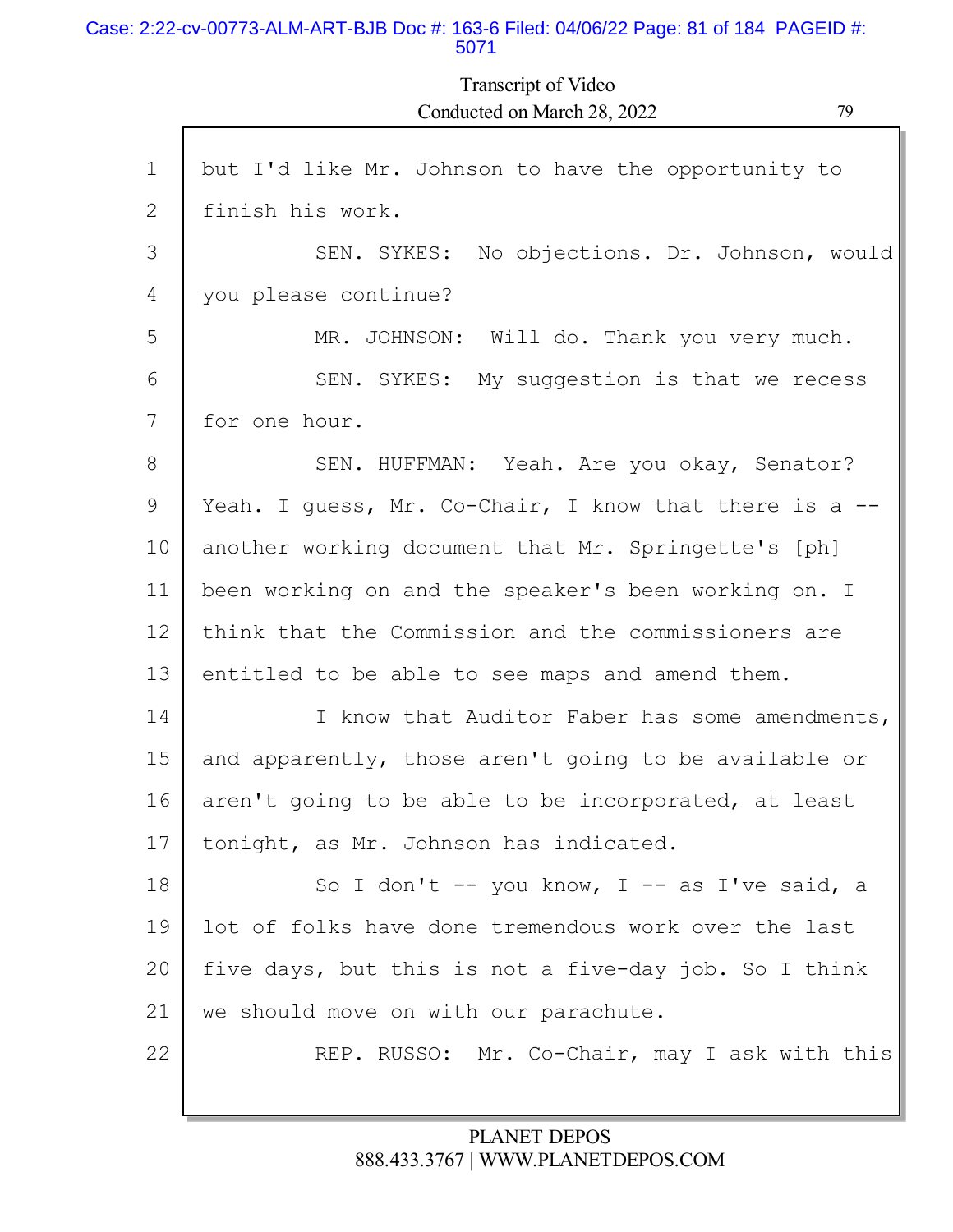#### Case: 2:22-cv-00773-ALM-ART-BJB Doc #: 163-6 Filed: 04/06/22 Page: 82 of 184 PAGEID #: 5072

Г

# Transcript of Video Conducted on March 28, 2022 80

Ы

| $\mathbf 1$ | map that is being passed out that I'm just now seeing   |
|-------------|---------------------------------------------------------|
| 2           | for the first time, are we going to be provided the     |
| 3           | opportunity to make amendments and suggested amendments |
| 4           | as well?                                                |
| 5           | SEN. SYKES: I think that would be the                   |
| 6           | prerogative of the body to do that.                     |
| 7           | REP. CUPP: Mr. Co-Chair.                                |
| 8           | SEN. SYKES: Yes.                                        |
| 9           | REP. CUPP: I -- in spite of all the work                |
| 10          | that's been done, and I know that the consultants came  |
| 11          | in and they worked extremely hard, I think it is not    |
| 12          | feasible to expect that we're going to have a complete  |
| 13          | plan in which we're going to be able to look at all of  |
| 14          | those items that need to be looked at to ensure that    |
| 15          | it's a constitutional plan with all of the -- I think   |
| 16          | and, particularly, the problem now is in the Senate     |
| 17          | area where it has complex rules due in part to the      |
| 18          | four-year terms of the members of the Senate.           |
| 19          | Now, we're not going to have that in time to            |
| 20          | be uploaded to the Secretary of State's office in       |
| 21          | compliance with the Court's order.                      |
| 22          | So I would just $--$ so, what I'm going to do is        |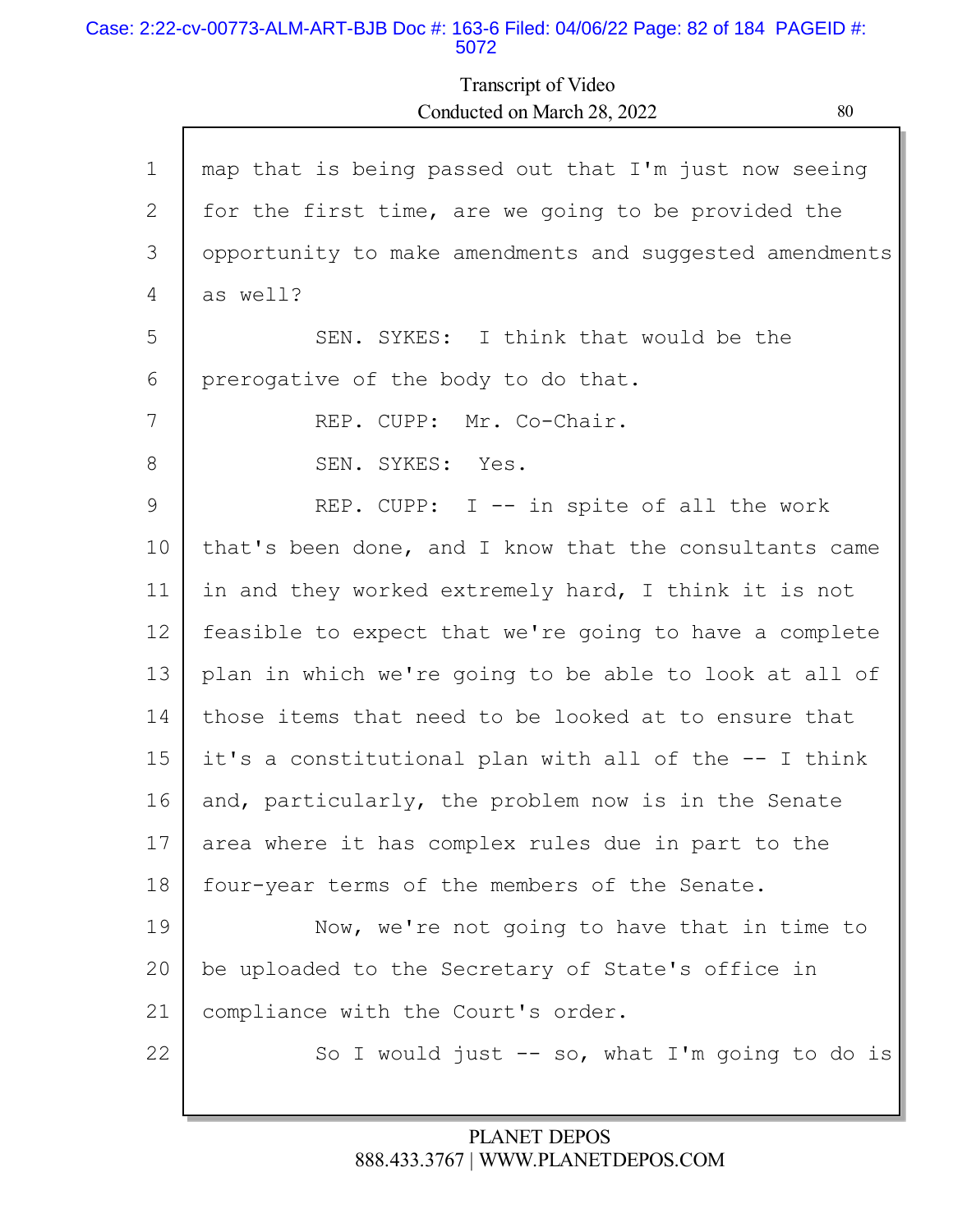#### Case: 2:22-cv-00773-ALM-ART-BJB Doc #: 163-6 Filed: 04/06/22 Page: 83 of 184 PAGEID #: 5073

I

# Transcript of Video Conducted on March 28, 2022 81

г

| $\mathbf 1$ | to move, I guess, what has been referred to by the      |
|-------------|---------------------------------------------------------|
| 2           | upload as the 328 Cupp plan and move that the           |
| 3           | commission adopt that plan.                             |
| 4           | REP. RUSSO: Objection.                                  |
| 5           | SEN. HUFFMAN: Second the motion.                        |
| 6           | REP. CUPP: And if I might, I will explain               |
| 7           | what's in the plan, at least briefly.                   |
| 8           | The $-$ - before I do that, I wanted to say that        |
| 9           | this commission moved fairly quickly to comply with the |
| 10          | latest decision of the sharply divided Supreme Court.   |
| 11          | We started meetings -- started meetings within a very   |
| 12          | short time period after the decision of the Court,      |
| 13          | which came down two hours to midnight on Wednesday,     |
| 14          | March the 16th, 2022.                                   |
| 15          | The Commission moved to adopt a schedule of             |
| 16          | meetings through the period of days allotted by the     |
| 17          | Court. The Commission heeded the call of the Supreme    |
| 18          | Court to hire independent map drawing experts as        |
| 19          | quickly as possible, giving -- given the circumstances. |
| 20          | And as you recall, we were meeting on Saturday          |
| 21          | evening trying to figure out who the experts could be   |
| 22          | and come on such very short order. But I believe by     |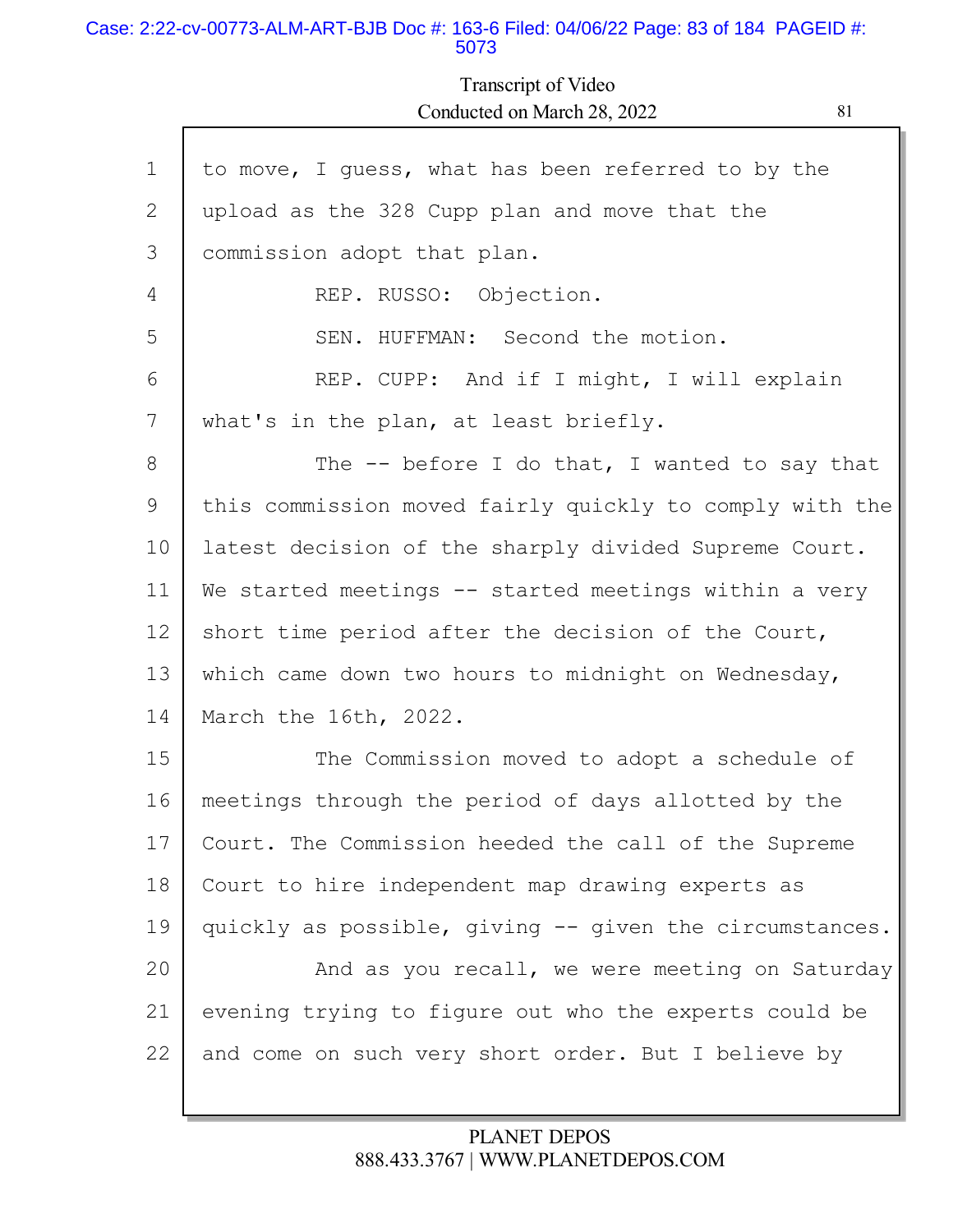#### Case: 2:22-cv-00773-ALM-ART-BJB Doc #: 163-6 Filed: 04/06/22 Page: 84 of 184 PAGEID #: 5074

Transcript of Video Conducted on March 28, 2022 82

| $\mathbf 1$ | late Sunday or Monday, we had accomplished that         |
|-------------|---------------------------------------------------------|
| 2           | purpose.                                                |
| 3           | We actually hired two persons with expertise            |
| 4           | in redistricting, which is a change from prior efforts  |
| 5           | when the maps were drawn by House staff and a           |
| 6           | consultant hired by the Democrat members.               |
| 7           | In contrast to what had occurred before and             |
| 8           | again in compliance with the strong suggestion or       |
| 9           | referred to as a requirement or suggestion of the Court |
| 10          | that the map drawing was done in public, it was         |
| 11          | conducted in full public view, both visual and audio,   |
| 12          | on a live stream from --                                |
| 13          | FEMALE: No. It was not.                                 |
| 14          | REP. CUPP: -- from the map drawing room and             |
| 15          | broadcast by Ohio Government Television.                |
| 16          | FEMALE: No. It wasn't. Liar.                            |
| 17          | SEN. SYKES: Order, please. Please.                      |
| 18          | REP. CUPP: So this was the best that could be           |
| 19          | done in the time that was allotted by the Supreme       |
| 20          | Court. If it had been more than ten days, perhaps some  |
| 21          | different result would have occurred.                   |
| 22          | We have followed the Supreme Court's process            |
|             |                                                         |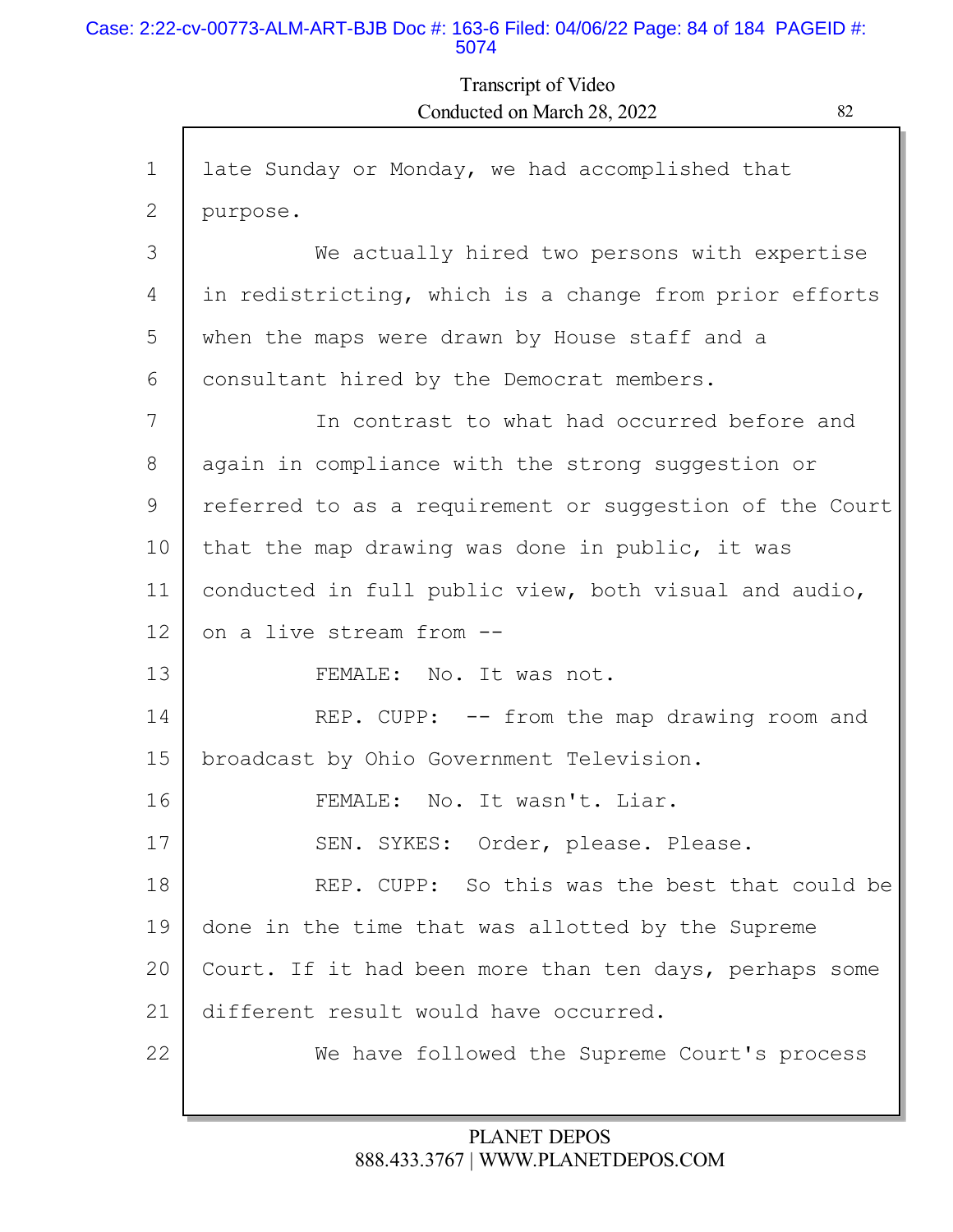#### Case: 2:22-cv-00773-ALM-ART-BJB Doc #: 163-6 Filed: 04/06/22 Page: 85 of 184 PAGEID #: 5075

Transcript of Video Conducted on March 28, 2022 83

| $\mathbf{1}$ | directions and the time requirements, and they have led |
|--------------|---------------------------------------------------------|
| 2            | us to this moment. So at this late hour, we have to     |
| 3            | comply, I think, as best that we can.                   |
| 4            | The plan that I have moved and been seconded            |
| 5            | improves the symmetry measures in both the House and    |
| 6            | the Senate plan by shifting two House districts from    |
| 7            | asymmetrical to Democrat leaning and one Senate         |
| 8            | district from asymmetrical to Democrat leaning.         |
| 9            | Modifications were made in six House districts          |
| 10           | within three counties, Franklin, Clark -- Stark and     |
| 11           | Columbiana and two Senate districts in Franklin County. |
| 12           | The plan splits less communities than the independent   |
| 13           | map that we've seen so far and is comprised of more     |
| 14           | compact districts.                                      |
| 15           | The plan moves us closer to comporting with             |
| 16           | the Court's order, and given the timeline, I recommend  |
| 17           | that we adopt the plan.                                 |
| 18           | REP. RUSSO: Mr. Co-Chair.                               |
| 19           | SEN. SYKES: Leader Russo.                               |
| 20           | REP. RUSSO: Thank you, Mr. Co-Chair. I would            |
| 21           | just like to say that this process is -- and this       |
| 22           | motion and this map that's been put before us is a      |
|              |                                                         |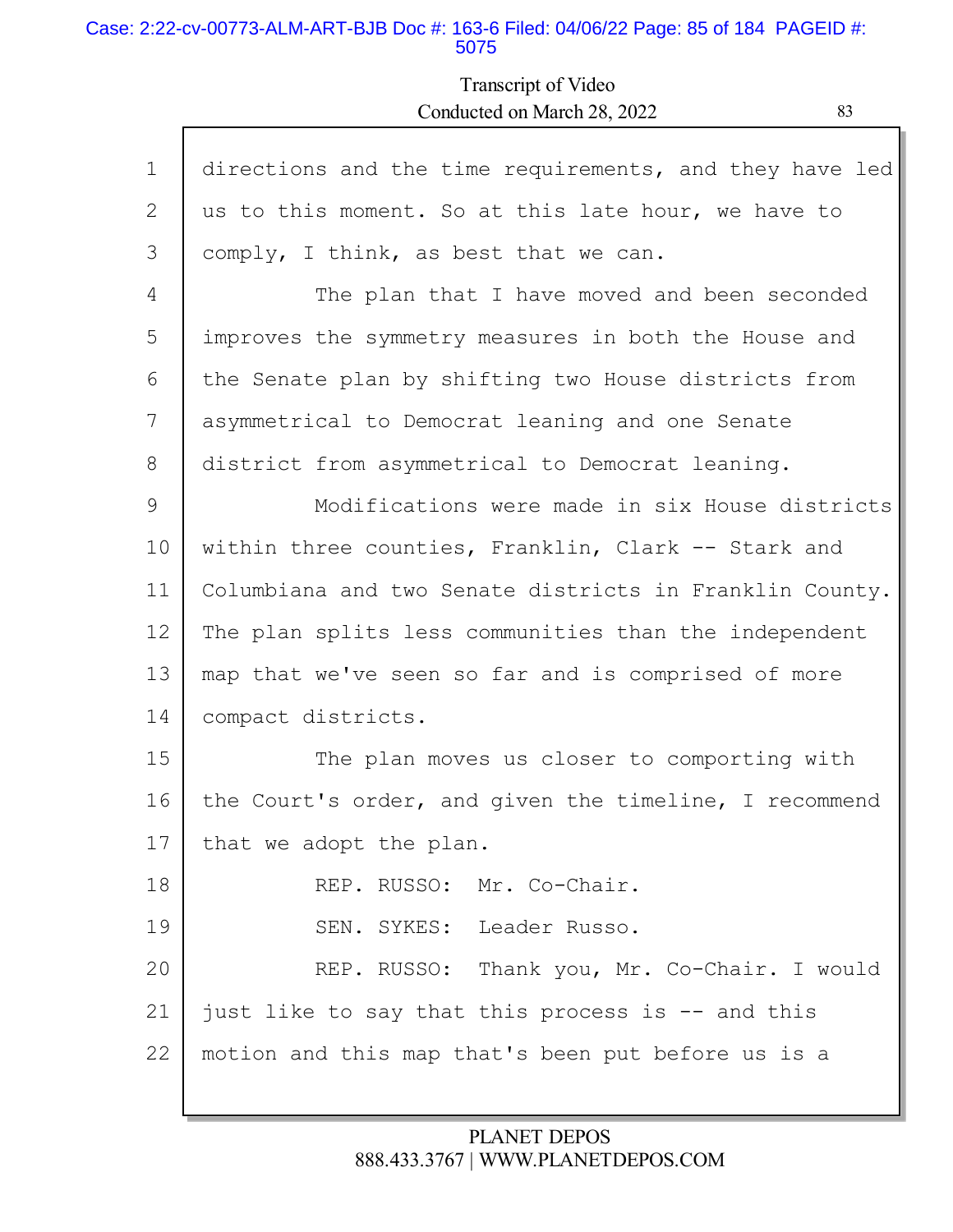#### Case: 2:22-cv-00773-ALM-ART-BJB Doc #: 163-6 Filed: 04/06/22 Page: 86 of 184 PAGEID #: 5076

Г

# Transcript of Video Conducted on March 28, 2022 84

L

| $\mathbf 1$ | complete farce.                                         |
|-------------|---------------------------------------------------------|
| 2           | I literally have been handed spreadsheets that          |
| 3           | have population deviations on them. Nothing about       |
| 4           | partisan lean, nothing about symmetry in them. This is  |
| 5           | useless information. It gives me population and         |
| 6           | deviations and a PDF that you can't see the districts   |
| 7           | or the details of the districts.                        |
| 8           | I'm going to read from the Court's opinion,             |
| 9           | the last court opinion just to point out how $-$ just   |
| 10          | how far off this process is now that these maps have    |
| 11          | been introduced and given to us at the last minute. And |
| 12          | make no mistake about it. They've been entirely drawn   |
| 13          | by one party.                                           |
| 14          | Just as -- this is from paragraph 30. "Just as          |
| 15          | in league one and league two, the one-sided process is  |
| 16          | evidence of an intent to draw a plan that favors the    |
| 17          | Republican Party at the expense of the Democratic       |
| 18          | Party. The Commission should retain an independent map  |
| 19          | drawer who answers to all Commission members, not only  |
| 20          | to the Republican legislative leaders, to draft a plan  |
| 21          | through a transparent process."                         |
| 22          | There's been absolutely nothing transparent             |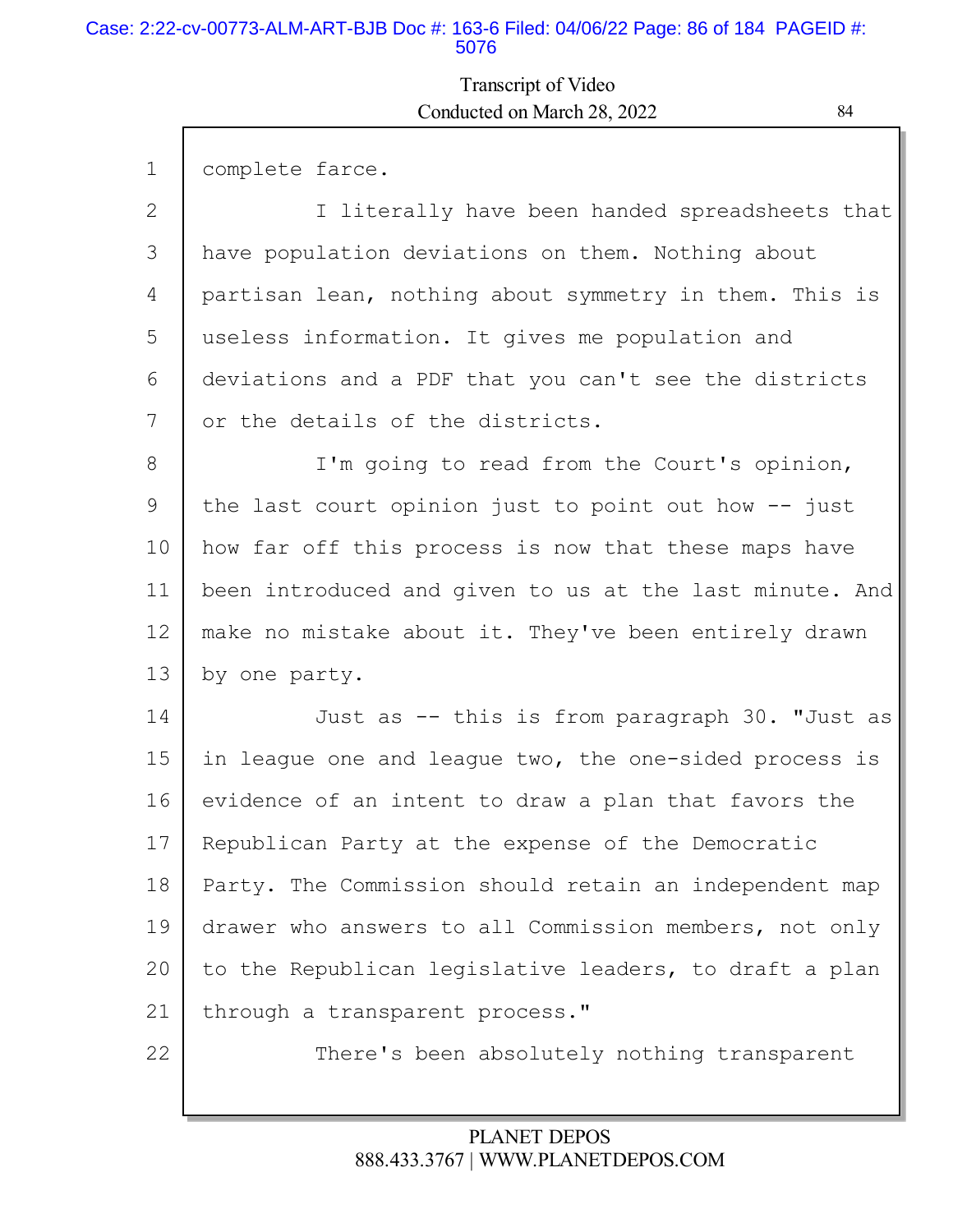#### Case: 2:22-cv-00773-ALM-ART-BJB Doc #: 163-6 Filed: 04/06/22 Page: 87 of 184 PAGEID #: 5077

Г

Transcript of Video Conducted on March 28, 2022 85

| $\mathbf 1$    | about this set of maps in this motion at all.          |
|----------------|--------------------------------------------------------|
| $\overline{2}$ | "In three of our opinions in these cases, we           |
| 3              | have identified a flaw-" -- this is from paragraph 31. |
| 4              | "We have identified a flawed process in which the      |
| 5              | general assembly district plan adopted by the          |
| 6              | Commission has been the product of just one political  |
| 7              | party."                                                |
| 8              | In paragraph 32, "The evidence shows that the          |
| 9              | map drawing process for all three districts plans,"    |
| 10             | now, the fourth, "we have reviewed will be controlled  |
| 11             | by the Republican Party or has been controlled by the  |
| 12             | Republican Party. The evidence shows that the          |
| 13             | individuals who controlled the map drawing process     |
| 14             | exercised that control with the overriding intent to   |
| 15             | maintain as much of an advantage as possible for       |
| 16             | members of their political party."                     |
| 17             | This is exactly repeating what the Court has           |
| 18             | already told us that we should not do. We have an      |
| 19             | independent mapmaker. He has asked for some additional |
| 20             | time this evening. We should continue to give that to  |
| 21             | him.                                                   |
| 22             | To have this Commission adopt a map, which, by         |
|                |                                                        |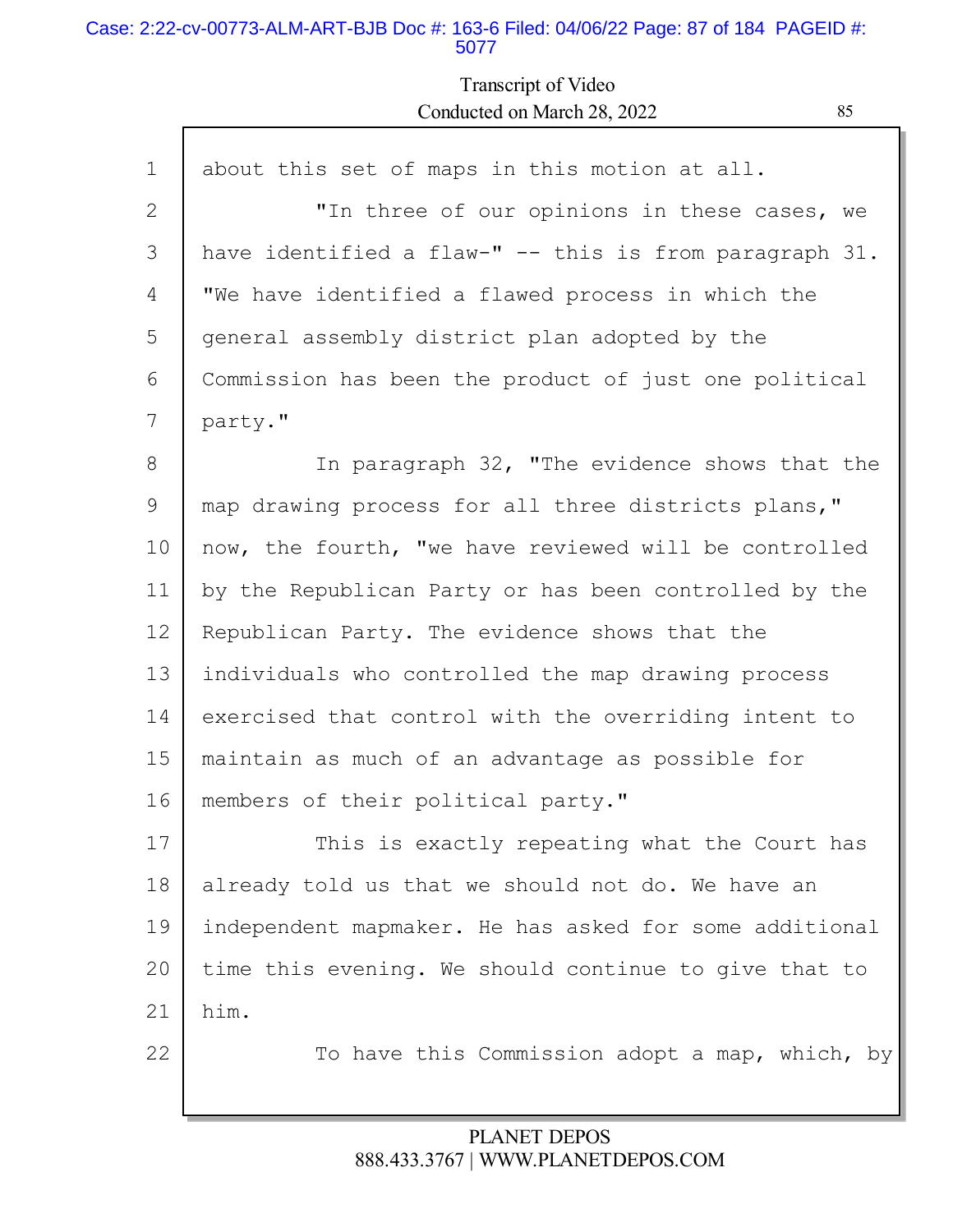#### Case: 2:22-cv-00773-ALM-ART-BJB Doc #: 163-6 Filed: 04/06/22 Page: 88 of 184 PAGEID #: 5078

Г

## Transcript of Video Conducted on March 28, 2022 86

| $\mathbf 1$ | the way, I'd like to ask some questions of the map      |
|-------------|---------------------------------------------------------|
| 2           | drawer, Mr. Springette, if he is available, or any of   |
| 3           | the commissioners about this map because we've been     |
| 4           | given no information about it.                          |
| 5           | The process has not been shared with the                |
| 6           | public. Mr. Springette sat in the map room for about 45 |
| 7           | minutes, clicked his mouse around a few times, and      |
| 8           | called that public and transparency. That's not public  |
| 9           | and transparency. This map was drawn long before this   |
| 10          | evening. I quarantee it.                                |
| 11          | So I oppose this. This, again, is an absolute           |
| 12          | slap in the face of our voters, of our Constitution,    |
| 13          | and of the Court. And I am just embarrassed that this   |
| 14          | is what this Commission is about to do again for a      |
| 15          | fourth time.                                            |
| 16          | SEN. SYKES: Order, please.                              |
| 17          | REP. CUPP: Well, Mr. Co-Chair, let me just              |
| 18          | say, in terms of the assertion that this plan was       |
| 19          | drafted a long time ago, that is not accurate. Mr.      |
| 20          | Springette went to the map room.                        |
| 21          | He took the map that was before this                    |
| 22          | Commission multiple weeks ago and made adjustments to   |
|             |                                                         |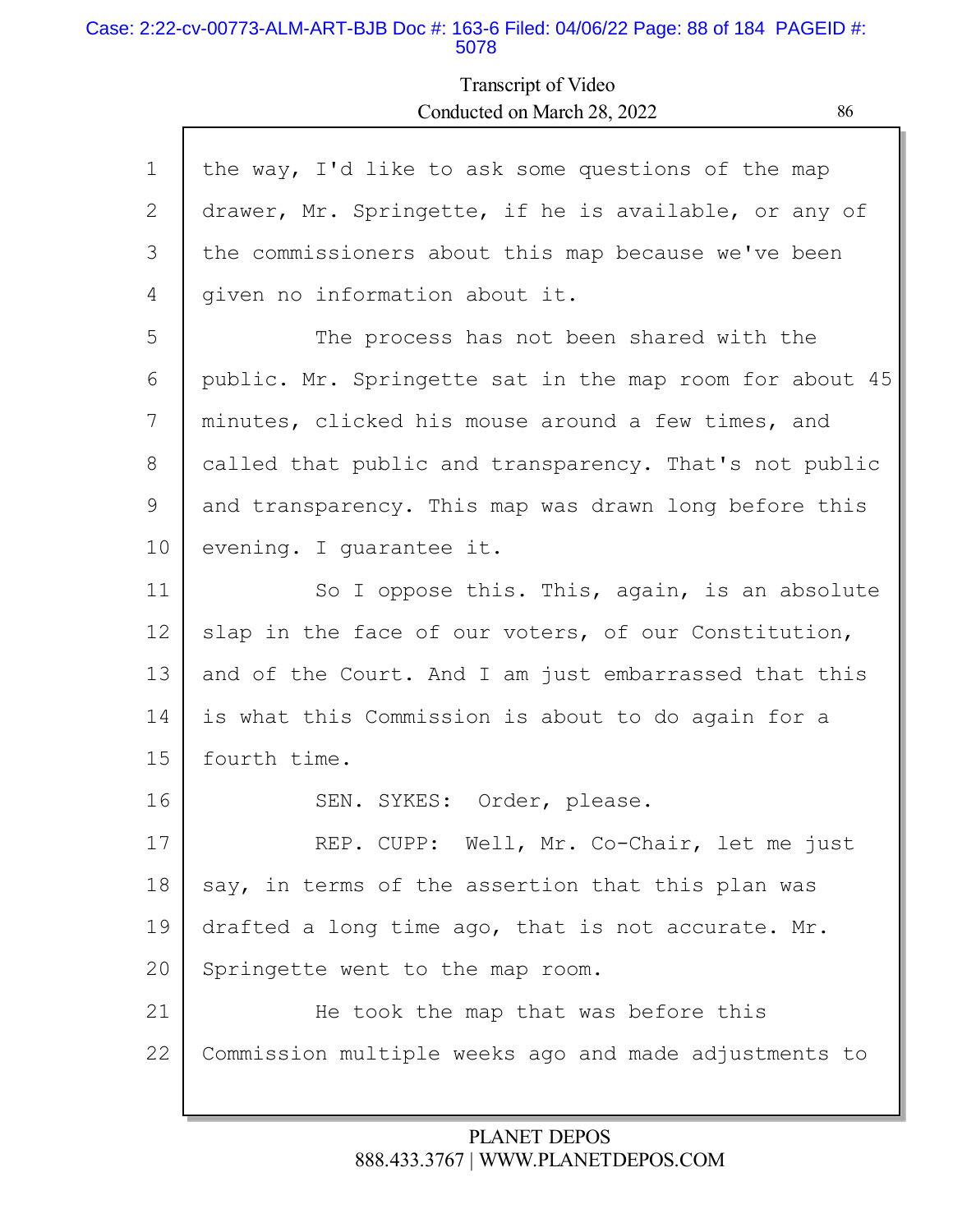#### Case: 2:22-cv-00773-ALM-ART-BJB Doc #: 163-6 Filed: 04/06/22 Page: 89 of 184 PAGEID #: 5079

# Transcript of Video Conducted on March 28, 2022 87

| $\mathbf{1}$ | it to comply -- to get closer to the Court's            |
|--------------|---------------------------------------------------------|
| 2            | requirement, as best he could. And he did that live in  |
| 3            | the map room this afternoon.                            |
| 4            | SEN. SYKES: It is, you know, really important           |
| 5            | when we set the ground rules that the staffs $-$ we put |
| 6            | a lot of emphasis on our staffs, the four map drawers   |
| 7            | that we have on staff and the other staffs, to quide    |
| 8            | and help and provide resources to the independent map   |
| 9            | drawers.                                                |
| 10           | And it was -- and we have not received much             |
| 11           | input from the majority staff to help put this          |
| 12           | together. In fact, in this last day, they have not been |
| 13           | really present to assist and help in this process.      |
| 14           | And so, instead of passing or adopting a                |
| 15           | motion to turn their attention away from the            |
| 16           | independent map drawers and trying to assist and make   |
| 17           | sure that we comply with all of the requirements of the |
| 18           | Constitution, you know, they withdraw.                  |
| 19           | They -- the majority has just hijacked this             |
| 20           | whole process and they've withdrawn from helping us to  |
| 21           | get across the finish line.                             |
| 22           | And what we have noticed all along in this              |
|              |                                                         |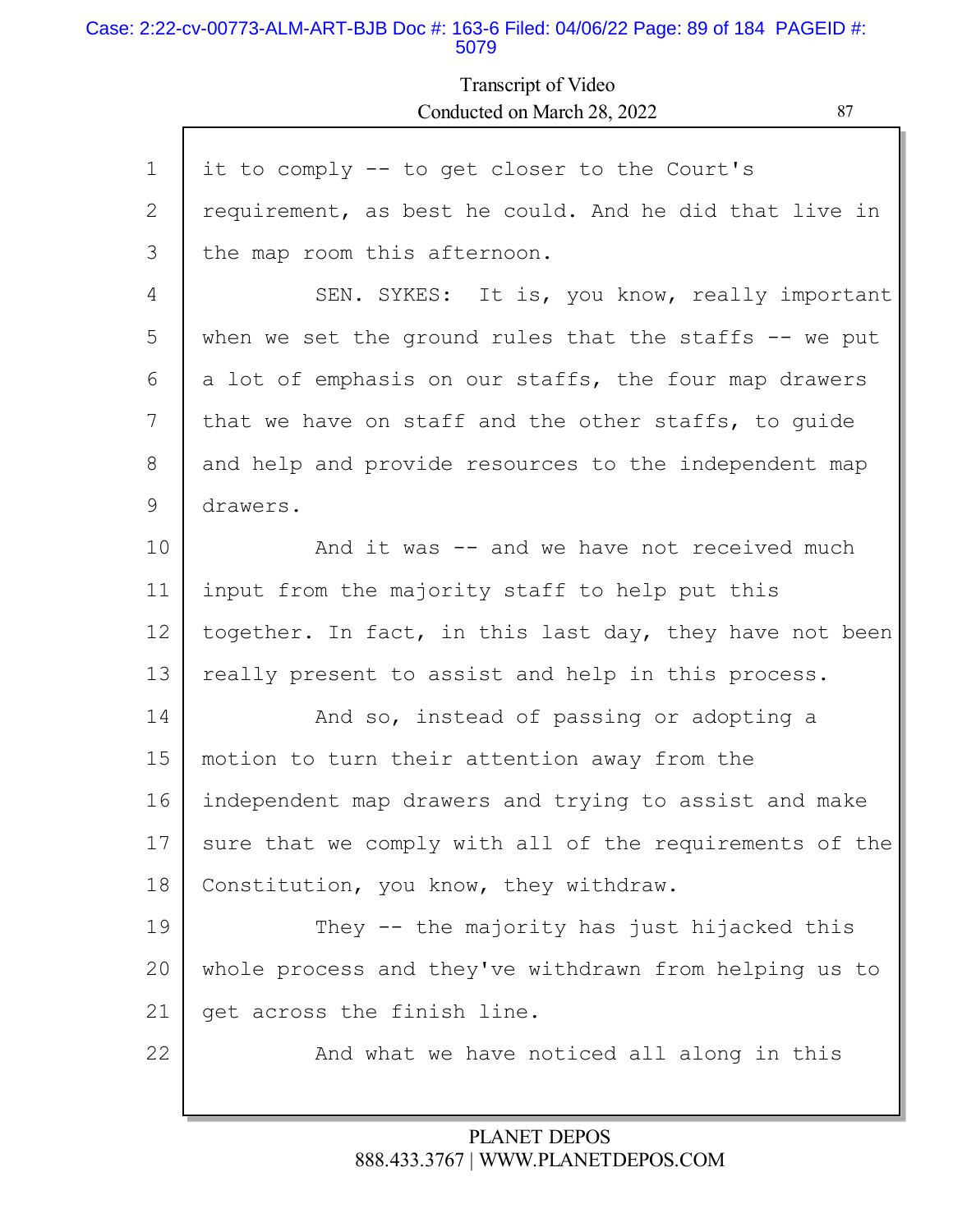### Case: 2:22-cv-00773-ALM-ART-BJB Doc #: 163-6 Filed: 04/06/22 Page: 90 of 184 PAGEID #: 5080

Г

# Transcript of Video Conducted on March 28, 2022 88

| $\mathbf 1$ | whole process is not that we don't have the ability to  |
|-------------|---------------------------------------------------------|
| 2           | produce these maps. Again, here in just a few hours,    |
| 3           | according to the majority, they produced maps.          |
| 4           | We just have not had the will to produce                |
| 5           | constitutional maps that comply with the court order.   |
| 6           | And I think this is, again, another insult and          |
| 7           | disappointment to not just the Commission and the Court |
| 8           | but to the people of Ohio.                              |
| 9           | FEMALE: That's us.                                      |
| 10          | SEN. HUFFMAN: Mr. Co-Chair.                             |
| 11          | SEN. SYKES: Yes.                                        |
| 12          | SEN. HUFFMAN: Yeah. I guess I'm going to                |
| 13          | point out, I guess, what I think might be some spaces   |
| 14          | in your rendition of what has happened.                 |
| 15          | So when I spoke to the mapmakers and for                |
| 16          | whatever reason, I think it's kind of how maps are      |
| 17          | drawn, typically and in Ohio, the House goes first and  |
| 18          | then they try to figure out the Senate map. And that's  |
| 19          | just must be the way mapmakers want to do that.         |
| 20          | But I spent some time yesterday with the                |
| 21          | mapmakers explaining the Section 5 rules and how those  |
| 22          | are applied. And in fact, one of the mapmakers said,    |
|             |                                                         |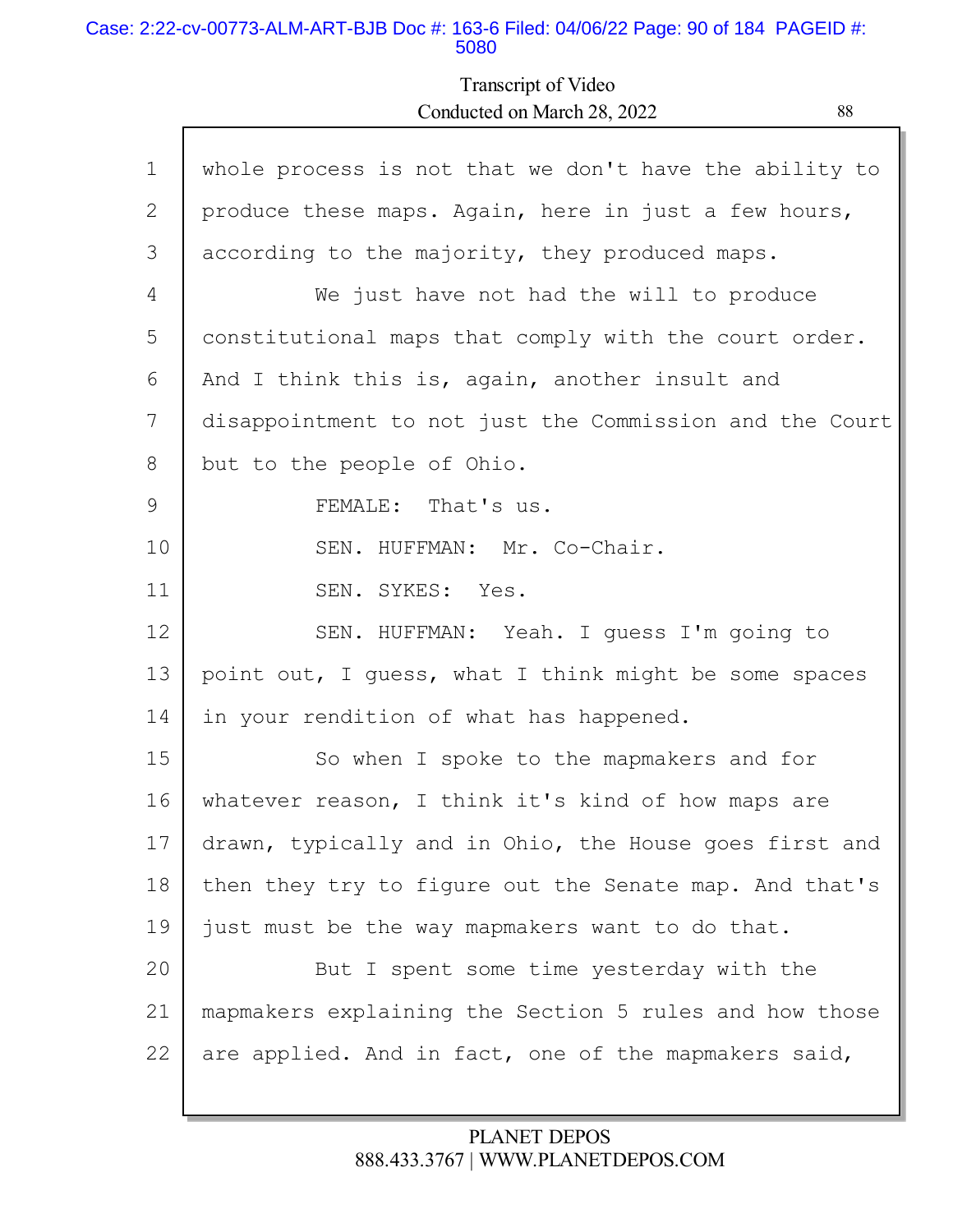### Case: 2:22-cv-00773-ALM-ART-BJB Doc #: 163-6 Filed: 04/06/22 Page: 91 of 184 PAGEID #: 5081

Transcript of Video Conducted on March 28, 2022 89

| $\mathbf 1$    | well -- and I asked them why haven't they -- why hasn't    |
|----------------|------------------------------------------------------------|
| $\overline{2}$ | the Senate map have numbers on them?                       |
| 3              | And they said, well, we're just going to let               |
| 4              | the computer do that later. And I explained to them the    |
| 5              | problem with doing that. And that's the problem I think    |
| 6              | that these mapmakers are -- have run up and that Mr.       |
| 7              | Johnson is talking about right now.                        |
| 8              | So we have been trying to explain this. The                |
| 9              | fundamental problem here is simply the combinations of     |
| 10             | this extraordinary political geography over almost         |
| 11             | three $--$ or more than $3,000$ political jurisdictions in |
| 12             | Ohio. Like, I think it's something like five or six        |
| 13             | times as many as the state of New York, which is a         |
| 14             | bigger population state.                                   |
| 15             | So we've got that. We also have the most                   |
| 16             | complex redistricting rules, and these gentlemen had       |
| 17             | five days to do it. It's just going to be very             |
| 18             | difficult to do that.                                      |
| 19             | So $-$ and there were some issues, I think,                |
| 20             | that could have been resolved early on, like this issue    |
| 21             | regarding incumbents, which I raised Saturday and we       |
| 22             | chose not to deal with that night and decided to do it     |
|                |                                                            |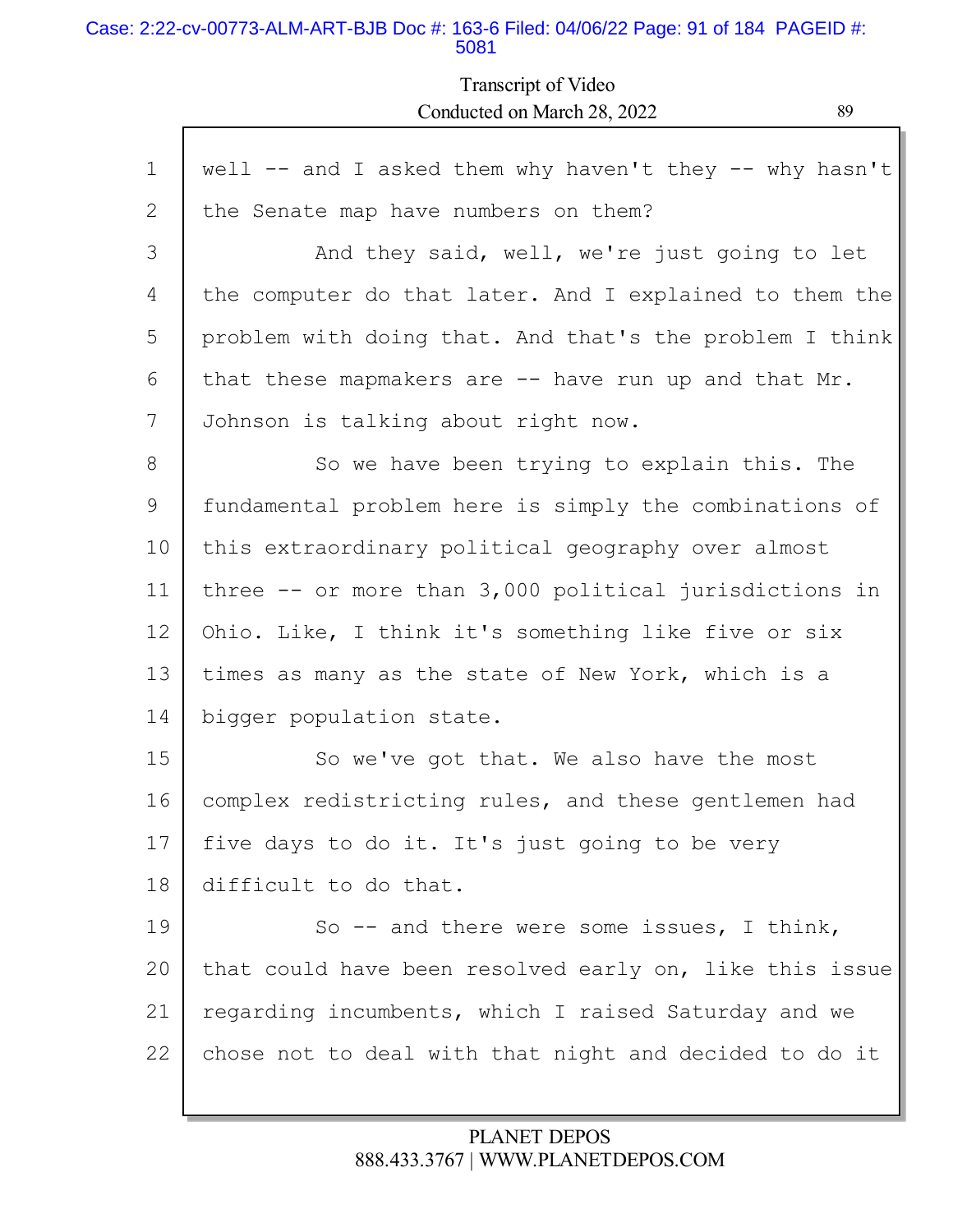### Case: 2:22-cv-00773-ALM-ART-BJB Doc #: 163-6 Filed: 04/06/22 Page: 92 of 184 PAGEID #: 5082

# Transcript of Video Conducted on March 28, 2022 90

| $\mathbf 1$ | on Sunday.                                              |
|-------------|---------------------------------------------------------|
| 2           | And I know we had initial problems with                 |
| 3           | picking mapmakers. The Attorney General suggested two   |
| 4           | gentlemen who had worked well together in Virginia on   |
| 5           | Saturday, nine days ago.                                |
| 6           | Leader Russo objected because one of them had           |
| 7           | been involved in this litigation in a minor way before, |
| 8           | and on Sunday I know that you and Leader Russo had a    |
| 9           | telephone interview with those folks, as did Speaker    |
| 10          | Cupp and I. And you wanted to hire them, but then by    |
| 11          | Monday you chose not to.                                |
| 12          | So there's been a lot of backing and forthing           |
| 13          | and a lot of decision making by all of us. And the      |
| 14          | reason is we had, you know, essentially 12 days to hire |
| 15          | experts, get them in, and for them to understand the    |
| 16          | rules, to work with the staff, and all of that.         |
| 17          | And, you know, to the suggestion that the               |
| 18          | Republican staff hasn't been engaged, you know, Mr.     |
| 19          | DeRossi was in his office last night with a bloody nose |
| 20          | and not really able to stand up on his own. And I told  |
| 21          |                                                         |
|             | him to go home for the night. And he's not on site      |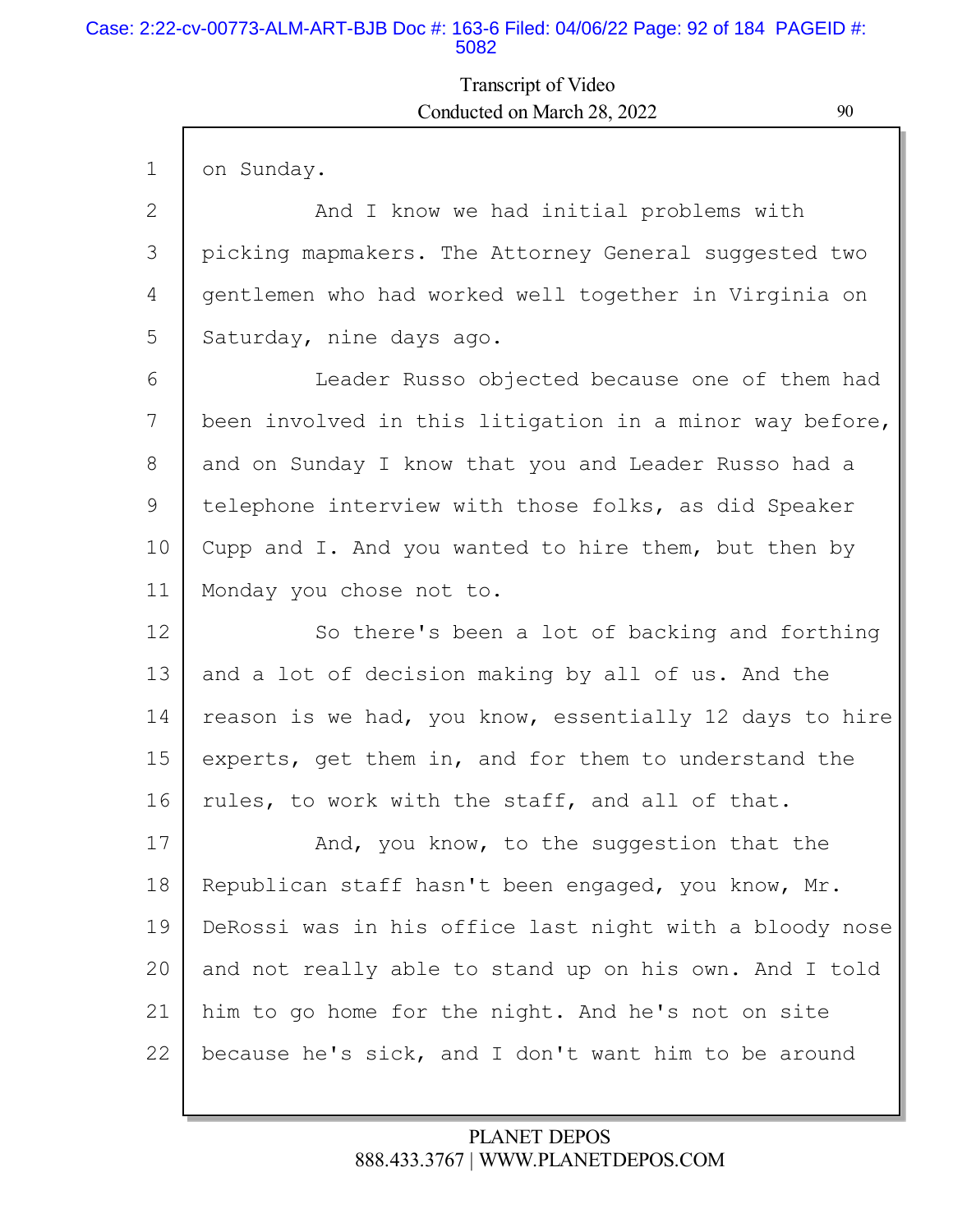### Case: 2:22-cv-00773-ALM-ART-BJB Doc #: 163-6 Filed: 04/06/22 Page: 93 of 184 PAGEID #: 5083

Г

## Transcript of Video Conducted on March 28, 2022 91

L

| $\mathbf 1$ | other people.                                           |
|-------------|---------------------------------------------------------|
| 2           | But having said all of that, I think there's a          |
| 3           | lot of folks who've put in extraordinary hours, and     |
| 4           | this is just a matter of a task being given that        |
| 5           | couldn't be completed within that time frame.           |
| 6           | REP. RUSSO: Mr. Co-Chair.                               |
| 7           | SEN. SYKES: Leader Russo.                               |
| 8           | REP. RUSSO: Thank you. I would like to ask              |
| 9           | either Senator Huffman, Speaker Cupp, or Mr.            |
| 10          | Springette, the Republican map drawer, some questions   |
| 11          | about the map that has been put before us.              |
| 12          | SEN. SYKES: That's good.                                |
| 13          | REP. RUSSO: Yes? Okay. Going to ask the                 |
| 14          | question. First, when did the mapmakers -- the          |
| 15          | Republican mapmakers start drawing these -- working on  |
| 16          | these maps?                                             |
| 17          | REP. CUPP: This afternoon when he was in the            |
| 18          | room 116.                                               |
| 19          | REP. RUSSO: When was the mapmaker directed to           |
| 20          | start working on the maps and by whom?                  |
| 21          | REP CUPP: The staff this afternoon, when it             |
| 22          | became obvious, I think earlier in the day, that it was |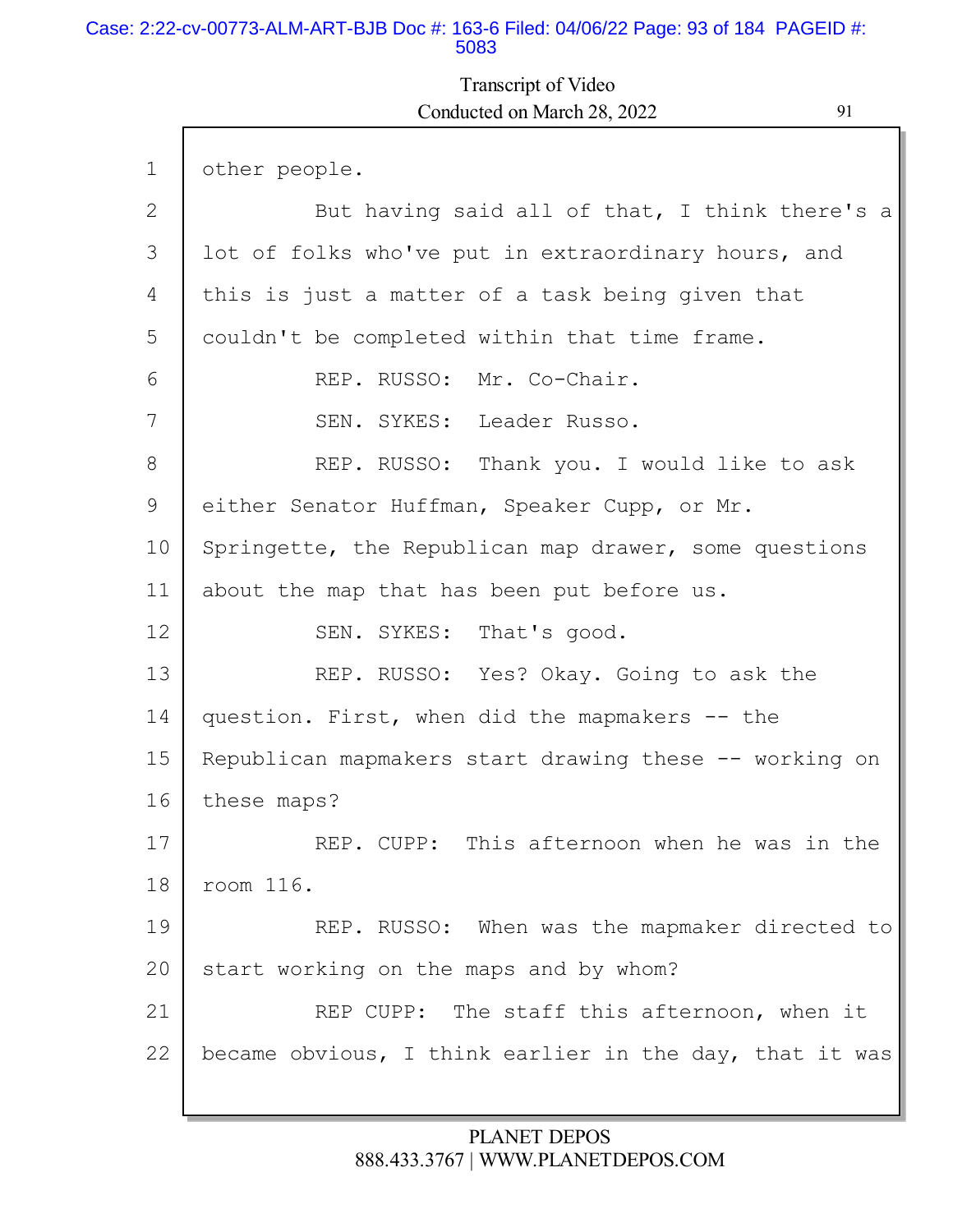#### Case: 2:22-cv-00773-ALM-ART-BJB Doc #: 163-6 Filed: 04/06/22 Page: 94 of 184 PAGEID #: 5084

Г

# Transcript of Video Conducted on March 28, 2022 92

L

| $\mathbf{1}$    | going to be extremely unlikely that the independent     |
|-----------------|---------------------------------------------------------|
| 2               | mapmakers would have a map that could be presented,     |
| 3               | vetted, debated, and adopted before the Court's         |
| 4               | deadline.                                               |
| 5               | REP. RUSSO: And is my assumption correct that           |
| 6               | the map did not start from scratch, that it is, in fact |
| 7               | -- it started with the unconstitutional map that was    |
| 8               | thrown out by the courts, the February 24th map that    |
| 9               | was declared unconstitutional and thrown out by the     |
| 10              | Court?                                                  |
| 11              | REP. CUPP: In order to have a map in time,              |
| 12              | you couldn't do it from scratch. That is absolutely     |
| 13              | correct, as I think we've all seen during the week how  |
| 14              | much time that takes. And so, it was a modification of  |
| 15              | the map before to move closer, as much as possible      |
| 16              | within the time frame, to the constitutional            |
| 17 <sub>1</sub> | requirements in the Court's determination.              |
| 18              | REP. RUSSO: Were any of these maps or any               |
| 19              | earlier versions of these maps shown to any other       |
| 20              | commissioners before this meeting?                      |
| 21              | REP. CUPP: That I don't know. I think the               |
| 22              | answer is no.                                           |
|                 |                                                         |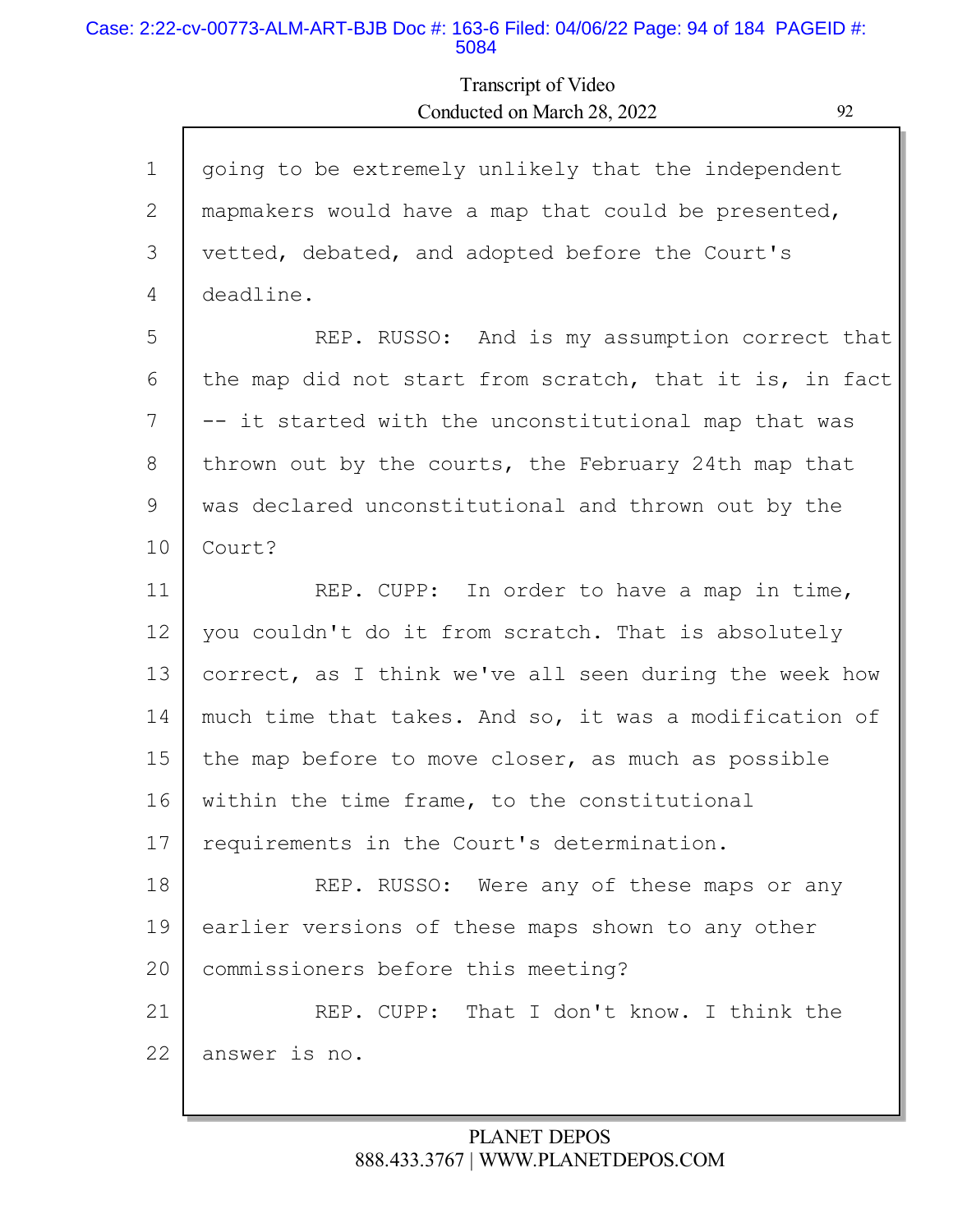### Case: 2:22-cv-00773-ALM-ART-BJB Doc #: 163-6 Filed: 04/06/22 Page: 95 of 184 PAGEID #: 5085

# Transcript of Video Conducted on March 28, 2022 93

| $\mathbf 1$  | REP. RUSSO: Do you have any information                 |
|--------------|---------------------------------------------------------|
| $\mathbf{2}$ | showing the partisan breakdown, competitive districts,  |
| 3            | compactness evaluation, or any other useful metrics     |
| 4            | because all I've received in this handout is population |
| 5            | deviation?                                              |
| 6            | REP. CUPP: Yes. I don't have a list of the              |
| 7            | partisan change with me. I don't know. It's the -- so,  |
| 8            | it has 50 -- 54 -- 54 Republican leaning districts, 45  |
| 9            | Democrat leaning districts.                             |
| 10           | There are still some asymmetrical districts in          |
| 11           | the House map, but they are less than was in the map    |
| 12           | the Commission adopted some time ago. There are still - |
| 13           | - there was one fewer asymmetrical district in the      |
| 14           | Senate map.                                             |
| 15           | REP. RUSSO: So there were 19 that were in the           |
| 16           | last map between 50 and 52 percent in the House maps    |
| 17           | and zero on the Republican between 48 and 50 percent.   |
| 18           | What is that breakdown now?                             |
| 19           | REP. CUPP: It's 17 asymmetrical districts in            |
| 20           | the House map, as you say, down from 19 and seven       |
| 21           | asymmetrical districts in the Senate map, down from     |
| 22           | eight in the prior map.                                 |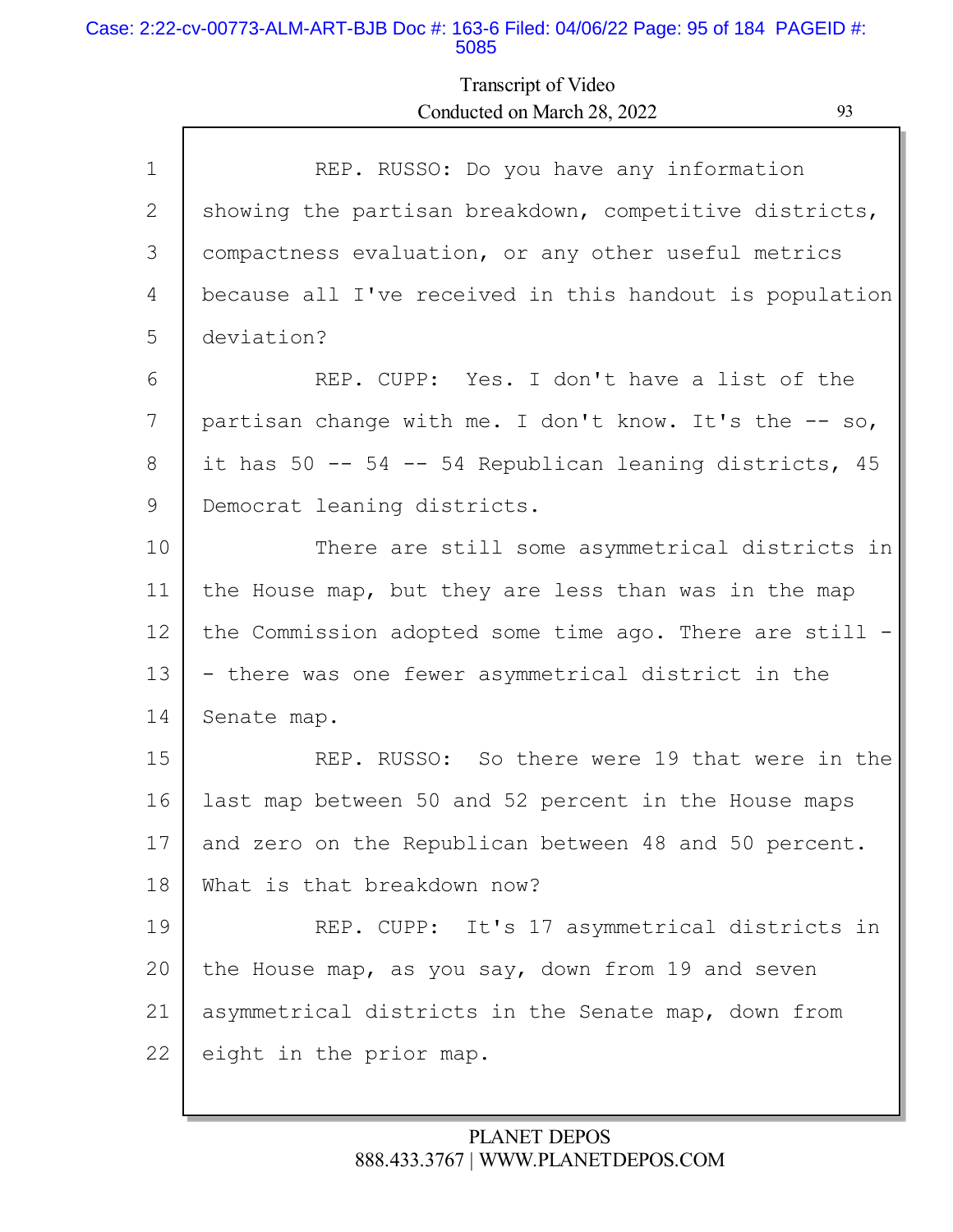### Case: 2:22-cv-00773-ALM-ART-BJB Doc #: 163-6 Filed: 04/06/22 Page: 96 of 184 PAGEID #: 5086

Г

Transcript of Video Conducted on March 28, 2022 94

L

| $\mathbf{1}$ | REP. RUSSO: And still zero for the Republican           |
|--------------|---------------------------------------------------------|
| 2            | in both of those?                                       |
| 3            | REP. CUPP: Pardon?                                      |
| 4            | REP. RUSSO: Still zero from 48 to 50 to --              |
| 5            | zero seats -- Republican seats between 48 and 50        |
| 6            | percent?                                                |
| 7            | REP. CUPP: Yes. That's correct.                         |
| 8            | REP. RUSSO: Okay. And your assessment is that           |
| 9            | this addresses the symmetry concerns by the Supreme     |
| 10           | Court?                                                  |
| 11           | REP. CUPP: This moves closer to it. This is -           |
| 12           | - this is obviously something that was not worked on    |
| 13           | during this period of time as the independent mapmakers |
| 14           | were drawing it, which is what the Supreme Court        |
| 15           | strongly suggested that be done. And so, we did that.   |
| 16           | And so, because there was only a few hours              |
| 17           | left when it became apparent that the other one was not |
| 18           | going to be ready in time, so it didn't move closer to  |
| 19           | that plan. But understand this ten days was consumed    |
| 20           | with the process that we've been going through.         |
| 21           | REP. RUSSO: So as the Supreme Court has                 |
| 22           | indicated, we will take those, quote, unquote,          |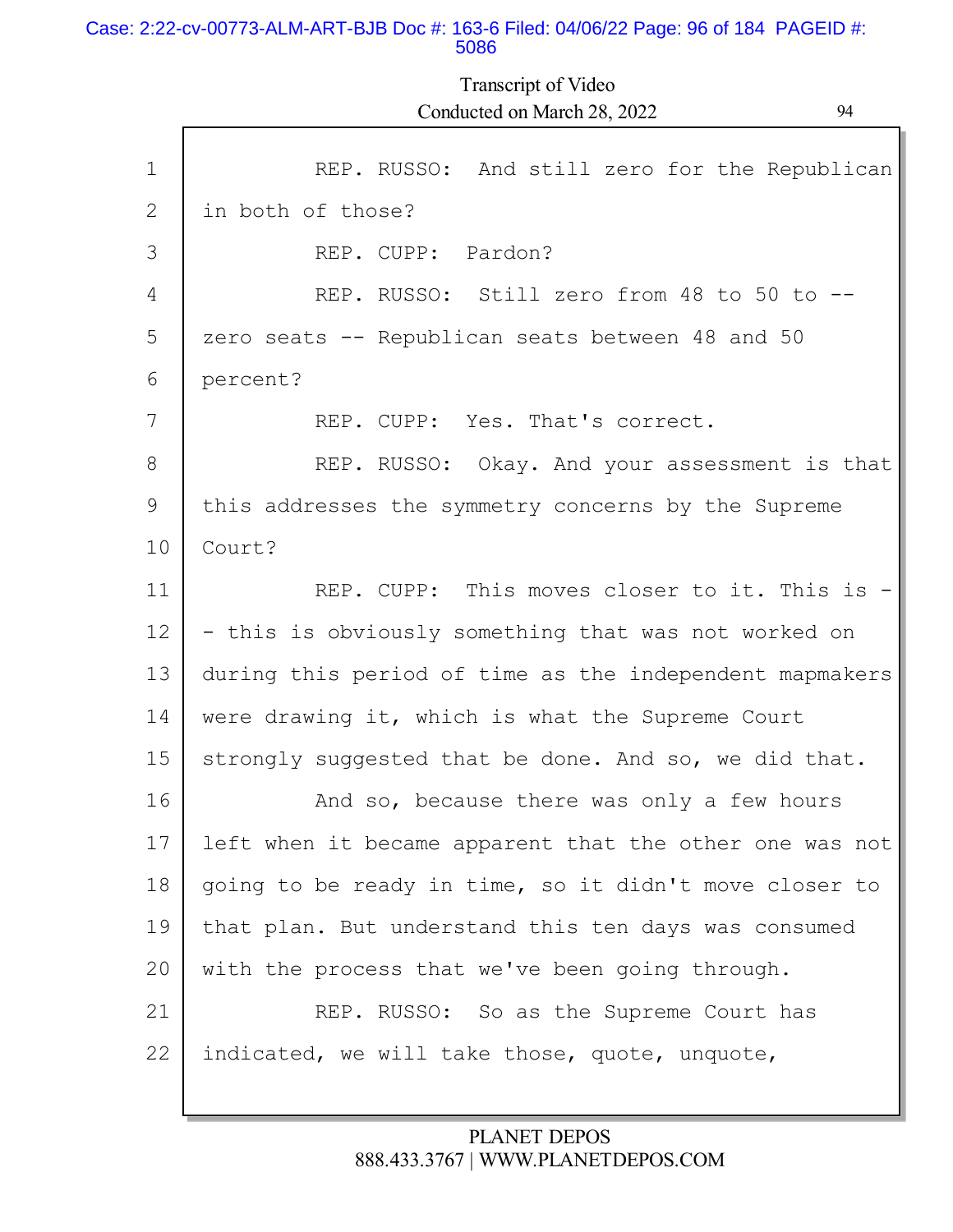### Case: 2:22-cv-00773-ALM-ART-BJB Doc #: 163-6 Filed: 04/06/22 Page: 97 of 184 PAGEID #: 5087

Г

Transcript of Video Conducted on March 28, 2022 95

| $\mathbf 1$ | competitive seats out of the count.                        |
|-------------|------------------------------------------------------------|
| 2           | So we now have a 54 Republican safe seat -- or             |
| 3           | Republican seats and $28 - I'm$ just counting the House    |
| 4           | side at this point $-$ 28 seats that can be considered     |
| 5           | Democrat. Does that meet the proportionality               |
| 6           | requirements 54 to 46 percent?                             |
| 7           | REP. CUPP: The proportionality is 54                       |
| 8           | Republican leaning seats and 45 --                         |
| 9           | REP. RUSSO: 54 percent and 46 percent.                     |
| 10          | REP. CUPP: I didn't. I just know it by seats.              |
| 11          | REP. RUSSO: Okay. So we have 54 Republican                 |
| 12          | seats and now 28 Democratic seats because the Court was    |
| 13          | very clear that you do not count the competitive seats,    |
| 14          | those 17, in the total. So it's $54/28$ . Is that $-$ does |
| 15          | that meet the 54/46 or come close to the proportional      |
| 16          | requirement of the Constitution and the Court's order?     |
| 17          | REP. CUPP: It comes closer. It is the best                 |
| 18          | that can be done in the time that was available under      |
| 19          | the Court's requirement to adopt the plan by March the     |
| 20          | 28th.                                                      |
| 21          | REP. RUSSO: Well, I took a lot of math in                  |
| 22          | college. I would disagree with that. Are you accepting     |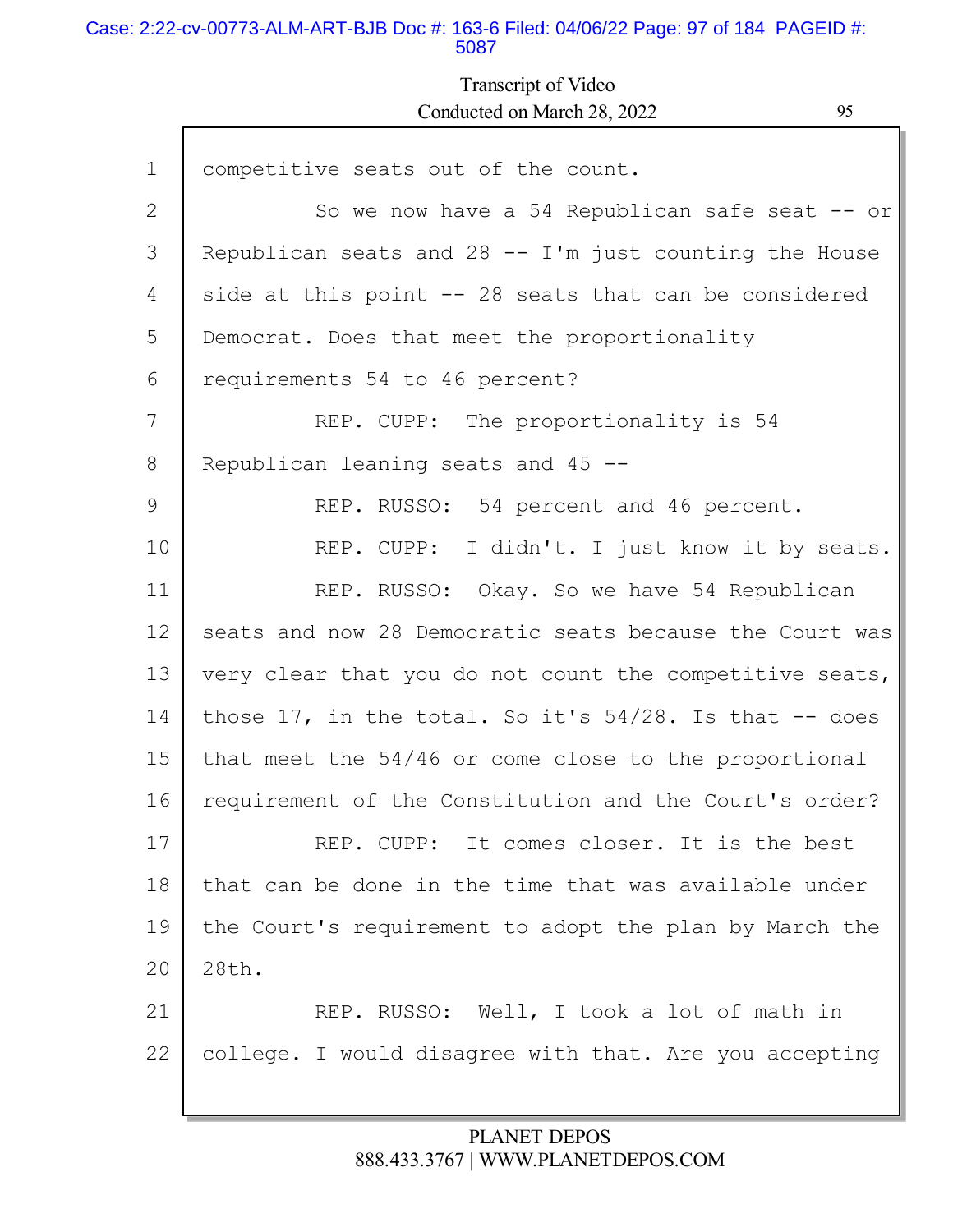### Case: 2:22-cv-00773-ALM-ART-BJB Doc #: 163-6 Filed: 04/06/22 Page: 98 of 184 PAGEID #: 5088

## Transcript of Video Conducted on March 28, 2022 96

| $\mathbf{1}$ | amendments to this map after we've -- the Commission -- |
|--------------|---------------------------------------------------------|
| 2            | all Commission members because this is not a Commission |
| 3            | map.                                                    |
| 4            | The Court has been very clear that the map              |
| 5            | should be -- should come from the Commission and that   |
| 6            | the Commission should be working on this map, again,    |
| 7            | not partisan mapmakers.                                 |
| 8            | Will there be time in this evening to propose           |
| 9            | those amendments, just like we would like to be able to |
| 10           | propose perhaps some changes to Dr. Johnson's map and   |
| 11           | the independent mapmakers?                              |
| 12           | REP. CUPP: I assume. There's nothing that               |
| 13           | prohibits anybody from offering amendments.             |
| 14           | REP. RUSSO: Well, if that's the case, then I            |
| 15           | would suggest that we take a recess so that each        |
| 16           | commissioner has a chance to actually look at this map  |
| 17           | because, to me, this appears to be the same map that's  |
| 18           | already been thrown out by the Court once, with the     |
| 19           | exception of one or two seat changes, and does not meet |
| 20           | the court order or the Constitution.                    |
| 21           | SEN. HUFFMAN: Mr. Co-Chair.                             |
| 22           | SEN. SYKES:<br>Yes.                                     |
|              |                                                         |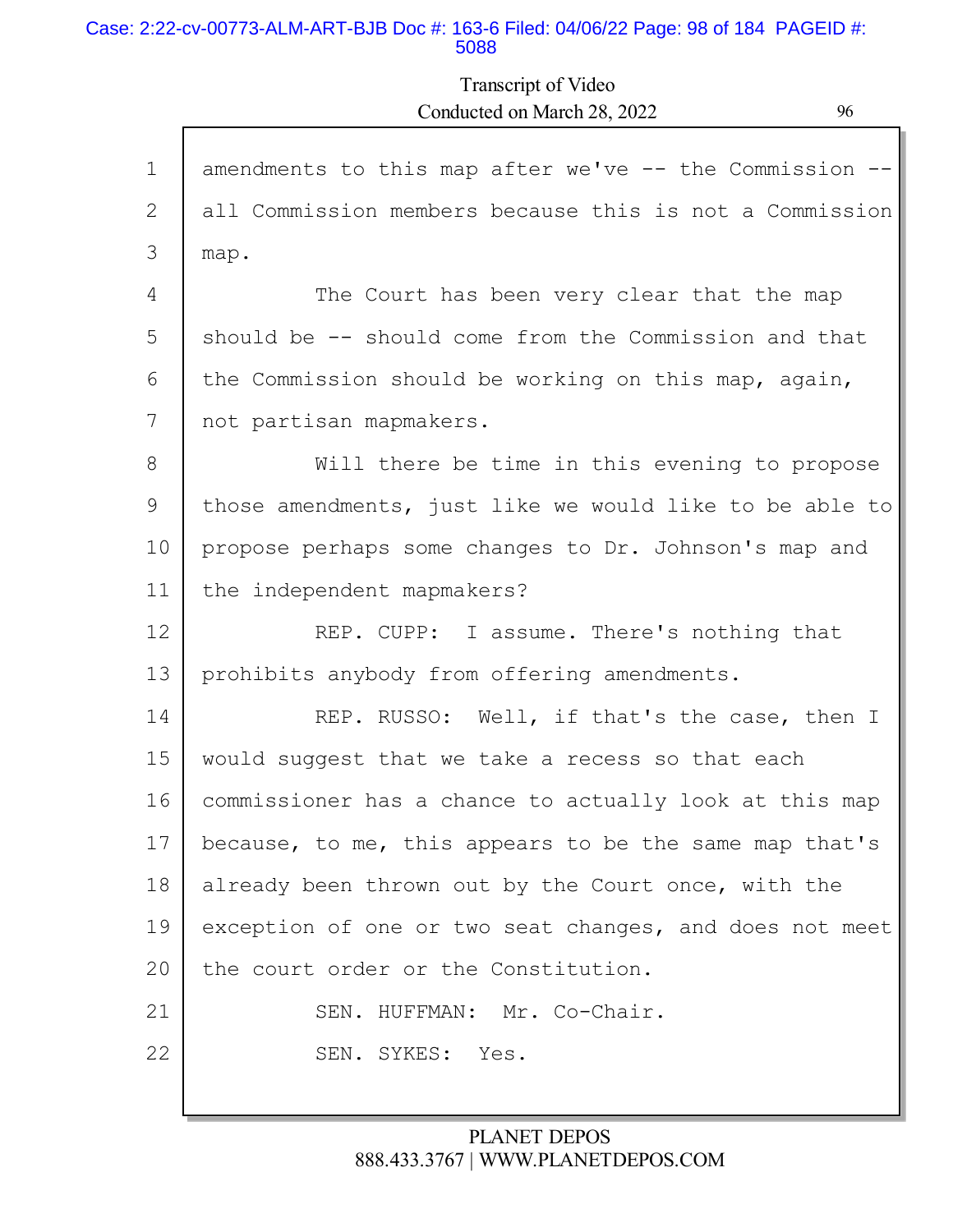#### Case: 2:22-cv-00773-ALM-ART-BJB Doc #: 163-6 Filed: 04/06/22 Page: 99 of 184 PAGEID #: 5089

# Transcript of Video Conducted on March 28, 2022 97

| SEN. HUFFMAN: As I indicated in the timeline            |
|---------------------------------------------------------|
| here, we have to have a set of information to the       |
| secretary of state's office before midnight tonight.    |
| It's going to take about an hour to prepare that, and   |
| the amendments $-$ I don't know what amendments there   |
| are, but as I understand it, these $-$ - this change    |
| that's part of this plan reduces the index for -- the   |
| Republican index out of the asymmetrical area for two   |
| House seats and one Senate seat.                        |
| And I think if we go down the path of                   |
| beginning to take a $-$ recessing and beginning to take |
| amendments, we're going to go well past what            |
| essentially is a 10:30 deadline.                        |
| It's 10:00 now. And I don't you know -- this            |
| is, as I said, a situation that is accumulated over the |
| past 11 or 12 days.                                     |
| So I don't think it's going to help to take a           |
| recess, and at some point, if the Supreme Court doesn't |
| like this and they give us additional time to prepare   |
| some other map, then we do that.                        |
| SEN. SYKES: If you are -- Senator Huffman, if           |
| you are willing to accept this proposal that we're just |
|                                                         |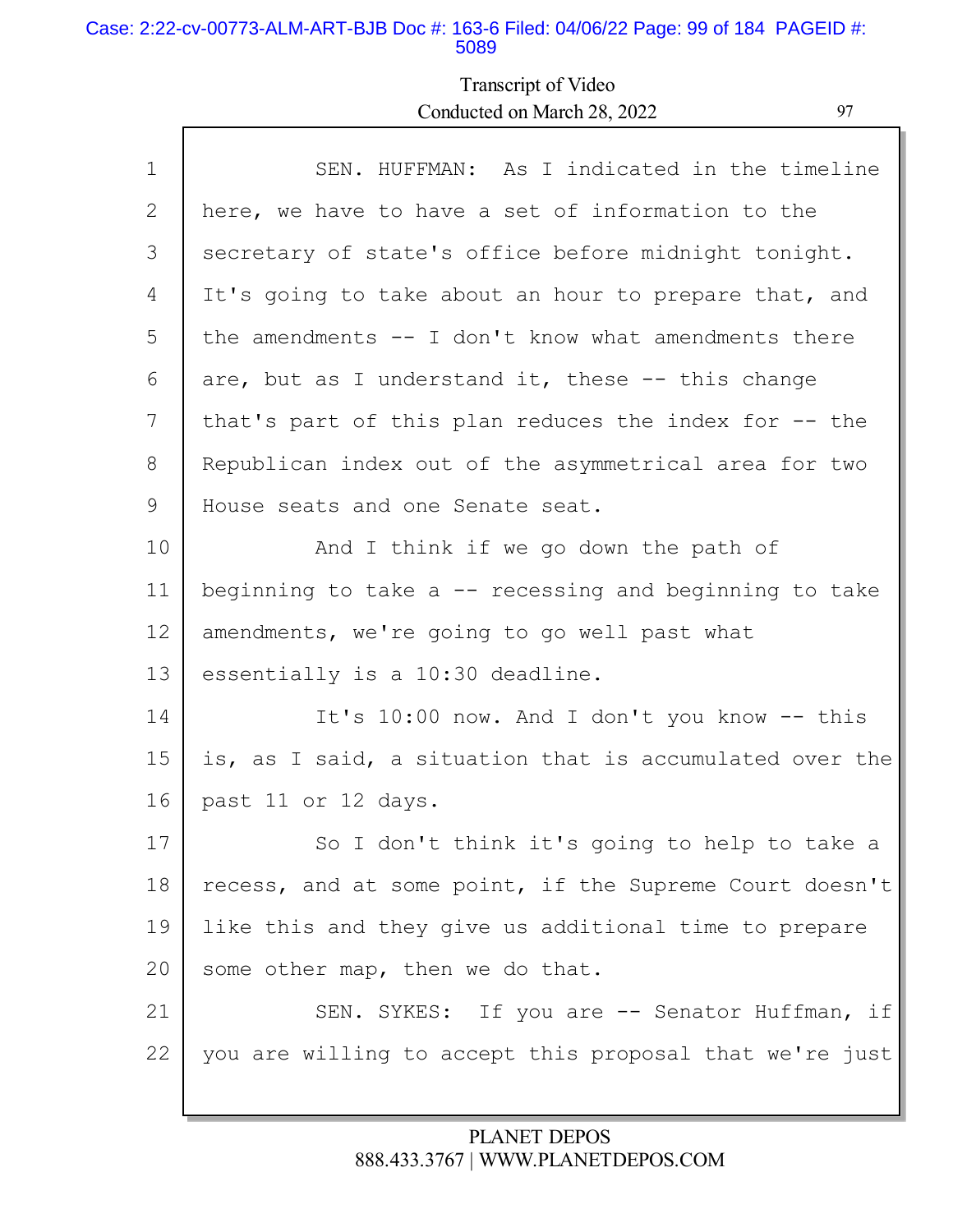### Case: 2:22-cv-00773-ALM-ART-BJB Doc #: 163-6 Filed: 04/06/22 Page: 100 of 184 PAGEID #: 5090

Г

## Transcript of Video Conducted on March 28, 2022 98

L

| $\mathbf{1}$ | now looking at and haven't had a chance to have any     |
|--------------|---------------------------------------------------------|
| 2            | input on it, if you're willing to do that, why wouldn't |
| 3            | you be willing to work with us to complete the map that |
| 4            | we've been working on for the last 12 days to try to    |
| 5            | comply and make sure we comply with the court order?    |
| 6            | SEN. HUFFMAN: Because based on what the                 |
| 7            | mapmaker has told us, the Commission mapmaker has told  |
| 8            | us, he not only has to go back and begin reworking the  |
| 9            | House map, he has not yet presented us a Senate map at  |
| 10           | all.                                                    |
| 11           | There is no Senate map, and that is $-$ and of          |
| 12           | course, also has indicated there are amendments to that |
| 13           | map that Commissioners have -- Commissioner Faber in    |
| 14           | particular has indicated and he said, I'm not going to  |
| 15           | be able to do that by midnight. So he's told us he      |
| 16           | can't do that by --                                     |
| 17           | SEN. SYKES: And that's the point that I'm               |
| 18           | trying to make.                                         |
| 19           | SEN. HUFFMAN: Well, if I could finish, he's             |
| 20           | indicated he can't do that. So we've been working with  |
| 21           | him. You've been working with him. We've given these    |
|              |                                                         |
| 22           | folks -- and again, I think they've done an excellent   |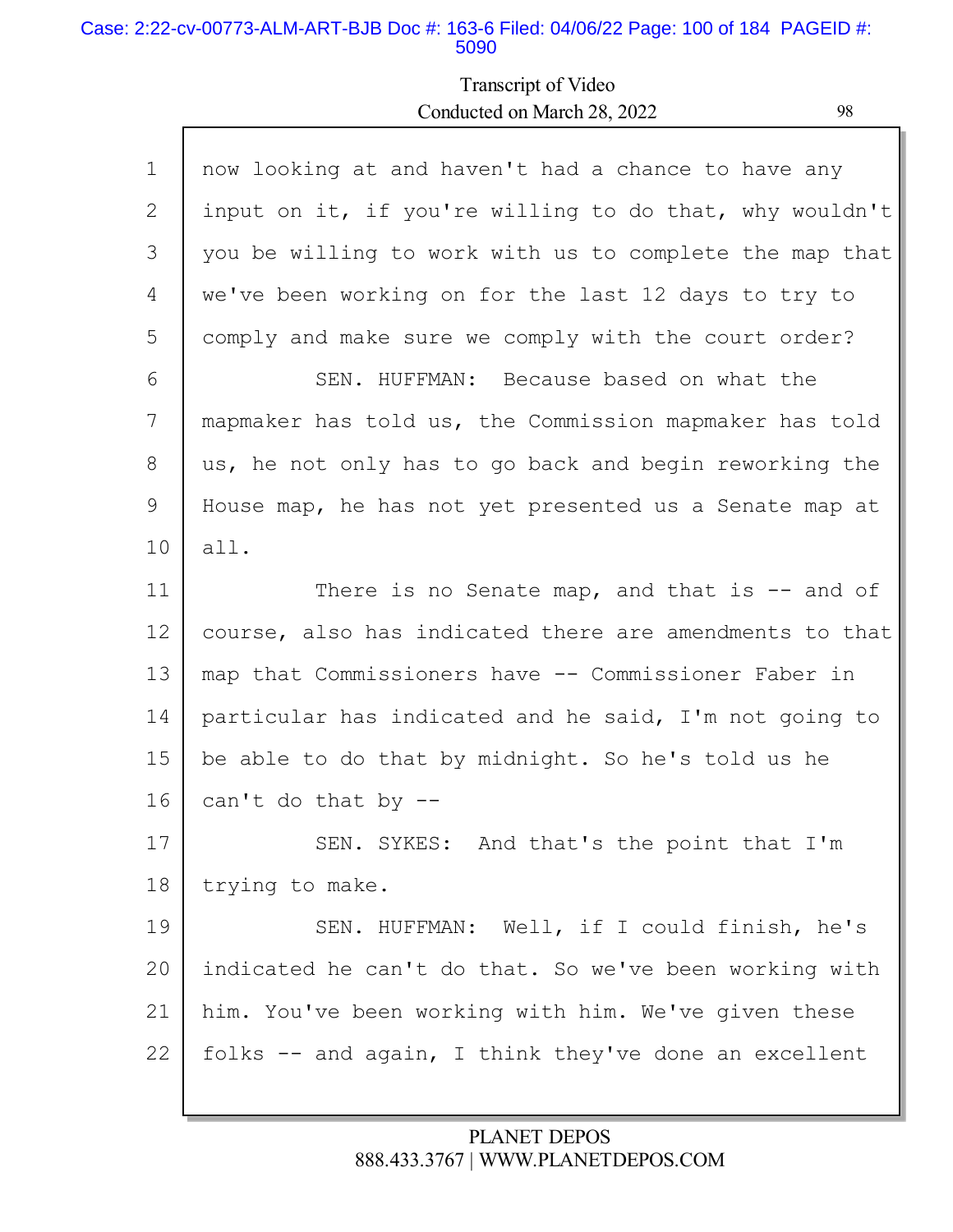#### Case: 2:22-cv-00773-ALM-ART-BJB Doc #: 163-6 Filed: 04/06/22 Page: 101 of 184 PAGEID #: 5091

Transcript of Video Conducted on March 28, 2022 99

| $\mathbf 1$ | job in the very short time that they've had to work on  |
|-------------|---------------------------------------------------------|
| 2           | this.                                                   |
| 3           | REP. RUSSO: Mr. Co-Chair.                               |
| 4           | SEN. SYKES: Leader Russo.                               |
| 5           | REP. RUSSO: So that I'm clear, so, you are              |
| 6           | asking us as a Commission to vote on a map that clearly |
| 7           | violates the court order and the Constitution as        |
| 8           | interpreted through the court order because you don't   |
| 9           | want to give a mapmaker $-$ our independent mapmaker,   |
| 10          | the Commission's mapmaker the additional time to do the |
| 11          | work.                                                   |
| 12          | Frankly, I'd rather be here for a couple of             |
| 13          | hours longer than to have to come back and go through   |
| 14          | this process again because, again, this map has been    |
| 15          | declared as non-constitutional or unconstitutional and  |
| 16          | has been thrown out by the court.                       |
| 17          | This absolutely -- what we see before us and            |
| 18          | the process that this has been presented absolutely     |
| 19          | does not meet the requirements of the court order. And  |
| 20          | you'd rather us vote on that than have a couple more    |
| 21          | hours to get this right and not have to be here again.  |
| 22          | SEN. SYKES: Any additional questions or                 |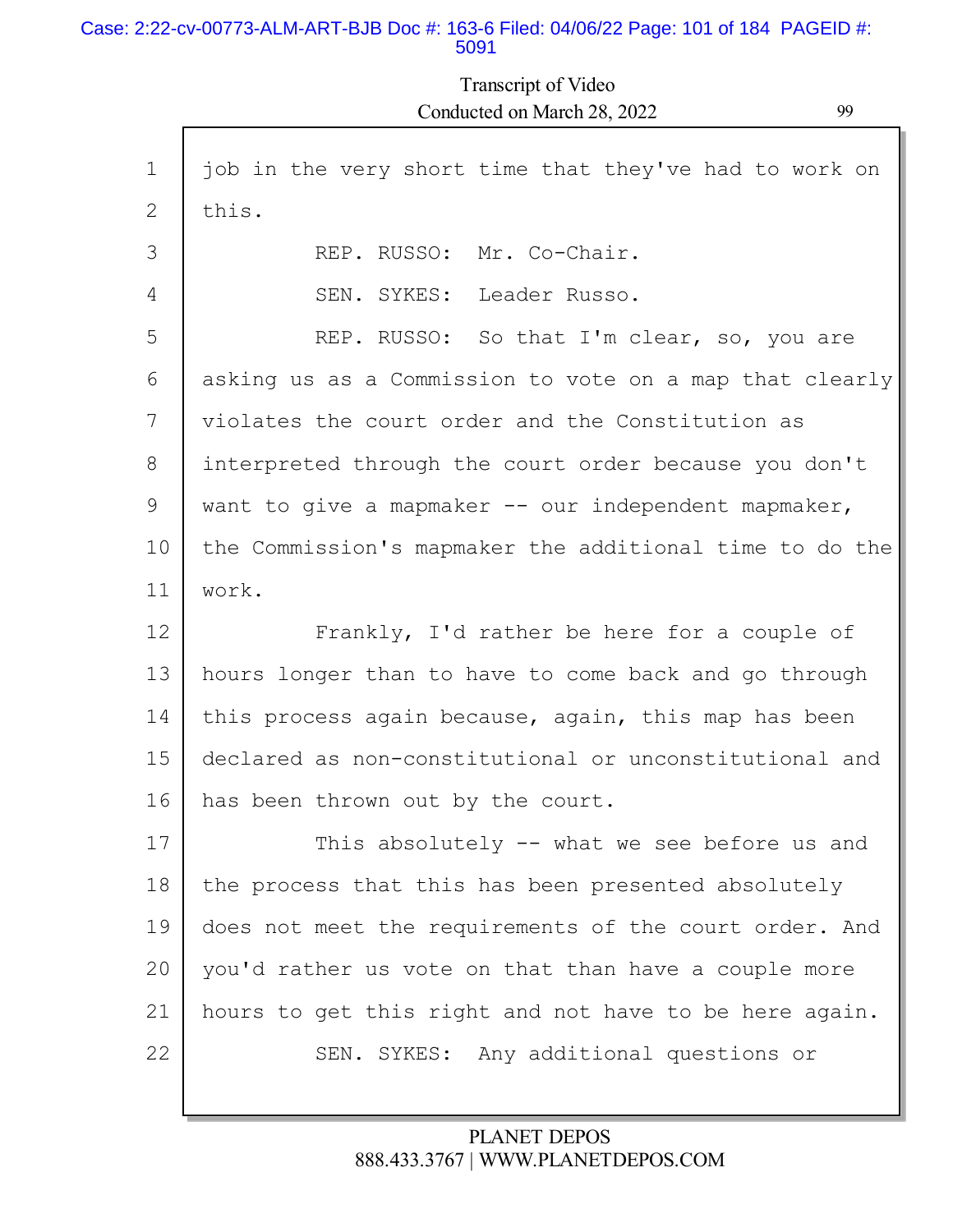### Case: 2:22-cv-00773-ALM-ART-BJB Doc #: 163-6 Filed: 04/06/22 Page: 102 of 184 PAGEID #: 5092

# Transcript of Video Conducted on March 28, 2022 100

| REP. RUSSO: I would like for each of the                |
|---------------------------------------------------------|
| commissioners to state if they have received this map   |
| before this commission meeting, and if so, when and     |
| when they knew that this was going to be the plan, that |
| we were going to deviate from having an independent     |
| mapmaker and have partisan mapmakers do a, quote,       |
|                                                         |
| I knew it before we broke that this was the             |
| plan, and I've just now seen the Republican map.        |
| SEN. SYKES: This is the first time I've seen            |
|                                                         |
| Are there other commissioners that would like           |
|                                                         |
| SEN. FABER: Mr. Chairman, first of all, I               |
| would just -- I'm happy to answer Leader Russo's        |
| questions, but she knows it's an improper question to   |
| ask other commissioners or other people on the dais.    |
| I didn't see this before we got here tonight.           |
| The first time we heard something about this was when   |
|                                                         |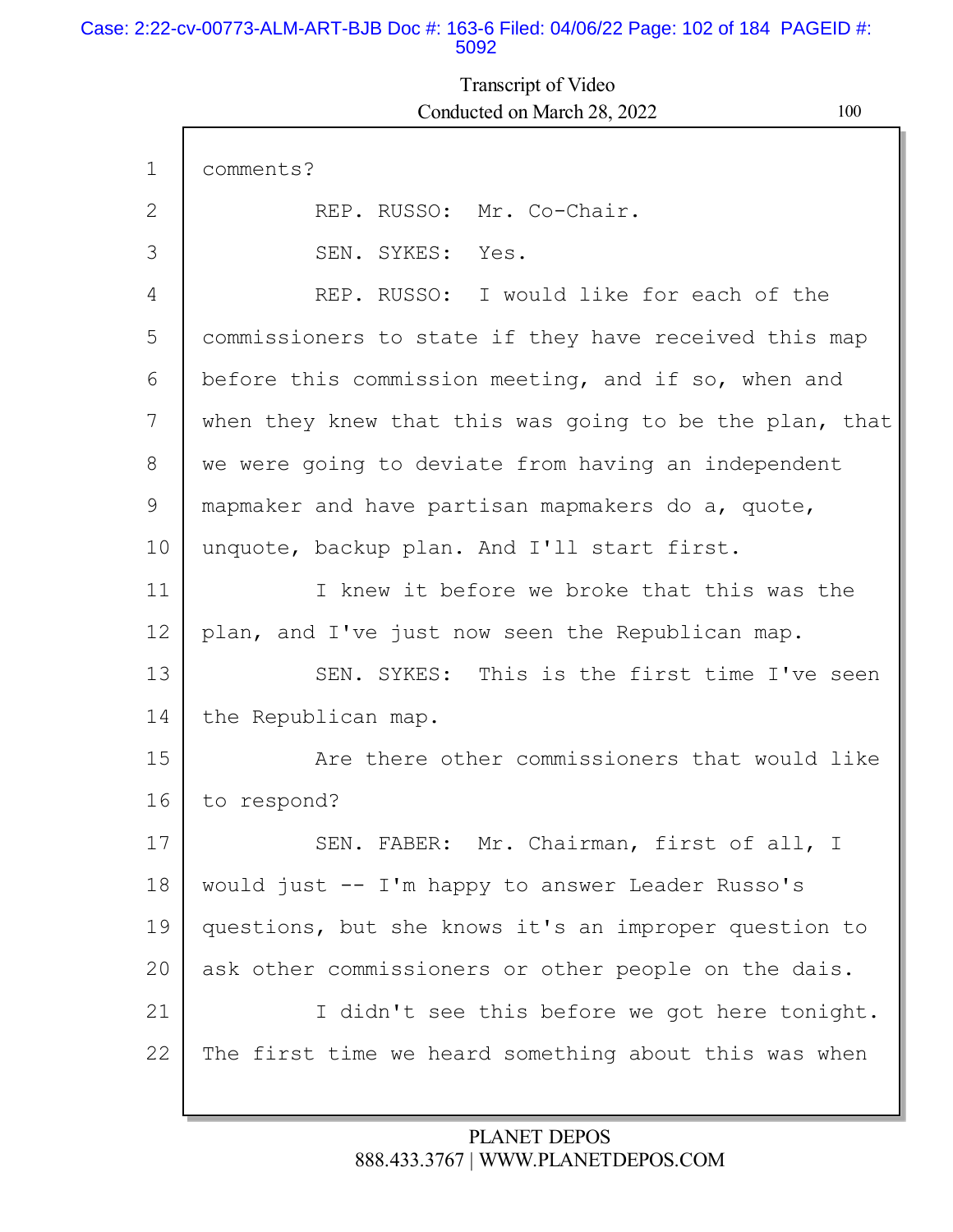### Case: 2:22-cv-00773-ALM-ART-BJB Doc #: 163-6 Filed: 04/06/22 Page: 103 of 184 PAGEID #: 5093

Г

## Transcript of Video Conducted on March 28, 2022 101

Ъ

| $\mathbf 1$ | the motion was offered to start this process earlier    |
|-------------|---------------------------------------------------------|
| 2           | today and the process of drawing maps.                  |
| 3           | And as you know and Leader Russo knows, me and          |
| 4           | my staff were working on trying to figure out           |
| 5           | amendments to the existing maps being drawn by the map  |
| 6           | drawers. But I do want to emphasize one other thing.    |
| 7           | As I've said from the beginning of this                 |
| 8           | process with the independent map drawers, the           |
| 9           | independent map drawers are essentially our Scribner's. |
| 10          | They are to take instruction from us and draw -- and we |
| 11          | are the ones who under the Supreme Court order are to   |
| 12          | draw the maps.                                          |
| 13          | I think it's impossible for us to do that if            |
| 14          | we haven't even seen the completed maps that have been  |
| 15          | proposed as compromise or collective maps. And          |
| 16          | certainly, we need to have opportunities to make        |
| 17          | amendments.                                             |
| 18          | I presented my proposed amendments to the map           |
| 19          | -- to the map drawers and to the Democrat caucus        |
| 20          | members earlier.                                        |
| 21          | And as the Democrat caucus members, and I               |
| 22          | believe my Republican colleagues on this panel know, my |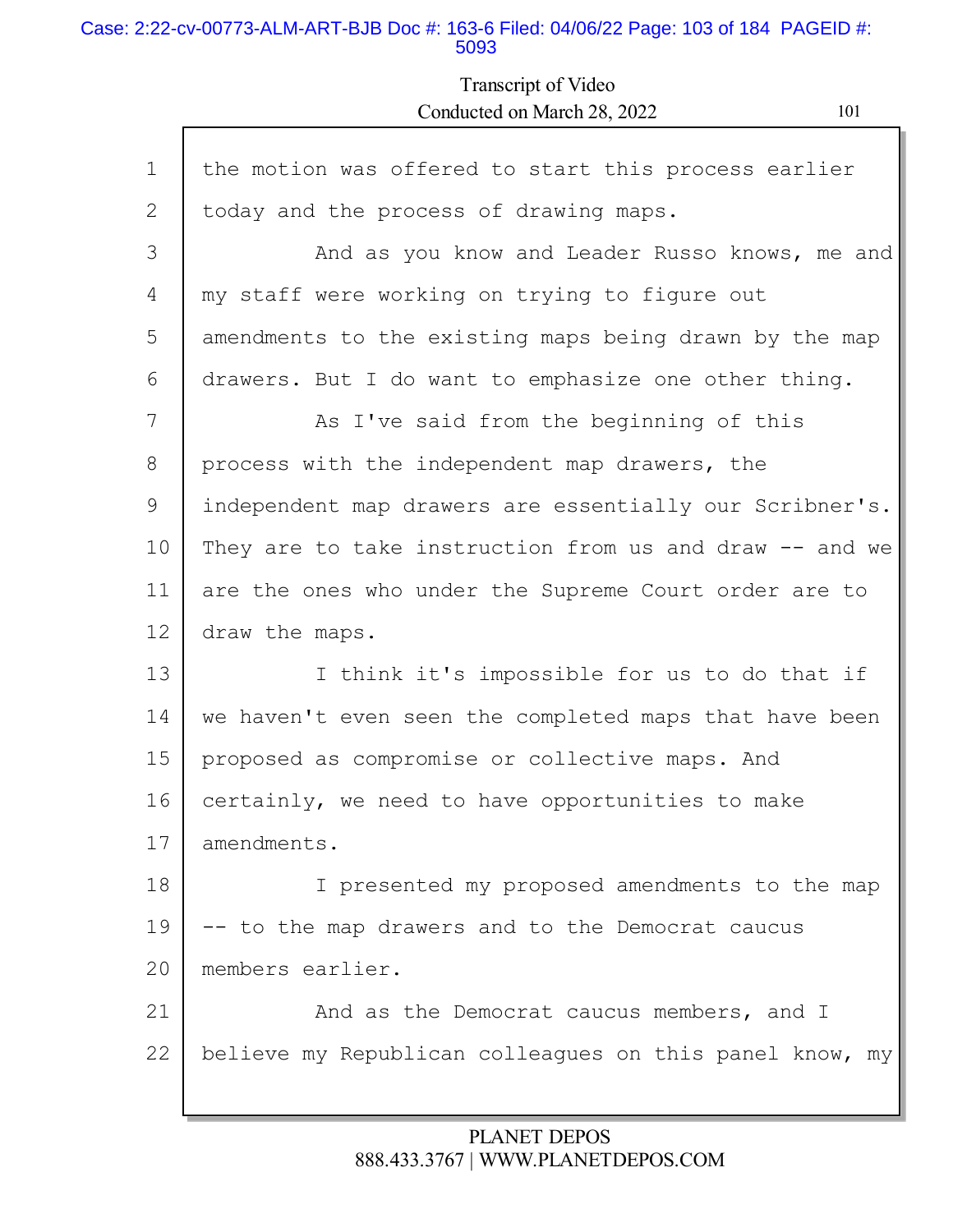#### Case: 2:22-cv-00773-ALM-ART-BJB Doc #: 163-6 Filed: 04/06/22 Page: 104 of 184 PAGEID #: 5094

Г

## Transcript of Video Conducted on March 28, 2022 102

ъ

| $\mathbf{1}$ | staff have -- and contrary to your statement earlier    |
|--------------|---------------------------------------------------------|
| 2            | today, Mr. Co-Chair, my staff have been participating   |
| 3            | throughout the day in -- with the map drawing room and  |
| 4            | offering suggestions and working.                       |
| 5            | And so, I take a little bit of umbrage when             |
| 6            | you say Republicans haven't been participating today in |
| 7            | the map drawing process.                                |
| 8            | The other side of this from this issue to me            |
| 9            | is whether or not we're going to have a map drawer map. |
| 10           | I'm happy to take a look. I've got amendments. I've got |
| 11           | issues I want to discuss on the map drawer map.         |
| 12           | And frankly, if we're going to have a                   |
|              |                                                         |
| 13           | discussion on the newly proposed back up, I think,      |
| 14           | parachute map, as it was called earlier today, I'd like |
| 15           | to see the partisan breakdowns and some issues in that  |
| 16           | map as well.                                            |
| 17           | But having said that, that would be my answer           |
| 18           | to Leader Russo's question that I would arque is not    |
| 19           | something that I'm used to having asked by other        |
| 20           | commissioners at hearings of the legislature or         |
| 21           | legislative bodies.                                     |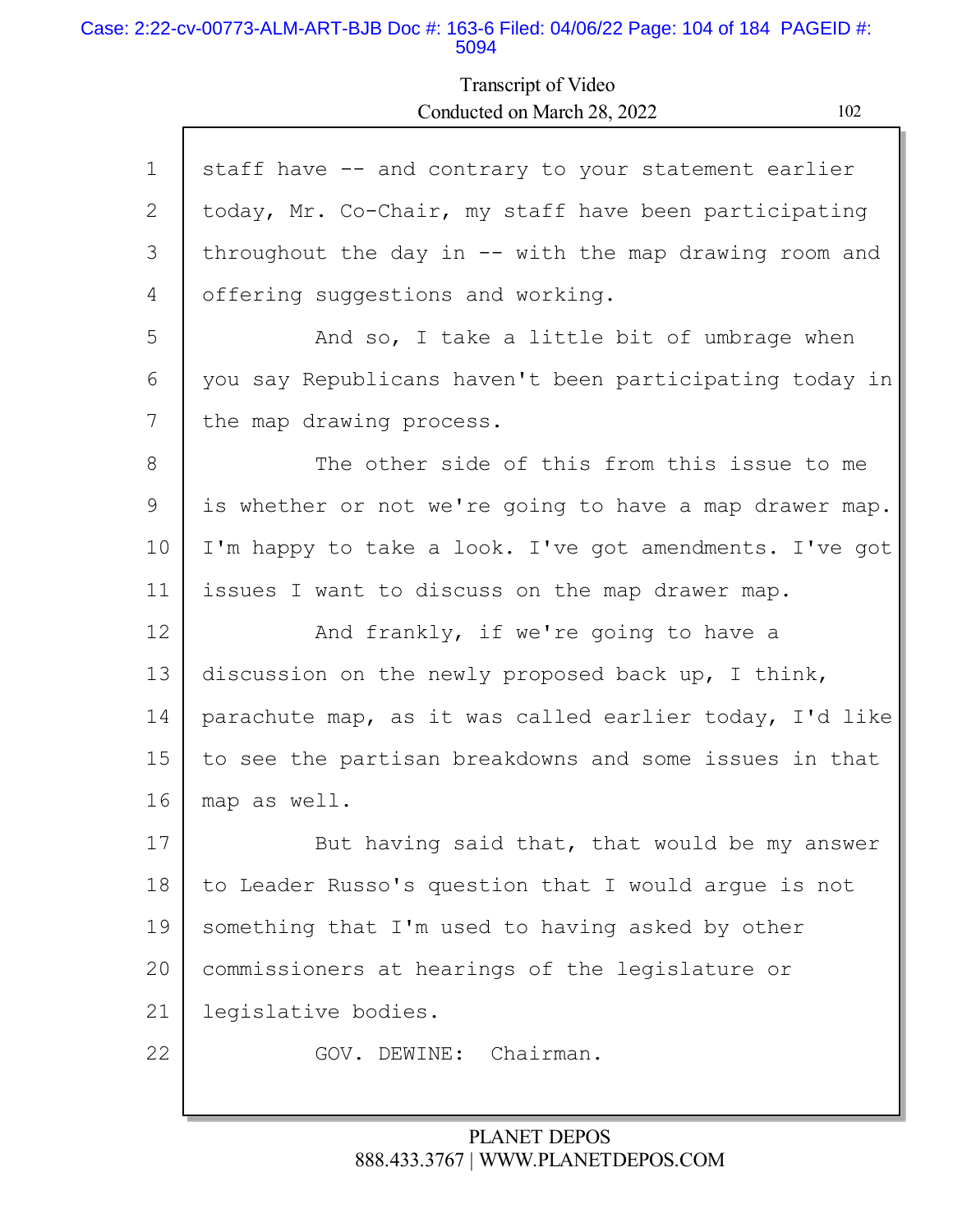### Case: 2:22-cv-00773-ALM-ART-BJB Doc #: 163-6 Filed: 04/06/22 Page: 105 of 184 PAGEID #: 5095

## Transcript of Video Conducted on March 28, 2022 103

| $\mathbf{1}$ | SEN. SYKES: Yes.                                        |
|--------------|---------------------------------------------------------|
| 2            | GOV. DEWINE: I just saw the map the same time           |
|              |                                                         |
| 3            | it was passed out, and I heard discussion about the     |
| 4            | plan earlier today at the same time.                    |
| 5            | SEN. SYKES: Well, yes.                                  |
| 6            | MR. LAROSE: Mr. Co-Chair, I saw this map when           |
| 7            | it was passed out a few moments ago by the members of   |
| 8            | the staff. I will say that I was, like all of us,       |
| 9            | willing to give this process the best effort that we    |
| 10           | could. And we have.                                     |
| 11           | I think the Court set a timeline that was not           |
| 12           | attainable and changed the rules on what we should even |
| 13           | do as a Commission with novel concepts like symmetry    |
| 14           | and all these kinds of things.                          |
| 15           | But we've given it a good try here. I think             |
| 16           | that, as I said earlier, it would have been             |
| 17           | irresponsible of us to not have a plan B. And so, it    |
| 18           | appears that we have this Plan B, as it also appears    |
| 19           | that the independent mapmaker effort is not going to be |
| 20           | completed by the midnight deadline that we have to      |
| 21           | meet.                                                   |
| 22           | SEN. SYKES: I still would ask the Commission,           |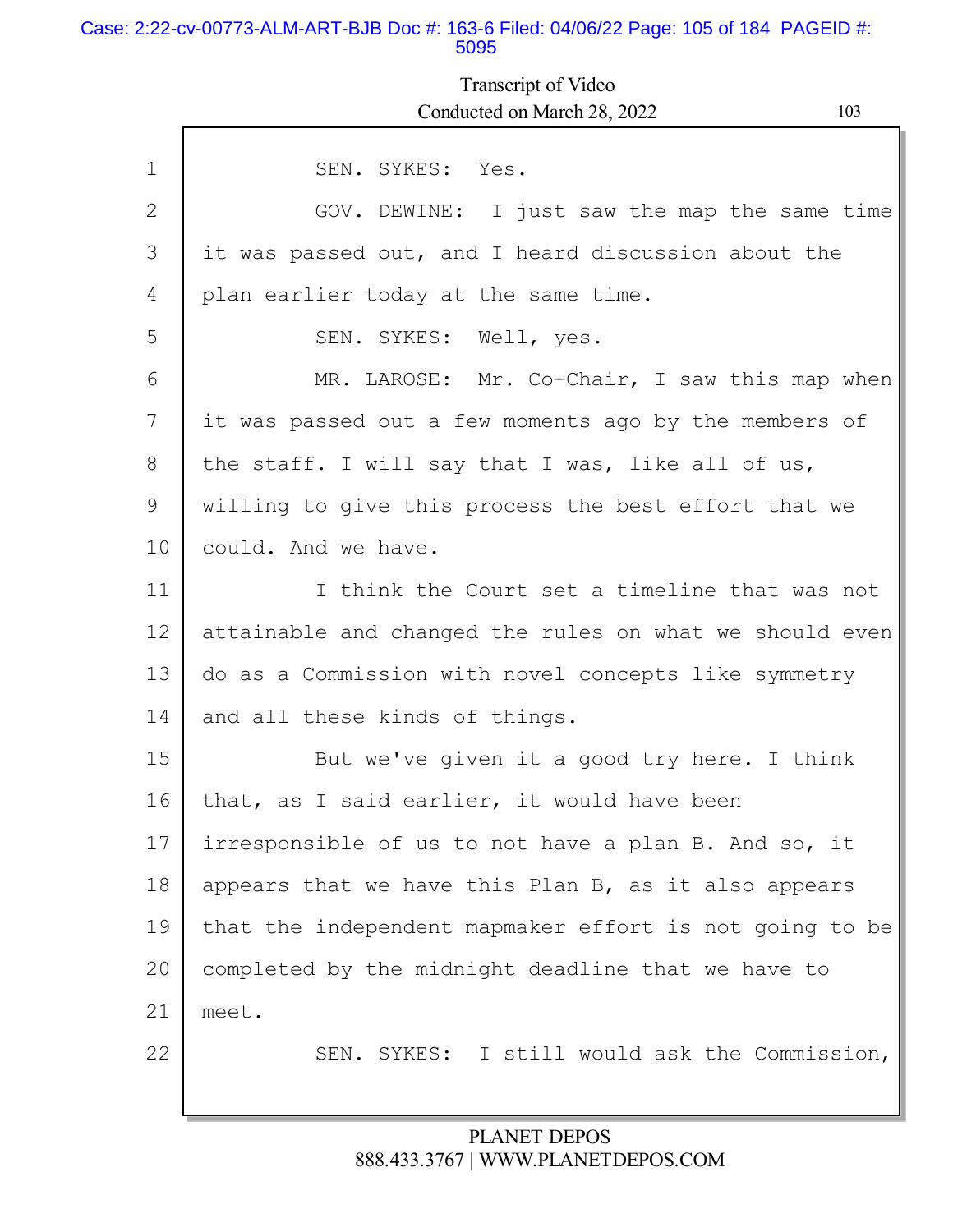#### Case: 2:22-cv-00773-ALM-ART-BJB Doc #: 163-6 Filed: 04/06/22 Page: 106 of 184 PAGEID #: 5096

Г

## Transcript of Video Conducted on March 28, 2022 104

ъ

| $\mathbf{1}$ | as I indicated in a $-$ before recess, that we ask the  |
|--------------|---------------------------------------------------------|
| 2            | Commission's lawyer to prepare an emergency motion      |
| 3            | asking the Court for an extension of 12 hours.          |
| 4            | I think it's appropriate at this time. In               |
| 5            | previous submittals with -- and trying to comply with   |
| 6            | the court order, this commission had decided not to     |
| 7            | take any action at all.                                 |
| 8            | And the Court was -- had threatened contempt            |
| 9            | charges against the members of the Commission. And so I |
| 10           | don't think it's out of order at all to consider making |
| 11           | a request for an extension of 12 hours.                 |
| 12           | SEN. CUPP: Mr. Co-Chair, I think the Court              |
| 13           | was pretty clear. Paragraph 47 of their opinion said no |
| 14           | requests or stipulations for extension of time shall be |
| 15           | filed, and the clerk of this Court shall refuse to file |
| 16           | any requests or stipulations for extension of time. I   |
| 17           | don't -- I don't know how much clearer the Court could  |
| 18           | be.                                                     |
| 19           | REP. RUSSO: Mr. Co-Chair.                               |
| 20           | SYKES:<br>SEN.<br>Yes.                                  |
| 21           | REP. RUSSO: To be clear, that was about the             |
| 22           | objections of the petitioners, not the commissioners    |
|              |                                                         |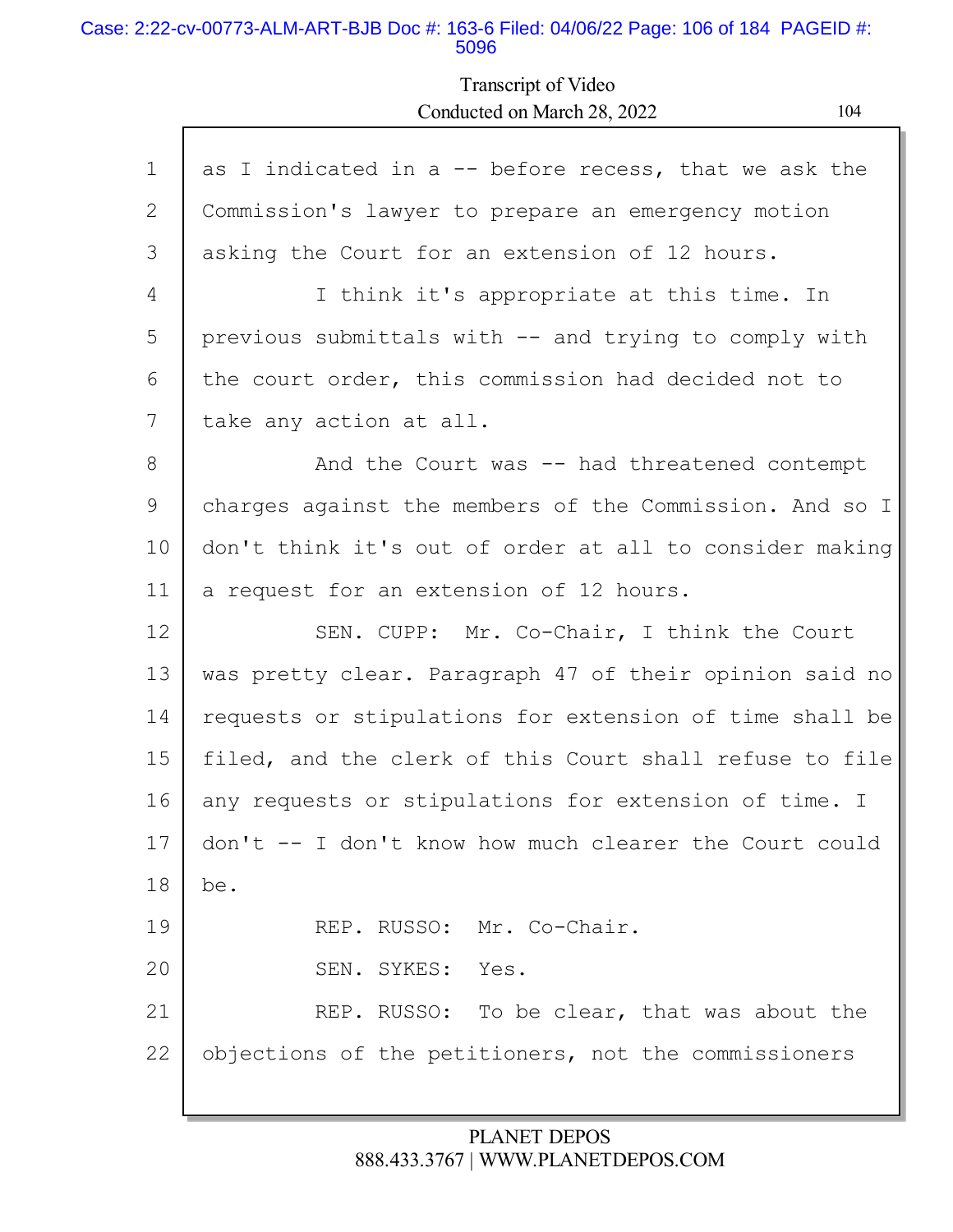### Case: 2:22-cv-00773-ALM-ART-BJB Doc #: 163-6 Filed: 04/06/22 Page: 107 of 184 PAGEID #: 5097

Transcript of Video Conducted on March 28, 2022 105

| $\mathbf 1$ | and the commissioners' work. I think that the Court has    |
|-------------|------------------------------------------------------------|
| 2           | been very clear that they want us to complete this work    |
| 3           | and do it, and produce the best map possible.              |
| 4           | I strongly believe that we need to allow Mr.               |
| 5           | Johnson -- again, at this point, we're less than 30        |
| 6           | minutes for him to finish, so that we can also see his     |
| 7           | map. At the very least, we should take a break.            |
| 8           | And at least $-$ because what I'm hearing, from            |
| 9           | at least the majority of the commissioners -- that no      |
| 10          | one has really seen these maps before. We are now being    |
| 11          | asked to vote on them. To at least look at the partisan    |
| 12          | issue, to look at the asymmetry issues.                    |
| 13          | Essentially, we're being asked, as a                       |
| 14          | Commission, to vote on a map that no one knows anything    |
| 15          | about, except that it is the third map, essentially,       |
| 16          | that was already tossed out by the Supreme Court $-$ - the |
| 17          | Ohio Supreme Court.                                        |
| 18          | And I think, frankly, taking an additional 30              |
| 19          | minutes of a recess to look over that, and also to hear    |
| 20          | from Dr. Johnson -- has he finished? And be able to        |
| 21          | look at his map, in comparison, is completely              |
| 22          | appropriate.                                               |
|             |                                                            |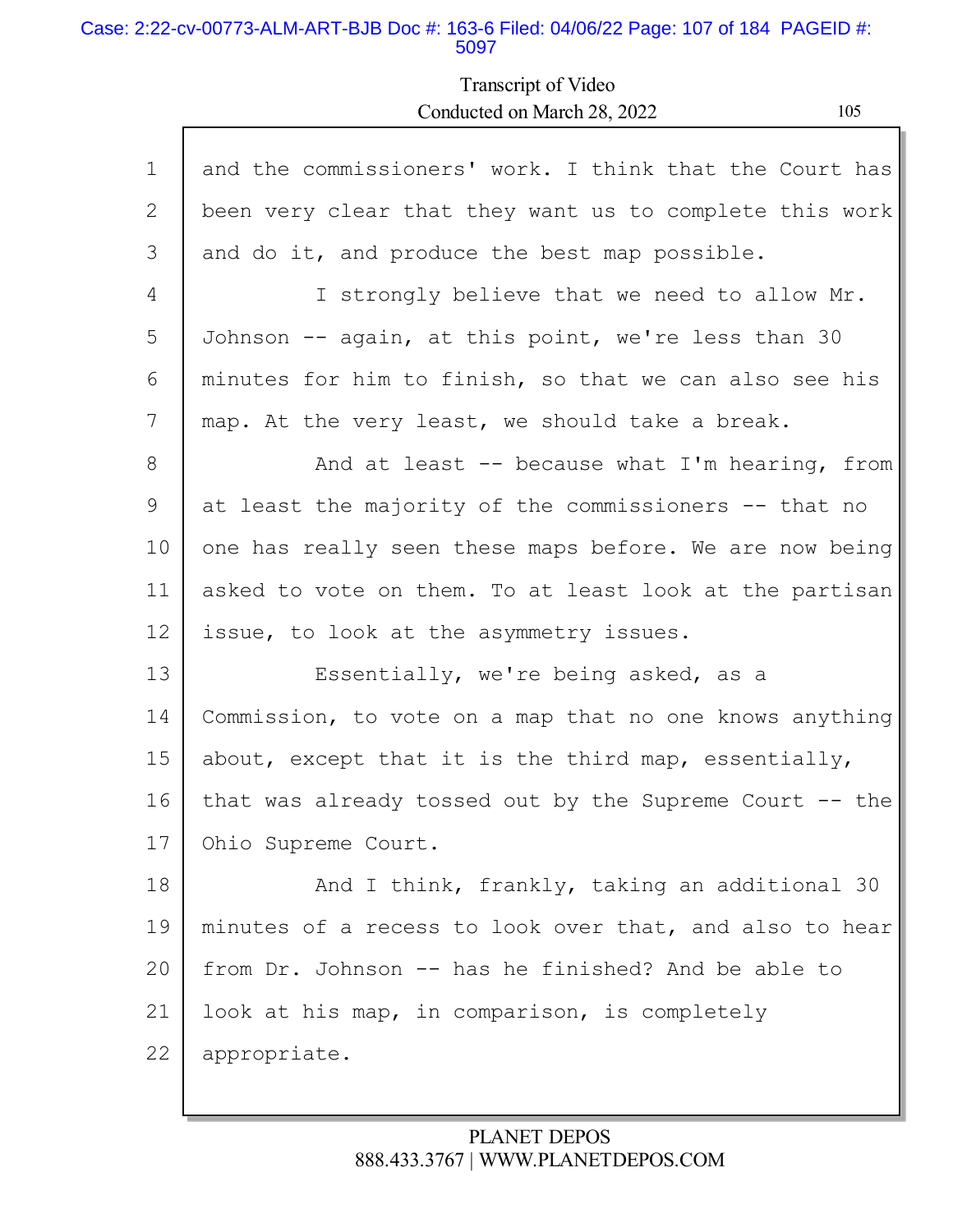### Case: 2:22-cv-00773-ALM-ART-BJB Doc #: 163-6 Filed: 04/06/22 Page: 108 of 184 PAGEID #: 5098

Г

## Transcript of Video Conducted on March 28, 2022 106

| $\mathbf 1$     | SEN. SYKES: In this process, you know, at               |
|-----------------|---------------------------------------------------------|
| 2               | some point, you just get tired of being mistreated, you |
| 3               | know? You know -- again, it's not just us, you know,    |
| 4               | the commissioners -- it's the people of the state.      |
| 5               | You know, so many times we have been, you know          |
| 6               | -- it has been submitted to us -- amendments and bills  |
| 7               | and provisions -- that we have very little time to      |
| 8               | contemplate. In this process, the Court has tried to    |
| 9               | make sure -- to ensure that we would have a different   |
| 10              | process this time, that -- that would prevent here, in  |
| 11              | the last minute, the last few hours, that the majority, |
| 12 <sup>°</sup> | or anyone, could just submit something to us that we    |
| 13              | hadn't had a chance to digest, hadn't had a chance to   |
| 14              | review, and be expected to take a vote on.              |
| 15              | And here we are again, doing the same thing,            |
| 16              | even though the Court has gone out of his way to        |
| 17              | specify how to prevent us from getting in this          |
| 18              | situation again. And you have just hijacked that whole  |
| 19              | process in trying to force feed us with, again, this    |
| 20              | same disrespect for the public's interest. [applause]   |
| 21              | REP. RUSSO: Mr. Co-Chair, I move that we take           |
| 22              | a 30-minute recess so that Commission members can at    |
|                 |                                                         |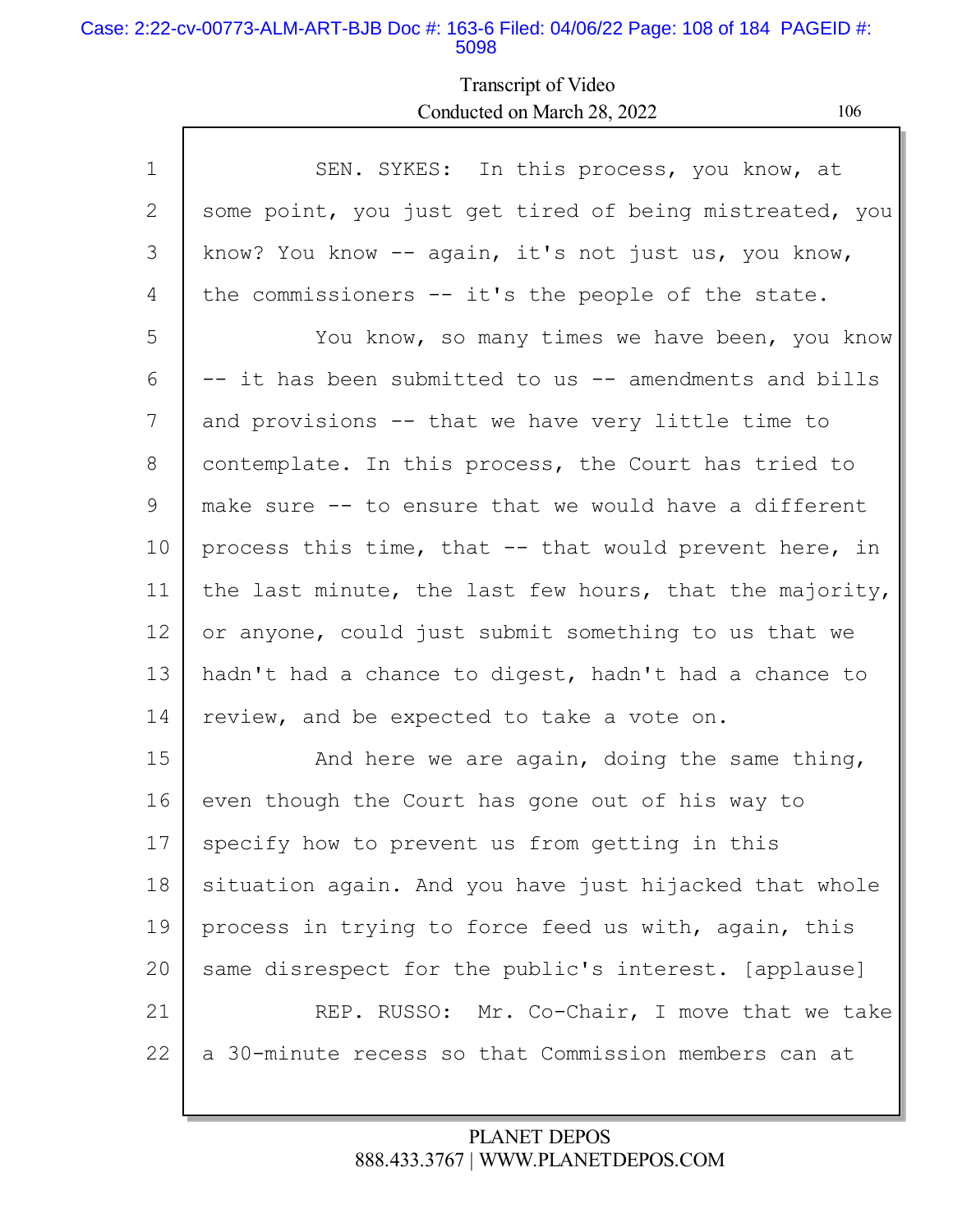#### Case: 2:22-cv-00773-ALM-ART-BJB Doc #: 163-6 Filed: 04/06/22 Page: 109 of 184 PAGEID #: 5099

Transcript of Video Conducted on March 28, 2022 107

| $\mathbf 1$ | least evaluate the data from the maps that have been    |
|-------------|---------------------------------------------------------|
| 2           | presented before us. And we hear from Dr. Johnson if he |
| 3           | is, in fact, complete with the map -- the independent   |
| 4           | mapmaking process.                                      |
| 5           | SEN. HUFFMAN: Object. Mr. --                            |
| 6           | SEN. SYKES: Motion on the floor.                        |
| 7           | SEN. HUFFMAN: Yeah. There's currently a                 |
| 8           | motion on the floor.                                    |
| 9           | SEN. SYKES: Current motion on the floor. And            |
| 10          | with the -- would you allow this recess to be           |
| 11          | considered before --?                                   |
| 12          | SEN. HUFFMAN: I object to the motion.                   |
| 13          | SEN. SYKES: You object.                                 |
| 14          | SEN. HUFFMAN: There's a motion on the floor             |
| 15          | right now.                                              |
| 16          | UNKNOWN:<br>$W$ ow.                                     |
| 17          | SEN. SYKES: Are there any additional                    |
| 18          | questions?                                              |
| 19          | REP. RUSSO: Mr. Co-Chair, I'm going to make             |
| 20          | one more motion. I move that we -- the Commission       |
| 21          | directs Eric Clark [ph], who is the Commission's        |
| 22          | attorney with the attorney general's office, to prepare |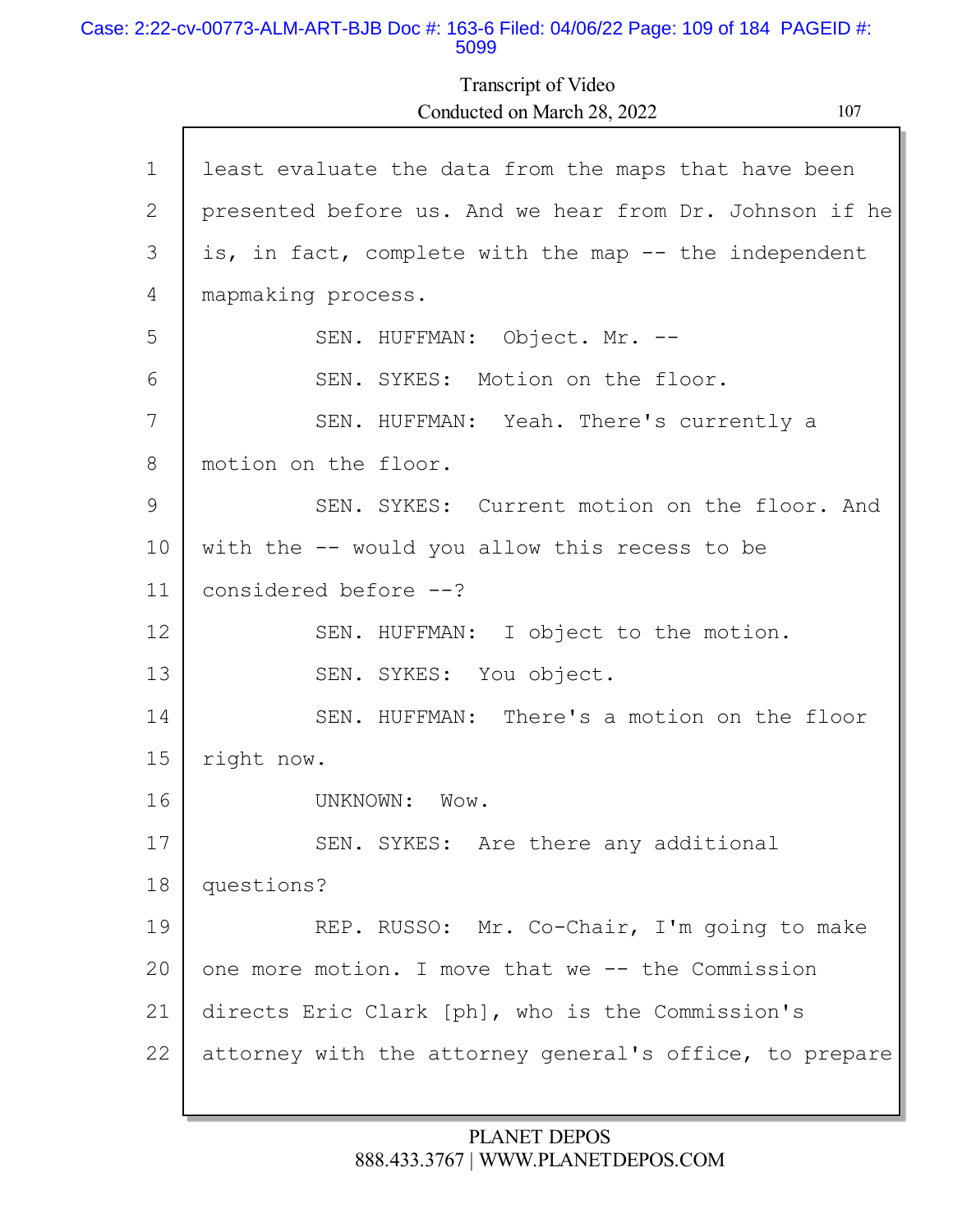#### Case: 2:22-cv-00773-ALM-ART-BJB Doc #: 163-6 Filed: 04/06/22 Page: 110 of 184 PAGEID #: 5100

Г

Transcript of Video Conducted on March 28, 2022 108

| $\mathbf 1$ | an emergency motion asking the Court for an extension     |
|-------------|-----------------------------------------------------------|
| 2           | of 12 hours.                                              |
| 3           | SEN. SYKES: Seconded. We have a pending -- we             |
| 4           | have a pending -- but we have a pending motion.           |
| 5           | SEN. HUFFMAN: Yeah. Yeah. I object, Mr. Co-               |
| 6           | Chair. We have a motion on the floor regarding it. If $-$ |
| 7           | - if -- I don't even know if Mr. Clark's available, but   |
| 8           | we've already had this -- several times -- read from      |
| 9           | the Supreme Court's decision. So.                         |
| 10          | SEN. SYKES: Would the staff please call the               |
| 11          | roll?                                                     |
| 12          | SECRETARY: Co-Chair Speaker Cupp.                         |
| 13          | SEN. CUPP: Yes.                                           |
| 14          | SECRETARY: Co-Chair Senator Sykes.                        |
| 15          | SEN. SYKES: No.                                           |
| 16          | MALE: Point of order. Can you tell me what                |
| 17          | we're voting on?                                          |
| 18          | SECRETARY: This is a motion to adopt a                    |
| 19          | revised 3-28 Cupp [ph] map.                               |
| 20          | SPECTATORS: No. No. No. No. No. No. No.                   |
| 21          | SECRETARY: Governor DeWine.                               |
| 22          | SPECTATORS: Shame on you. Cheaters. Shame on              |
|             |                                                           |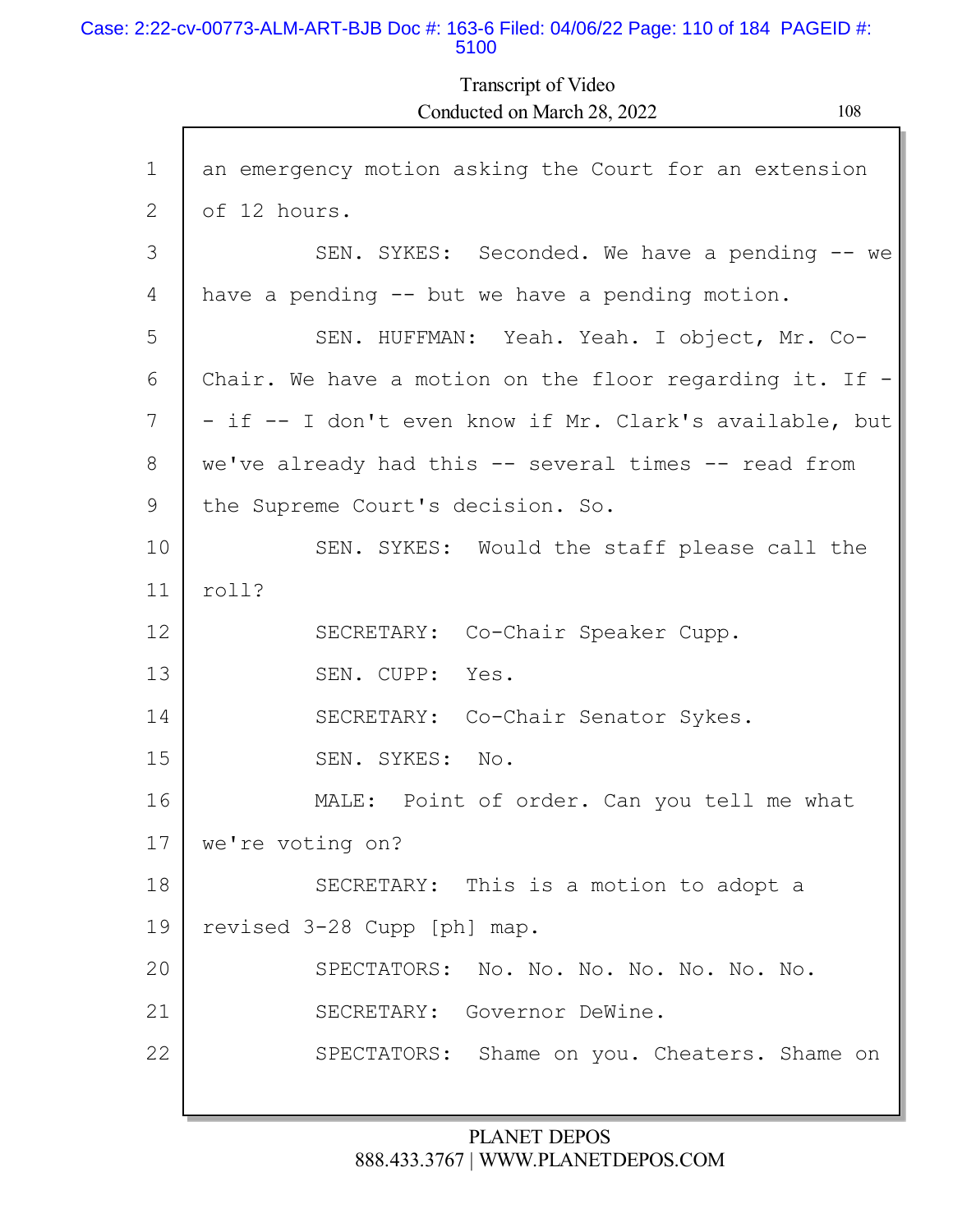### Case: 2:22-cv-00773-ALM-ART-BJB Doc #: 163-6 Filed: 04/06/22 Page: 111 of 184 PAGEID #: 5101

# Transcript of Video Conducted on March 28, 2022 109

| $\mathbf 1$ | you. Cheaters.                                          |
|-------------|---------------------------------------------------------|
| 2           | SEN. SYKES: Quiet down, please. Please. Let's           |
| 3           | have -- we still have to have order here, please. This  |
| 4           | being a live stream, and people need to be able to hear |
| 5           | what the -- the proceedings here. They need to be able  |
| 6           | to hear what's going on. Would the staff please call    |
| 7           | the roll?                                               |
| 8           | SECRETARY: A continuation or to restart?                |
| 9           | SEN. SYKES:<br>Restart. So.                             |
| 10          | REP. RUSSO: Mr. Cochair, can I please request           |
| 11          | a recess? Even if it's not a formal motion, I am        |
| 12          | requesting a recess of 30 minutes so that Commission    |
| 13          | members have an opportunity to review the information   |
| 14          | about the maps that we are now being asked to vote on.  |
| 15          | SEN. HUFFMAN: Mr. Co-Chair, I object. We --             |
| 16          | we -- in order to comply with the Court's timeline, we  |
| 17          | need to pass this map now. And it needs to go to the -- |
| 18          | you know, we need to prepare all the documents that     |
| 19          | have to go to the Secretary of State, as we explained   |
| 20          | earlier today.                                          |
| 21          | REP. RUSSO: Mr. Co-Chair, it is 10:17. And I            |
| 22          | believe the cutoff point that you gave earlier, Senator |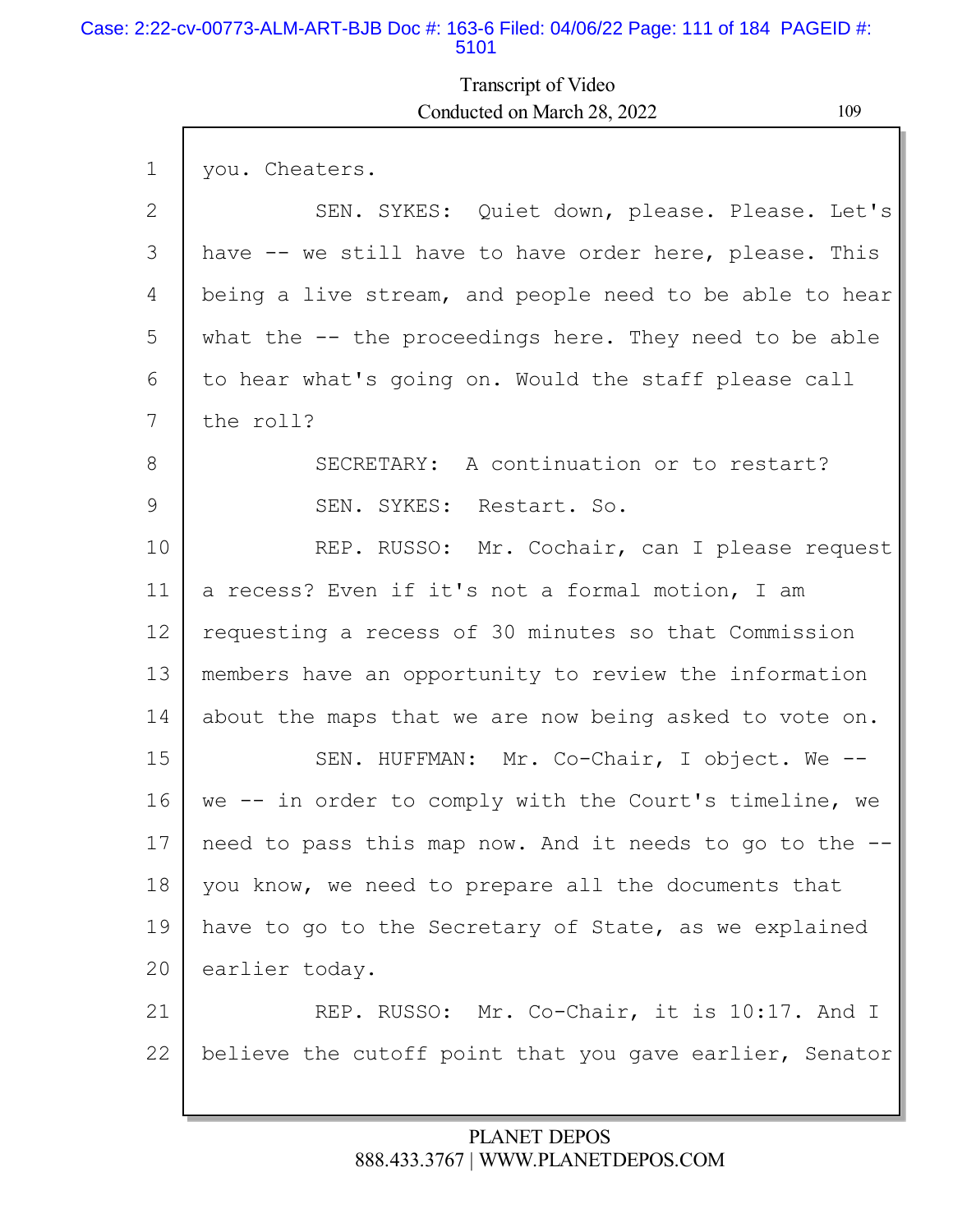#### Case: 2:22-cv-00773-ALM-ART-BJB Doc #: 163-6 Filed: 04/06/22 Page: 112 of 184 PAGEID #: 5102

Transcript of Video Conducted on March 28, 2022 110

| $\mathbf 1$  | -- or President Huffman, was 10:30. I'm sure we can       |
|--------------|-----------------------------------------------------------|
| $\mathbf{2}$ | spare an additional 15 minutes.                           |
| 3            | SEN. HUFFMAN: There are other items, too,                 |
| 4            | that we have to do, including the $8(C)$ (2) Statement. I |
| 5            | don't know if there'll be a discussion or argument        |
| 6            | about that.                                               |
| 7            | SEN. SYKES: Will the staff call the roll?                 |
| 8            | SECRETARY: Co-Chair Speaker Cupp.                         |
| 9            | SEN. CUPP: Yes.                                           |
| 10           | SECRETARY: Co-chair Senator Sykes.                        |
| 11           | SEN. SYKES: No.                                           |
| 12           | SECRETARY: Governor DeWine.                               |
| 13           | GOV. DEWINE: Yes.                                         |
| 14           | SECRETARY: Auditor Faber.                                 |
| 15           | SEN. FABER: No.                                           |
| 16           | SECRETARY: President Huffman.                             |
| 17           | SEN. HUFFMAN: Yes                                         |
| 18           | SECRETARY: Secretary LaRose.                              |
| 19           | MR. LAROSE:<br>Yes.                                       |
| 20           | SECRETARY: Leader Russo.                                  |
| 21           | REP. RUSSO: No.                                           |
| 22           | SECRETARY: With four yays, three nays, the                |
|              |                                                           |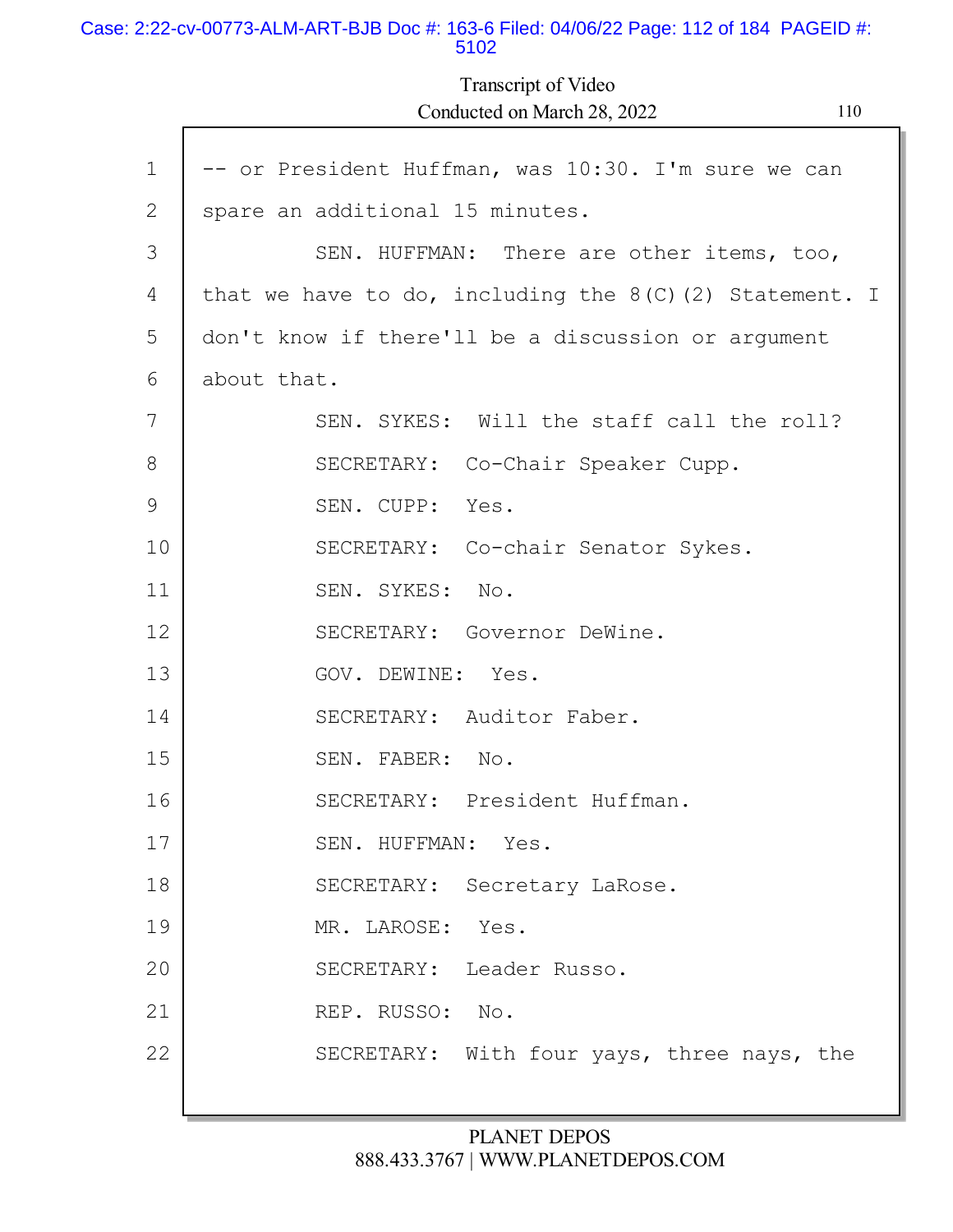#### Case: 2:22-cv-00773-ALM-ART-BJB Doc #: 163-6 Filed: 04/06/22 Page: 113 of 184 PAGEID #: 5103

Transcript of Video Conducted on March 28, 2022 111

| $\mathbf{1}$ | Commission has approved a 3-28 Cupp revised map.        |
|--------------|---------------------------------------------------------|
| 2            | SEN. HUFFMAN: Mr. Co-Chair.                             |
| 3            | SEN. SYKES: At this time, I would like to ask           |
| 4            | for a recess. It's been asked for a recess, and that    |
| 5            | was the motion pending. And now we can deal with that   |
| 6            | issue of the recess.                                    |
| 7            | SEN. HUFFMAN: Well, Mr. Co-Chair, that's                |
| 8            | fine. I guess we have this $8(C)$ (2) motion that the   |
| 9            | Constitution requires us to adopt, and I think the      |
| 10           | staff is going to hand it out.                          |
| 11           | Is that right? What? I just have a copy. So I           |
| 12           | guess I'd like to have -- at least have that handed out |
| 13           | to the members of the Commission.                       |
| 14           | So. Mr. -- Mr. Co-Chair, the -- this                    |
| 15           | statement, which is, as I said, constitutionally        |
| 16           | required -- I'm going to spare the Commission the live  |
| 17           | reading of that. It's -- it's there for everybody to    |
| 18           | review.                                                 |
| 19           | I'm going to move that the $-$ - the statement be       |
| 20           | adopted. Obviously, Commission members may want to take |
| 21           | some time to review that. So if, now that they have it, |
| 22           | if we want to take a recess and come back to adopt the  |
|              |                                                         |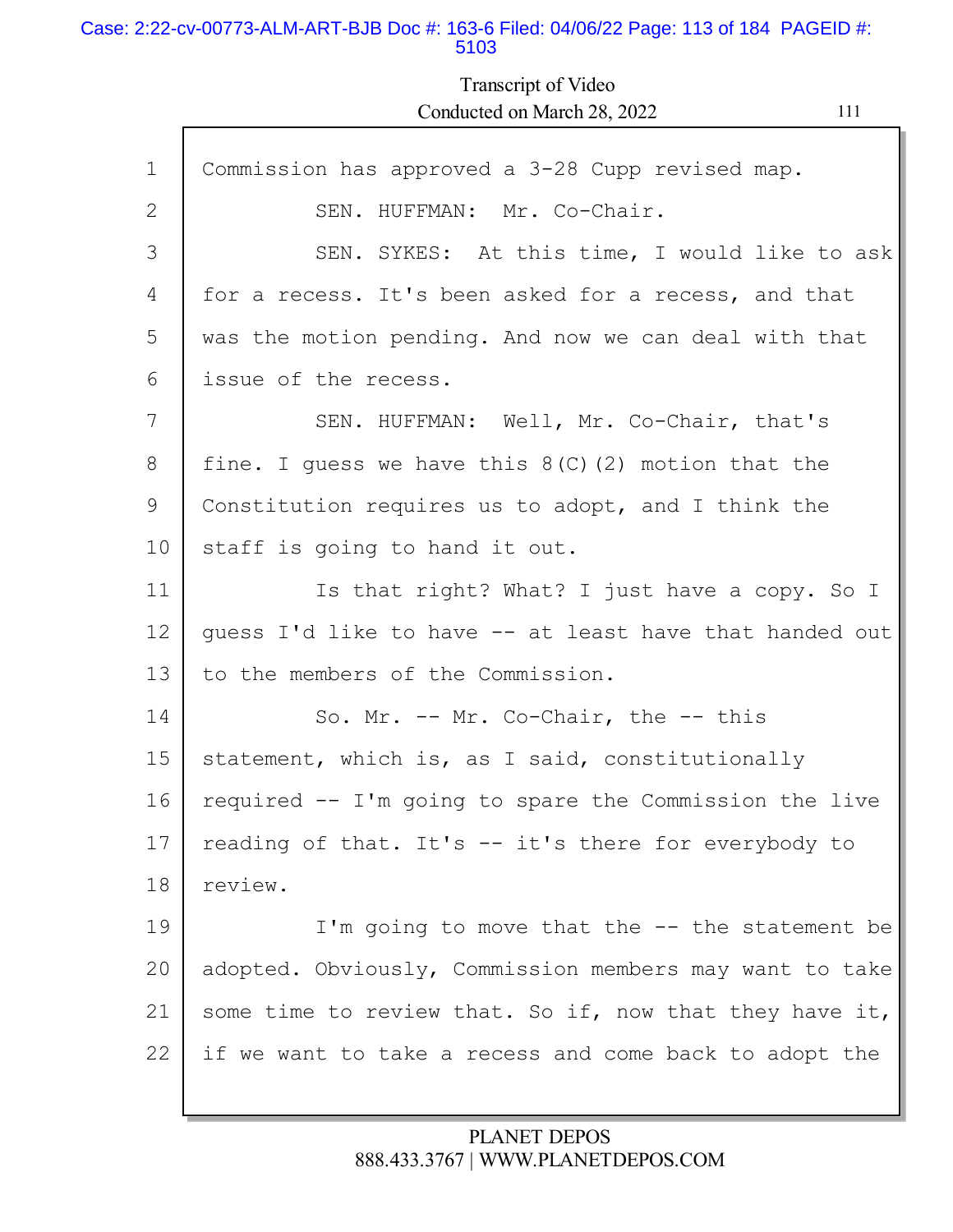#### Case: 2:22-cv-00773-ALM-ART-BJB Doc #: 163-6 Filed: 04/06/22 Page: 114 of 184 PAGEID #: 5104

Г

Transcript of Video Conducted on March 28, 2022 112

| $\mathbf 1$ | statement. But again, if -- if we can do that so that    |
|-------------|----------------------------------------------------------|
| 2           | we can get busy on the work $--$ getting the information |
| 3           | to the Secretary of State.                               |
| 4           | SEN. SYKES: Then I would -- I will say we                |
| 5           | need to prepare a statement as well. It's -- during      |
| 6           | this time period. So let's take a half hour -- half      |
| 7           | hour recess. Hearing no objections, we are recessed for  |
| 8           | a half hour.                                             |
| 9           | SEN. SYKES: Believe there's a motion pending.            |
| 10          | Everyone has had an opportunity to review the            |
| 11          | statement. Would the staff please call the roll.         |
| 12          | SEN. HUFFMAN: I'll second it. I don't know               |
| 13          | there's been a second, so I'll second.                   |
| 14          | SEN. SYKES: Hasn't been a second? Okay.                  |
| 15          | SEN. HUFFMAN: I don't thinks so.                         |
| 16          | SEN. SYKES: Okay. We'll take the second from             |
| 17          | Speaker Cupp. Secretary -- staff, please call the roll.  |
| 18          | SECRETARY: Yes, sir. Co-Chair Speaker Cupp.              |
| 19          | SEN. CUPP: Yes.                                          |
| 20          | SECRETARY: Co-Chair Senator Sykes.                       |
| 21          | SEN. SYKES:<br>No.                                       |
| 22          | SECRETARY: Governor DeWine.                              |
|             |                                                          |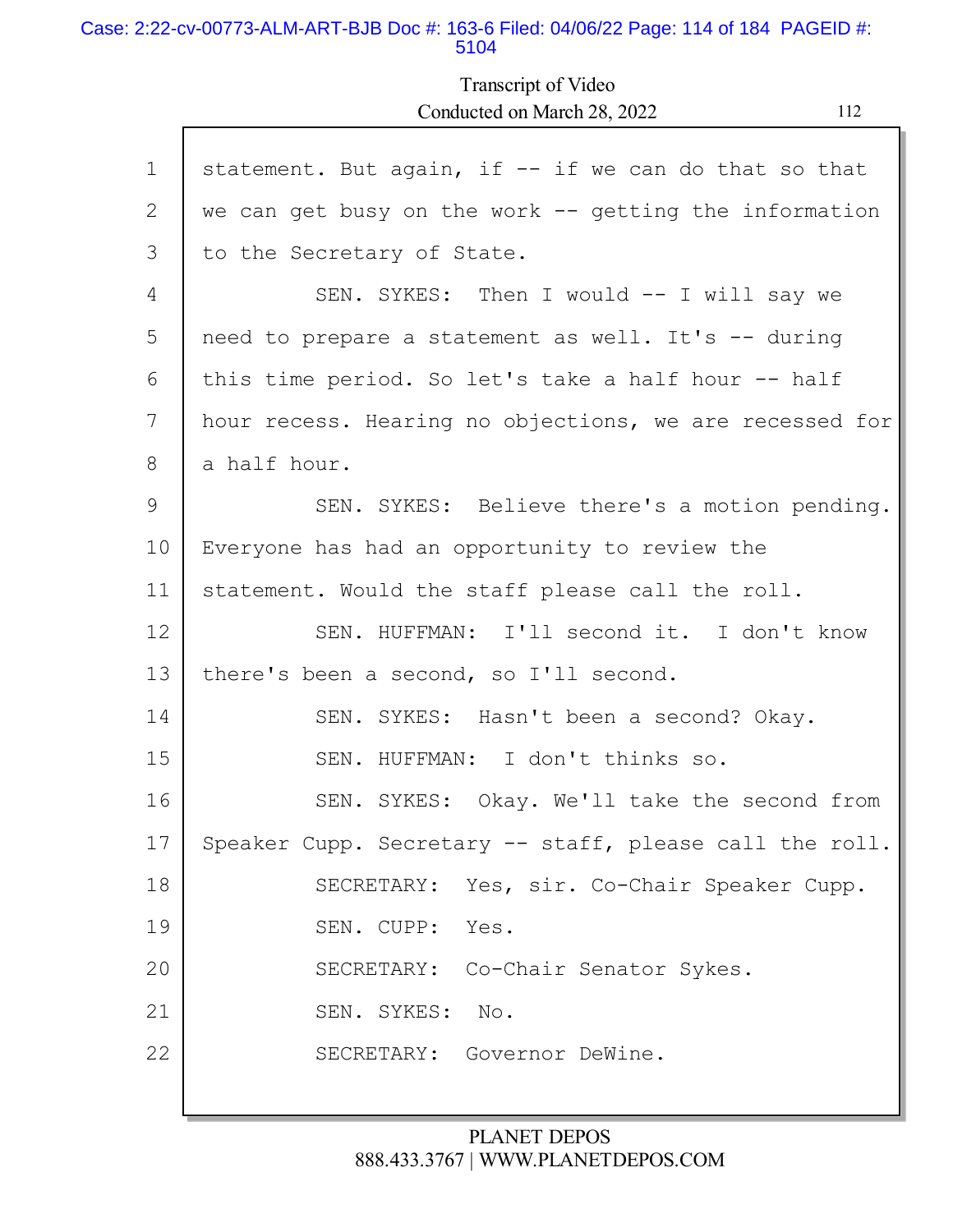#### Case: 2:22-cv-00773-ALM-ART-BJB Doc #: 163-6 Filed: 04/06/22 Page: 115 of 184 PAGEID #: 5105

1 2 3 4 5 6 7 8 9 10 11 12 13 14 15 16 17 18 19 20 21 GOV. DEWINE: Yes. SECRETARY: Auditor Faber. SEN. FABER: Abstain. SECRETARY: President Huffman. SEN. HUFFMAN: No. I support the statement, but [inaudible] go for maps. SEN. SYKES: Okay. MALE: Yes. I got you. I got you. SECRETARY: Secretary LaRose. MR. LAROSE: Yes. SECRETARY: Leader Russo. REP. RUSSO: No. SECRETARY: We're four yays, two nos, and abstain. SEN. SYKES: The motion is adopted. I would move that the Commission adopt and pass the maps completed by Dr. Johnson and allow, if necessary, additional work to be conducted through an updated map that the Commission -- and the Commission does not dissolve for four weeks and can work on further improvements to the map. Is there a second. Transcript of Video Conducted on March 28, 2022 113

REP. RUSSO: Second.

22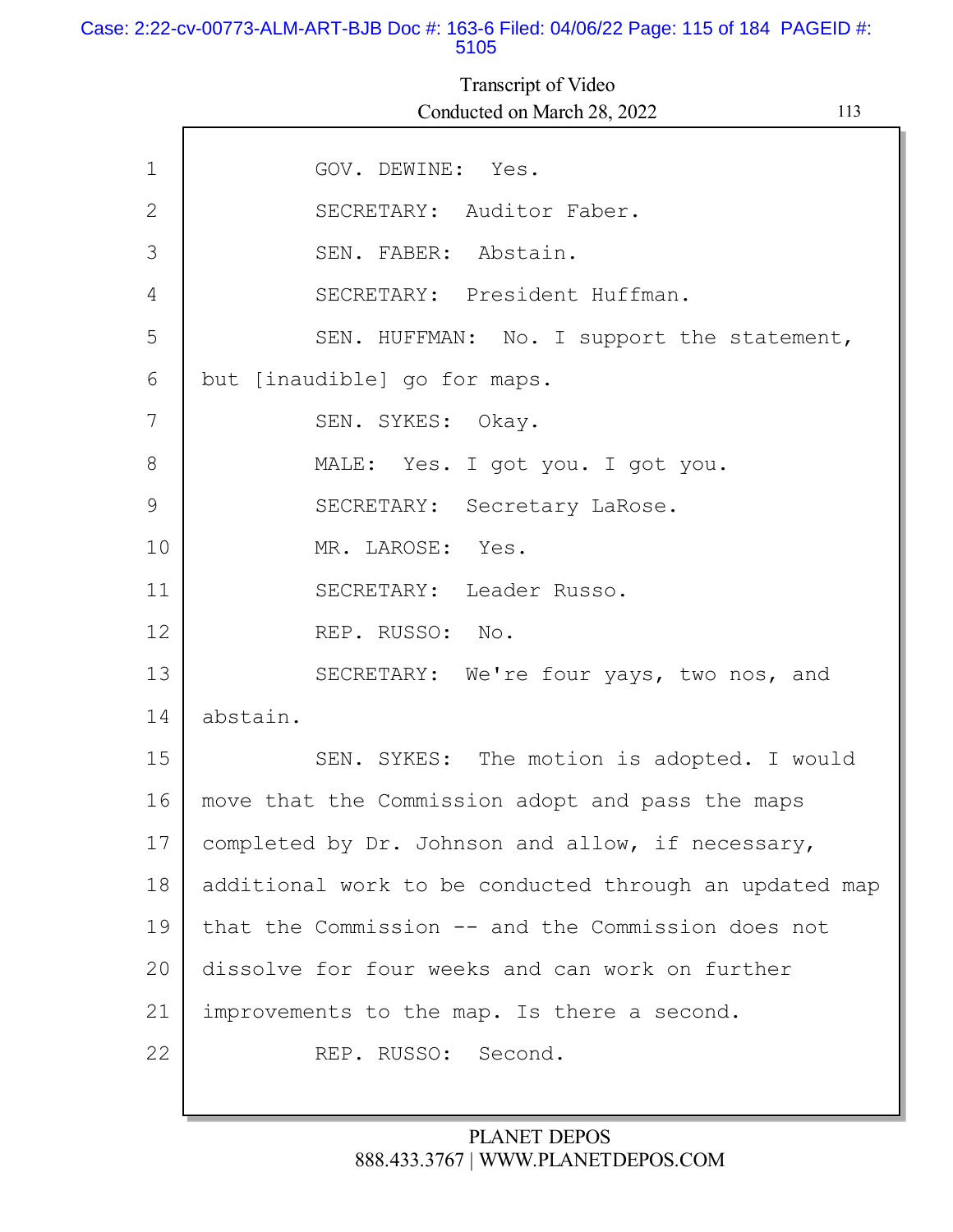#### Case: 2:22-cv-00773-ALM-ART-BJB Doc #: 163-6 Filed: 04/06/22 Page: 116 of 184 PAGEID #: 5106

Transcript of Video Conducted on March 28, 2022 114

| $\mathbf{1}$ | SEN. CUPP: I object to the motion, Mr.                  |
|--------------|---------------------------------------------------------|
| 2            | Chairman.                                               |
| 3            | SEN. SYKES: Okay.                                       |
| 4            | MALE: Yes.                                              |
| 5            | MR. LAROSE: So the question would be, when              |
| 6            | would we know -- if this motion were to pass -- when    |
| 7            | will we know that maps are final, so that I can direct  |
| 8            | boards of elections to start programing it?             |
| 9            | SEN. SYKES: They're final right now.                    |
| 10           | MR. LAROSE: No. No. If -- you said the motion           |
| 11           | would be that we pass this map that Dr. Johnson drew,   |
| 12           | but that we continue making changes to it.              |
| 13           | SEN. SYKES: If necessary.                               |
| 14           | MR. LAROSE:<br>Okay.                                    |
| 15           | SEN. SYKES: The maps have been distributed to           |
| 16           | you. Dr. Johnson has completed his work. They're also - |
| 17           | - it's posted on the website. It has the constitutional |
| 18           | partisan proportionality goals of 45 Democratic House   |
| 19           | seats and leaning Democratic, and 54 leaning            |
| 20           | Republican, with 15 Democratic seats in the Senate and  |
| 21           | 18 leaning Republican in the Senate.                    |
| 22           | REP. RUSSO: Mr. Co-Chair.                               |
|              |                                                         |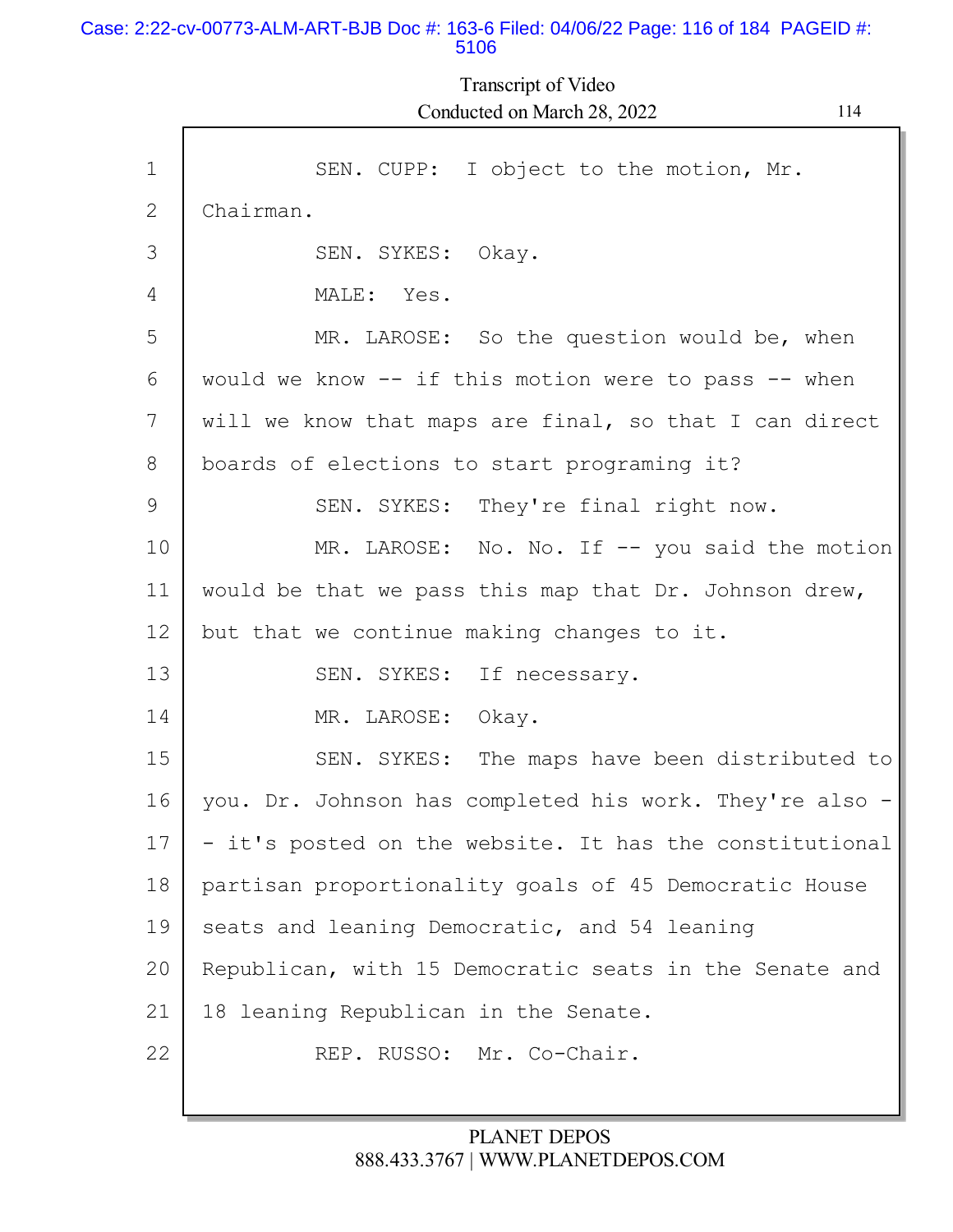#### Case: 2:22-cv-00773-ALM-ART-BJB Doc #: 163-6 Filed: 04/06/22 Page: 117 of 184 PAGEID #: 5107

# Transcript of Video Conducted on March 28, 2022 115

| $\mathbf{1}$ | SEN. SYKES: Yes.                                        |
|--------------|---------------------------------------------------------|
|              |                                                         |
| $\mathbf{2}$ | REP. RUSSO: I would support us accepting this           |
| 3            | map. I would also add that it also addresses the        |
| 4            | symmetry concerns of the Court, and that the House      |
| 5            | seats have three competitive Democratic seats, three    |
| 6            | competitive Republican seats.                           |
| 7            | In the Senate, there are two competitive                |
| 8            | Democratic seats, and zero Republican seats. So         |
| 9            | substantially better in terms of symmetry than the map  |
| 10           | that the Commission previously adopted.                 |
| 11           | There is nothing that stops this commission             |
| 12           | from adopting another map. The work of this Commission  |
| 13           | and the map is not final until the files have been      |
| 14           | transmitted to the Secretary of State.                  |
| 15           | My understanding is that the files, if they             |
| 16           | are not already completed, can be within the next 15 to |
| 17           | 20 minutes. So again, you know, I -- I think that this  |
| 18           | is a better set of maps. It meets the court's order.    |
| 19           | And I know some commissioners will have                 |
| 20           | concerns about not seeing this beforehand, but I would  |
| 21           | note that we just adopted -- some members of this       |
| 22           |                                                         |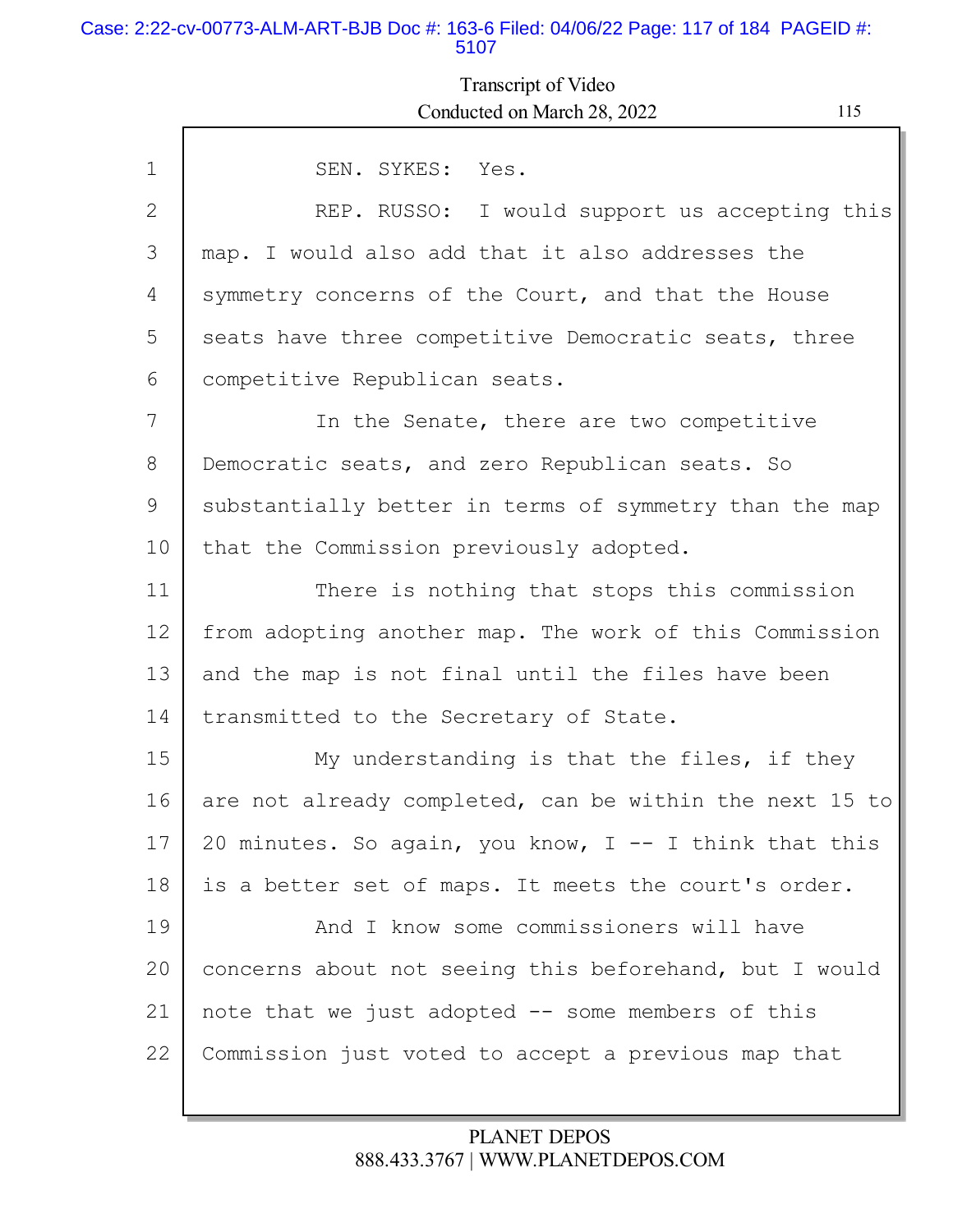#### Case: 2:22-cv-00773-ALM-ART-BJB Doc #: 163-6 Filed: 04/06/22 Page: 118 of 184 PAGEID #: 5108

I

Transcript of Video Conducted on March 28, 2022

| ×<br>۰. |  |
|---------|--|
|---------|--|

| $\mathbf 1$  | they, too, had only seen at the start of the meeting.      |
|--------------|------------------------------------------------------------|
| $\mathbf{2}$ | SEN. SYKES: In addition, I'd like to say that              |
| 3            | the Commission $--$ this is $--$ these are maps that we've |
| 4            | been working on for the last several days. And the         |
| 5            | Commission is more familiar with -- our staffs are more    |
| 6            | familiar with the map, and the public is more familiar     |
| 7            | with these maps that we've been working on over the        |
| 8            | last several days.                                         |
| 9            | SEN. HUFFMAN: Mr. Co-Chair.                                |
| 10           | SEN. SYKES: Yes.                                           |
| 11           | SEN. HUFFMAN: You -- there were a few things               |
| 12           | in your motion, and one of them said something about       |
| 13           | four weeks -- part of your motion. Could you explain       |
| 14           | that?                                                      |
| 15           | SEN. SYKES: Yes. That is simply to allow, if               |
| 16           | necessary, for the Commission to continue to work to       |
| 17           | make any improvements on the map.                          |
| 18           | SEN. HUFFMAN: Could I continue?                            |
| 19           | SEN. SYKES: Yes.                                           |
| 20           | SEN. HUFFMAN: Co-Chair. So at least as of --               |
| 21           | I guess about an hour ago or so, Mr. -- there were         |
| 22           | several problems with the House map, and the Senate map    |
|              |                                                            |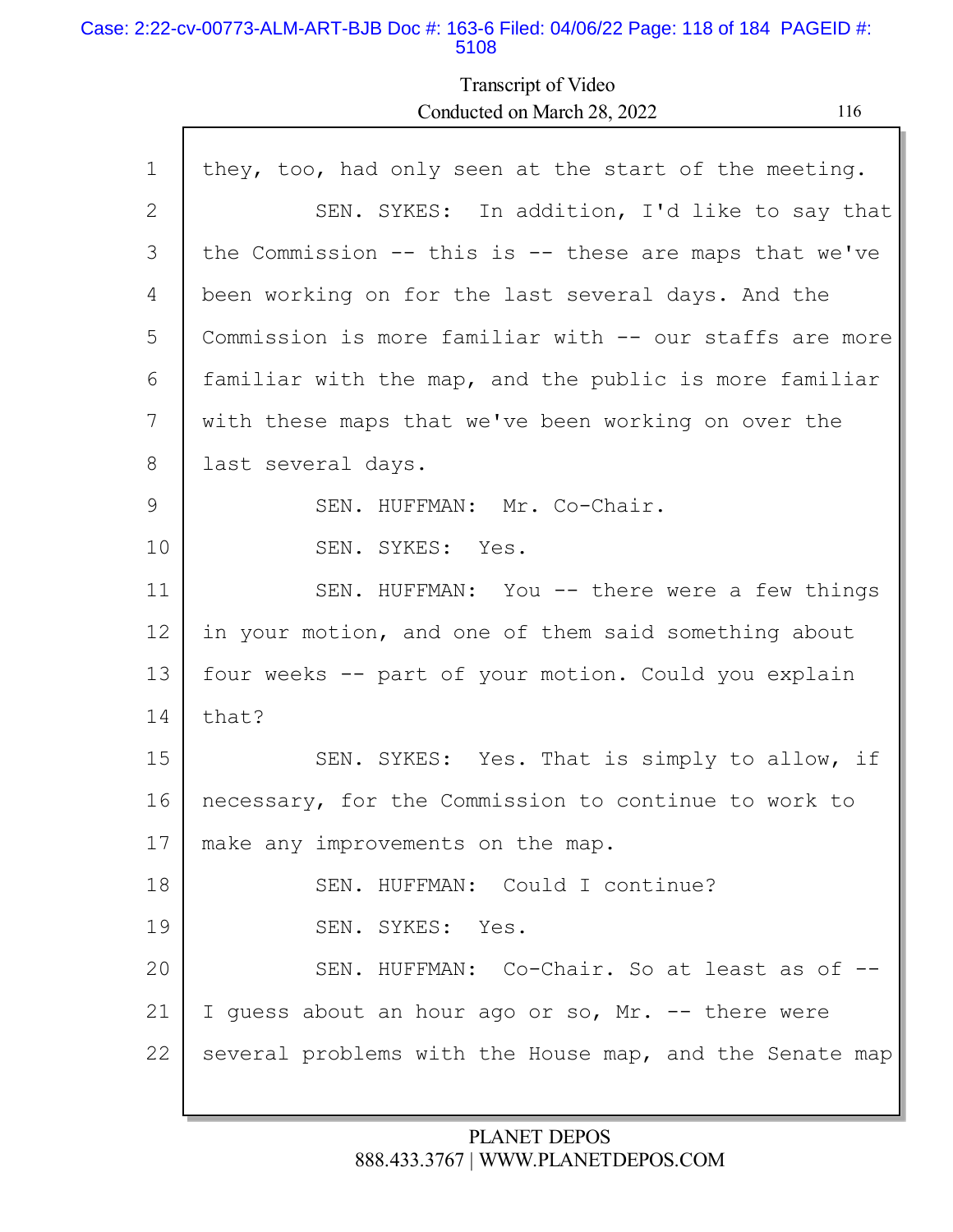#### Case: 2:22-cv-00773-ALM-ART-BJB Doc #: 163-6 Filed: 04/06/22 Page: 119 of 184 PAGEID #: 5109

## Transcript of Video Conducted on March 28, 2022 117

| $\mathbf{1}$ | had not yet been prepared.                              |
|--------------|---------------------------------------------------------|
| 2            | And I appreciate the -- Leader Russo's                  |
| 3            | statement about just getting these. And as the -- I     |
| 4            | quess the Senate -- one of the Senate representatives   |
| 5            | here, I am concerned that the map is just now showing   |
| 6            | up. And this does look substantially different, at      |
| 7            | least on the eye test, than what we previously looked   |
| 8            | at. Maybe not.                                          |
| 9            | But the $-$ and I would just add that the               |
| 10           | concern about seeing the previous map that the          |
| 11           | Commission has passed -- part of my motion was amend    |
| 12           | the February 24th map, which we're all very familiar    |
| 13           | with. I mean, we $-$ whether $-$ it went through        |
| 14           | litigation. And there are only minor changes.           |
| 15           | So about $-$ probably 97 percent of that map we         |
| 16           | were familiar with, and there were -- there were        |
| 17           | changes. And just, I guess, two House districts and the |
| 18           | Senate district. This is an entirely new proposal and,  |
| 19           | by the Commission mapmakers' statements, likely has     |
| 20           | multiple flaws. So I can't support it.                  |
| 21           | REP. RUSSO: Mr. Co-Chair.                               |
| 22           | SEN. SYKES: Just for clarification, too, it's           |
|              |                                                         |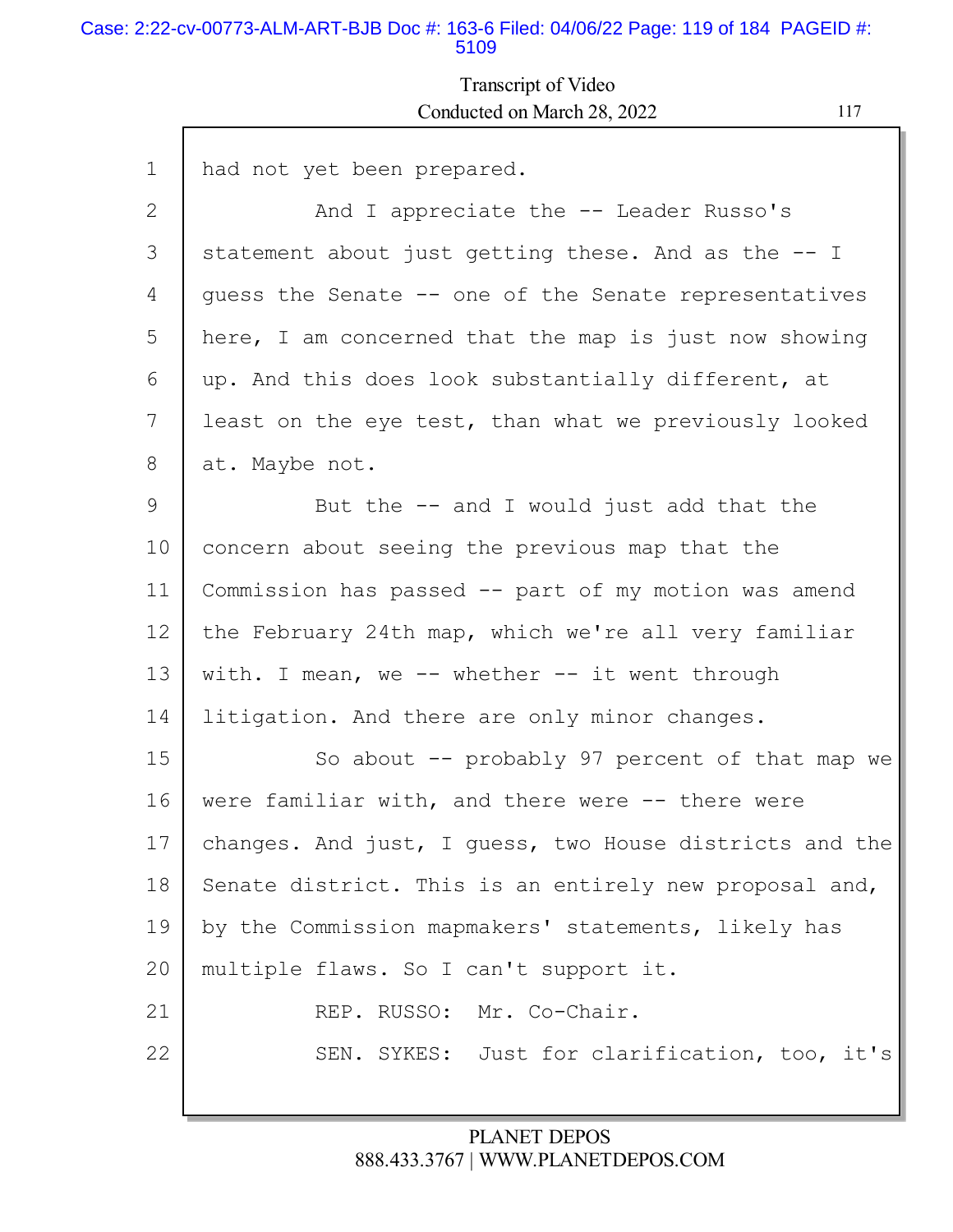### Case: 2:22-cv-00773-ALM-ART-BJB Doc #: 163-6 Filed: 04/06/22 Page: 120 of 184 PAGEID #: 5110

Г

Transcript of Video Conducted on March 28, 2022 118

| $\mathbf 1$ | the same process that maps would be transmitted to the   |
|-------------|----------------------------------------------------------|
| 2           | Secretary of State. So it's not taking four -- tonight,  |
| 3           | not taking four weeks to do it -- to do the work.        |
| 4           | SEN. HUFFMAN: What would we do for four                  |
| 5           | weeks?                                                   |
| 6           | Mr. Co-Chair.<br>REP. RUSSO:                             |
| 7           | SEN. SYKES: The Commission would not                     |
| 8           | dissolve, and be available to make any $-$ if needed $-$ |
| 9           | any necessary adjustments to the map. Leader Russo.      |
| 10          | REP. RUSSO: I was also going to clarify that             |
| 11          | we don't necessarily need four weeks, just noting that   |
| 12          | the Commission doesn't officially dissolve for four      |
| 13          | weeks. If necessary, if there is still small tweaks      |
| 14          | that need to be made, they can be fixed if needed.       |
| 15          | The requirement right now $--$ we would still be         |
| 16          | able to transmit some of these files to the Secretary    |
| 17          | of State, certainly to meet the Court's requirement.     |
| 18          | And if we need to make additional tweaks, we could do    |
| 19          | that over the next day or so.                            |
| 20          | SEN. CUPP: I'm not sure I understand what the            |
| 21          | motion is. Is it to also adopt this map and upload it    |
| 22          | to the Secretary of State, in addition to the one we've  |
|             |                                                          |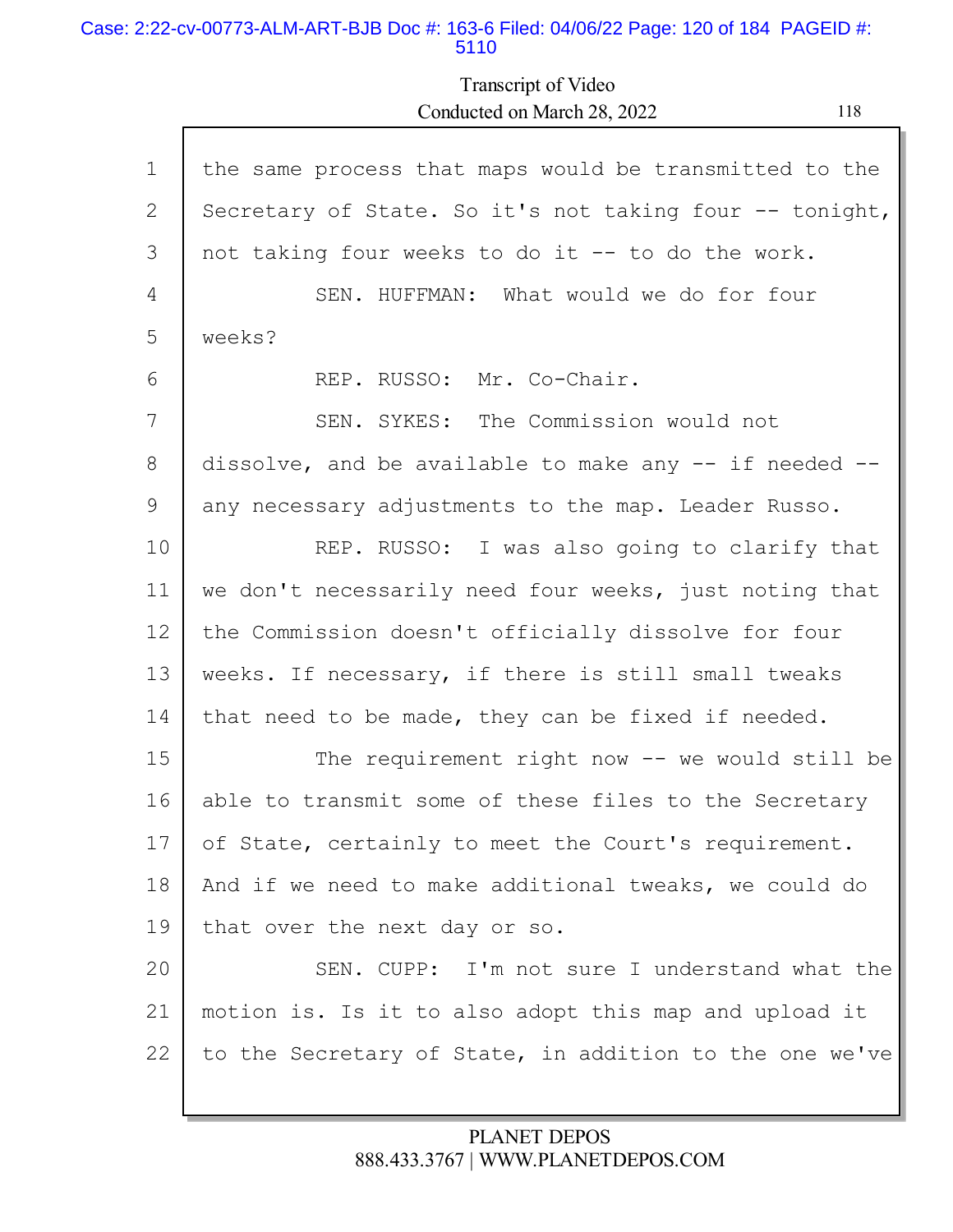#### Case: 2:22-cv-00773-ALM-ART-BJB Doc #: 163-6 Filed: 04/06/22 Page: 121 of 184 PAGEID #: 5111

# Transcript of Video Conducted on March 28, 2022 119

| $\mathbf{1}$ | already done this evening?                               |
|--------------|----------------------------------------------------------|
| 2            | SEN. SYKES: Yes.                                         |
| 3            | SEN. CUPP: So the Commission itself, I don't             |
| 4            | think, dissolves for four weeks anyway. So we're --      |
| 5            | we're going to upload two maps in to the Secretary of    |
| 6            | State?                                                   |
| 7            | SEN. SYKES: In place of. In place of.                    |
| 8            | SEN. CUPP: Oh, okay. All right. I got you. I             |
| 9            | got you. Well, I'm not comfortable with this map. It --  |
| 10           | I notice there are some egregious compactness issues,    |
| 11           | like district 85, for example; district 92, for          |
| 12           | example; and some others in there. In the Senate map,    |
| 13           | there's District 7, District 30, 31, Horseshoe. So I $-$ |
| 14           | $I$ -- I can't.                                          |
|              |                                                          |
| 15           | SEN. SYKES: Speaker. It's a miracle. Your                |
| 16           | vision has improved.                                     |
| 17           | SEN. CUPP: Well, you've helped me to see                 |
| 18           | things more clearly.                                     |
| 19           | SEN. SYKES: Any additional questions on the              |
| 20           | motion?                                                  |
| 21           | GOV. DEWINE: Mr. Chairman.                               |
| 22           | SEN. SYKES:<br>Yes.                                      |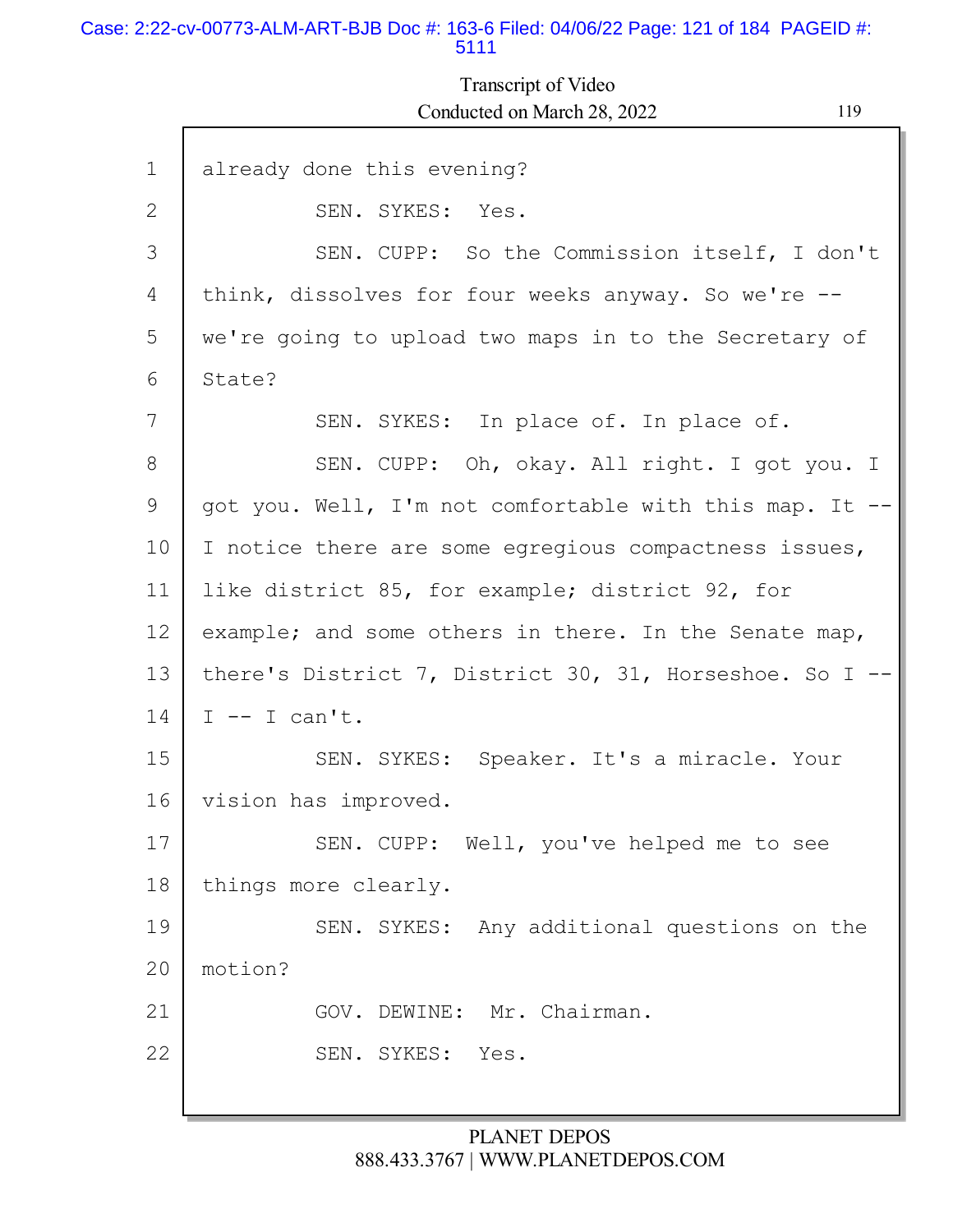### Case: 2:22-cv-00773-ALM-ART-BJB Doc #: 163-6 Filed: 04/06/22 Page: 122 of 184 PAGEID #: 5112

Г

# Transcript of Video Conducted on March 28, 2022 120

| $\mathbf 1$       | GOV. DEWINE: Mr. Chairman, just a couple                 |
|-------------------|----------------------------------------------------------|
| 2                 | additional comments besides what's already been said.    |
| 3                 | First, I want to thank the two independent map drawers.  |
| 4                 | They worked exceedingly hard. Very talented people.      |
| 5                 | I think, though, that in their attempt to hit            |
| 6                 | the proportionality and have a similar number of         |
| 7                 | Republican and Democrat competitive districts, there is  |
| 8                 | a few other things that were lost. And these few other   |
| 9                 | things go to the Constitution.                           |
| 10                | The map that they've presented, compared with            |
| 11                | the map that we just approved $-$ the map that they just |
| $12 \overline{ }$ | presented has a compact district problem. They have a    |
| 13                | lot more -- fewer compact districts.                     |
| 14                | Districts that have more -- that are not.                |
| 15                | There's fewer communities of interest that are actually  |
| 16                | kept together. There's more split cities, and certainly  |
| 17                | there are fewer competitive districts.                   |
| 18                | If you go back -- I went back and looked at              |
| 19                | some of the editorials that were written when this       |
| 20                | Commission was created, this constitutional amendment    |
| 21                | was passed. And I looked at what was said as far as      |
| 22                | what the goals were.                                     |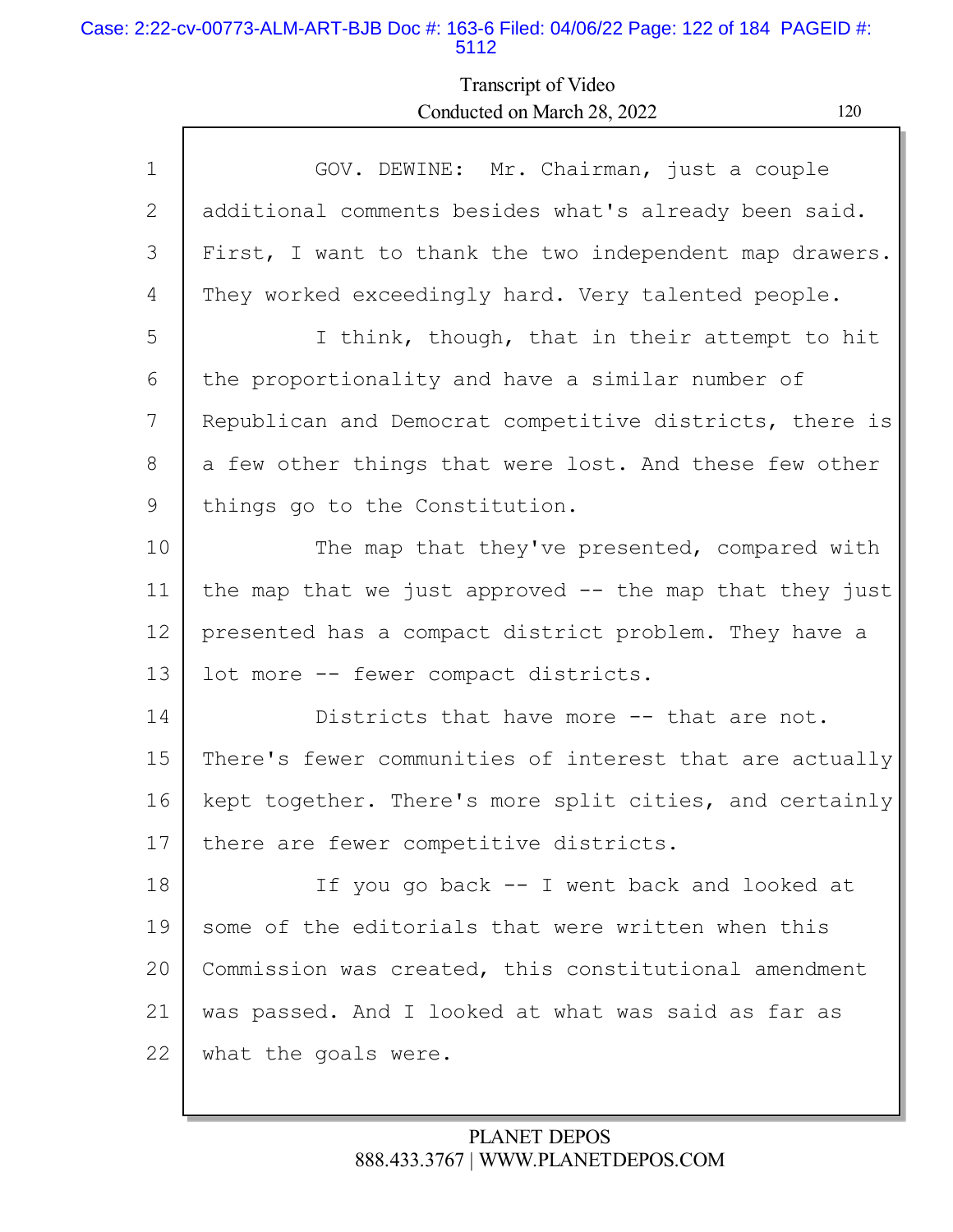### Case: 2:22-cv-00773-ALM-ART-BJB Doc #: 163-6 Filed: 04/06/22 Page: 123 of 184 PAGEID #: 5113

Г

# Transcript of Video Conducted on March 28, 2022 121

| $\mathbf{1}$ | And I think the first thing you look at is a            |
|--------------|---------------------------------------------------------|
| 2            | summary of the constitutional amendment. Proposed       |
| 3            | amendment would end the partisan process for drawing    |
| 4            | House, Senate, and -- House and Senate districts and    |
| 5            | replace it with a bipartisan process with the goal of   |
| 6            | having district boundaries that are more compact and    |
| 7            | politically competitive.                                |
| $8\,$        | Toledo Blade stated in their editorial                  |
| 9            | endorsing the amendment that the amendment would create |
| 10           | legis- -- I quote, "Legislative districts that are more |
| 11           | geographically compact, politically competitive, and    |
| 12           | reflective of voters' party preferences."               |
| 13           | Cincinnati Enquirer stated the new mapping              |
| 14           | criteria would emphasize, and I quote, "keeping         |
| 15           | communities together by not splitting cities,           |
| 16           | townships, and counties when -- when possible."         |
| 17           | The mapmakers talked very clearly, and I think          |
| 18           | it was instructive to listen to them. They talked about |
| 19           | how difficult it is, how unique Ohio is, how tough Ohio |
| 20           | is with all the different criteria.                     |
| 21           | So I don't fault them for not being able to do          |
| 22           | all this. But I think it's important for the record to  |
|              |                                                         |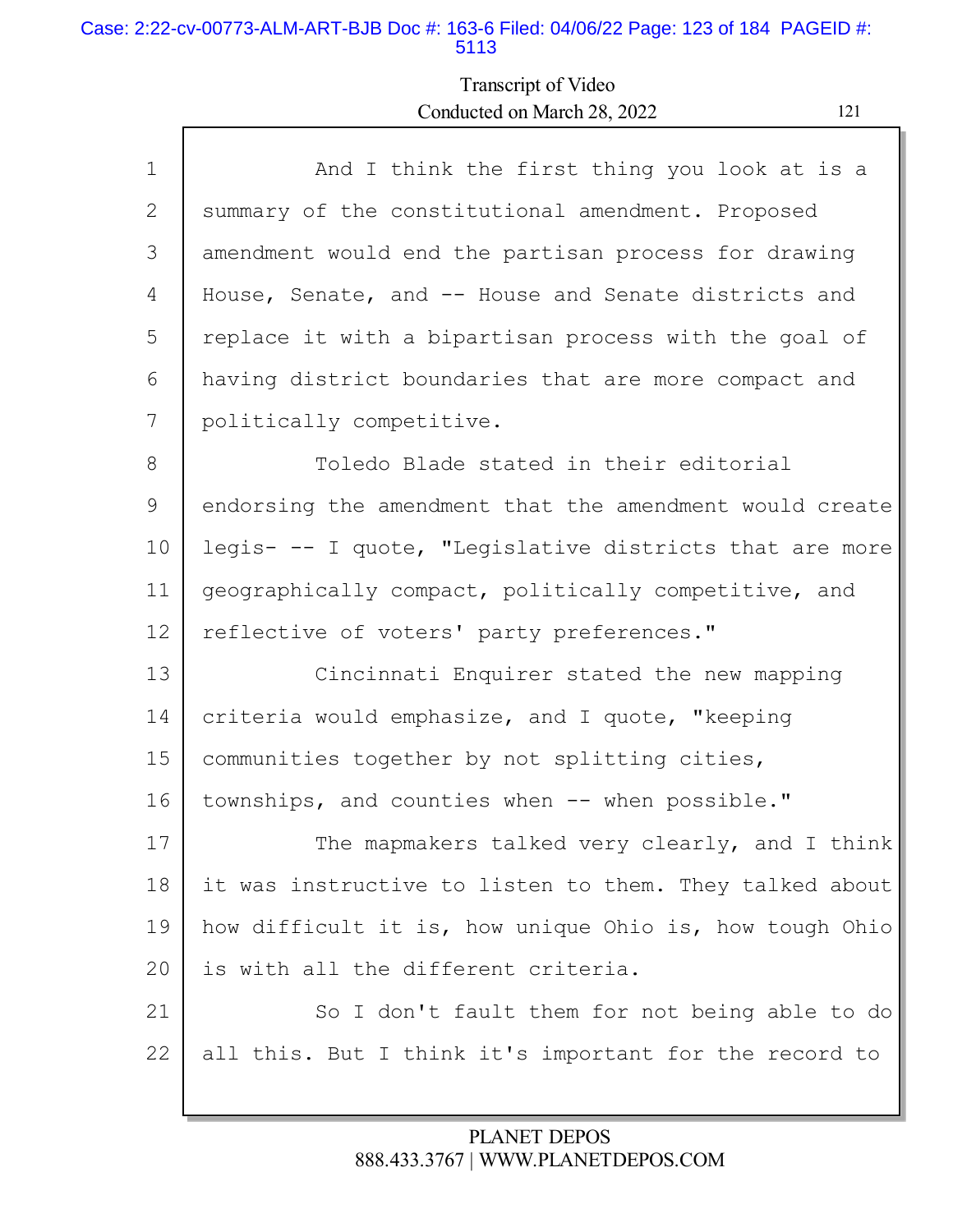#### Case: 2:22-cv-00773-ALM-ART-BJB Doc #: 163-6 Filed: 04/06/22 Page: 124 of 184 PAGEID #: 5114

Г

# Transcript of Video Conducted on March 28, 2022 122

ъ

| $\mathbf{1}$ | note that what they produced did -- yes, it did hit     |
|--------------|---------------------------------------------------------|
| 2            | proportionality and it did have a similar number of     |
| 3            | competitive districts, Rs and Ds.                       |
| 4            | But less compact districts, fewer communities           |
| 5            | of interest being kept together, more split cities, and |
| 6            | fewer competitive districts. And I think you can't --   |
| 7            | you can't ignore that.                                  |
| 8            | And we have an obligation not to ignore that.           |
| 9            | Three of those four, written into the into the          |
| 10           | Constitution, and that we have to follow. Thank you.    |
| 11           | SEN. SYKES: Auditor Faber.                              |
| 12           | SEN. FABER: Thank you. I -- I'll just do both           |
| 13           | of my comments now as well, because I think it goes     |
| 14           | directly to this map and where we're at with these      |
| 15           | maps.                                                   |
| 16           | And I would just start out by saying, look,             |
| 17           | I'm not sure how you pass a map and then say, "But we   |
| 18           | want to keep working on it." If we had a map that was   |
| 19           | final and -- and -- and that we could look at in        |
| 20           | conclusion and know that the issues, what it was, it    |
| 21           | would be one thing.                                     |
| 22           | But look, I said all along, the fact that we            |
|              |                                                         |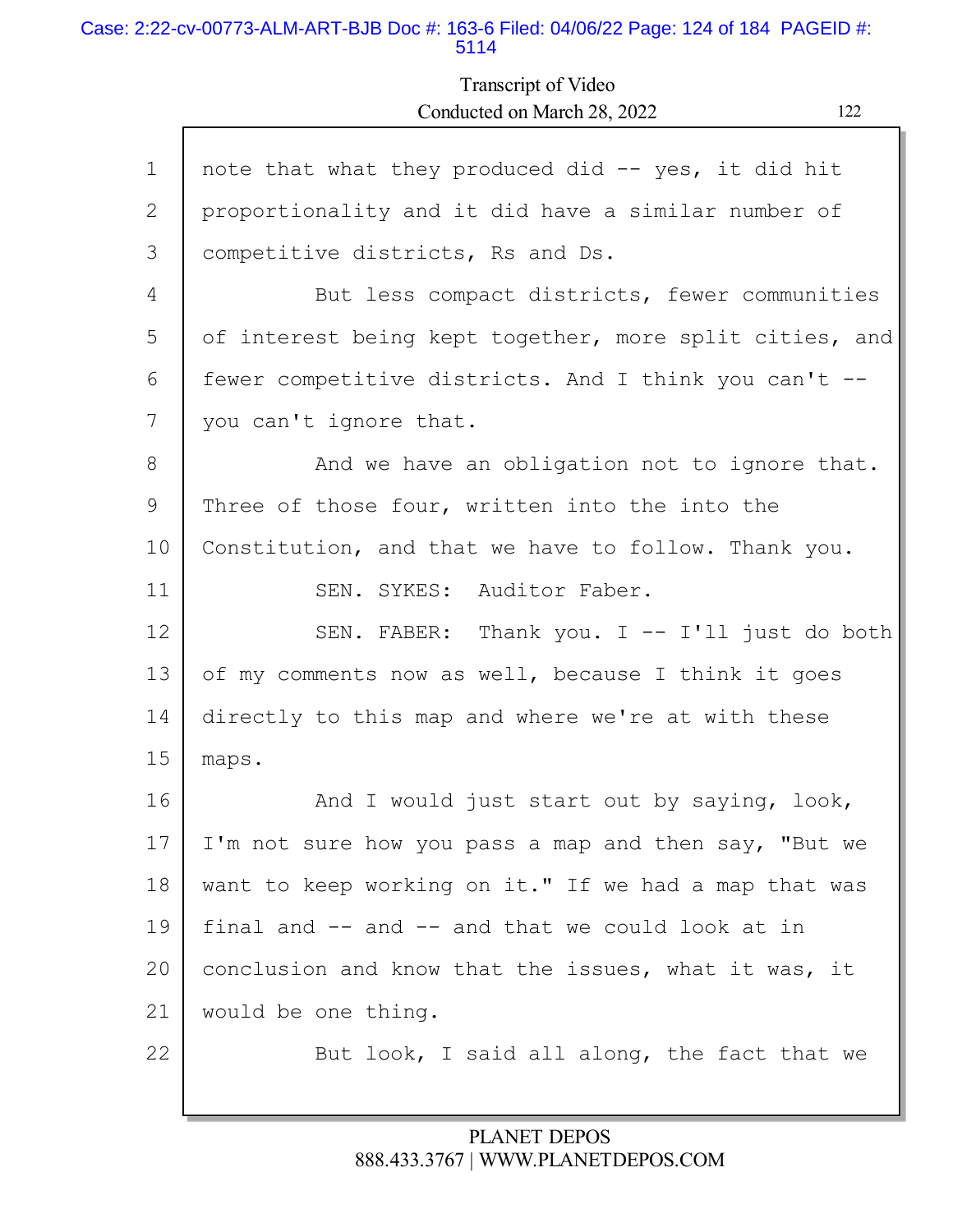#### Case: 2:22-cv-00773-ALM-ART-BJB Doc #: 163-6 Filed: 04/06/22 Page: 125 of 184 PAGEID #: 5115

### Transcript of Video Conducted on March 28, 2022 123

1 2 3 4 5 6 7 8 9 10 11 12 13 14 15 16 17 18 19 20 21 22 have a map drawer who produces a map that we haven't yet had a chance to see or -- or discuss in length. I had some amendments to this that we never got to offer because they wouldn't have been done in time. I'm all for continuing to work on something, but if we have a deadline that's hard and fast, that's not possible. So I don't think this is where any of us wanted to be tonight. The process over the last tenplus days, and certainly the last five days, has been enlightening for so many Ohioans. For much of that time, we had Republicans and Democrats sitting together in a room, live streamed across the state. We've seen firsthand the geographic complexities Ohio offers map drawers, and the struggle that accomplies -- accompanies this in the redistricting process. We heard over and over from our independent --I would say professional -- map drawers that this is not an easy task. I think all sides worked hard on the maps. I've consistently said that I've been impressed by the Commission staff members.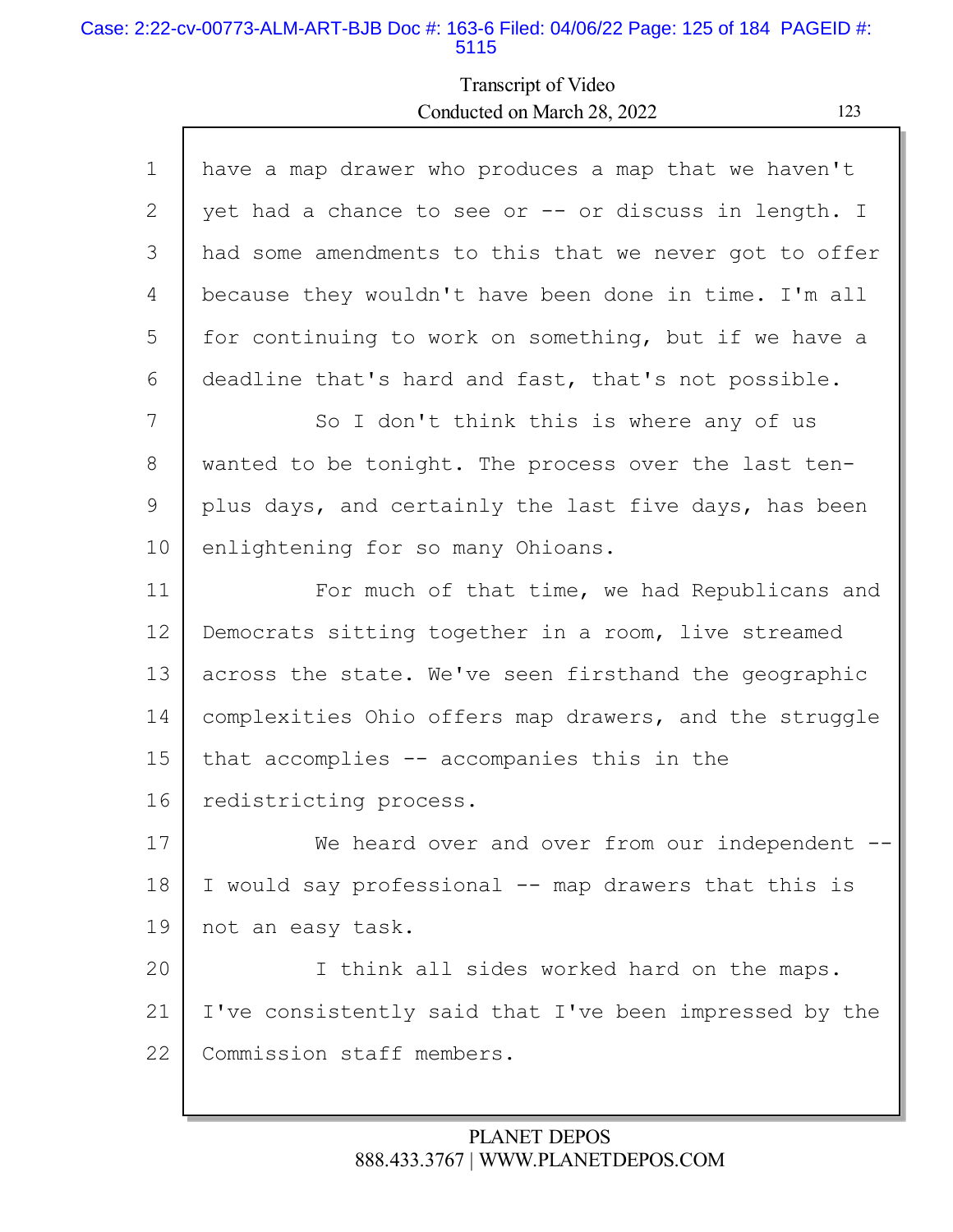### Case: 2:22-cv-00773-ALM-ART-BJB Doc #: 163-6 Filed: 04/06/22 Page: 126 of 184 PAGEID #: 5116

# Transcript of Video Conducted on March 28, 2022 124

| $\mathbf 1$ | While much of their work has gone unrewarded,           |
|-------------|---------------------------------------------------------|
| 2           | their work ethic and their willingness to work the      |
| 3           | numerous -- impossible task has not gone unnoticed by   |
| 4           | the members of the Commission, by the people of Ohio.   |
| 5           | And from my perspective, I want to thank them.          |
| 6           | I want to also include the two independent              |
| 7           | mass -- mapmakers. I think that it was impossible to do |
| 8           | everything that the Constitution and demands of the     |
| 9           | Court asked in the time period the Court allowed us to  |
| 10          | do it.                                                  |
| 11          | I think they were doing exactly what the Court          |
| 12          | asked, and I think that's why too many of their         |
| 13          | conversations started with the premise of eliminating   |
|             |                                                         |
| 14          | Republicans where they could be eliminated.             |
| 15          | And I think that's why the maps that we've              |
| 16          | seen took every state to eradicate suburban Republican  |
| 17          | representatives in Ohio. They used the classic spoke    |
| 18          | and hub technique on the maps to drive cities into      |
| 19          | districts with suburban areas. They cracked and packed  |
| 20          | to concentrate Republicans and divide Democrats and to  |
| 21          | make -- simply, to make more Democrat districts.        |
| 22          | I talked about the concentration. Nearly --             |
|             |                                                         |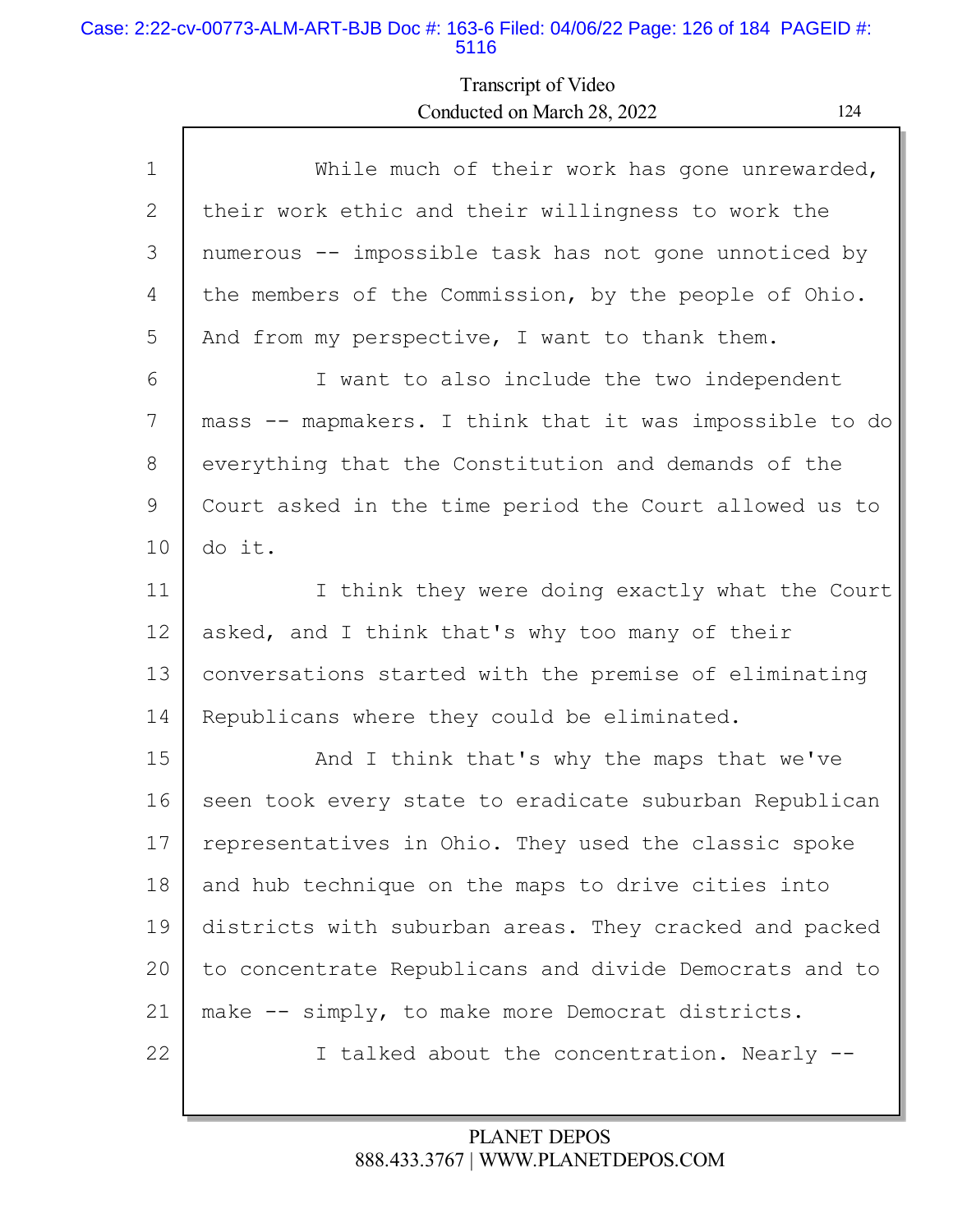### Case: 2:22-cv-00773-ALM-ART-BJB Doc #: 163-6 Filed: 04/06/22 Page: 127 of 184 PAGEID #: 5117

Г

# Transcript of Video Conducted on March 28, 2022

| a.<br>۰ |  |
|---------|--|
|         |  |
| v       |  |
|         |  |

h

| $\mathbf 1$ | nearly 80 percent of the Republican districts were more |
|-------------|---------------------------------------------------------|
| 2           | than 60 percent, while a mere 20 to 30 percent of the   |
| 3           | Democrats were more than 60 percent. At every turn, the |
| 4           | map draws erred towards drawing more Democrat           |
| 5           | districts, often at the expense of compactness.         |
| 6           | I'm a broken record by now, and I'm grateful            |
| 7           | to have been vindicated by these two expert map drawers |
| 8           | that Ohioans -- this is a truism -- tend to live and    |
| 9           | vote around people that think like them. This leads to  |
| 10          | a natural division of political affiliation based on    |
| 11          | geography.                                              |
| 12          | The one place that that does not necessarily            |
| 13          | ring true is in the suburbs -- suburbs in Ohio. In the  |
| 14          | suburbs, we can and should have competition in our      |
| 15          | elections. Sadly, few maps we have seen from the        |
| 16          | independent map drawers get us there.                   |
| 17          | I continue to believe that the districts that           |
| 18          | split communities where they could otherwise keep them  |
| 19          | together violates the Constitution. As the governor     |
| 20          | mentioned, when this constitutional amendment was sold  |
| 21          | to the public, it was sold on increasing                |
| 22          | competitiveness.                                        |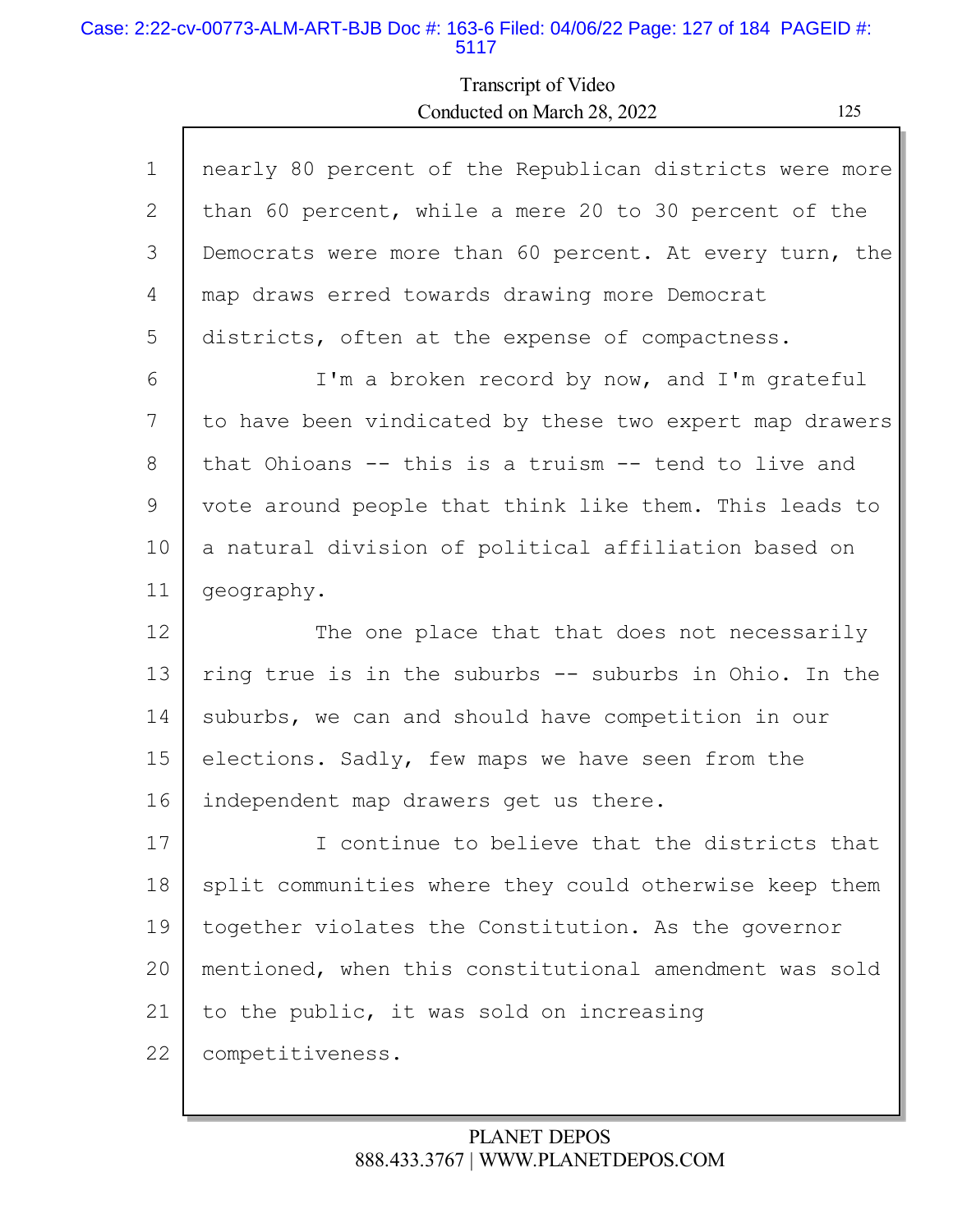### Case: 2:22-cv-00773-ALM-ART-BJB Doc #: 163-6 Filed: 04/06/22 Page: 128 of 184 PAGEID #: 5118

Г

# Transcript of Video Conducted on March 28, 2022 126

| $\mathbf{1}$ | We had a debate in this Commission, a debate            |
|--------------|---------------------------------------------------------|
| 2            | that really didn't resolve much, about whether it was   |
| 3            | required to keep cities whole, and whether or not, if   |
| 4            | you could draw a whole district in the city, you        |
| 5            | should, or had to.                                      |
| 6            | I'm just going to direct your attention to              |
| 7            | Article III, Section D (3), that specifically says,     |
| 8            | "Where the requirements of this -- of these divisions - |
| 9            | - B, C and D -- section cannot be feasibly obtained by  |
| 10           | forming a representative district from whole municipal  |
| 11           | corporations, then -- and townships, not more than one  |
| 12           | municipal corporation or township may be split."        |
| 13           | That clearly leads to the presumption that              |
| 14           | where you can draw a whole city or township into a      |
| 15           | congre- -- I'm sorry, into a legislative district,      |
| 16           | you're supposed to do that.                             |
| 17           | But yet at every $--$ and by the way, I also            |
| 18           | agree with my Democrat colleague who brought this up.   |
| 19           | This wasn't new to these map drawers. This is something |
| 20           | the map drawers had been doing before.                  |
| 21           | And yes, there are going to be times when you           |
| 22           | have to split cities. You have to split large cities.   |
|              |                                                         |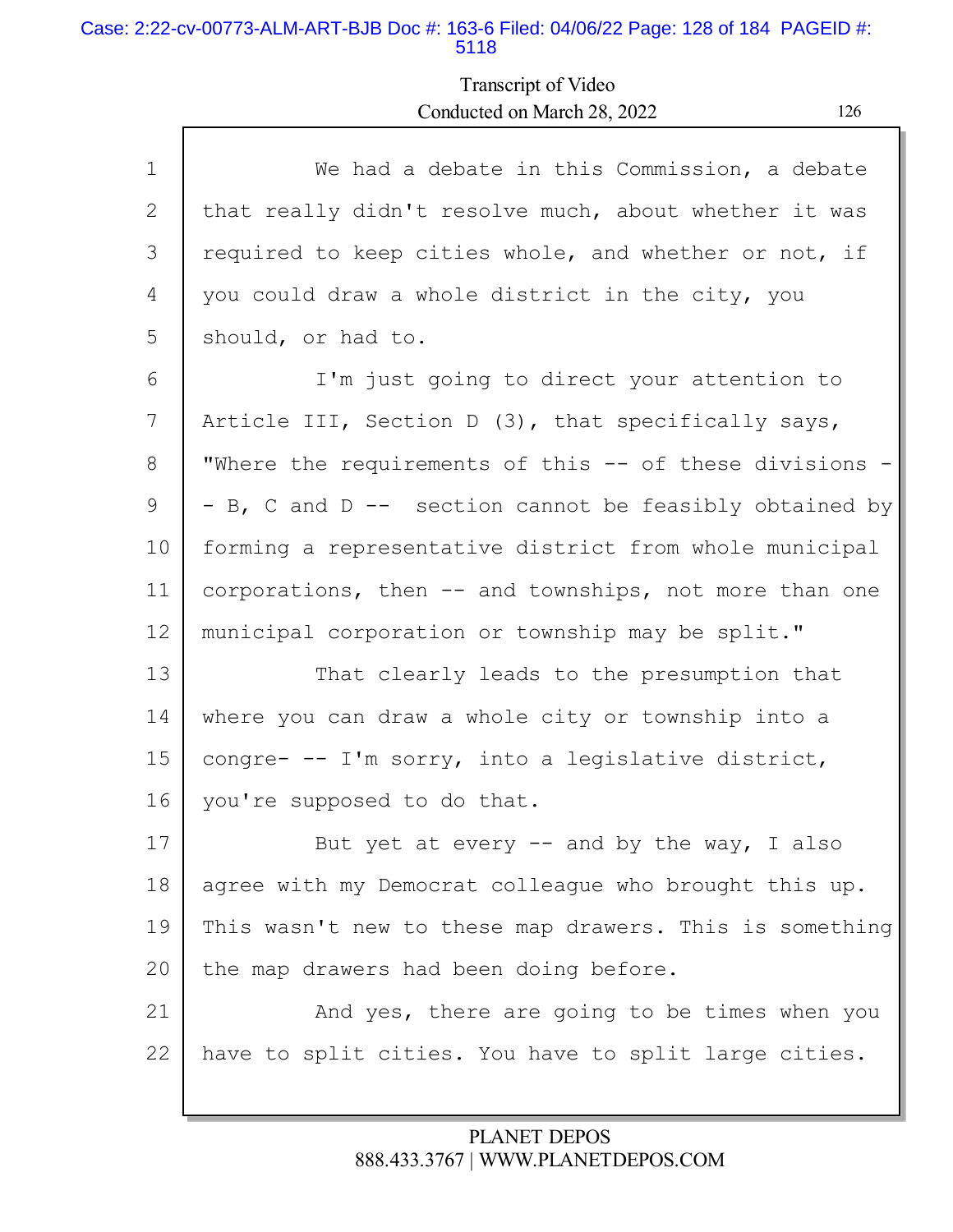#### Case: 2:22-cv-00773-ALM-ART-BJB Doc #: 163-6 Filed: 04/06/22 Page: 129 of 184 PAGEID #: 5119

Г

## Transcript of Video Conducted on March 28, 2022 127

| $\mathbf{1}$ | But in the maps that were proposed, as I pointed out,   |
|--------------|---------------------------------------------------------|
| 2            | every large city is split in a hub and spoke technique  |
| 3            | to essentially drive those seats to the Democrat        |
| 4            | column, packing and cracking.                           |
| 5            | Now, we heard hours of testimony throughout             |
| 6            | this process. We heard Kathleen -- a League of Women    |
| 7            | Voters from Greater Youngstown -- told us, and I quote, |
| 8            | "Districts that include communities with common         |
| 9            | interests and are geographically compact, regardless of |
| 10           | the political philosophies of the voters who live in    |
| 11           | these districts, are districts that lead to compe- --   |
| 12           | to competitive elections and accountability of elected  |
| 13           | officials and their constituents."                      |
| 14           | We heard Mark, from Columbia Tusculum in                |
| 15           | Cincinnati, ask this Commission, and I quote, "Follow   |
| 16           | both the letter and the spirit of the citizen-passed    |
| 17           | redistricting reforms passed in 2015 and 2018 to create |
| 18           | districts that are compact, keep communities, towns,    |
| 19           | and cities intact, and don't split neighborhoods. And   |
| 20           | take into account a citizen input."                     |
| 21           | August with the United Way of Greater                   |
| 22           | Cleveland asked us for districts that, and I quote,     |
|              |                                                         |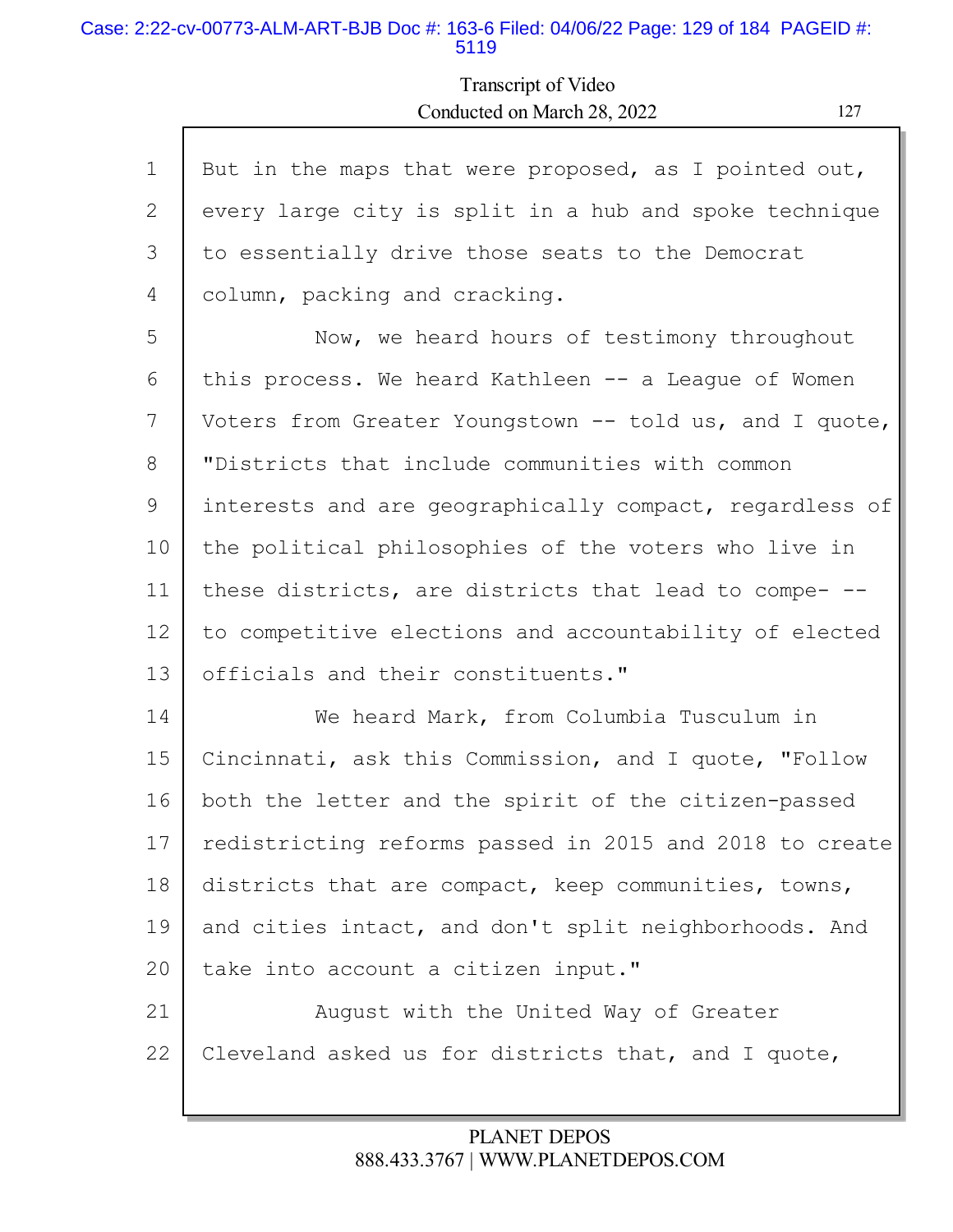#### Case: 2:22-cv-00773-ALM-ART-BJB Doc #: 163-6 Filed: 04/06/22 Page: 130 of 184 PAGEID #: 5120

Г

# Transcript of Video Conducted on March 28, 2022 128

| $\mathbf 1$ | "Accurately reflect communities are compact, keep       |
|-------------|---------------------------------------------------------|
| 2           | county, cities, and villages and townships together     |
| 3           | within one district."                                   |
| 4           | There are other real divides across the state           |
| 5           | that are left behind when we consider only partisan     |
| 6           | labels. Few Democrats in Bellaire would feel            |
| 7           | represented by a Columbus Democrat, and few Republicans |
| 8           | in Millersburg would feel represented by a Strongsville |
| 9           | Republican.                                             |
| 10          | It has nothing to do with the partisan label            |
| 11          | and everything to do with the way local issues affect   |
| 12          | our politics. Local issues which are not divided as     |
| 13          | contentious -- locally that we often see on the         |
| 14          | national stage. I believe that compromise was once      |
| 15          | possible.                                               |
| 16          | I think if we continued down the path we were           |
| 17          | on the past five days, we would have seen that          |
| 18          | proportionality, in its strictest sense, was not        |
| 19          | attainable within the bonds of the Constitution and     |
| 20          | that eventually we would have arrived at a compromise.  |
| 21          | I know I talked with Leader Russo and Senator           |
| 22          | Sykes about that possibility for some time. I regret    |
|             |                                                         |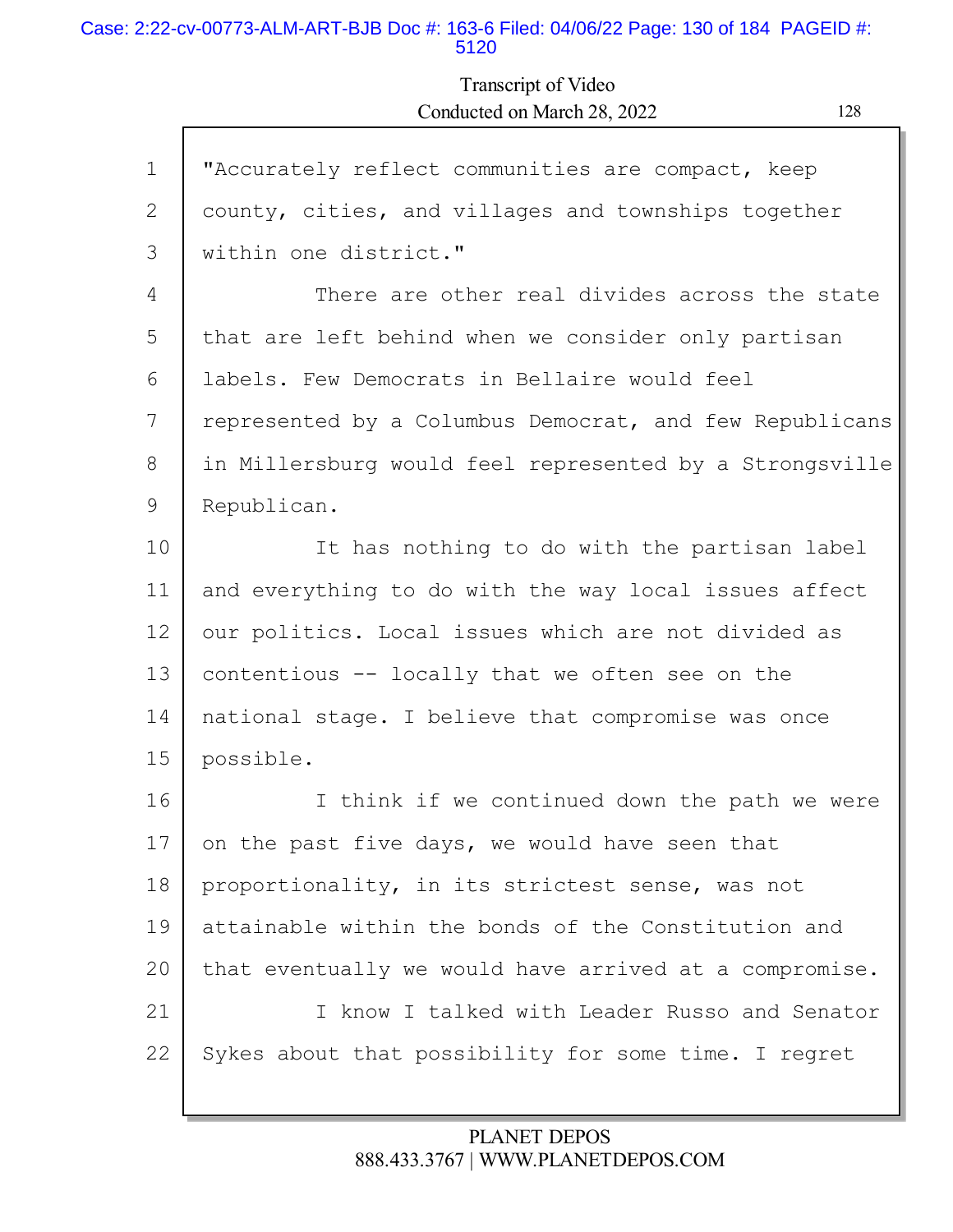#### Case: 2:22-cv-00773-ALM-ART-BJB Doc #: 163-6 Filed: 04/06/22 Page: 131 of 184 PAGEID #: 5121

Г

## Transcript of Video Conducted on March 28, 2022 129

| $\mathbf 1$ | that we were not able to come to an agreement. Ten days |
|-------------|---------------------------------------------------------|
| 2           | ago, the Court created a new timeline, and ordered new  |
| 3           | procedures for this Commission to comply with.          |
| 4           | There simply was not enough time for us to              |
| 5           | actually meet those requirements. In their order, they  |
| 6           | took the unusual step of declaring that they would      |
| 7           | refuse to even file -- or accept for filing -- any      |
| 8           | requests for extensions, leaving the                    |
| 9           | Commission with no choice but to come to the solution   |
| 10          | that it came to this evening.                           |
| 11          | We have begun this process with the assumption          |
| 12          | that equity of outcomes equals fairness. I don't        |
| 13          | believe that to be accurate. I expect -- I expressed    |
| 14          | significant concerns about the timeliness and the       |
| 15          | urgency of this process.                                |
| 16          | Until just a few seconds ago, I hadn't even             |
| 17          | seen the final House, and the Senate maps were not able |
| 18          | to be reviewed at all. I hadn't been given a chance to  |
|             |                                                         |
| 19          | offer an amendments and was told that, specifically, if |
| 20          | we wanted to offer amendments tonight, there would be   |
| 21          | no ability to get those done.                           |
| 22          | Ultimately, my concerns about timeliness, and           |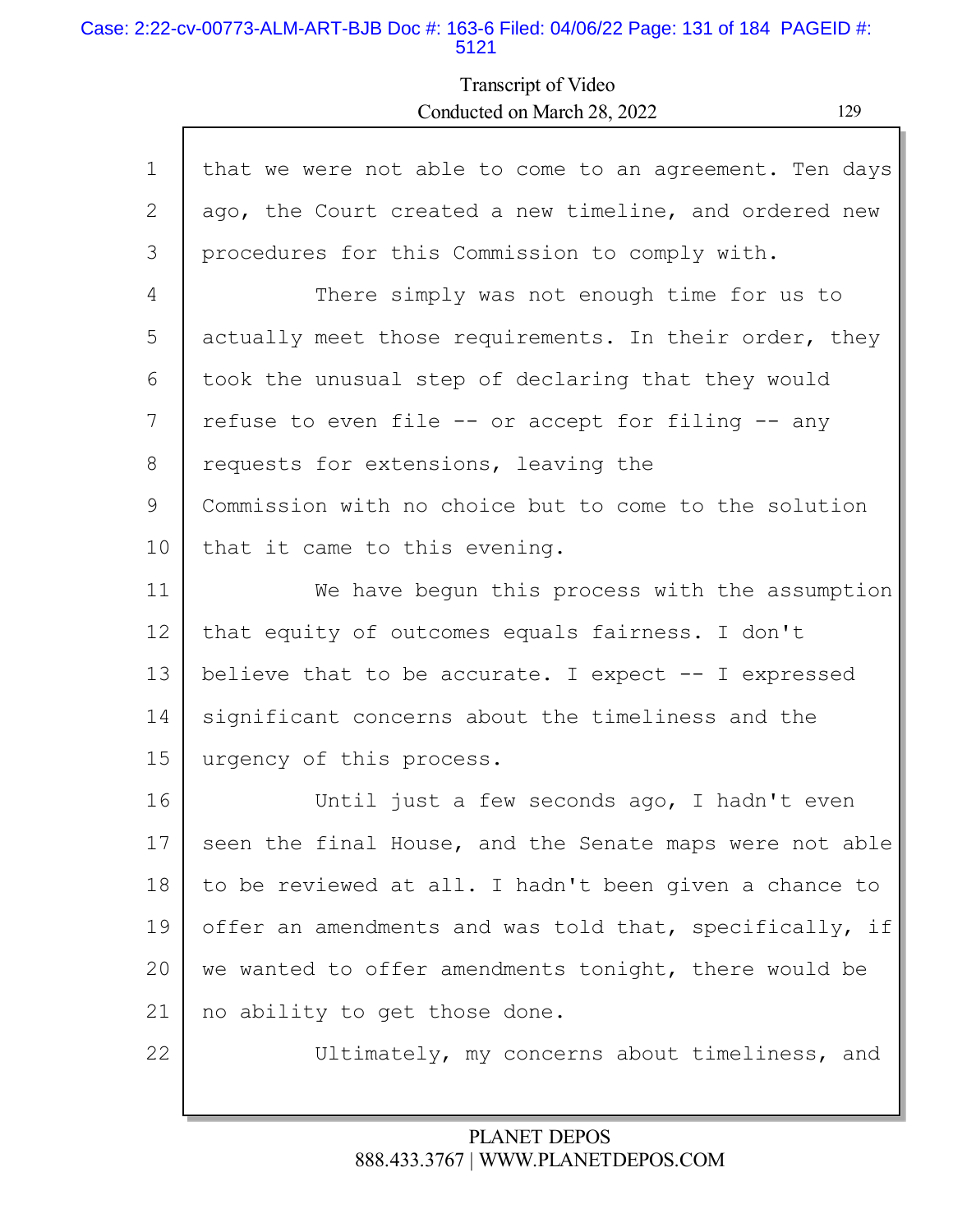#### Case: 2:22-cv-00773-ALM-ART-BJB Doc #: 163-6 Filed: 04/06/22 Page: 132 of 184 PAGEID #: 5122

Г

Transcript of Video Conducted on March 28, 2022 130

| $\mathbf 1$ | the ability to complete this task, and the limited    |
|-------------|-------------------------------------------------------|
| 2           | timeframe allotted to this Commission were            |
| 3           | unfortunately correct. Where we are now, and where we |
| 4           | could have been, are two different positions.         |
| 5           | Hopefully this matter is behind us. I'm not           |
| 6           | sure it is.                                           |
| 7           | SEN. SYKES: Any other comments? Will the              |
| 8           | staff please call the roll.                           |
| 9           | SECRETARY: Co-Chair Speaker Cupp.                     |
| 10          | SEN. CUPP: No.                                        |
| 11          | SECRETARY: Co-Chair Senator Sykes.                    |
| 12          | SEN. SYKES: Yes.                                      |
| 13          | SECRETRY: Governor DeWine.                            |
| 14          | GOV. DEWINE: No.                                      |
| 15          | SECRETARY: Auditor Faber.                             |
| 16          | SEN. FABER: No.                                       |
| 17          | SECRETARY: President Huffman.                         |
| 18          | SEN. HUFFMAN: No.                                     |
| 19          | SECRETARY: Secretary LaRose.                          |
| 20          | MR. LAROSE: No.                                       |
| 21          | SECRETARY: Leader Russo.                              |
| 22          | REP. RUSSO: Yes.                                      |
|             |                                                       |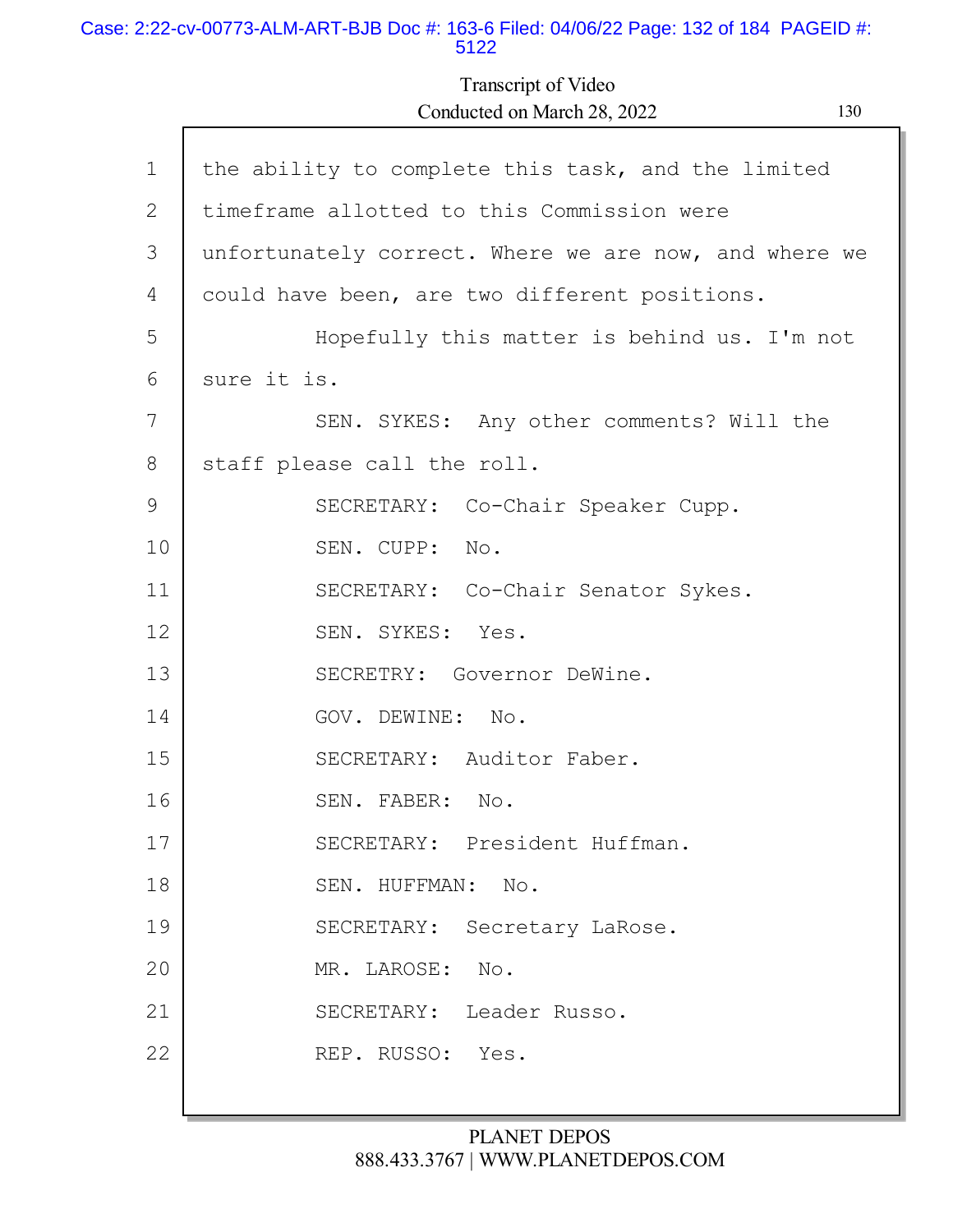#### Case: 2:22-cv-00773-ALM-ART-BJB Doc #: 163-6 Filed: 04/06/22 Page: 133 of 184 PAGEID #: 5123

Transcript of Video Conducted on March 28, 2022 131

Γ

| $\mathbf 1$ | SECRETARY: Five yays, two nays. Or two nays,            |  |  |  |  |  |
|-------------|---------------------------------------------------------|--|--|--|--|--|
| 2           | five yays. Sorry about that.                            |  |  |  |  |  |
| 3           | SEN. SYKES: Thank you. The motion fails. At             |  |  |  |  |  |
| 4           | this time, the minority would like to submit a minority |  |  |  |  |  |
| 5           | report. I believe copies are available.                 |  |  |  |  |  |
| 6           | REP. RUSSO: Thank you.                                  |  |  |  |  |  |
| 7           | SEN. SYKES: This is -- this is to be added to           |  |  |  |  |  |
| 8           | the record. But I believe Leader Russo would like to    |  |  |  |  |  |
| 9           | read the statement.                                     |  |  |  |  |  |
| 10          | REP. RUSSO: Thank you, Mr. Co-Chair. The Ohio           |  |  |  |  |  |
| 11          | Constitution is clear. The Supreme Court of Ohio is     |  |  |  |  |  |
| 12          | precise.                                                |  |  |  |  |  |
| 13          | The voters of Ohio are adamant. Fair and                |  |  |  |  |  |
| 14          | proportional maps are required under the Constitution.  |  |  |  |  |  |
| 15          | Gross disparity and the distribution of competitive     |  |  |  |  |  |
| 16          | districts is barred, and voters deserve to have their   |  |  |  |  |  |
| 17          | voices heard in their State House.                      |  |  |  |  |  |
| 18          | The guidelines to draw state legislative                |  |  |  |  |  |
| 19          | district maps are not a mystery, nor are they open to   |  |  |  |  |  |
| 20          | interpretation. This process should be easy and         |  |  |  |  |  |
| 21          | straightforward. Yet here we are again.                 |  |  |  |  |  |
| 22          | More than six months have passed since the              |  |  |  |  |  |
|             |                                                         |  |  |  |  |  |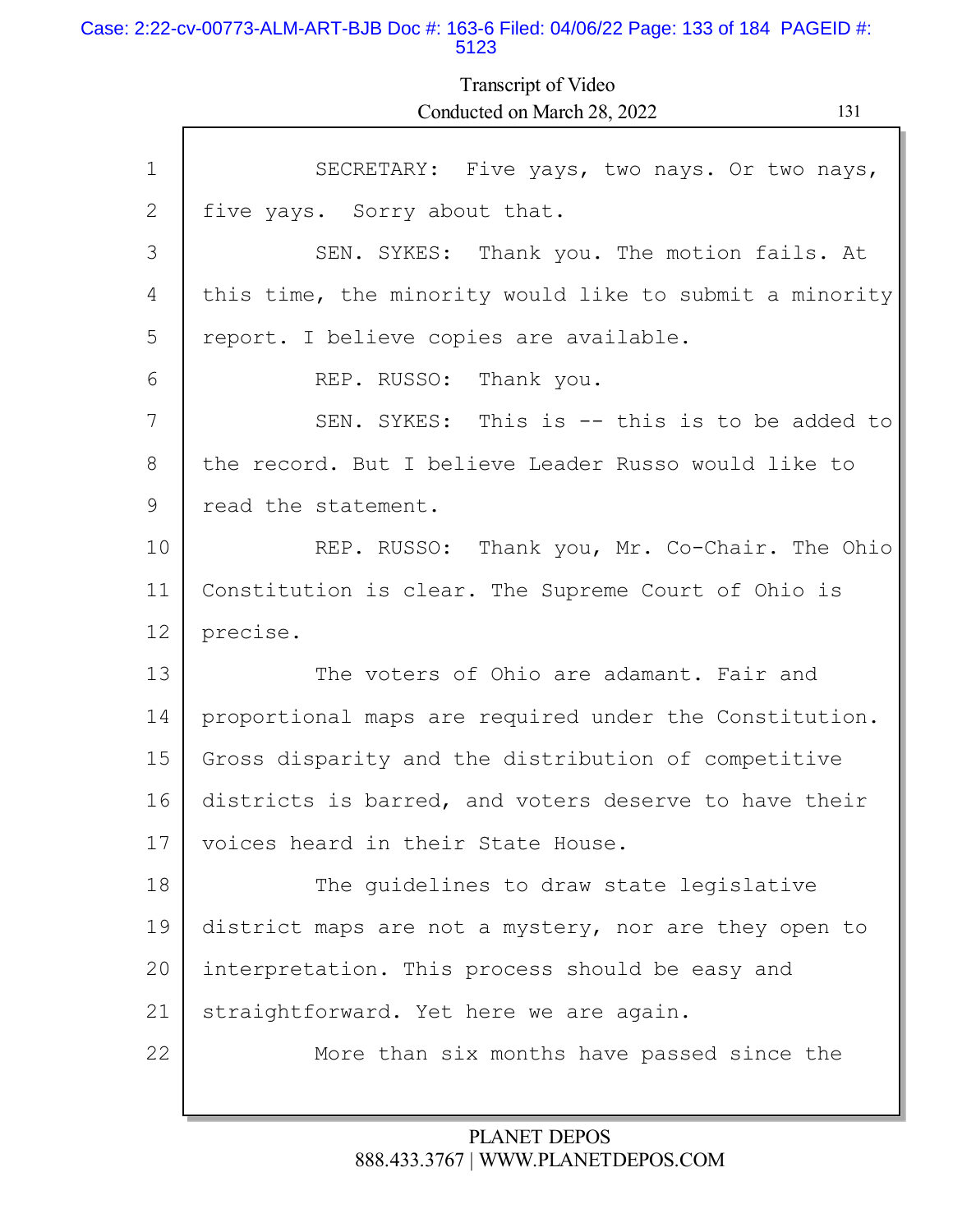#### Case: 2:22-cv-00773-ALM-ART-BJB Doc #: 163-6 Filed: 04/06/22 Page: 134 of 184 PAGEID #: 5124

# Transcript of Video Conducted on March 28, 2022 132

| $\mathbf{1}$ | first minor -- minority report was filed regarding the  |
|--------------|---------------------------------------------------------|
| 2            | passage of an unconstitutional General Assembly         |
| 3            | District plan. The minority commissioners of the Ohio   |
| 4            | Redistricting Commission could very well write this     |
| 5            | statement in their sleep.                               |
| 6            | The commissioners have been down this road              |
| 7            | very often -- so often that the motions are stilted and |
| 8            | the storyline is stale. The majority commissioners      |
| 9            | refuse to bend to current reality and court rulings.    |
| 10           | Rather they pull the same tired tricks. The             |
| 11           | process and tactics have not changed since we started   |
| 12           | this process seven months ago, despite three court      |
| 13           | orders telling this Commission otherwise.               |
| 14           | Majority Commissioners have again adopted a             |
| 15           | General Assembly District plan that was drawn in        |
| 16           | secret, does not reflect the statewide preferences of   |
| 17           | Ohio voters, and is ultimately unconstitutional. N      |
| 18           | o amount of pressure from the Supreme Court of          |
| 19           | Ohio or help from nationally renowned experts will sway |
| 20           | the majority commissioners in their mission to retain   |
| 21           | an unjustifiable and unconstitutional monopoly on       |
| 22           | power.                                                  |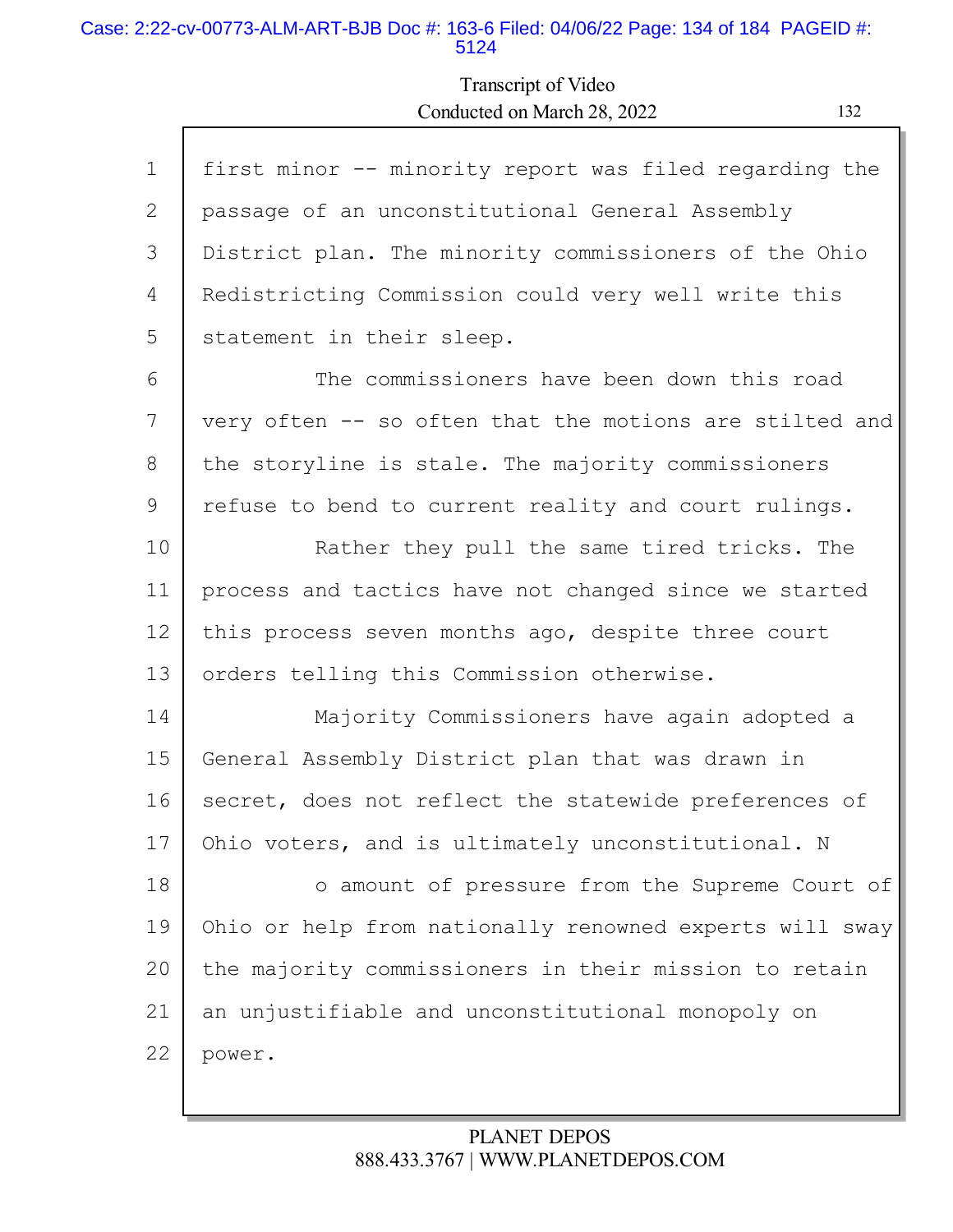#### Case: 2:22-cv-00773-ALM-ART-BJB Doc #: 163-6 Filed: 04/06/22 Page: 135 of 184 PAGEID #: 5125

Г

# Transcript of Video Conducted on March 28, 2022 133

ъ

| $\mathbf{1}$ | From March 16th, 2022 to March 28th, the                |  |  |  |  |  |
|--------------|---------------------------------------------------------|--|--|--|--|--|
| 2            | minority commissioners made every attempt to move this  |  |  |  |  |  |
| 3            | process along to comply with the Supreme Court's clear  |  |  |  |  |  |
| 4            | orders.                                                 |  |  |  |  |  |
| 5            | The minority commissioners pushed for frequent          |  |  |  |  |  |
| 6            | hearings, as strongly suggested by the Court. In fact,  |  |  |  |  |  |
| 7            | the minority commissioners tried to convene the         |  |  |  |  |  |
| 8            | Commission every day, including on Sunday, March 20th,  |  |  |  |  |  |
| 9            | to propose independent mapmakers, and the Republicans   |  |  |  |  |  |
| 10           | demurred.                                               |  |  |  |  |  |
| 11           | The minority commissioners met their                    |  |  |  |  |  |
| 12           | obligations on Monday, March 21st, through their        |  |  |  |  |  |
| 13           | thoroughness and persistence. The minority              |  |  |  |  |  |
| 14           | commissioners pushed the majority commissioners to stop |  |  |  |  |  |
| 15           | purposely delaying and decide on a team of highly       |  |  |  |  |  |
| 16           | skilled, independent mapmakers to draw new district     |  |  |  |  |  |
| 17           | lines from scratch.                                     |  |  |  |  |  |
| 18           | The minority commissioners fought for an open           |  |  |  |  |  |
| 19           | and transparent process. The map drawing was done       |  |  |  |  |  |
| 20           | entirely on a live stream, complete with audio, for     |  |  |  |  |  |
| 21           | everyone to observe.                                    |  |  |  |  |  |
| 22           | Yet $-$ perhaps yet again, in a bunker at the           |  |  |  |  |  |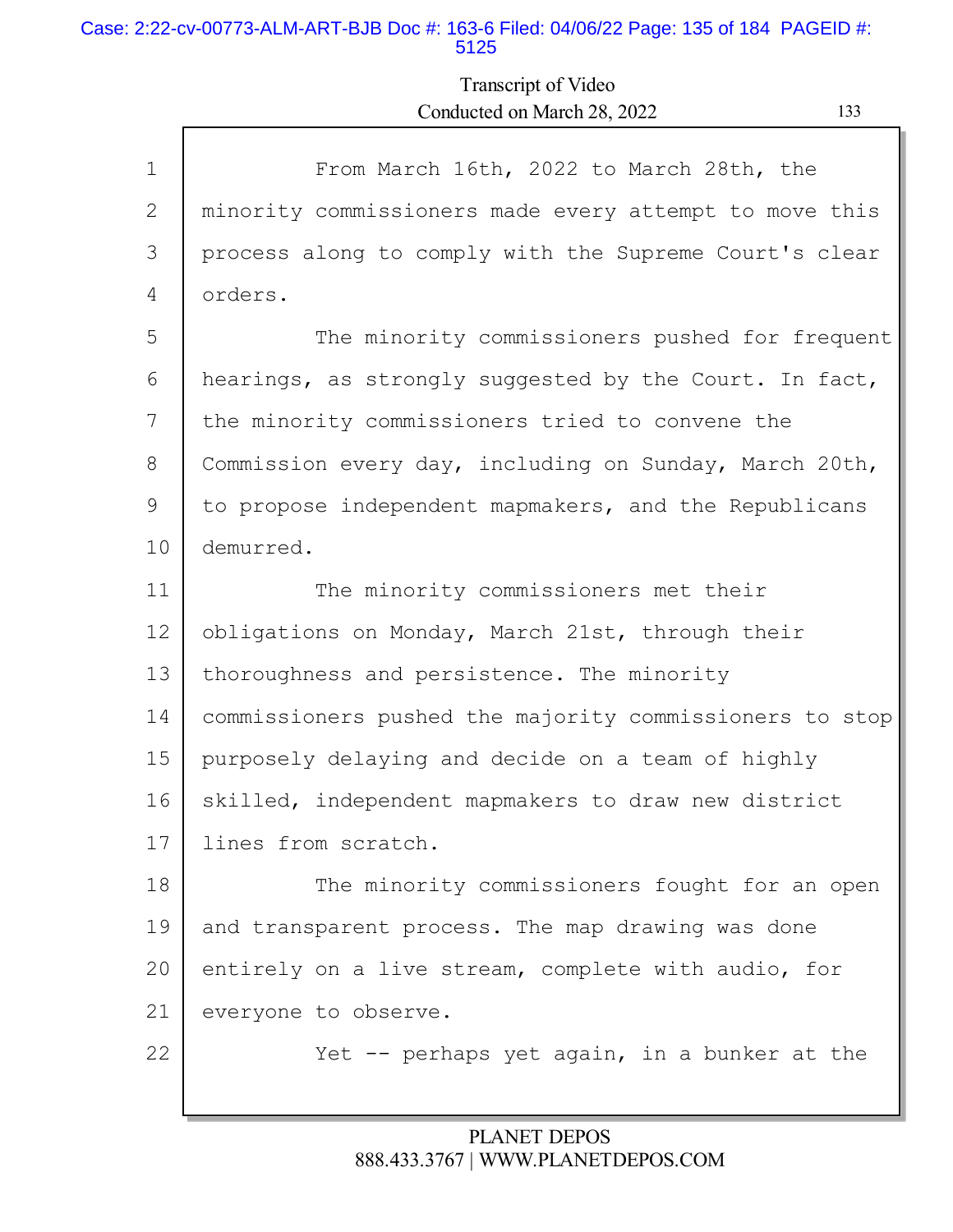#### Case: 2:22-cv-00773-ALM-ART-BJB Doc #: 163-6 Filed: 04/06/22 Page: 136 of 184 PAGEID #: 5126

Г

## Transcript of Video Conducted on March 28, 2022 134

Ъ

Γ

| $\mathbf 1$ | Bureau of Workers Compensation Building, a secret map   |  |  |  |  |  |
|-------------|---------------------------------------------------------|--|--|--|--|--|
| 2           | has been developed at some unknown time, in violation   |  |  |  |  |  |
| 3           | of the orders of the state's highest judicial           |  |  |  |  |  |
| 4           | authority.                                              |  |  |  |  |  |
| 5           | The process and outcome, despite all the                |  |  |  |  |  |
| 6           | efforts for public viewing, expert input, and           |  |  |  |  |  |
| 7           | bipartisan oversight, was still, again, conducted in    |  |  |  |  |  |
| 8           | the shadows.                                            |  |  |  |  |  |
| 9           | The majority commissioners, through President           |  |  |  |  |  |
| 10          | Huffman, announced their secret efforts late on the     |  |  |  |  |  |
| 11          | last day as a parachute. They have apparently planned   |  |  |  |  |  |
| 12          | on, for at least the last several days, perhaps much of |  |  |  |  |  |
| 13          | this process.                                           |  |  |  |  |  |
| 14          | This places the Commission where we began,              |  |  |  |  |  |
| 15          | with an unconstitutional General Assembly District      |  |  |  |  |  |
| 16          | plan.                                                   |  |  |  |  |  |
| 17          | And while the Supreme Court of Ohio has                 |  |  |  |  |  |
| 18          | directed the redistricting Commission -- not parties,   |  |  |  |  |  |
| 19          | the redistricting Commission -- to create an entirely   |  |  |  |  |  |
| 20          | new map.                                                |  |  |  |  |  |
| 21          | The plan passed out of this Commission with no          |  |  |  |  |  |
| 22          | input from the minority Commission members -- and,      |  |  |  |  |  |
|             |                                                         |  |  |  |  |  |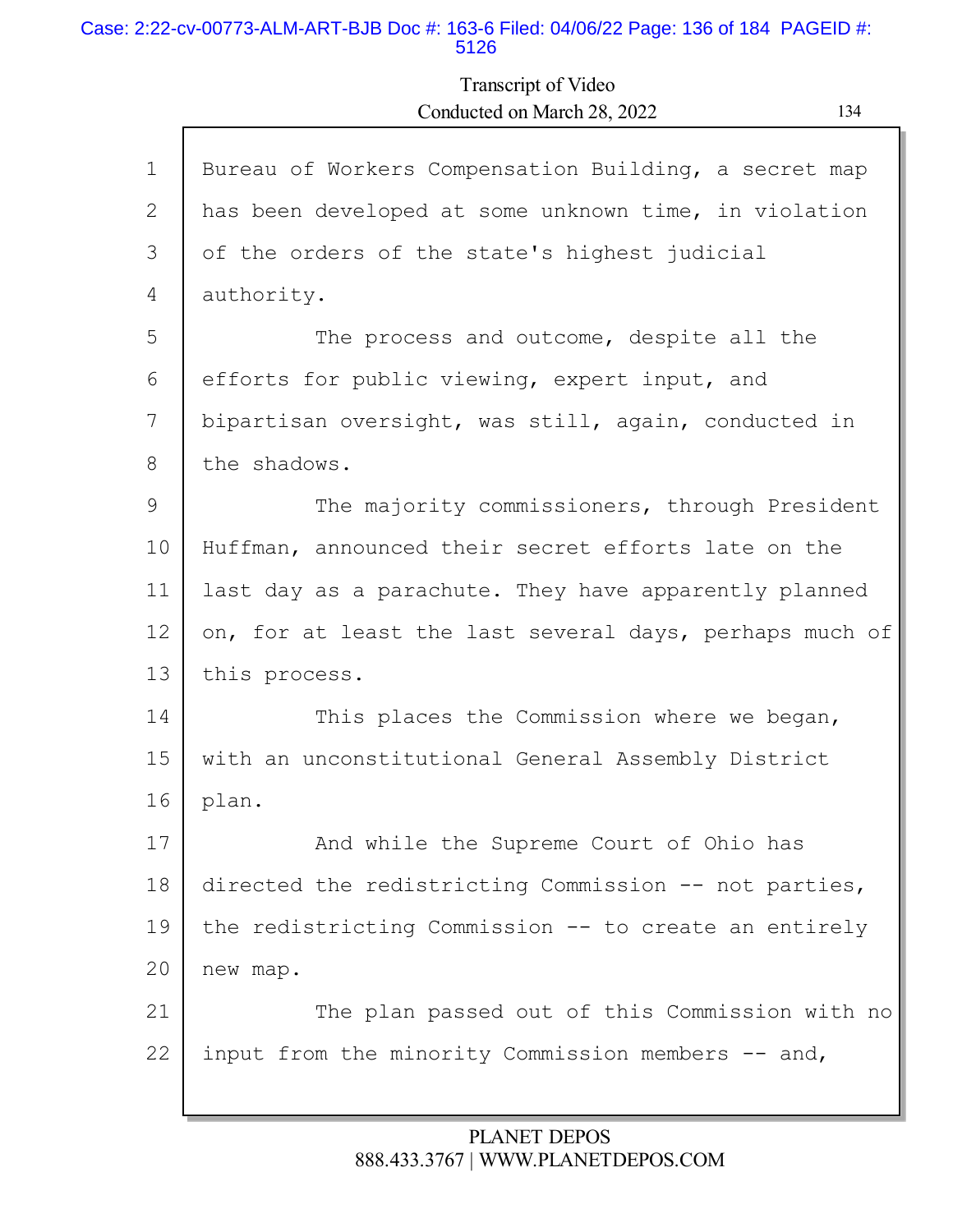#### Case: 2:22-cv-00773-ALM-ART-BJB Doc #: 163-6 Filed: 04/06/22 Page: 137 of 184 PAGEID #: 5127

Transcript of Video Conducted on March 28, 2022 135

| $\mathbf 1$ | frankly, the majority of the Commission members -- or    |
|-------------|----------------------------------------------------------|
| 2           | scrutiny from the public, is nothing more than a         |
| 3           | tweaked version of a previous unconstitutional General   |
| 4           | Assembly plan.                                           |
| 5           | The majority commissioners have now left an              |
| 6           | entirely new plan sitting on the table, drawn by two     |
| 7           | independent mapmaking experts at considerable expense    |
| 8           | to Ohio taxpayers.                                       |
| 9           | Instead, Ohioans are once again subjected to a           |
| 10          | map that runs afoul of Ohio Constitution Article XI,     |
| 11          | Section -- Section 6 (A), and Section 6 (B). Sect- $-$ - |
| 12          | Section 6 (A) provides state legislative district --     |
| 13          | prohibits state legislative district maps from being     |
| 14          | drawn primarily to favor or disfavor a political party.  |
| 15          | The evidence from tonight's hearing is consistent with   |
| 16          | the evidence used in prior Supreme Court rulings on      |
| 17          | violations of Section 6 (A).                             |
| 18          | The Supreme Court of Ohio held in League of              |
| 19          | Wom- -- Women Voters of Ohio versus the Ohio             |
| 20          | Redistricting Commission that maps adopted -- but not    |
| 21          | drafted -- by the Commission favor one party over the    |
| 22          | other.                                                   |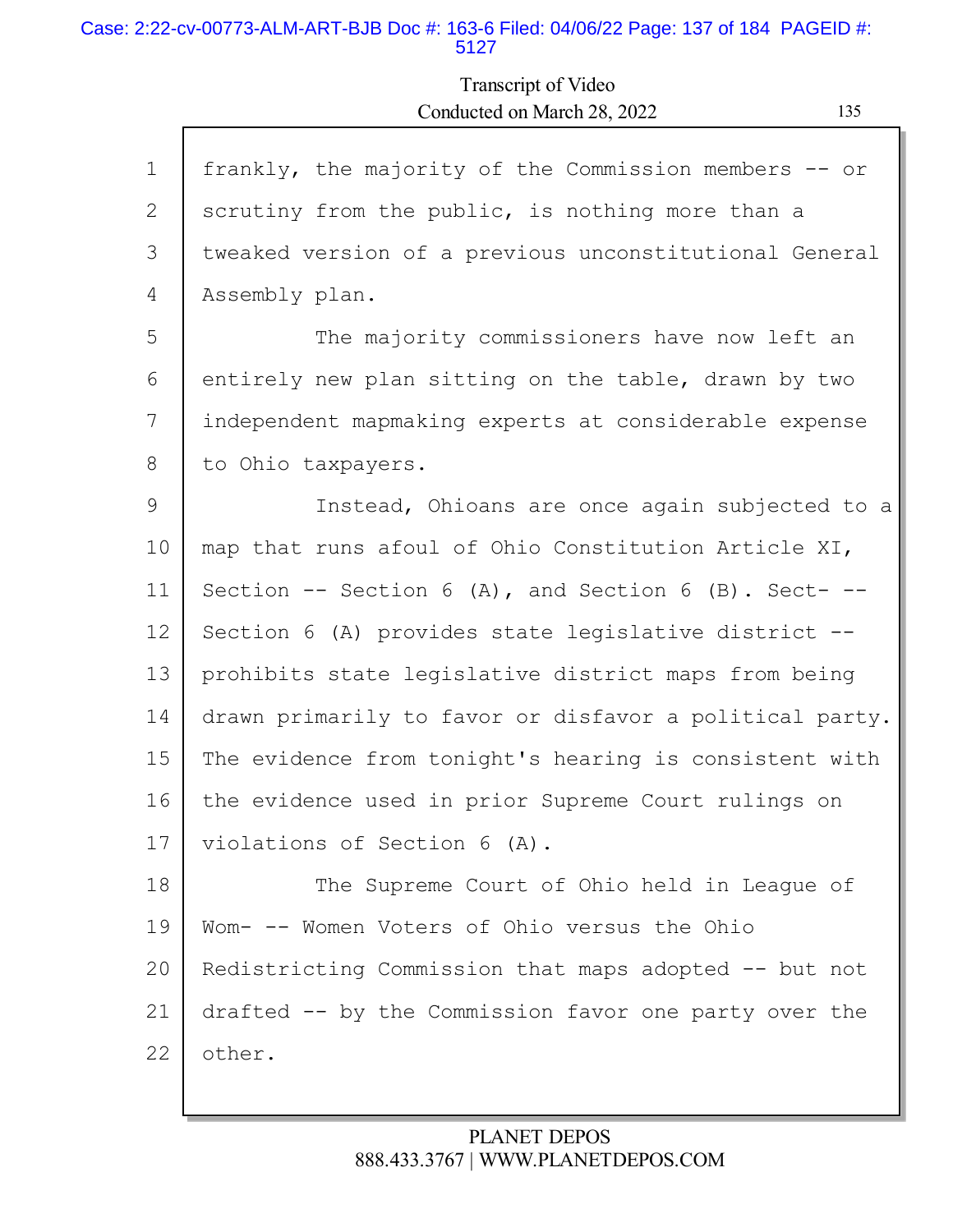### Case: 2:22-cv-00773-ALM-ART-BJB Doc #: 163-6 Filed: 04/06/22 Page: 138 of 184 PAGEID #: 5128

Г

# Transcript of Video Conducted on March 28, 2022 136

| $\mathbf{1}$ | The court held that draw- $-$ - drawing                |  |  |  |  |
|--------------|--------------------------------------------------------|--|--|--|--|
| 2            | controlled by the majority to the exclusion of the     |  |  |  |  |
| 3            | minority party favors one party over the other.        |  |  |  |  |
| 4            | Once again, it is the Republican Senate                |  |  |  |  |
| 5            | president's map drawer who was sequestered in a secret |  |  |  |  |
| 6            | location, drawing the map. The map was neither drafted |  |  |  |  |
| 7            | by the commission, nor does it have the input of       |  |  |  |  |
| 8            | minority commissioners.                                |  |  |  |  |
| 9            | In the third unconstitutional plan, the                |  |  |  |  |
| 10           | minority commissioners were given a copy of the map at |  |  |  |  |
| 11           | 12:30 p.m In this latest charade, the minority         |  |  |  |  |
| 12           | commissioners -- and again, most of the commissioners  |  |  |  |  |
| 13           | here -- had been given a copy of the map after 9 p.m.  |  |  |  |  |
| 14           | for a vote that took pla- -- place just under an hour  |  |  |  |  |
| 15           | later.                                                 |  |  |  |  |
| 16           | The majority commissioners have purposely              |  |  |  |  |
| 17           | wasted another opportunity to adopt constitutionally-  |  |  |  |  |
| 18           | compliant maps that have been drawn in public and with |  |  |  |  |
| 19           | a team of independent, bipartisan mapmakers.           |  |  |  |  |
| 20           | This is, once again, a slap in the face to             |  |  |  |  |
| 21           | Ohioans who have voted for fair maps, and a dangerous  |  |  |  |  |
| 22           | and irresponsible erosion of our democratic processes  |  |  |  |  |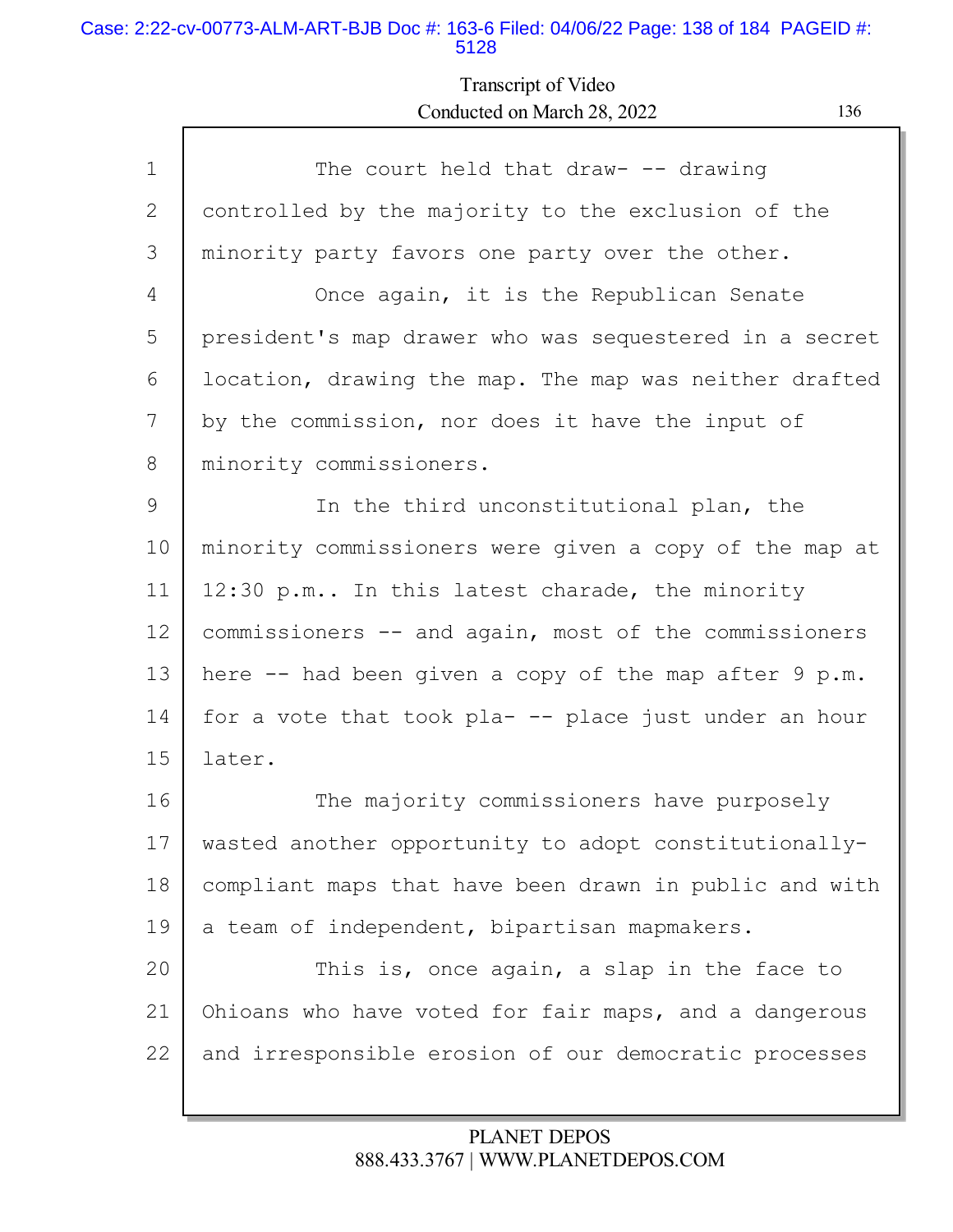### Case: 2:22-cv-00773-ALM-ART-BJB Doc #: 163-6 Filed: 04/06/22 Page: 139 of 184 PAGEID #: 5129

Г

## Transcript of Video Conducted on March 28, 2022 137

ъ

| $\mathbf 1$    | that we have been entrusted with.                       |  |  |  |  |  |
|----------------|---------------------------------------------------------|--|--|--|--|--|
| $\overline{2}$ | Despite only receiving this plan mere minutes           |  |  |  |  |  |
| 3              | before we were expected to vote, a cursory glance shows |  |  |  |  |  |
| 4              | that this plan still contains the asymmetry issues that |  |  |  |  |  |
| 5              | plagued the third, invalidated map.                     |  |  |  |  |  |
| 6              | The last-minute plan dumped on minority                 |  |  |  |  |  |
| 7              | commissioners contains an astounding 17 Democratic      |  |  |  |  |  |
| 8              | toss-up seats in the House, between 50 and 52 percent   |  |  |  |  |  |
| 9              | partisan share, and 0 Republicans in the same range.    |  |  |  |  |  |
| 10             | The Senate map is equally lopsided, with six            |  |  |  |  |  |
| 11             | Democratic Senate seats falling between 50 and 52       |  |  |  |  |  |
| 12             | percent, and zero Republicans in the same range. The    |  |  |  |  |  |
| 13             | absurd asymmetry found in the latest plan is nearly     |  |  |  |  |  |
| 14             | identical to the plan overturned by the Supreme Court   |  |  |  |  |  |
| 15             | of Ohio just 12 days ago.                               |  |  |  |  |  |
| 16             | The unconstitutional distribution of toss-up            |  |  |  |  |  |
| 17             | seats is exactly the kind of partisan chicanery the     |  |  |  |  |  |
| 18             | Court found problematic in their numerous decisions.    |  |  |  |  |  |
| 19             | In short, nothing has changed. Once again, a            |  |  |  |  |  |
| 20             | secret plan that violates Article XI, Section 6 (A) and |  |  |  |  |  |
| 21             | 6 (B) has been adopted by this Commission without       |  |  |  |  |  |
| 22             | minority party input, or even proper time for review.   |  |  |  |  |  |
|                |                                                         |  |  |  |  |  |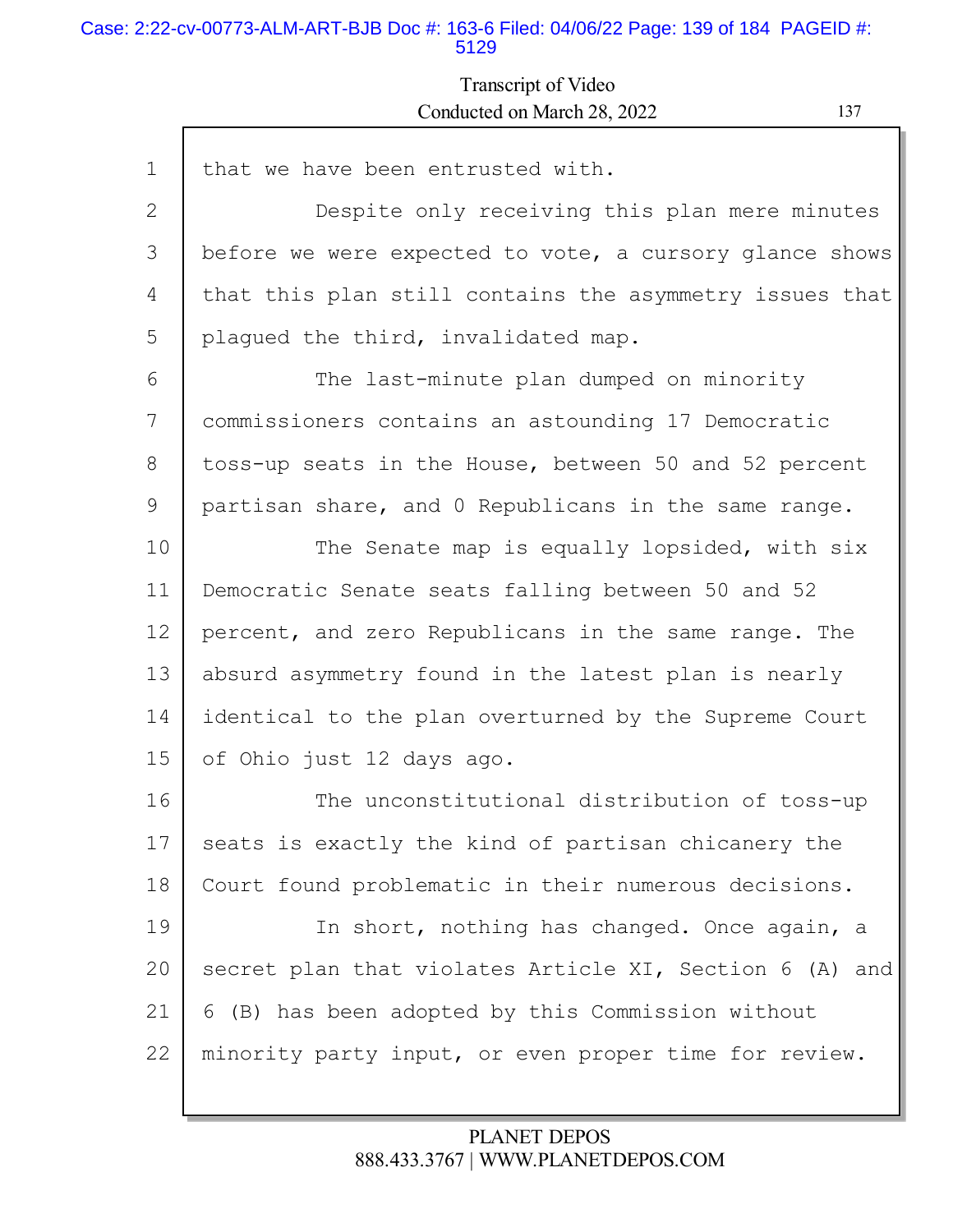### Case: 2:22-cv-00773-ALM-ART-BJB Doc #: 163-6 Filed: 04/06/22 Page: 140 of 184 PAGEID #: 5130

# Transcript of Video Conducted on March 28, 2022 138

| $\mathbf 1$    | And every unconstitutional fault in the last            |  |  |  |  |  |
|----------------|---------------------------------------------------------|--|--|--|--|--|
| $\overline{2}$ | plan is found in the latest plan. And we suspect that   |  |  |  |  |  |
| 3              | the latest ruse will suffer the same fate as its        |  |  |  |  |  |
| 4              | predecessors.                                           |  |  |  |  |  |
| 5              | That said, in spite of everything that we have          |  |  |  |  |  |
| 6              | witnessed, that has happened in the last several hours, |  |  |  |  |  |
| 7              | I still have hope. And I believe that we still have     |  |  |  |  |  |
| 8              | time to get this right. Thank you.                      |  |  |  |  |  |
| 9              | SEN. SYKES: I believe, again, it does not               |  |  |  |  |  |
| 10             | require a vote. It's just for the -- for information    |  |  |  |  |  |
| 11             | purposes, for the record. Are there any other comments  |  |  |  |  |  |
| 12             | or statements? Any other business to be brought before  |  |  |  |  |  |
| 13             | the Commission?                                         |  |  |  |  |  |
| 14             | SEN. FABER: $I$ -- just for the record, I do            |  |  |  |  |  |
| 15             | not concur in the Minority Report.                      |  |  |  |  |  |
| 16             | SEN. SYKES: Hearing none, the meeting is                |  |  |  |  |  |
| 17             | adjourned.                                              |  |  |  |  |  |
| 18             |                                                         |  |  |  |  |  |
| 19             |                                                         |  |  |  |  |  |
| 20             |                                                         |  |  |  |  |  |
| 21             |                                                         |  |  |  |  |  |
| 22             |                                                         |  |  |  |  |  |
|                |                                                         |  |  |  |  |  |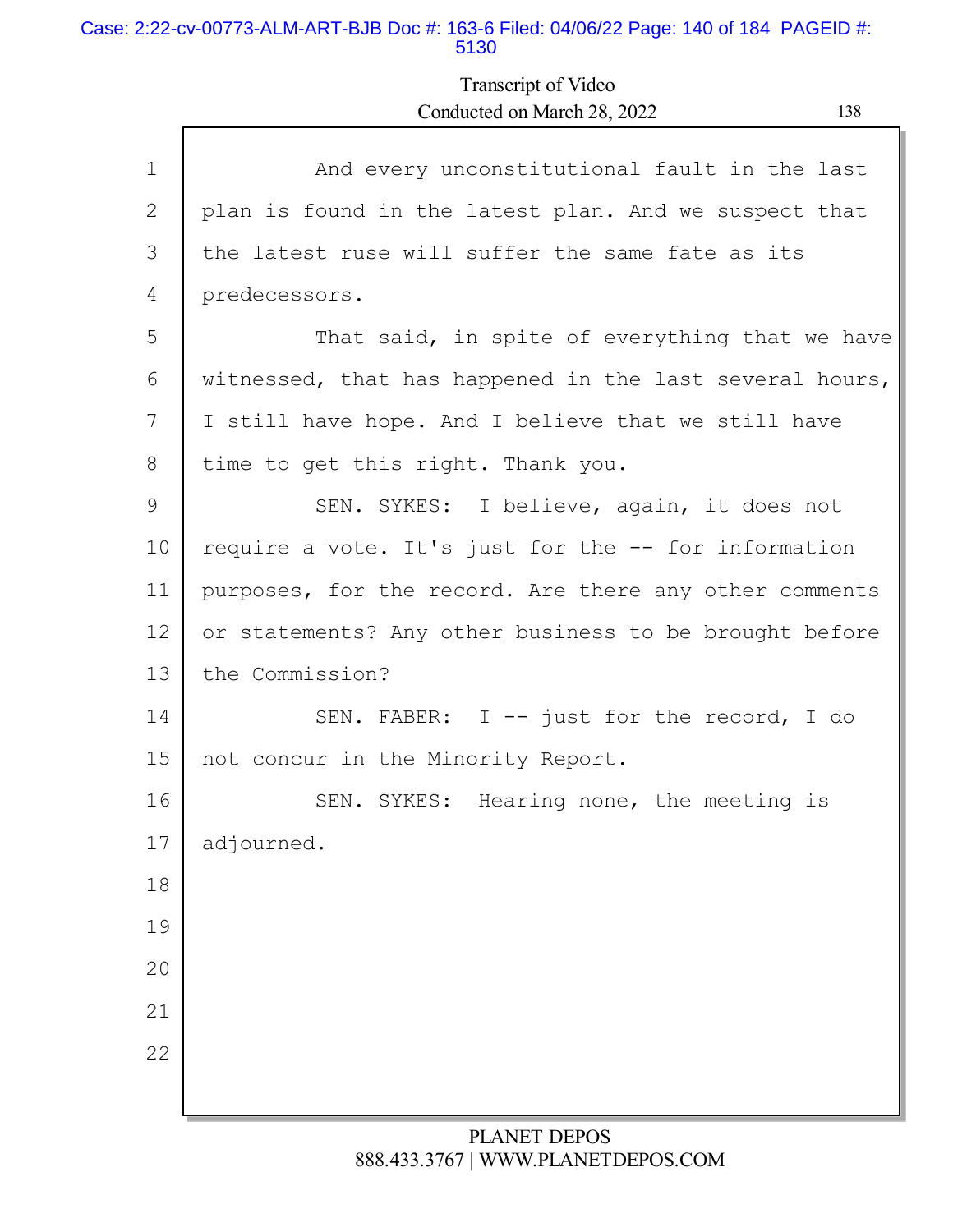### Case: 2:22-cv-00773-ALM-ART-BJB Doc #: 163-6 Filed: 04/06/22 Page: 141 of 184 PAGEID #: 5131

# Transcript of Video Conducted on March 28, 2022 139

Ш

| $\mathbf 1$ | CERTIFICATE OF TRANSCRIBER                              |  |  |  |  |  |
|-------------|---------------------------------------------------------|--|--|--|--|--|
| 2           | I, Chris Naaden, a transcriber, hereby declare          |  |  |  |  |  |
| 3           | under penalty of perjury that to the best of my ability |  |  |  |  |  |
| 4           | from the audio recordings and supporting information;   |  |  |  |  |  |
| 5           | and that I am neither counsel for, related to, nor      |  |  |  |  |  |
| 6           | employed by any of the parties to this case and have no |  |  |  |  |  |
| 7           | interest, financial or otherwise, in its outcome, the   |  |  |  |  |  |
| 8           | above 69 pages contain a full, true and correct         |  |  |  |  |  |
| 9           | transcription of the tape-recording that I received     |  |  |  |  |  |
| 10          | regarding the event listed on the caption on page 1.    |  |  |  |  |  |
| 11          |                                                         |  |  |  |  |  |
| 12          | I further declare that I have no interest in            |  |  |  |  |  |
| 13          | the event of the action.                                |  |  |  |  |  |
| 14          |                                                         |  |  |  |  |  |
| 15          |                                                         |  |  |  |  |  |
| 16          |                                                         |  |  |  |  |  |
| 17          | March 30, 2022                                          |  |  |  |  |  |
| 18          | Chris Naaden                                            |  |  |  |  |  |
| 19          |                                                         |  |  |  |  |  |
| 20          | (443129, Ohio Redistricting Committee, 3-28-22, second  |  |  |  |  |  |
| 21          | part)                                                   |  |  |  |  |  |
| 22          |                                                         |  |  |  |  |  |
|             |                                                         |  |  |  |  |  |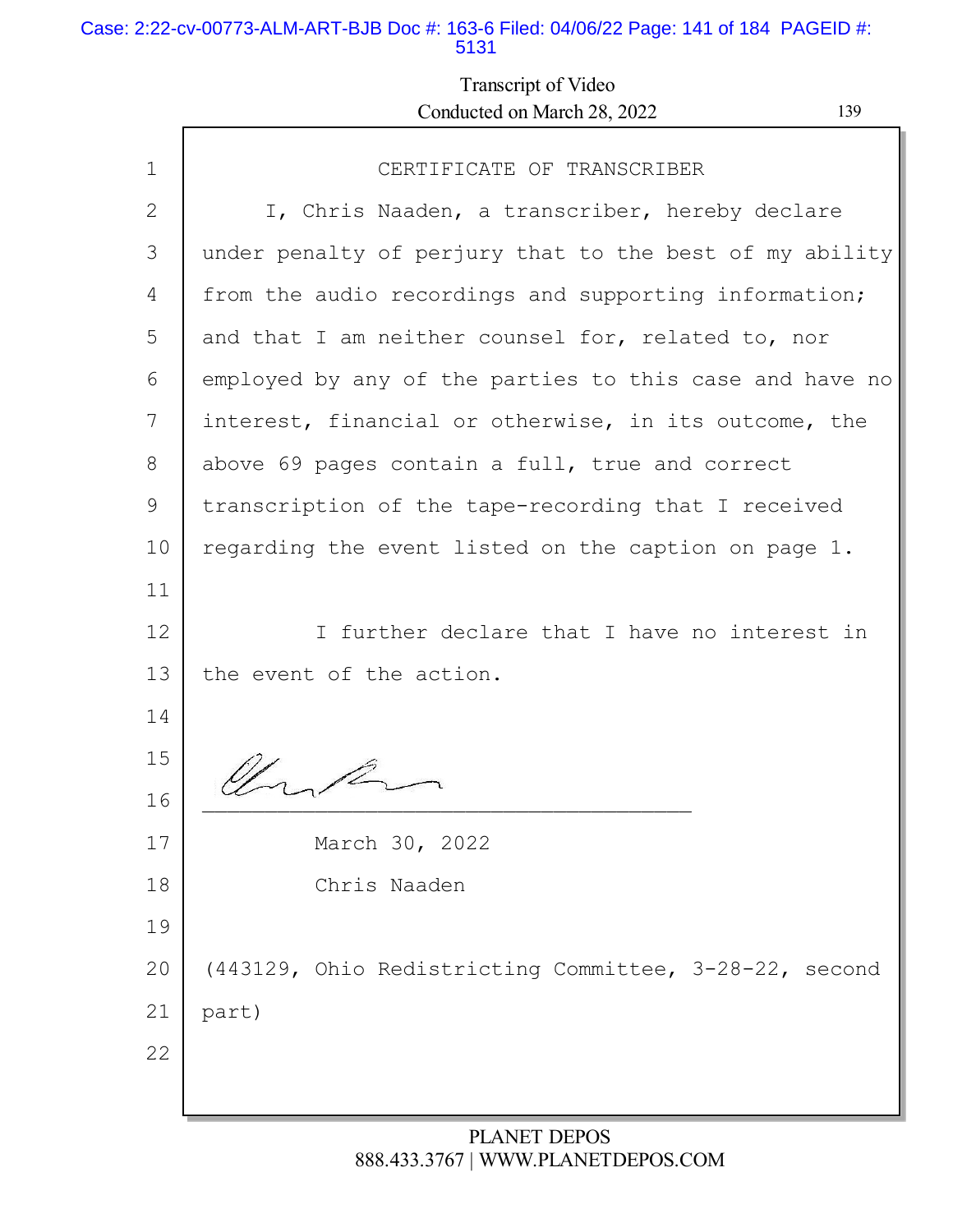### Case: 2:22-cv-00773-ALM-ART-BJB Doc #: 163-6 Filed: 04/06/22 Page: 142 of 184 PAGEID #: 5132

Transcript of Video Conducted on March 28, 2022 140

| $\mathbf{A}$      | 72:10, 74:11,   | accomplish        | 10:14, 18:5,          |
|-------------------|-----------------|-------------------|-----------------------|
| ability           | 78:21, 84:3,    | 51:4              | 28:12, 47:18,         |
| 88:1, 129:21,     | 84:4, 84:12,    | accomplished      | 115:3, 117:9          |
| 130:1, 139:3      | 85:1, 86:3,     | 59:18, 82:1       | added                 |
|                   | 86:4, 86:6,     | according         | 131:7                 |
| able              | 86:14, 89:7,    | 88:3              | addition              |
| 7:21, 13:19,      | 91:11, 97:4,    | account           | 19:5, 29:17,          |
| 15:18, 23:10,     | 100:22, 103:3,  | 6:22, 23:7,       | 67:13, 116:2,         |
| 25:1, 28:21,      | 104:21, 105:15, | 127:20            | 118:22                |
| 43:14, 44:18,     | 109:14, 110:6,  |                   | additional            |
| 44:19, 49:13,     | 115:20, 116:12, | accountability    | 17:2, 19:14,          |
| 51:19, 52:4,      | 116:21, 117:3,  | 127:12            |                       |
| 54:14, 54:22,     | 117:10, 117:15, | accumulated       | 26:21, 28:6,          |
| 56:7, 57:1,       |                 | 97:15             | 67:14, 85:19,         |
| 61:18, 62:5,      | 121:18, 124:22, | accurate          | 97:19, 99:10,         |
| 62:17, 67:17,     | 126:2, 128:22,  | 31:10, 86:19,     | 99:22, 105:18,        |
| 69:8, 77:8,       | 129:14, 129:22, | 129:13            | 107:17, 110:2,        |
| 78:4, 79:13,      | 131:2           | accurately        | $113:18$ , $118:18$ , |
| 79:16, 80:13,     | above           | 128:1             | 119:19, 120:2         |
| 90:20, 96:9,      | 38:22, 39:2,    | achievable        | address               |
| 98:15, 105:20,    | 139:8           | 58:18             | 19:4, 68:14,          |
| 109:4, 109:5,     | absolute        | achieve           | 76:5, 76:6,           |
| 118:16, 121:21,   | 86:11           | 33:2, 35:22,      | 77:2, 78:2            |
| 129:1, 129:17     | absolutely      | 48:2, 48:13       | addresses             |
| about             | 84:22, 92:12,   | achieved          | 94:9, 115:3           |
| $4:18$ , $10:5$ , | 99:17, 99:18    | 35:3              | adjacent              |
| 11:9, 20:1,       | abstain         |                   | 37:16                 |
|                   | 113:3, 113:14   | acknowledging     | adjourned             |
| 20:6, 20:16,      | absurd          | 21:14             | 138:17                |
| 21:3, 21:7,       | 137:13          | across            | adjustments           |
| 25:14, 31:2,      | accept          | 33:17, 35:3,      | 9:1, 9:8, 9:21,       |
| 33:22, 34:11,     | 3:11, 3:16,     | 35:12, 35:14,     | 19:15, 86:22,         |
| 34:16, 35:1,      | 7:11, 97:22,    | 48:7, 87:21,      |                       |
| 35:7, 35:8,       | 115:22, 129:7   | 123:13, 128:4     | 118:9                 |
| 36:2, 36:11,      |                 | action            | administration        |
| 37:7, 37:13,      | acceptable      | 104:7, 139:13     | 59:12                 |
| 38:11, 38:19,     | 51:7, 51:8,     | actual            | adopt                 |
| 38:21, 40:8,      | 65:7            | 47:1              | 81:3, 81:15,          |
| 41:11, 41:17,     | accepting       | actually          | 83:17, 85:22,         |
| 47:7, 49:16,      | 95:22, 115:2    | 7:18, 25:13,      | 95:19, 108:18,        |
| 52:3, 52:11,      | access          | $42:4$ , $47:2$ , | 111:9, 111:22,        |
| 52:16, 53:12,     | 13:8, 29:3      | 47:8, 50:3,       | 113:16, 118:21,       |
| 53:15, 54:1,      | accommodate     | 50:22, 55:17,     | 136:17                |
| 55:16, 56:2,      | 5:18, 49:6      | 65:17, 68:21,     | adopted               |
| 59:11, 60:3,      | accommodating   | 72:9, 73:2,       | 31:21, 53:3,          |
| 62:21, 63:1,      | 14:16           | 82:3, 96:16,      | 85:5, 92:3,           |
| 63:4, 63:15,      | accompanies     | 120:15, 129:5     | 93:12, 111:20,        |
| 65:1, 69:6,       | 123:15          | adamant           | 113:15, 115:10,       |
| 71:9, 71:10,      | accomplies      | 131:13            | 115:21, 132:14,       |
|                   | 123:15          | add               | 135:20, 137:21        |
|                   |                 |                   |                       |
|                   |                 | 5:3, 5:5, 9:16,   |                       |
|                   |                 |                   |                       |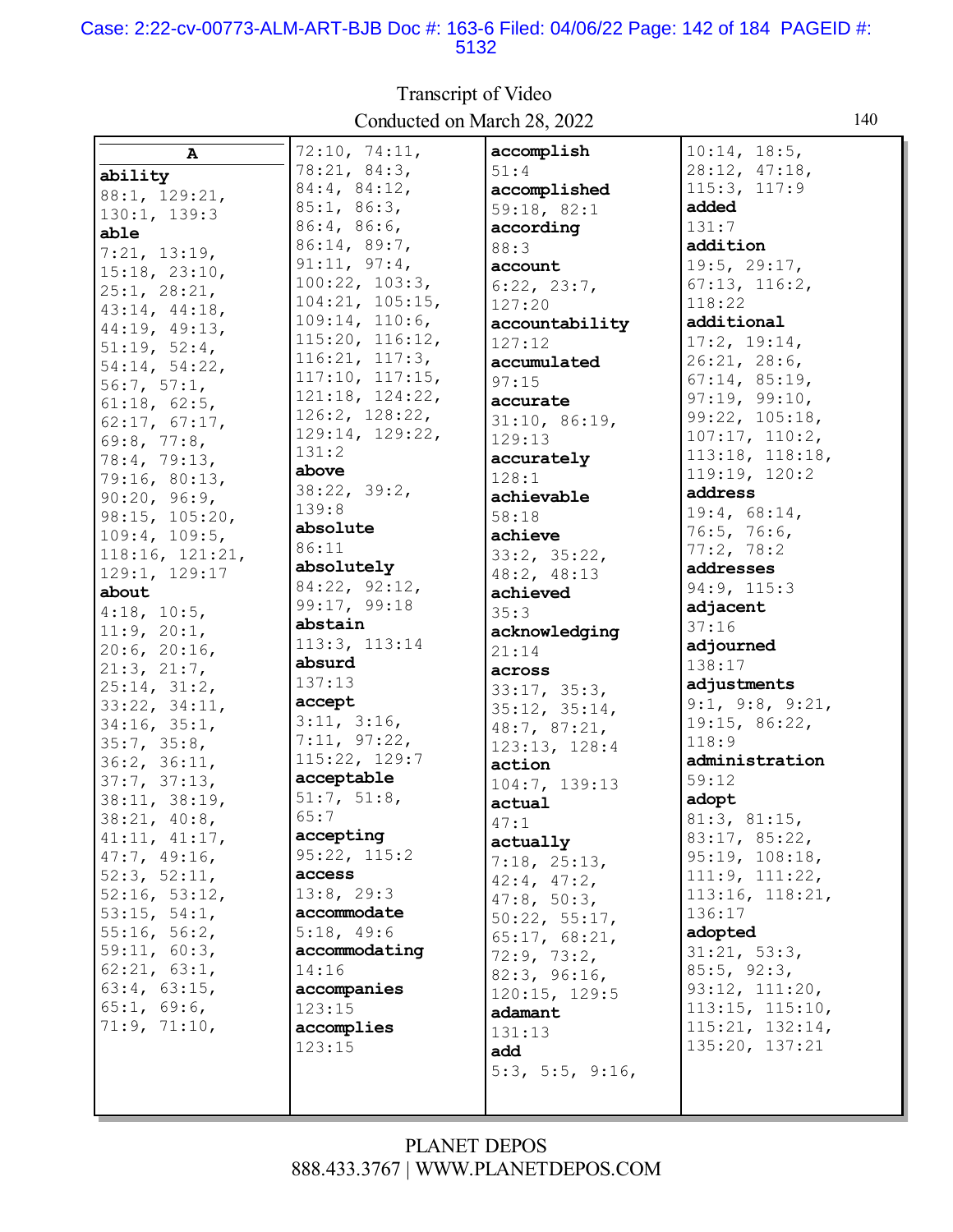### Case: 2:22-cv-00773-ALM-ART-BJB Doc #: 163-6 Filed: 04/06/22 Page: 143 of 184 PAGEID #: 5133

| adopting            | 136:4, 136:12,                | 62:15, 65:11,    | 59:17, 72:9,                     |
|---------------------|-------------------------------|------------------|----------------------------------|
| 87:14, 115:12       | 136:20, 137:19,               | 68:1, 68:12,     | 85:18, 96:18,                    |
| advantage           | 138:9                         | 69:8, 74:14,     | 105:16, 108:8,                   |
| 19:3, 85:15         | against                       | 75:20, 77:3,     | 115:16, 119:1,                   |
| advised             | 104:9                         | 80:9, 80:13,     | 120:2                            |
| 45:1, 46:22         | ago                           | 80:15, 84:19,    | also                             |
| affect              | $4:4$ , $25:14$ ,             | 85:1, 85:9,      | 12:18, 18:17,                    |
| 5:9, 8:4,           | 71:10, 71:15,                 | 87:17, 87:22,    | 19:5, 22:18,                     |
| 28:18, 128:11       | 73:1, 86:19,                  | 90:13, 90:16,    | 23:12, 24:7,                     |
| affiliation         | 86:22, 90:5,                  | 91:2, 92:13,     | 27:2, 40:6,                      |
| 125:10              | 93:12, 103:7,                 | 93:4, 96:2,      | 44:3, 47:7,                      |
| afoul               | 116:21, 129:2,                | 98:10, 100:17,   | 47:9, 52:2,                      |
| 135:10              | 129:16, 132:12,               | 103:8, 103:14,   | 52:10, 56:1,                     |
| after               | 137:15                        | 104:7, 104:10,   | 61:2, 68:19,                     |
| 9:13, 9:20,         | agree                         | 109:18, 117:12,  | 73:3, 89:15,                     |
| 24:11, 64:18,       | 35:6, 61:4,                   | 119:8, 121:20,   | 98:12, 103:18,                   |
| 67:4, 81:12,        | 126:18                        | 121:22, 122:22,  | 105:6, 105:19,                   |
| 96:1, 136:13        | agreement                     | 123:4, 123:20,   | 114:16, 115:3,                   |
| afternoon           | 16:21, 28:12,                 | 129:18, 134:5    | 118:10, 118:21,                  |
|                     | 129:1                         | allen            | 124:6, 126:17                    |
| 49:22, 87:3,        | ahead                         | 48:19, 48:20,    | alternative                      |
| 91:17, 91:21        | 5:11                          | 48:22            | 64:3, 68:2                       |
| again               | airport                       | allotted         | although                         |
| 12:14, 12:18,       | 46:14                         | 81:16, 82:19,    | 29:16, 45:1                      |
| 15:1, 19:20,        | akron                         | 130:2            | always                           |
| 21:11, 21:14,       | 38:6, 38:7,                   | allow            | 49:20                            |
| 22:18, 22:20,       | 38:9                          | 61:7, 65:4,      | amend                            |
| 23:4, 23:18,        | all                           | 69:2, 105:4,     | 68:10, 79:13,                    |
| 33:18, 34:21,       |                               | 107:10, 113:17,  | 117:11                           |
| 36:9, 37:12,        | 2:21, 4:2,                    | 116:15           | amendment                        |
| 37:20, 38:2,        | 6:22, 7:20,                   | allowed          | 65:4, 65:8,                      |
| 40:10, 40:17,       | 8:15, 11:22,                  | 24:13, 78:17,    | 65:10, 65:16,                    |
| 41:2, 58:9,         | 12:3, 13:9,                   | 124:9            | 65:20, 65:22,                    |
| 58:13, 59:3,        | 13:11, 14:11,                 | almost           | 120:20, 121:2,                   |
| 60:12, 60:21,       | 15:2, 16:11,                  | 32:6, 45:13,     | 121:3, 121:9,                    |
| 61:16, 63:21,       | 16:14, 17:14,                 | 45:15, 45:17,    | 125:20                           |
| 66:3, 67:16,        | 21:3, 22:16,<br>24:10, 27:10, | 77:3, 77:4,      | amendments                       |
| 69:1, 72:11,        |                               | 89:10            |                                  |
| 75:11, 82:8,        | 29:22, 30:12,                 | alone            | 11:15, 12:12,                    |
| 86:11, 86:14,       | 30:18, 35:17,                 | 74:14            | 68:7, 77:12,                     |
| 88:2, 88:6,         | 40:10, 42:5,                  | along            | 77:15, 79:14,                    |
| 96:6, 98:22,        | 43:6, 46:9,                   |                  | 80:3, 96:1,                      |
| 99:14, 99:21,       | 46:18, 49:15,                 | 6:3, 8:16,       | 96:9, 96:13,                     |
| $105:5$ , $106:3$ , | 49:21, 50:19,                 | 9:10, 11:8,      | 97:5, 97:12,                     |
| 106:15, 106:18,     | 50:21, 52:12,                 | 15:2, 66:17,     | 98:12, 101:5,<br>101:17, 101:18, |
| 106:19, 112:1,      | 53:16, 54:11,                 | 87:22, 122:22,   |                                  |
| 115:17, 131:21,     | 55:22, 56:12,                 | 133:3<br>already | 102:10, 106:6,<br>123:3, 129:19, |
| 132:14, 133:22,     | 57:6, 59:11,                  |                  | 129:20                           |
| 134:7, 135:9,       | 59:14, 62:7,                  | 4:13, 5:6,       |                                  |
|                     |                               |                  |                                  |
|                     |                               |                  |                                  |
|                     |                               |                  |                                  |

### Transcript of Video Conducted on March 28, 2022 141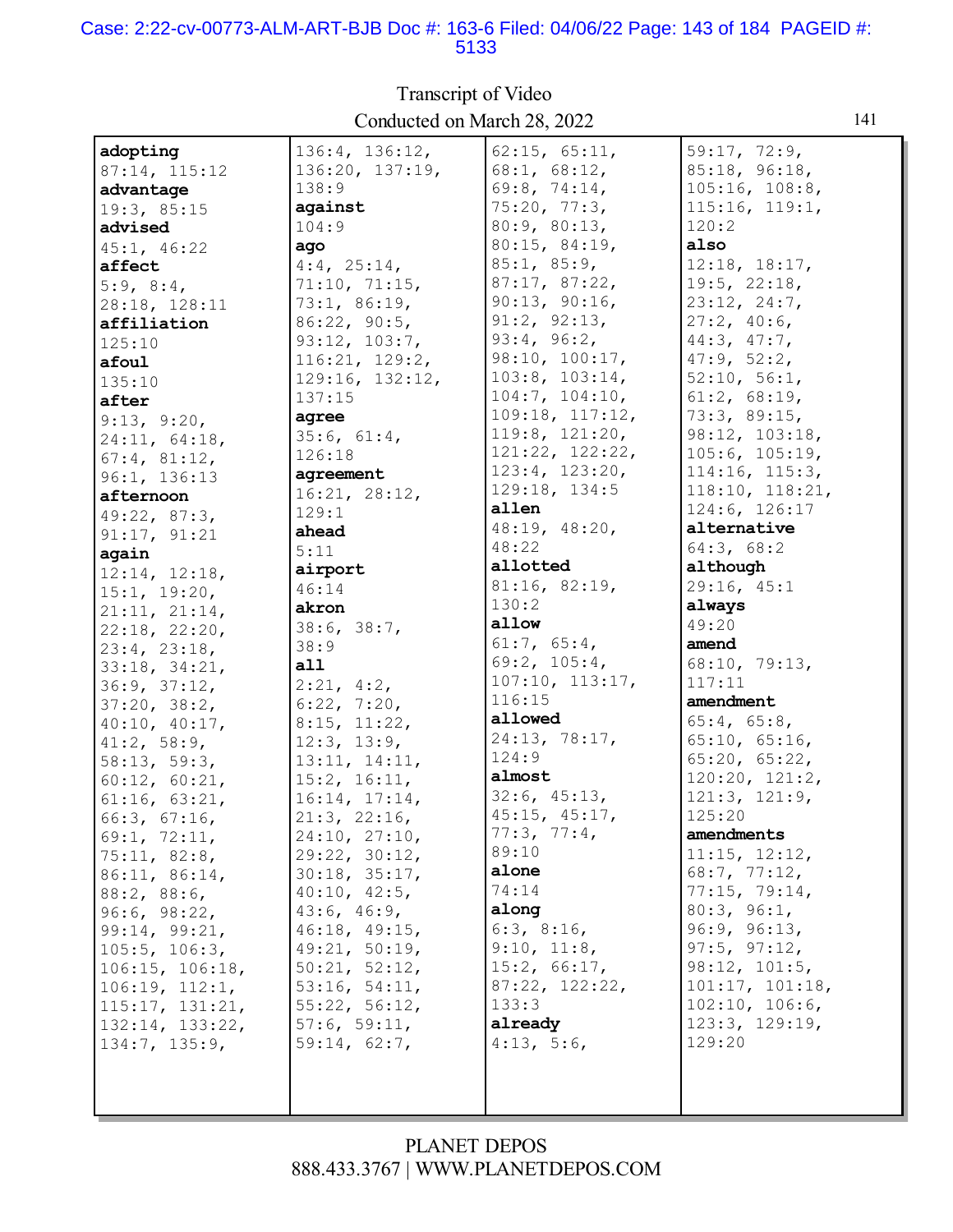### Case: 2:22-cv-00773-ALM-ART-BJB Doc #: 163-6 Filed: 04/06/22 Page: 144 of 184 PAGEID #: 5134

| Conducted on ividicil 20, $2022$ |                     |                   |                 |  |  |
|----------------------------------|---------------------|-------------------|-----------------|--|--|
| among                            | 55:18, 59:15,       | appreciate        | arrived         |  |  |
| 69:6                             | 63:11, 63:14,       | 8:11, 14:10,      | 128:20          |  |  |
| amongst                          | 66:5, 67:11,        | 14:15, 50:21,     | arrogance       |  |  |
| 5:22                             | 67:13, 72:20,       | 51:1, 51:2,       | 63:11           |  |  |
| amount                           | 73:7,86:2,          | 62:20, 65:10,     | article         |  |  |
| 30:5, 30:11,                     | 92:18, 92:19,       | 66:16, 117:2      | 126:7, 135:10,  |  |  |
| 33:19, 51:5,                     | 93:1, 93:3,         | appreciative      | 137:20          |  |  |
| 58:6, 132:18                     | 98:1, 99:22,        | 33:6              | asked           |  |  |
| analysis                         | 104:7, 104:16,      | approach          | 24:15, 29:10,   |  |  |
| 7:21, 19:10,                     | 107:17, 116:17,     | 68:1              | 35:8, 40:8,     |  |  |
| 25:15, 40:18                     | $118:8$ , $118:9$ , | approaches        | 51:17, 77:19,   |  |  |
| animal                           | 119:19, 123:7,      | 15:2              | 85:19, 89:1,    |  |  |
| 20:2                             | 129:7, 130:7,       | approaching       | 102:19, 105:11, |  |  |
| announced                        | 138:11, 138:12,     | 76:17             | 105:13, 109:14, |  |  |
| 134:10                           | 139:6               | appropriate       | 111:4, 124:9,   |  |  |
| another                          | anybody             | 104:4, 105:22     | 124:12, 127:22  |  |  |
| 12:15, 18:7,                     | 96:13               | approved          | asking          |  |  |
| 31:19, 32:10,                    | anyone              | 70:7, 111:1,      | 14:8, 60:16,    |  |  |
| 33:5, 33:10,                     | 43:22, 66:4,        | 120:11            | 99:6, 104:3,    |  |  |
| 38:9, 46:10,                     | 106:12              | area              | 108:1           |  |  |
| 58:13, 65:15,                    | anything            | 35:8, 35:15,      | assembly        |  |  |
| 79:10, 88:6,                     | 5:3, 65:1,          | 46:10, 72:5,      | 22:1, 59:20,    |  |  |
| 115:12, 136:17                   | 105:14              | 75:11, 80:17,     | 85:5, 132:2,    |  |  |
| answer                           | anytime             | 97:8              | 132:15, 134:15, |  |  |
| 23:10, 38:15,                    | 48:4                | areas             | 135:4           |  |  |
| 92:22, 100:18,                   | anyway              | 11:16, 30:22,     | assertion       |  |  |
| 102:17                           | 119:4               | 31:21, 35:21,     | 86:18           |  |  |
| answers                          | apart               | 38:1, 45:9,       | assess          |  |  |
| 84:19                            | 57:9                | 49:5, 68:13,      | 43:14           |  |  |
| anticipate                       | apologize           | 73:21, 124:19     | assessing       |  |  |
| 6:8, 8:2                         | 46:15, 50:16,       | aren't            | 8:18            |  |  |
| anticipation                     | 50:20               | 79:15, 79:16      | assessment      |  |  |
| 10:1                             | apparent            | arque             | 8:18, 27:22,    |  |  |
| antonio                          | 94:17               | 21:15, 102:18     | 35:21, 94:8     |  |  |
| 23:1                             | apparently          | arqued            | assigned        |  |  |
| any                              | 20:20, 46:8,        | 22:8, 50:22       | 16:8            |  |  |
| 3:14, 5:9,                       | 79:15, 134:11       | arguing           | assignment      |  |  |
| 6:16, 8:18,                      | appear              | 22:20             | 19:7, 53:6,     |  |  |
| 9:10, 9:18,                      | 62:8                | argument          | 53:8            |  |  |
| 11:5, 12:8,                      | appears             | 110:5             | assignments     |  |  |
| 12:11, 12:22,                    | 7:4, 7:5,           | around            | 53:11           |  |  |
| 14:1, 14:15,                     | 29:13, 96:17,       | 29:2, 36:10,      | assist          |  |  |
| 15:19, 17:2,                     | 103:18              | $41:4$ , $44:9$ , | 50:5, 87:13,    |  |  |
| 18:4, 19:12,                     | applause            | 52:6, 73:22,      | 87:16           |  |  |
| 19:13, 24:13,                    | 106:20              | 86:7, 90:22,      | assistant       |  |  |
| 28:6, 33:1,                      | applied             | 125:9             | 23:1            |  |  |
| 38:13, 39:20,                    | 88:22               | arrive            | assume          |  |  |
| 47:10, 54:19,                    | apply               | 29:1              | 23:4, 43:14,    |  |  |
|                                  | 74:1                |                   |                 |  |  |
|                                  |                     |                   |                 |  |  |
|                                  |                     |                   |                 |  |  |

Transcript of Video Conducted on March 28, 2022 142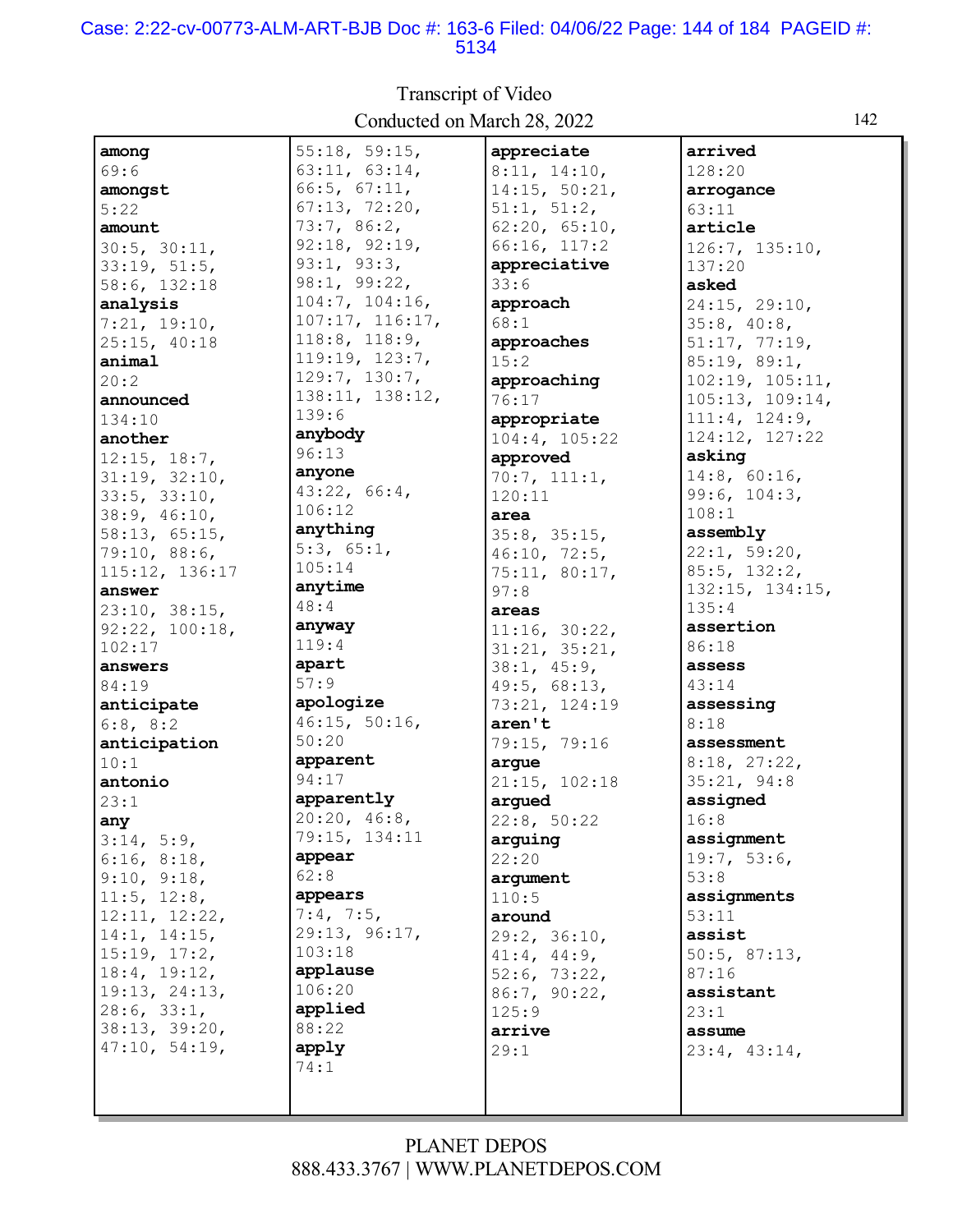#### Case: 2:22-cv-00773-ALM-ART-BJB Doc #: 163-6 Filed: 04/06/22 Page: 145 of 184 PAGEID #: 5135

| 96:12          | available              | based           | 138:12             |
|----------------|------------------------|-----------------|--------------------|
| assuming       | 79:15, 86:2,           | 39:7, 56:4,     | beforehand         |
| 39:6           | 95:18, 108:7,          | 98:6, 125:10    | 115:20             |
| assumption     | 118:8, 131:5           | basically       | began              |
| 92:5, 129:11   | aviation               | 15:4            | 2:2, 134:14        |
| astounding     | 66:17, 67:22           | batches         | begin              |
| 137:7          | avoid                  | 6:13            | $4:15$ , $4:16$ ,  |
| asymmetrical   | 22:21                  | became          | 98:8               |
| 83:7, 83:8,    | avoiding               | 91:22, 94:17    | beginning          |
| 93:10, 93:13,  | 17:16, 19:5            | because         | 61:3, 97:11,       |
| 93:19, 93:21,  | aware                  | 5:18, 6:7,      | 101:7              |
| 97:8           |                        |                 | begun              |
| asymmetry      | 10:20, 10:21,<br>46:17 | 7:16, 8:20,     | 129:11             |
|                |                        | 14:12, 16:1,    |                    |
| 46:19, 47:3,   | away                   | 16:5, 22:9,     | behalf             |
| 105:12, 137:4, | 19:11, 28:2,           | 23:10, 24:21,   | 2:4                |
| 137:13         | 63:5, 87:15            | 25:22, 30:3,    | behind             |
| attainable     | в                      | 33:8, 33:21,    | 128:5, 130:5       |
| 103:12, 128:19 | b                      | 34:5, 34:10,    | being              |
| attempt        | 135:11, 137:21         | 39:4, 40:8,     | 8:15, 14:16,       |
| 48:13, 75:15,  | back                   | 46:15, 49:14,   | 29:22, 36:2,       |
| 120:5, 133:2   | 6:5, 7:10,             | 61:14, 66:17,   | 48:18, 49:12,      |
| attempted      | 12:21, 13:11,          | 66:21, 75:5,    | 67:3, 80:1,        |
| 43:3, 47:13    | 13:13, 13:15,          | 75:6, 75:13,    | 91:4, 101:5,       |
| attending      | 13:16, 33:1,           | 78:9, 86:3,     | 105:10, 105:13,    |
| 3:3            | $34:8$ , $40:20$ ,     | 90:6, 90:22,    | 106:2, 109:4,      |
| attention      | 41:15, 41:17,          | 93:4, 94:16,    | 109:14, 121:21,    |
| 87:15, 126:6   | 54:9, 59:10,           | 95:12, 96:2,    | 122:5, 135:13      |
| attorney       | 62:14, 71:16,          | 96:17, 98:6,    | belief             |
| 65:16, 65:21,  | 74:16, 74:17,          | 99:8, 99:14,    | 26:17              |
| 90:3, 107:22   | 75:18, 76:14,          | 105:8, 122:13,  | believe            |
| audience       | 76:20, 77:1,           | 123:4           | 7:7, 8:10,         |
| 3:4            | 98:8, 99:13,           | become          | 16:11, 17:13,      |
| audio          | 102:13, 111:22,        | 31:22, 33:6     | 17:15, 18:14,      |
| 82:11, 133:20, | 120:18                 | before          | 26:11, 27:5,       |
| 139:4          | backing                | 10:8, 45:14,    | 29:21, 31:12,      |
| auditor        | 90:12                  | 54:5, 58:21,    | $61:2$ , $63:13$ , |
| 2:13, 8:6,     | backup                 | 73:11, 75:5,    | 72:2, 72:5,        |
| 11:7, 67:20,   | 66:19, 100:10          | 78:5, 81:8,     | 77:4, 81:22,       |
| 69:20, 77:18,  | balance                | 82:7, 83:22,    | 101:22, 105:4,     |
| 78:3, 79:14,   | 31:16, 33:15,          | 86:9, 86:21,    | 109:22, 112:9,     |
| 110:14, 113:2, | 37:21, 43:7            | 90:7, 91:11,    | 125:17, 128:14,    |
| 122:11, 130:15 | balancing              | 92:3, 92:15,    | 129:13, 131:5,     |
| auglaize       |                        | 92:20, 97:3,    | 131:8, 138:7,      |
| 49:1           | 30:8<br>ballot         | 99:17, 100:6,   | 138:9              |
| august         |                        | 100:11, 100:21, | bellaire           |
| 127:21         | 59:17                  | 104:1, 105:10,  | 128:6              |
| authority      | barred                 | 107:2, 107:11,  | bend               |
| 134:4          | 131:16                 | 126:20, 137:3,  | 132:9              |
|                |                        |                 |                    |
|                |                        |                 |                    |
|                |                        |                 |                    |

Transcript of Video Conducted on March 28, 2022

## PLANET DEPOS 888.433.3767 | WWW.PLANETDEPOS.COM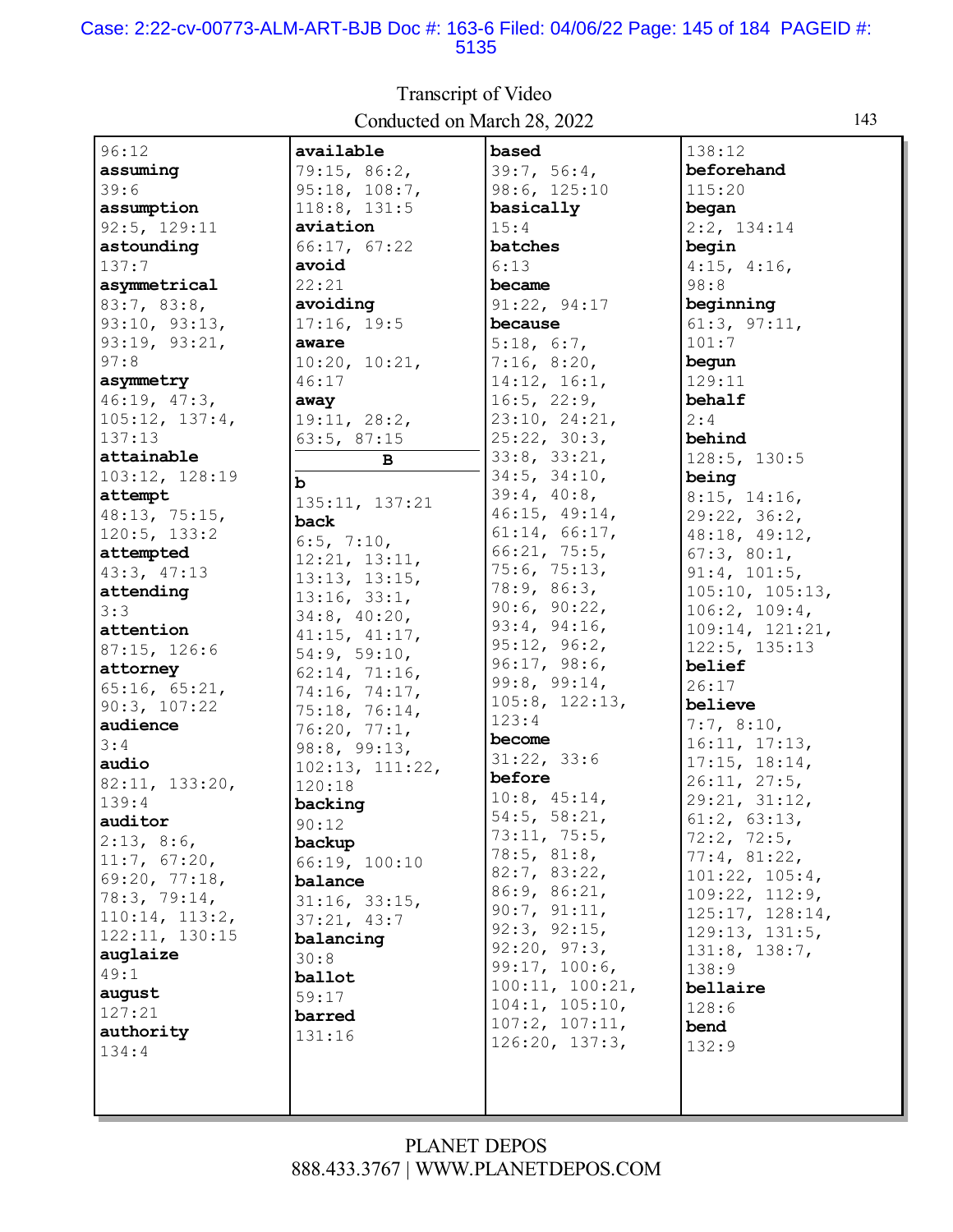#### Case: 2:22-cv-00773-ALM-ART-BJB Doc #: 163-6 Filed: 04/06/22 Page: 146 of 184 PAGEID #: 5136

| benefited     | blue              | broke                | campus          |
|---------------|-------------------|----------------------|-----------------|
| 49:18         | 39:7, 41:6        | 100:11               | 28:14           |
| besides       | board             | broken               | can't           |
| 120:2         | 48:7              | 125:6                | 7:13, 20:19,    |
| best          | boards            | brought              | 22:18, 24:21,   |
| 5:21, 14:20,  | 60:8, 114:8       | 52:17, 58:5,         | 25:11, 33:18,   |
| 30:10, 31:15, | bodies            | 126:18, 138:12       | 75:17,84:6,     |
| 82:18, 83:3,  | 102:21            | budget               | 98:16, 98:20,   |
| 87:2, 95:17,  | body              | 52:3                 | 117:20, 119:14, |
| 103:9, 105:3, | 80:6              | build                | 122:6, 122:7    |
| 139:3         | bonds             | 77:1                 | cannot          |
| bet           | 128:19            | building             | 55:12, 63:20,   |
| 59:1          | border            | 51:19, 134:1         | 126:9           |
| better        | 37:9              | bunker               | caption         |
| 7:16, 21:13,  | both              | 133:22               | 139:10          |
| 40:19, 55:2,  | 9:14, 14:15,      | bureau               | cares           |
| 115:9, 115:18 |                   | 134:1                | 22:3            |
| between       | $15:8$ , $24:5$ , | business             | case            |
| 9:14, 16:7,   | 29:9, 49:11,      |                      | 36:12, 38:18,   |
| 23:21, 30:13, | 64:16, 65:6,      | 53:12, 71:4,         | 45:14, 45:15,   |
| 46:2, 46:20,  | 75:3, 82:11,      | 138:12               | 52:21, 96:14,   |
| 76:20, 93:16, | 83:5, 94:2,       | busy                 | 139:6           |
| 93:17, 94:5,  | 122:12, 127:16    | 112:2                | cases           |
| 137:8, 137:11 | boundaries        | bwc                  | 85:2            |
| beyond        | 32:9, 32:11,      | 51:18                | catch           |
| 9:19          | 34:3, 43:16,      | $\mathbf C$          |                 |
|               | 121:6             | calculations         | 46:14, 75:12,   |
| big           | boundary          | 39:4                 | 75:22           |
| 4:19, 4:20    | 25:7, 33:9        | call                 | caucus          |
| bigger        | break             | $2:4$ , $2:6$ , 7:6, | 19:20, 19:21,   |
| 89:14         | 105:7             | $7:8$ , $21:4$ ,     | 64:14, 68:20,   |
| bills         | breakdown         | 69:12, 71:2,         | 101:19, 101:21  |
| 106:6         | 93:2, 93:18       | 75:16, 75:17,        | caucuses        |
| bipartisan    | breakdowns        | 81:17, 108:10,       | 9:14            |
| 50:2, 121:5,  | 102:15            | 109:6, 110:7,        | caught          |
| 134:7, 136:19 | brick             | 112:11, 112:17,      | 24:11           |
| bit           | 75:17, 76:10      | 130:8                | cause           |
| 10:6, 47:3,   | brief             | called               | 75:7            |
| 52:16, 102:5  | 14:18             | 35:2, 86:8,          | census          |
| blade         | briefly           | 102:14               | 26:19           |
| 121:8         | 81:7              | came                 | center          |
| block         | bright            | 11:11, 20:15,        | 31:21, 32:1     |
| 26:19, 53:6,  | 41:7              | 28:12, 44:18,        | centers         |
| 53:8          | bring             | 80:10, 81:13,        | 32:7            |
| blocks        | 57:21             | 129:10               | central         |
| 74:17         | bringing          | campaign             | 40:13           |
| bloody        | 30:20, 47:21      | 22:17                | certain         |
| 90:19         | broadcast         |                      | 30:5, 44:8      |
| blown         | 82:15             | campaigning          | certainly       |
| 11:16         |                   | 22:14, 23:5          | 5:14, 10:7,     |
|               |                   |                      |                 |
|               |                   |                      |                 |

Transcript of Video Conducted on March 28, 2022 144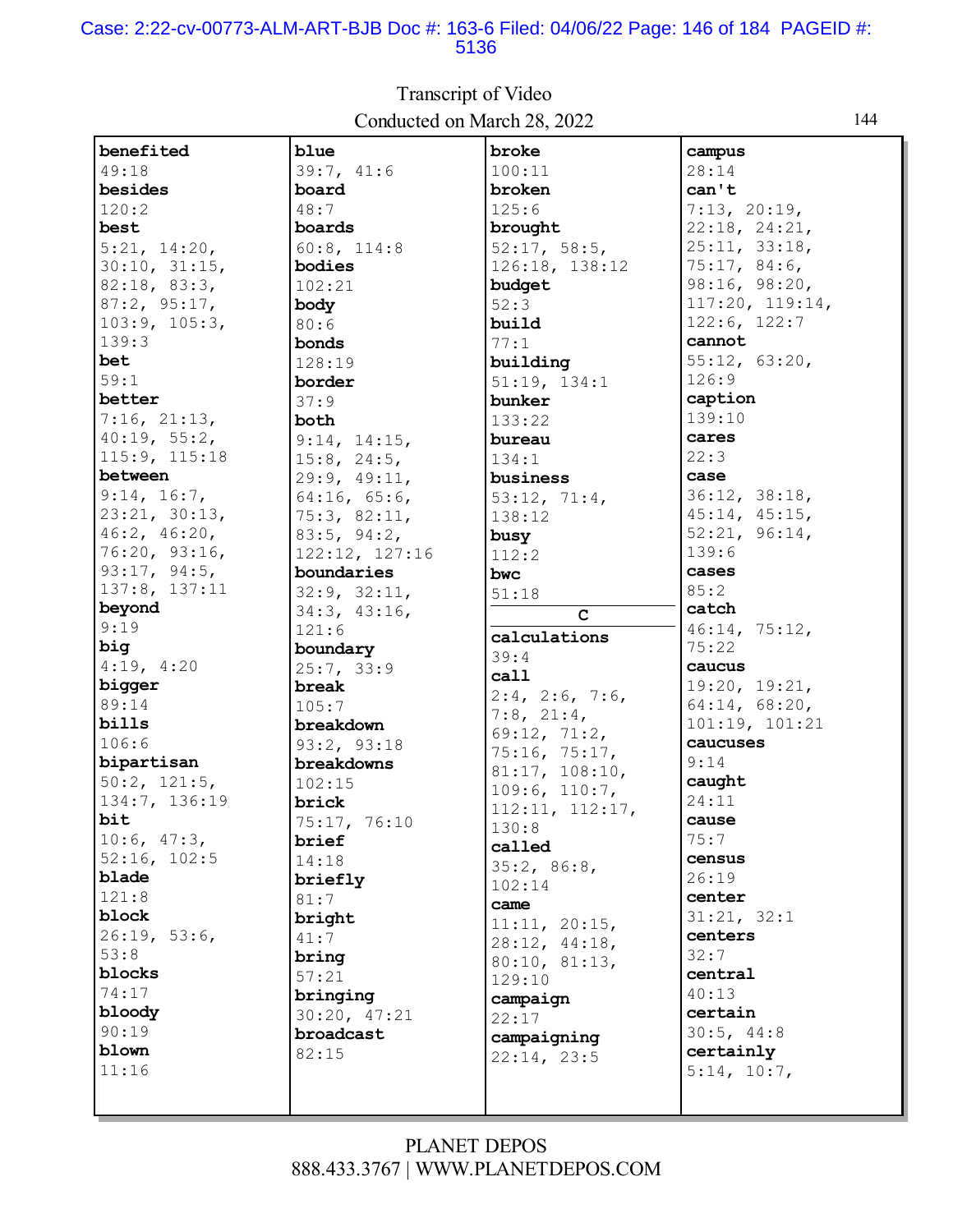#### Case: 2:22-cv-00773-ALM-ART-BJB Doc #: 163-6 Filed: 04/06/22 Page: 147 of 184 PAGEID #: 5137

| Conducted on March 28, 2022 |                        |                 |                    | 145 |
|-----------------------------|------------------------|-----------------|--------------------|-----|
| 11:3, 12:3,                 | 96:19, 114:12,         | 120:16, 121:15, | 131:11, 133:3      |     |
| 18:16, 19:10,               | 117:14, 117:17         | 122:5, 124:18,  | clearer            |     |
| 24:1, 26:16,                | changing               | 126:3, 126:22,  | 104:17             |     |
| 27:8, 40:18,                | 7:14                   | 127:19, 128:2   | clearly            |     |
| 42:8, 51:2,                 | channel                | citizen         | 22:7, 43:11,       |     |
| 58:20, 68:8,                | 3:7                    | 127:20          | 99:6, 119:18,      |     |
| 76:4, 101:16,               | character              | citizen-passed  | 121:17, 126:13     |     |
| 118:17, 120:16,             | 18:10, 18:12           | 127:16          | clerk              |     |
| 123:9                       | charade                | city            | 67:10, 104:15      |     |
| certificate                 | 136:11                 | 4:11, 32:8,     | cleveland          |     |
| 139:1                       | charges                | 32:11, 32:20,   | 37:7, 37:9,        |     |
| chair                       | 104:9                  | 33:3, 33:7,     | 37:10, 37:11,      |     |
| 14:3, 108:6                 | cheaters               | 34:12, 34:21,   | 38:5, 75:3,        |     |
| chairman                    | 108:22, 109:1          | 35:12, 35:14,   | 77:7, 127:22       |     |
| 100:17, 102:22,             | check                  | 36:13, 36:16,   | clicked            |     |
| 114:2, 119:21,              | 72:10                  | 36:20, 36:22,   | 86:7               |     |
| 120:1                       | checks                 | 37:6, 37:11,    | client             |     |
| challenge                   | 27:8                   | 37:16, 38:2,    | 24:17              |     |
| 19:9, 42:15                 | chicanery              | 38:5, 38:7,     | close              |     |
| challenges                  | 137:17                 | 40:10, 43:2,    | 95:15              |     |
| 17:8, 18:16                 | chime                  | 43:16, 43:18,   | closely            |     |
| chance                      | 29:9                   | 45:17, 46:4,    | 56:17, 69:3        |     |
| 7:3, 7:9, 39:3,             | choice                 | 75:20, 126:4,   | closer             |     |
| 96:16, 98:1,                | 30:13, 49:4,           | 126:14, 127:2   | 69:3, 83:15,       |     |
| 106:13, 123:2,              | 129:9                  | clarification   | 87:1, 92:15,       |     |
| 129:18                      |                        | 117:22          | 94:11, 94:18,      |     |
| change                      | choices<br>36:5        | clarify         | 95:17              |     |
| 5:6, 5:11, 6:2,             |                        | 118:10          | co-chair           |     |
| 76:11, 82:4,                | choose                 | clark           | 2:7, 2:9, 2:21,    |     |
| 93:7, 97:6                  | 46:2, 56:13<br>chose   | 74:9, 83:10,    | 6:18, 7:19,        |     |
| changed                     |                        | 107:21          | 15:22, 19:19,      |     |
| 20:21, 39:6,                | 89:22, 90:11<br>chosen | clark's         | 27:13, 28:10,      |     |
| 59:21, 103:12,              |                        | 108:7           | $42:2$ , $42:19$ , |     |
| 132:11, 137:19              | 15:1                   | class           | 48:15, 51:12,      |     |
| changes                     | chris                  | 28:13           | 56:8, 57:2,        |     |
| 3:15, 5:13,                 | 139:2, 139:18          | classic         | 57:17, 57:19,      |     |
| $6:8$ , $6:9$ , $7:13$ ,    | christian              | 40:2, 57:20,    | 59:6, 60:10,       |     |
| 7:22, 8:4, 8:5,             | 1:22                   | 124:17          | 61:8, 63:16,       |     |
| 8:18, 8:22,                 | cincinnati             | cleanup         | $64:5$ , $65:9$ ,  |     |
| 11:11, 17:11,               | 121:13, 127:15         | 4:11, 17:10     | 65:19, 67:5,       |     |
| 56:14, 56:15,               | circumstances          | clear           | 67:15, 68:17,      |     |
| 56:21, 58:19,               | 32:6, 66:7,            | 11:21, 40:4,    | 69:14, 69:16,      |     |
| 60:1, 60:6,                 | 81:19                  | 52:13, 59:14,   | 70:6, 73:9,        |     |
| 64:15, 69:1,                | cities                 | 63:20, 64:7,    | 78:12, 79:9,       |     |
| 72:2, 72:3,                 | 33:22, 34:7,           | 67:12, 71:17,   | 79:22, 80:7,       |     |
| 72:18, 73:11,               | 36:12, 38:13,          | 95:13, 96:4,    | 83:18, 83:20,      |     |
| 73:16, 76:9,                | $40:5$ , $40:6$ ,      | 99:5, 104:13,   | 86:17, 88:10,      |     |
| 77:20, 96:10,               | 41:7, 41:12,           | 104:21, 105:2,  | 91:6, 96:21,       |     |
|                             | 41:13, 42:21,          |                 |                    |     |
|                             |                        |                 |                    |     |
|                             |                        |                 |                    |     |

# Transcript of Video Conducted on March 28, 2022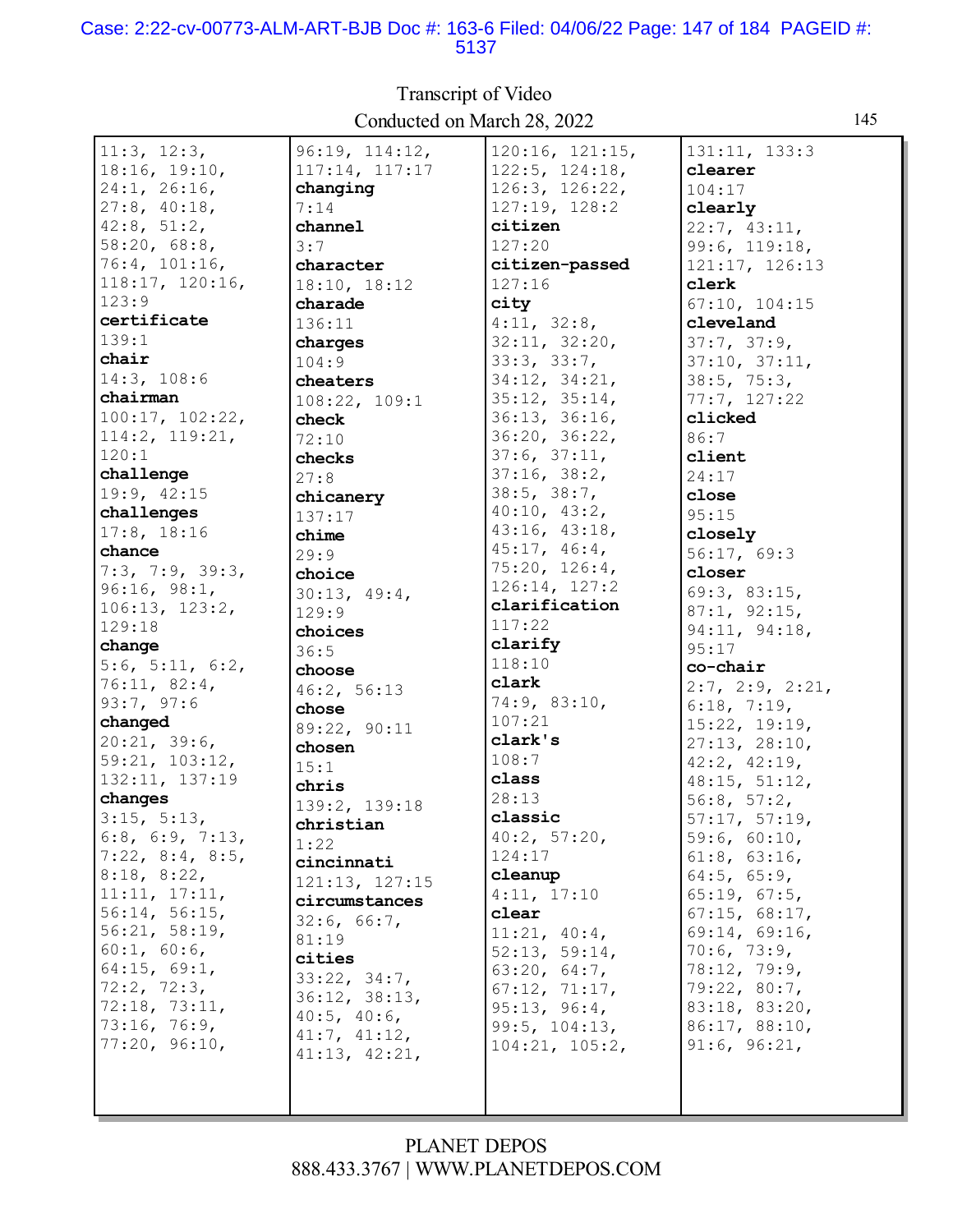#### Case: 2:22-cv-00773-ALM-ART-BJB Doc #: 163-6 Filed: 04/06/22 Page: 148 of 184 PAGEID #: 5138

 $99:3, 100:2,$ combin  $5:22, 6:17,$  $30:16, 31:17,$  $102:2, 103:6,$  $74:4$ 6:20, 7:1, 7:8,  $32:18, 37:13,$ 104:12, 104:19,  $7:20, 10:20,$ combinations  $43:7, 47:9,$ 93:3, 119:10,  $106:21, 107:19.$  $14:11, 51:3$ ,  $89:9$  $108:12, 108:14,$  $56:13, 60:16,$  $125:5$ combined  $109:15, 109:21,$ 79:12, 86:3, compared  $11:10$  $110:8$ ,  $110:10$ ,  $92:20, 98:13,$  $120:10$ combining  $111:2, 111:7,$  $100:5$ ,  $100:15$ , comparison  $74:5$  $111:14, 112:18,$  $100:20, 102:20,$ come  $105:21$ 112:20, 114:22,  $104:22, 105:1,$ compe 5:2, 5:13, 6:5,  $116:9, 116:20,$  $7:10, 10:18,$  $105:9, 106:4,$  $127:11$  $115:19, 132:3,$  $117:21, 118:6,$ compensation  $11:2, 12:21,$  $130:9, 130:11,$  $132:6, 132:8,$  $134:1$  $13:13, 13:15,$  $132:14, 132:20,$  $131:10$  $13:16, 61:11,$ competing co-chairman  $133:2, 133:5,$ 63:13, 81:22,  $31:16$ 133:7, 133:11, 44:13  $95:15, 96:5,$ competition 133:14, 133:18, co-chairs 99:13, 111:22,  $125:14$  $134:9, 135:5,$  $3:19, 17:6,$ 129:1, 129:9 competitive 136:8, 136:10, 54:10, 71:8 comes  $15:10, 15:16,$ 136:12, 136:16, cochair  $45:7, 69:2,$  $93:2, 95:1,$  $137:7$  $109:10$  $95:17$  $95:13, 115:5,$ committed coding comfortable  $115:6, 115:7,$  $27:16$  $4:5$  $13:6, 119:9$ 120:7, 120:17, committee collaborating  $121:7, 121:11,$ coming  $1:4, 139:20$  $15:2$  $122:3, 122:6,$  $9:13, 12:12.$ common colleague  $13:11, 34:21,$  $127:12, 131:15$ 42:15, 127:8  $126:18$ competitiveness  $57:7$ communities colleagues commend  $125:22$ 83:12, 120:15,  $101:22$ complete  $14:3$  $121:15, 122:4,$ collective comment 18:22, 28:21,  $125:18, 127:8,$  $101:15$  $67:17, 80:12,$  $26:9, 47:10,$  $127:18, 128:1$ college  $84:1, 98:3,$  $54:4$ community  $95:22$  $105:2, 107:3,$ comments 45:17, 46:3 columbia  $6:16, 7:3,$ 130:1, 133:20 compact  $127:14$ completed  $8:12, 15:20,$  $18:12, 30:6,$  $17:3, 19:13,$ columbiana  $91:5, 101:14,$  $30:9, 30:14,$  $28:7, 57:16,$  $103:20, 113:17,$  $83:11$  $31:12, 83:14,$ columbus  $62:21, 63:11,$ 114:16, 115:16 120:12, 120:13,  $67:14, 100:1,$ 36:18, 36:20, completely  $121:6, 121:11,$ 120:2, 122:13, 36:21, 36:22,  $25:17, 27:5,$  $122:4, 127:9,$  $37:2, 37:6,$ 130:7, 138:11 58:10, 105:21  $127:18, 128:1$  $37:14, 37:16,$ commission's complex compacted  $38:2, 40:7,$ 64:9, 99:10,  $54:15, 54:18,$  $29:21$ 40:9, 40:13,  $104:2, 107:21$  $64:10, 71:14,$ compactness 43:16, 43:18, commissioner 80:17, 89:16  $12:11, 14:19.$ 43:20, 128:7  $6:2, 96:16,$ complexities  $17:10, 29:11,$ column  $98:13$  $123:14$  $29:14, 30:7,$  $127:4$ commissioners compliance  $5:14, 5:21$ 80:21, 82:8

### Transcript of Video Conducted on March 28, 2022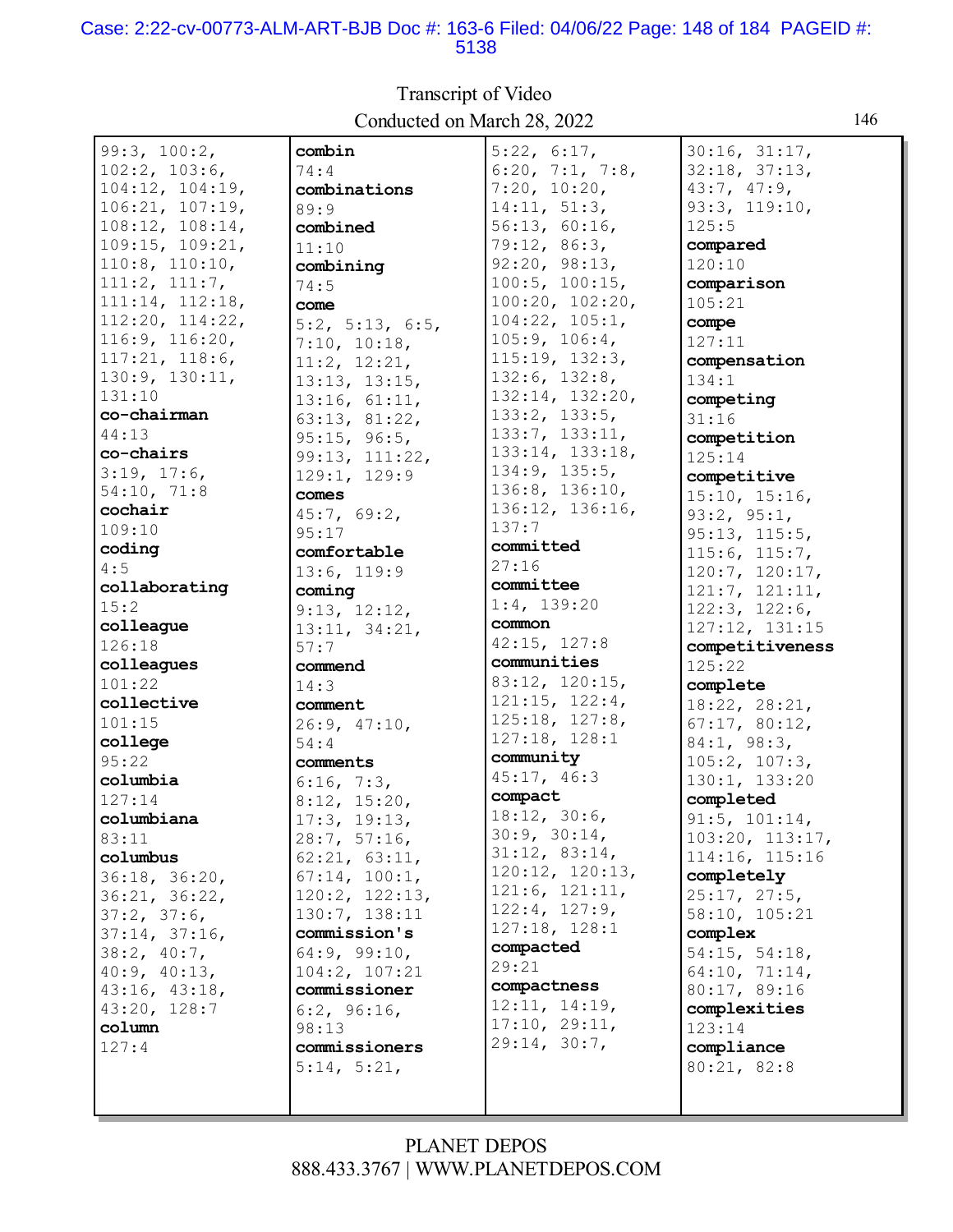#### Case: 2:22-cv-00773-ALM-ART-BJB Doc #: 163-6 Filed: 04/06/22 Page: 149 of 184 PAGEID #: 5139

**compliant** 136:18 **complicated** 18:16, 18:17 **complicates** 19:8 **complies** 30:12 **comply** 27:5, 53:21, 57:10, 57:12, 81:9, 83:3, 87:1, 87:17, 88:5, 98:5, 104:5, 109:16, 129:3, 133:3 **complying** 31:13, 47:19 **comport** 56:17, 69:3 **comporting** 83:15 **composed** 25:6 **comprised** 83:13 **compromise** 68:14, 101:15, 128:14, 128:20 **computer** 25:15, 25:17, 26:14, 26:18, 29:3, 51:19, 75:20, 89:4 **concentrate** 124:20 **concentrating** 39:15, 47:16 **concentration** 39:17, 41:6, 124:22 **concepts** 103:13 **concern** 29:15, 31:19, 37:13, 117:10 **concerned** 56:4, 117:5 **concerns** 29:10, 31:2, 31:7, 44:14, 50:6, 78:3, 94:9, 115:4, 115:20, 129:14, 129:22 **concessions** 68:14 **conclusion** 122:20 **concur** 138:15 **conducted** 82:11, 113:18, 134:7 **confidence** 67:16, 67:19 **confident** 27:19, 28:17, 28:21 **configure** 46:2 **confirm** 26:14, 26:16, 55:13, 61:19 **confirmation** 64:12 **congre** 126:15 **connect** 74:15 **consensus** 6:2, 6:4 **consider** 27:21, 55:11, 64:2, 65:7, 104:10, 128:5 **considerable** 135:7 **consideration** 5:16, 25:4, 59:10, 65:3 **considered** 30:1, 35:17, 44:7, 95:4, 107:11 **considering** 23:8 **consistent** 135:15 **consistently** 123:21 **consolidate** 6:12 **constantly** 6:11 **constituents** 127:13 **constitution** 29:18, 31:14, 36:7, 39:22, 42:20, 43:1, 43:4, 43:11, 55:7, 86:12, 87:18, 95:16, 96:20, 99:7, 111:9, 120:9, 122:10, 124:8, 125:19, 128:19, 131:11, 131:14, 135:10 **constitutional** 5:9, 6:22, 21:6, 21:14, 22:20, 23:6, 55:13, 56:14, 57:7, 57:9, 61:12, 61:19, 62:6, 64:13, 74:11, 74:21, 80:15, 88:5, 92:16, 114:17, 120:20, 121:2, 125:20 **constitutionality** 28:19 **constitutionally** 111:15, 136:17 **consultant** 82:6 **consultants** 80:10 **consumed** 94:19 **contain** 38:16, 40:9, 139:8 **contained** 32:8, 35:11, 36:14, 36:16, 36:19, 36:20, 37:10, 37:15, 38:7, 38:14, 42:21 **contains** 137:4, 137:7 **contemplate** 106:8 **contempt** 59:3, 59:4, 63:20, 64:18, 104:8 **contentious** 128:13 **context** 42:5 **contiguity** 25:16 **contiguous** 25:7, 25:17 **continuation** 109:8 **continue** 3:2, 12:10, 14:12, 27:20, 31:5, 50:2, 58:17, 61:7, 62:13, 63:22, 65:5, 66:22, 78:17, 79:4, 85:20, 114:12, 116:16, 116:18, 125:17 **continued** 12:18, 128:16 **continues** 68:15 **continuing** 64:9, 123:5 **continuous** 25:8 **continuously** 59:11 **contractually** 28:14

Transcript of Video Conducted on March 28, 2022 147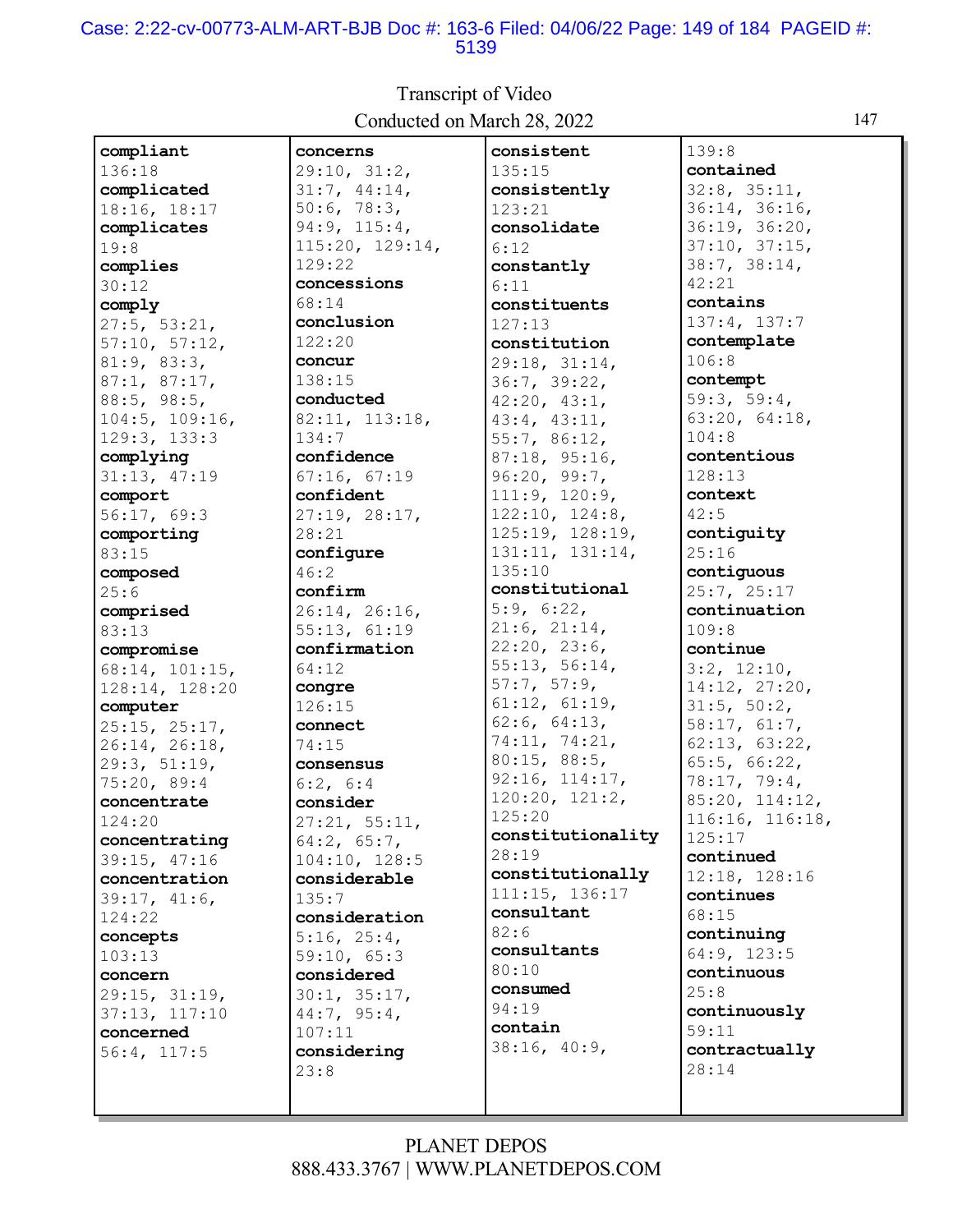#### Case: 2:22-cv-00773-ALM-ART-BJB Doc #: 163-6 Filed: 04/06/22 Page: 150 of 184 PAGEID #: 5140

| contrary          | could                 | 44:16, 44:20, | 98:5, 99:7,          |
|-------------------|-----------------------|---------------|----------------------|
| 57:15, 102:1      | 5:2, 5:17, 6:3,       | 45:17, 46:5,  | 99:8, 99:16,         |
| contrast          | 8:16, 10:12,          | 48:20, 48:22, | 99:19, 101:11,       |
|                   |                       |               | 103:11, 104:3,       |
| 39:11, 82:7       | 11:10, 11:13,         | 49:1, 55:16,  |                      |
| control           | 12:17, 29:22,         | 55:20, 55:21, | 104:6, 104:8,        |
| 85:14             | 34:9, 36:14,          | 60:8, 83:11,  | 104:12, 104:15,      |
| controlled        | 37:7, 38:1,           | 128:2         | 104:17, 105:1,       |
| 85:10, 85:11,     | 38:9, 41:15,          | couple        | 105:16, 105:17,      |
| 85:13, 136:2      | 49:15, 51:4,          | 19:2, 19:11,  | 106:8, 106:16,       |
| convene           | 51:14, 55:2,          | 23:9, 27:20,  | 108:1, 115:4,        |
|                   | 60:6, 73:10,          | 42:3, 61:10,  | 124:9, 124:11,       |
| 133:7             |                       | 99:12, 99:20, | 129:2, 131:11,       |
| conversations     | 73:15, 74:22,         |               |                      |
| 21:6, 29:13,      | 81:21, 82:18,         | 120:1         | 132:9, 132:12,       |
| 54:9, 124:13      | 87:2, 89:20,          | course        | 132:18, 133:6,       |
| converse          | 92:2, 98:19,          | 8:15, 20:22,  | 134:17, 135:16,      |
| 29:1              | 103:10, 104:17,       | 54:2, 55:3,   | $135:18$ , $136:1$ , |
| coordinated       | $106:12$ , $116:13$ , | 75:1, 77:6,   | 137:14, 137:18       |
| 9:14              | 116:18, 118:18,       | 98:12         | court's              |
|                   | 122:19, 124:14,       | court         | 53:21, 59:4,         |
| coordinating      | $125:18$ , $126:4$ ,  | 5:10, 15:13,  | 62:19, 67:4,         |
| 9:12              | 130:4, 132:4          |               | 80:21, 82:22,        |
| copies            |                       | 29:17, 36:8,  |                      |
| 12:5, 131:5       | couldn't              | 40:1, 42:7,   | 83:16, 84:8,         |
| copy              | 37:4, 91:5,           | 43:5, 43:11,  | 87:1, 92:3,          |
| 8:17, 9:4,        | 92:12                 | 47:7, 48:3,   | 92:17, 95:16,        |
| 111:11, 136:10,   | counsel               | 49:15, 51:7,  | 95:19, 108:9,        |
| 136:13            | 63:19, 139:5          | 52:18, 54:1,  | 109:16, 115:18,      |
| core              | count                 | 55:3, 56:2,   | 118:17, 133:3        |
| 31:21, 32:1,      | 36:16, 95:1,          | 56:18, 57:10, | courts               |
|                   | 95:13                 | 57:16, 58:3,  | 31:15, 92:8          |
| 32:6, 38:13,      | counties              | 58:10, 58:12, | cracked              |
| 40:13, 41:7       | 17:14, 17:17,         | 59:1, 59:21,  | 124:19               |
| corporation       | 18:11, 26:10,         | 60:13, 60:18, | cracking             |
| 27:1, 126:12      | 26:12, 41:12,         | 61:18, 62:1,  | 35:1, 35:2,          |
| corporations      |                       | 62:2, 62:10,  | 40:3, 127:4          |
| 126:11            | 41:13, 45:3,          |               |                      |
| correct           | $45:5$ , $46:10$ ,    | 63:20, 64:17, | create               |
| 13:2, 20:4,       | 74:11, 74:12,         | 65:18, 66:1,  | 32:3, 35:14,         |
| $20:8$ , $20:9$ , | 83:10, 121:16         | 66:13, 67:8,  | 37:17, 58:3,         |
| 25:21, 26:2,      | counting              | 67:10, 69:4,  | $74:5$ , $121:9$ ,   |
| 27:4, 28:1,       | 95:3                  | 81:10, 81:12, | 127:17, 134:19       |
| 35:21, 38:17,     | country               | 81:17, 81:18, | created              |
|                   | 54:16                 | 82:9, 82:20,  | 21:1, 42:4,          |
| 38:18, 75:14,     | county                | 84:9, 85:17,  | 120:20, 129:2        |
| 92:5, 92:13,      | 5:7, 17:10,           | 86:13, 88:5,  | creating             |
| 94:7, 130:3,      | 26:4, 26:6,           | 88:7, 92:10,  | 41:22, 64:1          |
| 139:8             | 32:17, 33:12,         | 94:10, 94:14, | creation             |
| correctly         |                       | 94:21, 95:12, | 66:4                 |
| 22:8, 32:5        | 33:17, 35:19,         | 96:4, 96:18,  |                      |
| corridors         | 36:19, 38:6,          | 96:20, 97:18, | criteria             |
| 74:18             | 40:10, 43:21,         |               | 44:11, 121:14,       |
|                   |                       |               |                      |
|                   |                       |               |                      |
|                   |                       |               |                      |

Transcript of Video Conducted on March 28, 2022 148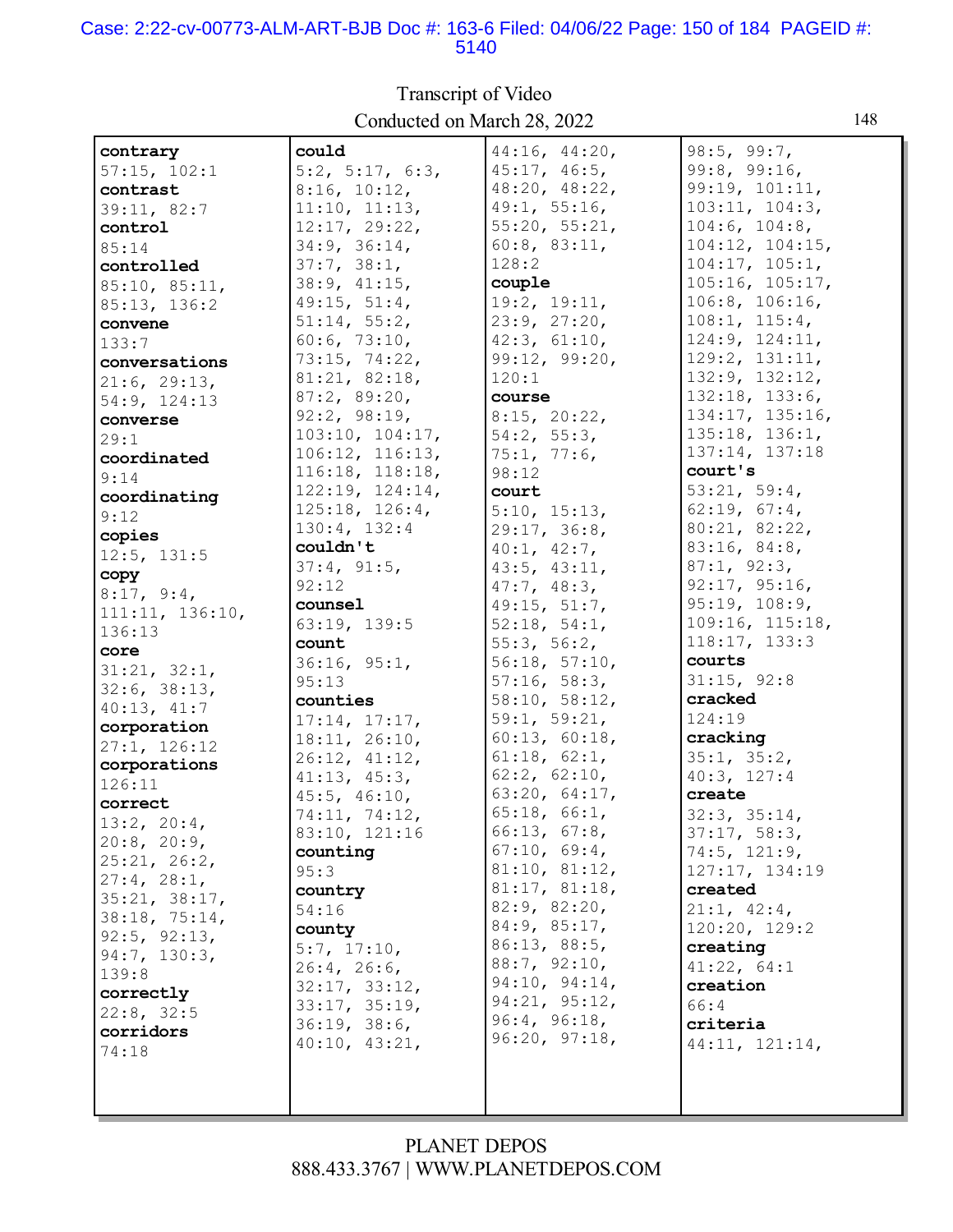#### Case: 2:22-cv-00773-ALM-ART-BJB Doc #: 163-6 Filed: 04/06/22 Page: 151 of 184 PAGEID #: 5141

| 121:20          | currently      | 66:20, 92:4,   | definition        |
|-----------------|----------------|----------------|-------------------|
| criticism       | 24:13, 107:7   | 97:13, 103:20, | 40:2, 42:7        |
| 21:4            | cursory        | 123:6          | degree            |
| criticized      | 137:3          | deal           | 18:2              |
| 60:14           | cutoff         | 66:3, 76:9,    | delaware          |
| cross           |                | 89:22, 111:5   | 74:6              |
|                 | 109:22         | dealing        |                   |
| 19:17, 33:9,    | cuyahoga       |                | delaying          |
| 34:3            | 73:19, 73:20   | 12:17          | 133:15            |
| crucial         | D              | debate         | demands           |
| 50:1            | dais           | 57:1, 65:1,    | 124:8             |
| cupp            | 100:20         | 65:21, 66:11,  | democrat          |
| 2:7, 2:8, 3:12, | dangerous      | 126:1          | 32:3, 35:15,      |
| 10:22, 13:11,   | 136:21         | debated        | 39:1, 39:11,      |
| 13:15, 13:17,   | data           | 92:3           | 39:17, 40:22,     |
| 13:19, 13:22,   | 16:2, 16:6,    | debates        | 41:22, 44:1,      |
| 44:13, 46:8,    | 16:22, 44:18,  | 30:17          | $45:2$ , $47:4$ , |
| 46:18, 48:15,   | 107:1          | debating       | 82:6, 83:7,       |
| 48:17, 49:9,    | date           | 30:19          | 83:8, 93:9,       |
| 50:6, 50:9,     |                | decades        | 95:5, 101:19,     |
| 57:4, 67:5,     | 49:7           | 48:22          | 101:21, 120:7,    |
| 67:7, 69:14,    | dates          | decide         | 124:21, 125:4,    |
| 69:15, 70:11,   | 59:20          | 133:15         | 126:18, 127:3,    |
| 80:7, 80:9,     | day            | decided        | 128:7             |
| 81:2, 81:6,     | 4:20, 18:14,   | 89:22, 104:6   | democratic        |
| 82:14, 82:18,   | 52:10, 62:2,   | decision       | 15:12, 15:15,     |
| 86:17, 90:10,   | 62:3, 65:18,   | 5:2, 31:17,    | 40:7, 40:14,      |
| 91:9, 91:17,    | 68:12, 87:12,  | 38:10, 60:19,  | 42:12, 45:15,     |
| 91:21, 92:11,   | 91:22, 102:3,  |                | 45:16, 48:1,      |
| 92:21, 93:6,    | 118:19, 133:8, | 81:10, 81:12,  | 48:10, 48:12,     |
| 93:19, 94:3,    | 134:11         | 90:13, 108:9   | 49:20, 55:1,      |
| 94:7, 94:11,    | days           | decisions      | 68:20, 84:17,     |
| 95:7, 95:10,    | 54:7, 54:20,   | 29:12, 41:17,  | 95:12, 114:18,    |
| 95:17, 96:12,   | 54:21, 55:8,   | 44:6, 56:17,   | 114:19, 114:20,   |
| 104:12, 108:12, | 79:20, 81:16,  | 60:13, 63:6,   | 115:5, 115:8,     |
| 108:13, 108:19, | 82:20, 89:17,  | 137:18         | 136:22, 137:7,    |
| 110:8, 110:9,   | 90:5, 90:14,   | declare        | 137:11            |
| 111:1, 112:17,  | 94:19, 97:16,  | 139:2, 139:12  | democrats         |
| 112:18, 112:19, | 98:4, 116:4,   | declared       |                   |
| 114:1, 118:20,  | 116:8, 123:9,  | 92:9, 99:15    | 39:17, 123:12,    |
| 119:3, 119:8,   | 128:17, 129:1, | declaring      | 124:20, 125:3,    |
| 119:17, 130:9,  | 134:12, 137:15 | 129:6          | 128:6             |
| 130:10          | dayton         | decoupled      | demurred          |
|                 | 34:10, 34:12,  | 44:16          | 133:10            |
| current         | 34:21          | dedicated      | depending         |
| 9:4, 10:12,     | dayton's       | 28:5           | 59:19             |
| 13:19, 13:20,   | 34:11          | deeply         | depth             |
| 25:12, 25:16,   | deadline       | 50:16          | 46:22             |
| 78:8, 107:9,    | 54:1, 61:21,   | definitely     | derossi           |
| 132:9           |                | 28:3           | 51:16, 64:15,     |
|                 |                |                |                   |
|                 |                |                |                   |
|                 |                |                |                   |

Transcript of Video Conducted on March 28, 2022 149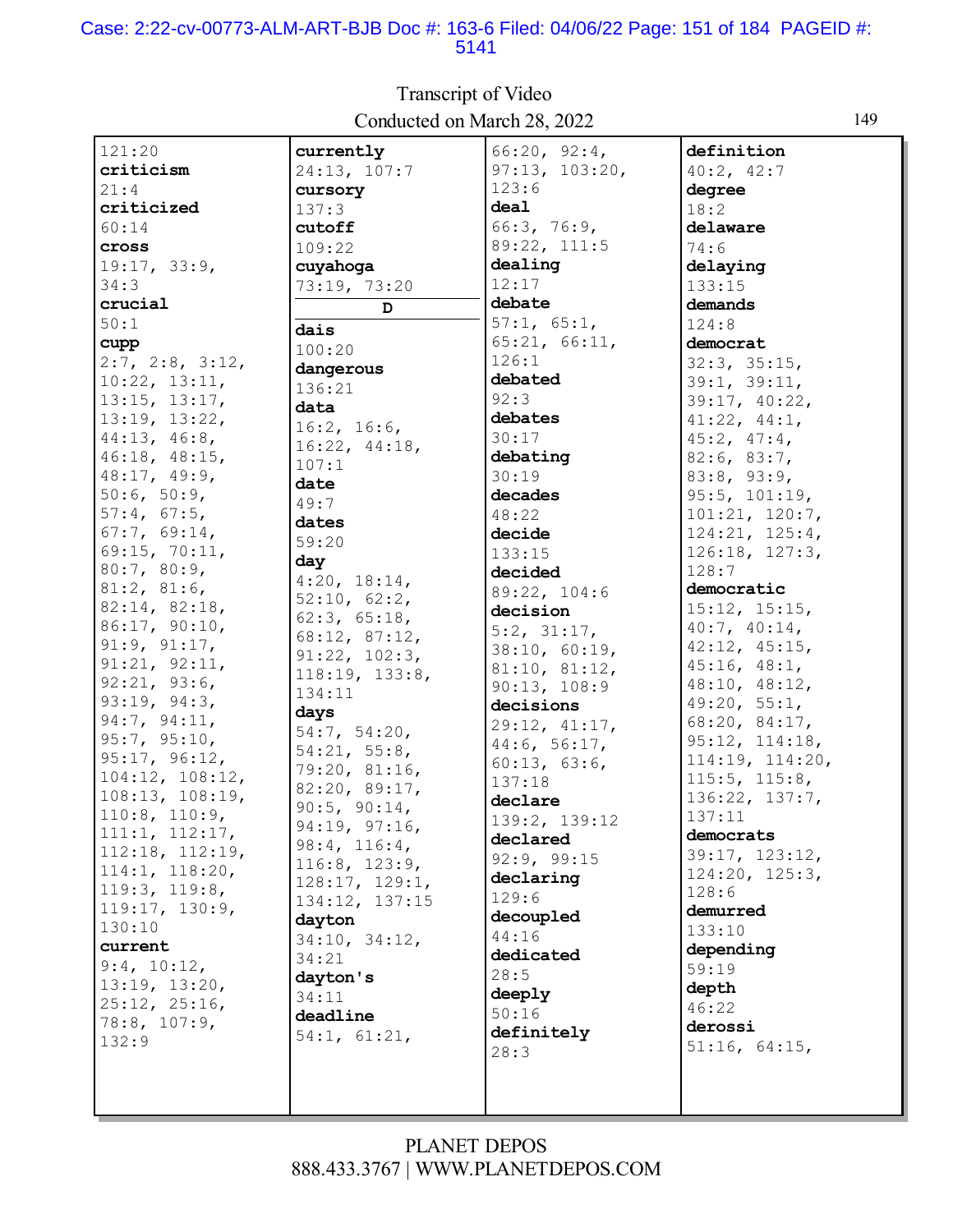#### Case: 2:22-cv-00773-ALM-ART-BJB Doc #: 163-6 Filed: 04/06/22 Page: 152 of 184 PAGEID #: 5142

 $90:19$  $106:9, 117:6,$  $110:5$  $119:13, 120:12,$ describe 121:20, 130:4 disfavor  $121:6, 126:4,$  $126:10, 126:15,$ 73:10, 73:15, difficult  $135:14$ 128:3, 131:19, 74:22  $48:9, 55:5,$ disingenuous described 89:18, 121:19  $132:3, 132:15,$  $57:22$ 133:16, 134:15, 48:3, 64:11, difficulty dislodge 135:12, 135:13 49:11  $75:22$  $22:17$ districts description digest dismiss  $15:11, 20:18,$  $14:18, 36:3,$  $106:13$  $78:15$ 24:10, 24:13,  $56:4$ dilute disparity  $29:22, 31:12,$ deserve  $36:2, 36:5$ 131:15  $32:3, 32:8,$ 131:16 diluting disregarding  $32:13, 33:13,$  $35:13$ designee  $58:10$  $34:20, 35:3,$ 19:21 direct disrespect  $35:10, 35:11,$ desire 114:7, 126:6 106:20  $35:12, 35:14,$  $48:6, 59:19,$ directed disrupt  $35:15, 35:18,$ 56:9, 91:19,  $60:4$  $77:5$  $36:15, 36:19,$ despite 134:18 dissolve 38:11, 38:16,  $113:20, 118:8,$  $132:12, 134:5,$ direction  $38:22, 39:1,$  $137:2$  $4:15, 5:15,$  $118:12$  $39:5, 39:9,$ details  $9:11, 13:5,$ dissolves  $39:12, 39:15,$ 84:7  $16:17, 31:4,$  $119:4$ 39:17, 40:14, determination 44:5, 47:14, distinction  $40:21, 41:1,$  $44:6, 92:17$  $57:16$  $16:7$  $41:6, 41:7,$ directions developed distract  $41:9, 41:22,$  $4:22, 83:1$ 134:2  $57:13$  $42:5$ ,  $45:2$ , deviate directive distributed  $45:7, 45:8,$ 44:5, 57:15  $100:8$ 71:11, 114:15  $47:4, 47:17,$ deviation directly distribution 48:12, 53:7,  $122:14$ 24:14, 93:5  $42:10, 131:15,$  $53:9, 53:13,$ deviations directs 137:16  $83:6, 83:9,$  $107:21$ 84:3, 84:6 district 83:11, 83:14, dewine disagree  $16:8, 19:6,$  $84:6, 84:7,$  $2:11, 2:12,$  $36:1, 39:20.$  $21:7, 21:17,$  $85:9, 93:2,$ 69:18, 69:19,  $95:22$  $22:6, 23:3,$  $93:8, 93:9,$  $102:22, 103:2,$ disagreement  $23:18, 23:19,$ 93:10, 93:19,  $108:21, 110:12,$  $31:1$  $25:6, 25:7,$  $93:21, 117:17,$  $110:13, 112:22,$  $27:2, 30:14,$ disappointment  $120:7, 120:13,$  $113:1, 119:21,$ 88:7  $32:18, 32:19,$  $120:14, 120:17,$  $120:1, 130:13,$ discuss  $33:8, 33:10,$  $121:4, 121:10,$ 130:14  $37:5, 37:13,$  $102:11. 123:2$  $122:3, 122:4,$ diagonal  $37:18, 38:7,$ discussed  $122:6, 124:19,$  $73:19$ 38:14, 42:22,  $4:3, 4:6, 15:7,$ 124:21, 125:1, dictated  $43:21, 44:22,$  $28:16$  $125:5, 125:17,$  $53:10, 75:4,$  $61:17$ discussion  $127:8, 127:11,$ difference  $75:8, 83:8,$  $6:6, 16:5,$  $127:18, 127:22,$  $22:2$  $85:5, 93:13,$  $57:5, 63:14,$  $131:16$ 117:18, 119:11, different  $102:13, 103:3,$ 39:8, 82:21,

### **Transcript of Video** Conducted on March 28, 2022

#### **PLANET DEPOS** 888.433.3767 | WWW.PLANETDEPOS.COM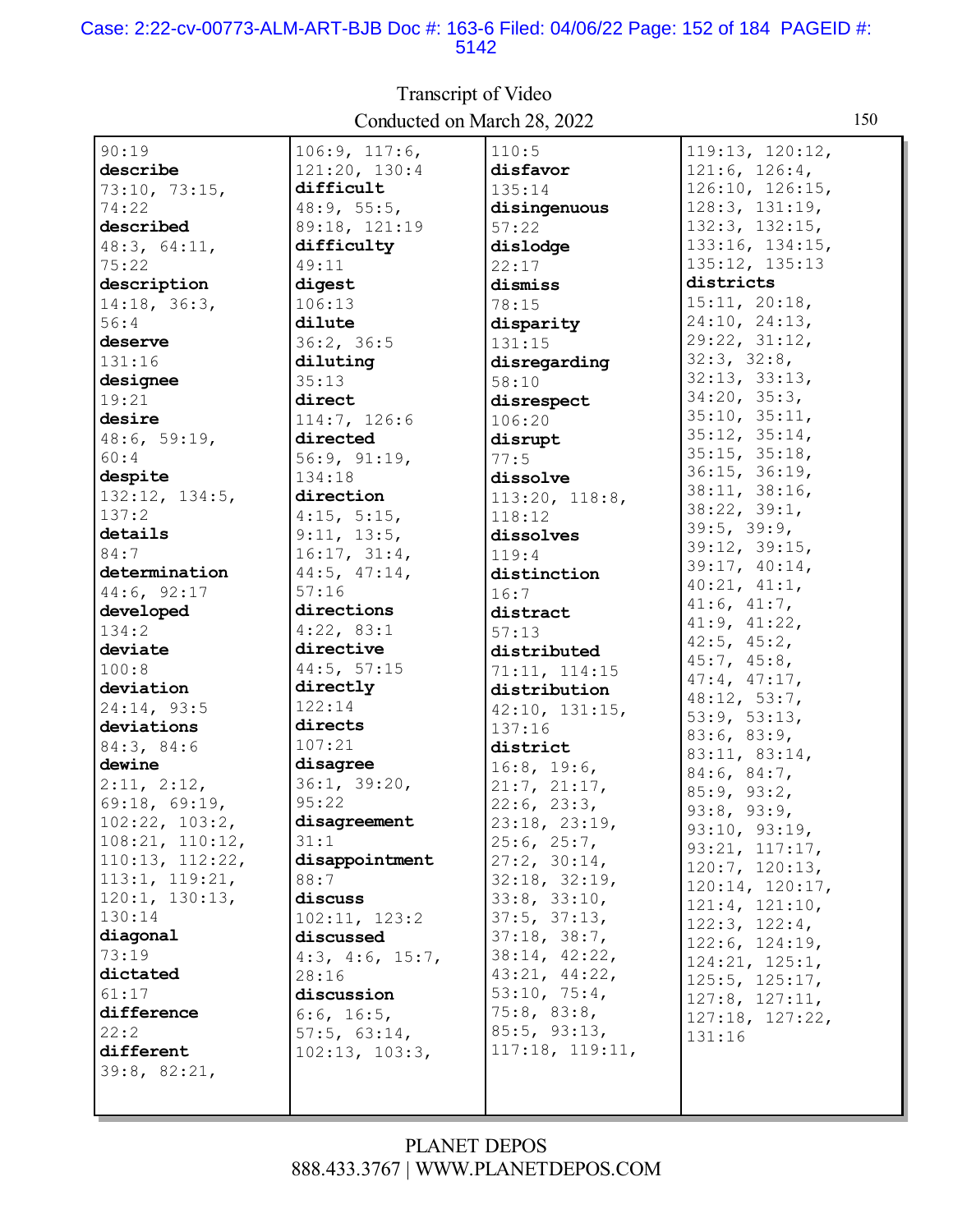#### Case: 2:22-cv-00773-ALM-ART-BJB Doc #: 163-6 Filed: 04/06/22 Page: 153 of 184 PAGEID #: 5143

|                    | Conducted on march $20, 2022$ |                               |                                  |
|--------------------|-------------------------------|-------------------------------|----------------------------------|
| divert             | 119:1, 123:4,                 | 136:1                         | due                              |
| 57:14              | 129:21, 133:19                | drawer                        | 80:17                            |
| divide             | door                          | 49:22, 50:4,                  | dumped                           |
| 32:2, 32:20,       | 22:16                         | 57:14, 65:5,                  | 137:6                            |
| 35:2, 124:20       | door-to                       | 71:5, 84:19,                  | during                           |
| divided            | 22:15                         | 86:2, 91:10,                  | 41:18, 92:13,                    |
| 73:18, 73:19,      | dots                          | 102:9, 102:11,                | 94:13, 112:5                     |
| 81:10, 128:12      | 4:7, 4:8                      | 123:1, 136:5                  | dynamic                          |
| divides            | doug                          | drawers                       | 33:5                             |
| 128:4              | 28:16, 51:1                   | 3:3, 17:5,                    | dynamics                         |
| division           | down                          | 49:19, 68:7,                  | 36:6                             |
| 125:10             | 11:2, 11:11,                  | 68:13, 87:6,                  | Е                                |
| divisions          | 14:7, 20:15,                  | 87:9, 87:16,                  | each                             |
| 126:8              | 28:18, 32:16,                 | 101:6, 101:8,                 |                                  |
| document           | 52:10, 73:19,                 | 101:9, 101:19,                | 25:7, 31:20,                     |
| 79:10              | 78:9, 81:13,                  | 120:3, 123:14,                | 57:8, 73:21,                     |
| documents          | 93:20, 93:21,                 | 123:18, 125:7,                | 96:15, 100:4                     |
| 109:18             | 97:10, 109:2,                 | 125:16, 126:19,               | earlier                          |
| doing              | 128:16, 132:6                 | 126:20                        | 44:15, 91:22,                    |
| 4:10, 9:3,         | $\mathbf{dr}$                 | drawing                       | 92:19, 101:1,                    |
| 10:19, 14:11,      | 4:10, 15:1,                   | 21:19, 30:4,                  | 101:20, 102:1,<br>102:14, 103:4, |
| 17:9, 17:22,       | 26:13, 72:4,                  | 30:9, 30:14,                  | 103:16, 109:20,                  |
| 23:5, 30:6,        | 72:8, 79:3,                   | 32:12, 47:17,                 | 109:22                           |
| 30:10, 30:20,      | 96:10, 105:20,                | 48:20, 52:3,                  | early                            |
| 35:5, 38:3,        | 107:2, 113:17,                | 81:18, 82:10,                 | 48:6, 89:20                      |
| 39:18, 47:9,       | 114:11, 114:16                | 82:14, 85:9,                  | easiest                          |
| 48:4, 51:17,       | draft                         | 85:13, 91:15,                 | 6:7                              |
| 61:16, 75:6,       | 9:22, 44:17,                  | 94:14, 101:2,                 | easy                             |
| 89:5, 106:15,      | 56:13, 68:7,                  | 102:3, 102:7,                 | 15:5, 123:19,                    |
| 124:11, 126:20     | 84:20                         | 121:3, 125:4,                 | 131:20                           |
| done               | drafted                       | 133:19, 136:1,                | editorial                        |
| 6:11, 9:8,         | 86:19, 135:21,                | 136:6                         | 121:8                            |
| 18:4, 21:9,        | 136:6                         | drawn                         | editorials                       |
| 25:19, 27:6,       | drafting                      | 29:21, 31:12,                 | 120:19                           |
| $28:5$ , $28:22$ , | 62:11                         | 57:9, 58:14,<br>71:18, 82:5,  | edits                            |
| 35:20, 38:13,      | dramatically                  |                               | 19:16, 57:11,                    |
| 41:21, 44:1,       | 47:5                          | 84:12, 86:9,<br>88:17, 101:5, | 77:9, 77:18,                     |
| 49:15, 51:2,       | draw                          | 132:15, 135:6,                | 77:22, 78:8,                     |
| 53:2, 54:3,        | 24:10, 30:11,                 | 135:14, 136:18                | 78:10                            |
| 54:6, 56:15,       | 35:11, 37:4,                  | draws                         | effectively                      |
| 58:5, 58:18,       | 41:9, 42:12,                  | 125:4                         | 35:18, 39:18                     |
| 58:20, 59:3,       | $44:5$ , $45:15$ ,            | drew                          | effects                          |
| 62:7, 65:1,        | 45:18, 48:11,                 |                               | 75:10                            |
| 66:14, 71:22,      | $68:4$ , $75:15$ ,            | 114:11<br>drive               | effort                           |
| 77:21, 79:19,      | 76:13, 84:16,                 | 124:18, 127:3                 | 71:21, 77:20,                    |
| 80:10, 82:10,      | 101:10, 101:12,               | ds                            | 103:9, 103:19                    |
| 82:19, 94:15,      | 126:4, 126:14,                | 122:3                         | efforts                          |
| 95:18, 98:22,      | 131:18, 133:16,               |                               | 22:16, 82:4,                     |
|                    |                               |                               |                                  |
|                    |                               |                               |                                  |
|                    |                               |                               |                                  |

## Transcript of Video Conducted on March 28, 2022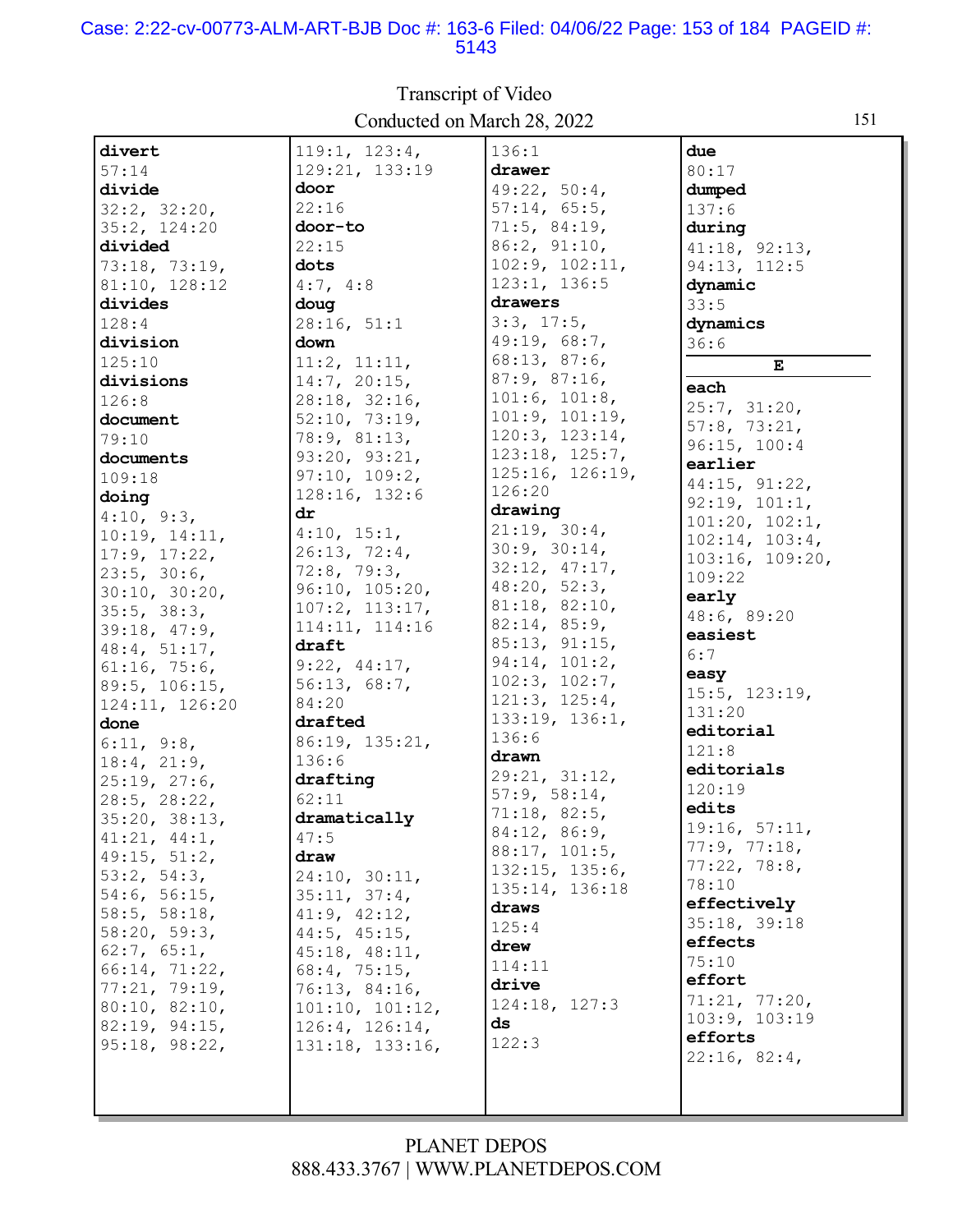#### Case: 2:22-cv-00773-ALM-ART-BJB Doc #: 163-6 Filed: 04/06/22 Page: 154 of 184 PAGEID #: 5144

established 134:6, 134:10 enormous evidence egregious  $58:6$  $61:3$ 84:16, 85:8, 119:10 estimated 85:12, 135:15, enough eight  $129:4$  $72:15$  $135:16$ 21:16, 21:21, exactly enquirer ethic  $93:22$ 24:4, 30:19,  $121:13$  $124:2$ 73:14, 85:17, either ensure evaluate  $6:2, 38:7, 91:9$ 80:14, 106:9  $107:1$ 124:11, 137:17 example elected evaluating entire 22:4, 127:12  $17:13, 42:21,$  $16:3, 34:9,$  $8:17$ election 78:2, 119:11, 58:14 evaluation 119:12  $59:20$ entirely  $93:3$ examples elections  $37:15, 40:8,$ even  $59:12, 60:8,$  $55:4, 84:12,$  $14:5, 54:16,$  $67:22$  $114:8, 125:15,$  $117:18, 133:20,$  $58:1, 59:1,$ exceedingly  $120:4$  $127:12$  $134:19, 135:6$  $59:10, 63:4,$ entitled  $101:14, 103:12,$ excel eliminated  $53:7, 53:9$ 124:14  $79:13$  $106:16, 108:7,$ excellent eliminating entrusted  $109:11, 129:7,$ 129:16, 137:22 98:22  $137:1$  $124:13$ evening else equal except 48:17, 54:2,  $24:9$  $61:1, 71:22,$ 17:13, 105:15  $81:21, 85:20,$ 56:7, 68:22 exception equally 86:10, 96:8, embarrassed  $96:19$  $137:10$ 119:1, 129:10 86:13 excess equals event 23:13, 39:12 emergency 129:12 139:10, 139:13  $104:2, 108:1$ excessive equity eventually  $21:22, 22:7$ emphasis  $129:12$ 74:13, 128:20 exclusion  $87:6$ eradicate emphasize 124:16 every  $136:2$  $12:5$ ,  $25:6$ , excuse  $101:6, 121:14$ eric  $41:20, 43:21,$ employed  $43:2$  $107:21$  $45:13, 45:15,$  $139:6$ exercise erosion  $77:20, 124:16,$ encourage 136:22  $18:6$  $125:3, 126:17,$ exercised  $10:19, 14:10,$ err  $127:2, 133:2,$  $58:16$  $85:14$  $30:15, 41:21$  $133:8, 138:1$ exist end erred everybody 33:13, 48:11,  $125:4$  $22:12$  $111:17$  $63:10, 74:3,$ existed erring everyone  $76:6, 121:3$  $20:10$  $38:3$  $3:9, 17:17,$ ended especially existing  $54:1, 68:21,$  $30:20$  $101:5$  $22:11, 48:6$  $69:5, 112:10,$ endorsing essentially exists  $133:21$ 121:9  $30:4, 35:20,$  $22:12$ everything engaged  $39:21, 90:14,$ expect  $33:19, 51:4,$  $90:18$  $97:13, 101:9,$ 80:12, 129:13  $124:8$ ,  $128:11$ , enlightening 105:13, 105:15, expectation  $138:5$  $123:10$  $127:3$  $6:19, 6:20,$ 

### Transcript of Video Conducted on March 28, 2022

**PLANET DEPOS** 888.433.3767 | WWW.PLANETDEPOS.COM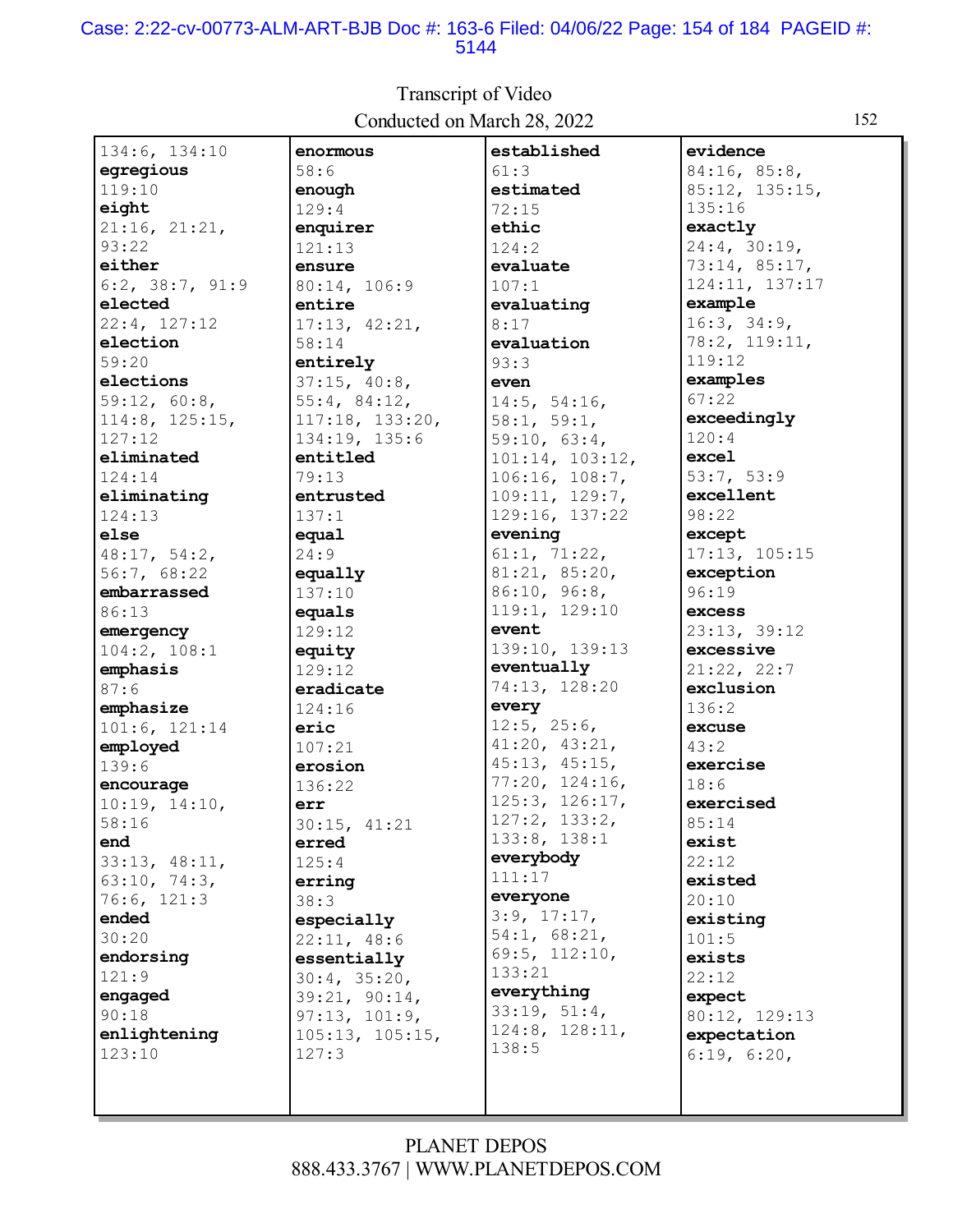#### Case: 2:22-cv-00773-ALM-ART-BJB Doc #: 163-6 Filed: 04/06/22 Page: 155 of 184 PAGEID #: 5145

| 18:22                            | extremely                    | fairness           | february        |
|----------------------------------|------------------------------|--------------------|-----------------|
| expected                         | 71:13, 80:11,                | 129:12             | 22:13, 23:4,    |
| 65:11, 71:15,                    | 92:1                         | faith              | 56:15, 56:16,   |
| 71:16, 106:14,                   | eye                          | 31:15              | 60:5, 92:8,     |
| 137:3                            | 27:7, 117:7                  | fall               | 117:12          |
| expedite                         | F                            | 72:22, 73:5        | federal         |
| 16:21                            | faber                        | falling            | 59:21           |
| expense                          | 2:13, 2:14,                  | 137:11             | feed            |
| 84:17, 125:5,                    |                              | false              | 106:19          |
| 135:7                            | 8:7, 11:7, 11:8,             | 60:14              | feedback        |
| experience                       | 29:7, 30:13,<br>31:19, 34:8, | familiar           | 14:13           |
| 37:8, 49:18                      | 34:15, 34:20,                | 13:22, 116:5,      | feel            |
| expert                           | 36:9, 37:3,                  | 116:6, 117:12,     | 27:19, 28:17,   |
| 125:7, 134:6                     | 37:19, 37:22,                | 117:16             | 28:20, 128:6,   |
| expertise                        | 38:19, 40:2,                 | far                | 128:8           |
| 43:13, 82:3                      | 40:17, 42:17,                | 21:1, 24:5,        | fell            |
| experts                          | 67:20, 67:21,                | 60:7, 64:22,       | 73:2            |
| 81:18, 81:21,                    | 69:20, 69:21,                | $68:5$ , $83:13$ , | fellow          |
| 90:15, 132:19,                   | 79:14, 98:13,                | 84:10, 120:21      | 60:16           |
| 135:7                            | 100:17, 110:14,              | farce              | female          |
| explain                          | 110:15, 113:2,               | 84:1               | 82:13, 82:16,   |
| 78:22, 81:6,                     | 113:3, 122:11,               | fast               | 88:9            |
| 89:8, 116:13                     | 122:12, 130:15,              | 18:19, 28:2,       | feverishly      |
| explained                        | 130:16, 138:14               | 71:21, 123:6       | 65:12           |
| 89:4, 109:19                     | faber's                      | faster             | few             |
| explaining                       | 8:5                          | 10:7, 11:15        | 11:22, 20:21,   |
| 88:21                            | face                         | fastest            | 41:1, 45:11,    |
| explanation                      |                              | 14:13              | 46:1, 47:21,    |
| 45:4                             | 42:15, 58:9,                 | fate               | 50:13, 54:21,   |
| explore                          | 86:12, 136:20<br>fact        | 138:3              | 59:2, 63:6,     |
| 33:18                            |                              | fault              | 65:2, 65:12,    |
| expressed                        | 12:21, 25:2,                 |                    | 86:7, 88:2,     |
|                                  | $41:8$ , $43:1$ ,            | 121:21, 138:1      | 94:16, 103:7,   |
| 31:20, 129:13<br>extension       | 43:2, 52:14,                 | faulty             | 106:11, 116:11, |
|                                  | 54:15, 87:12,                | 60:20<br>faver     | 120:8, 125:15,  |
| 65:18, 67:9,                     | 88:22, 92:6,                 |                    | 128:6, 128:7,   |
| 67:11, 104:3,<br>104:11, 104:14, | 107:3, 122:22,<br>133:6      | 35:7               | 129:16          |
|                                  | factors                      | favor              | fewer           |
| 104:16, 108:1                    |                              | 52:9, 66:20,       | 18:11, 19:4,    |
| extensions                       | 6:22, 7:1                    | 135:14, 135:21     | 60:1, 60:6,     |
| 66:2, 66:13,                     | fails                        | favors             | 93:13, 120:13,  |
| 129:8                            | 131:3                        | 84:16, 136:3       | 120:15, 120:17, |
| extra                            | failsafe                     | feasible           | 122:4, 122:6    |
| 49:2                             | 56:6                         | 26:5, 26:7,        | figure          |
| extraordinarily                  | fair                         | 26:10, 55:19,      | 81:21, 88:18,   |
| 49:14                            | 76:8, 131:13,                | 80:12              | 101:4           |
| extraordinary                    | 136:21                       | feasibly           | file            |
| 54:7, 54:12,                     | fairly                       | 126:9              | 53:6, 67:10,    |
| 89:10, 91:3                      | 78:2, 81:9                   | feat               |                 |
|                                  |                              | 55:9               |                 |
|                                  |                              |                    |                 |

Transcript of Video Conducted on March 28, 2022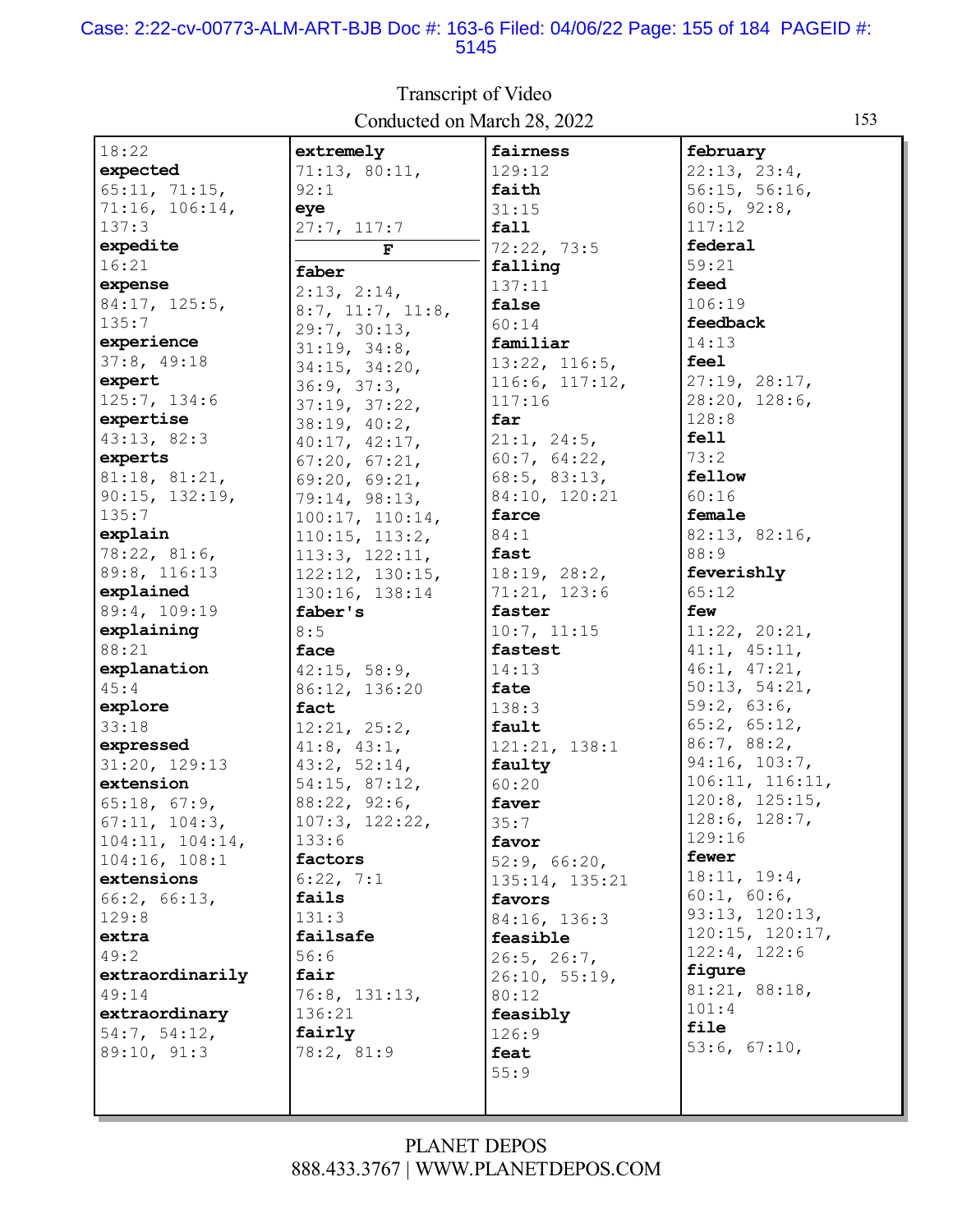#### Case: 2:22-cv-00773-ALM-ART-BJB Doc #: 163-6 Filed: 04/06/22 Page: 156 of 184 PAGEID #: 5146

104:15, 129:7 **filed** 22:13, 23:4, 67:10, 73:12, 104:15, 132:1 **files** 10:10, 11:22, 12:3, 32:16, 53:8, 53:13, 115:13, 115:15, 118:16 **filing** 129:7 **final** 20:2, 27:3, 52:18, 68:6, 114:7, 114:9, 115:13, 122:19, 129:17 **finalizing** 50:5 **finally** 53:12 **financial** 139:7 **find** 12:8, 51:7, 67:3, 68:13 **fine** 24:22, 46:12, 50:14, 52:7, 111:8 **finish** 19:17, 58:12, 71:10, 76:15, 78:18, 79:2, 87:21, 98:19, 105:6 **finished** 4:4, 72:6, 105:20 **finite** 30:5, 30:11 **first** 17:9, 18:1, 19:10, 20:11, 35:16, 57:5, 61:11, 71:3, 71:14, 72:22, 73:1, 73:2, 76:13, 80:2, 88:17, 91:14, 100:10, 100:13, 100:17, 100:22, 120:3, 121:1, 132:1 **firsthand** 123:13 **fit** 33:12, 34:6, 78:1, 78:8 **five** 54:7, 54:20, 55:8, 55:14, 79:20, 89:12, 89:17, 123:9, 128:17, 131:1, 131:2 **five-day** 79:20 **five-two** 70:6 **fix** 5:7, 75:7, 75:18, 77:6, 77:8, 78:9 **fixed** 118:14 **flaw** 85:3 **flawed** 85:4 **flaws** 117:20 **flight** 46:15 **floor** 63:14, 107:6, 107:8, 107:9, 107:14, 108:6 **focused** 40:5 **folders** 3:11 **folks** 21:22, 22:17, 23:5, 65:11, 74:19, 79:19, 90:9, 91:3, 98:22 **follow** 39:19, 122:10, 127:15 **followed** 82:22 **following** 31:5, 36:7, 39:21, 46:4, 48:21, 59:4, 59:15 **force** 106:19 **forced** 18:7 **forces** 45:13 **formal** 8:20, 109:11 **formally** 7:11 **forming** 126:10 **forth** 31:14, 54:10, 62:14, 76:20 **forthing** 90:12 **forward** 8:8, 19:17, 28:9, 58:2, 64:1, 64:8, 64:13, 68:10 **fought** 133:18 **found** 74:20, 77:16, 137:13, 137:18, 138:2 **four** 34:20, 60:21, 62:6, 69:9, 87:6, 110:22, 113:13, 113:20, 116:13, 118:2, 118:3, 118:4, 118:11, 118:12, 119:4, 122:9 **four-year** 80:18 **fourth** 85:10, 86:15 **frame** 91:5, 92:16 **franklin** 36:19, 43:21, 73:20, 83:10, 83:11 **frankly** 36:13, 41:14, 54:8, 63:5, 66:4, 99:12, 102:12, 105:18, 135:1 **frequent** 133:5 **friendly** 65:4, 65:7, 65:10, 65:15 **friends** 50:22 **full** 3:2, 13:3, 67:16, 67:19, 71:10, 71:20, 82:11, 139:8 **fully** 52:14 **fundamental** 77:19, 78:3, 89:9 **funny** 32:17, 43:19 **further** 50:17, 56:21, 63:14, 113:20, 139:12 **future** 25:10, 64:19 **G gas** 67:22

### Transcript of Video Conducted on March 28, 2022 154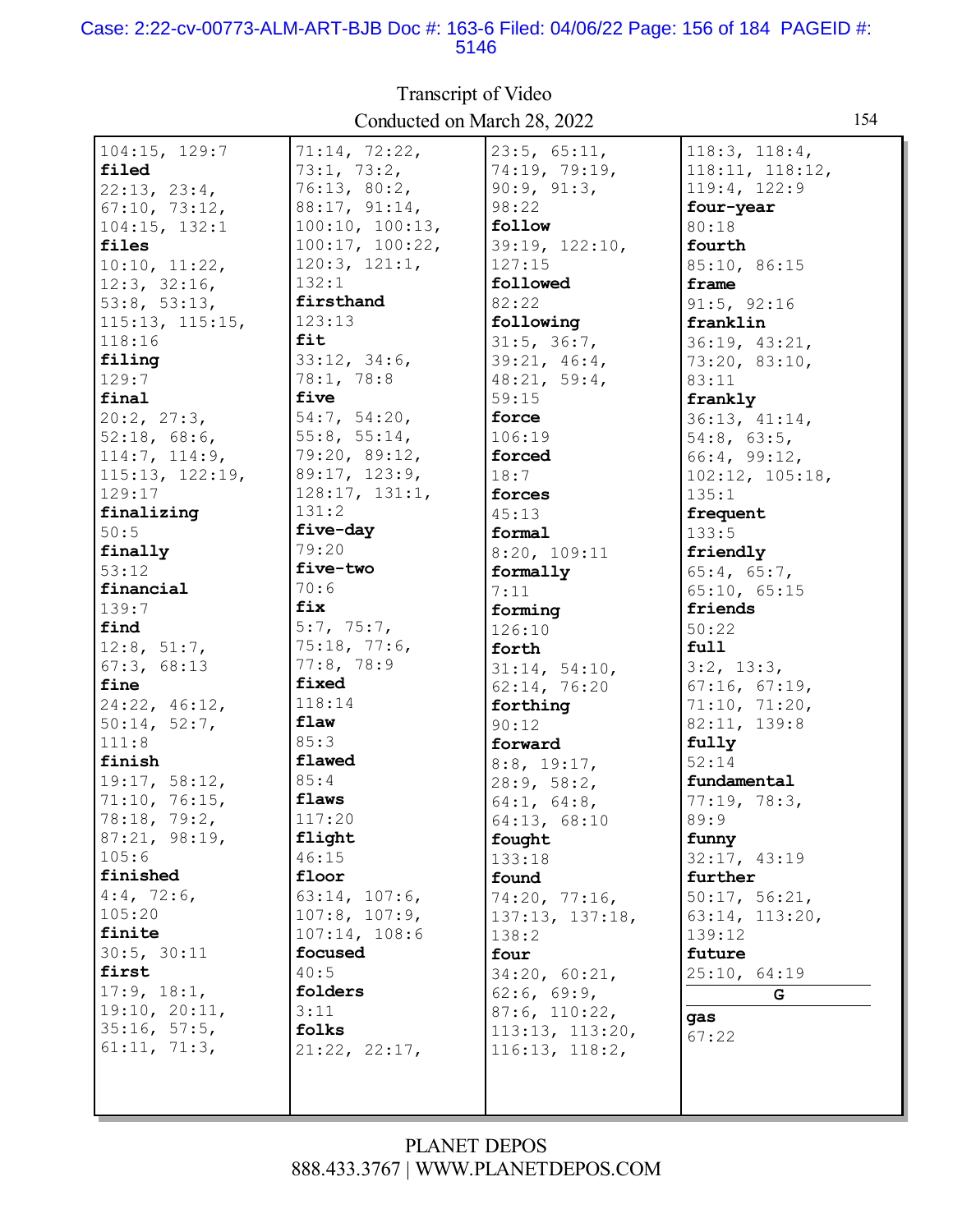#### Case: 2:22-cv-00773-ALM-ART-BJB Doc #: 163-6 Filed: 04/06/22 Page: 157 of 184 PAGEID #: 5147

| gave                 | 99:9, 103:9     | 68:21, 88:17,                 | 18:6, 31:15,    |
|----------------------|-----------------|-------------------------------|-----------------|
| 109:22               | qiven           | 122:13                        | 32:14, 49:9,    |
|                      |                 |                               |                 |
| gears                | 15:3, 33:3,     | going                         | 52:5, 78:11,    |
| 38:19                | 42:14, 44:4,    | 9:22, 10:2,                   | 91:12, 103:15   |
| general              | 48:8, 51:3,     | 10:15, 10:16,                 | gov             |
| 22:1, 46:3,          | 51:5, 56:1,     | 10:17, 11:12,                 | 2:12, 69:19,    |
| 59:20, 65:21,        | 56:22, 78:16,   | $12:5$ , $12:10$ ,            | 102:22, 103:2,  |
| 85:5, 90:3,          | 81:19, 83:16,   | 15:17, 16:16,                 | 110:13, 113:1,  |
| $132:2$ , $132:15$ , | 84:11, 86:4,    | 20:1, 24:10,                  | 119:21, 120:1,  |
| $134:15$ , $135:3$   | 91:4, 98:21,    | 25:1, 29:5,                   | 130:14          |
| general's            | 103:15, 129:18, | 29:7, 32:4,                   | government      |
| 65:17, 107:22        | 136:10, 136:13  | 33:7, 41:2,                   | 82:15           |
| generally            | gives           | 41:9, 41:13,                  | qovernor        |
|                      | 84:5            | 41:15, 43:19,                 | 2:11, 69:18,    |
| 26:9, 31:11,         |                 |                               |                 |
| 34:7, 34:22          | qiving          | 43:20, 46:13,                 | 108:21, 110:12, |
| qentlemen            | 4:21, 8:20,     | $48:4$ , $48:8$ ,             | 112:22, 125:19, |
| 89:16, 90:4          | 81:19           | 48:10, 48:11,                 | 130:13          |
| qeographic           | qlance          | 52:4, 52:21,                  | grandview       |
| 17:9, 18:16,         | 137:3           | 53:4, 53:20,                  | 37:14           |
| 18:17, 41:8,         | go              | 56:5, 56:8,                   | qrateful        |
| 123:13               | 11:15, 14:6,    | 59:10, 62:8,                  | 125:6           |
| geographically       | 22:17, 24:6,    | 62:12, 62:17,                 | great           |
| 121:11, 127:9        | 27:20, 33:1,    | 63:7, 64:3,                   | 10:7            |
| geographies          | 33:17, 34:8,    | 64:18, 65:11,                 | qreater         |
| 54:16                | 34:9, 35:7,     | $66:8$ , $68:9$ ,             | 127:7, 127:21   |
|                      | 36:18, 37:7,    | 70:10, 75:7,                  | greatly         |
| geography            | 40:20, 41:17,   | 78:4, 79:15,                  |                 |
| 89:10, 125:11        | 45:3, 55:14,    | 79:16, 80:2,                  | 19:8, 32:19     |
| gerrymandered        | 59:1, 61:1,     | 80:12, 80:13,                 | gross           |
| 44:12                |                 | 80:19, 80:22,                 | 131:15          |
| gerrymandering       | 61:4, 61:6,     | $84:8$ , $88:12$ ,            | ground          |
| 44:7, 44:10          | 68:10, 74:16,   | 89:3, 89:17,                  | 87:5            |
| getting              | 74:17, 75:18,   | 91:13, 92:1,                  | group           |
| 6:11, 10:2,          | 75:21, 76:14,   |                               | 66:5            |
| 13:12, 18:19,        | 90:21, 97:10,   | 94:18, 94:20,<br>97:4, 97:12, | groupings       |
| 28:5, 56:2,          | 97:12, 98:8,    |                               | 53:11           |
| 56:3, 73:18,         | 99:13, 109:17,  | 97:17, 98:14,                 | guarantee       |
| 106:17, 112:2,       | 109:19, 113:6,  | 100:7, 100:8,                 | 23:6, 86:10     |
| 117:3                | 120:9, 120:18   | 102:9, 102:12,                | guess           |
| give                 | goal            | 103:19, 107:19,               | 6:19, 7:4,      |
| 8:22, 9:4,           | 4:20, 26:17,    | 109:6, 111:10,                | 7:14, 7:20,     |
|                      | 53:16, 121:5    | 111:16, 111:19,               |                 |
| 10:12, 13:4,         | goals           | 118:10, 119:5,                | 19:20, 21:2,    |
| 13:5, 16:17,         | 30:8, 30:12,    | 126:6, 126:21                 | 21:4, 24:20,    |
| 20:19, 27:22,        | 31:16, 32:22,   | gone                          | 24:22, 26:7,    |
| 28:8, 34:16,         | 37:21, 44:8,    | 17:12, 37:9,                  | 27:2, 71:10,    |
| 35:10, 37:19,        | 45:13, 114:18,  | 72:4, 106:16,                 | 72:4, 73:12,    |
| 37:22, 45:21,        | 120:22          | 124:1, 124:3                  | 74:9, 75:12,    |
| 52:20, 62:14,        |                 | qood                          | 76:16, 79:9,    |
| 85:20, 97:19,        | qoes            | 3:19, 5:1,                    | 81:1, 88:12,    |
|                      | 19:11, 40:10,   |                               |                 |
|                      |                 |                               |                 |
|                      |                 |                               |                 |

Transcript of Video Conducted on March 28, 2022 155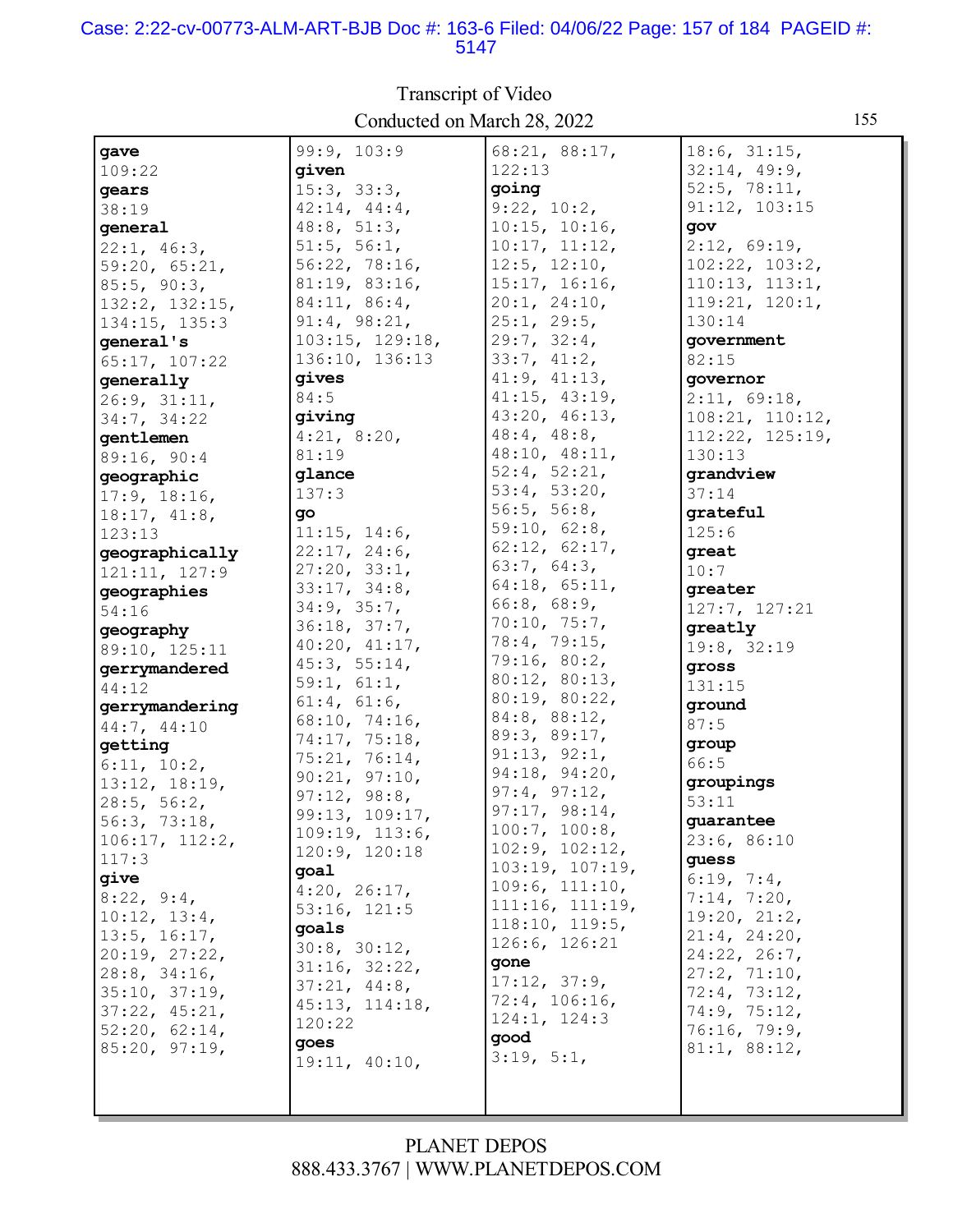#### Case: 2:22-cv-00773-ALM-ART-BJB Doc #: 163-6 Filed: 04/06/22 Page: 158 of 184 PAGEID #: 5148

| 88:13, 111:8,          | 51:2, 72:21,   | helpful         | 45:22, 71:14,        |
|------------------------|----------------|-----------------|----------------------|
| 111:12, 116:21,        | 73:4, 80:11,   | 6:14, 14:6      | 71:15, 120:5,        |
| 117:4, 117:17          | 120:4, 123:6,  | helping         | 122:1                |
| quide                  | 123:20         | 87:20           | hitting              |
| 87:7                   | harder         | here            | 29:15, 46:5          |
| quidelines             | 65:1           |                 | hold                 |
| 131:18                 | hardin         | 2:12, 2:14,     | 63:20, 64:18         |
|                        | 49:1           | 2:16, 2:18,     | home                 |
| guys                   | he'11          | 2:20, 10:18,    |                      |
| 27:18, 29:12,          | 72:10          | 12:1, 19:18,    | 29:1, 90:21          |
| 31:21, 41:18           |                | 21:22, 24:9,    | honest               |
| H                      | head           | 27:16, 33:6,    | 32:22                |
| habit                  | 34:19          | 35:22, 37:21,   | hope                 |
| 76:19                  | health         | 39:18, 48:18,   | 9:12, 11:19,         |
| half                   | 50:6           | 50:14, 50:21,   | 67:22, 74:1,         |
| 21:16, 27:15,          | hear           | 53:21, 60:21,   | 138:7                |
| 35:10, 41:3,           | 3:9, 105:19,   | 62:18, 64:22,   | hopefully            |
| 72:10, 112:6,          | 107:2, 109:4,  | 66:7, 66:18,    | 51:6, 65:3,          |
| 112:8                  | 109:6          | 66:21, 88:2,    | 69:5, 71:9,          |
| hamilton               | heard          | 89:9, 97:2,     | 73:5, 130:5          |
| 44:15, 44:20,          | 30:19, 41:10,  | 99:12, 99:21,   | horseshoe            |
| 73:20                  | 41:21, 100:22, | 100:21, 103:15, | 119:13               |
| hand                   | 103:3, 123:17, | 106:10, 106:15, | hour                 |
| 11:21, 12:3,           | 127:5, 127:6,  | 109:3, 109:5,   | 25:14, 53:16,        |
| 111:10                 | 127:14, 131:17 | 117:5, 131:21,  | 71:9, 72:10,         |
| handed                 | hearing        | 136:13          | 73:6, 79:7,          |
| 84:2, 111:12           | 10:9, 32:5,    | here's          | 83:2, 97:4,          |
| handle                 | 46:16, 78:16,  | 7:7             | 112:6, 112:7,        |
| 17:17, 49:13           | 105:8, 112:7,  | hereby          | $112:8$ , $116:21$ , |
| handled                | 135:15, 138:16 | 139:2           | 136:14               |
| 18:18                  | hearings       | hey             | hours                |
| handout                | 102:20, 133:6  | 7:7             | 19:3, 19:11,         |
| 93:4                   | heavily        | highest         | 27:15, 27:20,        |
| happen                 | 39:14, 40:6,   | 134:3           | 41:11, 52:4,         |
| 56:5, 62:9,            | 40:16          | highly          | 55:14, 59:2,         |
| 74:4                   | heeded         | 133:15          | 63:6, 65:2,          |
| happened               | 81:17          | hijacked        | 65:12, 69:9,         |
|                        | heights        | 87:19, 106:18   | 71:10, 81:13,        |
| 35:22, 88:14,<br>138:6 | 37:14, 75:3,   | hire            | 88:2, 91:3,          |
|                        | 77:7           | 81:18, 90:10,   | 94:16, 99:13,        |
| happens                | held           | 90:14           | 99:21, 104:3,        |
| 21:20, 23:1,           | 59:4, 135:18,  | hired           | 104:11, 106:11,      |
| 33:6, 36:4,            | 136:1          | 82:3, 82:6      | 108:2, 127:5,        |
| 52:21                  | help           | historical      | 138:6                |
| happy                  | 9:9, 11:14,    | 48:21           | house                |
| 5:14, 11:4,            | 45:10, 87:8,   | hit             | 4:1, 4:6, 4:8,       |
| 50:16, 78:10,          | 87:11, 87:13,  | 38:4, 41:16,    | $15:8$ , $15:9$ ,    |
| 100:18, 102:10         | 97:17, 132:19  | 42:11, 42:12,   | 17:9, 17:14,         |
| hard                   | helped         | 42:15, 45:18,   | 17:22, 18:3,         |
| 15:17, 49:12,          | 119:17         |                 |                      |
|                        |                |                 |                      |
|                        |                |                 |                      |

Transcript of Video Conducted on March 28, 2022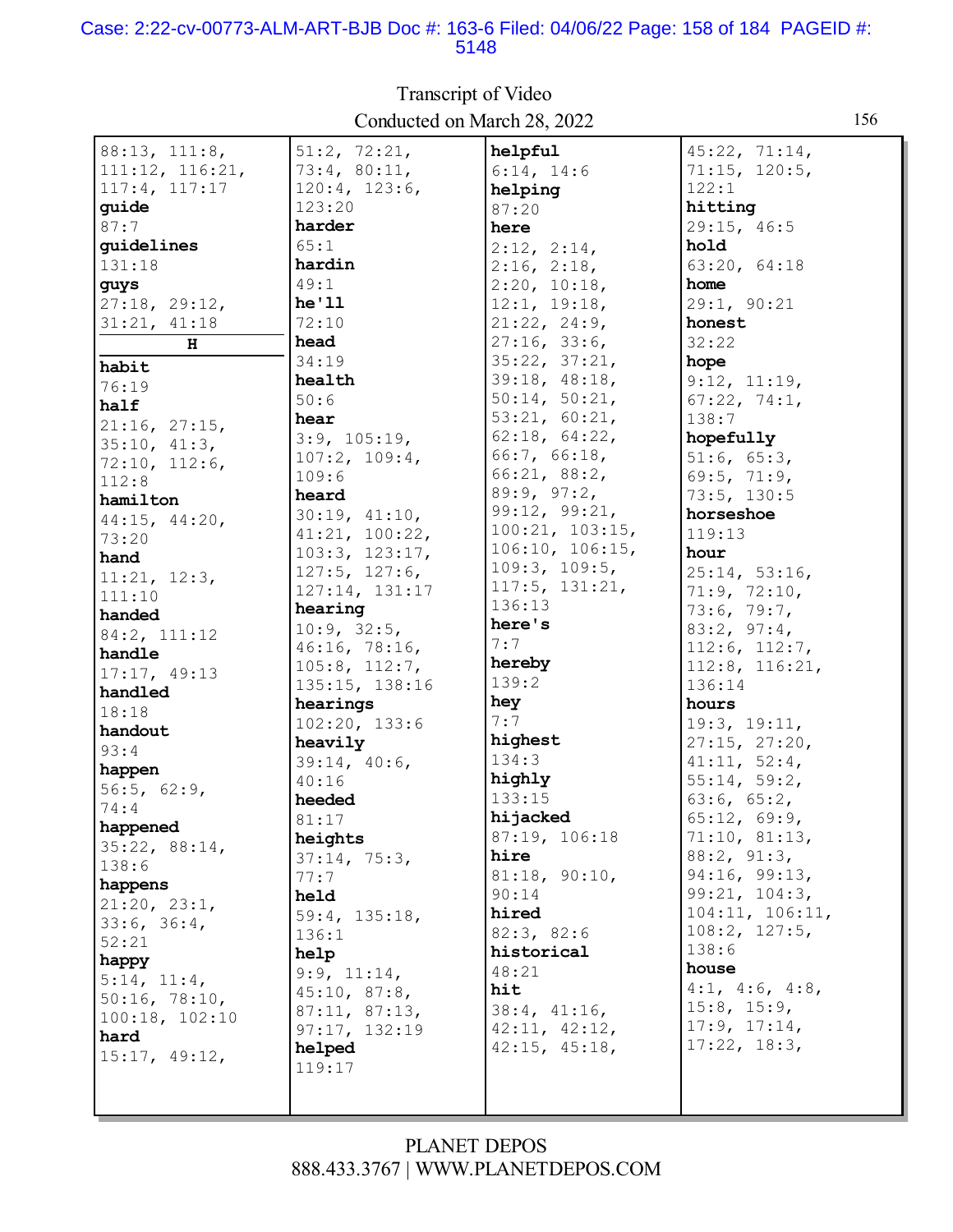#### Case: 2:22-cv-00773-ALM-ART-BJB Doc #: 163-6 Filed: 04/06/22 Page: 159 of 184 PAGEID #: 5149

Transcript of Video Conducted on March 28, 2022 157

| , |  |  |  |
|---|--|--|--|
| g |  |  |  |
|   |  |  |  |
|   |  |  |  |
|   |  |  |  |
|   |  |  |  |
|   |  |  |  |
|   |  |  |  |

| 19:1, 20:18,                            | 61:8, 61:10,                      | i11             | incorporated        |
|-----------------------------------------|-----------------------------------|-----------------|---------------------|
| 20:21, 23:11,                           | 64:4, 64:5,                       | 35:4            | 79:16               |
| 25:19, 43:21,                           | 64:7, 65:9,                       | impact          | incorporating       |
| 44:16, 45:7,                            | 65:19, 68:17,                     | 77:9            | $4:2$ , 16:2        |
| 46:20, 53:7,                            | 68:19, 69:22,                     | implement       | incorrect           |
| 53:9, 53:13,                            | 70:1, 73:8,                       | 6:4, 60:2, 60:7 | 27:21               |
| 55:13, 61:20,                           | 73:9, 73:15,                      | implemented     | increase            |
| 64:13, 71:11,                           | 74:19, 76:8,                      | 5:11, 17:21     | 39:16               |
| 71:16, 72:1,                            | 77:11, 78:6,                      | implying        | increased           |
| 72:6, 72:18,                            | 78:11, 79:8,                      | 35:4            | 47:5                |
| 74:5, 74:10,                            | 81:5, 88:10,                      | important       | increasing          |
| 74:11, 74:12,                           | 88:12, 91:9,                      | 26:8, 46:16,    | 125:21              |
| 74:14, 74:16,                           | 96:21, 97:1,                      | 87:4, 121:22    | incumbency          |
| 75:1, 75:4,                             | 97:21, 98:6,                      | imported        | 12:17, 18:8,        |
| 75:16, 75:18,                           | 98:19, 107:5,                     | 4:9, 4:14       | 18:22, 21:10        |
| 76:14, 76:15,                           | 107:7, 107:12,                    | importing       | incumbent           |
| 77:12, 82:5,                            | 107:14, 108:5,                    | 4:4             | $4:4$ , 5:8, 9:1,   |
| 83:5, 83:6,                             | 109:15, 110:1,                    | impossible      | 9:8, 11:13,         |
| 83:9, 88:17,                            | 110:3, 110:16,                    | 55:9, 101:13,   | 16:2, 18:6,         |
| 93:11, 93:16,                           | 110:17, 111:2,                    | 124:3, 124:7    | 22:10, 49:6,        |
| 93:20, 95:3,                            | 111:7, 112:12,                    | impressed       | 63:1                |
| 97:9, 98:9,                             | 112:15, 113:4,                    | 123:21          | incumbents          |
| $114:18$ , $115:4$ ,<br>116:22, 117:17, | 113:5, 116:9,                     | impression      | 4:16, 4:17,         |
| 121:4, 129:17,                          | 116:11, 116:18,<br>116:20, 118:4, | 18:9, 32:21     | 8:21, 44:16,        |
| 131:17, 137:8                           | 130:17, 130:18,                   | improper        | 44:22, 89:21        |
|                                         |                                   |                 |                     |
|                                         |                                   | 100:19          | independent         |
| however                                 | 134:10                            | improve         | 3:3, 3:5, 3:18,     |
| 32:19                                   | huffman's                         | 15:18           | 17:4, 57:8,         |
| hub                                     | 9:7, 18:13,                       | improved        | 57:14, 58:6,        |
| 31:22, 32:1,                            | 66:16                             | 32:19, 119:16   | 63:22, 64:8,        |
| 34:22, 124:18,                          | humanly                           | improvements    | 65:4, 66:22,        |
| 127:2                                   | 30:11, 71:21,                     | 17:15, 113:21,  | 67:17, 71:4,        |
| huffman                                 | 77:21                             | 116:17          | 81:18, 83:12,       |
| 2:15, 2:16,                             | I                                 | improves        | 84:18, 85:19,       |
| 6:17, 6:18, 8:6,                        | idea                              | 83:5            | 87:8, 87:16,        |
| 8:12, 19:18,                            | 7:17, 52:5,                       | in-depth        | 92:1, 94:13,        |
| 19:19, 20:5,                            | 62:22                             | 18:4            | 96:11, 99:9,        |
| 20:12, 20:14,                           | ideas                             | inaccurate      | $100:8$ , $101:8$ , |
| 24:2, 24:7,<br>$24:15$ , $25:5$ ,       | 5:15, 5:18                        | 36:4            | 101:9, 103:19,      |
| 25:10, 25:18,                           | identical                         | include         | 107:3, 120:3,       |
| 25:22, 26:3,                            | 137:14                            | 124:6, 127:8    | 123:17, 124:6,      |
| 26:21, 27:10,                           | identified                        | includes        | 125:16, 133:9,      |
| 50:12, 50:19,                           | 15:14, 85:3,                      | 37:5, 53:7,     | 133:16, 135:7,      |
| 51:11, 51:12,                           | 85:4                              | 64:8            | 136:19              |
| 51:14, 51:16,                           | ignore                            | including       | index               |
| 52:1, 52:8,                             | 122:7, 122:8                      | 74:21, 110:4,   | 15:12, 97:7,        |
| 59:6, 59:8,                             | iii                               | 133:8           | 97:8                |
|                                         | 126:7                             | incorporate     | indexes             |
|                                         |                                   | 8:21            | 40:14               |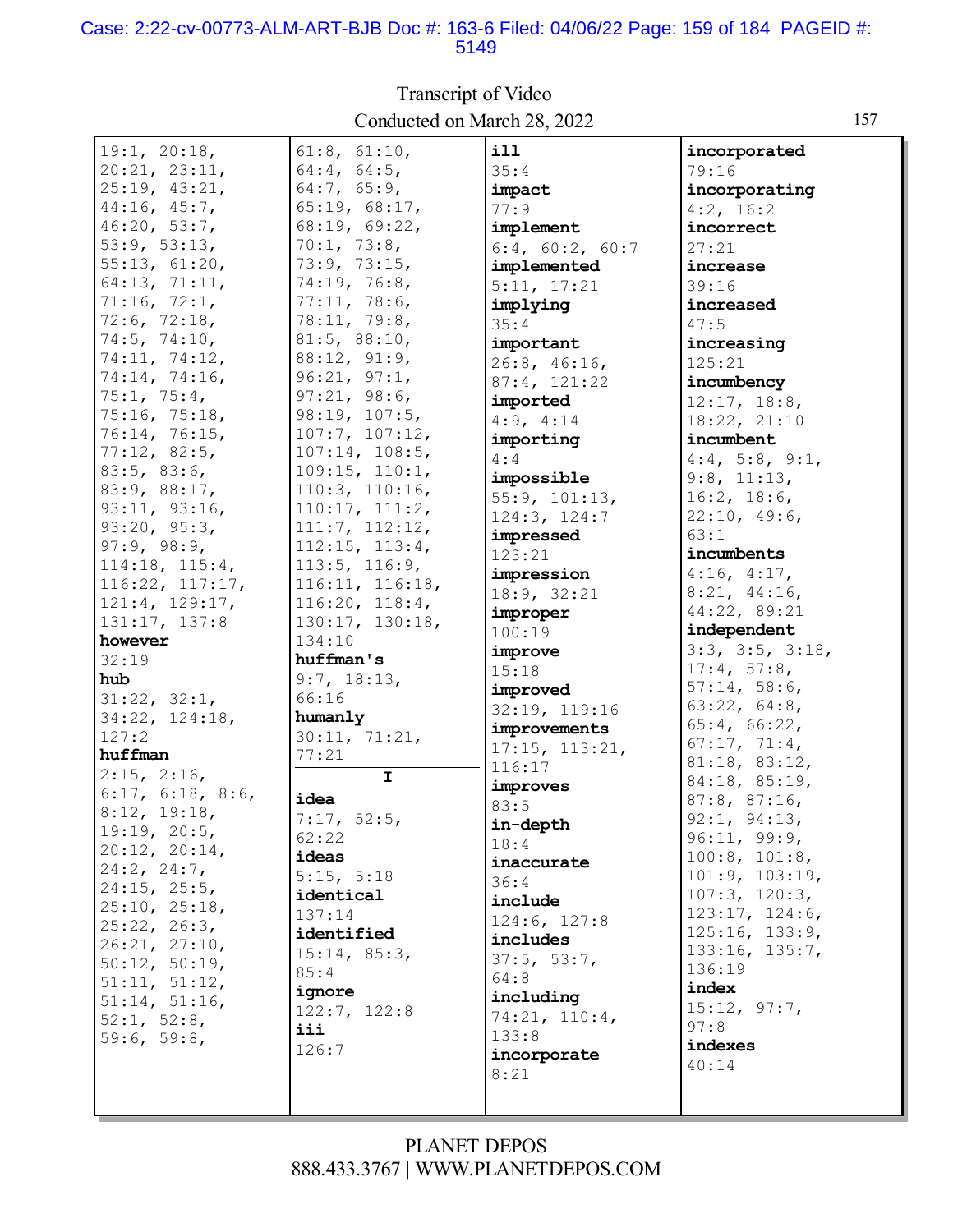#### Case: 2:22-cv-00773-ALM-ART-BJB Doc #: 163-6 Filed: 04/06/22 Page: 160 of 184 PAGEID #: 5150

| indicated         | intact          | 12:17, 15:10,   | 27:4, 28:2,    |
|-------------------|-----------------|-----------------|----------------|
| 52:9, 65:5,       | 127:19          | 19:6, 19:7,     | 28:5, 28:16,   |
| 79:17, 94:22,     | intended        | 21:15, 22:19,   | 30:17, 32:14,  |
| 97:1, 98:12,      | 66:10           | 22:21, 24:11,   | 34:13, 34:18,  |
| 98:14, 98:20,     | intent          | 28:22, 38:20,   | 35:6, 36:1,    |
| 104:1             | 84:16, 85:14    | 46:19, 47:2,    | 37:1, 38:17,   |
| indicating        | intention       | 47:13, 63:1,    | 39:19, 42:3,   |
| 78:19             | 27:4, 30:7      | 89:20, 102:8,   | 45:11, 47:18,  |
| indications       | intentionally   | 105:12, 111:6   | 54:6, 55:11,   |
| 31:4              | 26:12, 30:9,    | issues          | 62:13, 71:6,   |
| individual        | 36:5            | 4:17, 5:8,      | 71:8, 72:17,   |
| 66:5              | interest        | 12:11, 14:15,   | 73:14, 73:17,  |
| individually      | 46:3, 48:19,    | 18:2, 18:22,    | 75:14, 76:18,  |
| 56:10, 56:12      | 106:20, 120:15, | 20:16, 28:17,   | 77:14, 78:7,   |
| individuals       | 122:5, 139:7,   | 28:18, 28:19,   | 78:15, 79:1,   |
| 19:4, 66:6,       | 139:12          | 31:2, 63:3,     | 79:3, 79:5,    |
| 85:13             | interesting     | 68:15, 73:10,   | 79:17,89:7,    |
| infinite          | 26:5, 35:19,    | 77:2, 77:16,    | 105:5, 105:20, |
| 30:3              | 38:10           | 89:19, 102:11,  | 107:2, 113:17, |
| infirmities       | interests       | 102:15, 105:12, | 114:11, 114:16 |
| 74:21             | 49:6, 127:9     | 119:10, 122:20, | johnson's      |
| information       | interpretation  | 128:11, 128:12, | 96:10          |
| $84:5$ , $86:4$ , | 29:19, 131:20   | 137:4           | join           |
| 93:1, 97:2,       | interpreted     | it'11           | 29:3           |
| 109:13, 112:2,    | 31:14, 39:22,   | 51:6, 62:15     | jointly        |
| 138:10, 139:4     | 99:8            | items           | 56:10, 56:12   |
| informed          | interrelated    | 80:14, 110:3    | judicial       |
| 22:15             | 73:4            | itself          | 134:3          |
| initial           | interrupt       | 119:3           | jumped         |
| 90:2              | 11:3            | J               | 71:16          |
| input             | interview       | job             | jumping        |
| 9:10, 19:16,      | 90:9            | 1:20, 19:20,    | 76:19, 76:20   |
| 50:2, 87:11,      | intra-regional  | 24:16, 58:12,   | jurisdiction   |
| 98:2, 127:20,     | 77:9            | 59:3, 61:16,    | 33:21          |
| 134:6, 134:22,    | introduced      | 79:20, 99:1     | jurisdictional |
| 136:7, 137:22     | 84:11           | johnson         | 33:9           |
| inside            | invalidated     | 3:19, 5:12,     | jurisdictions  |
| 35:18, 38:2,      | 137:5           | 5:20, 8:19,     | 18:11, 35:13,  |
| 47:6              |                 | 10:4, 11:21,    | 40:6, 89:11    |
| instead           | invite<br>11:3  | 13:2, 13:10,    | K              |
| 35:12, 48:20,     | involved        | 15:1, 16:10,    | kathleen       |
| $64:2$ , 87:14,   |                 | 16:14, 17:6,    | 127:6          |
| 135:9             | 59:14, 90:7     | 18:13, 19:2,    |                |
| instruction       | involves        | 24:1, 24:3,     | keep           |
| 8:20, 101:10      | 42:11           | 25:3, 25:9,     | 15:18, 18:2,   |
| instructive       | irresponsible   | 25:13, 25:21,   | 27:22, 28:9,   |
| 121:18            | 103:17, 136:22  | 26:2, 26:11,    | 34:7, 57:20,   |
| insult            | issue           |                 | 72:4, 76:19,   |
| 88:6              | 9:19, 11:5,     |                 |                |
|                   |                 |                 |                |
|                   |                 |                 |                |

Transcript of Video Conducted on March 28, 2022 158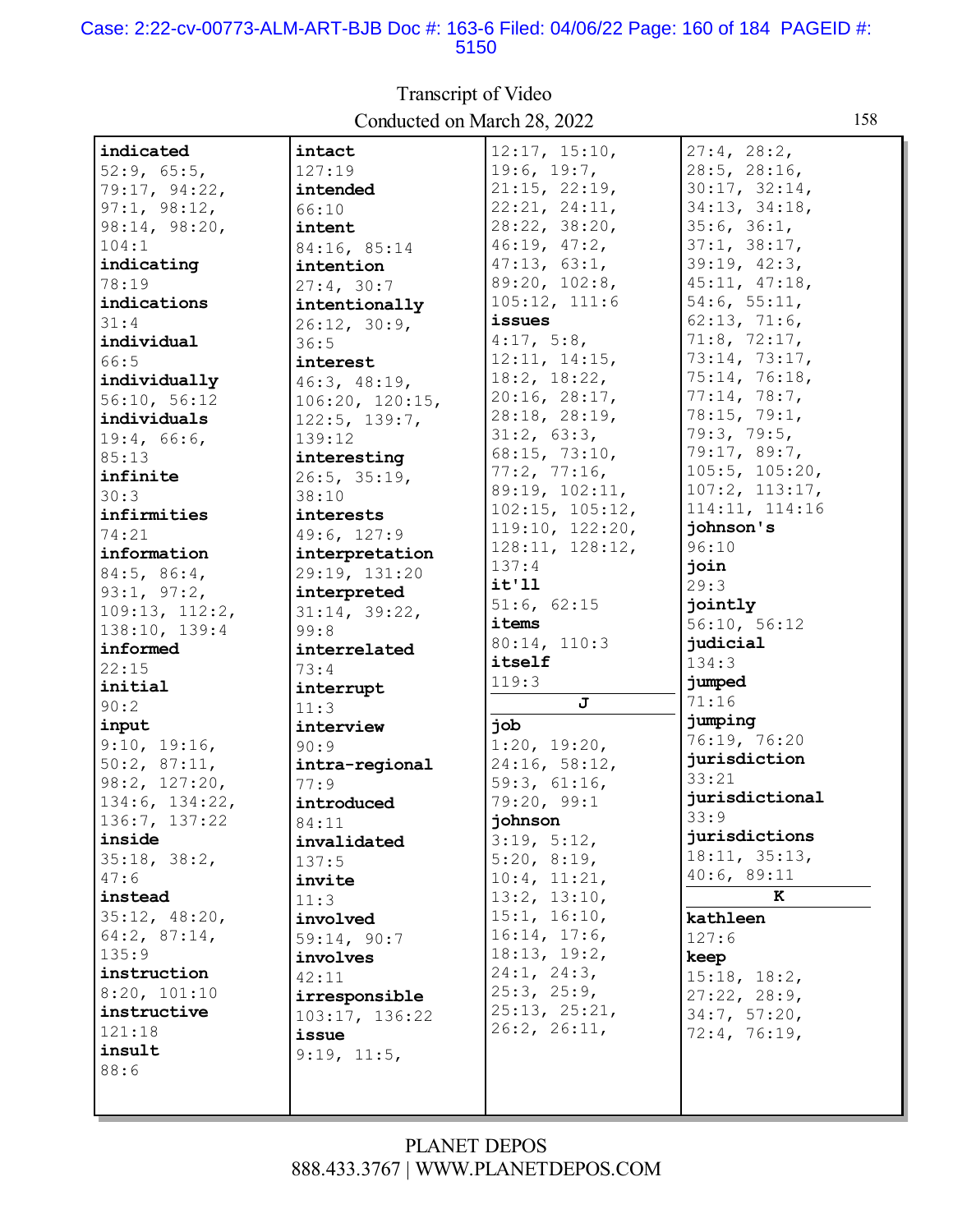#### Case: 2:22-cv-00773-ALM-ART-BJB Doc #: 163-6 Filed: 04/06/22 Page: 161 of 184 PAGEID #: 5151

| $122:18$ , $125:18$ , | 61:13, 61:14,   | 43:18, 126:22,  | latest            |
|-----------------------|-----------------|-----------------|-------------------|
| 126:3, 127:18,        | 62:2, 64:17,    | 127:2           | 81:10, 136:11,    |
| 128:1                 | 66:18, 69:7,    | largely         | 137:13, 138:2,    |
| keeping               | 71:13, 72:3,    | 32:5, 36:9      | 138:3             |
| 121:14                | 72:17, 73:20,   | larger          | lawyer            |
| kept                  | 74:6, 76:13,    | 34:13, 34:15,   | 104:2             |
| 120:16, 122:5         | 77:6, 79:9,     | 45:5, 46:9,     | lead              |
| key                   | 79:14, 79:18,   | 77:19           | 127:11            |
| 25:17                 | 80:10, 87:4,    | largest         | leader            |
| kick                  | 87:18, 90:2,    | 21:8, 33:7,     | 2:19, 14:1,       |
| 4:18                  | 90:8, 90:14,    | 33:20, 33:22,   | 15:20, 23:2,      |
| kind                  | 90:17, 90:18,   | 54:17           | 27:12, 42:18,     |
| 8:18, 8:22,           | 92:21, 93:7,    | larose          | 52:17, 57:18,     |
| 13:4, 22:2,           | 95:10, 97:5,    | 2:17, 2:18,     | 61:22, 62:20,     |
| $26:8$ , $27:6$ ,     | 97:14, 101:3,   | 59:7, 59:9,     | 63:17, 67:14,     |
| 33:13, 34:4,          | 101:22, 104:17, | 66:15, 66:16,   | 69:7, 70:4,       |
| 49:10, 51:17,         | 106:1, 106:3,   | 70:2, 70:3,     | 83:19, 90:6,      |
| 60:8, 69:11,          | 106:5, 108:7,   | 103:6, 110:18,  | 90:8, 91:7,       |
| 71:14, 73:18,         | 109:18, 110:5,  | 110:19, 113:9,  | 99:4, 100:18,     |
| 76:16, 78:8,          | 112:12, 114:6,  | 113:10, 114:5,  | 101:3, 102:18,    |
| 88:16, 137:17         | 114:7, 115:17,  | 114:10, 114:14, | 110:20, 113:11,   |
| kinds                 | 115:19, 122:20, | 130:19, 130:20  | 117:2, 118:9,     |
| 103:14                | 128:21          | last            | 128:21, 130:21,   |
| knew                  | knowing         | 4:3, 4:16,      | 131:8             |
| 54:15, 100:7,         | 16:3            | 14:5, 20:10,    | leaders           |
| 100:11                | knows           | 21:21, 47:8,    | 84:20             |
| know                  | 7:16, 61:22,    | 51:18, 54:21,   | leads             |
| 4:6, 7:10,            | 100:19, 101:3,  | 57:21, 59:10,   | 125:9, 126:13     |
| 7:13, 7:14,           | 105:14          | 66:2, 75:6,     | league            |
| 7:18, 10:8,           | knox            | 77:4, 79:19,    | 84:15, 127:6,     |
| 10:16, 10:21,         | 55:16           | 84:9, 84:11,    | 135:18            |
| 10:22, 11:8,          | L               | 87:12, 90:19,   | leaked            |
| 13:2, 14:3,           | label           | 93:16, 98:4,    | 63:2              |
| 14:7, 16:1,           | 128:10          | 106:11, 116:4,  | lean              |
| 16:5, 16:6,           | labels          | 116:8, 123:8,   | 47:4,84:4         |
| $19:8$ , 20:15,       | 128:6           | 123:9, 134:11,  | leaning           |
| 21:3, 21:19,          | laid            | 134:12, 138:1,  | 15:11, 36:9,      |
| 23:19, 24:19,         | 31:7, 43:12     | 138:6           | 45:2, 45:8,       |
| 27:16, 32:4,          | land            | last-minute     | 45:16, 47:4,      |
| 34:14, 37:12,         | 66:8, 72:10     | 137:6           | 83:7, 83:8,       |
| 37:16, 42:9,          | lands           | late            | 93:8, 93:9,       |
| 44:4, 44:15,          | 29:4            | 14:5, 29:1,     | 95:8, 114:19,     |
| 46:15, 46:18,         | language        | 44:18, 59:2,    | 114:21            |
| 47:10, 47:20,         | 26:6, 55:20     | 82:1, 83:2,     | least             |
| 48:18, 49:3,          | large           | 134:10          | $7:5$ , $11:10$ , |
| 49:9, 50:9,           | 32:20, 33:14,   | later           | 19:3, 20:22,      |
| 50:12, 50:22,         | 34:2, 40:6,     | 58:22, 89:4,    | 22:5, 27:15,      |
| 51:1, 52:12,          |                 | 136:15          | 27:20, 30:9,      |
|                       |                 |                 |                   |
|                       |                 |                 |                   |
|                       |                 |                 |                   |

# Transcript of Video Conducted on March 28, 2022

159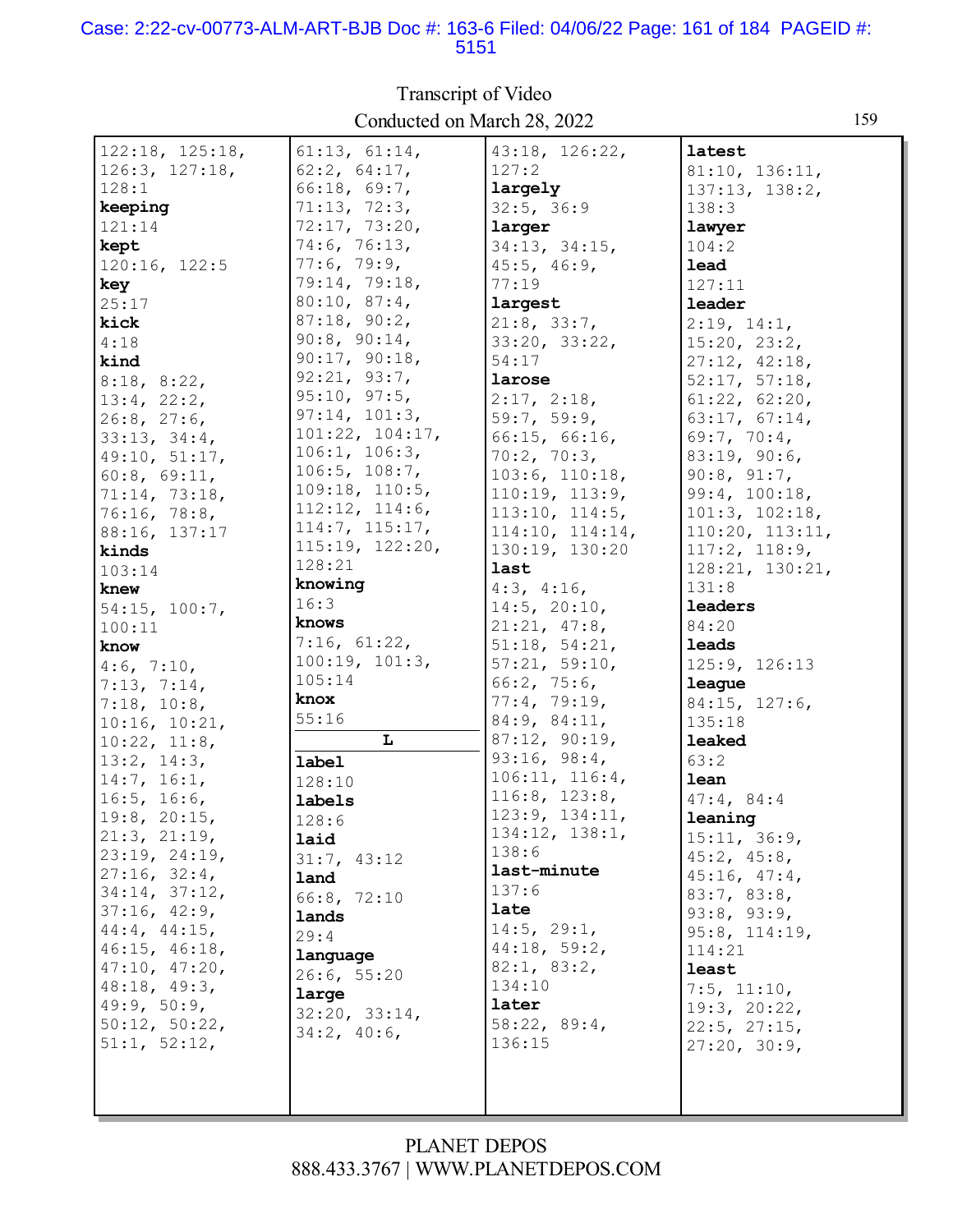#### Case: 2:22-cv-00773-ALM-ART-BJB Doc #: 163-6 Filed: 04/06/22 Page: 162 of 184 PAGEID #: 5152

| 44:17, 45:1,    | likely                   | 111:16, 123:12,    | 15:17, 21:13,     |
|-----------------|--------------------------|--------------------|-------------------|
| 64:20, 76:10,   | $6:5$ , 29:5,            | 125:8, 127:10,     | 23:12, 80:14,     |
| 76:16, 78:15,   | 49:7, 60:2,              | 133:20             | 117:7, 120:18,    |
| 79:16, 81:7,    | 117:19                   | <b>lives</b>       | 120:21            |
| 105:7, 105:8,   | limit                    | 22:4               | looking           |
| 105:9, 105:11,  | 16:12                    | living             | 4:16, 10:15,      |
| 107:1, 111:12,  | limited                  | 22:6               | 17:18, 32:17,     |
| 116:20, 117:7,  | 16:15, 33:19,            | <b>loaded</b>      | 38:8, 40:7,       |
| 134:12          | $51:5$ , $130:1$         | 30:3               | 43:15, 68:5,      |
| leave           | line                     | local              | 98:1              |
| 28:13, 46:14,   | 19:17, 25:8,             | 18:11, 128:11,     | looks             |
| 50:13, 50:14,   | $48:5$ , $48:8$ ,        | 128:12             | 31:20, 34:22,     |
| 50:15, 51:18    | 48:11, 48:13,            | localities         | 39:14             |
| leaving         | 73:19, 87:21             | 33:16              | looming           |
| 129:8           | lines                    | locality           | 66:19             |
| <b>led</b>      | $44:5$ , $46:5$ ,        |                    | lopsided          |
| 83:1            |                          | 37:15              | 137:10            |
| leeway          | 66:18, 133:17<br>linking | locally            | lost              |
| 52:20           |                          | 128:13             | 120:8             |
| left            | 48:22, 74:3<br>links     | location           | <b>lot</b>        |
|                 |                          | 136:6              |                   |
| 33:14, 50:1,    | 74:6                     | lock               | $6:8$ , $10:17$ , |
| 94:17, 128:5,   | list                     | 73:21              | 33:18, 34:10,     |
| 135:5           | $4:4$ , $4:14$ ,         | <b>locked</b>      | 41:7, 42:11,      |
| legal           | 16:10, 76:5,             | 74:7, 74:10,       | 73:21, 79:19,     |
| 63:19           | 93:6                     | 74:13              | 87:6, 90:12,      |
| legis           | listed                   | logistics          | 90:13, 91:3,      |
| 121:10          | 139:10                   | 59:11              | 95:21, 120:13     |
| legislative     | listen                   | long               | <b>loud</b>       |
| 84:20, 102:21,  | 121:18                   | 27:17, 58:11,      | 3:5               |
| 121:10, 126:15, | listened                 | 59:2, 73:1,        | love              |
| 131:18, 135:12, | 41:19, 41:20             | 86:9, 86:19        | 77:17             |
| 135:13          | listening                | longer             | lowering          |
| legislature     | 29:12, 30:18             | 54:19, 64:22,      | 39:16             |
| 102:20          | lists                    | 99:13              | lucas             |
| length          | 76:4                     | look               | 35:19             |
| 123:2           | literally                | $10:18$ , $11:5$ , | M                 |
| less            | 84:2                     | 11:14, 12:7,       | machinations      |
| 23:22, 39:13,   | litigation               | 18:7, 19:21,       | 55:22             |
| 83:12, 93:11,   | 90:7, 117:14             | 34:5, 46:21,       | made              |
| 105:5, 122:4    | little                   | 47:11, 47:15,      | 5:6, 9:2,         |
| let's           | 10:6, 34:17,             | 60:4, 75:20,       | 11:12, 14:4,      |
| 10:8, 28:10,    | 40:11, 52:16,            | 80:13, 96:16,      | 15:5, 16:7,       |
| 109:2, 112:6    | 52:20, 102:5,            | 102:10, 105:11,    | 17:14, 18:15,     |
| letter          | 106:7                    | 105:12, 105:19,    | 26:19, 27:18,     |
| 127:16          | live                     | 105:21, 117:6,     | 41:18, 47:1,      |
| liaisons        | 21:17, 22:4,             | 121:1, 122:16,     | 55:4, 60:1,       |
| 6:1             | 41:4, 82:12,             | 122:19, 122:22     | 60:6, 73:11,      |
| liar            | 87:2, 109:4,             | looked             |                   |
| 82:16           |                          | 5:8, 11:11,        |                   |
|                 |                          |                    |                   |
|                 |                          |                    |                   |

Transcript of Video Conducted on March 28, 2022 160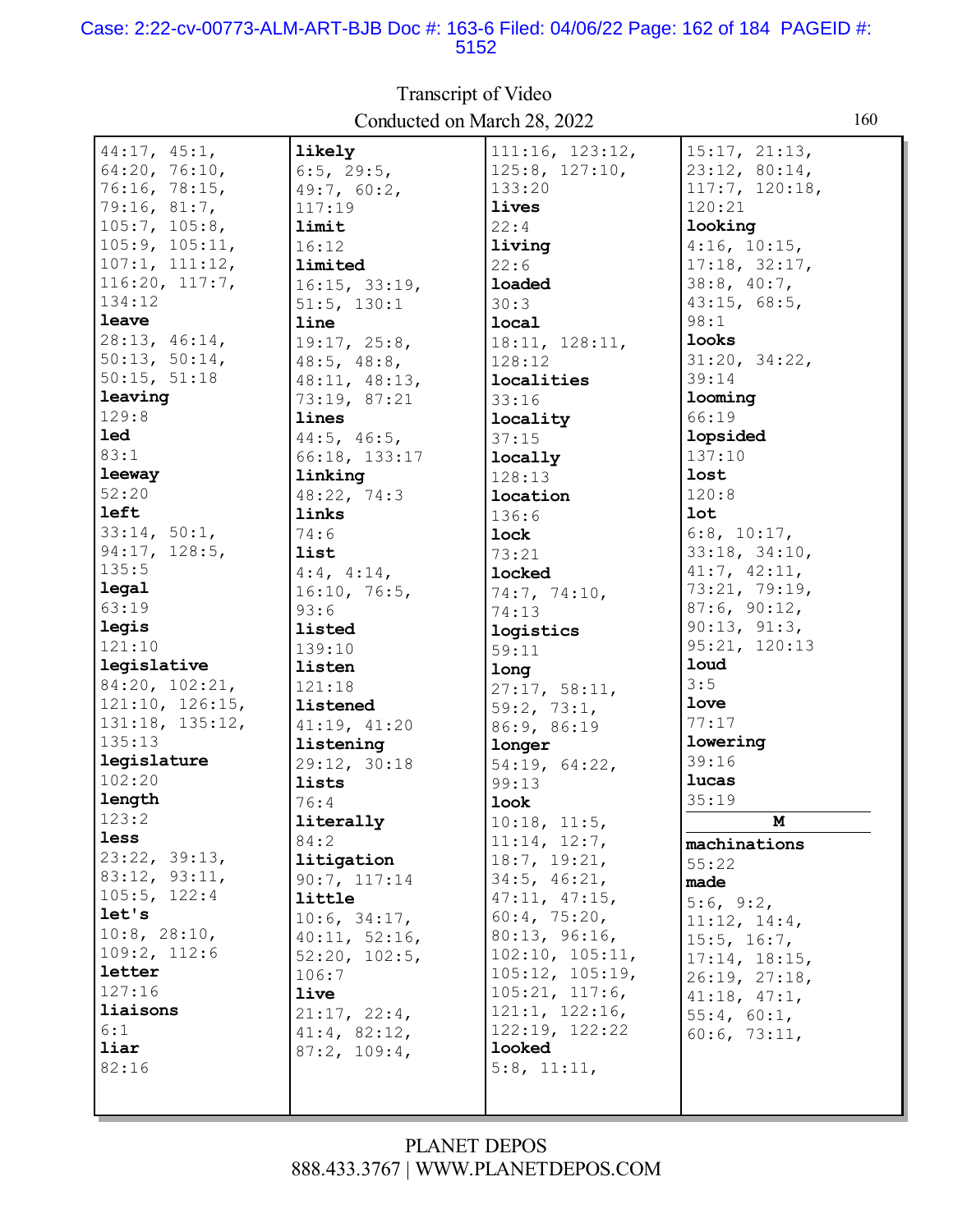#### Case: 2:22-cv-00773-ALM-ART-BJB Doc #: 163-6 Filed: 04/06/22 Page: 163 of 184 PAGEID #: 5153

| 73:16, 83:9,            | 9:21, 19:15,             | mapping                            | mass               |
|-------------------------|--------------------------|------------------------------------|--------------------|
| $86:22$ , $118:14$ ,    | 29:12, 31:18,            | 11:22, 121:13                      | 124:7              |
| 133:2                   | 36:5, 45:7,              | maps                               | math               |
| magic                   | 50:8, 71:20,             | 3:22, 4:9,                         | 39:6, 95:21        |
| $24:8$ , $42:11$ ,      | 72:13, 90:13,            | 4:13, 9:17,                        | mathematically     |
| 46:6, 48:10             | 104:10, 114:12           | 10:15, 10:19,                      | 38:17              |
| magical                 | male                     | 10:22, 11:9,                       | matter             |
| 38:4, 41:16             | 3:13, 16:13,             | 11:18, 12:6,                       | 91:4, 130:5        |
| maintain                | 29:4, 108:16,            | 12:18, 23:18,                      | maximize           |
| 85:15                   | 113:8, 114:4             | 23:19, 25:4,                       | 32:7               |
| major                   | manner                   | 35:17, 51:19,                      | maybe              |
| 9:18, 28:17             | 56:16                    | 55:18, 56:3,                       | 8:1, 9:9,          |
| majority                | many                     | 57:9, 72:22,                       | 20:20, 22:1,       |
| 63:11, 87:11,           | 4:13, 19:4,              | 73:3, 74:17,                       | 23:10, 24:3,       |
| 87:19, 88:3,            | 30:17, 36:18,            | 74:18, 75:16,                      | 29:8, 40:19,       |
| 105:9, 106:11,          | $40:5$ , $48:1$ ,        | 76:21, 78:1,                       | 45:21, 55:14,      |
| 132:8, 132:14,          | 89:13, 106:5,            | 79:13, 82:5,                       | $62:8$ , $66:5$ ,  |
| 132:20, 133:14,         | 123:10, 124:12           | 84:10, 85:1,                       | 117:8              |
| 134:9, 135:1,           | mapmaker                 | 88:2, 88:3,                        | mcdonald           |
| 135:5, 136:2,           | 58:16, 61:7,             | 88:5, 88:16,                       | 4:10, 5:4, 5:5,    |
| 136:16                  | 62:5, 63:22,             | 91:16, 91:20,                      | 9:16, 10:14,       |
| make                    | 64:9, 67:1,              | 92:18, 92:19,                      | 11:17, 14:22,      |
| 4:21, 7:3,              | 67:17, 68:20,            | 93:16, 101:2,                      | 16:16, 16:20,      |
| 7:13, 7:22,             | 69:8, 85:19,             | 101:5, 101:12,                     | $18:5$ , $20:4$ ,  |
| 8:21, 10:6,             | 91:19, 98:7,             | 101:14, 101:15,                    | 20:9, 20:13,       |
| 11:12, 12:9,            | 99:9, 99:10,             | 105:10, 107:1,                     | $24:8$ , $26:13$ , |
| 12:21, 17:11,           | 100:9, 103:19            | 109:14, 113:6,                     | 28:11, 30:2,       |
| 17:15, 20:22,           | mapmakers                | 113:16, 114:7,                     | 31:11, 33:5,       |
| $28:8$ , 44:6,          | $3:5$ , $3:18$ ,         | 114:15, 115:18,                    | 37:12, 37:20,      |
| 44:11, 46:16,           | $14:4$ , $14:16$ ,       | 116:3, 116:7,                      | 40:4, 46:13,       |
| 49:17, 51:18,           | 16:1, 27:14,             | 118:1, 119:5,                      | 47:12, 49:5,       |
| 52:13, 55:12,           | 43:13, 54:13,            | 122:15, 123:20,                    | 50:13, 50:15,      |
| 56:16, 57:11,           | 56:9, 57:8,              | 124:15, 124:18,                    | 50:20, 54:6,       |
| 58:19, 63:5,            | 58:6, 58:17,             | 125:15, 127:1,                     | 56:11, 72:4,       |
| 64:7, 65:17,            | 58:20, 61:11,            | 129:17, 131:14,<br>131:19, 135:13, | 72:9               |
| 66:11, 68:14,           | 61:16, 64:14,            | 135:20, 136:18,                    | mean               |
| 72:17, 72:18,           | 88:15, 88:19,            | 136:21                             | 7:16, 8:7,         |
| 77:20, 77:21,           | 88:21, 88:22,            | march                              | 10:15, 26:8,       |
| 78:10, 78:14,           | 89:6, 90:3,              | $1:5$ , $2:2$ ,                    | 27:14, 30:2,       |
| 80:3, 84:12,            | 91:14, 91:15,            | 52:19, 81:14,                      | 31:11, 40:4,       |
| 87:16, 98:5,            | 92:2, 94:13,             | 95:19, 133:1,                      | 40:15, 57:20,      |
| 98:18, 101:16,          | 96:7, 96:11,             | 133:8, 133:12,                     | 62:4, 117:13       |
| 106:9, 107:19,          | 100:9, 117:19,           | 139:17                             | means              |
| 116:17, 118:8,          | 121:17, 124:7,           | mark                               | 52:20, 62:2        |
| 118:18, 124:21          | 133:9, 133:16,<br>136:19 | 127:14                             | measures           |
| makes<br>48:9           | mapmaking                | mask                               | 83:5               |
| making                  | 107:4, 135:7             | 51:20                              | media              |
|                         |                          |                                    | 22:16              |
| $8:3$ , $8:4$ , $8:5$ , |                          |                                    |                    |
|                         |                          |                                    |                    |

Transcript of Video Conducted on March 28, 2022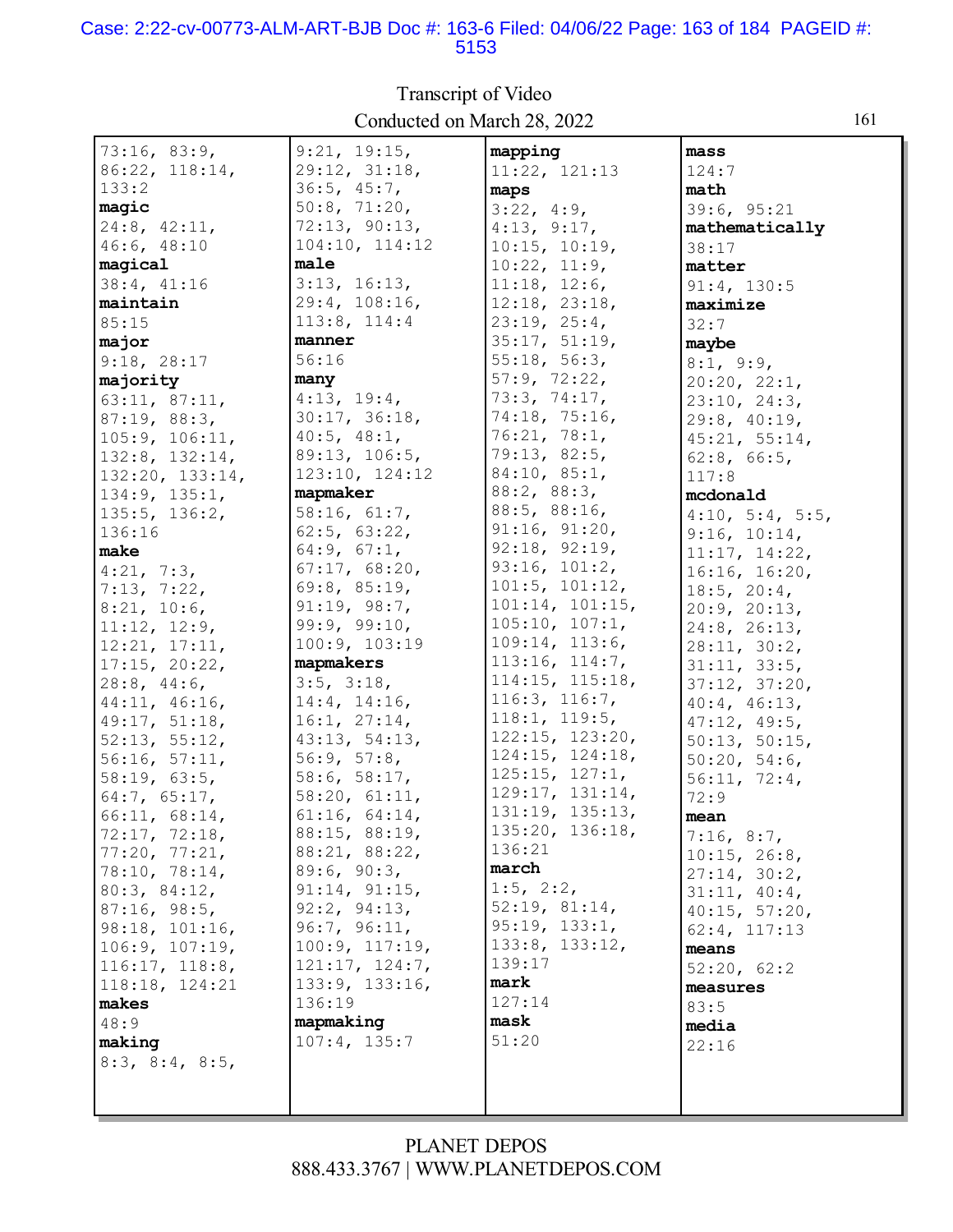#### Case: 2:22-cv-00773-ALM-ART-BJB Doc #: 163-6 Filed: 04/06/22 Page: 164 of 184 PAGEID #: 5154

| mediate          | mentioned                     | 133:13, 133:18,           | 133:12              |
|------------------|-------------------------------|---------------------------|---------------------|
| 62:22            | 7:2, 21:5,                    | 134:22, 136:3,            | money               |
| mediation        | 75:13, 125:20                 | 136:8, 136:10,            | 22:14, 57:6         |
| 61:5, 61:6,      | mere                          | 136:11, 137:6,            | monopoly            |
| 62:21, 63:4      | 125:2, 137:2                  | 137:22, 138:15            | 132:21              |
| meet             | merge                         | minus                     | montgomery          |
| $3:2$ , $10:8$ , | 8:22, 9:1, 55:2               | 16:12                     | 32:17               |
|                  |                               | minute                    | months              |
| 12:14, 43:9,     | merged                        | 57:21, 84:11,             |                     |
| 44:7, 45:13,     | 3:22, 4:1,                    | 106:11, 106:22            | 75:6, 131:22,       |
| 58:21, 58:22,    | 6:21, 20:11                   |                           | 132:12              |
| 95:5, 95:15,     | met                           | minutes                   | more                |
| 96:19, 99:19,    | 25:2, 25:3,                   | 3:10, 3:11,               | 18:12, 23:21,       |
| 103:21, 118:17,  | 133:11                        | $3:15$ , $3:16$ , $4:4$ , | 23:22, 26:6,        |
| 129:5            | metrics                       | 10:11, 11:22,             | 26:10, 26:12,       |
| meeting          | 93:3                          | 13:3, 71:15,              | 26:22, 28:11,       |
| 2:2, 2:4, 3:3,   | microphones                   | 72:20, 73:6,              | 30:6, 33:6,         |
| 3:10, 5:2, 9:20, | 3:9                           | 78:20, 86:7,              | 35:15, 39:9,        |
| 12:21, 13:6,     | midnight                      | 105:6, 105:19,            | 42:12, 46:3,        |
| 14:5, 49:21,     | 27:16, 59:1,                  | 109:12, 110:2,            | 48:1, 55:20,        |
| 71:3, 81:20,     | 64:19, 67:4,                  | 115:17, 137:2             | 56:16, 60:2,        |
| 92:20, 100:6,    | 67:18, 78:5,                  | miracle                   | 69:3, 72:20,        |
| 116:1, 138:16    | 81:13, 97:3,                  | 119:15                    | 75:8, 77:19,        |
| meetings         | 98:15, 103:20                 | misaligned                | 82:20, 83:13,       |
| 7:2, 22:15,      | midterm                       | 20:18                     | 89:11, 99:20,       |
| 47:13, 54:8,     | 16:4, 16:8,                   | missed                    | 107:20, 116:5,      |
| 54:9, 81:11,     | 16:19, 16:20,                 | 27:8                      | 116:6, 119:18,      |
| 81:16            | 21:16                         | mission                   | 120:13, 120:14,     |
| meets            | might                         | 132:20                    | 120:16, 121:6,      |
| 115:18           | 3:9, 5:21,                    | mistake                   | 121:10, 122:5,      |
| members          | 9:15, 46:3,                   | 84:12                     | 124:21, 125:1,      |
| 2:21, 3:8,       | 81:6, 88:13                   | mistreated                | 125:3, 125:4,       |
| 3:20, 4:8, 8:14, | millersburg                   | 106:2                     | 126:11, 131:22,     |
| 8:16, 12:7,      | 128:8                         | model                     | 135:2               |
| 12:13, 12:19,    | million                       | 31:22                     | morning             |
| 13:8, 14:7,      | 37:4                          | modification              | 3:19, 26:14,        |
| 15:20, 17:6,     | mind                          | 92:14                     | 53:22, 63:21        |
| 19:13, 55:19,    | 4:19, 5:12,                   | modifications             | morrow              |
| 57:22, 62:6,     | 18:3, 29:8, 67:1              | 83:9                      | 74:7                |
| 71:8, 77:11,     | minimize                      | modify                    | most                |
| 80:18, 82:6,     | 32:11                         | 60:5                      | $14:22$ , $18:15$ , |
| 84:19, 85:16,    | minor                         | moment                    | 18:16, 18:17,       |
| 96:2, 101:20,    | 90:7, 117:14,                 | $7:5$ , $20:3$ ,          | 40:22, 42:14,       |
| 101:21, 103:7,   | 132:1                         | 25:11, 64:11,             | 48:5, 52:9,         |
| 104:9, 106:22,   | minority                      | 75:2, 83:2                | 54:15, 54:17,       |
| 109:13, 111:13,  |                               | moments                   | 54:18, 89:15,       |
| 111:20, 115:21,  | 23:2, 131:4,<br>132:1, 132:3, | 103:7                     | 136:12              |
| 123:22, 124:4,   |                               | monday                    | mostly              |
| 134:22, 135:1    | 133:2, 133:5,                 |                           | 37:14, 72:2         |
|                  | 133:7, 133:11,                | 82:1, 90:11,              |                     |
|                  |                               |                           |                     |
|                  |                               |                           |                     |
|                  |                               |                           |                     |

Transcript of Video Conducted on March 28, 2022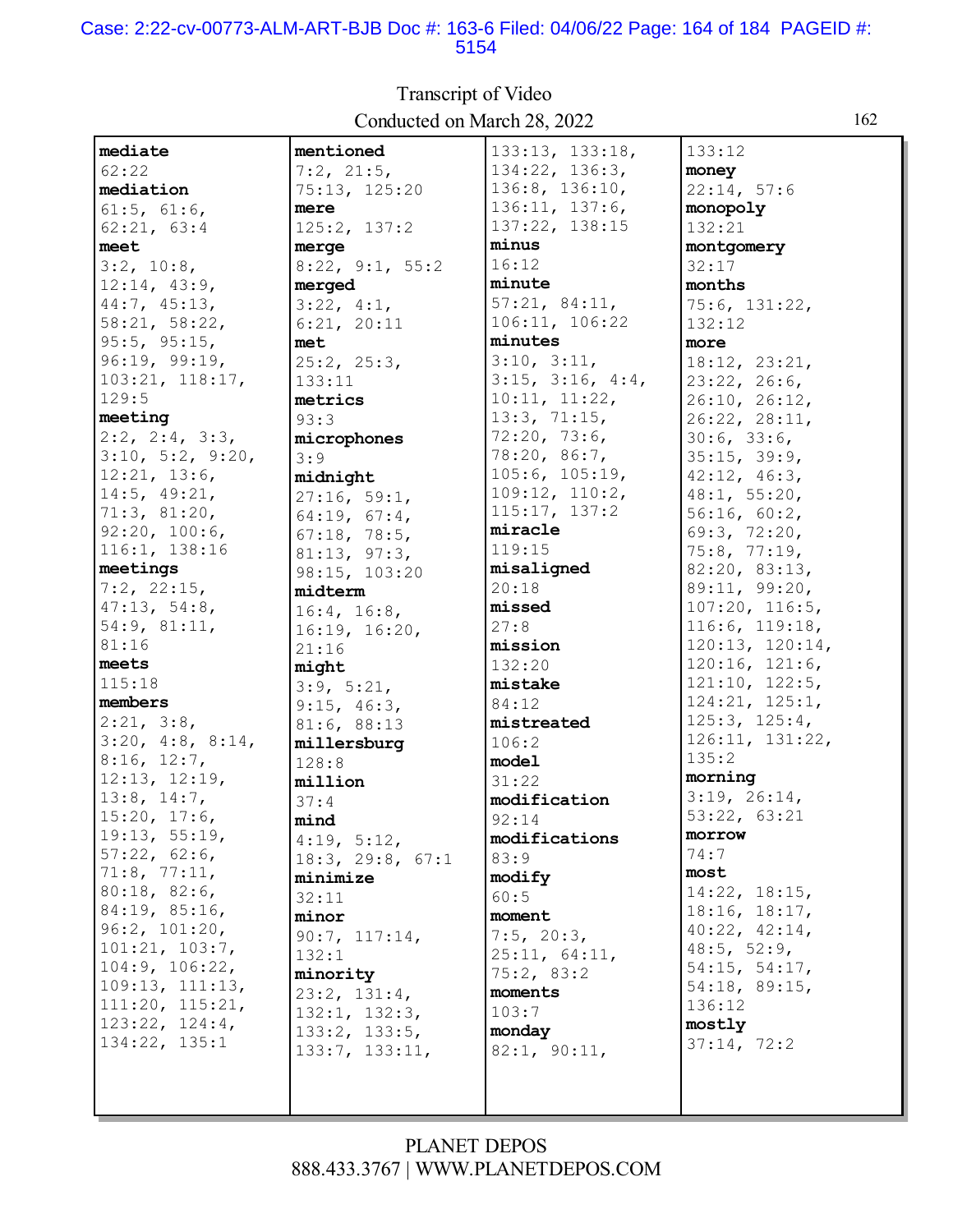#### Case: 2:22-cv-00773-ALM-ART-BJB Doc #: 163-6 Filed: 04/06/22 Page: 165 of 184 PAGEID #: 5155

| Conducted on March 28, 2022<br>163 |                 |                     |                          |
|------------------------------------|-----------------|---------------------|--------------------------|
| motion                             | 49:12, 58:2,    | 124:22, 125:1,      | 55:4, 76:14,             |
| 3:11, 56:21,                       | 64:8            | 137:13              | 77:1, 89:13,             |
| 57:2, 61:6,                        | much            | necessarily         | $117:18$ , $121:13$ ,    |
| 63:13, 63:15,                      | 11:4, 17:11,    | 118:11, 125:12      | 126:19, 129:2,           |
| 64:8, 66:10,                       | 19:9, 30:8,     | necessary           | 133:16, 134:20,          |
| 66:11, 66:21,                      | 39:6, 51:9,     | $68:2$ , $113:17$ , | 135:6                    |
| 69:2, 70:7,                        | 58:12, 79:5,    | 114:13, 116:16,     | newly                    |
| 81:5, 83:22,                       | 85:15, 87:10,   | 118:9, 118:13       | 102:13                   |
| 85:1, 87:15,                       | 92:14, 92:15,   | need                | news                     |
| 101:1, 104:2,                      | 104:17, 123:11, | 6:5, 10:10,         | 32:14                    |
| 107:6, 107:8,                      | 124:1, 126:2,   | 12:3, 19:4,         | next                     |
| 107:9, 107:12,                     | 134:12          | 24:20, 24:22,       | 8:20, 8:22,              |
| 107:14, 107:20,                    | multiple        | 27:22, 28:9,        | 10:9, 63:6,              |
| 108:1, 108:4,                      | 35:3, 35:13,    | 29:4, 29:9,         | 65:2, 65:12,             |
| 108:6, 108:18,                     | 35:14, 37:21,   | 50:14, 50:15,       | 69:9, 115:16,            |
| 109:11, 111:5,                     | 54:8, 86:22,    | 53:1, 56:6,         | 118:19                   |
| 111:8, 112:9,                      | 117:20          | 58:11, 58:21,       | nice                     |
| 113:15, 114:1,                     | municipal       | 58:22, 66:7,        | 66:9                     |
| 114:6, 114:10,                     | 26:22, 126:10,  | 72:2, 73:16,        | night                    |
| 116:12, 116:13,                    | 126:12          | 74:22, 80:14,       | 4:3, 4:16,               |
| 117:11, 118:21,                    | must            | 101:16, 105:4,      | 14:5, 20:10,             |
| 119:20, 131:3                      | 28:13, 88:19    | 109:4, 109:5,       | 51:18, 52:4,             |
| motions                            | myself          | 109:17, 109:18,     | 89:22, 90:19,            |
| 132:7                              | 31:2            | 112:5, 118:11,      | 90:21                    |
| motive                             | mystery         | 118:14, 118:18      | nine                     |
| 35:4                               | 38:4, 131:19    | needed              | 90:5                     |
| mouse                              | ${\bf N}$       | 42:12, 65:6,        | nod                      |
| 86:7                               |                 | 118:8, 118:14       | 10:2                     |
| move                               | naaden          | needing             | nodding                  |
| 8:8, 9:20,                         | 1:22, 139:2,    | 76:22               | 55:11                    |
| 10:7, 15:5,                        | 139:18          | needs               | noise                    |
| 19:17, 28:9,                       | names           | 10:22, 28:22,       | 3:5                      |
| 46:10, 48:17,                      | 4:6             | 50:13, 72:5,        | non-compact              |
| 56:8, 64:1,                        | national        | 109:17              | 37:17                    |
| 64:13, 68:16,                      | 128:14          | neighborhoods       | non-constitution-        |
| 79:21, 81:1,                       | nationally      | 127:19              | a1                       |
| 81:2, 92:15,                       | 132:19          | neighboring         | 99:15                    |
| 94:18, 106:21,                     | natural         | 40:5                | non-contiguous           |
| 107:20, 111:19,                    | 47:19, 48:8,    | neither             | 43:19                    |
| 113:16, 133:2                      | 125:10          | 136:6, 139:5        |                          |
| moved                              | naturally       | never               | non-controversial<br>6:9 |
| 3:12, 49:1,                        | 34:4            | 23:14, 61:14,       |                          |
| 71:11, 81:9,                       | nature          | 63:4, 64:21,        | non-intersecting         |
| 81:15, 83:4                        | 41:2            | 72:7, 77:6,         | 25:8                     |
| moves                              | nays            | 123:3               | non-term                 |
| 83:15, 94:11                       | 110:22, 131:1   | new                 | 16:17                    |
| moving                             | nearly          | 8:7, 29:17,         | none                     |
| 35:20, 49:10,                      | 37:4, 55:9,     | 39:5, 44:18,        | 45:8, 138:16             |
|                                    |                 |                     | northeast                |
|                                    |                 |                     | 17:14, 75:10             |
|                                    |                 |                     |                          |

Transcript of Video Conducted on March 28, 2022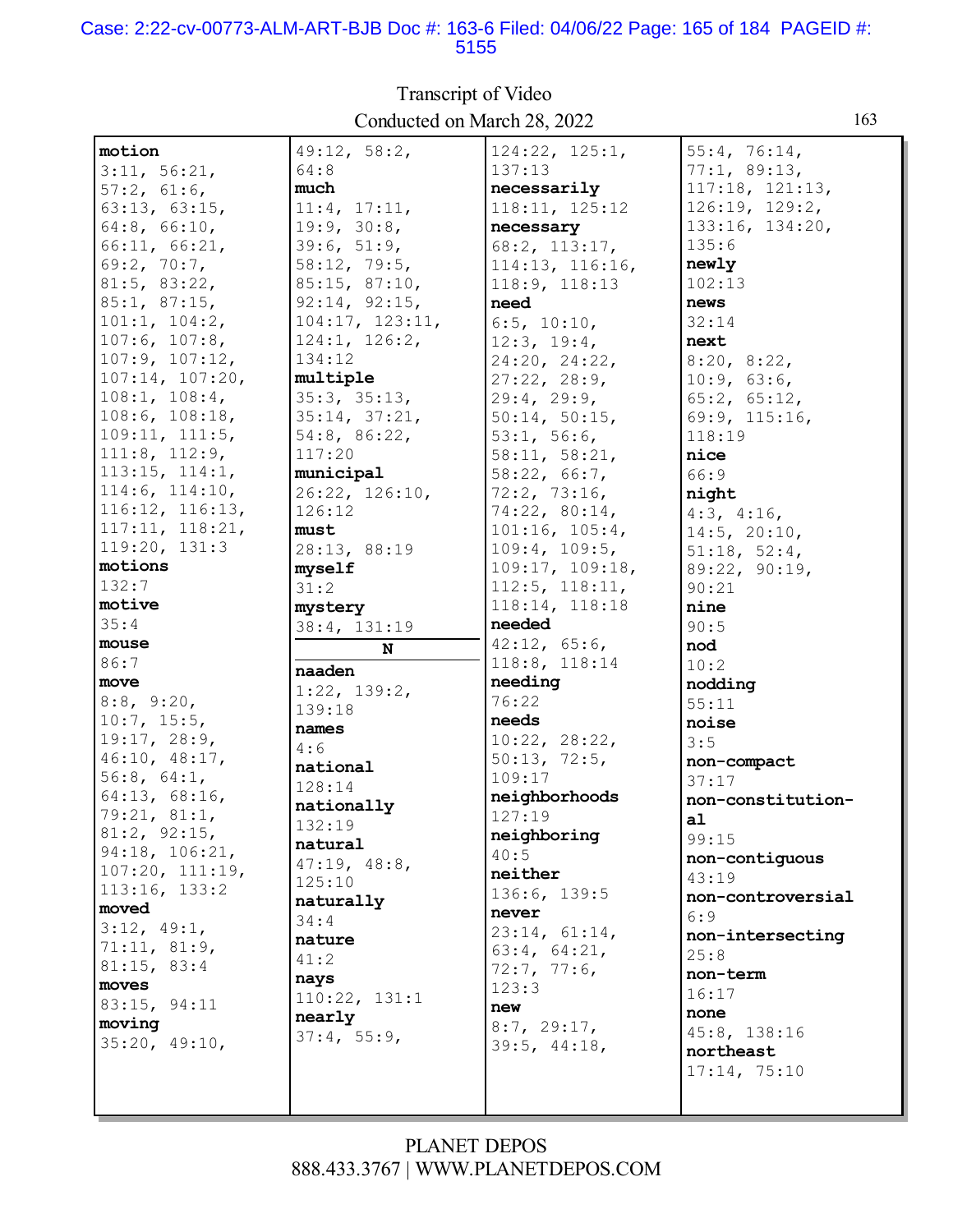#### Case: 2:22-cv-00773-ALM-ART-BJB Doc #: 163-6 Filed: 04/06/22 Page: 166 of 184 PAGEID #: 5156

| northwest      | 107:12, 107:13,      | office            | 52:2, 52:7,               |
|----------------|----------------------|-------------------|---------------------------|
| 72:2, 72:3,    | $108:5$ , $109:15$ , | 65:17, 80:20,     | 59:2, 70:11,              |
| 73:10, 73:16,  | 114:1                | 90:19, 97:3,      | 71:8, 73:15,              |
| 73:17, 74:2,   | objected             | 107:22            | 74:19, 77:11,             |
| 74:8, 74:13,   | 90:6                 | official          | 78:6, 79:8,               |
| 75:13, 75:15,  | objection            | 31:5              | 91:13, 94:8,              |
| 76:9           | 57:3, 81:4           | officially        | 95:11, 112:14,            |
| nos            | objections           | 118:12            | 112:16, 113:7,            |
| 113:13         | 2:3, 3:14,           | officials         | 114:3, 114:14,            |
| nose           | 79:3, 104:22,        | 127:13            | 119:8                     |
| 90:19          | 112:7                | often             | once                      |
| note           | objectives           | 33:19, 125:5,     | 26:6, 26:10,              |
| 32:15, 60:12,  | 44:8                 | 128:13, 132:7     | 26:13, 29:4,              |
| 115:21, 122:1  | obligated            | oh                | 47:22, 53:3,              |
| noted          | 28:14                | 3:21, 16:12,      | 53:14, 55:20,             |
| 45:14          | obligation           | 119:8             | 96:18, 128:14,            |
| nothing        | 122:8                | ohio              | 135:9, 136:4,             |
| 58:15, 74:14,  | obligations          | 1:3, 3:7,         | 136:20, 137:19            |
| 74:15, 84:3,   | 133:12               | 18:15, 41:8,      | one                       |
| 84:4, 84:22,   | observation          | 42:20, 46:9,      | 3:21, 5:5, 5:8,           |
| 96:12, 115:11, | 50:3                 | 54:15, 58:9,      | $6:14$ , $8:8$ , $12:4$ , |
| 128:10, 135:2, | observe              | 71:2, 73:10,      | $12:5$ , $12:6$ ,         |
| 137:19         | 133:21               | 73:16, 82:15,     | 15:4, 16:5,               |
| notice         | obtained             | 88:8, 88:17,      | 21:20, 21:21,             |
| 29:16, 119:10  | 126:9                | 89:12, 105:17,    | 23:11, 26:19,             |
| noticed        | obvious              | 121:19, 123:14,   | 26:22, 28:11,             |
| 48:20, 87:22   | 8:1, 33:20,          | 124:4, 124:17,    | 29:10, 31:20,             |
| noting         | 38:15, 91:22         | 125:13, 131:10,   | 32:14, 33:3,              |
| 118:11         | obviously            | 131:11, 131:13,   | 33:8, 33:9,               |
| novel          | 4:20, 17:7,          | 132:3, 132:17,    | 34:9, 34:15,              |
| 103:13         | 47:21, 53:22,        | 132:19, 134:17,   | 37:8, 37:10,              |
| number         | 56:1, 94:12,         | 135:8, 135:10,    | 37:19, 37:22,             |
| 3:21, 21:7,    | 111:20               | 135:18, 135:19,   | 38:5, 38:9,               |
| 24:9, 32:7,    | occasions            | 137:15, 139:20    | 38:19, 42:13,             |
| 42:11, 42:13,  | 42:4                 | ohioans           | 44:22, 45:7,              |
| 42:16, 45:3,   | occurred             | 41:4, 123:10,     | 45:20, 47:21,             |
| 46:6, 46:19,   | 82:7, 82:21          | 125:8, 135:9,     | 49:5, 49:8,               |
| 47:3, 47:21,   | odd                  | 136:21            | 49:17, 54:15,             |
| 48:10, 48:12,  | 43:15                | okay              | 54:21, 55:15,             |
| 58:8, 60:21,   | offer                | 10:12, 13:9,      | 58:9, 63:18,              |
| 120:6, 122:2   |                      | 13:22, 17:1,      | 65:3, 65:18,              |
| numbers        | 5:15, 123:3,         | 20:5, 20:12,      | 65:20, 73:1,              |
| 19:7, 45:19,   | 129:19, 129:20       | 20:14, 24:2,      | 74:7, 74:11,              |
| 45:22, 89:2    | offered              | $24:4$ , $24:7$ , | 74:19, 75:7,              |
| numerous       | 101:1                | 25:5, 25:10,      | 76:6, 79:7,               |
| 124:3, 137:18  | offering             | 25:18, 26:3,      | 83:7, 84:13,              |
| $\circ$        | 5:18, 11:15,         | 26:21, 27:10,     | 84:15, 85:6,              |
|                | 96:13, 102:4         | 50:11, 51:22,     | 88:22, 90:6,              |
| object         | offers               |                   |                           |
| 57:20, 107:5,  | 123:14               |                   |                           |
|                |                      |                   |                           |

# Transcript of Video Conducted on March 28, 2022

164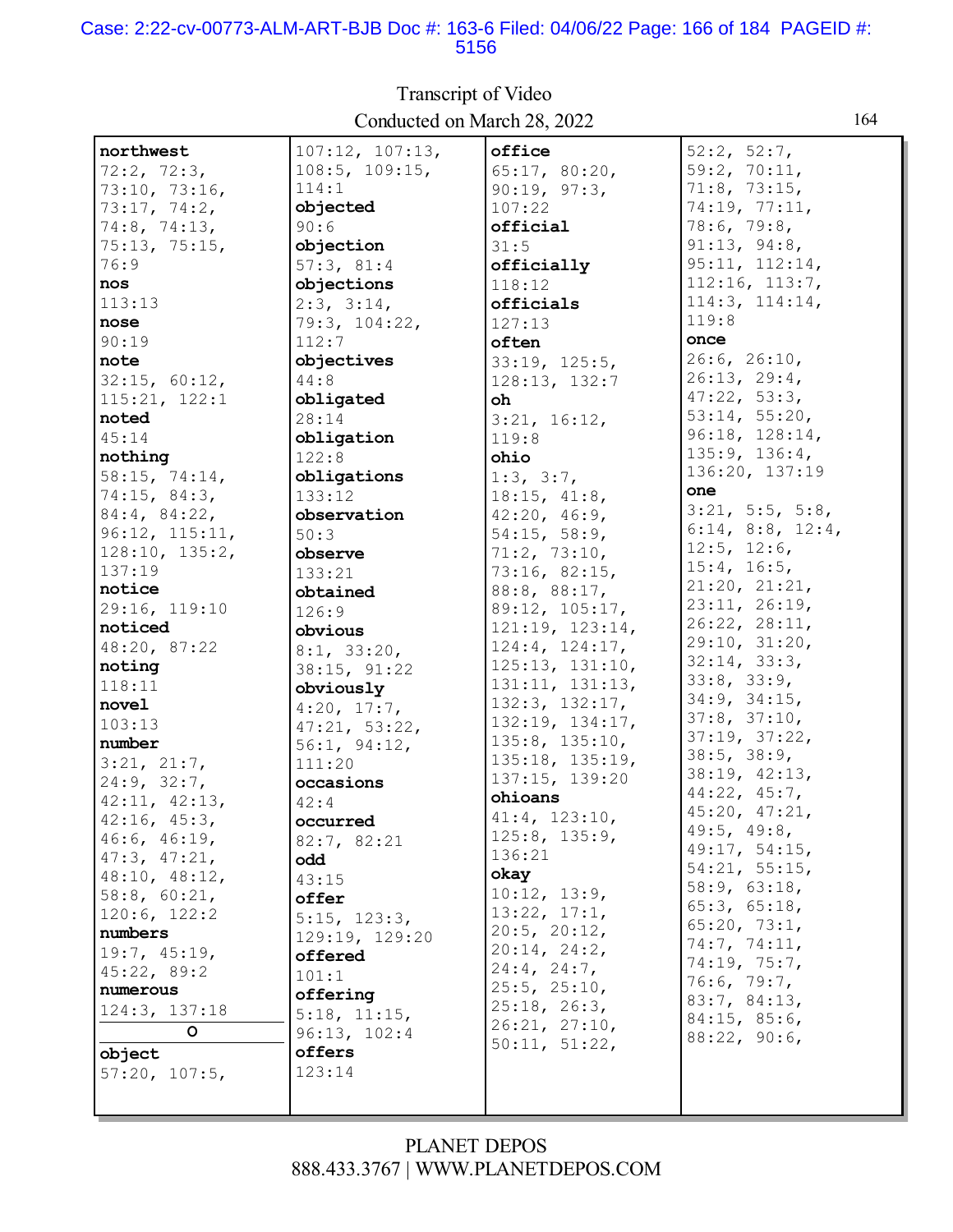#### Case: 2:22-cv-00773-ALM-ART-BJB Doc #: 163-6 Filed: 04/06/22 Page: 167 of 184 PAGEID #: 5157

 $93:13, 94:17,$ optimistically  $41:8, 42:14,$  $111:10, 111:12,$  $96:19, 97:9,$ 72:21  $43:3, 43:9,$  $122:16, 127:1,$  $101:6, 105:10,$  $44:9, 45:2,$ option 134:21  $105:14, 107:20.$ 48:9, 57:14, outcome  $59:22$ 35:19, 35:22,  $116:12, 117:4.$  $57:16, 63:3.$ options 118:22, 122:21,  $63:11, 68:5,$ 134:5, 139:7  $45:11, 46:1,$ 125:12, 126:11, 74:20, 76:11, outcomes  $48:1$  $128:3, 135:21,$  $78:20, 87:7,$ order  $129:12$  $91:1, 92:19,$  $136:3$ outside  $2:4, 36:8,$ one-plus  $93:3, 94:17,$  $21:17, 22:6,$  $42:11, 45:18,$ 74:12  $97:20, 100:15,$  $47:5, 49:2,$ 24:13, 58:5 one-sided  $52:9, 52:18$  $100:20, 101:6,$ outweigh  $102:8$ ,  $102:19$ , 84:15  $53:2, 53:21,$  $43:7, 43:8$  $110:3, 120:8,$ ones  $57:10, 58:10,$ over  $128:4, 130:7,$  $16:3, 16:12,$  $59:5, 62:1,$  $10:16, 11:22,$ 135:22, 136:3,  $47:6, 76:11,$  $62:4, 62:20,$  $12:3, 15:5,$ 138:11, 138:12  $101:11$  $63:13, 66:2,$  $33:14, 40:11,$ others online  $67:4, 71:3,$  $40:21, 41:1,$  $18:14, 22:1,$  $10:3, 10:17$ 80:21, 81:22,  $41:3, 41:10,$ 75:11, 119:12 only  $82:17, 83:16,$  $43:17, 44:21,$ otherwise  $21:12, 33:8,$ 86:16, 88:5,  $48:5, 48:12,$  $92:11, 95:16,$ 59:3, 125:18, 33:16, 36:22,  $48:22, 65:12,$ 132:13, 139:7  $96:20, 98:5,$  $37:5, 40:22,$  $77:3, 79:19.$ 99:7, 99:8, 44:21, 54:9, ourselves 89:10, 97:15, 54:17, 66:18, 99:19, 101:11,  $52:20, 67:3$  $105:19, 116:7,$  $104:6, 104:10,$ 69:1, 74:7, out  $118:19, 123:8,$ 75:13, 84:19,  $108:16, 109:3,$  $3:5$ ,  $5:2$ ,  $7:12$ ,  $123:17.135:21.$  $94:16, 98:8,$  $109:16, 115:18,$  $12:8, 12:18,$  $136:3$ 116:1, 117:14,  $129:5$  $21:2, 22:5,$ overall ordered  $31:7, 32:2,$  $128:5, 137:2$ 18:10  $33:3, 33:13,$  $43:5, 58:3,$ open overriding  $34:21, 35:17.$  $63:8, 70:8,$ 131:19, 133:18 85:14  $129:2$  $37:3, 43:12,$ operate oversight  $45:9, 47:2,$ orders  $59:13$  $134:7$ 48:2, 49:7, 132:13, 133:4, opinion overturned  $52:12, 55:15,$ 134:3  $24:15, 31:1,$  $137:14$  $57:5$ ,  $57:21$ , originally  $47:8, 67:7,$ own  $65:13, 67:22,$ 84:8, 84:9,  $62:21, 62:22$  $7:21, 10:21,$  $68:12, 75:7,$ other  $104:13$  $90:20$  $76:19, 80:1,$ opinions  $5:22, 6:20,$  $\overline{P}$  $81:21, 84:9,$  $7:1, 15:19,$  $85:2$ packed 88:13, 88:18,  $18:14, 19:13,$ opportunities 40:16, 124:19  $92:8, 92:9,$  $20:7, 21:4,$  $101:16$ packing  $95:1, 96:18,$  $23:5, 23:9,$ opportunity  $35:1, 40:3,$  $97:8, 99:16,$ 24:16, 26:9,  $33:4, 79:1,$  $127:4$  $101:4, 103:3,$  $30:8, 31:13,$ 80:3, 109:13, page  $103:7, 104:10,$  $36:21, 37:13,$ 112:10, 136:17 139:10  $105:16, 106:16,$  $38:1, 38:20,$ oppose 86:11

### Transcript of Video Conducted on March 28, 2022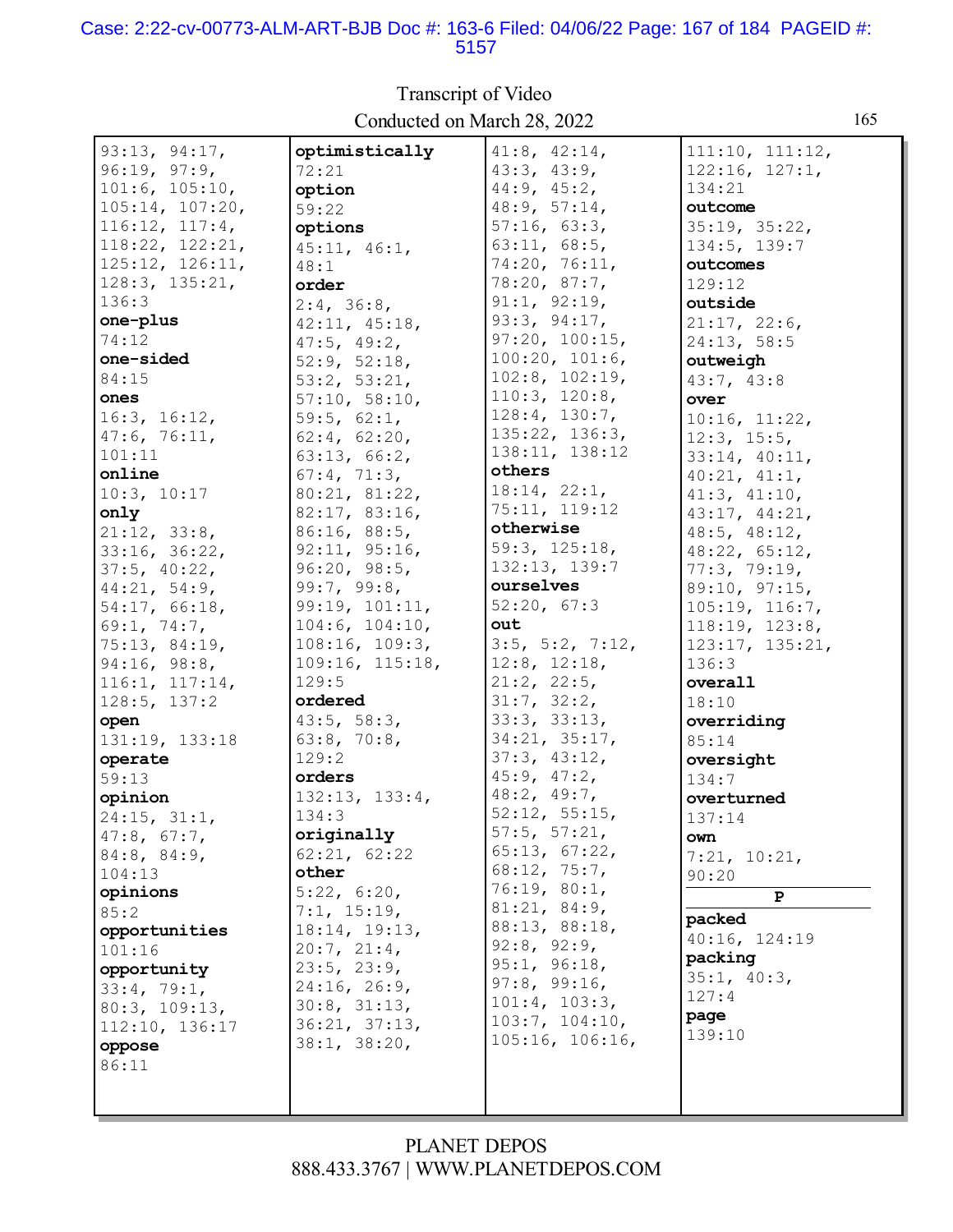#### Case: 2:22-cv-00773-ALM-ART-BJB Doc #: 163-6 Filed: 04/06/22 Page: 168 of 184 PAGEID #: 5158

| pages           | 84:4, 93:2,     | pending           | perjury        |
|-----------------|-----------------|-------------------|----------------|
| 1:21, 139:8     | 93:7, 96:7,     | 108:3, 108:4,     | 139:3          |
| paired          | 100:9, 102:15,  | 111:5, 112:9      | persistence    |
| 4:17, 44:22     | 105:11, 114:18, | people            | 133:13         |
| pairing         | 121:3, 128:5,   | 10:16, 22:13,     | person         |
| 38:12, 74:10    | 128:10, 137:9,  | 24:10, 34:22,     | 22:4, 28:13    |
|                 | 137:17          | 36:22, 37:4,      |                |
| pairings        | party           | 37:5, 38:2,       | persons        |
| 17:9, 17:16,    | 84:13, 84:17,   |                   | 3:6, 82:3      |
| 18:7, 18:9,     |                 | 41:4, 41:11,      | perspective    |
| 19:5, 75:21     | 84:18, 85:7,    | 44:4, 55:17,      | 19:22, 29:20,  |
| panel           | 85:11, 85:12,   | 88:8, 91:1,       | 124:5          |
| 101:22          | 85:16, 121:12,  | 100:20, 106:4,    | petitioners    |
| parachute       | 135:14, 135:21, | 109:4, 120:4,     | 104:22         |
| 66:9, 68:2,     | 136:3, 137:22   | 124:4, 125:9      | petitions      |
| 79:21, 102:14,  | pass            | percent           | 22:13, 23:4    |
| 134:11          | 6:3, 9:5,       | 23:14, 23:15,     | ph             |
| paragraph       | 53:17, 71:14,   | 23:21, 23:22,     | 4:10, 51:16,   |
| 67:8, 84:14,    | 73:2, 109:17,   | 24:4, 25:3,       | 52:6, 79:10,   |
| 85:3, 85:8,     | 113:16, 114:6,  | 39:1, 39:2,       | 107:21, 108:19 |
| 104:13          | 114:11, 122:17  | 39:8, 39:10,      | philosophies   |
| pardon          | passage         | 39:13, 40:15,     | 127:10         |
|                 | 132:2           | 40:21, 40:22,     |                |
| 24:7, 52:8,     | passed          | 44:21, 46:21,     | phone          |
| 94:3            | 56:14, 59:16,   | $47:5$ , $47:6$ , | 29:1, 50:17,   |
| part            | 59:17, 59:22,   | 47:15, 75:8,      | 54:9, 72:9     |
| 11:6, 29:18,    |                 | 77:16, 93:16,     | pick           |
| 36:1, 47:19,    | 80:1, 103:3,    |                   | 34:9, 49:2     |
| 49:11, 65:20,   | 103:7, 117:11,  | 93:17, 94:6,      | picking        |
| 65:22, 78:15,   | 120:21, 127:17, | 95:6, 95:9,       | 40:12, 90:3    |
| 80:17, 97:7,    | 131:22, 134:21  | 117:15, 125:1,    | piece          |
| 116:13, 117:11, | passes          | 125:2, 125:3,     | 32:14, 33:14,  |
| 139:21          | 73:3            | 137:8, 137:12     | 39:22          |
| participate     | passing         | percentage        | pieces         |
| 56:13           | 87:14           | 19:6, 38:21,      | 33:12, 34:6,   |
| participating   | past            | 39:1, 39:11,      | 43:20          |
| 52:14, 102:2,   | 59:1, 68:16,    | 39:16             | piecing        |
| 102:6           | 97:12, 97:16,   | perfectly         | 33:11          |
| particular      | 128:17          | 53:19             | pits           |
| 5:11, 11:6,     | path            | perhaps           | 40:11          |
| 19:14, 66:6,    | 65:14, 74:7,    | 9:12, 10:8,       |                |
| 98:14           | 97:10, 128:16   | 22:8, 54:13,      | pla            |
| particularly    | paths           | 69:5, 82:20,      | 136:14         |
|                 | 64:16           | 96:10, 133:22,    | place          |
| 32:12, 49:14,   | pattern         | 134:12            | 33:7, 34:4,    |
| 49:19, 54:10,   | 48:21           | period            | 40:11, 62:12,  |
| 80:16           |                 | 57:12, 61:17,     | 66:19, 72:22,  |
| parties         | pdf             | 81:12, 81:16,     | 73:2, 73:5,    |
| 4:7, 134:18,    | 84:6            | 94:13, 112:6,     | 119:7, 125:12, |
| 139:6           | penalty         | 124:9             | 136:14         |
| partisan        | 139:3           |                   | places         |
| 15:11, 44:10,   |                 |                   | 40:12, 41:8,   |
|                 |                 |                   |                |
|                 |                 |                   |                |

Transcript of Video Conducted on March 28, 2022 166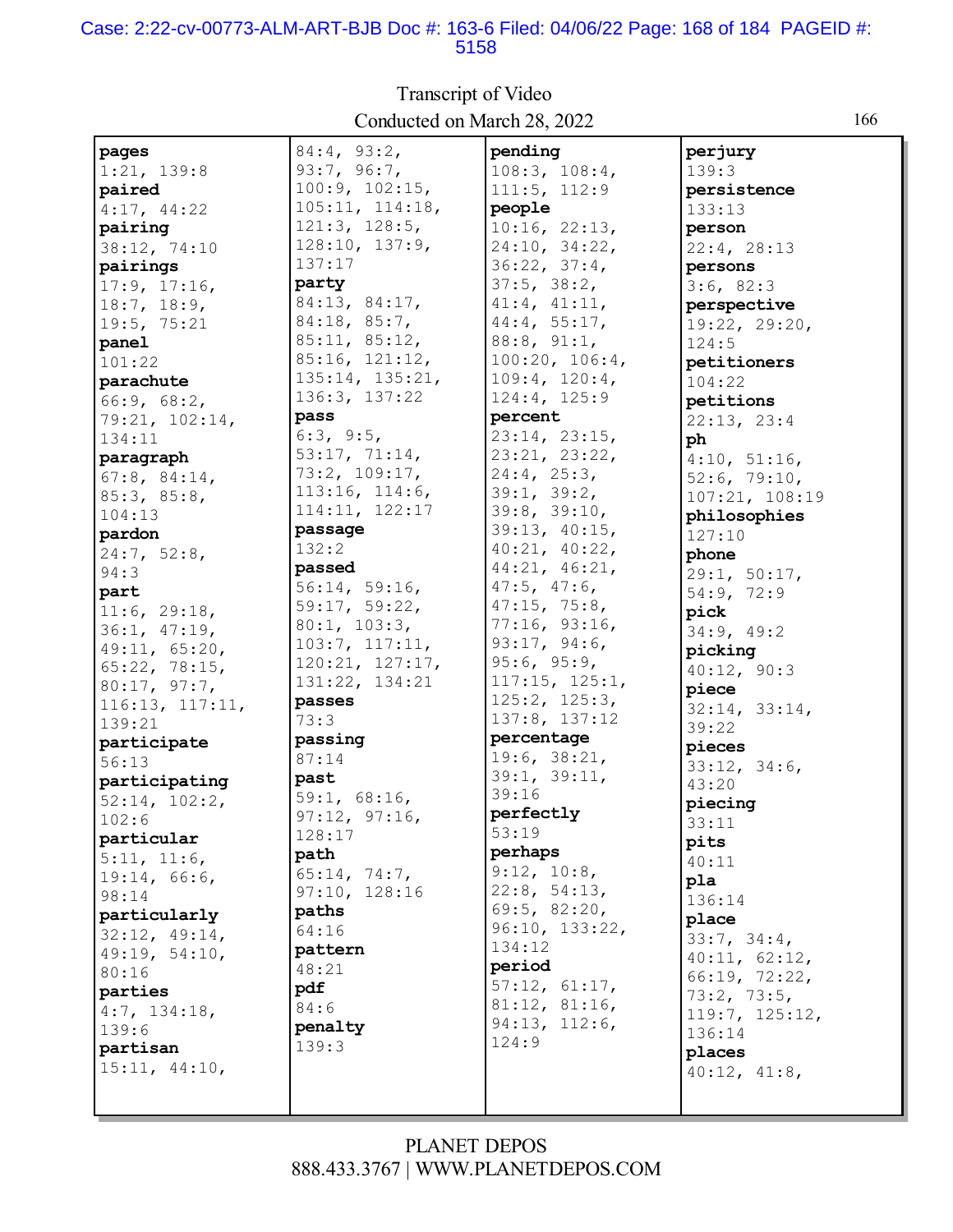#### Case: 2:22-cv-00773-ALM-ART-BJB Doc #: 163-6 Filed: 04/06/22 Page: 169 of 184 PAGEID #: 5159

|                          | Conducted on ividicit 20, $2022$ |                  |                           |
|--------------------------|----------------------------------|------------------|---------------------------|
| 134:14                   | plus                             | possibility      | prepared                  |
| plagued                  | 24:9, 123:9                      | 128:22           | 8:13, 67:2,               |
| 137:5                    | point                            | possible         | 117:1                     |
| plan                     | 6:21, 7:7, 8:7,                  | 5:3, 14:9,       | prerogative               |
| 9:20, 9:21,              | 8:11, 8:19, 9:7,                 | 14:15, 18:2,     | 80:6                      |
| 9:22, 27:9,              | 9:11, 17:12,                     | 30:10, 30:11,    | present                   |
| 30:9, 30:12,             | 18:14, 20:20,                    | 33:17, 50:10,    | $2:8$ , $2:10$ ,          |
| 56:16, 66:19.            | 22:22, 26:17,                    | 59:16, 67:19,    | $2:22$ , $3:1$ , $6:13$ , |
| 67:1, 67:2,              | 27:6, 34:4,                      | 69:7, 71:21,     | 14:15, 25:4,              |
| 71:17, 80:13,            | 38:20, 44:2,                     | 77:21, 81:19,    | 87:13                     |
| 80:15, 81:2,             | 48:7, 49:17,                     | 85:15, 92:15,    | presentation              |
| 81:3, 81:7,              | 56:11, 58:8,                     | 105:3, 121:16,   | 17:4                      |
| 83:4, 83:6,              | 59:15, 64:19,                    | 123:6, 128:15    | presented                 |
| 83:12, 83:15,            | 84:9, 88:13,                     | possibly         | 3:15, 3:16,               |
| 83:17, 84:16,            | 95:4, 97:18,                     | 29:22, 59:4      | 35:17, 92:2,              |
| 84:20, 85:5,             | 98:17, 105:5,                    | posted           | 98:9, 99:18,              |
| 86:18, 94:19,            | 106:2, 108:16,                   | 28:10, 114:17    | 101:18, 107:2,            |
| 95:19, 97:7,             | 109:22                           | posting          | 120:10, 120:12            |
| 100:7, 100:10,           | pointed                          | 9:17             | president                 |
| 100:12, 103:4,           | 55:15, 127:1                     | potentially      | 2:15, 66:16,              |
| 103:17, 103:18,          | pointing                         | 59:21, 64:20     | 69:22, 110:1,             |
| 132:3, 132:15,           | 21:2                             | power            | 110:16, 113:4,            |
| 134:16, 134:21,          | points                           | 132:22           | 130:17, 134:9             |
| 135:4, 135:6,            | 16:6                             | practical        | president's               |
| 136:9, 137:2,            | policy                           | 59:9             | 66:21, 136:5              |
| 137:4, 137:6,            | 21:15, 22:10,                    | precedents       | pressure                  |
| 137:13, 137:14,          | 22:11, 22:19                     | 41:9             | 132:18                    |
| 137:20, 138:2            | political                        | precise          | presumably                |
| plane                    | 54:16, 85:6,                     | 131:12           | 78:21                     |
| 66:8                     | 85:16, 89:10,                    | predecessors     | presume                   |
| planned                  | 89:11, 125:10,                   | 138:4            | 6:4                       |
| 134:11                   | 127:10, 135:14                   | predict          | presumption               |
| plans                    | politically                      | 72:21            | 126:13                    |
| 30:4, 85:9               | 121:7, 121:11                    | prefer           | pretty                    |
| play                     | politics                         | 10:11            | 67:12, 104:13             |
| 36:6                     | 128:12                           | preference       | prevent                   |
| please                   | population                       | 11:17            | 106:10, 106:17            |
| 2:5, 3:8,                | 21:8, 23:13,                     | preferences      | previous                  |
| 69:12, 78:9,             | 24:14, 34:11,                    | $4:2$ , $15:3$ , | 3:10, 21:5,               |
| 79:4, 82:17,             | 34:12, 35:2,                     | 121:12, 132:16   | 60:12, 104:5,             |
| 86:16, 108:10,           | 35:10, 39:9,                     | premise          | 115:22, 117:10,           |
| 109:2, 109:3,            | 39:12, 49:2,                     | 60:14, 60:20,    | 135:3                     |
| 109:6, 109:10,           | 75:8, 84:3,                      | 124:13           | previously                |
| 112:11, 112:17,<br>130:8 | 84:5, 89:14,                     | prepare          | $15:8$ , $115:10$ ,       |
| plenty                   | 93:4                             | 53:16, 97:4,     | 117:7                     |
| 41:14                    | populations                      | 97:19, 104:2,    | primarily                 |
| plugging                 | 24:9, 33:15                      | 107:22, 109:18,  | 5:22, 135:14              |
| 28:2                     | positions                        | 112:5            | primary                   |
|                          | 130:4                            |                  | 72:5                      |
|                          |                                  |                  |                           |

Transcript of Video Conducted on March 28, 2022 167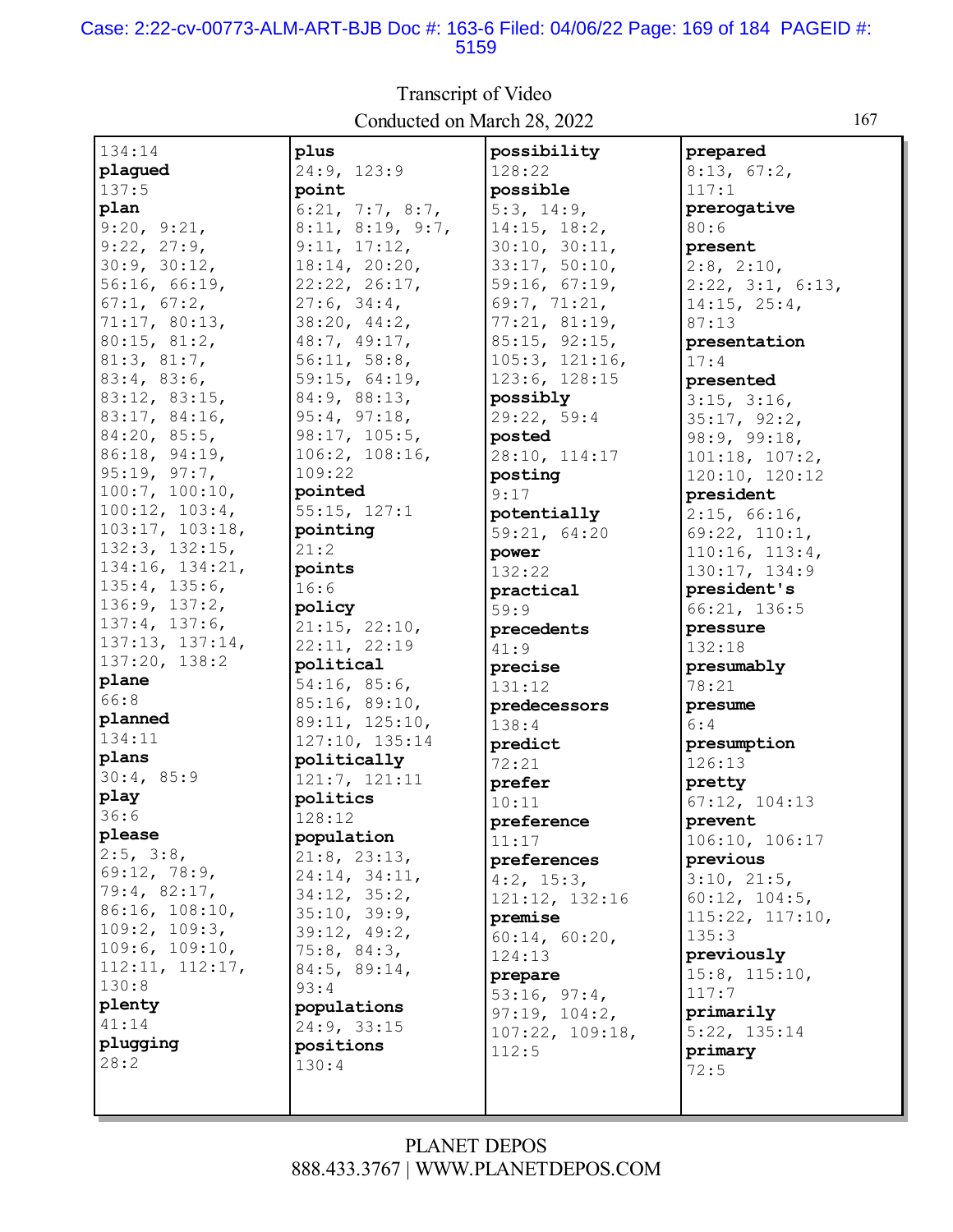#### Case: 2:22-cv-00773-ALM-ART-BJB Doc #: 163-6 Filed: 04/06/22 Page: 170 of 184 PAGEID #: 5160

| print               | 85:4, 85:9,     | 72:13                    | prudent            |
|---------------------|-----------------|--------------------------|--------------------|
| 12:2, 12:18         | 85:13, 86:5,    | prohibits                | 66:18              |
| printout            | 87:13, 87:20,   | 96:13, 135:13            | public             |
| 11:10, 11:13        | 88:1, 94:20,    | promote                  | 21:15, 22:3,       |
| printouts           | 99:14, 99:18,   | 44:10                    | 22:10, 22:11,      |
| 12:2                | 101:1, 101:2,   | proper                   | 22:14, 22:15,      |
| prior               | 101:8, 102:7,   | 137:22                   | 22:19, 55:18,      |
| 47:13, 82:4,        | 103:9, 106:1,   | properly                 | 62:12, 82:10,      |
| 93:22, 135:16       | 106:8, 106:10,  | 74:3                     | 82:11, 86:6,       |
| probably            | 106:19, 107:4,  | proportional             | $86:8$ , $116:6$ , |
| 10:6, 14:13,        | 118:1, 121:3,   | 15:8, 30:14,             | 125:21, 134:6,     |
| 19:2, 21:13,        | 121:5, 123:8,   | 95:15, 131:14            | 135:2, 136:18      |
| 29:2, 38:15,        | 123:16, 127:6,  | proportionality          | public's           |
| 55:22, 76:12,       | 129:11, 129:15, | 14:19, 15:9,             | 106:20             |
| 117:15              | 131:20, 132:11, | 15:18, 28:20,            | publish            |
| problem             | 132:12, 133:3,  | 29:15, 30:15,            | 10:3               |
| 64:10, 66:4,        | 133:19, 134:5,  | 32:5, 32:22,             | pull               |
| 75:5, 80:16,        | 134:13          | 33:2, 36:10,             | 132:10             |
| 89:5, 89:9,         | processes       | 39:21, 42:6,             | pulled             |
| 120:12              | 136:22          | 45:12, 45:19,            | 67:7               |
| problematic         | produce         | 45:22, 48:14,            | purchased          |
| 137:18              | 11:18, 62:6,    | 95:5, 95:7,              | 22:16              |
| problems            | 64:20, 88:2,    | 114:18, 120:6,           | pure               |
| 10:21, 21:11,       | 88:4, 105:3     | 122:2, 128:18            | 5:20               |
| 69:9, 90:2,         | produced        | proposal                 | purely             |
| 116:22              | 43:22, 61:18,   | $7:8$ , $7:11$ , $8:3$ , | 4:5                |
| procedures          | 64:12, 88:3,    | 17:16, 17:20,            | purpose            |
| 129:3               | 122:1           | 97:22, 117:18            | 36:2, 82:2         |
| proceeding          | produces        | propose                  | purposely          |
| 31:8                | 123:1           | 23:21, 96:8,             | 133:15, 136:16     |
| proceedings         | product         | 96:10, 133:9             | purposes           |
| 3:6, 109:5          | 6:21, 7:6, 8:8, | proposed                 | 35:13, 138:11      |
| proceeds            | 8:11, 51:6,     | 21:12, 64:3,             | pursuing           |
| 72:19               | 52:18, 56:20,   | 101:15, 101:18,          | 66:22              |
| process             | 65:13, 68:7,    | 102:13, 121:2,           | push               |
| $4:15$ , $4:19$ ,   | 85:6            | 127:1                    | 48:5               |
| 5:3, 5:12, 5:20,    | production      | provide                  | pushed             |
| 6:19, 8:2, 9:4,     | 16:22           | 12:5, 62:10,             | 47:2, 133:5,       |
| 9:10, 11:15,        | productive      | 87:8                     | 133:14             |
| 18:18, 18:20,       | 63:7            | provided                 | pushing            |
| 19:8, 41:18,        | professional    | 24:11, 42:7,             | 48:1               |
| 41:20, 54:11,       | 23:17, 123:18   | 61:19, 80:2              | put                |
| 55:6, 55:14,        | programing      | provides                 | 32:10, 38:1,       |
| 56:4, 58:1,         | 114:8           | 135:12                   | 57:7, 57:10,       |
| 59:15, 61:3,        | progress        | providing                | 59:16, 61:12,      |
| 76:22, 82:22,       | 10:7, 13:20,    | 16:6                     | 71:19, 76:5,       |
| 83:21, 84:10,       | 14:4, 27:18,    | provisions               | 83:22, 87:5,       |
| $84:15$ , $84:21$ , | 47:1, 71:20,    | 36:11, 106:7             | 87:11, 91:3,       |
|                     |                 |                          |                    |
|                     |                 |                          |                    |
|                     |                 |                          |                    |

Transcript of Video Conducted on March 28, 2022 168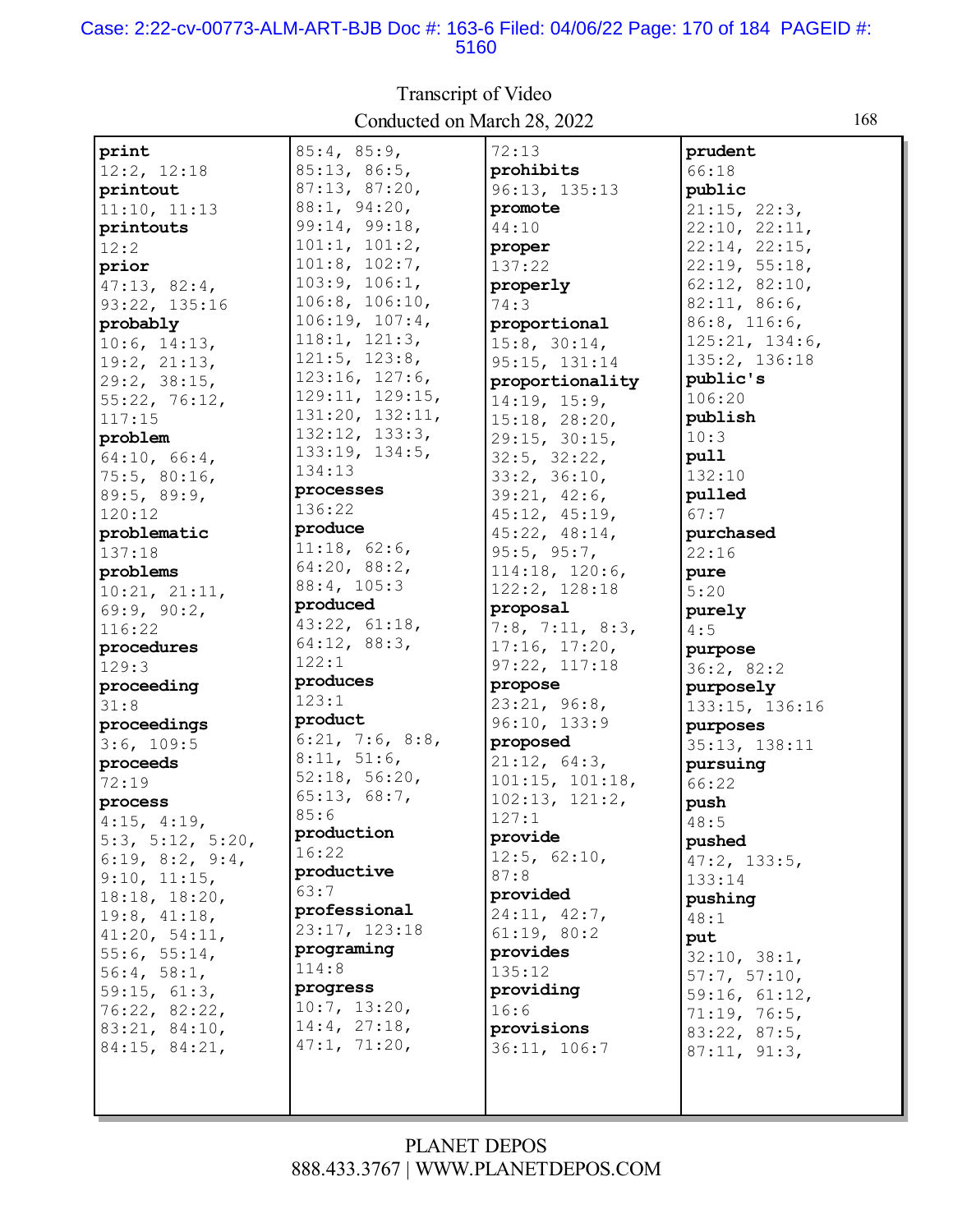#### Case: 2:22-cv-00773-ALM-ART-BJB Doc #: 163-6 Filed: 04/06/22 Page: 171 of 184 PAGEID #: 5161

91:11 **puzzle** 34:6 **Q qualifies** 23:15 **qualify** 23:16 **question** 4:19, 4:21, 7:4, 7:15, 8:11, 8:12, 10:5, 30:3, 30:19, 34:9, 40:8, 47:1, 65:22, 91:14, 100:19, 102:18, 114:5 **questions** 6:16, 14:1, 15:19, 17:2, 19:12, 27:10, 28:6, 29:8, 30:20, 50:13, 50:17, 50:18, 63:14, 67:14, 73:7, 86:1, 91:10, 99:22, 100:19, 107:18, 119:19 **quick** 53:5 **quickly** 81:9, 81:19 **quiet** 109:2 **quite** 10:11 **quorum** 3:1 **quote** 41:15, 94:22, 100:9, 121:10, 121:14, 127:7, 127:15, 127:22 **R race** 76:2 **raise** 47:13 **raised** 4:17, 22:13, 31:3, 38:20, 44:15, 78:3, 89:21 **raising** 8:13 **ran** 75:16, 76:10 **randomly** 15:1 **range** 15:12, 47:15, 47:22, 48:2, 137:9, 137:12 **rather** 6:14, 58:12, 99:12, 99:20, 132:10 **ratio** 34:14, 34:15, 38:4, 39:13, 41:1, 41:16 **rationale** 49:3 **ratios** 34:16 **reach** 35:3, 48:10 **read** 84:8, 108:8, 131:9 **readily** 54:14 **reading** 111:17 **ready** 7:6, 7:19, 13:5, 71:6, 76:2, 94:18 **real** 41:16, 48:6, 53:4, 128:4 **reality** 35:5, 41:22, 42:9, 132:9 **really** 4:21, 11:19, 14:13, 22:3, 23:14, 30:22, 45:13, 46:21, 47:22, 49:16, 63:6, 87:4, 87:13, 90:20, 105:10, 126:2 **reason** 7:17, 11:1, 22:11, 48:19, 55:22, 68:1, 88:16, 90:14 **reasons** 22:10 **recall** 66:1, 81:20 **received** 3:21, 4:3, 16:11, 20:6, 87:10, 93:4, 100:5, 139:9 **receiving** 137:2 **recess** 17:3, 63:12, 70:9, 79:6, 96:15, 97:18, 104:1, 105:19, 106:22, 107:10, 109:11, 109:12, 111:4, 111:6, 111:22, 112:7 **recessed** 112:7 **recessing** 97:11 **recommend** 83:16 **recommendations** 12:16 **recommended** 5:6 **record** 121:22, 125:6, 131:8, 138:11, 138:14 **recordings** 139:4 **red** 39:7, 41:7 **redistricting** 1:4, 2:5, 30:4, 54:18, 71:3, 82:4, 89:16, 123:16, 127:17, 132:4, 134:18, 134:19, 135:20, 139:20 **redrawn** 49:6, 72:6 **reduces** 97:7 **reelection** 22:9 **reemphasize** 67:16 **reference** 66:17, 75:14 **referred** 46:6, 81:1, 82:9 **reflect** 128:1, 132:16 **reflective** 121:12 **reforms** 127:17 **refrain** 3:4 **refuse** 67:10, 104:15, 129:7, 132:9 **regard** 29:11 **regarding** 89:21, 108:6, 132:1, 139:10 **regardless** 127:9 **regional** 77:8 **regionally** 77:5 **registration** 60:7

### Transcript of Video Conducted on March 28, 2022 169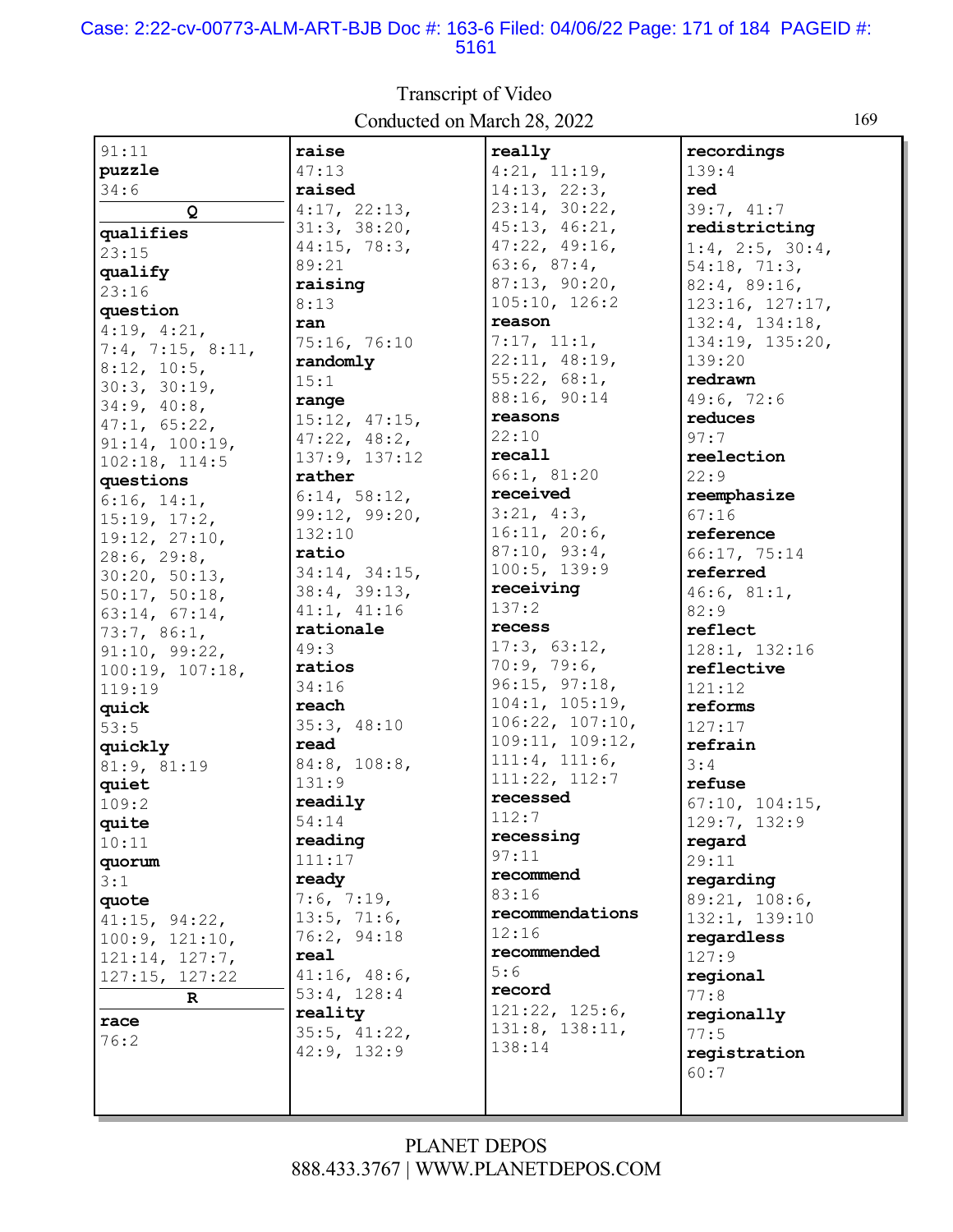#### Case: 2:22-cv-00773-ALM-ART-BJB Doc #: 163-6 Filed: 04/06/22 Page: 172 of 184 PAGEID #: 5162

| regret            | 83:20, 86:17,              | representative                | requests        |
|-------------------|----------------------------|-------------------------------|-----------------|
| 128:22            | 91:6, 91:8,                | 27:1, 126:10                  | 4:22, 5:22,     |
| reiterate         | 91:13, 91:17,              | representatives               | 9:13, 67:11,    |
| 34:8, 42:20,      | 91:19, 91:21,              | 117:4, 124:17                 | 104:14, 104:16, |
| 44:2, 63:21,      | 92:5, 92:11,               | represented                   | 129:8           |
|                   | 92:18, 92:21,              |                               | require         |
| 67:18, 68:3,      | 93:1, 93:6,                | 128:7, 128:8                  |                 |
| 68:11             |                            | representing                  | 42:21, 138:10   |
| related           | 93:15, 93:19,              | 21:7                          | required        |
| 20:18, 46:2,      | 94:1, 94:3,                | reproduced                    | 42:15, 55:3,    |
| 139:5             | 94:4, 94:7,                | 44:19                         | 111:16, 126:3,  |
| relates           | 94:8, 94:11,               | reprograming                  | 131:14          |
| 59:20             | 94:21, 95:7,               | 60:7                          | requirement     |
| relevant          | 95:9, 95:10,               | republican                    | 21:15, 25:6,    |
| 20:20             | 95:11, 95:17,              | 15:11, 15:16,                 | 26:3, 26:5,     |
| rely              | 95:21, 96:12,              | 19:21, 35:18,                 | 26:22, 42:22,   |
| 11:19, 16:16      | 96:14, 99:3,               | 38:22, 39:9,                  | 75:9,82:9,      |
| remarked          | 99:5, 100:2,               | 39:15, 40:21,                 | 87:2, 95:16,    |
| 54:21             | 100:4, 104:19,             | $42:4$ , $44:1$ ,             | 95:19, 118:15,  |
| remember          | 104:21, 106:21,            | 44:20, 44:22,                 | 118:17          |
| 34:12             | 107:19, 109:10,            | 45:6, 45:8,                   | requirements    |
| reminded          | 109:21, 110:21,            | 47:21, 49:20,                 | 5:10, 21:7,     |
| 59:11             | 113:12, 113:22,            | 49:22, 50:4,                  | 31:13, 36:7,    |
| remotely          | 114:22, 115:2,             | 54:22, 84:17,                 | 43:4, 43:9,     |
|                   | 117:21, 118:6,             | 84:20, 85:11,                 | 43:15, 46:7,    |
| 3:6               | 118:10, 130:22,            | 85:12, 90:18,                 | 48:14, 57:12,   |
| remove            | 131:6, 131:10              | 91:10, 91:15,                 | 83:1, 87:17,    |
| 74:17             | repeated                   | 93:8, 93:17,                  | 92:17, 95:6,    |
| rendition         | 46:8                       | 94:1, 94:5,                   | 99:19, 126:8,   |
| 88:14             | repeatedly                 | 95:2, 95:3,                   | 129:5           |
| renowned          | 29:10                      |                               | requires        |
| 132:19            | repeating                  | 95:8, 95:11,<br>97:8, 100:12, | 29:19, 43:11,   |
| rep               | 85:17                      |                               | 52:18, 111:9    |
| 3:12, 13:11,      | replace                    | 100:14, 101:22,               | resolve         |
| 13:15, 13:17,     | 121:5                      | 114:20, 114:21,               |                 |
| 13:19, 13:22,     | report                     | 115:6, 115:8,                 | 77:5, 77:16,    |
| 24:20, 37:5,      | 12:15, 26:14,              | 120:7, 124:16,                | 126:2           |
| 38:16, 39:8,      | 27:3, 131:5,               | 125:1, 128:9,                 | resolved        |
| 39:12, 44:13,     |                            | 136:4                         | 89:20           |
| 46:8, 46:18,      | 132:1, 138:15<br>reporting | republicans                   | resolving       |
| 48:15, 48:17,     |                            | 39:15, 78:21,                 | 18:6, 18:8      |
| 49:9, 50:6,       | 3:20                       | 102:6, 123:11,                | resources       |
| 50:9, 57:4,       | reports                    | 124:14, 124:20,               | 57:7,87:8       |
| $67:5$ , $67:7$ , | 26:18, 75:19,              | 128:7, 133:9,                 | respect         |
| 69:15, 70:11,     | 75:22, 76:3                | 137:9, 137:12                 | 3:5, 30:7       |
| 78:12, 78:14,     | represent                  | request                       | respective      |
| 79:22, 80:7,      | 21:18, 25:1,               | 12:1, 65:17,                  | 12:1            |
| 80:9, 81:4,       | 25:11                      | 67:9, 104:11,                 | respond         |
| 81:6, 82:14,      | representation             | 109:10                        | 46:11, 59:6,    |
| 82:18, 83:18,     | 23:17, 23:18               | requesting                    | 100:16          |
|                   |                            | 109:12                        |                 |
|                   |                            |                               |                 |
|                   |                            |                               |                 |

# Transcript of Video Conducted on March 28, 2022 170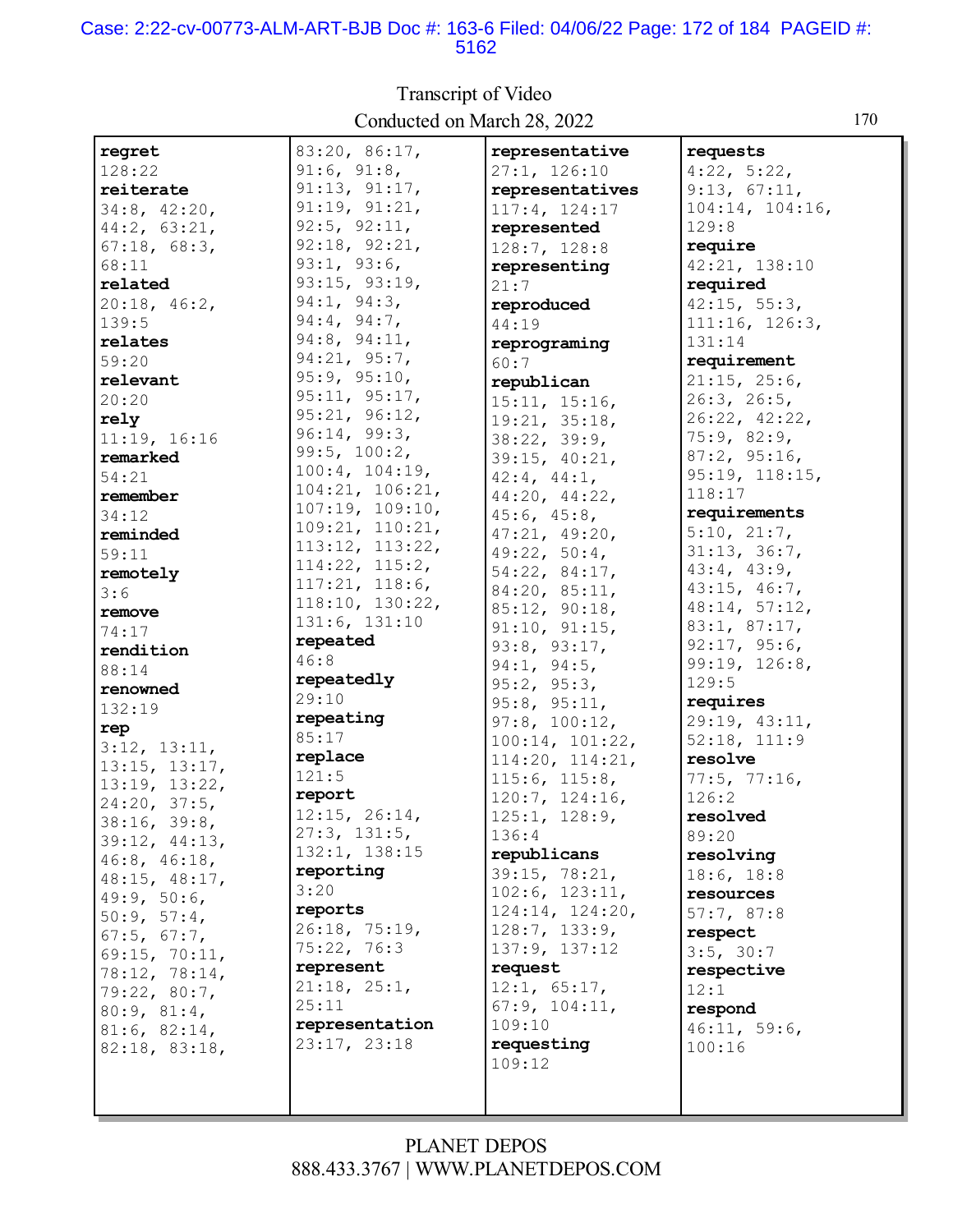#### Case: 2:22-cv-00773-ALM-ART-BJB Doc #: 163-6 Filed: 04/06/22 Page: 173 of 184 PAGEID #: 5163

| responses                          | 50:19, 55:12,  | 88:21, 89:16, | 95:21, 96:14,        |
|------------------------------------|----------------|---------------|----------------------|
| 61:10                              | 62:15, 64:18,  | 90:16, 103:12 | 99:3, 99:4,          |
| rest                               | 75:14, 89:7,   | rulings       | 99:5, 100:2,         |
| 75:10                              | 99:21, 107:15, | 132:9, 135:16 | 100:4, 101:3,        |
| restart                            | 111:11, 114:9, | run           | 104:19, 104:21,      |
| 109:8, 109:9                       | 118:15, 119:8, | 19:9, 22:9,   | 106:21, 107:19,      |
| result                             | 138:8          | 22:18, 23:3,  | 109:10, 109:21,      |
|                                    | ring           | 25:13, 25:15, | 110:20, 110:21,      |
| 35:4, 36:3,                        | 125:13         | 26:15, 26:18, | 113:11, 113:12,      |
| 39:21, 47:19,                      | rippling       | 27:3, 33:13,  | 113:22, 114:22,      |
| 82:21                              | 75:10          | 35:12, 53:4,  | 115:2, 117:21,       |
| results                            | risk           | 67:22, 72:19, | 118:6, 118:9,        |
| 48:8                               |                | 75:19, 76:3,  | 118:10, 128:21,      |
| retain                             | 67:3           |               | 130:21, 130:22,      |
| 84:18, 132:20                      | road           | 77:3,89:6     | 131:6, 131:8,        |
| return                             | 132:6          | runs          | 131:10               |
| 70:11, 70:13                       | roadblocks     | 135:10        | russo's              |
| review                             | 71:15, 71:16,  | runway        |                      |
| 6:12, 7:3, 7:9,                    | 71:17, 72:20   | 68:1          | 62:20, 100:18,       |
| 12:18, 13:5,                       | roll           | ruse          | 102:18, 117:2        |
| 14:17, 26:13,                      | 2:6, 69:13,    | 138:3         | S                    |
| 57:1, 106:14,                      | 108:11, 109:7, | russo         | sacrifice            |
| 109:13, 111:18,                    | 110:7, 112:11, | 2:19, 2:20,   | 31:17                |
| 111:21, 112:10,                    | 112:17, 130:8  | 14:1, 14:2,   | sacrificed           |
| 137:22                             | room           | 15:21, 15:22, | 47:9                 |
| reviewed                           | 3:8, 49:21,    | 16:19, 17:1,  | sadly                |
| 74:20, 85:10,                      | 50:4, 52:5,    | 27:12, 27:13, | 125:15               |
| 129:18                             | 62:12, 62:16,  | 28:4, 42:2,   | safe                 |
| reviews                            | 65:6, 66:5,    | 42:18, 42:19, | 95:2                 |
| 76:1                               | 68:12, 82:14,  | 52:17, 57:3,  | safely               |
| revised                            | 86:6, 86:20,   | 57:17, 57:18, | 45:16                |
| 108:19, 111:1                      | 87:3, 91:18,   | 57:19, 60:10, | safety               |
| revision                           | 102:3, 123:12  | 60:12, 61:22, | 66:7, 69:10          |
| 9:18                               | roughly        | 63:16, 63:17, | said                 |
| reworking                          | 35:10, 39:8    | 63:18, 67:14, | 19:22, 29:14,        |
| 98:8                               | route          | 67:15, 69:7,  | 41:2, 45:20,         |
| richland                           | 61:1           | 70:4, 70:5,   | 60:19, 66:8,         |
| 74:6                               | rs             | 78:12, 78:14, | 66:12, 66:13,        |
| ridiculous                         | 122:3          | 79:22, 81:4,  | 69:2, 69:7,          |
| 57:6, 57:15                        | rule           | 83:18, 83:19, | 69:10, 79:18,        |
| right                              | 42:6           | 83:20, 90:6,  | 88:22, 89:3,         |
| 7:5, 8:13,                         | rules          | 90:8, 91:6,   | 91:2, 97:15,         |
| 12:6, 13:9,                        | 18:17, 18:18,  | 91:7, 91:8,   | 98:14, 101:7,        |
| 13:11, 14:18,                      | 36:15, 45:12,  | 91:13, 91:19, | 102:17, 103:16,      |
| 14:20, 20:3,                       | 45:17, 48:9,   | 92:5, 92:18,  | 104:13, 111:15,      |
|                                    | 54:19, 61:2,   | 93:1, 93:15,  | 114:10, 116:12,      |
| $20:5$ , $22:9$ ,<br>24:21, 25:20, | 71:13, 73:21,  | 94:1, 94:4,   | $120:2$ , $120:21$ , |
|                                    | 74:2, 74:11,   | 94:8, 94:21,  | 122:22, 123:21,      |
| 26:1, 27:11,<br>37:3, 46:18,       | 80:17, 87:5,   | 95:9, 95:11,  |                      |
|                                    |                |               |                      |
|                                    |                |               |                      |
|                                    |                |               |                      |

Transcript of Video Conducted on March 28, 2022 171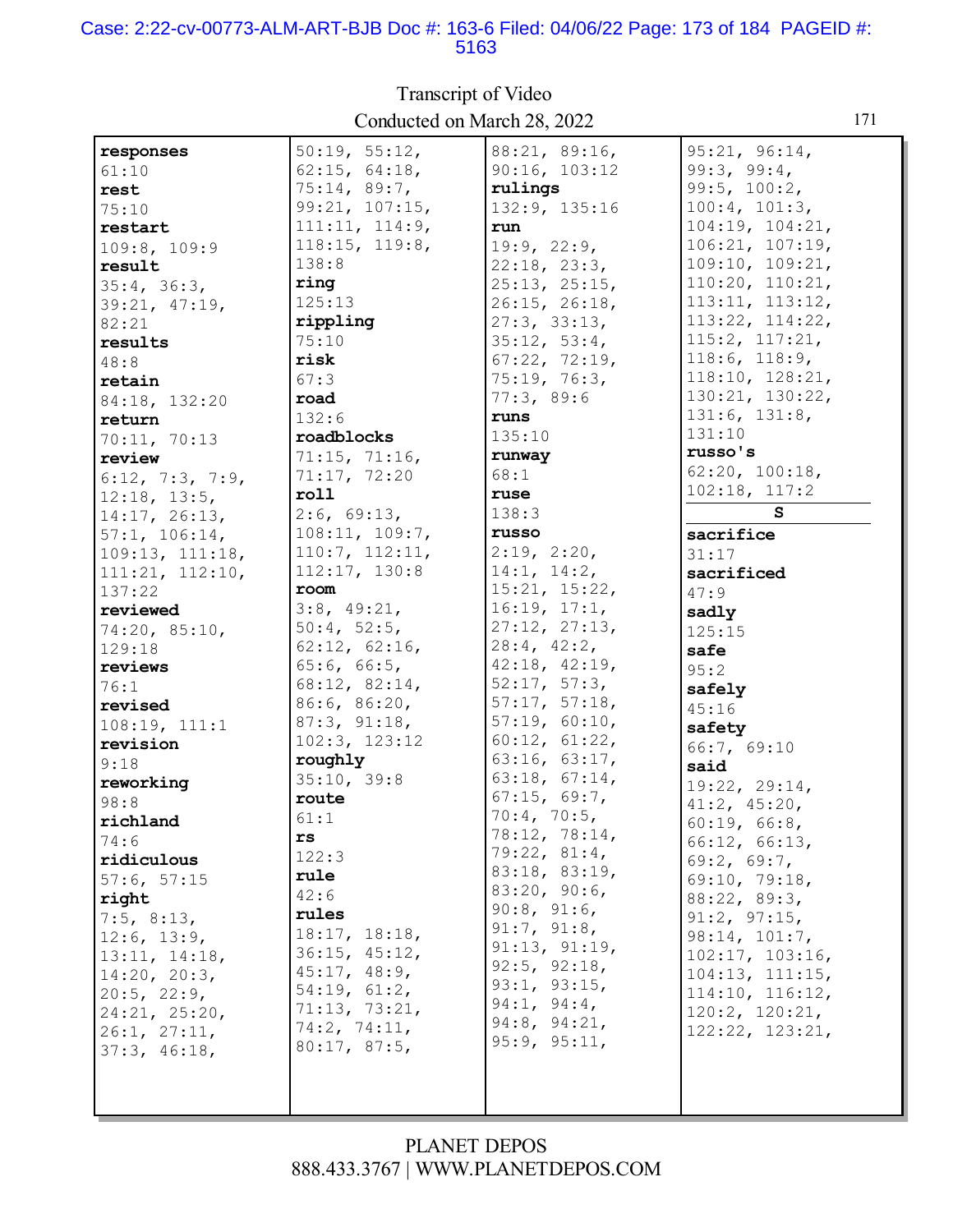#### Case: 2:22-cv-00773-ALM-ART-BJB Doc #: 163-6 Filed: 04/06/22 Page: 174 of 184 PAGEID #: 5164

| 138:5               | schedule        | 134:10, 136:5,       | 33:1, 41:5,          |
|---------------------|-----------------|----------------------|----------------------|
| same                | 5:19, 10:6,     | 137:20               | 41:6, 44:18,         |
| 37:8, 44:14,        | 81:15           | secretary            | 79:13, 84:6,         |
| 65:6, 66:18,        |                 | 2:7, 2:9, 2:11,      | 99:17, 100:21,       |
|                     | schema          |                      |                      |
| 75:4, 96:17,        | 78:8            | 2:13, 2:15,          | $102:15$ , $105:6$ , |
| $103:2$ , $103:4$ , | scratch         | 2:17, 2:19,          | 119:17, 123:2,       |
| 106:15, 106:20,     | 58:4, 77:1,     | 2:21, 52:19,         | 128:13               |
| 118:1, 132:10,      | 77:2, 92:6,     | 53:3, 53:17,         | seeing               |
| 137:9, 137:12,      | 92:12, 133:17   | 59:7, 66:15,         | 17:18, 80:1,         |
| 138:3               | screens         | 69:14, 69:16,        | 115:20, 117:10       |
| sat                 | 29:5            | 69:18, 69:20,        | seems                |
| 86:6                | scribner's      | 69:22, 70:2,         | 21:22, 27:15,        |
| saturday            | 101:9           | 70:4, 70:6,          | 27:19, 52:2,         |
| 63:1, 81:20,        | scrutiny        | 80:20, 97:3,         | 63:10, 73:1,         |
| 89:21, 90:5         |                 | 108:12, 108:14,      | 78:19                |
| saw                 | 135:2           | 108:18, 108:21,      | seen                 |
|                     | seat            | 109:8, 109:19,       | 20:1, 30:22,         |
| 23:10, 31:8,        | 45:16, 74:12,   | $110:8$ , $110:10$ , |                      |
| 61:14, 103:2,       | 95:2, 96:19,    |                      | 33:4, 35:17,         |
| 103:6               | 97:9            | 110:12, 110:14,      | 38:11, 68:6,         |
| say                 | seats           | 110:16, 110:18,      | 68:8, 68:15,         |
| 7:15, 7:17,         | 42:12, 46:20,   | 110:20, 110:22,      | 71:9, 83:13,         |
| 14:3, 18:9,         | 47:21, 48:2,    | 112:3, 112:17,       | 92:13, 100:12,       |
| 20:1, 24:16,        | 73:22, 74:5,    | 112:18, 112:20,      | 100:13, 101:14,      |
| 26:4, 29:7,         | 74:10, 74:12,   | 112:22, 113:2,       | 105:10, 116:1,       |
| 32:4, 36:15,        | 74:14, 94:5,    | 113:4, 113:9,        | 123:13, 124:16,      |
| 40:20, 41:21,       | 95:1, 95:3,     | 113:11, 113:13,      | 125:15, 128:17,      |
| 43:17, 44:3,        | 95:4, 95:8,     | 115:14, 118:2,       | 129:17               |
| 47:12, 54:5,        | 95:10, 95:12,   | 118:16, 118:22,      | senate               |
| 56:1, 56:21,        | 95:13, 97:9,    | 119:5, 130:9,        | 4:1, 4:5, 15:9,      |
| 62:18, 63:18,       |                 | 130:11, 130:15,      | 15:15, 16:3,         |
| 72:7, 72:20,        | 114:19, 114:20, | 130:17, 130:19,      | 18:1, 18:4,          |
| 73:5, 76:8,         | 115:5, 115:6,   | 130:21, 131:1        | 18:18, 19:1,         |
| 77:9, 81:8,         | 115:8, 127:3,   | secretry             | 19:3, 19:20,         |
|                     | 137:8, 137:11,  | 130:13               |                      |
| 83:21, 86:18,       | 137:17          | sect                 | 19:22, 20:2,         |
| 93:20, 102:6,       | second          |                      | $20:8$ , $20:19$ ,   |
| 103:8, 112:4,       | 3:13, 57:4,     | 135:11               | 21:1, 21:11,         |
| 116:2, 122:17,      | 60:19, 81:5,    | section              | 22:3, 23:2,          |
| 123:18              | 112:12, 112:13, | 4:17, 20:16,         | 23:8, 25:19,         |
| saying              | 112:14, 112:16, | 36:10, 36:11,        | 25:22, 38:11,        |
| 35:5, 46:13,        | 113:21, 113:22, | 43:8, 52:11,         | 38:12, 38:14,        |
| 61:20, 72:5,        | 139:20          | 53:12, 88:21,        | 53:8, 53:10,         |
| 76:19, 122:16       | secondary       | 126:7, 126:9,        | 53:11, 53:13,        |
| says                | 29:15           | 135:11, 135:12,      | 55:1, 55:10,         |
| 24:17, 53:15,       | seconded        | 135:17, 137:20       | 61:18, 64:11,        |
| 62:1, 67:8,         | 83:4, 108:3     | see                  | 68:8, 71:12,         |
| 126:7               | seconds         | 7:21, 11:10,         | 71:13, 71:17,        |
| scale               |                 | 11:16, 14:7,         | 71:19, 71:20,        |
| 77:19               | 129:16          | 21:9, 27:7,          | 72:14, 72:16,        |
|                     | secret          |                      |                      |
|                     | 132:16, 134:1,  |                      |                      |
|                     |                 |                      |                      |
|                     |                 |                      |                      |

# Transcript of Video Conducted on March 28, 2022

## PLANET DEPOS 888.433.3767 | WWW.PLANETDEPOS.COM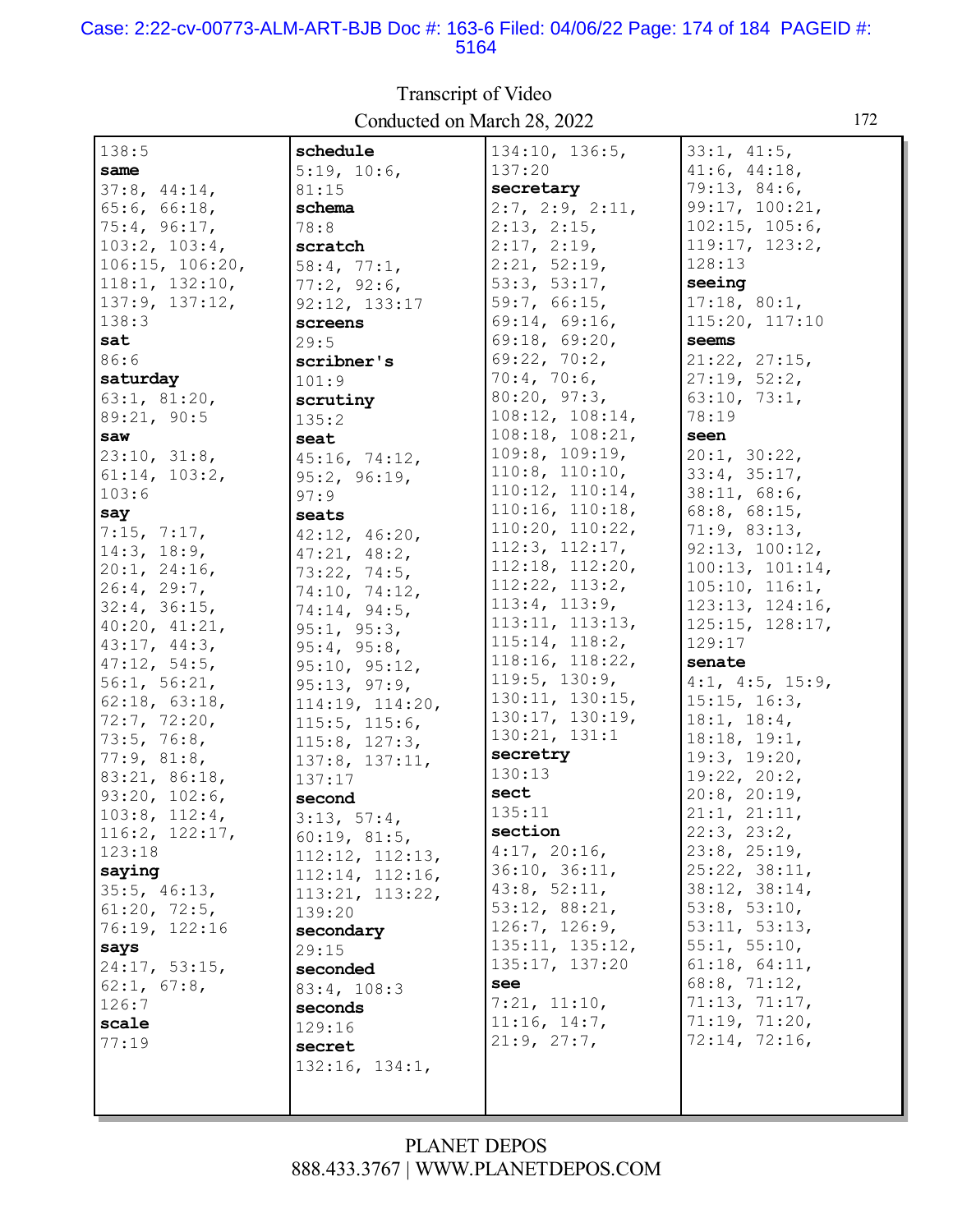#### Case: 2:22-cv-00773-ALM-ART-BJB Doc #: 163-6 Filed: 04/06/22 Page: 175 of 184 PAGEID #: 5165

 $72:18, 72:22,$ series shifting  $129:14$ 73:22, 74:18, similar  $53:1$  $83:6$ 75:2, 75:15,  $120:6, 122:2$ serious short 76:14, 77:1,  $54:1.56:2$  $49:14.61:17.$ similarly 77:10, 80:16, service 81:12, 81:22,  $25:5$  $80:18, 83:6,$ 99:1, 137:19  $51:10$ simpler 83:7, 83:11, should session  $32:10$ 88:18, 89:2,  $5:13, 22:21,$ simply  $1:2$  $93:14, 93:21,$ set 24:12, 28:18,  $54:22, 61:20,$  $97:9, 98:9,$  $28:21, 29:1,$  $12:20, 12:21,$  $62:4, 89:9,$ 98:11, 114:20, 28:10, 31:14,  $31:5, 43:10,$  $116:15, 124:21,$  $114:21, 115:7,$  $55:20, 58:22,$  $129:4$  $85:1, 87:5,$ 116:22, 117:4,  $61:4, 61:6,$  $97:2, 103:11,$ since  $117:18, 119:12,$  $63:22, 66:22,$  $115:18$  $14:5$ ,  $20:8$ ,  $121:4, 129:17,$  $69:10, 77:8,$ seven  $20:20, 20:21,$ 136:4, 137:10, 79:21, 84:18,  $25:15, 26:1,$  $7:20, 8:2,$  $137:11$ 85:18, 85:20,  $17:13, 17:17,$  $26:7, 56:11,$ senator  $96:5, 96:6,$ 78:16, 131:22,  $27:15, 32:12,$  $2:9, 6:17, 8:5,$  $103:12, 105:7,$ 93:20, 132:12  $132:11$  $8:6, 8:12, 9:7,$  $125:14, 126:5,$ single several  $18:13, 19:18,$  $131:20$  $25:8, 37:4,$  $75:6, 108:8,$  $21:21, 22:8,$ shoulders  $38:6, 41:20.$ 116:4, 116:8, 22:22, 27:11,  $10:16$ 116:22, 134:12, 43:21, 43:22  $64:4, 69:16,$ show  $138:6$ sir 73:7, 79:8, 71:20, 72:14 shadows  $112:18$  $91:9, 97:21,$ showing  $134:8$ sit 108:14, 109:22,  $93:2, 117:5$ 62:17, 64:22 shall  $110:10, 112:20,$  $25:6, 25:8,$ shown site 128:21, 130:11  $92:19$  $26:6, 56:15,$  $90:21$ senator's shows  $56:22, 67:9,$ sitting  $9:11$ 85:8, 85:12,  $67:10, 104:14,$ 123:12, 135:6 senators  $137:3$  $104:15$ situation  $4:7, 16:11,$ shame sick  $16:4, 52:14,$  $16:20, 21:16,$ 108:22  $90:22$  $97:15, 106:18$  $22:22$ side shape six send  $53:13$  $17:14, 30:15,$  $45:1, 83:9,$ 53:2, 78:9  $41:22, 72:6,$ shapes 89:12, 131:22, sense  $95:4, 102:8$  $43:20$  $137:10$ 31:9, 128:18 sides share skilled sent  $5:21, 8:14,$  $123:20$  $133:16$  $7:12, 25:14,$ sign  $8:15$ ,  $9:6$ ,  $9:22$ , slap  $63:3$ 29:5, 137:9  $6:13, 31:5,$ 58:9, 86:12, separate  $54:14$ shared 136:20 57:9, 65:21 signature-q7she  $8:15, 86:5$ sleep separately 139:15 sharing  $132:5$  $66:12$ significant  $9:17$ sleeps sequestered  $14:4, 22:18,$ sharply  $52:3$  $136:5$  $22:19, 75:5,$  $81:10$ slow 18:20

#### Transcript of Video Conducted on March 28, 2022

### PLANET DEPOS 888.433.3767 | WWW.PLANETDEPOS.COM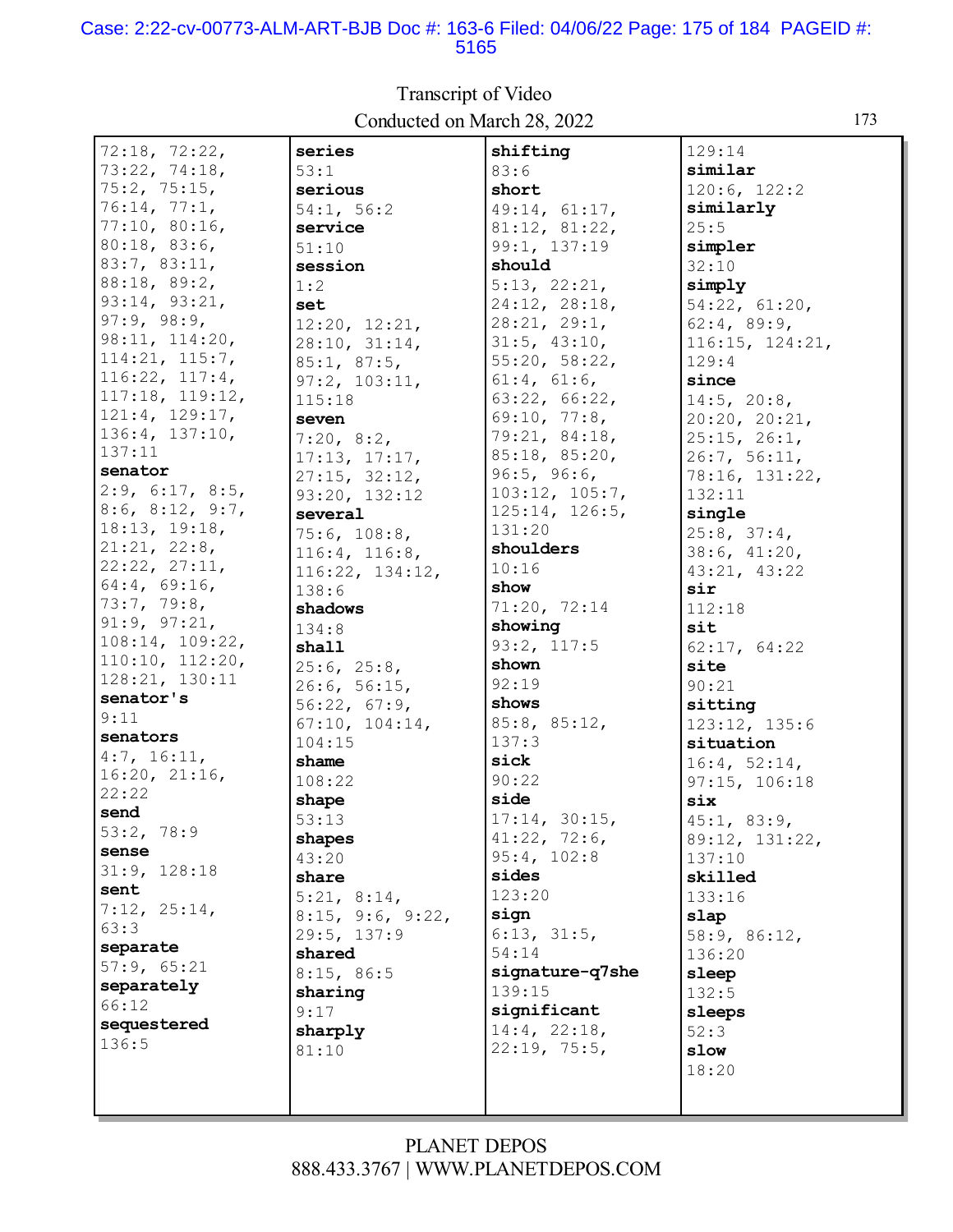#### Case: 2:22-cv-00773-ALM-ART-BJB Doc #: 163-6 Filed: 04/06/22 Page: 176 of 184 PAGEID #: 5166

 $s$ mall  $97:18, 97:20,$ spare  $126:22, 127:2,$  $4:12, 9:19,$  $102:15, 106:2,$  $110:2, 111:16$ 127:19 111:21, 115:19,  $27:7, 55:16,$ splits speak 115:21, 118:16,  $4:11, 4:12,$ 55:21, 118:13  $31:1, 50:16$ smaller 119:10, 119:12,  $12:11, 17:10,$ speaker  $120:19, 123:3,$  $32:11, 33:3,$  $33:11, 33:16,$  $2:7, 10:22,$ 128:22, 134:2  $33:17, 34:5,$  $34:7$  $69:14, 90:9,$ somehow  $39:4, 75:11,$ smoothly  $91:9, 108:12,$ 75:20, 83:12  $62:5$  $19:11$  $110:8, 112:17,$ someone splitting sold  $112:18, 119:15,$  $52:21, 65:20$  $18:11, 26:10,$ 125:20, 125:21  $130:9$  $36:12, 36:13,$ something speaker's solely  $7:12, 22:21,$  $121:15$  $31:17, 35:11,$ 79:11  $37:2, 37:10$  $26:20, 27:8,$ spoke specific 47:11, 48:17,  $31:22, 34:22,$ solution 46:4, 52:11  $52:21, 56:7,$ 88:15, 124:17, specifically  $33:20, 129:9$  $60:3, 62:9,$  $127:2$  $22:22, 29:8,$ solve 74:6, 89:12, spokes 69:8, 75:17 29:11, 29:14, 94:12, 100:22,  $35:8, 43:4,$  $32:2$ solved  $102:19, 106:12,$  $60:18, 60:19,$ spots 76:12  $116:12, 123:5,$  $39:8, 45:21,$  $66:1, 66:12$ some 126:19  $67:8, 126:7,$  $46:1$  $5:15, 5:18,$ sometimes 129:19 sprawling 6:10, 6:20, 7:7,  $21:19, 24:16,$ 34:2, 43:18 specifics  $8:7, 10:22,$  $31:22, 35:1,$  $20:19$ spreadsheet  $11:11, 14:7,$  $45:8, 50:6,$  $14:8, 17:9,$ specify  $53:8, 53:9$  $50:22$ spreadsheets  $18:15, 20:5,$ 106:17 somewhere  $39:5, 40:18,$ spectators  $22:5, 26:8,$  $8:2$  $84:2$  $29:8, 33:1,$  $108:20, 108:22$ soon 34:3, 40:12, springette speed  $46:14$  $41:16, 44:5,$  $52:6, 86:2,$  $11:8$ sooner 44:14, 47:1, 86:6, 86:20, spent 48:7, 48:19,  $60:2, 60:6$  $91:10$  $22:14, 34:10,$ 49:13, 49:20, sorry springette's 58:6, 88:20 16:12, 16:14,  $52:11, 57:14,$  $79:10$ spirit  $43:1, 59:8,$  $59:12, 62:5,$ st.  $57:16, 127:16$  $77:15, 126:15,$  $63:3, 64:19,$  $133:12$ spite  $131:2$ 66:7, 68:9, staff 80:9, 138:5  $68:14, 69:10,$ sort  $6:1, 6:3, 6:12,$ split 72:2, 72:3,  $14:6, 20:11,$  $9:5, 9:17, 10:1,$  $26:6, 26:12,$ 74:20, 75:11, 48:22, 66:7  $27:1, 33:8,$  $10:15, 11:18,$  $76:11, 77:8,$ sounds  $33:9, 33:21,$  $11:20, 12:2,$ 77:18, 79:14,  $21:8$  $16:16, 49:20,$  $36:16, 37:17,$ 82:20, 85:19, south  $41:11, 41:13,$  $50:21, 53:2,$ 86:1, 88:13,  $74:8$  $55:17, 55:20,$  $53:14, 54:7$ 88:20, 89:19, southeast  $55:15, 56:11,$  $55:21, 75:4,$  $91:10, 93:10,$ 74:2, 74:8  $56:12, 57:13,$  $120:16, 122:5,$ 93:12, 96:10, spaces  $58:7, 58:17,$  $125:18, 126:12,$ 88:13

### Transcript of Video Conducted on March 28, 2022

### **PLANET DEPOS** 888.433.3767 | WWW.PLANETDEPOS.COM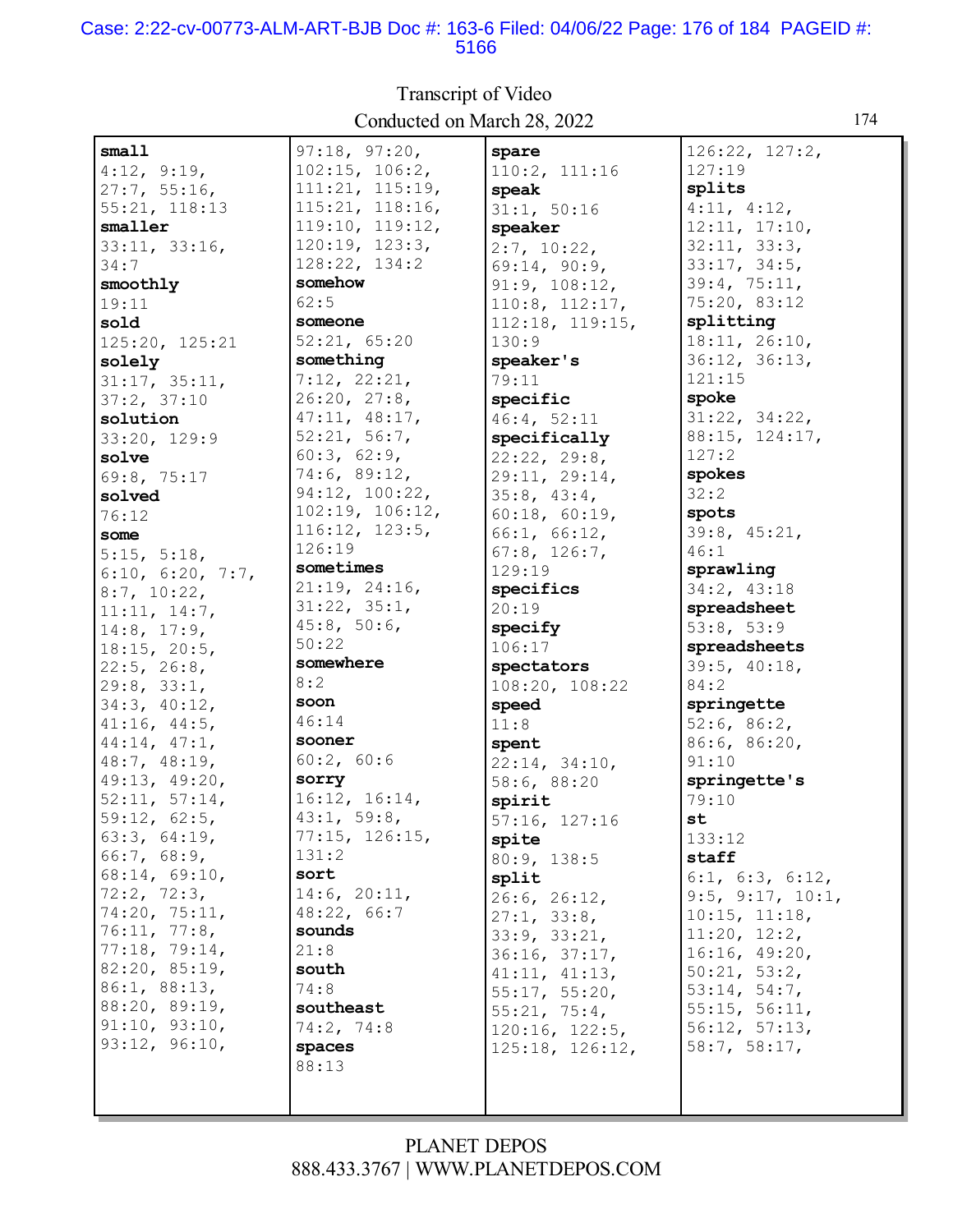#### Case: 2:22-cv-00773-ALM-ART-BJB Doc #: 163-6 Filed: 04/06/22 Page: 177 of 184 PAGEID #: 5167

 $68:11, 68:20,$  $17:13, 34:1,$ sticking strongsville 68:21, 69:12,  $37:5, 38:14,$  $67:21$  $128:8$ 38:16, 39:8,  $82:5, 87:7,$ still struggle 87:11, 90:16, 39:11, 42:10,  $19:2, 24:21.$  $123:14$  $90:18, 91:21,$ 44:4, 46:9,  $29:5, 32:19,$ subjected  $101:4, 102:1,$  $52:19, 53:3,$  $33:2, 45:22,$  $135:9$  $102:2, 103:8,$ 53:17, 54:17,  $46:5, 47:3,$ submit  $108:10, 109:6,$ 54:19, 73:17, 48:18, 49:10, 58:13, 58:14, 73:18, 89:13,  $110:7, 111:10,$  $68:6, 72:12,$  $106:12, 131:4$ 89:14, 100:5, 112:11, 112:17, 93:10, 93:12, submittals  $123:22, 130:8$  $106:4, 109:19,$  $94:1, 94:4,$  $104:5$  $112:3, 115:14,$ staffer  $103:22, 109:3,$ submitted 118:2, 118:17,  $52:9$ 118:13, 118:15,  $55:18.106:6$ staffs 118:22, 119:6,  $134:7, 137:4,$ substantial  $123:13, 124:16,$  $9:9, 11:14,$  $138:7$  $45:6$  $128:4, 131:17,$ 49:19, 87:5, stilted substantially 131:18, 135:12,  $87:6, 87:7,$  $132:7$  $115:9, 117:6$  $135:13$  $116:5$ stipulation suburban state's stage  $67:9$  $35:20, 124:16,$  $80:20, 97:3,$  $8:16, 76:18,$ stipulations  $124:19$  $134:3$ 76:20, 128:14  $67:11, 104:14,$ suburbs stated stairs  $104:16$  $32:3, 125:13,$  $52:22$  $15:3, 66:1,$ stop  $125:14$  $121:8, 121:13$ stale 56:19, 133:14 suddenly statement  $132:8$ stops  $58:19$  $61:11, 102:1,$ stand  $115:11$ suffer  $110:4, 111:15,$  $14:20, 17:3,$ storyline  $138:3$  $111:19, 112:1,$  $90:20$  $132:8$ suggest  $112:5, 112:11,$ stark straightforward  $12:14, 50:2,$  $113:5, 117:3,$  $83:10$  $131:21$  $58:1, 64:15,$ 131:9, 132:5 start stray  $96:15$ statements  $5:17, 8:3$  $26:19$ suggested 117:19, 138:12  $55:3, 57:5,$ stream  $7:13, 7:22,$ statewide  $60:20, 77:1,$ 82:12, 109:4,  $12:4, 65:14,$  $53:9, 53:10,$  $91:15, 91:20,$  $133:20$  $65:15, 80:3,$ 132:16  $92:6, 100:10,$ streamed  $90:3, 94:15,$ stating  $101:1, 114:8,$  $123:12$  $133:6$ 116:1, 122:16  $8:1$ strength suggesting statistics started  $36:3$  $62:11$  $4:10, 55:4,$  $53:11$ strict suggestion  $81:11, 92:7,$ status  $18:17$  $13:3, 14:14,$  $3:21, 10:13,$ 124:13, 132:11 strictest  $50:8, 64:21,$ starting  $12:15, 13:4$  $128:18$ 78:14, 79:6, staying  $58:4, 60:14,$ strong  $82:8, 82:9,$ 27:16, 72:12  $60:15, 60:22$  $11:17, 82:8$  $90:17$ stat step strongly suggestions  $11:13$ 76:7, 129:6  $57:20, 94:15,$  $4:22$ ,  $12:8$ , steps state  $105:4, 133:6$  $12:12, 12:16.$  $1:3, 11:6,$  $76:7$ 

### **Transcript of Video** Conducted on March 28, 2022

175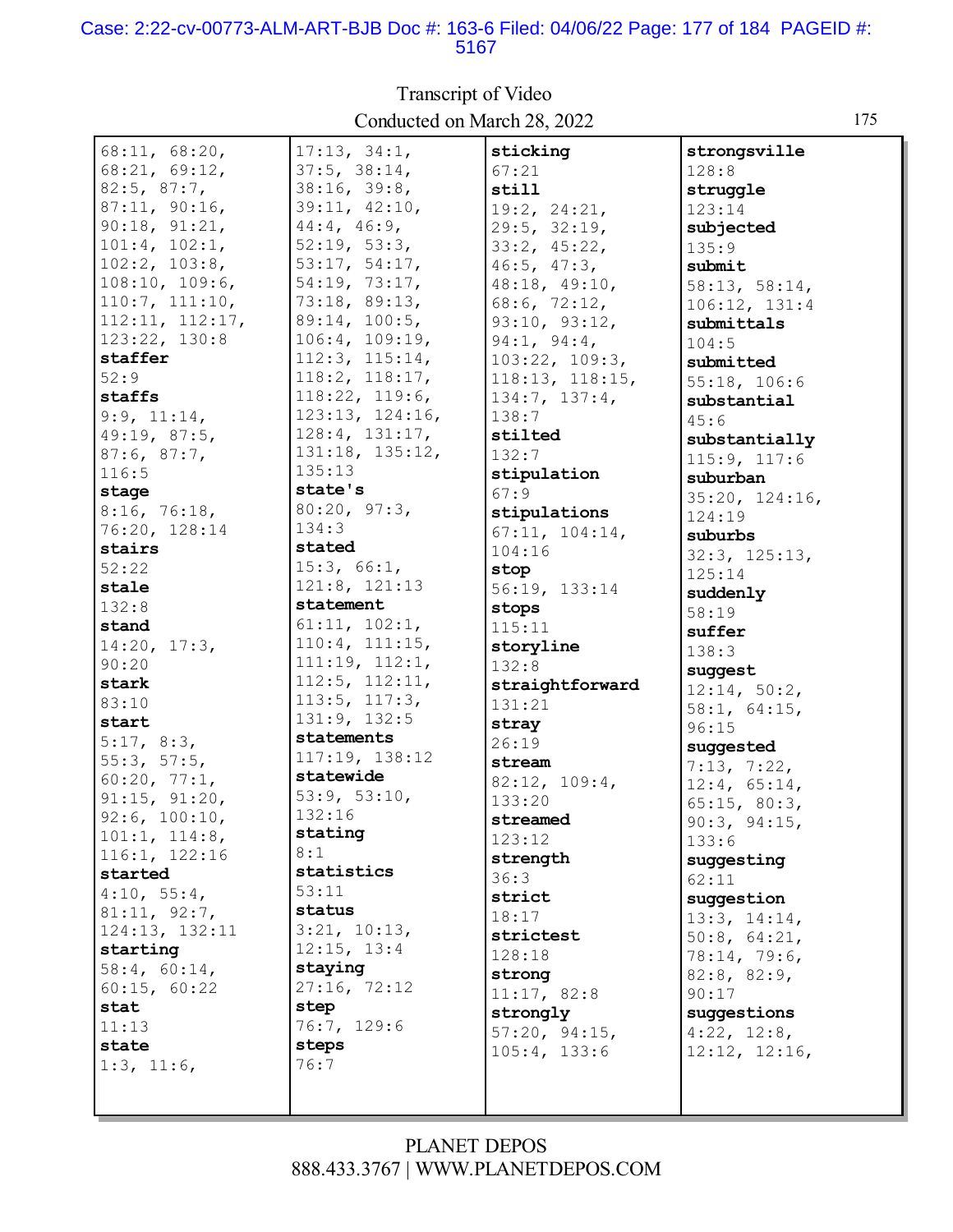#### Case: 2:22-cv-00773-ALM-ART-BJB Doc #: 163-6 Filed: 04/06/22 Page: 178 of 184 PAGEID #: 5168

| 12:22, 14:8,    | 61:14, 63:4,                 | 97:11, 97:17,   | teach                         |
|-----------------|------------------------------|-----------------|-------------------------------|
| 19:14, 19:16,   | 72:7, 73:17,                 | 101:10, 102:5,  | 28:13                         |
| 62:14, 68:9,    | 76:8, 78:20,                 | 102:10, 104:7,  | team                          |
| 68:22, 77:15,   | 87:17, 98:5,                 | 105:7, 106:14,  | 76:4, 133:15,                 |
| 102:4           | 106:9, 110:1,                | 106:21, 111:20, | 136:19                        |
| suggests        | 118:20, 122:17,              | 111:22, 112:6,  | technical                     |
| 10:8            | 130:6                        | 112:16, 127:20  | 4:12, 9:19,                   |
| summary         | suspect                      | taken           | 9:21, 43:9                    |
| 121:2           | 138:2                        | 23:7, 33:4,     | technically                   |
| summit          | sway                         | 71:14           | 24:4                          |
| 38:5            | 132:19                       | takes           | technique                     |
| sunday          | switch                       | 11:18, 27:17,   | 124:18, 127:2                 |
| 82:1, 90:1,     | 38:19                        | 53:14, 53:15,   | telephone                     |
| 90:8, 133:8     | symmetry                     | 92:14           | 90:9                          |
| super           | 14:19, 15:10,                | taking          | television                    |
| 63:11           | 15:13, 28:20,                | 6:22, 33:2,     | 82:15                         |
| superhuman      | 29:16, 42:6,                 | 33:16, 55:6,    | tell                          |
| 52:2            | 42:7, 45:12,                 | 63:5, 75:7,     | 23:16, 24:18,                 |
| support         | 46:6, 47:20,                 | 105:18, 118:2,  | 29:20, 38:8,                  |
| 62:7, 113:5,    | 48:3, 48:7,                  | 118:3           | 58:11, 108:16                 |
| 115:2, 117:20   | 48:13, 83:5,                 | talented        | telling                       |
| supporting      | 84:4, 94:9,                  | 120:4           | 24:18, 58:18,                 |
| 139:4           | 103:13, 115:4,               | talk            | 132:13                        |
| suppose         | 115:9                        | 14:6, 35:1,     | ten                           |
| 59:21           | synergy                      | 35:7, 36:11,    |                               |
| supposed        | 45:19                        | 37:7, 47:7,     | 82:20, 94:19,<br>123:8, 129:1 |
| 20:17, 68:3,    | system                       | 52:11, 52:16,   | ten-minute                    |
| 126:16          | 9:15                         | 63:1, 69:6,     | 63:12                         |
| supreme         | systems                      | 78:21           | tend                          |
| 49:15, 56:17,   | 60:8                         | talked          | 41:4, 125:8                   |
| 62:1, 63:20,    | T                            | 10:5, 38:21,    | tentative                     |
| 64:17, 65:18,   | table                        | 53:12, 63:4,    | 31:4                          |
| 66:1, 66:13,    | 135:6                        | 121:17, 121:18, | term                          |
| 69:4, 81:10,    | tackled                      | 124:22, 128:21  | 16:12, 16:14,                 |
| 81:17, 82:19,   | 18:1                         | talking         | 29:16                         |
| 82:22, 94:9,    |                              | 11:9, 33:22,    | terms                         |
| 94:14, 94:21,   | tactics                      | 34:11, 41:11,   | 6:19, 17:15,                  |
| 97:18, 101:11,  | 132:11                       | 41:17, 63:19,   | 28:19, 49:12,                 |
| 105:16, 105:17, | take                         | 72:8, 89:7      | 80:18, 86:18,                 |
| 108:9, 131:11,  | 18:7, 32:1,                  | tape-recording  | 115:9                         |
| 132:18, 133:3,  | 33:20, 34:16,                | 139:9           | territory                     |
| 134:17, 135:16, | 35:11, 43:16,                | task            | 25:7                          |
| 135:18, 137:14  | 47:11, 54:19,                | 51:2, 67:17,    | test                          |
| sure            | 54:22, 55:7,                 | 91:4, 123:19,   | 117:7                         |
| 6:10, 23:11,    | 62:12, 63:12,                | 124:3, 130:1    | testimony                     |
| 23:14, 26:19,   | 70:9, 73:3,                  | tasks           |                               |
| 28:8, 44:11,    | 76:1, 94:22,<br>96:15, 97:4, | 57:14           | 41:10, 41:15,<br>41:19, 127:5 |
| 46:11, 55:12,   |                              | taxpayers       | th                            |
|                 |                              | 135:8           | 2:3, 52:19,                   |
|                 |                              |                 |                               |
|                 |                              |                 |                               |

Transcript of Video Conducted on March 28, 2022 176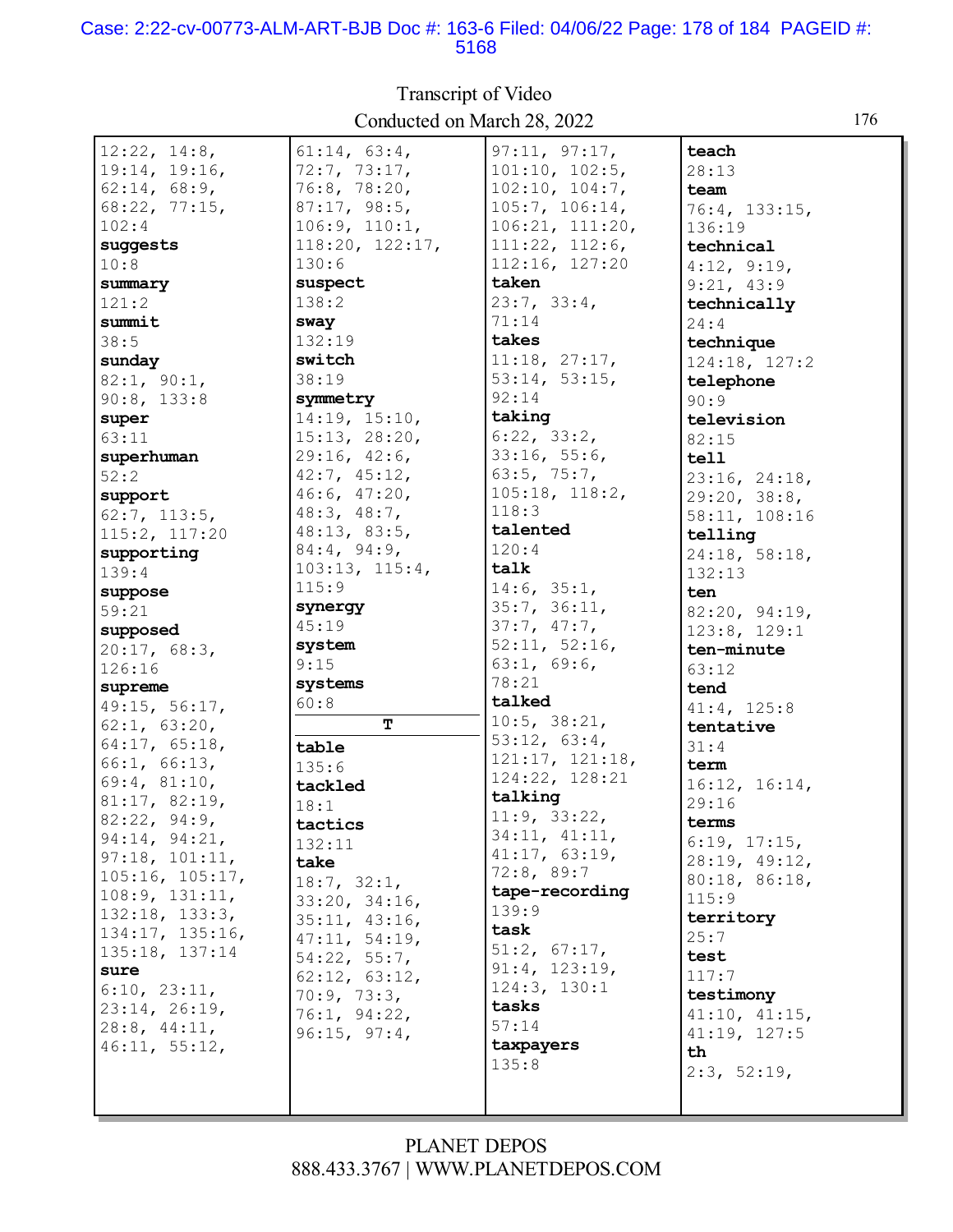#### Case: 2:22-cv-00773-ALM-ART-BJB Doc #: 163-6 Filed: 04/06/22 Page: 179 of 184 PAGEID #: 5169

 $54:17, 56:15,$ 66:17 tight timeline  $56:16, 60:5,$ thinks  $10:11$  $83:16, 97:1,$  $81:14, 92:8,$  $112:15$ time  $103:11, 109:16,$  $95:20, 117:12,$ third  $3:2$ ,  $3:17$ ,  $4:2$ ,  $129:2$  $133:1, 133:8$ 69:1, 105:15, timelines  $6:10, 6:14,$ thank 136:9, 137:5  $7:17, 11:18,$  $59:12$  $6:18, 14:2,$  $12:15, 19:10,$ timeliness thoroughness  $15:22, 17:1,$  $133:13$  $19:14, 21:21,$ 129:14, 129:22 19:19, 27:13,  $27:22, 28:7,$ thought times  $28:4, 42:17,$  $28:9, 28:10,$  $20:21, 52:3,$  $5:21, 10:5,$ 42:19, 44:13,  $30:5, 30:11,$ 49:15, 49:16  $55:21, 86:7,$ 49:9, 49:16,  $33:1, 33:19,$ threatened 89:13, 106:5,  $50:19, 51:9,$  $34:10, 41:20,$  $104:8$  $108:8, 126:21$  $51:11, 57:19,$  $44:21, 46:21,$ three timing 73:9, 78:11,  $48:5, 49:14,$  $15:10, 15:12,$  $10:4, 10:5,$ 79:5, 83:20,  $49:21, 50:1,$  $52:17$  $15:13, 34:16,$  $91:8, 120:3,$  $51:5$ ,  $52:3$ , 36:13, 40:13, tired  $122:10, 122:12,$  $56:3, 57:6,$ 106:2, 132:10  $45:21, 52:4,$  $124:5$ ,  $131:3$ ,  $57:12, 58:7,$  $55:17, 55:21,$ today  $131:6, 131:10,$  $59:17, 60:21,$ 69:9, 73:3,  $2:4, 4:20,$  $138:8$  $61:17, 63:5,$ 83:10, 85:2,  $20:6, 20:22,$ themselves  $65:6, 65:18,$ 85:9, 89:11,  $32:15, 35:9,$  $69:6$  $67:9, 67:11,$  $110:22, 115:5,$  $52:19, 54:4,$ 72:14, 72:15, therefore 122:9, 132:12  $61:21, 62:1,$  $67:3$  $76:1, 80:2,$ through  $62:2, 62:3,$ 80:19, 81:12, thing  $6:1, 11:4,$  $62:10, 65:13,$  $82:19, 83:1,$  $5:1, 28:11,$  $12:8$ ,  $17:8$ , 66:14, 101:2, 85:20, 86:15, 49:10, 52:12,  $17:12, 17:18,$  $102:2, 102:6,$ 86:19, 88:20, 58:18, 60:9,  $18:19, 26:15,$  $102:14, 103:4,$  $91:5, 92:11,$  $63:19, 101:6,$  $27:20, 30:18,$ 109:20  $92:14, 92:16,$  $106:15, 121:1,$  $32:2, 37:9,$ together 93:12, 94:13, 122:21  $38:21, 45:3,$  $3:22, 33:11,$ 94:18, 95:18, things  $53:4, 74:18,$  $33:12, 34:6.$  $96:8, 97:19,$  $4:12, 17:10.$  $75:21, 76:2,$  $35:9, 49:1,$  $99:1, 99:10,$  $22:16, 23:5,$ 81:16, 84:21,  $57:10, 61:13,$  $100:13, 100:22,$  $23:9, 24:22,$  $94:20, 99:8,$  $68:22, 69:6,$  $103:2, 103:4,$  $26:9, 27:6,$ 99:13, 113:18,  $73:4, 74:5,$  $104:4, 104:14,$ 29:22, 43:6, 117:13, 133:12,  $87:12, 90:4,$  $104:16, 106:7,$ 49:13, 50:5, 134:9  $120:16, 121:15,$  $106:10, 111:3,$  $50:7, 51:19,$  $122:5, 123:12,$ throughout  $111:21, 112:6,$  $52:11, 53:1,$  $7:2$ ,  $9:3$ ,  $46:9$ ,  $125:19, 128:2$  $123:4, 123:11,$ 54:19, 62:13,  $75:10, 102:3,$ told 124:9, 128:22,  $68:6, 68:9,$  $127:5$  $5:7, 53:14,$  $129:4, 131:4,$ 73:5, 75:22, throw  $54:18, 77:20,$ 134:2, 137:22, 78:20, 103:14,  $45:9$  $85:18, 90:20,$ 138:8 116:11, 119:18, thrown  $98:7, 98:15,$ timeframe  $120:8, 120:9$ 127:7, 129:19  $92:8, 92:9,$  $130:2$ thinking 96:18, 99:16 toledo  $14:14, 62:1,$  $35:7, 35:9,$ 

### Transcript of Video Conducted on March 28, 2022

177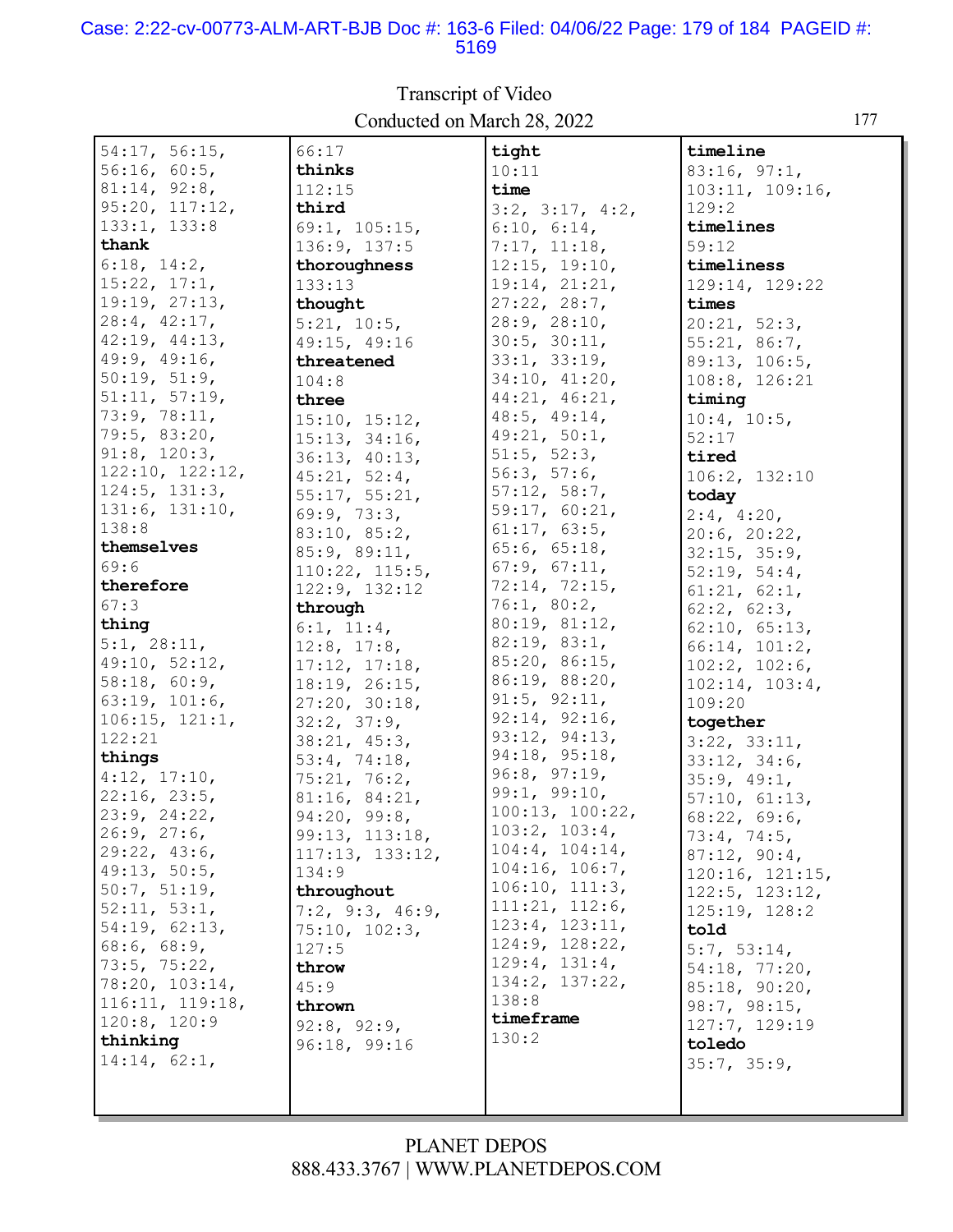#### Case: 2:22-cv-00773-ALM-ART-BJB Doc #: 163-6 Filed: 04/06/22 Page: 180 of 184 PAGEID #: 5170

35:12, 35:14, 36:5, 36:13, 36:17, 121:8 **tomorrow** 28:14 **tonight** 56:22, 62:18, 63:8, 64:20, 66:20, 67:4, 78:16, 79:17, 97:3, 100:21, 118:2, 123:8, 129:20 **tonight's** 135:15 **took** 86:21, 95:21, 124:16, 129:6, 136:14 **top** 34:18 **toss-up** 137:8, 137:16 **tossed** 105:16 **total** 11:16, 95:14 **totally** 58:8 **touch** 51:10, 72:12 **tough** 19:6, 38:8, 41:16, 68:16, 121:19 **towards** 125:4 **town** 32:2 **towns** 127:18 **township** 4:11, 27:1, 45:17, 46:4, 126:12, 126:14 **townships** 41:12, 41:14, 121:16, 126:11, 128:2 **track** 66:22 **trade-off** 31:6 **transcribed** 1:22 **transcriber** 139:1, 139:2 **transcript** 1:1 **transcription** 139:9 **transmit** 118:16 **transmitted** 115:14, 118:1 **transparency** 10:18, 86:8, 86:9 **transparent** 62:15, 84:21, 84:22, 133:19 **tremendous** 27:18, 61:16, 79:19 **tricks** 132:10 **tried** 18:2, 106:8, 133:7 **triggering** 19:7 **trip** 4:12 **trips** 52:21 **true** 61:13, 61:14, 125:13, 139:8 **truism** 125:8 **try** 20:17, 32:7, 33:15, 33:16, 35:2, 38:3, 62:22, 68:13, 71:17, 76:5, 88:18, 98:4, 103:15 **trying** 5:18, 30:10, 31:15, 31:17, 34:7, 37:20, 46:16, 55:8, 63:5, 63:7, 66:3, 76:1, 81:21, 87:16, 89:8, 98:18, 101:4, 104:5, 106:19 **turn** 87:15, 125:3 **tusculum** 127:14 **tweaked** 48:18, 49:4, 135:3 **tweaks** 118:13, 118:18 **twenty-eight** 16:13 **twice** 72:9 **two** 7:7, 15:15, 33:3, 33:16, 35:10, 36:14, 44:22, 45:7, 45:21, 60:16, 73:3, 74:3, 74:14, 74:18, 76:21, 81:13, 82:3, 83:6, 83:11, 84:15, 90:3, 96:19, 97:8, 113:13, 115:7, 117:17, 119:5, 120:3, 124:6, 125:7, 130:4, 131:1, 135:6 **typically** 55:7, 88:17 **U ultimately** 129:22, 132:17 **umbrage** 102:5 **unable** 23:2, 23:3 **unanimous** 6:9 **unconstitutional** 21:2, 58:13, 60:15, 60:20, 60:22, 92:7, 92:9, 99:15, 132:2, 132:17, 132:21, 134:15, 135:3, 136:9, 137:16, 138:1 **under** 23:1, 45:12, 55:6, 59:13, 66:6, 74:10, 75:8, 95:18, 101:11, 131:14, 136:14, 139:3 **undercut** 58:8 **understand** 10:22, 11:1, 14:20, 38:3, 45:10, 90:15, 94:19, 97:6, 118:20 **understanding** 115:15 **underway** 4:13 **unfortunately** 51:4, 64:15, 72:13, 130:3 **unified** 8:17, 12:7, 13:9, 14:18, 15:3, 15:6, 19:15, 57:11 **unique** 21:11, 121:19 **united** 12:7, 127:21 **universal** 42:8, 45:14,

### Transcript of Video Conducted on March 28, 2022 178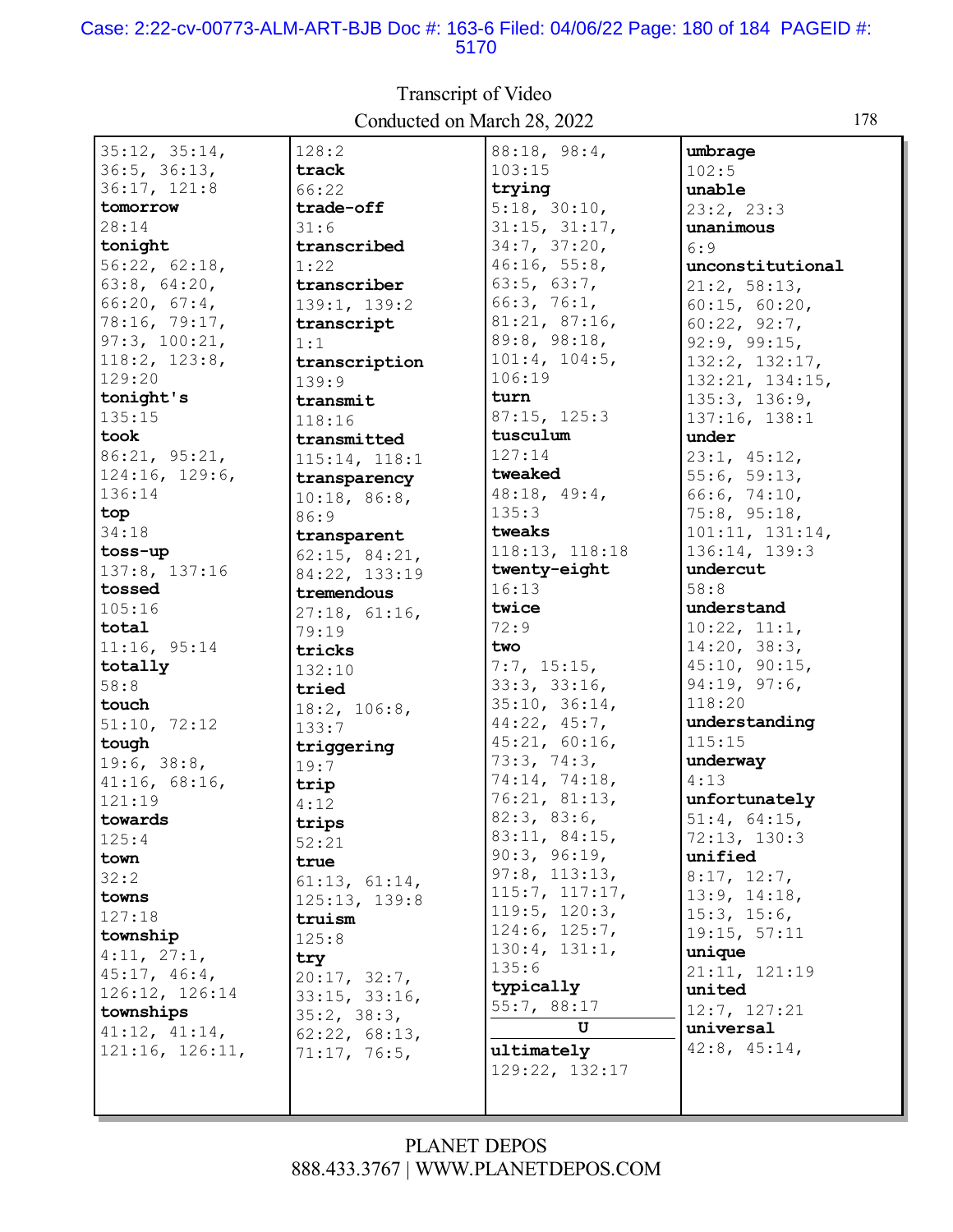#### Case: 2:22-cv-00773-ALM-ART-BJB Doc #: 163-6 Filed: 04/06/22 Page: 181 of 184 PAGEID #: 5171

 $45:20$ use villages  $127:7, 127:10,$ universally 131:13, 131:16,  $3:8$ ,  $8:17$ ,  $58:2$  $128:2$ 132:17, 135:19 42:13, 45:18 useful vindicated voting unjustifiable  $93:3$  $125:7$  $36:2, 39:9,$  $132:21$ useless violate unknown 39:12, 66:20,  $84:5$  $43:3$  $108:17$  $107:16, 134:2$ using violated unless  $62:19$ W  $17:22$ usually  $7:17$ violates waiting 99:7, 125:19, unlikely  $21:20, 22:12,$  $27:3, 38:12,$  $24:17, 33:7,$  $92:1$ 137:20  $54:2$ unnecessarily  $33:21$ violation walk  $36:12$  $\overline{\mathtt{v}}$  $67:4, 134:2$  $11:4, 26:15$ unnoticed violations wall valve  $124:3$  $135:17$ 75:17, 76:10 66:7, 69:10 unquote virginia walls various 94:22, 100:10  $90:4$  $74:5$  $7:1, 11:9, 68:5$ unrewarded virtually want verify  $124:1$  $3:4, 8:3$  $75:21$  $6:9, 7:15,$ until vision  $11:5, 24:6,$ version 19:9, 27:16, 10:21, 119:16 24:17, 24:18,  $20:6.21:1.$ visited  $53:19, 61:6,$  $28:8, 44:2,$  $21:12, 22:5,$  $62:18, 77:6,$  $20:15$ 44:13, 46:11,  $23:8, 23:11,$ 115:13, 129:16 visual  $47:11, 50:7,$ 23:12, 25:12, unusual 26:13, 82:11  $52:13, 52:16,$  $25:14, 40:19,$  $129:6$ voices  $52:20, 54:5,$  $55:1, 68:6$ unwise 131:17  $55:11, 56:1,$  $135:3$  $67:2$  $56:19, 57:1,$ vote versions update  $35:14, 36:5,$  $66:11, 68:10,$  $20:7, 23:19,$ 88:19, 90:22,  $3:17, 17:7,$  $92:19$  $41:5, 44:20,$ 70:9, 70:10,  $45:6, 56:8,$  $99:9, 101:6,$ versus  $70:12, 70:13,$  $56:20, 57:2,$  $102:11, 105:2,$  $16:4, 16:9,$ 71:4, 72:8,  $111:20, 111:22,$  $61:5, 65:13,$ 46:4, 135:19  $99:6, 99:20,$ 78:16  $120:3, 122:18,$ vetted updated  $105:11, 105:14,$  $124:5, 124:6$  $92:3$ 20:7, 113:18  $106:14, 109:14,$ wanted via upload  $125:9, 136:14,$  $5:1, 14:3,$  $50:17$ 137:3, 138:10  $23:9, 54:4,$  $81:2, 118:21,$ video  $119:5$ voted  $62:22, 81:8,$  $29:1$ 44:11, 115:22,  $90:10, 123:8,$ uploaded video-recorded 136:21 129:20 80:20  $1:1$ wanting voter urban view  $11:16, 31:21,$  $60:7$  $41:11$  $52:1, 82:11$  $32:1, 32:6,$ voters wants viewing  $65:20, 69:4$  $35:3, 35:20,$  $32:12, 35:20,$  $10:17, 134:6$ warren  $38:13, 40:13,$  $42:10, 42:14,$ village  $41:6$  $44:11, 58:10,$  $5:7$  $4:11, 46:4$ 86:12, 121:12, urgency  $129:15$ 

### **Transcript of Video** Conducted on March 28, 2022

#### **PLANET DEPOS** 888.433.3767 | WWW.PLANETDEPOS.COM

179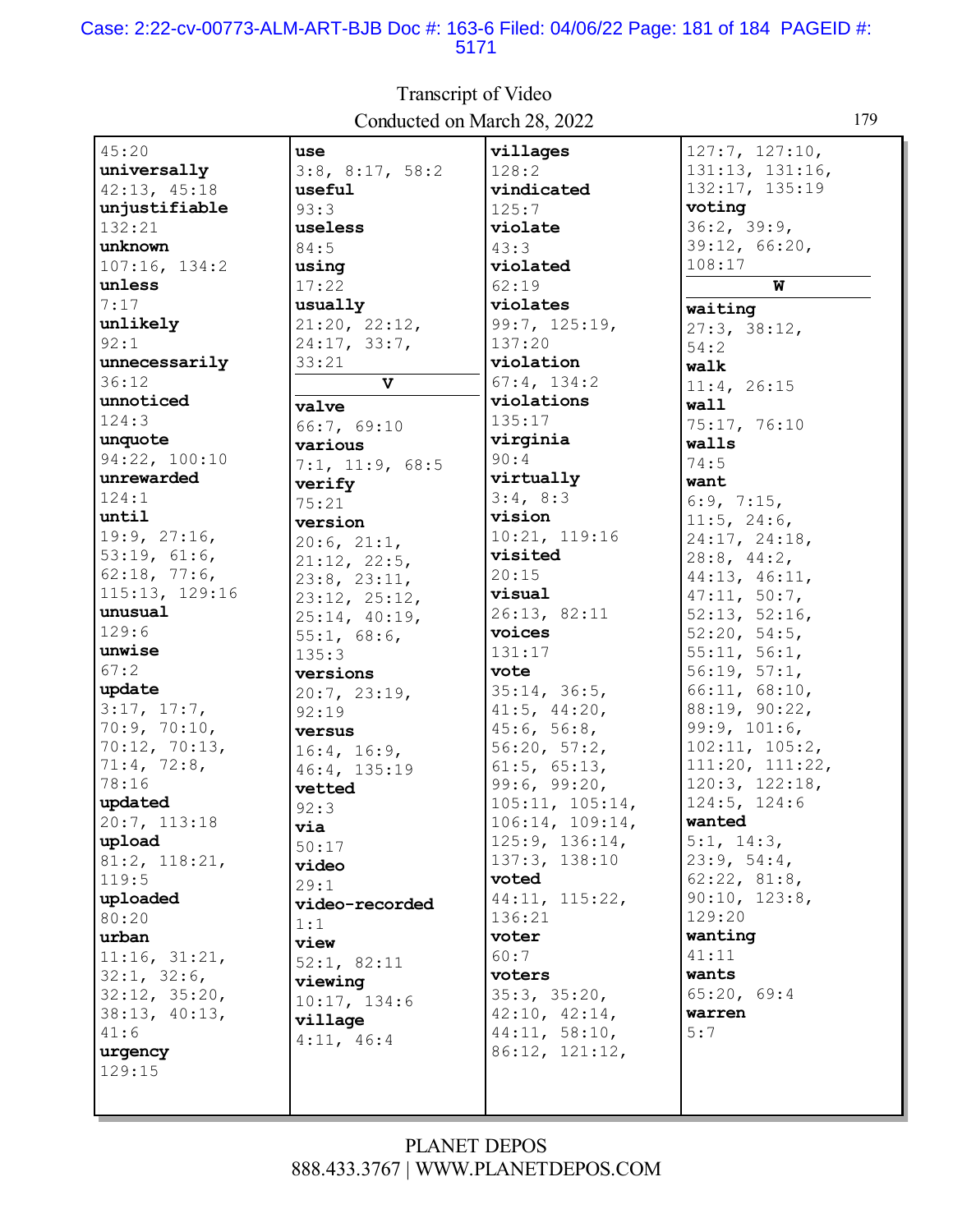#### Case: 2:22-cv-00773-ALM-ART-BJB Doc #: 163-6 Filed: 04/06/22 Page: 182 of 184 PAGEID #: 5172

wasted  $71:20, 72:12,$ went withdrawn 76:18, 76:22,  $5:10, 38:21,$ 136:17 87:20  $80:12, 80:13,$ 86:20, 117:13, within watching 80:19, 89:3,  $3:6$  $120:18$  $32:8, 32:11.$  $97:12, 97:22,$ weren't  $33:12, 35:11,$ way  $102:9, 102:12,$  $36:4, 44:19,$ 36:16, 36:20,  $6:7, 6:12,$  $105:5, 105:13,$  $48:1$  $37:10, 37:15,$  $14:13, 16:3,$  $108:17, 113:13,$  $38:1, 38:7,$  $21:13, 32:10,$ whatever  $117:12, 119:4,$ 42:21, 43:1,  $33:2, 42:13,$  $28:21, 52:22,$ 119:5, 122:14 44:9, 47:20,  $53:20, 59:22$  $43:2, 43:21,$ we've  $45:16, 81:11,$  $50:7, 62:5,$ 88:16 5:6, 8:7, 9:3,  $83:10, 91:5,$ 76:16, 78:4, whenever  $15:7, 15:16,$  $92:16, 115:16,$ 86:1, 88:19,  $7:11$  $17:18, 18:2,$  $90:7, 106:16,$ 128:3, 128:19 wherever  $24:5$ ,  $27:15$ , without  $126:17, 127:21,$  $48:11$ 29:12, 30:22,  $31:5, 137:21$  $128:11$ whether  $31:7, 31:12,$ witnessed ways  $7:10, 23:14,$  $34:10, 35:16,$  $30:4, 36:14,$  $138:6$ 44:15, 47:2,  $35:17, 40:12,$  $55:17$  $47:8$ ,  $102:9$ , **wom**  $40:13, 41:19.$  $we'11$  $117:13, 126:2,$  $135:19$  $47:14, 47:16,$  $7:8$ ,  $8:5$ ,  $8:6$ , women  $126:3$ 49:6, 50:22, 127:6, 135:19  $9:5, 10:7,$ whip  $75:5, 76:1,$  $11:21, 17:4,$  $58:19$ work 83:13, 86:3,  $28:9, 40:18,$ who've  $4:13, 4:18,$ 89:15, 92:13,  $51:10, 63:12,$  $91:3$  $5:14, 6:10,$  $94:20, 96:1,$ 112:16 whole  $6:21, 11:4,$ 98:4, 98:20, we're  $34:7, 43:7,$  $12:10, 13:1,$ 98:21, 103:15,  $4:18, 5:14,$  $17:18, 17:19,$ 77:5, 87:20,  $108:8, 116:3,$  $5:18, 6:10,$  $18:4, 28:13,$  $88:1, 106:18,$ 116:7, 118:22,  $9:22, 10:1,$  $28:22$ ,  $32:15$ ,  $126:3, 126:4,$ 123:13, 124:15  $10:11, 10:19,$  $42:12, 50:21,$ 126:10, 126:14 wearing  $13:19, 15:17,$  $51:1, 51:19,$ wholly  $51:20$  $16:16, 17:22,$  $53:19, 54:2,$  $32:8, 36:14,$ website 19:10, 19:15, 54:7, 56:9,  $36:15, 36:18,$  $9:18, 114:17$  $20:15, 20:16,$  $56:11, 58:11,$  $36:20, 38:1.$ wednesday  $24:10, 27:3$  $58:12, 61:7,$  $38:6, 38:14,$  $28:18, 30:6,$  $81:13$  $62:13, 64:9,$ 38:16 week  $30:9, 30:10,$ 65:5, 71:18, willing 68:12, 77:4,  $31:8, 31:15,$ 79:2, 79:19,  $53:19, 97:22,$  $92:13$  $31:16, 36:7,$  $80:9, 90:16,$  $98:2, 98:3,$ 37:20, 39:18, weeks  $98:3, 99:1,$  $103:9$  $40:11, 42:1,$  $55:7, 86:22,$  $99:11, 105:1,$ willingness 42:15, 44:11, 113:20, 116:13,  $105:2, 112:2,$  $124:2$ 49:11, 50:22,  $118:3, 118:5,$ 113:18, 113:20, wish  $118:11, 118:13,$  $51:4, 52:14,$ 114:16, 115:12,  $5:16, 10:18,$  $53:20, 53:21,$  $119:4$  $116:16, 118:3,$  $51:3$  $54:16, 62:17,$ welcome  $123:5, 124:1,$ withdraw  $63:8, 66:8,$  $9:10, 77:17$  $124:2$  $87:18$ 

#### Transcript of Video Conducted on March 28, 2022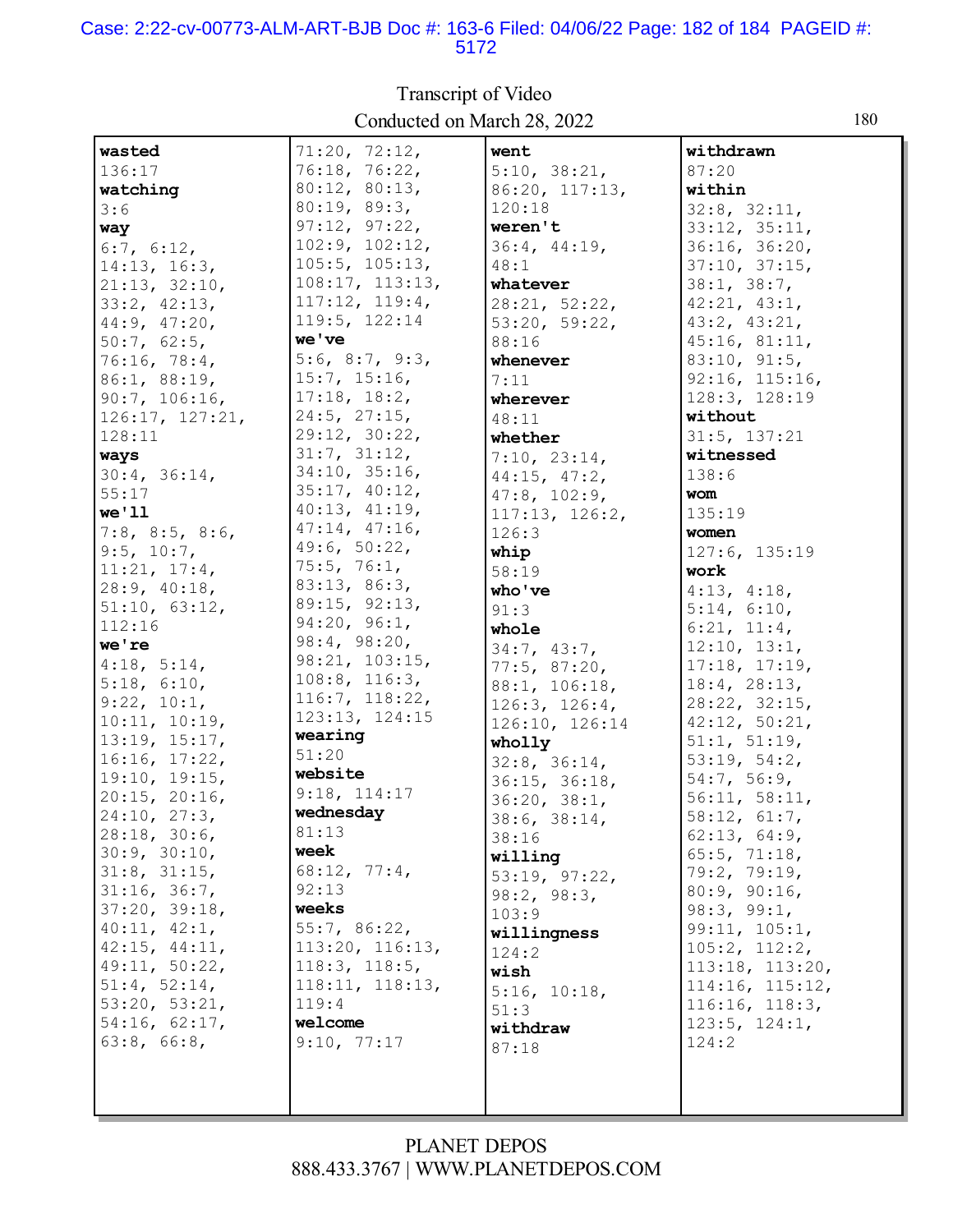# Case: 2:22-cv-00773-ALM-ART-BJB Doc #: 163-6 Filed: 04/06/22 Page: 183 of 184 PAGEID #:<br>5173

| worked                    | 131:1, 131:2             | 56:22, 58:20,  | 81:14, 133:1      |
|---------------------------|--------------------------|----------------|-------------------|
| 18:3, 80:11,              | yeah                     | 63:21, 70:10,  | 17                |
| 90:4, 94:12,              | $6:18$ , $8:5$ , $8:6$ , | 70:11, 73:13,  | 93:19, 95:14,     |
| 120:4, 123:20             | 14:22, 20:13,            | 74:20, 97:14   | 109:21, 137:7     |
| workers                   | 20:14, 31:11,            | $\mathbf{1}$   | 18                |
| 134:1                     | 34:15, 38:18,            |                | 114:21            |
|                           |                          | $\mathbf{1}$   | 19                |
| working                   | 50:11, 50:12,            | 10:13, 12:14,  |                   |
| $8:8$ , $8:10$ , $9:4$ ,  | 59:9, 61:10,             | 12:20, 13:17,  | 93:15, 93:20      |
| 9:15, 9:22,               | 64:7, 65:9,              | 13:18, 53:20,  | $\overline{2}$    |
| 13:4, 15:5,               | 67:21, 68:18,            | 53:22, 63:21   | $\overline{2}$    |
| $17:8$ , $21:8$ ,         | 79:8, 79:9,              | 10             | 10:10, 13:4,      |
| 21:12, 23:8,              | 88:12, 107:7,            | 53:18, 53:20,  | 13:12, 13:13,     |
| 23:19, 23:20,             | 108:5                    | 55:7, 58:21,   | 63:21             |
| $24:5$ , $24:12$ ,        | year                     | 62:7, 62:18,   | 20                |
| 24:21, 25:12,             | 41:3, 59:10              | 97:13, 97:14,  | 39:13, 71:15,     |
| 25:16, 28:1,              | yesterday                | 109:21, 110:1  | 115:17, 125:2,    |
| 46:19, 53:21,             | 29:14, 30:21,            | 100            | 133:8             |
| 56:19, 58:17,             | 31:3, 31:8,              | 25:3, 77:16    | 2011              |
| 62:14, 64:1,              | 31:9, 38:20,             | 105            | 21:21             |
| 65:11, 68:12,             | 39:5, 40:20,             | 23:22          | 2015              |
| 73:4, 78:17,              | 63:2, 88:20              | 11             |                   |
| 79:10, 79:11,             | york                     | 29:2, 29:6,    | 127:17            |
| 91:15, 91:20,             | 89:13                    | 52:20, 53:17,  | 2018              |
| 96:6, 98:4,               | youngstown               | 97:16          | 127:17            |
| 98:20, 98:21,             | 127:7                    | 116            | 2022              |
| 101:4, 102:4,             | $\mathbf{z}$             |                | $1:5$ , 81:14,    |
| 116:4, 116:7,             |                          | 91:18<br>12    | 133:1, 139:17     |
| 122:18                    | zero                     |                | 21                |
| works                     | 15:16, 37:1,             | 20:6, 20:17,   | 133:12            |
|                           |                          |                |                   |
| 13:7, 17:19               | 93:17, 94:1,             | 20:21, 23:12,  | 22                |
| wouldn't                  | 94:4, 94:5,              | 26:1, 32:16,   | 139:20            |
|                           | 115:8, 137:12            | 53:20, 90:14,  | 24                |
| 98:2, 123:4<br><b>WOW</b> | zoom                     | 97:16, 98:4,   | 56:15, 56:16,     |
| 107:16                    | 29:3                     | 104:3, 104:11, | 60:5, 92:8,       |
|                           | $\mathbf 0$              | 108:2, 136:11, | 117:12            |
| write                     | 00                       | 137:15         | 25                |
| 132:4                     | 10:9, 10:10,             | 120,000        | 39:13, 40:22      |
| written                   | 12:14, 12:20,            | 38:2           | 27                |
| 120:19, 122:9             | 12:21, 13:4,             | 139            | 2:3               |
| wrong                     | 13:6, 13:12,             | 1:21           | 28                |
| 38:9                      | 13:13, 13:14,            | 15             | $1:5$ , $16:14$ , |
| X                         | 13:15, 13:16,            | 20:6, 20:17,   | 52:19, 95:3,      |
| xi                        | 13:17, 13:18,            | 20:21, 23:12,  | 95:4, 95:12,      |
| 135:10, 137:20            | 28:13, 29:2,             | 26:1, 32:16,   | 95:14, 95:20,     |
| Y                         | 29:6, 53:20,             | 110:2, 114:20, | 108:19, 111:1,    |
|                           | 53:22, 54:4,             | 115:16         | 133:1, 139:20     |
| yays                      | 55:10, 55:12,            | 16             | 3                 |
| $110:22$ , $113:13$ ,     |                          | 21:16, 22:6,   |                   |
|                           |                          |                | 3                 |
|                           |                          |                | 10:9, 12:21,      |
|                           |                          |                |                   |

Transcript of Video Conducted on March 28, 2022

181

### PLANET DEPOS 888.433.3767 | WWW.PLANETDEPOS.COM